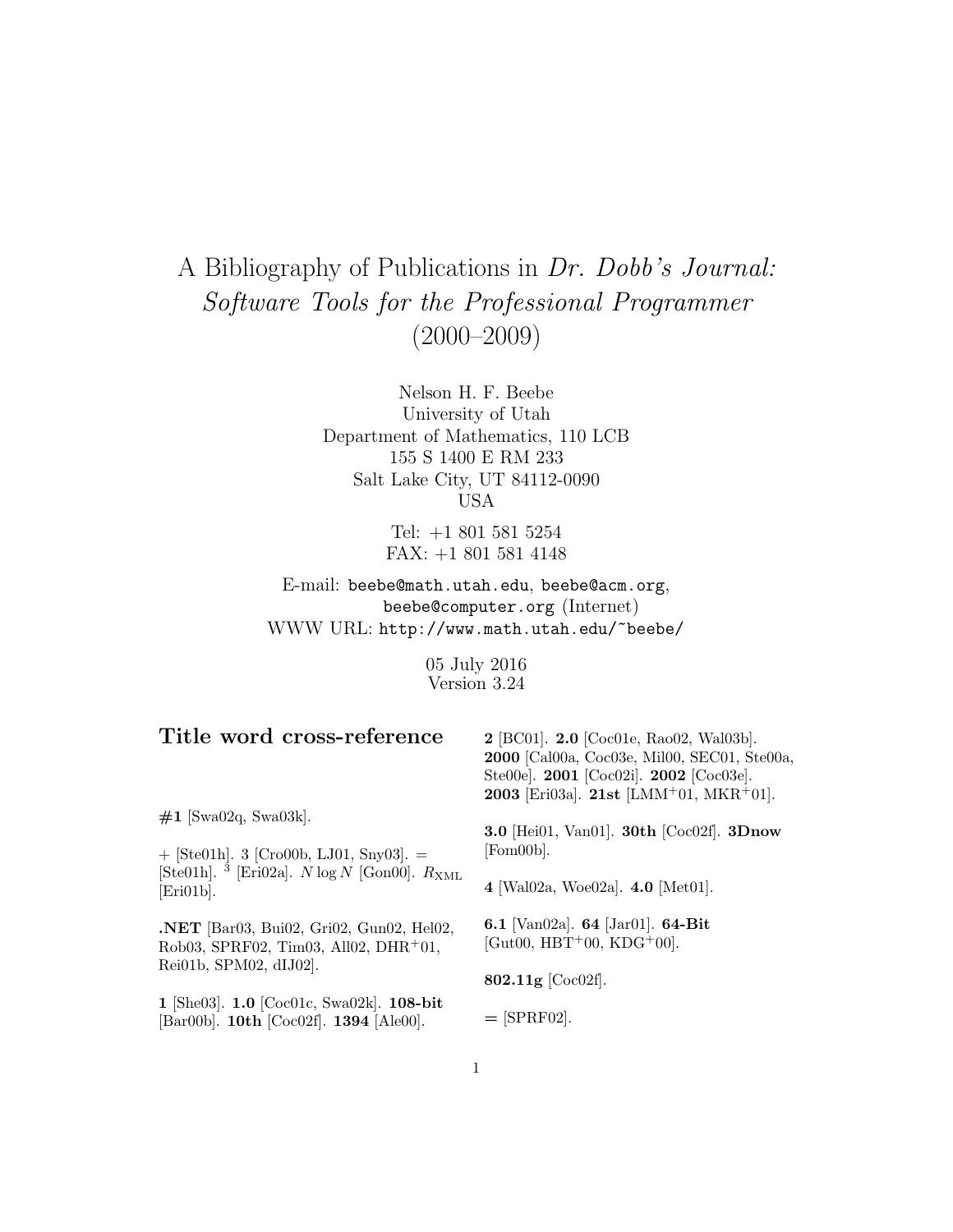**Academic** [Bar00d]. **Accelerating** [Rot01b]. **Accept** [Coc03a]. **Access** [Bar00k, Gun01a, Smi01b]. **Accidents** [Swa03c]. **Accolades** [KDG<sup>+</sup>00]. **Ace** [Byk00]. **Achievement** [Coc01d]. **ACLU** [Bar01e]. **ACM** [Bar00d, Bar00i, Bar00f, Coc02c, Isr01]. **Acronyms** [Bar01b]. **Acrophilia** [Swa00n]. **Across** [Coc03e, Mon00b]. **Act** [Bar00g]. **ActiveX** [Lar01a]. **Adam** [Swa03b]. **Adaptive** [Coc02f, Gon00, Jon02b]. **Add** [Bar01d]. **Adding** [Car02a, Car02b, Eri02c]. **Addition** [Dau01]. **Address** [CDsJ<sup>+</sup>00]. **Adele** [Ano02b]. **Adi** [Coc03b]. **Adleman** [Coc03b]. **ADO** [Che01]. **Adopts** [Bar01h]. **Advanced** [Bar00l, Coc02k, DR01]. **Adventures** [Sto01, Sto02a, Sto02b, Sto02c, Sto02d, Sto02e, Sto02f, Sto02g, Sto02h, Sto02i, Sto02j, Sto02k, Sto02l, Sto03b, Sto03a, Sto03d, Sto03g, Sto03c, Sto03e, Sto03f]. **Adversarial** [Sha02d]. **Adware** [Ste00g]. **AE** [Van02b]. **AES** [Coc02k]. **Again** [Eri01f]. **Agent** [Bru02]. **Agents** [Jon02a, O'M01, Kie01b]. **Aggregation** [ZBKO01]. **Aglets** [Jon02a]. **Agreement** [Bar01d]. **AI** [Bar00k, Coc01a, Coc02l]. **Ails** [Eri01b]. **Airport** [Eri00f]. **Al** [TLA<sup>+</sup>02]. **Alert** [Coc03g]. **Algorithm** [Ana00, Bar00j, Bar00l, Bar00b, Bar01c, Bar01d, Bar01g, Bar01e, Bay01, Ben00, Ben01, Car01, DR01, Dem01, DNM00, Get01a, Get01b, Gon00, Gut00, Gut02, HM01, Keo00, Kri01, Lev00, Mah02, Man00, Mar00, Mis00, Mit02a, Nel02b, Nil00, Pal01b, Pig02, Qur01, Rol00a, Rol00b, Rol02, Sco02, Sha02a, Smi02, Sta01a, Wie00, Win00]. Algorithms [HBT+00, LMM+01, TCM+00]. **Alias** [Mit00]. **Aliasing** [HWT<sup>+</sup>01]. **Alien** [Coc02b, Wil01c]. **All-Pairs** [Mah03]. **Alley** [Ana00, Bay01, Ben00, Ben01, Car01, DR01, Dem01, DNM00, Get01a, Get01b, Gon00, Gut00, Gut02, HM01, Keo00, Kri01, Mah02, Mar00, Mis00, Mit02a, Nel02b, Pal01b,

Pig02, Qur01, Rol00a, Rol00b, Rol02, Sco02, Sha02a, Smi02, Sta01a, Wie00, Win00]. **Alliance** [Coc02j]. **Allocation** [Nak01]. **Almost** [Ste01d]. **Alphabet** [Coc02j]. **Alphanumeric** [Win00]. **Alternating** [Mar00]. **Alternatives** [Swa01a]. **Always** [Eri02l]. **Ambulance** [Sha01a, Swa01p]. **Analog** [DeC02, HBT<sup>+</sup>00]. **Analysis** [Bar01d, BJ01b, FV00, Mit00, Ner00, Nis03e, She03]. **Analytic** [LMM<sup>+</sup>01]. **Analytical** [Ber00]. **Analyzing** [LMM<sup>+</sup>01, TCM<sup>+</sup>00]. **Anarchy** [Bar00f, Swa02h]. **Anatomy** [Fre02]. **Anders** [Bar01b]. **Android** [SL01b]. **Annealing** [Pal01b]. **anniversary** [Coc02f]. **Announced** [Coc01a, Coc02b, Coc02i]. **Announces** [Bar00c]. **Anonymity** [Bar01b]. **Anti** [Sto03d]. **Anti-patterns** [Sto03d]. **Antipasto** [Swa00k]. **Apache** [Blo00, Jac02, Ram01]. **API** [Mus01, RG00, Rou02, Sto03g, Wal02a]. **AppForge** [Cro01b]. **Applet** [Bar00j]. **Application** [Coc02h, GKM01, HF00, Man02, SM00, TEM<sup>+</sup>01, Yud02, Rem01b]. **Applications** [Abu01, Cox01b, Fom00a, FH02, Fox00a, HWZ00, Kis01, MKR<sup>+</sup>01, PA02, Tor01]. **Arc** [Sha02h]. **Architecture** [Cro00a, Rot02b]. **Architectures** [Pie01]. **Archives** [PTB<sup>+</sup>02]. **Aren't**  $[BHP+01, Coc02c, GDHI02, MKR+01].$ **Arithmetic** [Sco02]. **Armies** [Bar00h]. **Arrays** [Dem01, Ben01]. **Arrogant** [WNL<sup>+</sup>00]. **Art** [Coc01a, Cro00a, PTB<sup>+</sup>02]. **Artistic** [Swa03l]. **ASP.NET** [Hov02, MPG<sup>+</sup>02, PA02, Rei02]. **Aspect** [Gro02]. **Aspect-Oriented** [Gro02]. **AspectJ** [Gro02]. **Assembly** [Sno01]. **Assignment** [Cha03]. **Astronomy** [Bar01d]. **Atlantic** [Bar00n, Coc03e]. **Atom** [Swa00b]. **Attacks** [PGH<sup>+</sup>00, Swa03c]. **Attention** [Nis01a]. **Attraction** [Nis02c]. **Attributes** [Hov02]. **Audio** [Arn01, WWL<sup>+</sup>02]. **Augural** [Wit00].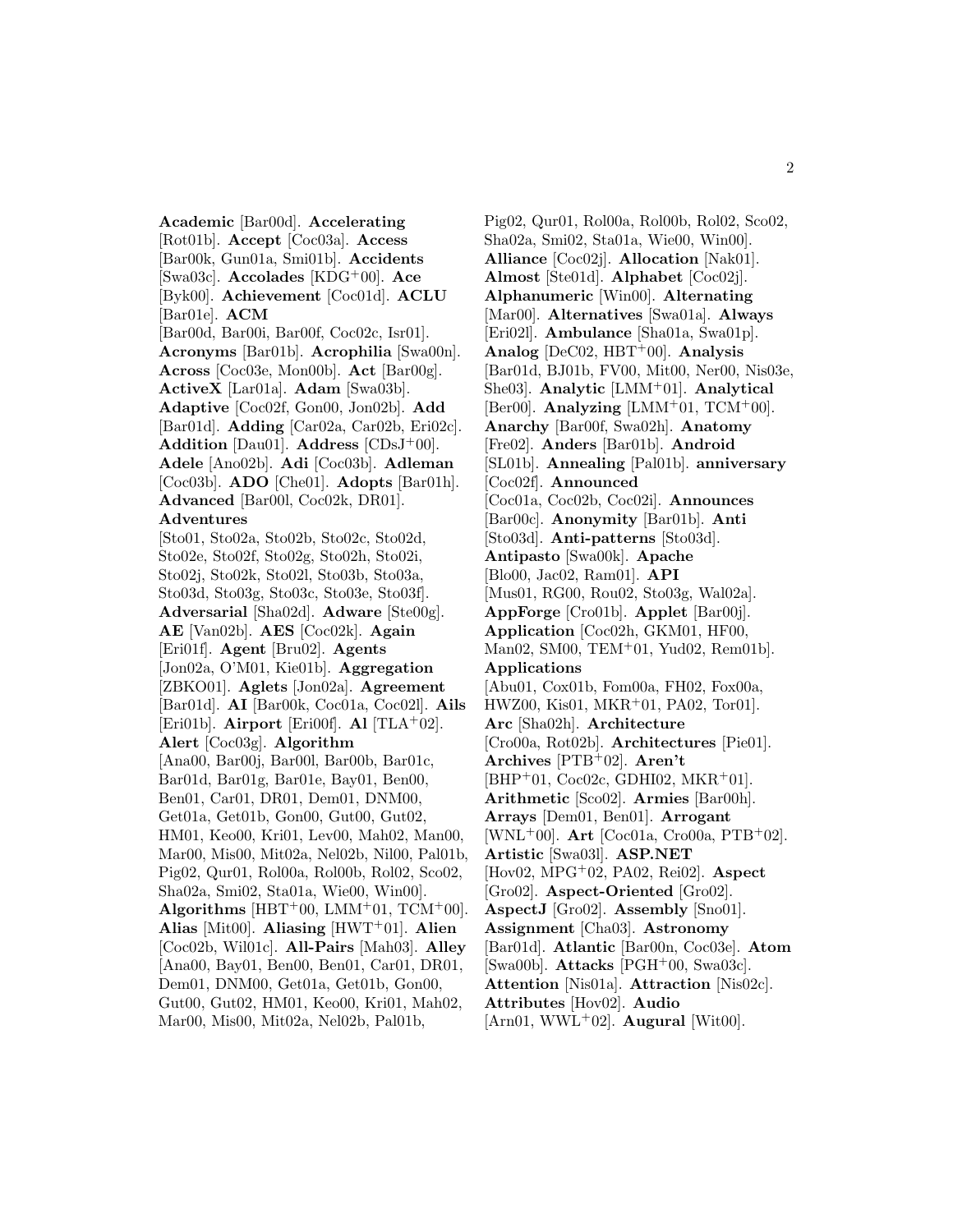#### **Authentication**

[Fre03, Str01, Coc01d, Dal01a]. **Automated** [Gso01a, Hav00, O'M01, Pug02, Smi03a]. **Automatic** [Bar00g, Fom00a, Mou00]. **Automatically** [BGGT01]. **Automation** [SL01b]. **Automend** [Coc02d]. **AVL** [Rol00a]. **Award** [Bar00d, Bar00i, Bar01f, Coc02b, Coc02c, Coc02i, Coc03b, Eri00a, Eri01a, Eri03a]. **Awarded** [Coc02k]. **Awards** [Ano02b]. **Aware** [Chr00]. **Away** [Bar00g, Coc02g, Coc03b]. **Axis** [Dou02]. **B** [PWS<sup>+</sup>02]. **Babbage** [Bar00b]. **Baby** [Ste01l]. **Back** [Coc02d, EJS<sup>+</sup>01, Eri01e, Ste02b, Swa01b]. **Bad** [BHP<sup>+</sup>01, GDHI02, MKR<sup>+</sup>01]. **Balancing** [Fab01, Mon00a]. **Ballots** [Coc03a]. **Band** [VMNH03]. **Bandwagon** [SSC<sup>+</sup>00]. **Banners** [SZ01]. **Bar** [Swa00x]. **Bargain** [Rol03]. **Bargain-Basement** [Rol03]. **Base** [Coc01c, Ste02b]. **Based**  $[Bar00k, EBC01, FMPL+03, G\ddot{o}s03, Gso01b,$ Kie01a, Lar01b, Li03a, Mit00, Pal01c, Pie01, Wil03i, deC01a]. **Basement** [Rol03]. **Basic** [Cro01b, Lar01a, PWS<sup>+</sup>02, Swa01k]. **Basics** [Coc02d, EJS<sup>+</sup>01]. **Bass** [Ste02b]. **Batteries** [Coc01c, Coc02d]. **Batting** [Bar00j]. **Battlefronts** [Swa03m]. **BB** [Coc02h]. **Be** [Bar00b, Eri00f, Ste02e, Coc01e]. **Beams** [Sha01b]. **Beans** [Rao02]. **Beasts** [Sha00a]. **Beats** [Bar01d, Sha01c]. **Beautiful** [Swa02e]. **Bed** [KDG<sup>+</sup>00]. **Beeb** [Swa03h]. **been** [Whi01]. **before** [GKM01]. **Beginning** [GP01]. **Behave** [Swa00i]. **BEHEMOTH** [Bar00l]. **Being** [ASW<sup>+</sup>01, Eri03f, FV01, Swa00o]. **Bell** [Bar00n]. **Belong** [Nis02b]. **Benchmark** [Bar01e, GKM01]. **Berkeley** [VR02]. **Berners** [Coc02k]. **Berners-Lee** [Coc02k]. **Best** [Kap00, Ste01j]. **Bet** [Bar00e]. **Better** [Coc01c, Coc02d, Eri00f, Swa00d]. **BetterBASIC** [ASW<sup>+</sup>01]. **Between** [Woe03]. **Bidness** [Eri03c]. **Bifurcations**

[Sha02d]. **Big** [BW00, Swa01t, Swa02w, Swa03g]. **Big-Endian** [Swa01t]. **Bill** [Bar00m]. **Billionth** [Coc02g]. **Binary** [Bar01f, Ben00]. **Binding** [Bro03, FMPL<sup>+</sup>03, GLFO<sup>+</sup>03]. **Biometric** [Coc03d, Dal01a]. **Biometrics** [Yud02]. **Birth** [Coc02c]. **Birthday** [Coc03g]. **Bit** [Gut00, Bar00b, HBT<sup>+</sup>00, KDG<sup>+</sup>00]. **Bits** [Mit02a, Rob01b]. **Blass** [Bar00m]. **Blip** [Swa00o]. **Bloch** [Bar00g]. **Block**  $[Coc02i, FMPL+03, TCM+00].$ **Block-Structured** [FMPL<sup>+</sup>03]. **Blood** [Nis03g, Sha00b]. **Bluetooth** [SG01, WK00b, WK00a]. **Board** [Bar01d]. **Bob** [Bet02]. **Boneyard** [Coc02j]. **Book** [CDsJ<sup>+</sup>00]. **Books** [Ste00h, Wil03e]. **Bookshelf** [Cro00a, Cro01a, GS00, GP01, Gri01, Gri02, LS01, Pap02, Rei00b, Rei01a, Rot00, Rot01b, Rot01a, Rot02a, Sta00b, SG01, Tay00, Tay02, Wil00b, Wil00c, Wil00d, Wil00e, Wil00f, Wil01c, Wil01d, Wil01e, Wil02a, Wil02b, Wil02c, Wil02d, Wil02e, Wil03c, Wil03e, Wil03d, Wil03g, Wil03f, Wil03h, WG00, Woe01, Woe02b, Woe02c, Woe02a, Woe03]. **Boomin** [Nis03b]. **Boost** [LMM<sup>+</sup>01, LMM<sup>+</sup>01]. **Boot** [Coc02l]. **Booty** [Coc02d]. **Borders** [Coc03d]. **Borland** [Lis02]. **Bottlenecks** [Pap01]. **Box** [Col00, Wil03b]. **Boy** [Swa01m]. **Brackets** [RSW<sup>+</sup>01]. **Brain** [Bar00h, Bar00g, Bar01h]. **Branch** [Sim00b]. **Breadth** [Swa00c]. **Breadth-First** [Swa00c]. **Breakfast** [Swa01m]. **Breakthrough** [Bar01g, Coc02f]. **Breed** [Bar01f]. **Bresenham** [Rie02]. **Bring** [Far01]. **Brings** [Swa02a]. **Brittle** [Nis01h]. **Brooks** [Bar00i]. **Brother** [Swa03g]. **BSD** [ASW<sup>+</sup>01]. **BSP** [Cun00]. **Bug** [Coc03g, Swa02w]. **Bugs** [McR02]. **Build** [Mar03, PH00]. **Builder** [Coc03d]. **Building** [Bar00n, Chr00, CM01, Coh00, Mar02b, Pie01, Rem01b, She01, Ste00a, deC01a]. **Builds** [Bar01f, Hav00]. **Bull** [Ste02b].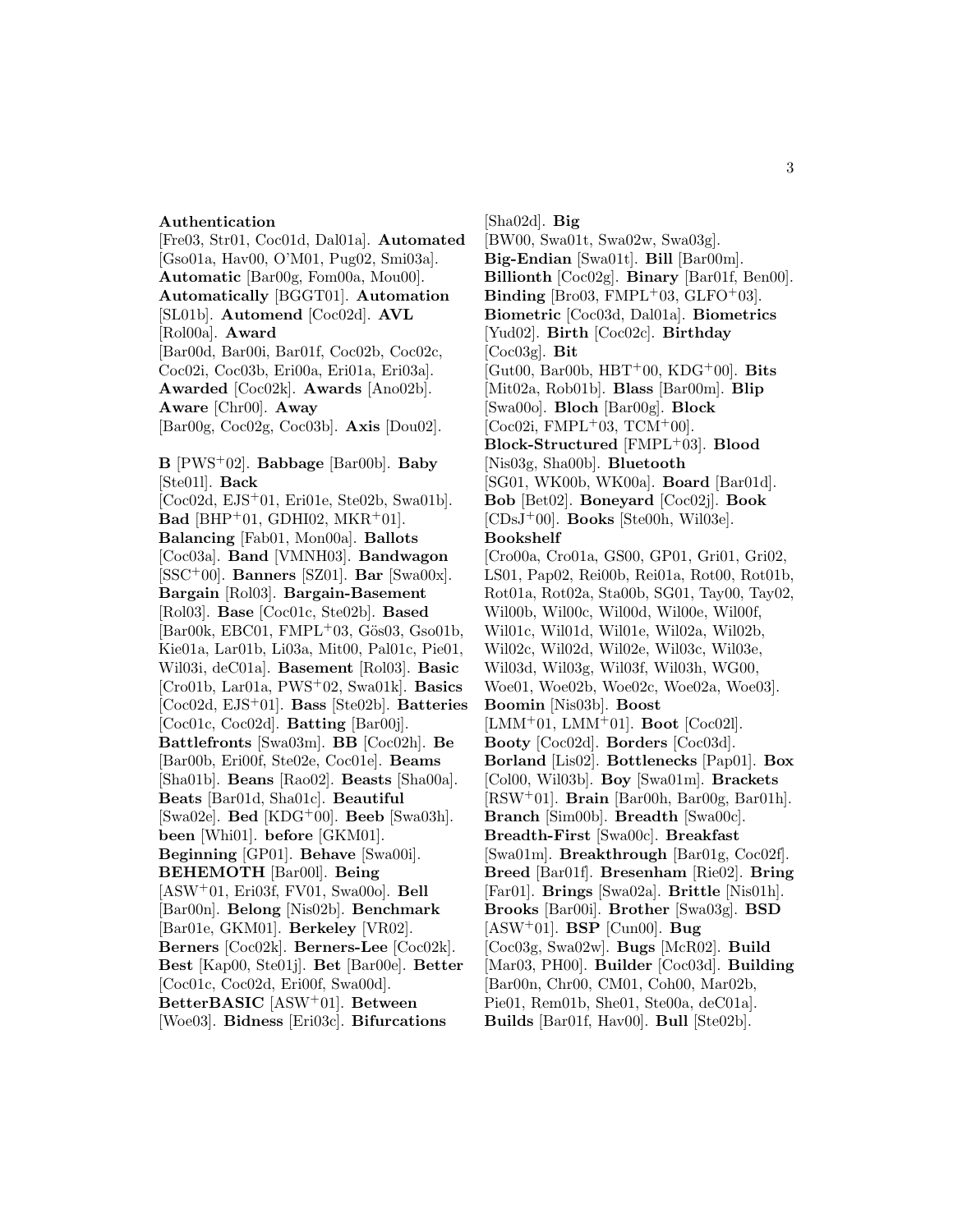**Bundles** [Jac01]. **Burnout** [Swa01m]. **Burying** [Arn01]. **Business** [WDGO03, Bar01d, Coc02j, GLFO<sup>+</sup>03, Nis02k, Eri02i]. **Buy** [CDsJ<sup>+</sup>00, Eri00g]. **Buzzes** [Coc02k]. **Bye** [Coc01e].

**C** [Coc03g, RSW<sup>+</sup>01, BFG01, But02, Cav02, Cha03, Coh03, Dal01b, EBC01, Fra01, HWT<sup>+</sup>01, Hin02, Hum03, Mac00, MC00, Mad01, MLDP02, MKR<sup>+</sup>01, MW00, Mic00, Pat01, Pon03, RCE<sup>+</sup>00, Rot01b, Rot01a, Rot02a, SP00, Sha03, SL01a, Ste00a, Ste00b, Ste00d, Ste00k, Ste00e, Ste00f, Ste00j, Ste00i, Ste00h, Ste00g, Ste00l, Ste00c, Ste01d, Ste01j, Ste01b, Ste01c, Ste01e, Ste01a, Ste01f, Ste01g, Ste01h, Ste01i, Ste01l, Ste01k, Ste02b, Ste02c, Ste02d, Ste02f, Ste02g, Ste02i, Ste02h, Ste02j, Ste02k, Ste02a, Ste02e, Ste03a, Tay01, Tru01, TC00, VMNH03, Wil00e, Woe00]. **C#**

[Bar01b, BHP<sup>+</sup>01, Cro01c, Ead01, Gri02, Hum03, SG01, Ste02c, Ste02k, Wil00g]. **C99** [Che02]. **Cache** [BTTF02, Jol01]. **Caching** [Ben00]. **Calculated** [Coc01c]. **Calculates** [Coc01e]. **Calculator** [Yam00]. **Calculators** [Bir00]. **Call** [Bar00d, PWS<sup>+</sup>02]. **Callbacks** [Hum03]. **Calling** [Pon03]. **Caltech** [Bar00f, Coc03a]. **Camera** [Bar00g, Dou02]. **Cameras** [Rob01a]. **Campaign** [Coc01b]. **Can** [Bar00e, Bar00g, Bar01g, Cal00c, Dav01, Gso00, Jen00a, Jol01, Kie01a, Kie02a, Mos00, Sea02, Smi01b, Ste01e, Wra01]. **Canadians** [Swa00q]. **Canceled** [Coc02e]. **Canonicalization** [Kel03]. **Can't** [Eri00g]. **Capabilities** [Cal00c, Van01]. **Capacity** [Coc01c]. **Cards** [Bar00m]. **Care** [Eri02i, Nis02k]. **Career** [Isr01]. **Carlo** [Gin00]. **Carly** [Swa00p]. **Cat** [Eri00b]. **Catches** [Bar01d]. **Causality** [Sha00c]. **CE** [Tim03, Van01, Pug02, SSC<sup>+</sup>00, Spu00, TCM<sup>+</sup>00, Tuc00, Car02a, Car02b]. **Cell** [RCE<sup>+</sup>00, Coc02d]. **Cells** [MPG<sup>+</sup>02, MHM<sup>+</sup>02]. **Cellular** [Coc02b]. **Center** [Isr01]. **Centimillionaire** [Sha00d].

**Century** [LMM<sup>+</sup>01, MKR<sup>+</sup>01]. **Certification** [GH00]. **CESH** [Tuc00]. **Cg** [Rat02]. **Chains** [Coc02b]. **Challenge** [Coc02g]. **Challenges** [Bar01e]. **Change** [CDsJ<sup>+</sup>00, Swa00d]. **Changes** [Swa02a]. **Changing** [Ste01b, Tay02]. **Channel** [Bar01g]. **Charge** [Eri02g]. **Chasers** [Swa01p]. **Cheap** [Bar00h]. **Checked** [Gol01]. **Checker** [Boe03]. **Checking** [SL01a, BK08]. **Checkpointing** [CS02]. **checksum** [Fre02]. **Chemical** [Nis02c]. **Child** [LMM<sup>+</sup>01, Sha01d]. **Childhood** [Swa00e]. **Chilly** [Swa00u]. **Chimps** [Sha00e]. **China** [Coc02c]. **Ching** [Eri03e]. **Chip** [Bar01h]. **Chips** [Coc01c]. **Cities** [Coc00g]. **City** [CDsJ<sup>+</sup>00]. **Claims** [Bar00k]. **Clarification** [GWT<sup>+</sup>01, SPRF02]. **Clark** [Kim01b]. **Class** [BC01, BHP<sup>+</sup>01, Roe00]. **Classics** [Wil00c]. **Claude** [Bar01f]. **Client**  $[KDG^+00]$ . **Client/Server**  $[KDG^+00]$ . **Clients** [JRFH01]. **Closed** [Eri01i]. **Closer** [Bar01g]. **Closest** [Mah03]. **CLR** [SPRF02]. **Cluetrain** [Swa00k]. **Cluster** [Kop00]. **CLX** [Lis02]. **CMake** [Mar03]. **CMOS** [CM01]. **Cobol** [Bar01f, EJS<sup>+</sup>01]. **Code** [Ben00, BHP<sup>+</sup>01, Mos00, Sea02, Wan00, BK08]. **Coding** [SEC01]. **Cofounder** [Bar01c]. **Colbert** [KDK00]. **Colby** [Coc01a]. **Coli** [Coc03a]. **Collaborative** [Fox00a]. **Collection** [Bur00]. **College** [Bar00j, Bar01d]. **Collegiate** [Coc02i]. **Color** [Bar00k, Sha02e]. **com** [Bar00e, Coh01, Gso00, Gun02, McM00]. **Combating** [Coc02b]. **Come** [Bar00f, Ste01l]. **Coming** [Coc03e]. **Commerce** [Sta00c, Coc03g]. **common** [Cro01c]. **Communications** [Pap01]. **Community** [Swa02f]. **Companies** [Bar00e]. **Company** [ASW<sup>+</sup>01, Swa03g]. **Comparing** [Dor02]. **Compiler** [Car02a, Car02b, Cav02, Ste01d]. **Compilers** [MLDP02, Ste00h]. **Compiling** [TLA<sup>+</sup>02, Lai01a]. **Complaining** [Ste00l]. **Complete** [Bar00b, Vli00]. **Complex**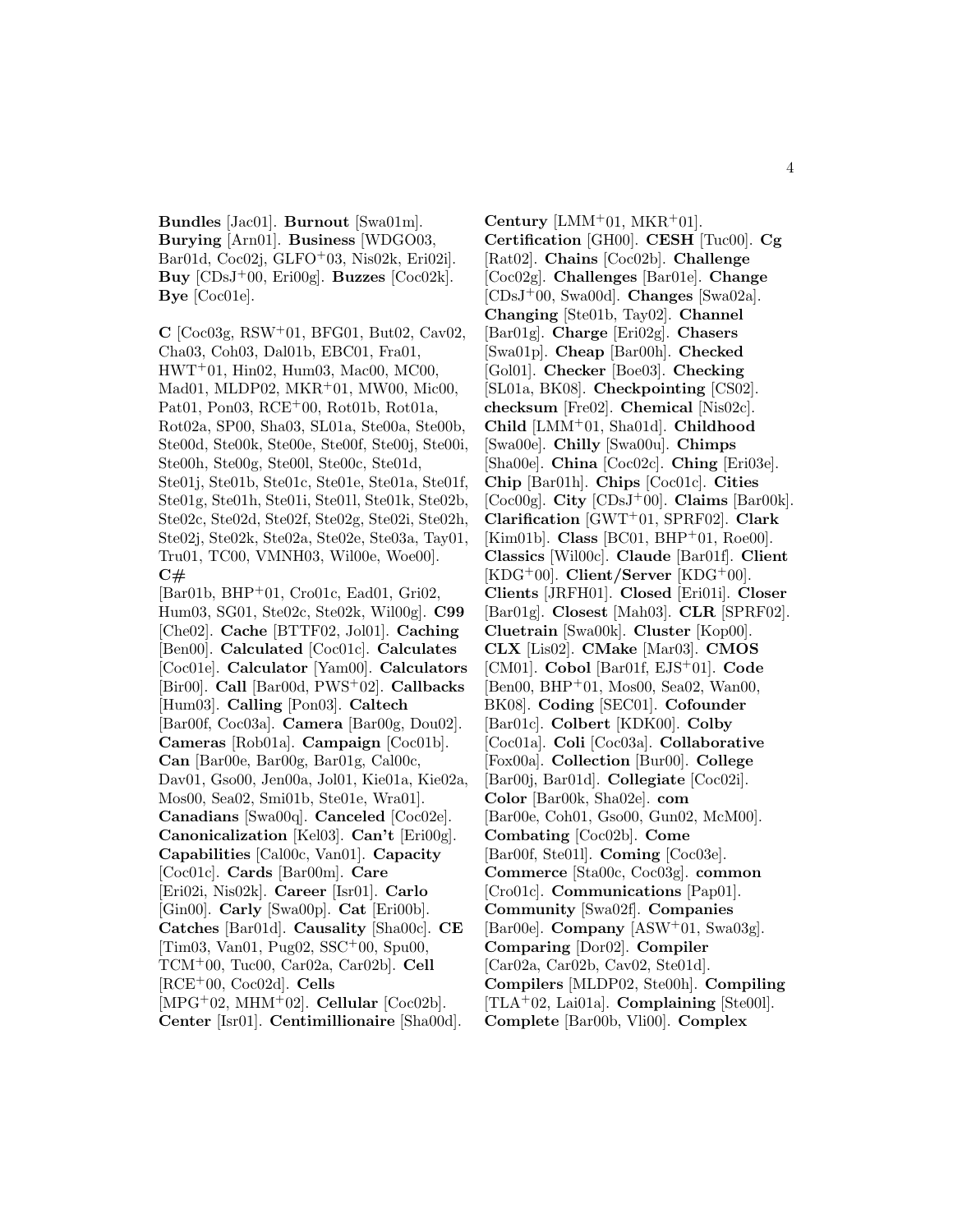[Gor00]. **Complexity** [Coc01l, LJ02]. **Component** [Ber01, Hei01, Joh00, Lis02, SLL00, TEM<sup>+</sup>01]. **Components** [Gso00, Rei02]. **Compression** [Bar00j, Sco02, WWL<sup>+</sup>02]. **Compromising** [Bar00d]. **Computation** [Bar01f]. **Computational** [Get01a, Swa02l]. **Computer** [Bar00g, Bar00m, Bar01b, Bar01d, Coc01e, Coc02e, Coc02f, Coc03b, FV00, Fre02, HBT<sup>+</sup>00, KDG<sup>+</sup>00, MPG<sup>+</sup>02, Swa02d, Zan01, Coc02d, Bar01c, Coc02h]. **Computer-Science** [Coc03b]. **Computers** [Coc01a, Coc02b, Coc03b, Gro01, Kop00, Roj00]. **Computing** [ASW<sup>+</sup>01, Bar00c, Bar01d, Bar01g, Ber01, Ber00, Che02, Coc02b, Coc02c, Coc02h, CL00, Fre02, LMM<sup>+</sup>01, Ree00, Swa00l, Tom02, Wil03d]. **Concept** [SL01a]. **Concludes** [Coc01b, Coc02g, Coc03e, Coc03f]. **Configuration** [Ale00, Sin00, Wil01b]. **Conformance** [MLDP02]. **Connected** [Swa03j]. **Connecting** [Coc01b]. **Connection** [Jen00b, Tre02b]. **Connectivity** [Wil03b]. **Considered** [Ams02]. **Considering** [Rob00]. **Consistency** [Pal01c, Rob03]. **Consistency-Based** [Pal01c]. **console** [Rem01b]. **Consortium** [Bar01d]. **Conspiracy** [Swa01g, Swa01t]. **Construction** [Lai01b]. **Containers** [BFG01, Hin02, RSW<sup>+</sup>01]. **Content** [Mil00, Web00, Coc03e]. **Contest** [Bar00i, Bar00j, Bar00f, Coc01a, Coc01b, Coc02c, Coc03f]. **Contests** [Coc03g]. **Context** [TLA<sup>+</sup>02]. **Continuing** [Coc02e]. **Contra** [Ste02b]. **Control** [Coc02j, Cox01d, Dou02, KDK00, Lar03b, NN00, SSC<sup>+</sup>00, Sim00b, Smy00, Sny03, deC00a]. **Controlled** [Coc01a]. **Controls** [Lar01a]. **Controversies** [Bar01f]. **Controversy** [Coc01b]. **Conversation** [Kim00a]. **Convex** [Get01a]. **Coping** [Kie01b]. **Copy** [WDGO03, Swa02p]. **CORBA** [BES<sup>+</sup>01,  $DHR<sup>+</sup>01, Hou00, IEZ01, Mod01, TEM<sup>+</sup>01.$ 

**CORDIC** [Pas00a]. **Corner** [Sha00j, Sha00k, Sha00i, Sha00b, Sha00d, Sha00g, Sha00l, Sha00f, Sha00e, Sha00a, Sha00h, Sha00c, Sha01l, Sha01i, Sha01a, Sha01e, Sha01c, Sha01f, Sha01b, Sha01g, Sha01k, Sha01d, Sha01h, Sha01j, Sha02h, Sha02f, Sha02g, Sha02k, Sha02e, Sha02j, Sha02i, Sha02b, Sha02c, Sha02d]. **Coroutines** [Fra01]. **Correcting** [Swa00r]. **Correction** [Ano01, Ano02a, BHP<sup>+</sup>01, TLA+02, KDG+00, RSW+01, TEM+01. **Correctly** [Coh02]. **Correlation** [Qur03]. **Cosmology** [Coc01e]. **Costs** [Coc01l]. **Could** [Bar00g]. **Count** [Nis01f]. **Counting** [Coh01]. **courtesy** [Pat01]. **CPRM** [GWT<sup>+</sup>01]. **CPUs** [Cha00]. **Cracks** [Bar00b]. **Crawler** [Kar00]. **Creating** [Jan01b, MHG02, Pas00b]. **Creation** [Coc01e]. **Creator** [Coc01d]. **Creators** [Bar01g]. **Cross** [Fra01, Ma01, Qur03, Zei01]. **Cross-Correlation** [Qur03]. **Cross-Platform** [Fra01, Ma01, Zei01]. **Crowned** [Bar00j]. **Cryptographers** [Coc03b]. **Cryptographic** [Bar00b]. **Cryptography** [Wie00]. **Crystal** [Coc02b]. **Cubed** [Rei01a]. **CueCat** [HWT<sup>+</sup>01]. **Cup** [Nis02e]. **Curl** [Coc01a, Müf01]. **Curley** [RSW<sup>+</sup>01]. **Curve** [Bar00b]. **Custom** [Roe00]. **Customizing** [Ste00e]. **CVS** [Sim00b]. **Cycles** [Coc02l].

#### **D**

[Cro00b, Sny03, Bri02a, MPG<sup>+</sup>02, PWS<sup>+</sup>02]. **Daemons** [DiM00]. **Dahl** [Coc02b]. **Dammit** [RSW<sup>+</sup>01]. **Damnation** [Sto03b]. **Dan** [Ano02b]. **Dark** [Swa01x, Swa02o]. **DARPA** [Coc01d]. **Data** [Bar01g, Bar01e, Bro03, Coc03a, CNS<sup>+</sup>00, Cro01a, FMPL<sup>+</sup>03, Fox00a, GLFO<sup>+</sup>03, McC02, Rei00b, Sam03, SSC<sup>+</sup>00, Smi01b, TGV<sup>+</sup>01, Arn01]. **Database** [Bar01h, BKCD00, Coc01a, GMW00, Kie00a, Sea02, WG00, Yua02]. **Databases**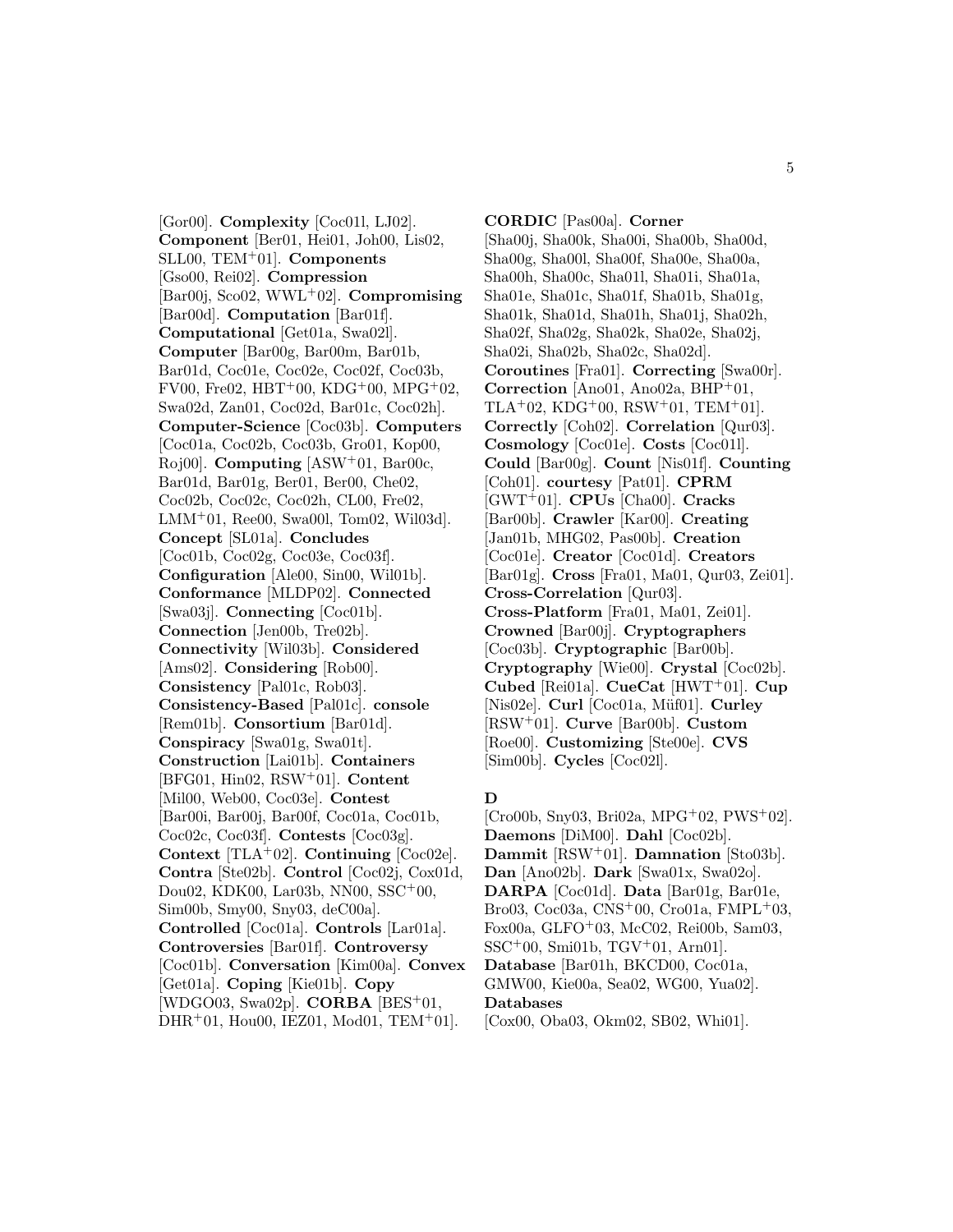**Datacenter** [Jol03]. **day** [McC02]. **Days** [Cro01a, Ste00d]. **DB** [RZ00, VR02]. **DBMS** [GDHI02, Whi01]. **DDD** [Zel01]. **DDJ** [PTB<sup>+</sup>02]. **Dead** [Far01]. **Deadlock** [GWT<sup>+</sup>01, Mou00]. **Death** [Swa00w]. **Debate** [CDsJ<sup>+</sup>00]. **Debates** [BKCD00]. **Debian** [EJS<sup>+</sup>01, Epp00a, Sta01b]. **Debugger** [Chr00]. **Debugging** [Cav02, GB01, HWZ00, Zel01]. **Debut** [Bar00m]. **Decaf** [Bar01e]. **Deciphering** [Eri02e]. **decision** [GKM01]. **Decisions** [Coc02f]. **Declarative** [Swa00f]. **Decoder** [Ale00]. **Decryption** [Bar00i]. **DeCSS** [Coc02f, Coc03f]. **Deep** [Coc03e]. **Default** [Dau01]. **Defect** [Smi03a]. **Defective** [BTTF02, Dav01]. **Definition** [DeC02]. **D´ej`a** [Eri01f]. **Delivery** [Ste01c]. **Delphi** [TEM<sup>+</sup>01, Hei01]. **Demography** [Coc03b]. **Department** [BHP<sup>+</sup>01, Coc03g, Eri01g]. **Dependability** [Coc02b]. **Dependencies** [All02]. **Descriptors** [Cal00a]. **Desert** [Sha02f]. **Design** [Bar00i, Bar00j, Dav00, Jan01a, KSC<sup>+</sup>00, Lev00, Ner00, Nis01g, PB00, Pat01]. **Designations** [VMNH03]. **Designing** [Bar00f, LJ01, LPP01]. **Desktops** [Lar03a]. **Desupport** [DHR<sup>+</sup>01]. **Detecting** [GWT<sup>+</sup>01]. **Detection** [Ish01, Mou00]. **Determining** [BDM<sup>+</sup>03, Mil02b, PTB<sup>+</sup>02]. **Developed** [Coc02h]. **Developer** [Bar01d, Ste02f]. **Developers** [Kap00]. **Developing** [Coc03d, LS01, Tor01]. **Development** [All02, BRVW00, DH02, DeC01b, Eri00j, Gso01b, Gun01a, HF00, Mar02a, SM00, Ste01i]. **Device** [How01]. **Devices** [Gib01, GB01, Por03, Tre02b]. **DHTML** [BHP<sup>+</sup>01, Ma01]. **Diagnosing** [Eth01]. **Diagnosis** [Pal01c]. **Dialogs** [Ste00e]. **Dictionary** [Car01]. **Dies** [Bar00m, Bar00b, Bar01c, Bar01f, Coc01a, Coc01d]. **Difficulty** [Woe02c]. **Diffie** [ASW<sup>+</sup>01]. **Digita** [VF00]. **Digital**  $\left[\text{Bar00i}, \text{Bar00b}, \text{Bar01g}, \text{DeC02}, \text{HBT}^+00, \right]$ Kal01, Led00, RCE<sup>+</sup>00, Rob01a, Swa02g].

**DigitaScript** [Rob01a]. **Dijkstra** [Coc02g]. **Dirges** [Swa02o]. **Disaster** [Bar00e]. **Discarding** [MPG<sup>+</sup>02, MHM<sup>+</sup>02]. **Disgusting** [Swa00q]. **Disk** [Mil02a, MHM<sup>+</sup>02]. **Display** [Spu00]. **Displays** [Bar00k]. **Disposal** [Swa02v]. **Distributed** [Ber01, Esc02, Fom00a, Gun01a, Kis01, Smi03b, Tom02, Tor01]. **Distributing** [Bar01d]. **Distribution** [Gem00, McC02, SA00]. **DMCA** [Coc03f]. **DNA** [Bar01f, Coc02c, Sha02h]. **Do** [Coh02, Cox01a, HL00, Jac01, Jen00b, Jen02b, PH00, Rao02, Rei00a, Swa02p, Win01, Yua02]. **Dobb** [Ano02b, Eri00a, Eri01a, Eri03a]. **Documents** [Nac02]. **Does** [Bar00d, Hag02]. **Dog** [Coc01c]. **Domain** [Bar00l, PK02]. **Domain-Specific** [PK02]. **Don't** [Bar00k, Eri00h, Eri02l, Sto03g]. **Doone** [Swa00w]. **Doors** [Eri01i, Eri02e]. **Dot** [Bar00e]. **Dot-com** [Bar00e]. **Dots** [Coc01b]. **Double** [Coc02f]. **Double-Gate** [Coc02f]. **Doubling** [Wil02c]. **Doug** [Kim00a]. **Down** [Coc02k, Coc02j, McR02, Wil02c]. **Dr** [Eri03a]. **Dr.** [Ano02b, Eri00a, Eri01a, Sha00j, Sha00k, Sha00i, Sha00b, Sha00d, Sha00g, Sha00l, Sha00f, Sha00e, Sha00a, Sha00h, Sha00c, Sha01l, Sha01i, Sha01a, Sha01e, Sha01c, Sha01f, Sha01b, Sha01g, Sha01k, Sha01d, Sha01h, Sha01j, Sha02h, Sha02f, Sha02g, Sha02k, Sha02e, Sha02j, Sha02i, Sha02b, Sha02c, Sha02d]. **Drafted** [Coc03e]. **Dream** [Eri01m]. **Dries** [Bar00g]. **Driven** [Hou01]. **Driver** [Rao02]. **Drivers** [Spu00, Ste01h]. **Drop** [Nis02b]. **Duelists** [Sha02g]. **Dumb** [BHP<sup>+</sup>01, Eri01g, WNL<sup>+</sup>00]. **Duo** [Rot01a]. **Dynamic** [Bar03, Joh00, Mod01, Nak01, Nis01a, Pum03, She01].

**E-Address** [CDsJ<sup>+</sup>00]. **E-Books** [Ste00h]. **E-Commerce** [Sta00c]. **E-Mail** [Swa00m, Kie01b]. **E-mails** [Swa02q]. **E-Waste** [Coc02d]. **E.** [Coc03a]. **Early** [ASW<sup>+</sup>01, Eri02f]. **Eating** [Swa02r]. **eBook**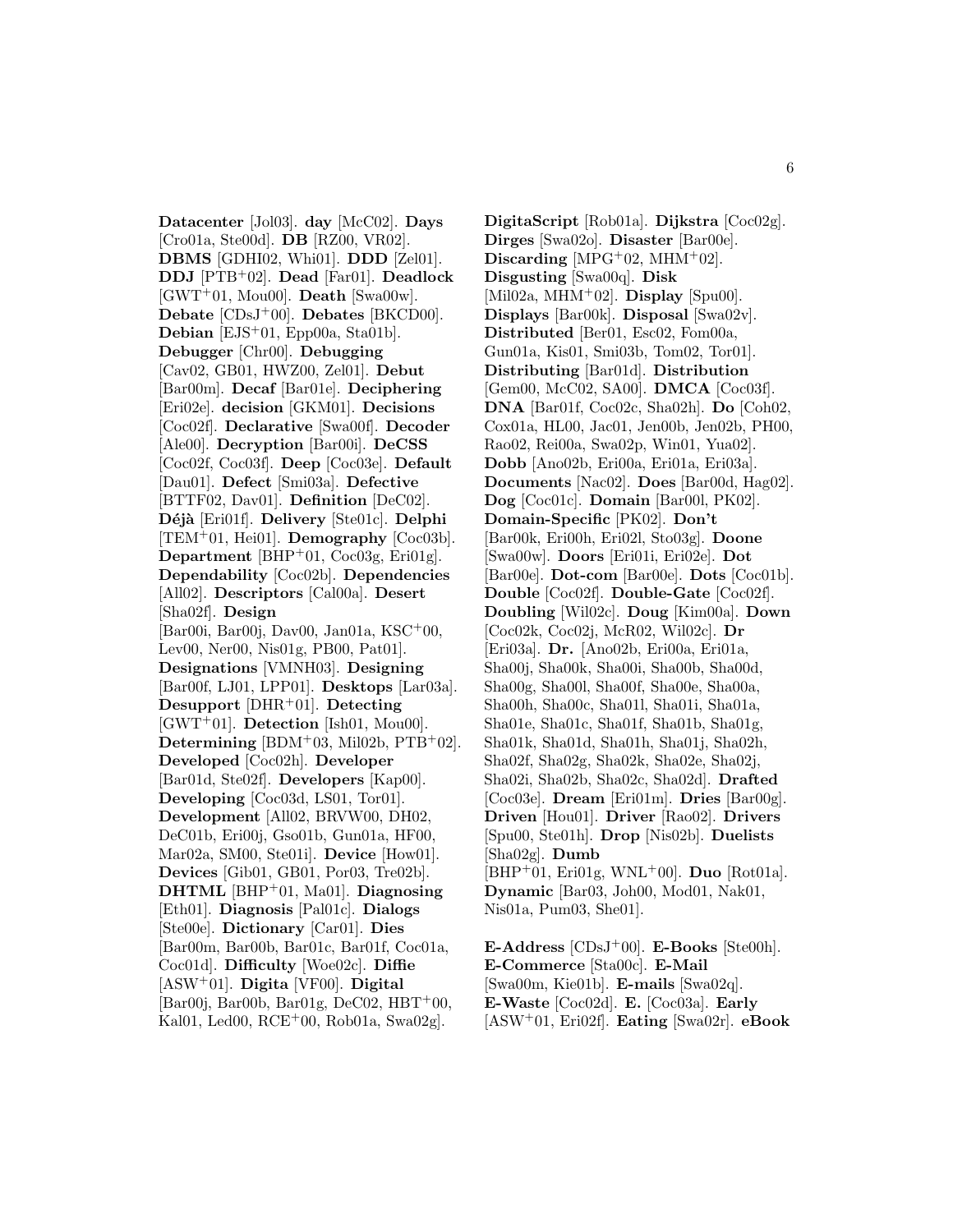[Bai01, WWL<sup>+</sup>02]. **EC** [Yam00]. **Ecco** [Sha00j, Sha00k, Sha00i, Sha00b, Sha00d, Sha00g, Sha00l, Sha00f, Sha00e, Sha00a, Sha00h, Sha00c, Sha01l, Sha01i, Sha01a, Sha01e, Sha01c, Sha01f, Sha01b, Sha01g, Sha01k, Sha01d, Sha01h, Sha01j, Sha02h, Sha02f, Sha02g, Sha02k, Sha02e, Sha02j, Sha02i, Sha02b, Sha02c, Sha02d]. **Eclipse** [Coc02k]. **eCos** [Mas02, Tho00]. **Editor** [Ste01d, TCM<sup>+</sup>00]. **Editorial** [Bar00a, Eri00f, Eri00b, Eri00c, Eri00d, Eri00e, Eri00g, Eri00h, Eri00i, Eri00j, Eri00k, Eri00l, Eri00m, Eri01h, Eri01e, Eri01g, Eri01f, Eri01d, Eri01i, Eri01j, Eri01k, Eri01c, Eri01l, Eri01m, Eri01b, Eri02c, Eri02e, Eri02f, Eri02g, Eri02h, Eri02i, Eri02a, Eri02d, Eri02l, Eri02b, Eri02k, Eri02j, Eri03h, Eri03d, Eri03c, Eri03f, Eri03e, Eri03b, Eri03g]. **Editors** [Ste01h]. **Edsger** [Coc02g]. **Efficiency** [TC00]. **Efficient** [Kri01, Man00]. **EJB**  $[GKM01, LPP01, Rao02, TEM<sup>+</sup>01].$ **Elections** [Nis01b]. **Electronic** [Bar00m, Bar01e, SA00, Eri01l]. **Elements** [Ano02a, Ple02a]. **Eliminate** [Bar01d]. **Ellipses** [Ste00j]. **Elliptic** [Bar00b]. **Ellis** [Coc01d]. **Ellison** [PEYS00]. **Embeddable** [Jon01, Jon03]. **Embedded** [BES<sup>+</sup>01, Cun00, DH02, FH02, Lin01, Met01, Nis01a, Nis01b, Nis01c, Nis01d, Nis01e, Nis01h, Nis01g, Nis01f, Nis01i, Nis01j, Nis02i, Nis02b, Nis02c, Nis02d, Nis02f, Nis02h, Nis02j, Nis02k, Nis02l, Nis02a, Nis02e, Nis02g, Nis03a, Nis03b, Nis03d, Nis03c, Nis03e, Nis03f, Nis03g, Okm02, RSW<sup>+</sup>01, Ric00, Tho00, VC01, Wil03a, Woe01, Woe02b, Wri03, Coc03f, Coc03d, Fis02, Lar01a, Nis01j]. **Embrace** [Eri00c]. **Embracing** [Swa02h]. **Emitting** [Bar00k]. **Encoding** [Bar00m]. **Encrypt** [BTTF02, Dav01]. **Encryption** [Bar00l, Coc02k, DR01]. **End** [Swa00e]. **Endian** [Swa01t]. **Endoscope** [Bar00g]. **Ends** [DHE03]. **Endures**

[BDM<sup>+</sup>03, Nis02g]. **Enduring** [Swa01k].

**Engelbart** [Kim00a]. **Engine** [Yue01, Gon01, Web00]. **Engineering** [Coc03a]. **Engines** [Kie00a]. **Enhancing** [Sha02a]. **Enigma** [Coc02h]. **Enough** [Bar00f, PGH<sup>+</sup>00]. **Entangled** [Bar00l]. **Entity** [LPP01]. **Enums**  $[TCM^+00]$ . **Environment** [Müf01, Phi01, Dau01]. **Environments** [Dav00, Jol03, Kie02b, Tay02, Tru02]. **EOF** [Sco02]. **Epicenter** [Ste03b]. **Epoch** [Coc01b]. **Equals** [MHM<sup>+</sup>02, Coh02]. **Equivalence** [Swa02l]. **Equivalent** [Coc01e]. **Era** [Eri01l]. **ERP** [Bar00e]. **Error** [Swa00r]. **Error-Correcting** [Swa00r]. **ESC** [Nis02d]. **Escape** [Sha00f]. **Essays** [Swa03j]. **Establish** [Jen00b]. **Ethernet** [Sta00a]. **Etiquette** [Coc03g]. **EULA** [WWL<sup>+</sup>02]. **Euro** [Yam00]. **Europeans** [Bar00g]. **EUVL** [Bar01h]. **Evangelizing** [Coc01d]. **Event** [Bru02, Kis01]. **Event-Logging** [Kis01]. **Events** [Hou00]. **Every** [Swa01c]. **Everyone** [Coc01c]. **Everything** [Woe03]. **Examination** [Pat01]. **Examining** [CK00, Cro00b, Hel02, Hig01, Hig02, IEZ01, McM00, NL00, Tho02, Tim03, Van01, Van02a, Van02b]. **Examples** [Bar01c]. **Excellence** [Ano02b, Eri00a, Eri01a, Eri03a]. **Exception** [BJ01a, SP00]. **Exceptions** [Car02a, Car02b, Gol01]. **Executable** [Coc03f]. **Executables** [BHP<sup>+</sup>01]. **Expands** [Coc02j]. **Expert** [Bar01f]. **Exploiting**  $[\text{BGGT01},\, \text{Gut00},\, \text{HBT}^+00,\, \text{KDG^+00}].$ **Exploring** [Kie01c]. **Explosion** [Bar01g]. **Expo** [Swa03a]. **Exposed** [Ste03b]. **Exposing** [Wan00]. **Expressions** [Mad01]. **Extend** [Cal00c, Eri00c, Wra01]. **Extended** [Hov02]. **Extensible** [Coc03a, VF00]. **Extensions** [Dal01b, Rot02b, Ang01]. **External** [TP02]. **Extinguish** [Eri00c]. **Extraction** [Pat01]. **Eye** [Sha02k].

**Facility** [Kis01]. **Fact** [Ell00]. **Facts** [Wil03d]. **Fail** [Bar00k, Coc03f, She01].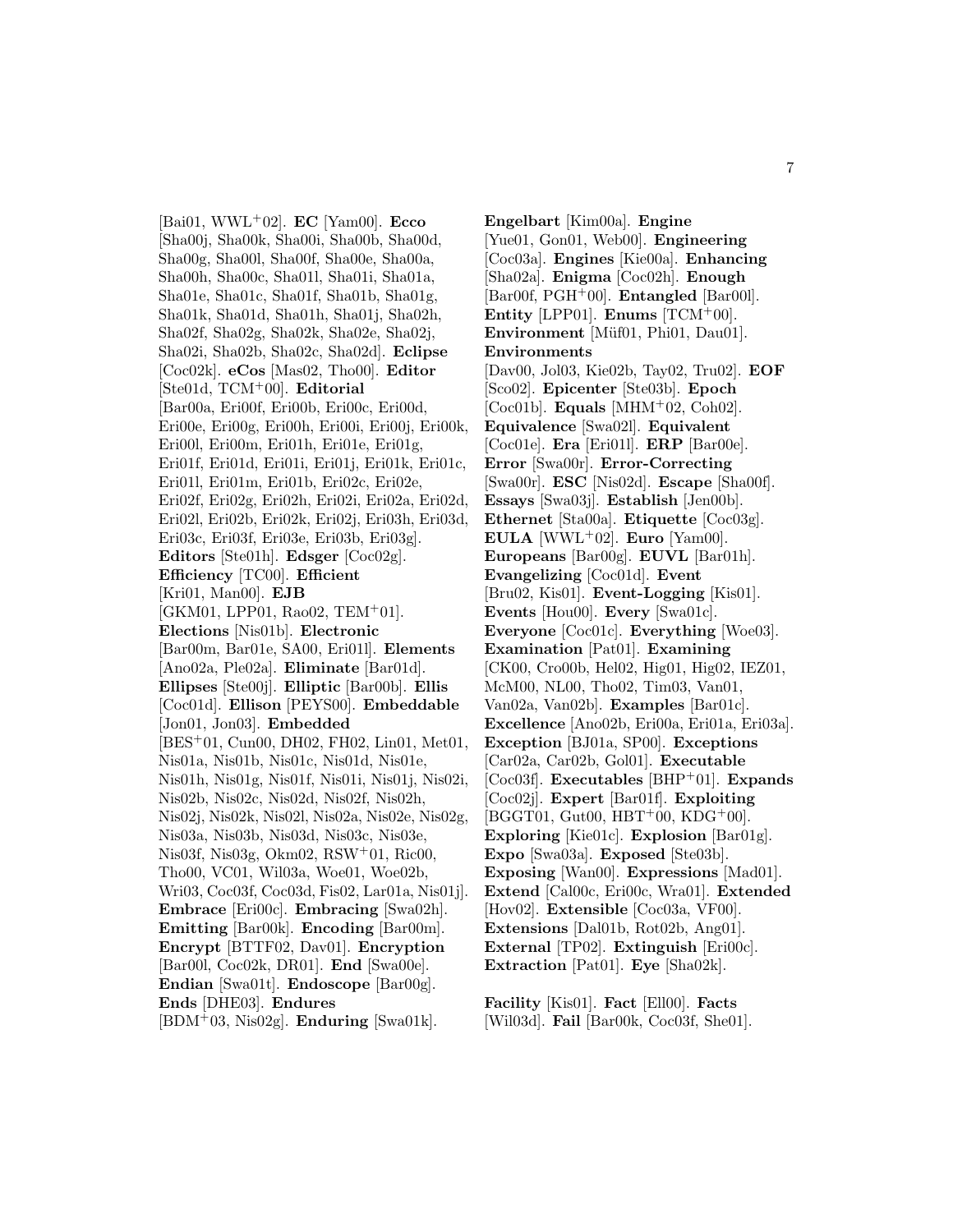**Fail-Over** [She01]. **Failures** [Bar01d, Ste01f]. **Fair** [Bar01c]. **Fairchild** [Bar01c]. **Fallacies** [Wil03d]. **Falling** [Swa02s]. **Fame** [Bar00l]. **Famous** [Eri00f]. **Fantasies** [Eri01k, Swa01f, Swa01g]. **Farm** [Bar00e]. **Fast**  $[Bar00f, Dem01, PGH<sup>+</sup>00, WNL<sup>+</sup>00].$ **Faster** [Bar00l, Kie02a]. **Fastest** [Bar00k, Nil00]. **Faux** [Swa02i]. **FDF** [Hig01]. **Fear** [Swa02i]. **Feature** [Sto03g]. **Feet** [Bar00k]. **Fellows** [Bar01c, Coc02h]. **Femtoseconds** [Bar00f]. **Fewer** [Bar00f]. **Fi** [Bar00g]. **Fiberoptic** [Coc01c]. **Fibre** [Bar01g]. **Fiction** [Ell00, Eri01l]. **Fiddle** [Ste02b]. **Field** [Bar00f]. **Fights** [Coc03g]. **File** [Gem00, Ven00a]. **Filesystem** [Esc02]. **Filling** [Wil02d]. **Filtering** [Led00, RCE<sup>+</sup>00]. **Filters** [Cal00b, Hal00, Qur03]. **Fin** [Sto02l]. **Finally** [Coc02k]. **Find** [PH00, Ste01e, Web00]. **Find-By-Content** [Web00]. **Finding** [Get01a, Kap00]. **Finds** [Bar01f]. **Finite** [Ano02a, Ple02a]. **First** [Bar00b, Ste02k, Swa00c, Coc02f]. **Five** [Swa01c, Swa02q, Wil03e]. **Five-Sevenths** [Swa01c]. **Fix** [GMTA02, TEM<sup>+</sup>01]. **Fixed** [Qur01]. **Fixed-Point** [Qur01]. **Fjords** [Coc01e]. **Flames** [Swa00n, Swa00o, Swa00p, Swa00w, Swa00q, Swa00r, Swa00s, Swa00t, Swa00u, Swa00x, Swa00v, Swa00y, Swa01m, Swa01n, Swa01o, Swa01t, Swa01p, Swa01u, Swa01q, Swa01r, Swa01s, Swa01v, Swa01x, Swa01w, Swa02m, Swa02o, Swa02p, Swa02r, Swa02s, Swa02v, Swa02n, Swa02w, Swa02t, Swa02u, Swa02q, Swa02x, Swa03i, Swa03l, Swa03g, Swa03h, Swa03j, Swa03k, Swa03m]. **Flapper** [Swa01v]. **Flaw** [Bar01f, Swa01n]. **Flexible** [Sav00]. **Flyby** [KSC<sup>+</sup>00]. **Flyer** [Wil00b]. **Folding** [Swa00d]. **Foo** [Swa00x]. **Forecasting** [WWL<sup>+</sup>02]. **Forensic** [FV00]. **Form** [Bar00g]. **Formal** [Swa00u]. **Formalized** [Coc01a]. **Forms** [RZ00]. **Fortran** [Coc03e, Nag01, Nag02]. **Fortune** [Swa02q]. **Forums** [Bar00m]. **Forward**

[Bar00k]. **Found** [Bar00b]. **Founder** [Bar00b]. **Fourth** [Coc02l]. **Foxy** [Sha01e]. **Frame** [Sta00b]. **Framework** [Coh00, DHR<sup>+</sup>01, Lis02, Rei01b, Zei01, dIJ02, HF00, Tre02b]. **Fred** [Bar00i]. **Free** [Bar00f, Coc01d, BES<sup>+</sup>01]. **FreeBSD** [Coc01d]. **Freedom** [Bar01e]. **Freenet** [Bar00f]. **Frenzy** [GWT<sup>+</sup>01]. **Frequent** [Wil00b]. **Fritz** [Coc03e]. **FrontPage** [WWL<sup>+</sup>02]. **Fthreads** [Nag01]. **fuel** [Coc02d]. **fully** [CM01]. **Function** [Tru01]. **Functions** [Get01b, Mit02b]. **Funds** [Bar01g, Coc01d]. **Future**  $[ASW^+01, Bar00d, Bar01g, Eri00l, Eri02g,$ GDHI02, Kim00b, Sch00, Swa01b, Whi01]. **Fuzzy** [Dor02].

**G** [Coc03b, Bar00d, LJ01]. **Game** [Cro00b, DHR<sup>+</sup>01, Eri02k]. **Games** [Coc02c, Coc02l, Eri00b]. **Gaps** [Wil02d]. **Garbage** [Bur00]. **Gate** [Coc02f]. **Gates** [Bar00m]. **Gateway** [deC00a]. **GCC** [BHP<sup>+</sup>01, Ste01g]. **Geek** [Swa01t]. **Gene** [Wil00f]. **Generalized** [Hum03]. **Generate** [Bar01h, Sea02]. **Generating** [Get01b, Jen02a]. **Generator** [Bri02b, Zyz03]. **Generic** [Ana00, Wad00a, Tor01, SLL00, Tre02b]. **Genetic** [Bar01g]. **Geometry** [Bar00j, Get01a]. **German** [Bar01g]. **Get** [Coc01d, Coc02i, Eri02l, Nis02l, Ste01d, Wil02e]. **Gets** [Bar00d]. **Getting**  $[Coc03a, Eri00d, Eri02g, RCE<sup>+</sup>00, Swa01o].$ **Gifts** [Swa01l]. **Gigabit** [Sta00a]. **Girls** [Swa01t]. **Giving** [LMM<sup>+</sup>01]. **GJ** [Wad00a]. **Globalized** [PA02]. **Glow** [Coc02c]. **GNOME** [GWT<sup>+</sup>01]. **GNU** [Coc01d, GS00]. **Go** [Bar01f]. **GoAhead** [Mas02]. **Goes** [Bar00e, Bar01h]. **Going** [Bar01h, Ste00b, Whi01]. **Goldberg** [Ano02b]. **Gonna** [Nis02l]. **Good** [Mit02b, Ste01e, Swa00d, Wil02c, Pat01]. **Government** [Bar01h, Coc03c]. **Grant** [TCM<sup>+</sup>00]. **Granting** [TCM<sup>+</sup>00]. **Graph**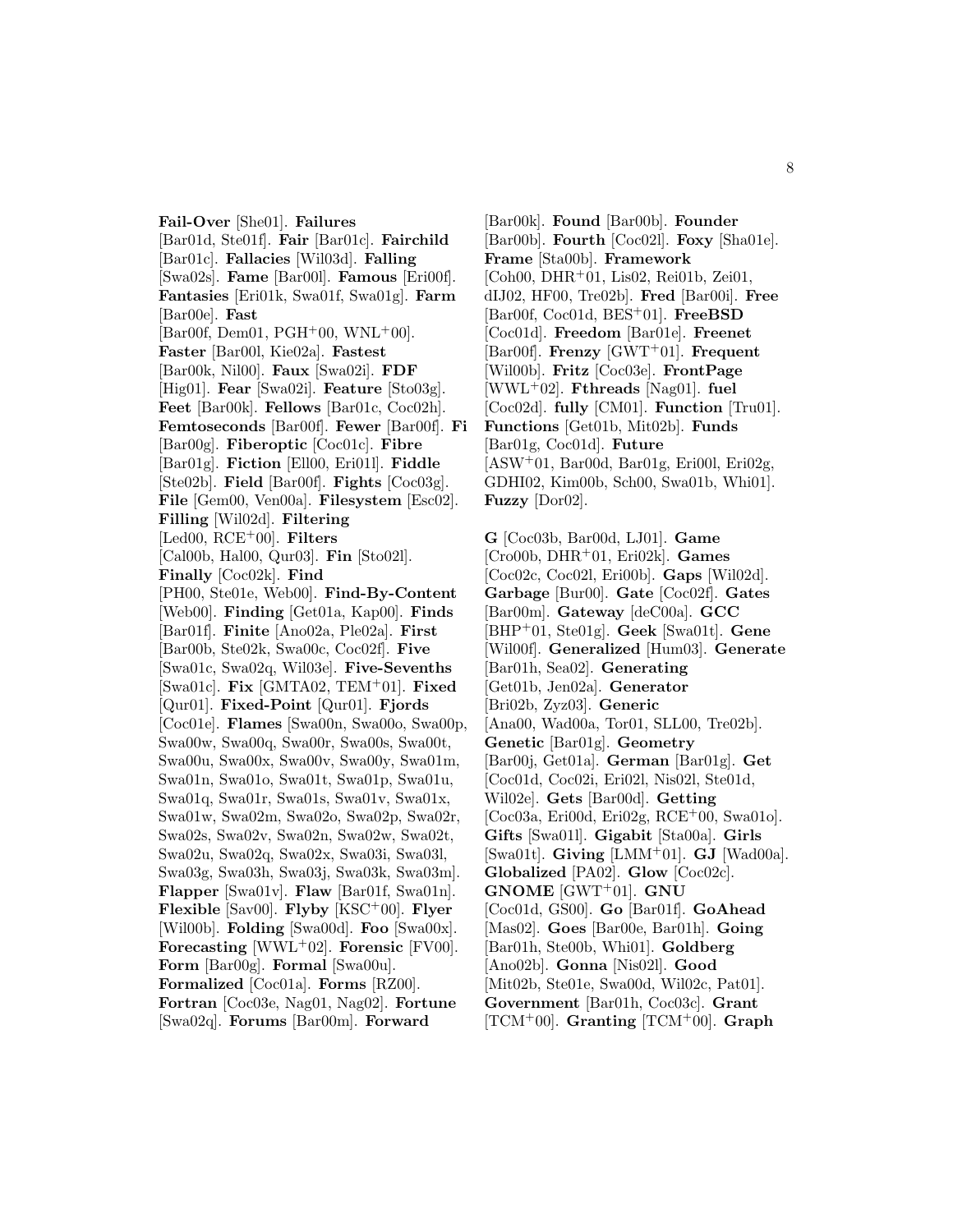[Kel03, Rol02, SLL00]. **Graphics**  $[Abr00, Coc02l, Fom00b, HBT<sup>+</sup>00, Bar00c].$ **Graphing** [Bir00]. **Graphs** [Wal02b]. **Green** [Bar00m]. **Grid** [Coc02c]. **Grinich** [Bar01c]. **Group** [Gon00]. **Guarantee** [Hag02, Sto03g]. **Guest** [Bar00m]. **GUI** [Bri02b, Coc02j, Lai01b]. **Guidelines** [Jan01a]. **Guild** [Coc01b]. **GUIs** [Sny03]. **Gumbie** [Bri02b]. **Gutenberg** [Fis00].

**Habit** [Swa02t]. **Hack** [Swa00s]. **Hacking** [Coc02c]. **Hall** [Bar00l]. **Handle** [Bar01g, Cox01a]. **handlers** [Lin01]. **Handling** [BJ01a, SP00, Sco02]. **Happy** [Coc03g, VMNH03]. **Harassment** [TCM<sup>+</sup>00]. **Hard** [Nis01h]. **Hardware** [Wil03a]. **Harmful** [Ams02, RCE<sup>+</sup>00]. **Hash** [Get01b, Mit02b]. **Headers** [Tay01]. **Healthcare** [BTTF02, Eri01b]. **Heap** [Gab03]. **Heart** [Coc03c]. **Heat** [PWS<sup>+</sup>02]. **Hedy** [Bar00h]. **Hellman** [ASW<sup>+</sup>01]. **Here** [Bar00f]. **Herriot** [Coc03b]. **Heuristic** [Pal01b]. **Hey** [Eri00e]. **High** [Bar01c, Bar01h, BRVW00, Che01, Coc02b, DeC02, Eri03h, Wie00]. **High-Definition** [DeC02]. **High-Dependability** [Coc02b]. **High-Level** [BRVW00]. **High-Performance** [Che01]. **High-Speed** [Wie00]. **High-Tech** [Bar01h]. **History** [Bar01c, FMPL+03, HBT+00, Swa03d]. **Hogging** [Bar01b]. **Holding** [Swa03g]. **Holzmann** [Coc02c]. **Home** [MN00]. **Honors** [Coc03d]. **Hood** [Eri00k]. **Hopes** [Bar01d]. **Horizon** [Coc02k]. **Hosted** [Abu01, MKR<sup>+</sup>01]. **Hot** [Lee01]. **House** [Ste01i]. **HTML** [Jan01b]. **HTTP** [Jon01, Zha00]. **Hubbub** [Swa02g]. **Huffman** [Bar00m]. **Huge** [BHP<sup>+</sup>01]. **Hull** [Get01a]. **Human** [Bar00h]. **Hungarians** [Ste02d]. **Hurd** [Epp00a, LMM<sup>+</sup>01]. **Hussein** [Swa01u].

**IA** [Jar01]. **IA-64** [Jar01]. **IBM** [Bar00k, Coc02d, Coc03c, Woe00]. **ICANN**

[Bar01e]. **ICFP** [Coc03e, Coc01b]. **ICs** [Bar00l, Bar00f]. **Ideas** [Bar00g, BHP<sup>+</sup>01, Eri01g]. **Identification** [Smi03a, Dal01a]. **Identifiers** [Coc03a, RCE<sup>+</sup>00]. **Idle** [Sto02k]. **IEEE** [Ale00]. **If** [Ste02e]. **II** [Ang00b, Car02b, WK00b]. **IIS** [Hal00]. **I'm** [Ste01g]. **Image** [Rie02, SEC01, Wit00]. **Imaging** [VF00]. **Immersive** [Coc01d]. **Implement** [Coh02, Gso00]. **Implementation** [DNM00]. **implemented** [Tor01]. **Implementing** [Hin02, KD02, Rou02]. **Implicit** [BGGT01]. **Improving** [Nak01]. **IMSAI** [Coc02j]. **Incorrect** [GOLD03]. **Index** [Mil00]. **Indexing** [Gun01b]. **Industry** [Bar00c, Bar01b]. **Infantile** [Bar00h]. **Inferno** [SM00]. **Information** [Bar01g, MPG<sup>+</sup>02, MHM<sup>+</sup>02, Sno01, Arn01]. **Infrared** [Smy00]. **Infrastructure** [Coc01e]. **Ingalls** [Ano02b]. **Ingestible** [Bar00g]. **Initiative** [Coc01d]. **Ink** [Bar00g]. **Innovations** [Sco00]. **Insider** [EJS<sup>+</sup>01]. **Install** [Swa01c]. **Installation** [Tru02]. **InstallShield** [Ste02f]. **Instant** [Coc02l]. **Instrument** [Cox01d]. **Integer** [BK08]. **Integrating** [CM01, Cox00, Mas02]. **Integrity** [Eri01h]. **Intel** [Bar00c, BHP+01, Coc02f, Nel02c]. **Intelligent** [Nel02d, Bar00g]. **Interactive** [Tra00, Müf01]. **Interest** [Ano02d, BL00a, BL00b, BL00c, BL00d, BL00e, BL00f, Coc00a, Coc00b, Coc00c, Coc00d, Coc00e, Coc00f, Coc01f, Coc01g, Coc01h, Coc01i, Coc01j, Coc01k, CS01a, CS01b, Coc03h, Coc03i, Coc03j, Son01a, Son01b, Son01c, Son01d, Son02a, Son02b, Son02c, Son02d, Son02e, Son02f, Son02g, Son02h, Son02i, Son02j, Son02k, Son03a, Son03b, Son03c, Son03d, Swa00h]. **Interesting** [Swa03e]. **Interface** [KSC<sup>+</sup>00, Wil00a]. **Interfaces** [Alb03, Jan01b, O'B03, Sco00]. **International** [Coc03g].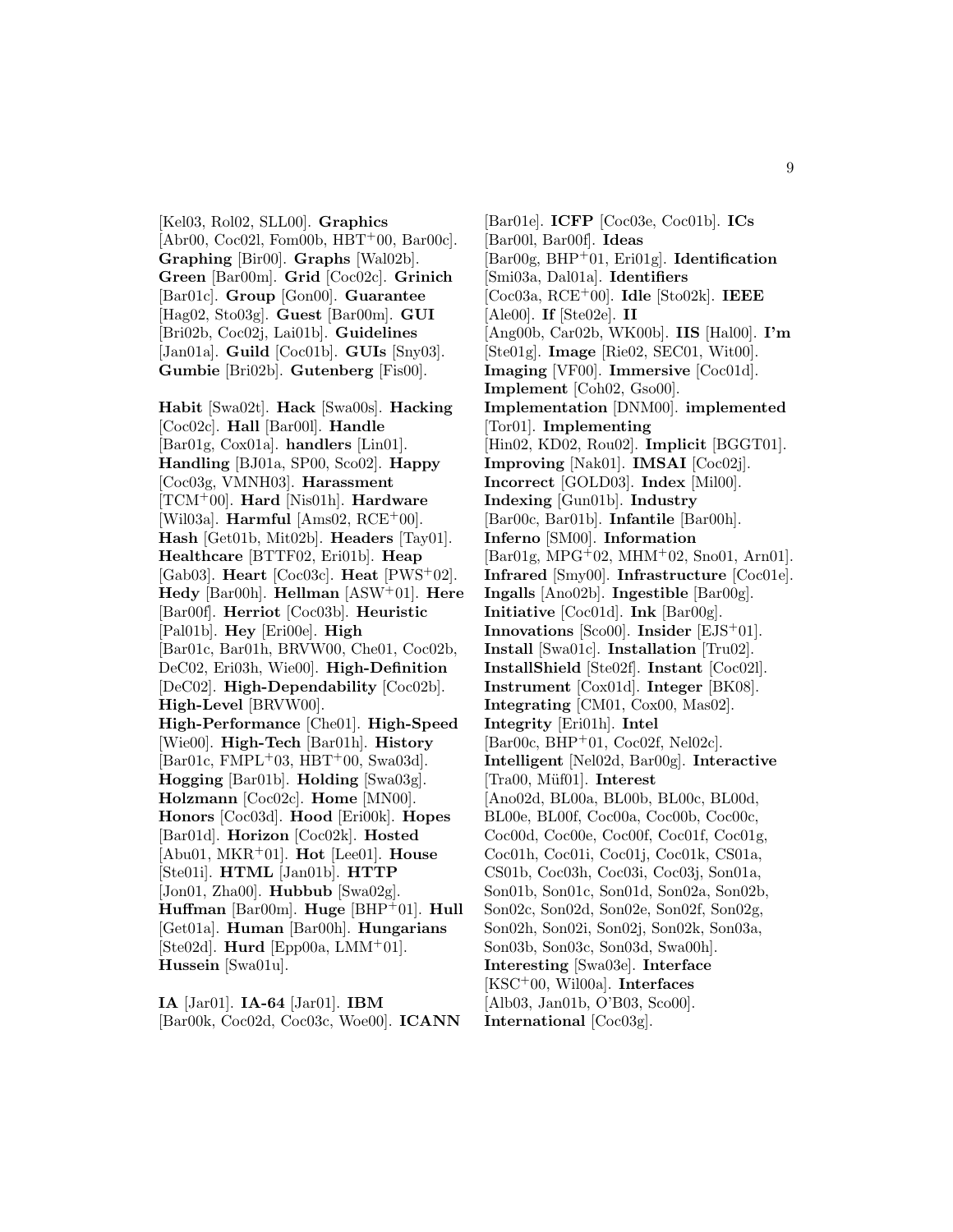**Internationalization** [Jac01]. **Internet** [Bar00h, Bar00k, Bar00f, Bar01b, Bar01e, Coc03b, Coc03a, Hou01, Müf01, Rit00, SZ01, TMVTdM02, Wil00a, Wil03b]. **Interoperability** [Bar00c, BES<sup>+</sup>01, DHR<sup>+</sup>01, IEZ01, TEM<sup>+</sup>01]. **Interrupt** [Mas01, Pot01, VC01, Lin01]. **Intersection** [HM00]. **Interview** [Byk00]. **Intrinsic** [Woe02c]. **Introduction** [FV00]. **Intrusion** [FV01]. **Invasion** [ASW<sup>+</sup>01]. **Invention** [Swa00s]. **Inventor** [Bar00m]. **Inventors** [Bar00l]. **Inventory** [Bar00g]. **IOS** [Esc02]. **IP** [KSC<sup>+</sup>00, R¨ai01]. **Iron** [BW00]. **ISAPI** [Hal00, Man02]. **ish** [Sto02l]. **ISO** [MLDP02]. **Issues** [Coc03g]. **Iterating** [Ste00d]. **Iteration** [Qur01]. **Iterator** [Ana00]. **Iterators** [Kis00].

#### **J.A.D.E.** [Dau01]. **J2EE**

[BTTF02, Jol01, Wal03a]. **J2Me** [Wri03]. **Jack** [Coc03b, Ste02g]. **James** [Kim01b]. **Japan** [Coc02k]. **Java** [Wal02a, Alb03, Ams00, Ams02, Ang01, BK08, Bar00j, Bar01b, Bar01d, Bar03, BC01, BHP<sup>+</sup>01, Bru02, Cal00c, Coc02e, Coh02, Cox01a, Cox01b, Dau01, DHR<sup>+</sup>01, Dwe00a, Dwe00b, Ead01, EKM00, Fox00a, Fox00b, Gib01, Gol01, GH00, Gso00, Hag02, Har00, HL00, Jac01, Jen00a, Jen00b, Jen02b, Jol01, Jon02a, Kan02, Kie01a, Kie02a, Lai01c, Li03a, Mar02b, McK01, Mos00, Nis02f, Nis02e, PH00, Pon03, Rao02, Rei00a, Rem01b, Roe00, Rot02b, Sea02, She01, Smi01b, Str01, Swa01a, TGV<sup>+</sup>01, Tor01, Tra00, Tre02a, Tre02b, TCM<sup>+</sup>00, Vil00, Wad00a, Whi03, Wil01a, Win01, Wra01, Yua02, dD01]. **Java-Based** [Li03a]. **JavaScript** [Jen02a, Joh00, McK01, TEM<sup>+</sup>01]. **JavaServer** [Wal03b]. **javax.crypto** [Win01]. **JComboBox** [Wra01]. **JDBC** [Kie01a, Tan01]. **JDBC-Based** [Kie01a]. **JDSL** [TGV<sup>+</sup>01]. **JEFF** [Coc02e]. **Jelly** [G¨os03]. **Jerry** [Swa03h]. **Jet** [PEYS00]. **Jim** [Coc01d]. **Jini** [Pie01]. **JJ** [EKM00].

**JMS** [RG00, Rou02]. **Job** [Byk00, Sto03c]. **Jobs** [Bar01h, Lee01]. **Johan** [Coc02b]. **John** [Coc03b]. **Johnny** [Ste03b]. **Joins** [Bar00l]. **Journalism** [Swa00r]. **JPEG** [Nel02c, PTB<sup>+</sup>02, SEC01]. **Jukebox** [MN00, Nel02d]. **June** [Ste02e]. **JUnit** [Alb03, Goe01]. **Just** [Bar01b, Coc02c, Swa03f]. **JXTA** [Li03b]. **Jython** [Bri02b].

**Ka-Ching** [Eri03e]. **Katz** [Bar00b]. **KDE** [EJS<sup>+</sup>01, GWT<sup>+</sup>01]. **Keep** [Bar01h]. **Kemeny** [Swa01h]. **Kenneth** [Coc01a]. **Kerberos** [Coc01d, Rub00]. **Key** [Bar00f, Bar00b]. **keyword** [VMNH03]. **Kicking** [Swa02t]. **Killer** [Bar01b, McR02]. **King** [Bar00j]. **Knowledge** [Eri02e]. **Knows** [Coc01c]. **Konrad** [Roj00]. **Kramnik** [Coc03e]. **Kristen** [Coc02b]. **Kryptos** [CNS<sup>+</sup>00]. **Kurtz** [Swa01h]. **Kurzweil** [Bar00h]. **Kylix** [BJ01a].

**Lab** [Gol00]. **Labor** [Ell00, TCM<sup>+</sup>00]. **Laboratory** [Coc02d]. **Lakos** [Pat01]. **Lamarr** [Bar00h]. **Landing** [Coc01b]. Language<sup>[Bri02a, Coc02h, Coc02l, Gös03,</sup> KSC<sup>+</sup>00, MLDP02, McK01, MPG<sup>+</sup>02, PWS<sup>+</sup>02, Rat02, Rob01a, RWD02, Sas00, Ste00k, Wil00g, Pal01a, ZBKO01]. **Languages** [FMPL<sup>+</sup>03, GOLD03, Kim01b, Kim02, MHG02, MHM<sup>+</sup>02, PTB<sup>+</sup>02, Wad00b, Cro01c]. **LANs** [Ste02d]. **Larks** [Ste00j]. **Larry** [PEYS00]. **Last** [Swa01r, Swa03a]. **Latencies** [Mas01, VC01]. **latency** [Lin01]. **Latest** [Sto03g]. **Lattice** [BJ01b]. **Launched** [Bar00i, Coc02b]. **Launches** [Coc01b]. **Law** [Bar00m, Wil03f, Bar01h]. **Lawrence** [Coc02d]. **Layer** [LPP01, Ram01]. **Layout** [Keo00]. **LDAP** [Cal00b]. **Lead** [Eri00d, RCE<sup>+</sup>00, Coc02d]. **Leads** [Bar00f]. **Leak** [Ish01]. **Leaks** [HL00]. **Leaves** [Ste00j]. **Lee** [Coc02k]. **Left**  $[RSW^+01, Smi01a]$ . **Legacy**  $[BHP^+01]$ .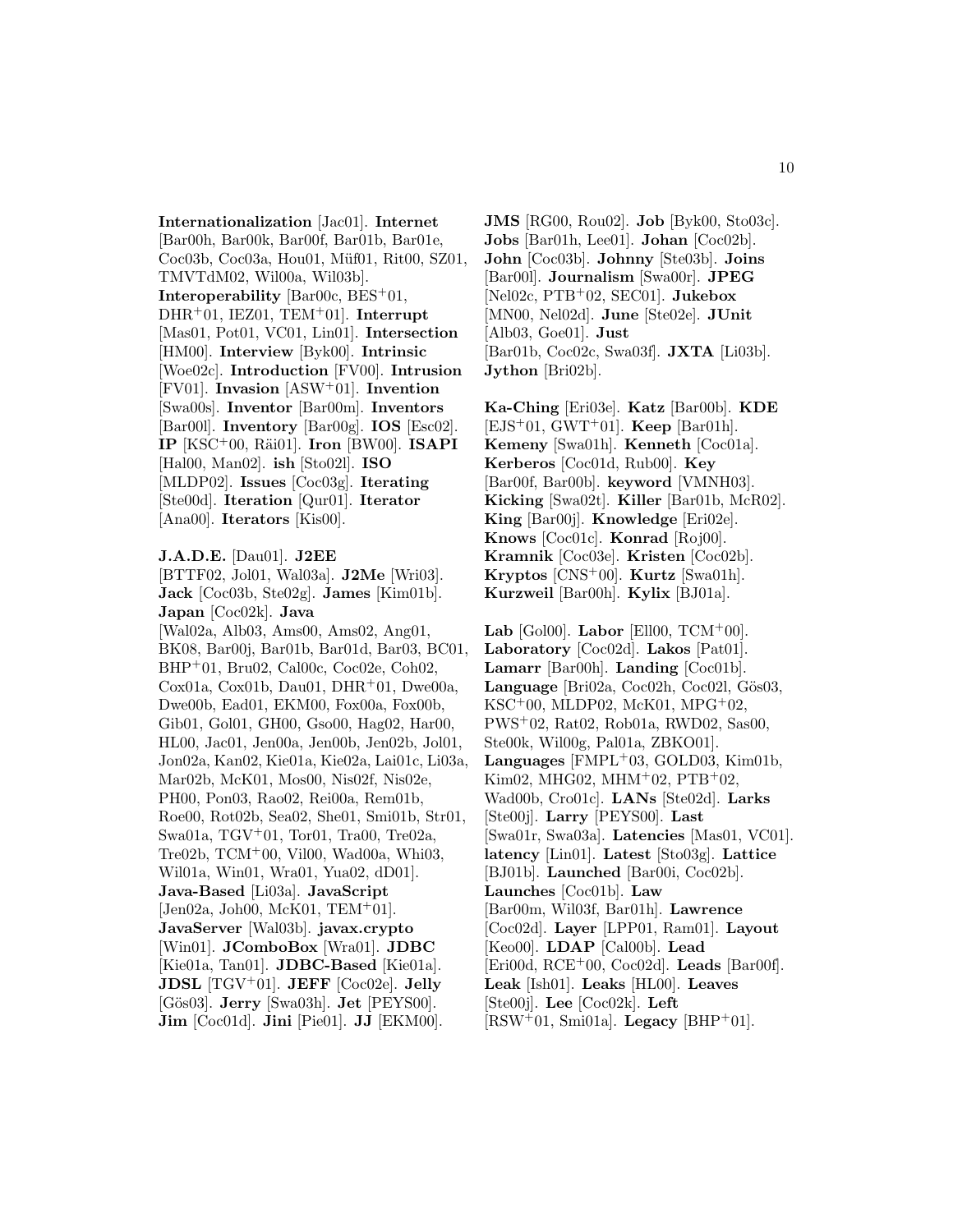**Legal** [Coc02f]. **Legend** [Eri03b]. **Leighton** [Rub00]. **Leighton-Micali** [Rub00]. **Lemon** [Bar00m]. **Leo** [Coc02l]. **Leonard** [Coc03b]. **Lesson** [FMPL<sup>+</sup>03]. **Lessons** [Swa03d]. **Let** [Nis01c]. **Letter** [Eri01d, VMNH03]. **Letters** [ASW<sup>+</sup>01, Ano00, Ano01, Ano02c, WDGO03, BKCD00, BES<sup>+</sup>01, BDM<sup>+</sup>03,  $BHP+01$ ,  $BTTF02$ ,  $CDsJ+00$ ,  $CNS+00$ , DHE03, DHR<sup>+</sup>01, TLA<sup>+</sup>02, EJS<sup>+</sup>01, Eri01d, FMPL<sup>+</sup>03, GLFO<sup>+</sup>03, GDHI02, GF00, GOLD03, GWT<sup>+</sup>01, GMTA02, HBT<sup>+</sup>00, HWT<sup>+</sup>01, KSC<sup>+</sup>00, Kis00, KDG<sup>+</sup>00, LMM<sup>+</sup>01, MKR<sup>+</sup>01, Mas01, MPG<sup>+</sup>02, MHM<sup>+</sup>02, PEYS00, PWS<sup>+</sup>02, PGH<sup>+</sup>00,  $PTB+02$ , Rah01, RSW $+01$ , RCE $+00$ , RWD02, SSC<sup>+</sup>00, SPRF02, Sta01b, TEM<sup>+</sup>01,  $TCM<sup>+</sup>00, VMNH03, WNL<sup>+</sup>00, WWL<sup>+</sup>02$ . **Level** [BRVW00, Bui02]. **Leveson** [Bar00d]. **Libraries** [BHP<sup>+</sup>01, GDHI02, Kie01c, MKR<sup>+</sup>01, MHG02]. **Library** [Bra00, But02, Cun00, Nel02c, Pon03, TGV<sup>+</sup>01, Woe00, SLL00]. **License** [Swa03l]. **Lies** [Swa01i]. **Life** [Nis01d]. **Lifecycles** [Ber01]. **Lifetime** [Coc01d]. **Lifts** [Bar00k]. **Light** [Bar00k, Coc02b]. **Light-Emitting** [Bar00k]. **Lightweight** [Jon03, Kim02, MHM<sup>+</sup>02, RWD02, Tay02]. **Like** [Bar00h, Coc02f]. **Limbo** [SM00]. **Line** [Sno01]. **Linear** [Bar01d]. **Lint** [Zyz03]. **Linux** [Gri01, Ale00, ASW<sup>+</sup>01, Bar00e, Bar01h, BJ01a, But02, Coc01c, Coc03f, Coc03d, DH02, Epp00b, Fis02, Min01, Nis01j, Nis03c, She03, Ste01d, Ste01i, Woe03, WM00]. **LinuxWorld** [Bar00c]. **Lists** [Mar00, Pig02, Sip00]. **Literate** [Coc02l, Dwe00a]. **Little** [GOLD03, MHM<sup>+</sup>02, PTB<sup>+</sup>02]. **Live** [Eri00f]. **Livermore** [Coc02d]. **Living** [Eri03b]. **Load** [Bar01a, EJS<sup>+</sup>01, Fab01, Mon00a]. **Loadbuilds** [Smi03b]. **Loader** [BC01, BHP<sup>+</sup>01]. **Loaders** [Roe00]. **Loath** [WDGO03]. **Loathing** [BDM<sup>+</sup>03]. **Local**

[Whi03]. **Logging** [Kis01, Mod01]. **Logic** [Wad00b, Wil03a]. **Long** [Coc02l, Ste01l]. **Look** [Bar00g, Ste02k]. **Looking** [ASW<sup>+</sup>01, Swa02u]. **Lore** [GMW00]. **Lost** [Coc01b, Swa00j]. **lot** [Cro01c]. **Love** [Eri00g]. **Lovelace** [Coc02i]. **Ltd.** [Gab03]. **Lyin'** [Swa01s].

**Machine** [GOLD03, Nis02j, Swa02g]. **Machines** [O'B03]. **MacOS** [Web00]. **MacroSafe** [SPRF02]. **MACtimes** [Far00]. **Macworld** [Swa03a]. **Made** [KDG<sup>+</sup>00]. **Madness** [RCE<sup>+</sup>00]. **Magnetic** [Bar00f]. **Magnitude** [Man00]. **Mail** [Bar01e, Swa00m, Kie01b]. **Mail4Me** [Ple02b]. **mails** [Swa02q]. **Make** [Bar00f, Kie02a, Sto03g]. **Making** [Dal01b, M¨uf01, GKM01]. **Man** [Swa03i]. **Man-Month** [Swa03i]. **Manage** [Jol01]. **Management** [Bar00n, GMW00, Keo00, Rei00a, Sim00b, Wil01b]. **Manager** [Mar03]. **Managing** [Gso01b, Kop00, Por03]. **Manning** [Wil03h]. **Many** [Mis00, Swa02a, Cro01c]. **Map** [Lev00, Wil02b, Yua02]. **Mapping** [Sav02]. **Maps** [Bug03]. **Margination** [Fis00, GF00]. **Mark** [Coc01a]. **Market** [Bar00b]. **Markup** [Kim01b]. **Martin** [Pat01]. **Mass** [Coc01c]. **Masses** [Pap02]. **Matched** [Qur03]. **Matching** [BJ01a, Dwe00b]. **Math** [Swa01d, Swa02e, Swa03i]. **Mathematics** [Rot02a]. **Matters** [Swa01j, Wil00d]. **Mau** [Swa01p]. **Mau-mauing** [Swa01p]. **mauing** [Swa01p]. **Maximum** [Coc01c]. **May** [Bar00m, Bar00f, Bar01h]. **McConnell** [Vli00]. **McMaster** [Bar00j]. **Me** [Bar00k, Eri00g, Ste01g, Swa01r]. **Mean** [Bar00l]. **Meaning** [Swa01k]. **means** [Whi01]. **Measure** [Mos00]. **Measuring** [TC00, Yun00]. **Media** [deC00a]. **Meet** [Bir00]. **Meets** [Bar00m, BW00, Bet02, McM00, Nis01j]. **Membership** [Coc01b]. **Meme** [Swa01w]. **Memory** [Bar00g, HL00, Ish01, Jol01,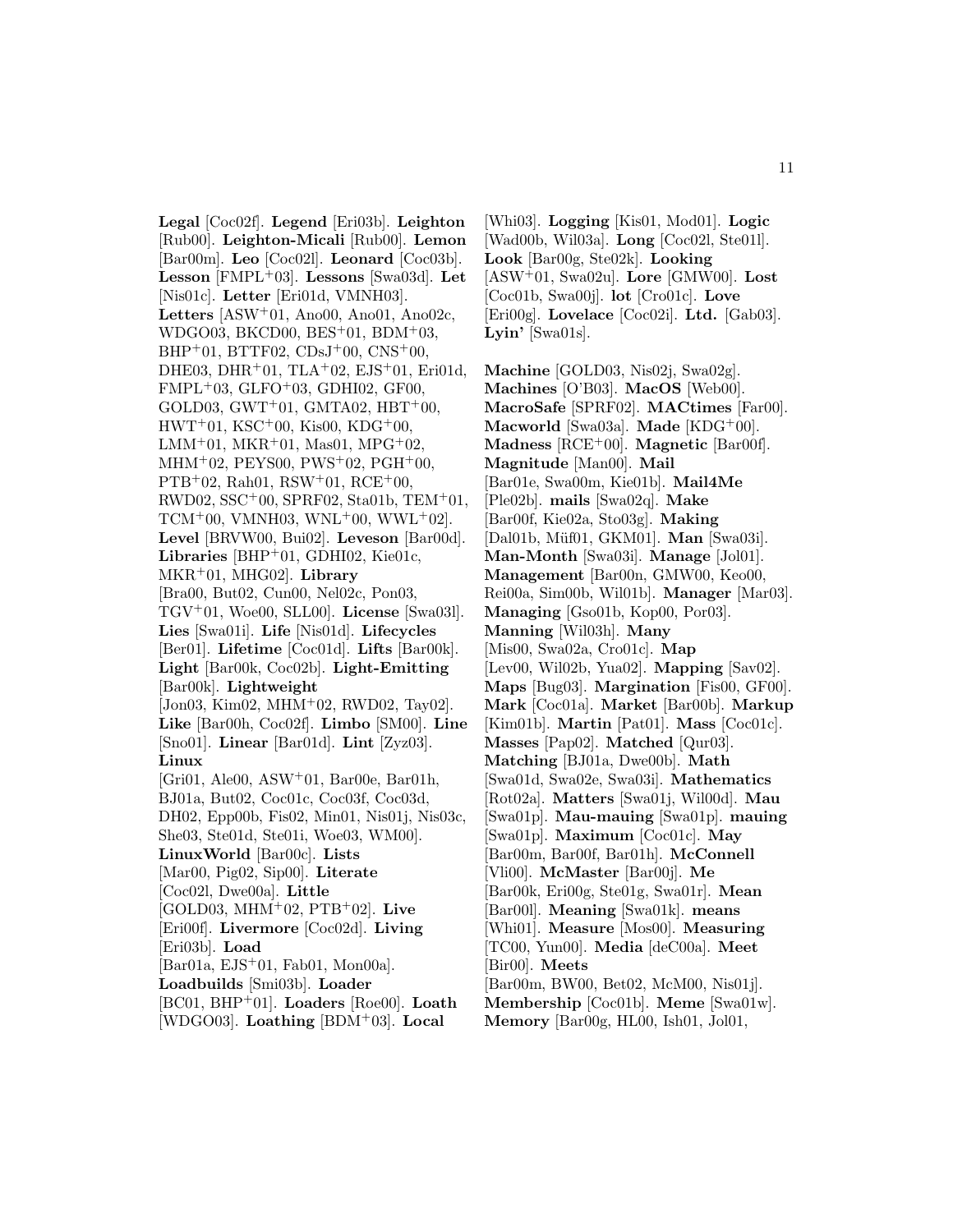Mil02a, Nak01, Rob03]. **MEMS** [Coc02d]. **Menuet** [Tur01]. **Merged** [Coc03c]. **Message** [Coc02k, CNS<sup>+</sup>00, Hum01, Rao02]. **Message-Driver** [Rao02]. **Meta** [Coc02d]. **Method** [Coh02, Sha02a]. **Methodology** [PB00]. **Methods** [Gin00, Pas00a]. **Metis** [PB00]. **Mexican** [Bar01h]. **Micali** [Rub00]. **Microarchitecture** [Bar00c]. **Microcontrollers** [Pas00a]. **Microsoft** [Bar01e, Coc03g, KDG<sup>+</sup>00, McM00, Rei01a, WNL<sup>+</sup>00]. **Microvirus** [Sha00g]. **Midstream** [Ste01b]. **Migrating** [Sut00]. **Miles** [Wil00b]. **Milestone** [Coc02c]. **Million** [Swa02q]. **MIME** [Dav01]. **Mind** [Bar01e]. **Mingw32** [PGH<sup>+</sup>00]. **Minimal** [WM00]. **Minimizing** [Lin01]. **MiniRTL** [WM00]. **Minor** [Swa03j]. **Mint** [Sha00h]. **Minus** [Ste01c, Ste01f]. **Misinformation** [Swa00g]. **Mistakes** [Bar00f]. **Mithra** [Fre03, GLFO<sup>+</sup>03]. **Mix** [Nel02a, Nis02f]. **Mixin** [EBC01]. **Mixin-Based** [EBC01]. **Mo** [Coc01c]. **Mobile** [Coc02j, Jon02a, Kou01, Tre02b]. **Model** [Bar00m, Boe03, Coc01c, LPP01, Tor01]. **Modeling** [Pap02, PK02]. **models** [CM01]. **Modem** [Bar00k, Mis00]. **Modern** [Cha00]. **Module** [Jan01a]. **Modules** [Jac02]. **Moka** [dD01]. **Molecular** [Ree00]. **Mondrian** [SPM02]. **Money** [Eri00g, Swa00d]. **Monitor** [Bar00j]. **Monitoring** [Cox01d, Jor01, Kis01, Lar01b, Man02, McC02]. **Monitors** [Bec01, Coc02d]. **Mono** [dIJ02]. **Monte** [Gin00]. **Month** [Swa03i]. **Moon** [Coc01b]. **Moore** [Bar01h]. **Mostly** [Swa01d]. **Mothballed** [Bar00l]. **Motive** [Bar00a]. **Motorists** [Gut02]. **Mouse** [Eri00b]. **Move** [Bar00c]. **Moves** [Bar00k]. **Moving** [Rob01b, Ste01a]. **MP3** [Bar01g, LMM<sup>+</sup>01, Li03a, Nel02d, Ste00c]. **MPEG** [Wal02a, Woe02a]. **MPEG-4** [Wal02a, Woe02a]. **MPEGlets** [Wal02a]. **MQSeries** [Woe00]. **Mr.** [Eri00e]. **Mrs.** [Coc02h]. **MSXML** [TEM<sup>+</sup>01, Che01, Hei01]. **Multicast**

[Gem00]. **Multilanguage** [Wen00]. **Multiline** [Cox01a]. **Multiple** [MHG02, Mit02b]. **Multithreaded** [CS02, HWZ00, Nak01, Zha00]. **Multithreading** [Nag01]. **Museum** [Bar01c, Coc02h]. **Music** [CDsJ<sup>+</sup>00, FH02, Li03a, Ste01c, Ste01f]. **Must** [Ste02e]. **My** [Kie01a, Kie02a, Sea02, Swa02r, Swa03l]. **MySQL** [Kie00a, RZ00, YY02]. **Mysty**  $[Ste01g]$ . **Myth**  $[WNL^+00]$ .

**n** [Sto02l]. **Nag** [Swa00t]. **Name** [Eri02k, Eri03d, PEYS00]. **Names** [Coc01d, Coc02h]. **Namespaces** [HWT<sup>+</sup>01, Min01, Sut00]. **Nancy** [Bar00d]. **Nanoengineering** [Bar00f]. **Nanoseconds** [Bar00f, PGH<sup>+</sup>00]. **Nanostucture** [Bar00g]. **Nanotechnology** [Coc02b]. **NASA** [RCE<sup>+</sup>00]. **National** [Coc02d]. **Navigation** [TMVTdM02]. **Near** [Eri00f]. **Nearing** [Coc02c]. **Need** [Coc01d]. **Needed** [Bar00m]. **Net** [Bar00j, Jen00b]. **Netscape** [SSC<sup>+</sup>00]. **Network** [BC01, Coc02e, Fab01, Kar00, Lac01, Tru00, Yun00, Coc01d, Pal01a]. **Networking** [How01, VR02, Tre02b]. **Networks** [Li03b, Ric00, Sil03, deC01a]. **Neural** [Bar00j]. **Newell** [Bar00d]. **NewOS** [TLA<sup>+</sup>02, Gei01]. **News** [Bar00c, Bar00d, Bar00e, Bar00h, Bar00g, Bar00i, Bar00k, Bar00j, Bar00l, Bar00m, Bar00f, Bar00b, Bar01b, Bar01c, Bar01d, Bar01g, Bar01e, Bar01f, Bar01h, Coc01a, Coc01b, Coc01c, Coc01d, Coc01e, Coc02b, Coc02c, Coc02d, Coc02e, Coc02h, Coc02f, Coc02i, Coc02g, Coc02k, Coc02l, Coc02a, Coc02j, Coc03b, Coc03c, Coc03e, Coc03f, Coc03a, Coc03d, Coc03g]. **Newt** [Sha02k]. **Newton** [Sha02a]. **Night** [Ven00b]. **NIST** [Bar00c, Coc03d]. **No** [Swa00u]. **Noah** [Sha02h]. **Noises** [Coc02b]. **Nominates** [Bar01c]. **Normal** [Tay01]. **Nose** [Swa00l]. **Notes** [LMM<sup>+</sup>01]. **Nothing** [SSC<sup>+</sup>00].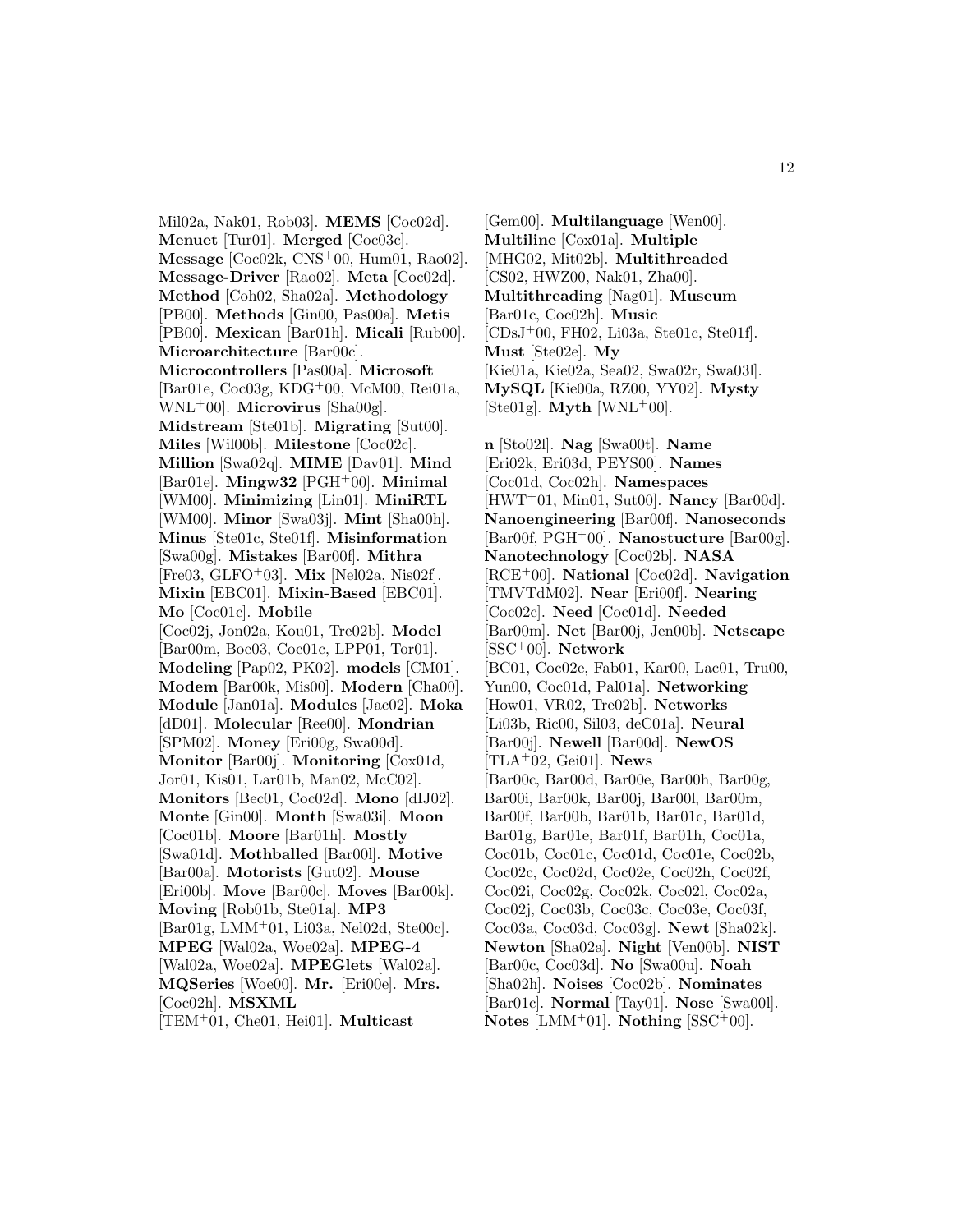**Notification** [Mod01]. **NQL** [Pal01a]. **NSF** [Bar01g]. **NT** [Met01, Jen00a, Str01]. **Numbers** [Coc02l, Dor02, Smi02]. **Numbers2** [Sha02i]. **Numeric** [Che02, Wil03d]. **Numerical** [Eri02f, WWL<sup>+</sup>02]. **Nuns** [Swa00u]. **Nuon** [Bet02]. **Nygaard** [Coc02b].

**Object** [Coh01, Dav00, Gon01, Gun01a, How01, Kie00b, McK01, Vil00, BJ01a]. **Object-Oriented** [Dav00, How01, Kie00b, McK01]. **Objects** [CNS<sup>+</sup>00, SSC<sup>+</sup>00, Smi01b, Yua02]. **Observation** [Wil03g]. **ODBC** [Kie02b]. **Odds** [DHE03]. **Oeuvre** [Swa00h]. **Off** [Bar00k, Coc02k]. **Official** [Coc02k]. **Ogg** [Li03a]. **Oh** [Swa00i]. **Okay** [Wil02c]. **Old** [Coc02l, Wad00b, Wil00c]. **Olds** [Rot00]. **Ole** [Coc02b]. **Ole-Johan** [Coc02b]. **Omniheurist** [Sha00j, Sha00k, Sha00i, Sha00b, Sha00d, Sha00g, Sha00l, Sha00f, Sha00e, Sha00a, Sha00h, Sha00c, Sha01l, Sha01i, Sha01a, Sha01e, Sha01c, Sha01f, Sha01b, Sha01g, Sha01k, Sha01d, Sha01h, Sha01j, Sha02h, Sha02f, Sha02g, Sha02k, Sha02e, Sha02j, Sha02i, Sha02b, Sha02c, Sha02d]. **One** [Eri02h, Nis03f, GMTA02, RWD02]. **Online** [Bar00m, Bar01f, O'M01]. **Only** [Bar00c, BDM<sup>+</sup>03, Nis02g]. **Oops** [SPRF02]. **Open** [Bar00l, Bar01d, Coc01a, Coc01e, Coc02j, Coc03c, EJS<sup>+</sup>01, Eri00i, Eri01d, Eri01i, SL01b, McC02, Bar00i, BES<sup>+</sup>01,  $BW00, CDsJ<sup>+</sup>00, Eri00i, SSC<sup>+</sup>00].$ **Open-Source** [Coc03c, SL01b, McC02]. **OpenCard** [HF00]. **OpenCV** [Bra00]. **OpenML** [Bar01b]. **Opera** [Cro01a]. **Operating** [TLA<sup>+</sup>02, Eri01j, Gei01, Lac01, Tho00, Tur01]. **Operation** [Man00]. **Operations** [BFG01, RSW<sup>+</sup>01]. **Optical** [Bar00d, Bar01g]. **Optimal** [Sco02]. **Optimism** [Bar00d]. **Optimization** [Pal01b, Qur01]. **Optimizing**

[Fis02, Fom00b, Jar01]. **Opts** [Bar01e].

**Oracle** [Kie00a]. **ORB** [McC02]. **Order** [Swa01n]. **Ordering** [Win00]. **Oriented** [Dav00, Gro02, How01, Kie00b, McK01]. **Orthogonal** [Sta01a]. **OS-Aware** [Chr00]. **Osborne** [Swa03b]. **Other** [Swa00l, Swa01k, Swa01e, Wil00e, Wil03f]. **Our** [Cro01a]. **Outhouse** [Ste02c]. **Outlawing** [Coc02d]. **Outsourcing** [WDGO03, Eri03c, GLFO<sup>+</sup>03]. **Overflows** [BK08]. **Oversampling** [Led00, RCE<sup>+</sup>00]. **Own** [KDG<sup>+</sup>00].

**P2P** [Coc02e]. **Package** [Win01]. **packet** [deC01a]. **packet-based** [deC01a]. **PacketCable** [deC01a]. **Pad** [Coc02d]. **Padded** [MPG<sup>+</sup>02, MHM<sup>+</sup>02]. **Page** [Hov02, Lat02]. **Pages** [Ang00a, Ang00b, Cox00, Kan02, Wal03b, Yue01, YY02]. **Pairs** [Mah03]. **Palm** [Swa00l, Cro01b, DeC01b, Ish01, Yam00]. **Panamax** [Sha01f]. **Parade** [Swa01q]. **Paradigm** [Ste02c]. **Paradigms** [Swa00b, Swa00a, Swa00c, Swa00d, Swa00e, Swa00f, Swa00g, Swa00h, Swa00l, Swa00j, Swa00i, Swa00k, Swa01a, Swa01b, Swa01c, Swa01k, Swa01d, Swa01e, Swa01h, Swa01f, Swa01g, Swa01i, Swa01j, Swa01l, Swa02c, Swa02e, Swa02f, Swa02g, Swa02h, Swa02i, Swa02d, Swa02j, Swa02k, Swa02l, Swa02b, Swa03c, Swa03b, Swa03d, Swa03e, Swa03f]. **Parallelism** [BGGT01, Gut00, HBT<sup>+</sup>00, KDG<sup>+</sup>00, Rol03]. **Parasitic** [Fre02]. **PARC** [Coc02c, Gol00]. **Parkinson** [Wil03f]. **Parsing** [Cox01c, GWT<sup>+</sup>01, Gor00]. **Part** [Ang00a, Ang00b, Car02a, Car02b, She03, WK00b, WK00a]. **Pascal** [BJ01a]. **Passes** [Bar00g, Coc02g, Coc03b]. **Passing** [TLA<sup>+</sup>02, MKR<sup>+</sup>01]. **Past** [GDHI02, Whi01]. **Patent** [Coc01b, RCE<sup>+</sup>00]. **Patenting** [Coc01c]. **Patents** [WNL<sup>+</sup>00]. **Pattern** [Dwe00b]. **Patterns** [GS00, Mac00, Woe02a, Sto03d].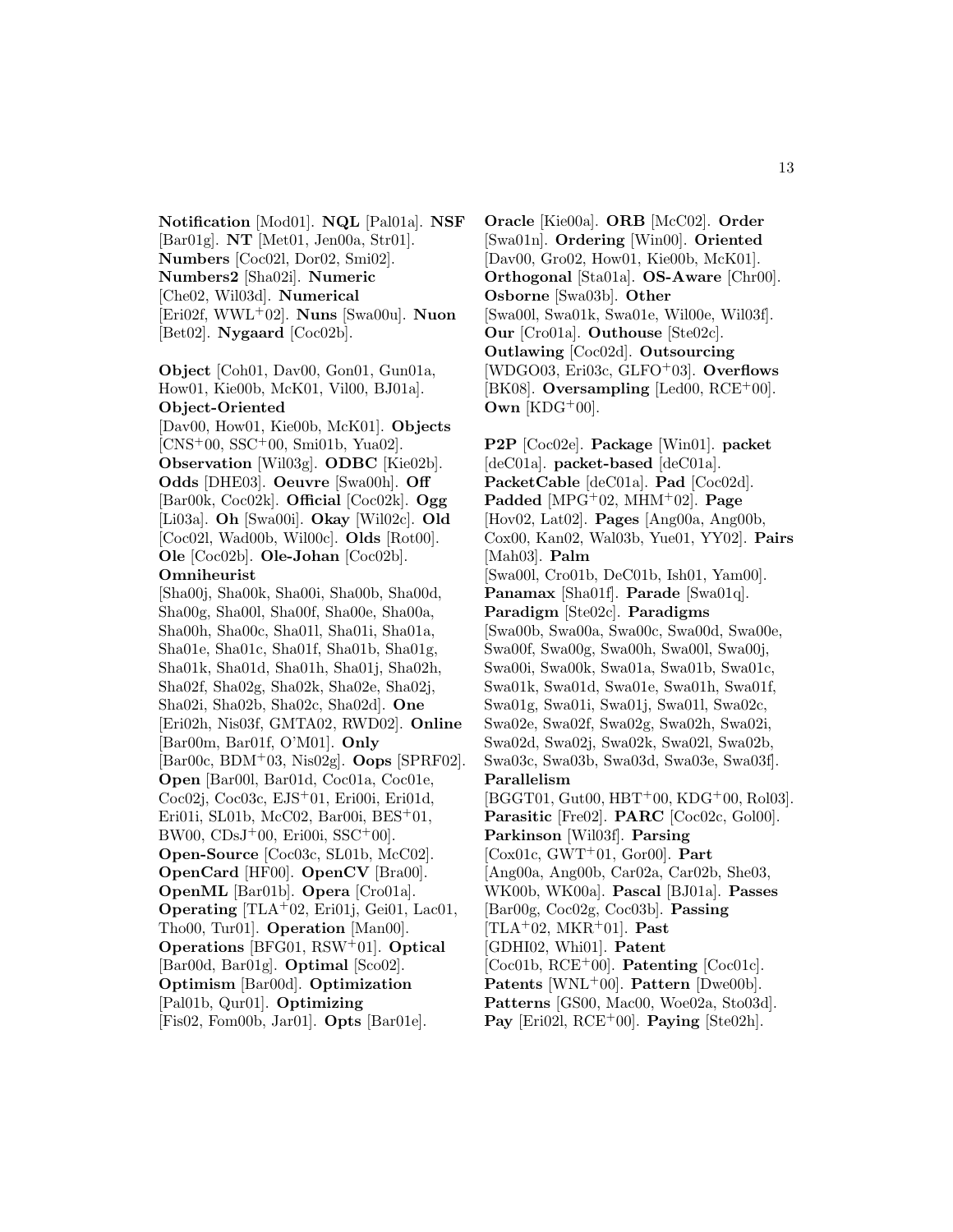**PC** [Coc02g, Kim01a, Smy00, Zyz03]. **PC-Lint** [Zyz03]. **PCKS#7** [Dav01]. **PCs** [Bir00]. **Peek** [Coc02d]. **Peek-a-Booty** [Coc02d]. **Peer** [Li03b]. **Peer-to-Peer** [Li03b]. **Embedded** [DH02]. **Redo** [Kri01]. **Server** [KDG<sup>+</sup>00]. **Subscribe** [Rou02]. **Tk** [TLA<sup>+</sup>02, Lai01a, Nel02a]. **Web** [Phi01]. **Penguin** [Nis01e, Ste01j]. **Pennsylvania** [Bar00m]. **People** [ASW<sup>+</sup>01]. **Perchance** [Eri01m]. **Perfect** [Get01b]. **Performance** [Che01, DeC00b, Jar01, Man02, Mos00, Pap02, Yun00]. **Perimeters** [Sha01g]. **Peripherals** [Cun00]. **Perl** [Cro01c, TLA+02, GWT+01, Gun01b, Jen02a, Kie00b, Kie01c, Lai01a, Lai01b, McM00, Sno01, Yue01, YY02, GP01]. **Perl/ Tk** [TLA<sup>+</sup>02, Lai01a]. **PerlCOM** [McM00]. **Persistence** [Gon01, Hov02]. **Personal** [Coc01a, Coc02b]. **Personalization** [Jon02b]. **PGP** [Dav01]. **Ph.D.s** [Coc03a]. **Phil** [Bar00b]. **Phone** [Coc02b]. **Phones** [Kou01, RCE<sup>+</sup>00]. **Photomosaics** [TLA<sup>+</sup>02, MM01]. **Photons** [Bar00l]. **PHP** [Abu01, Cav02, MKR<sup>+</sup>01, RZ00]. **PHPLIB** [RZ00]. **physical** [Pat01]. **Physics** [CL00]. **Pickle** [Swa02x]. **Pining** [Coc01e]. **Pioneer** [Bar00h, Bar01f, Coc03b]. **Pipers** [Ste02h]. **Pitch** [Eri03g]. **Pitfalls** [Mil02a]. **PKWare** [Bar00b]. **Place** [Swa02s]. **Plan** [Coc02j]. **Plans** [Coc03c]. **Plastic** [Coc02d]. **Platform** [Coc03d, Fra01, Gri02, Ma01, Sha03, VF00, Yam00, Zei01, Ste01k]. **Platforms** [Swa00l]. **Play** [Coc02d, LMM<sup>+</sup>01, Ste01g]. **Player** [Li03a]. **Playing** [Coc02c]. **PlayStations** [Swa01u]. **Plug** [DHR<sup>+</sup>01, HL00, Jen02b, Ste02i]. **Plug-In** [Jen02b, DHR<sup>+</sup>01]. **Plumbers** [MPG<sup>+</sup>02, MHM<sup>+</sup>02]. **Ply** [Sha01d]. **Pnuts** [KSC<sup>+</sup>00, McC00]. **PocketPyro** [DeC01b]. **Point** [Qur01]. **Pointer** [KSC<sup>+</sup>00, TCM<sup>+</sup>00]. **Pointers** [Tru01]. **Points** [Mah03, Nis01g, Nis02h]. **Polymers** [Bar00k]. **Ponders** [Coc03c]. **Pool** [BTTF02, Jol01, Wil00f]. **Pooling** [Vil00].

**Poorly** [Swa03j]. **POP3** [Mic00]. **popular** [Hig02]. **Popularity** [Swa01k]. **Portability** [MW00]. **Portable** [Blo00, Kis01]. **Porting** [Cun00, Mon00b, SSC<sup>+</sup>00, TCM<sup>+</sup>00]. **POSIX** [Coc03c]. **Postman** [Eri00e]. **Potential** [Mou00]. **Poverty** [Swa01q]. **Powers** [Coc02h]. **PPC** [ASW<sup>+</sup>01]. **Practical** [DNM00]. **Practice** [Eri00j]. **Precompiled** [Tay01]. **Predication** [Cha00]. **Predicting** [Pap01]. **Prediction** [Eri02f]. **Predicts** [Bar00h]. **Preferences** [TCM<sup>+</sup>00]. **Prepare** [Bar00d]. **Prepared** [ASW<sup>+</sup>01, FV01]. **Present** [Eri00l, GDHI02, Whi01]. **Prime** [Smi02]. **Principles** [TLA<sup>+</sup>02, Eri00j, Eri01j, Pat01]. **Print** [Ste00e, Sto03c]. **Printer** [Bar00b]. **Printout** [Swa02x]. **Prior** [Coc01a, PTB<sup>+</sup>02]. **Priority** [Fab01, Gut02, WWL<sup>+</sup>02]. **Privacy** [Coc01e]. **Private** [Lar03a, Min01, Swa01s]. **Prize** [Bar01d, Bar01g, Coc02k]. **Problem** [Bar00c, Mah03]. **Problems** [Eth01]. **Procedural** [Dav00]. **Process** [WDGO03, Eri03c, GLFO<sup>+</sup>03, GS00, Sto02k]. **Processes** [Tay02]. **Processor** [BDM<sup>+</sup>03, Mil02b, PTB<sup>+</sup>02]. **Producing** [Coc01c]. **Professional** [Gri01]. **Professionals** [Lee01]. **Profit** [Bar00a]. **Program** [Bar00g, BRVW00, Coc02b, TC00]. **Programmable** [Wil03a]. **Programmer** [Cro00a, Cro01a, Eri03f, Esc02, GS00, GP01, Gri01, Gri02, Hel02, Hig02, LS01, Lin02, MLDP02, McM00, Pap02, Rei00b, Rei01a, Rot00, Rot01b, Rot01a, Rot02a, Sta00b, SG01, Tay00, Tay02, Tho02, Tre02b, Wil00b, Wil00c, Wil00d, Wil00e, Wil00f, Wil01c, Wil01d, Wil01e, Wil02a, Wil02b, Wil02c, Wil02d, Wil02e, Wil03c, Wil03e, Wil03d, Wil03g, Wil03f, Wil03h, WG00, Woe01, Woe02b, Woe02c, Woe02a, Woe03, Coc01b]. **Programmers** [Bar00d, Bar01f, Coc00g, Coc01d, Coc03g, Zan01]. **Programming**  $[ASW<sup>+</sup>01, Ano02b, Bar00f, Bar01f, Bjö01,$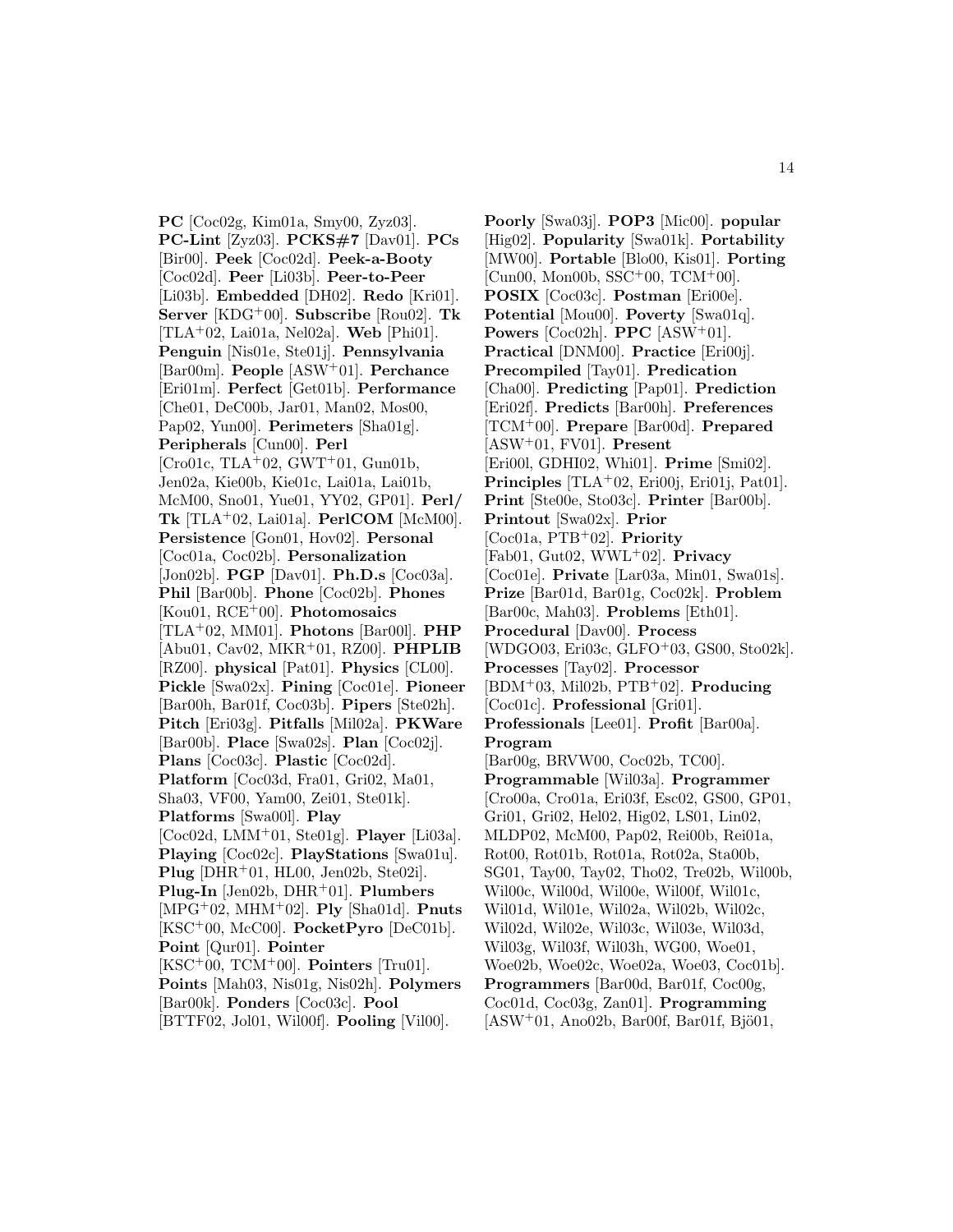Bri02a, Bui02, Coc01a, Coc01b, Coc02c, Coc02j, Coc03b, Coc03e, Dwe00a, EBC01, Eri $00a$ , Eri $01a$ , Eri $03a$ , FMPL<sup>+</sup> $03$ , Gro $02$ , Kim00b, Kim01a, KDG<sup>+</sup>00, Kou01, MHG02, Müf01, Pum03, Rat02, Rot01b, Ste00a, Ste00b, Ste00d, Ste00k, Ste00e, Ste00f, Ste00j, Ste00i, Ste00h, Ste00g, Ste00l, Ste00c, Ste01d, Ste01j, Ste01b, Ste01c, Ste01e, Ste01a, Ste01f, Ste01g, Ste01h, Ste01i, Ste01l, Ste01k, Ste02b, Ste02c, Ste02d, Ste02f, Ste02g, Ste02i, Ste02h, Ste02j, Ste02k, Ste02a, Ste02e, Ste03a, Swa00b, Swa00a, Swa00c, Swa00d, Swa00e, Swa00f, Swa00g, Swa00h, Swa00l, Swa00j, Swa00i, Swa00k, Swa01a, Swa01b, Swa01c, Swa01k, Swa01d, Swa01e, Swa01h, Swa01f, Swa01g, Swa01i, Swa01j, Swa01l, Swa02c, Swa02e, Swa02f, Swa02g, Swa02h, Swa02i, Swa02d, Swa02j]. **Programming**

[Swa02k, Swa02l, Swa02b, Swa03c, Swa03b, Swa03d, Swa03e, Swa03f, TH01, Wen00, Wil03i, Wil00g, Woe02b, Gri01, GP01]. **Programs** [CS02, Jan01b, Kie01a]. **Project** [Bar01d, Coc01d, Coc02k, Fis00, Ple02b]. **Projects** [Bar01g, Eri00i, Mar02a]. **Promise** [Ree00]. **Promotes** [Bar00i]. **Properties** [Bar00f]. **Proposals** [Coc01e]. **Proposed** [Bar01d, Coc02h, Coc02f]. **Prose** [Swa03k]. **Prosecutions** [Coc03f]. **Protect** [Coc01a]. **Protection** [WDGO03, Bar00g]. **Protocol** [Fre03, JRFH01, Rub00, Sha02i, Gun01a, Led01, deC00a]. **Protocols** [DeC00b, SZ01]. **Proxies** [Bar03]. **Proxy** [Eth01, Kat03]. **Public** [Bar00l, Bar01h]. **Publish** [Hou00, RG00, Rou02]. **Publish/ Subscribe** [Rou02]. **Pumps** [PWS<sup>+</sup>02]. **Purple** [Ste00j]. **Push** [Coc02e]. **Putting** [Gun01a]. **Puzzles** [Swa01k]. **PyGtk** [CK00]. **PyQt** [Rem01a]. **Python** [Ano02a, Ang00a, Ang00b, Ple02a, Rem01a, Rem01b, Tan01, Wil00e]. **Pythonic**  $[Da101b]$ .

**Q&A** [Bru02, Cal00c, Coh02, Cox01a,

EKM00, Fox00b, Gol01, Gso00, Hag02, HL00, Jac01, Jen00a, Jen00b, Jen02b, Jol01, Kie01a, Kie02a, Lai01c, McK01, Mos00, PH00, Rao02, Rei00a, Sea02, Smi01b, Str01, Tra00, Vil00, Win01, Wra01, Yua02, dD01]. **qmail** [Kie01b]. **QNX** [Van02a]. **QT** [Ste01g, DH02]. **Qt/Embedded** [DH02]. **Quality** [Räi01]. **Quantum** [Bar01g, Coc01b, Coc01c, Coc03b, CL00, Gro01, Swa02d]. **QuantumBasic** [Swa02k]. **Query** [Pal01a]. **Querying** [Nac02]. **Quest** [Ste01j]. **Queues** [Fab01, Gut02, WWL<sup>+</sup>02]. **Quicksort** [Pig02]. **Quincy** [GDHI02, Ste00a, Ste00e, Ste00f].

**R.** [Eri01e]. **Radix** [Pig02]. **Rage** [Ste01h]. **rainy** [McC02]. **Rambling** [Ste00i]. **Ramping** [Coc02k]. **Random** [Mit02a]. **Randomized** [Rol00b]. **Rant** [Swa00x]. **Rating** [Nis01h, Nis01g, Nis01f]. **Read** [Swa01r]. **Reading** [Bar00d, Woe01]. **Ready** [Coc02d]. **Real** [Coc02i, Dou02, Fom00b, FH02, GB01, Har00, Jan01a, Nis01h, Nis01g, Nis01f, Nis01i, SSC<sup>+</sup>00, She03, SPRF02, Swa06, Van01, WM00, Epp00b, Led01, Nis03c, She03]. **Real-Time** [Dou02, Fom00b, FH02, GB01, Har00, Jan01a, Van01, WM00, She03, Epp00b, Led01, Nis03c, She03]. **Realities** [HWT<sup>+</sup>01]. **Reality** [Bar01g, Coc01d, WNL<sup>+</sup>00]. **Realizable** [Eri01k, Swa01f, Swa01g]. **Really** [Coc02h, Dav01]. **REBOL** [Esc02, Sas00, Swa00m]. **Receive** [Coc03b]. **Receives** [Coc02c]. **Recipients** [Coc01d]. **Record** [BHP<sup>+</sup>01, EJS<sup>+</sup>01, Mah02, Sta01b, Rah01]. **Records** [Eri01i]. **Recovered** [Coc01b]. **Recovery** [Ven00a]. **Recursion** [Bay01, RCE<sup>+</sup>00, Rob00]. **Recycling** [Bar00m]. **Red** [Bar00j]. **Redirection** [Tru01]. **Reducing** [All02]. **Redux** [CNS<sup>+</sup>00]. **reengineered** [Hig02]. **Reference** [Coh01]. **References** [Ams00].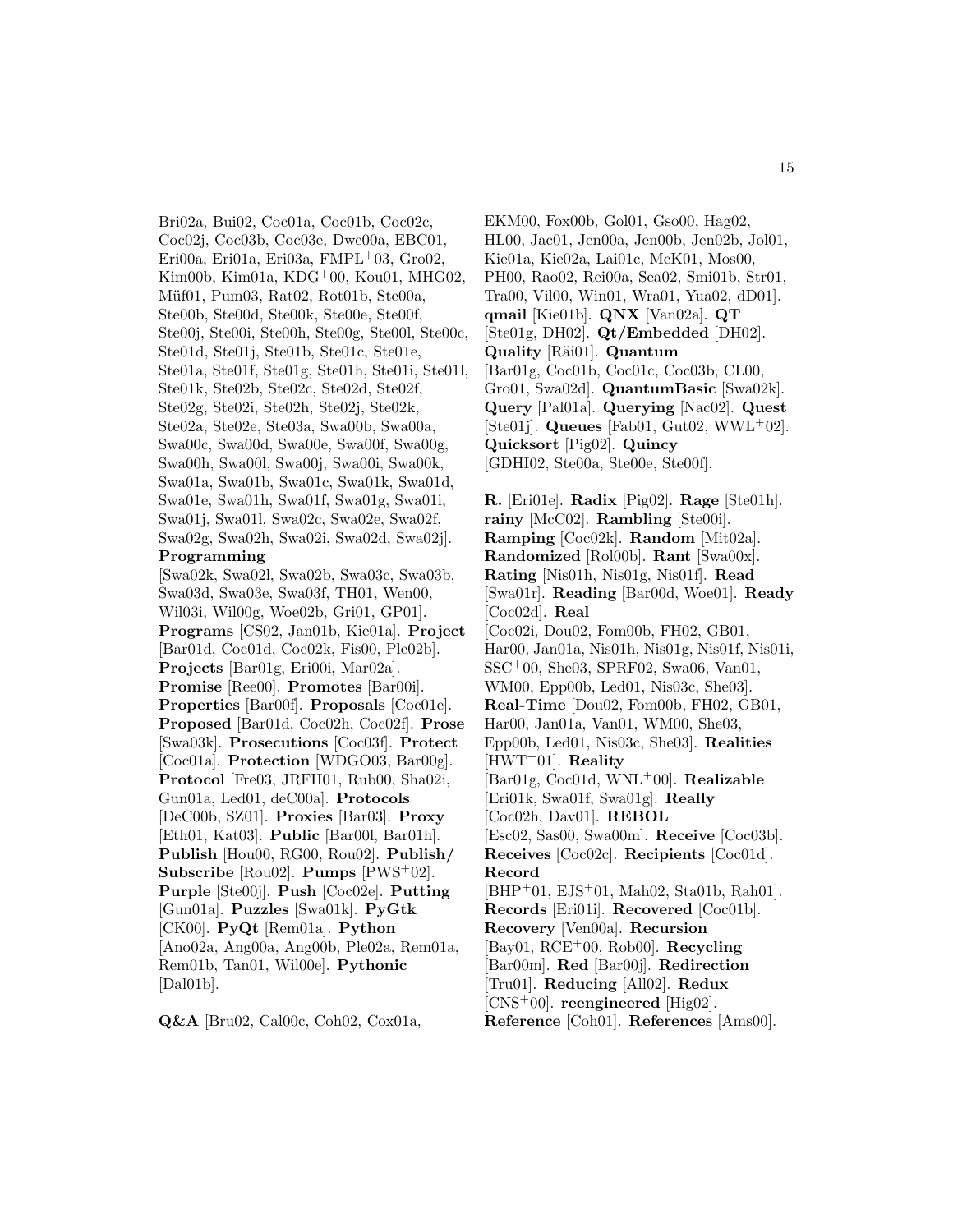**Reflective** [Dwe00b]. **Regained** [Swa00j]. **Regex** [BTTF02]. **Registries** [Tre02a]. **Regular** [Mad01]. **Relational** [Oba03]. **Relations** [Pat01]. **Relay** [Sta00b, Zha00]. **Relayed** [Coc03e]. **Relaying** [Kie01b]. **Release** [Bar01d, Wil01b]. **Released** [Bar00c, Bar00l, Bar01b, Bar01e, Coc01c, Coc03f, Coc03d, Swa03f]. **Releases** [Bar00l]. **Reliability** [Ric00]. **Relief** [Bar01b, Sto03b]. **Religions** [Wil00e]. **Renewing** [Swa03l]. **Repairing** [Coc02d]. **Repairs** [Ste02k]. **Replace** [Bar00g]. **Replacing** [Car01]. **Report** [Zyz03]. **Reports** [Coc03g]. **Repository** [Bar00i]. **Request** [Ram01, Swa02v]. **Rescue** [ASW<sup>+</sup>01]. **Research** [Bar00a, Bar00d, Bar01f, Gol00, Sch00]. **Researcher** [Bar00d, Coc01a]. **Researchers** [Bar00h, Coc02e]. **Reservoir** [HM01]. **Resizable** [Dem01]. **Resonance** [Jon02b]. **Resource** [Coc03a, Isr01, Jac01]. **Resources** [Tru00]. **Responsibility** [PGH<sup>+</sup>00]. **Resurrection** [Swa00w]. **Retreading** [Ste00f]. **Return** [GDHI02]. **Revenge** [Sto03d]. **Reverse** [Coc02g]. **Revisited** [Swa00f]. **Revolution** [Kim01a]. **Rewriters** [TP02]. **RF** [VMNH03]. **Rich** [Eri00f]. **Richard** [Bar00g]. **Ride** [Ste02f]. **Riding** [SSC<sup>+</sup>00, Ste02j]. **Rights** [Bar00b]. **Rijndael** [DR01]. **Ringside** [Eri01c]. **Rising** [Coc01l, Nis03d]. **Rivest** [Coc03b]. **RMI** [Mar02b]. **Road** [Lev00, Ste01h]. **Roadmap** [Coc02k]. **Robocopter** [Bar00k]. **Robot** [Bar01f, Coc02j, Coc03d, KDK00]. **Robotic** [Bar00f, Coc03c, Sny03]. **Robotics** [Bar00c]. **Robots** [Bar00h, Coc01d, Coc03e]. **Roll** [Swa01h]. **ROM** [Ale00]. **Ronald** [Coc03b]. **Root** [Car01]. **Rotating** [Ste00j]. **Route** [Lar03b]. **Router** [Coc01a]. **Routines** [Pon03]. **RPC** [Jon03, Por03]. **RSA** [Bar00l, Kal01, Wie00]. **RTOS** [Van02a, Van02b]. **RTTI** [Car02a, Car02b]. **Ruby** [MKR<sup>+</sup>01, TH01, Tom02]. **RubyCocoa** [Tho02]. **Rudy** [Swa00w].

**Rule** [Coc02b]. **Rules** [Sha01k]. **Run** [Blo00, Bur00]. **Run-Time** [Blo00].

**S** [Eri01e, Dav01, KSC<sup>+</sup>00, Ste00k]. **S/MIME** [Dav01]. **SA** [Cha03]. **SA-C** [Cha03]. **Saddam** [Swa01u]. **Safety** [Bar00d, Hag02]. **Sale** [Nis02h]. **Sales** [Eri03g]. **Salesman** [Bar01e, TCM<sup>+</sup>00]. **Sampling** [HM01, Swa03k]. **Sandia** [Bar00j]. **Satellite** [TMVTdM02]. **Satellites** [Bar01h]. **Saving** [Swa01s]. **SAX2** [TEM<sup>+</sup>01, Hei01, Mus01]. **Says** [Bar01b, Coc03d]. **Scaffolding** [Swa00v]. **Scalability** [Nak01]. **Scalable** [Gem00, Tor01, Bar00c]. **Scaling** [Coc02k, Rie02]. **Scan** [Bar01h]. **Scarcer** [Coc03a]. **Scene** [Wal02b]. **Scenes** [Nis02d]. **Scheduling** [Pot01, Ram01]. **Schema** [Coc01a]. **Scholarships** [Bar01c]. **School** [Coc02f]. **Schoolers** [Bar01c]. **Sci** [Bar00g]. **Sci-Fi** [Bar00g]. **Science** [Bar01b, Bar01d, Bar01f, Bar01h, Coc02e, Coc03b, Coc03a, Cro00a, Eri01l, KDG<sup>+</sup>00, LJ02, Coc02c]. **Scientists** [Coc01d]. **SCRAM** [Wil01b]. **Scraping** [Kat03]. **Screen** [Coc02c]. **Script** [Lai01c]. **Scripting** [Gös03, McC00, Rem01b, Rob01a, Sas00, Sav00, SL01b, Swa02d, Tra00]. **Scripts** [TLA<sup>+</sup>02, Lai01a]. **Sculpture** [Bar01f]. **SDK** [Bar00l, Jon02a]. **SDL** [Bjö01]. **Search** [Ben00, Cal00b, Cal00c, Swa00c]. **Searches** [DNM00]. **Searching** [Coc02c, Gro01, Gun01b]. **Seat** [Eri01c]. **Second** [Tay00]. **Secrecy** [Swa02j]. **Secrets** [Bar00d, Swa01i, TEM<sup>+</sup>01]. **Secure** [Ang01, Mar02b, deC01a]. **Securing** [Her02, Sil03]. **Security** [Bai01, Bar00h, Cal00a, Coc01d, Dal01a, DeC00b, KSC<sup>+</sup>00, Ner00, PWS<sup>+</sup>02, Rot02b, Sch00, Swa03m, Whi02, WWL<sup>+</sup>02, Yud02, deC01a]. **Seek** [Coc01d]. **Seems** [Coc02f]. **Select** [Joh00]. **Selected** [Bar00l]. **Selecting** [GKM01]. **Selection** [Mah02]. **Self** [Coc02d]. **Self-Repairing** [Coc02d]. **Semantic**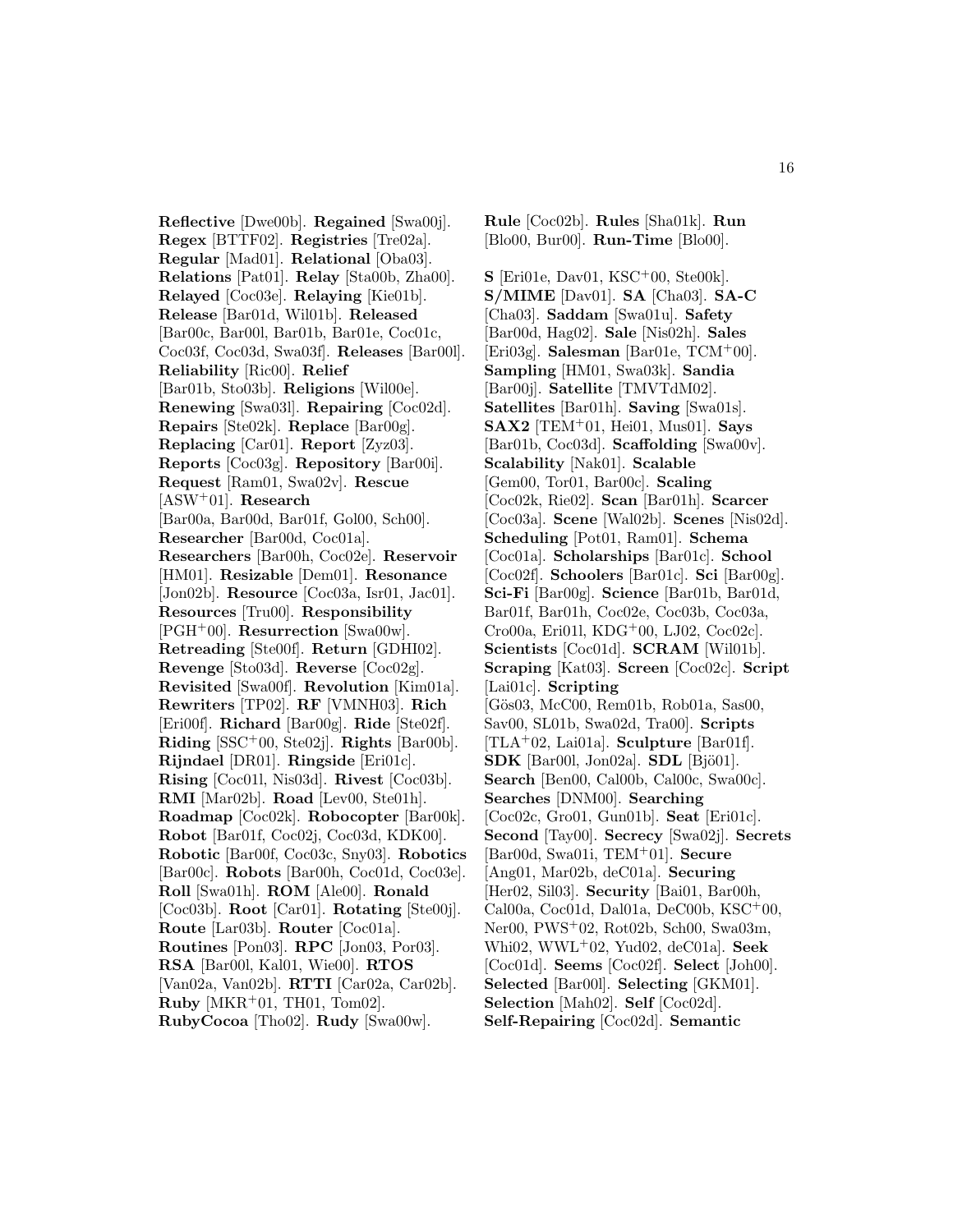[GDHI02, Coc01d, Swa01k]. **Semantics** [Tay01]. **Semiconductor** [Coc02k, Bar01c]. **sendmail** [Kie01b]. **Sense** [CNS<sup>+</sup>00, PEYS00]. **Sequence** [Bar01d]. **Sequences** [Sta01a]. **Series** [Coc02j]. **Server** [Ang00a, Ang00b, Bar01e, Bui02, Cro01a, Eth01, Jan01b, Jon01, Jon03, Kan02, Rei01a, Rei02, Yue01, YY02, Zha00]. **Servers** [GKM01, Mar02b, She01, TEM<sup>+</sup>01]. **Service** [Coc01c, Pie01, Räi01, Coc02k, Mod01]. **Service-Based** [Pie01]. **Services** [Coc01a, Coc02i, Hum01, Jen00a, Jol03, Kan02, Pas00b, Sha03, Swa00m, Wal03a]. **Servlet** [Hin02]. **Servlets** [Cox01b, Kie02a, Rei00a]. **Session** [Rei00a]. **Set** [BFG01, JRFH01, RSW<sup>+</sup>01, HWT<sup>+</sup>01, Sta00c]. **Set-Theoretic** [BFG01, RSW<sup>+</sup>01]. **SETI** [Bar01d]. **Setting** [BHP<sup>+</sup>01, EJS<sup>+</sup>01, Eri03h, Rah01, Sta01b]. **SEU** [Nis01j]. **Sevenths** [Swa01c]. **Sexy** [Sto03g]. **SGI** [Bar00l]. **Shadow** [Sav02]. **Shamir** [Coc03b]. **Shannon** [Bar01f]. **Shapes** [Bar01f]. **Share** [Mis00]. **Shared**  $[BES<sup>+</sup>01, BHP<sup>+</sup>01, Fox00a, GDHI02,$ MKR<sup>+</sup>01, PGH<sup>+</sup>00, TEM<sup>+</sup>01]. **Shareware** [Ste00g]. **Shift** [RSW<sup>+</sup>01, Smi01a]. **Shift-Left** [RSW<sup>+</sup>01, Smi01a]. **Shines** [Coc02k]. **Shirts** [Bar00j]. **Short** [Hum01, Coc02k]. **Shortage** [Ano00, CDsJ<sup>+</sup>00, CNS<sup>+</sup>00, Ell00, Eri00m, HBT<sup>+</sup>00, KSC<sup>+</sup>00]. **Shortchanging** [Bar01h]. **Should** [Bar00k, Lai01c, Mis00]. **Shuffling** [Rol00b]. **Shut** [Coc02j]. **Shuttle** [RCE<sup>+</sup>00]. **sic** [RSW<sup>+</sup>01]. **Sickness** [Nis02i, SPRF02]. **Sign** [BTTF02, Dav01]. **Sign-and-Encrypt** [BTTF02, Dav01]. **Signal** [She03]. **Signalling** [BK08]. **Signals** [Bar00g]. **Signatures** [Kal01]. **Signs** [Bar00j]. **Simple** [Sha00i, Gun01a, Mus01]. **Simplicity** [Kim01b]. **Simplify** [Smi01b]. **Simplifying** [Gun01a]. **Simulated** [Pal01b]. **Simulating** [Roj00]. **Simulation** [Bar00m, Led01]. **Simulator**

[Nis02i, SPRF02]. **Single** [Cha03, Coc03c]. **Singularity** [PEYS00]. **Site** [Gun01b, Coc02f]. **Sites** [Bar01a, Che01, EJS<sup>+</sup>01]. **Sixth** [CNS<sup>+</sup>00, PEYS00]. **Size** [Swa01j]. **SKILL** [Nel02a]. **Skinned** [Swa01o]. **Skinny** [Wil03e]. **Skip** [Mar00]. **Slamming** [Ste00h]. **Sleep** [Eri01m]. **Small** [Dem01, Sha02i, DH02]. **Smaller** [Bar00l]. **Smalltalk** [Coc02g, PGH<sup>+</sup>00]. **Smart** [Bar00j, Bug03, Kis00, KD02, TCM<sup>+</sup>00]. **SmlMC** [Boe03]. **Smooth** [SB02]. **SMS** [Coc02k]. **SO KEEPALIVE** [Fox00b]. **SOAP** [Cro01a, Gun01a]. **Soapboxes** [Ste01b]. **Sociable** [Bar01f]. **Socket** [Ang01, Bui02, But02]. **Socket-Level** [Bui02]. **SocketCC** [MPG<sup>+</sup>02]. **Software** [Bar00d, Bar00i, Bar00f, Coc01a, Coc01c, Coc01d, Coc01l, Coc02c, Cro00a, Eri00j, Kap00, LMM<sup>+</sup>01, Mar02a, Sin00, SA00, Ste01i, Whi02, Yun00, BES<sup>+</sup>01, Wil01b]. **Solved** [Bar00c]. **Some** [Wil01e]. **Sometimes** [Wil02e]. **Sort** [Gon00]. **Sorting** [CDsJ<sup>+</sup>00, Nil00, WNL<sup>+</sup>00]. **Sorts** [CDsJ<sup>+</sup>00, Pig02]. **Sought** [Coc02l]. **Soundtrack** [Sto03e]. **Source**  $[Bar00l, Bar01d, BES<sup>+</sup>01, BHP<sup>+</sup>01, Coc03c,$ EJS<sup>+</sup>01, SL01b, TEM<sup>+</sup>01, McC02, Bar00i,  $BES+01$ , BW00,  $CDsJ+00$ , Eri00i,  $SSC+00$ . **Source-Code** [BHP<sup>+</sup>01]. **Sourced** [Coc01e]. **SourceMonitor** [Wan00]. **Space** [Bar00j, BES<sup>+</sup>01, Coc03d, Nis01a, Nis01b, Nis01c, Nis01d, Nis01e, Nis01h, Nis01g, Nis01f, Nis01i, Nis01j, Nis02i, Nis02b, Nis02c, Nis02d, Nis02f, Nis02h, Nis02j, Nis02k, Nis02l, Nis02a, Nis02e, Nis02g, Nis03a, Nis03b, Nis03d, Nis03c, Nis03e, Nis03f, Nis03g, RCE<sup>+</sup>00]. **Spatial** [ZBKO01]. **Speaking** [Bar00e, Ste00i]. **Spec** [Bar00c, Bar00l, Bar01b, WK00b]. **Specific** [PK02]. **Specification** [Bar01d, Coc03c, Coc03f, Coc03d, Har00]. **Specs** [Nis01c, Nis01e]. **Spectral** [Nis03e]. **Spectrum** [Bar00h]. **Speculation** [Cha00].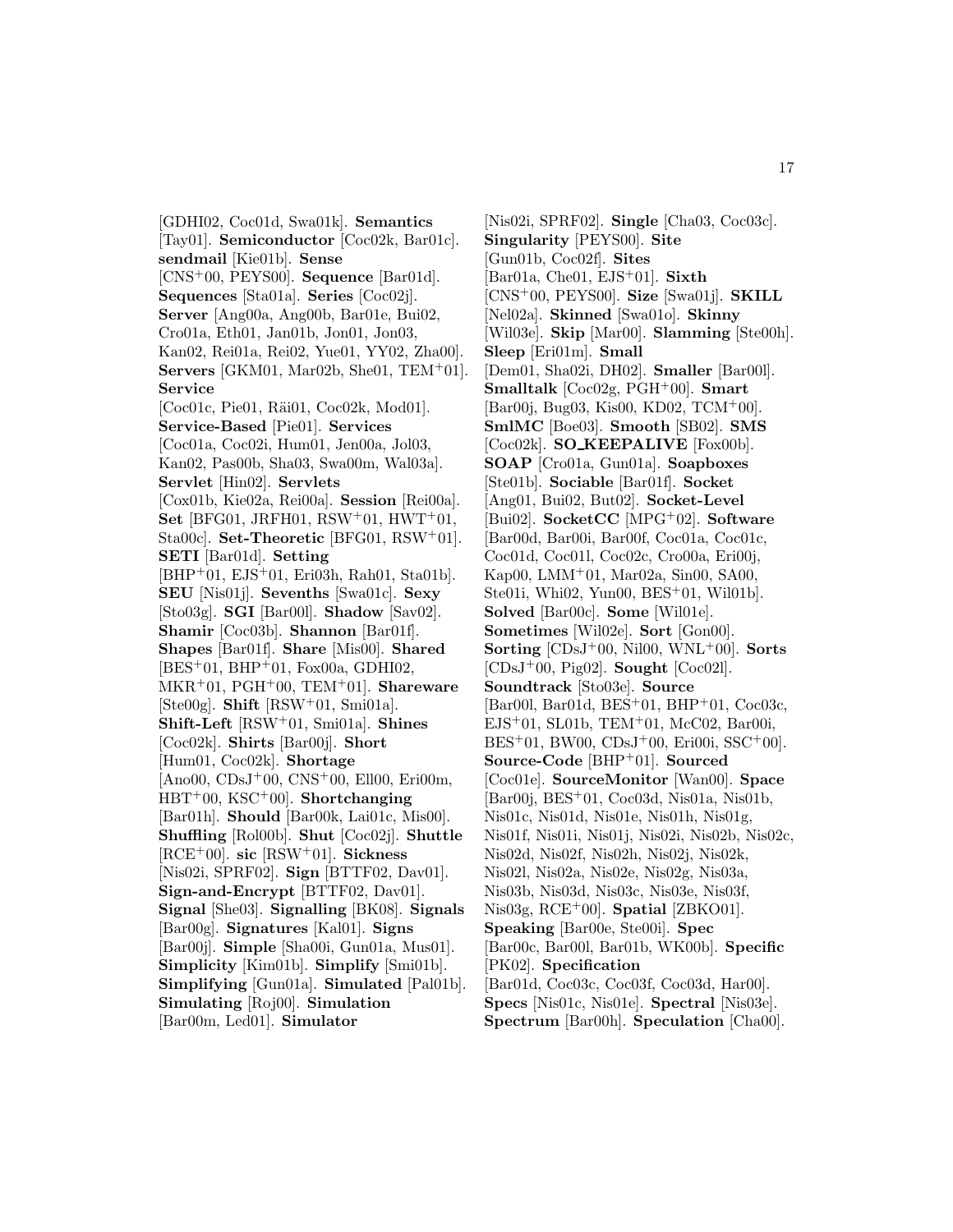**Speech** [Bar01e, Coc02h]. **Speed** [Bar00k, Kie01a, Wie00]. **Spell** [Bar00e]. **Spider** [KD02]. **Spinning** [Ste00j]. **Sponsors** [Coc02c]. **Sprawl** [Sha01h]. **Spread** [Bar00h]. **Sprinklers** [Sha02f]. **Spy** [Bar01h]. **Spyware** [Ste00g]. **SQL** [Rei01a, TP02, Yua02]. **sqrt** [Rah01]. **Square** [Car01]. **SquareList** [GLFO<sup>+</sup>03, Sam03]. **Stack** [Coh03]. **Stall** [Swa01c]. **Standard** [Bar00g, Bar00b, Coc01c, SEC01, Bar00l, Bar01g, Coc02f, Coc02k, DR01, Nag02, Sta00c]. **Standardization** [Bar01h]. **Standards** [Bar00k, Coc02k, Coc02l, Coc03g, Eri03h]. **Standing** [TLA<sup>+</sup>02]. **Stanford** [Coc02i]. **Starlets** [Sha00j]. **Stars** [Sha00j]. **State** [Bar00h, BES<sup>+</sup>01, GOLD03, Kis01, Mac00, Nis02j, O'B03, Rei00a]. **Static** [BJ01b]. **Station** [Bar00j]. **Stick** [Ste02b]. **Sticks** [Sha00k]. **Still** [Ste00l]. **Stirring** [Nis02e, Wil00f]. **Stob** [Sto01, Sto02a, Sto02b, Sto02c, Sto02d, Sto02e, Sto02f, Sto02g, Sto02h, Sto02i, Sto02j, Sto02k, Sto02l, Sto03b, Sto03a, Sto03d, Sto03g, Sto03c, Sto03e, Sto03f]. **Stoblog** [Sto03f]. **Stock** [Bar00b]. **Stone** [BDM<sup>+</sup>03, Nis02g, Sha02j]. **Storage** [Coc03a]. **Store** [Bar01e]. **Straight** [BHP<sup>+</sup>01, EJS<sup>+</sup>01, Sta01b, Rah01]. **Strangers** [Ven00b]. **Strategy** [Coc03c, Swa02j]. **Streaming** [Gso01a, Lar03b]. **Strike** [Eri02h, GMTA02, RWD02]. **Strikes** [Eri00c]. **String** [DNM00]. **Strings** [Cox01a]. **Strix** [Gon01]. **Structure** [Sam03]. **Structured** [FMPL<sup>+</sup>03]. **Structures**  $[CNS+00, Gor00, SSC+00, TGV+01].$ **Student** [Coc02i]. **Studio** [Cro00b, Hel02, Swa02d]. **Studying** [Coc03f]. **Subscribe** [Hou00, RG00]. **Subscribers** [Mis00]. **Successes** [Ste01f]. **Suffix** [Ben01, DNM00]. **Suffix-Tree** [DNM00]. **Summit** [Swa02w]. **Super**

[Bar00e, Bar00h]. **Supercomputer** [Bar00h, Bar00k, Bar01h, Coc01d, Coc02i]. **Supercomputers** [Coc03c]. **Supercomputing** [Coc02c]. **Support** [Nis01d]. **Surfing** [Coc01a]. **Surgeons** [Bar00f, Coc03c]. **Surveying** [Zan01]. **SVG** [Bug03]. **Swaine** [GDHI02, Swa00n, Swa00o, Swa00p, Swa00w, Swa00q, Swa00r, Swa00s, Swa00t, Swa00u, Swa00x, Swa00v, Swa00y, Swa01m, Swa01n, Swa01o, Swa01t, Swa01p, Swa01u, Swa01q, Swa01r, Swa01s, Swa01v, Swa01x, Swa01w, Swa02m, Swa02o, Swa02p, Swa02r, Swa02s, Swa02v, Swa02n, Swa02w, Swa02t, Swa02u, Swa02q, Swa02x, Swa03i, Swa03l, Swa03g, Swa03h, Swa03j, Swa03k, Swa03m]. **Swarm** [Coc03d]. **Swing** [Wra01]. **Swirling** [Ste00j]. **Swiss** [Coc03a]. **Synchronization** [Bec01]. **Synchronized** [Bay01]. **Synthesis** [FH02]. **System** [Coc02h, Gei01, GMW00, McC02, Tho00, Tur01, Coc01d, Bar00n, TLA<sup>+</sup>02, Lac01]. **Systems** [Coc03d, Eri01j, Jan01a, LS01, LJ01, Lin01, Nis03b, RSW<sup>+</sup>01, Tho00, VC01, Wil03a, Wil03i, Woe02b, Wri03, DH02]. **T** [Eri02a]. **Tables** [Mit02b, Sea02, Yua02].

**Tac** [Sha01j]. **Tackle** [Coc02e]. **Tags** [Coc02h]. **Tail** [Eri00m]. **Takes** [Coc02c]. **Takin** [Nis02k]. **Taking** [Eri02i]. **Talent** [Bar01b]. **Tales** [Swa03m]. **Talk** [Nis01c]. **Talking** [SB02]. **Tall** [Eri00m]. **Tape** [Coc01b, Gib01]. **Target** [Bar00c, Ste01a]. **Tariff** [Bar00n]. **Taxes** [BES<sup>+</sup>01]. **Taxidermist** [Swa01v]. **TCL** [Lai01c, Nel02a]. **Tcl/Tk** [Nel02a]. **TCP** [Fre02]. **Teacher** [DHE03]. **Teaching** [Eri02a]. **Team** [Bar00j, Gso01b, Bar00j]. **Team-Based** [Gso01b]. **Tech** [Bar01h, Coc03g]. **Techniques** [Lev00, Ven00a]. **Technology** [Bar01g, Eri02a]. **telephony** [deC01a]. **Templates** [Lat02]. **Tenors** [Swa00y]. **Tense** [Eri00l]. **Terascale** [Coc02h]. **Test**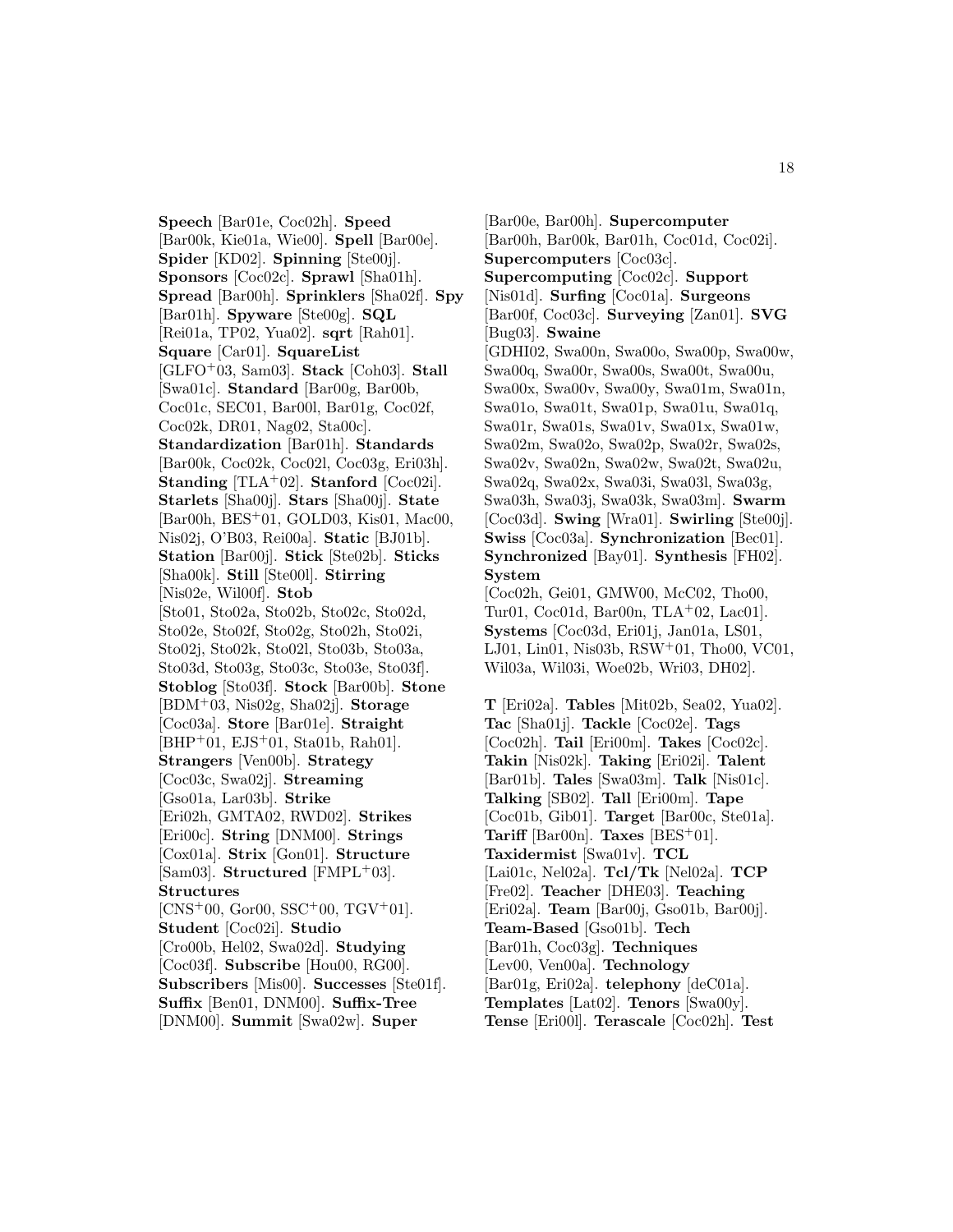[Bar01d, Coc03f, MKR<sup>+</sup>01, GKM01]. **Testing** [Alb03, Bar01a, Col00, DiM00, EJS<sup>+</sup>01, Goe01, MLDP02, Nis03f, Pug02, RSW<sup>+</sup>01, SL01b, Smi01a, Whi02]. **Testpoint** [Coh00]. **Tests** [Coc02e, HM00]. **Texas** [Eri02j]. **Text** [Gor00]. **Theft** [Coc02b]. **Theoretic** [BFG01, RSW<sup>+</sup>01]. **Theories** [Swa01g]. **Theory** [Jon02b]. **There** [Bar00i]. **Those** [Swa00a]. **Thought** [Coc01a]. **Thought-Controlled** [Coc01a]. **Thoughts** [Sto02k]. **Thrashing** [Mil02a, MHM<sup>+</sup>02]. **Thread** [Hag02, Whi03]. **Thread-Local** [Whi03]. **Threading** [DHR<sup>+</sup>01, Rei01b]. **Threads** [TLA<sup>+</sup>02]. **Three** [Eri00c, Wil03h]. **Tic** [Sha01j]. **Tic-Tac-Toe** [Sha01j]. **Tides** [Nis03d]. **Time** [Blo00, Dou02, Fom00b, FH02, GB01, Har00, Jan01a, Nis01h, Nis01g, Nis01f, Nis01i, SSC<sup>+</sup>00, Tay00, Van01, Wil01d, WM00, She03, Epp00b, Led01, Nis03c, She03]. **Times** [Eri02f, Swa03e]. **TINI** [Wil00a]. **Tiniest** [Bar00e]. **Tiny** [Bar00i, Coc02h, Coc03f, Yue01, YY02, Bar00e]. **Tip** [KDG<sup>+</sup>00]. **Toast** [Eri02j]. **Toe** [Sha01j]. **Tombs** [Sha02j]. **Too** [Wil00b]. **Tool** [Goe01, Jen02b, BK08]. **Toolbox** [Rit00]. **Toolchest** [Esc02, Hel02, Hig02, Lin02, MLDP02, McM00, Tho02, Tre02b]. **Toolkit** [CK00, Hig01, Rem01a, Wil01a, Cro00b, Fox00a]. **Tools** [Bar00i, GS00, Sav00]. **toolset** [Hig02]. **Top** [Coc00g]. **Totally** [DHR<sup>+</sup>01]. **Touch** [Coc03e]. **Tournament** [Coc02i, Coc03a]. **traceable** [CM01]. **Traces** [Coh03]. **Tracking** [Mar02a, McR02]. **Tracks** [Bar00j]. **Trade** [Bar00d]. **Trading** [O'M01]. **Training** [Coc02f]. **Traits** [MC00]. **Trampolines** [Lin01, RSW<sup>+</sup>01]. **Transistor** [Bar00e, Coc02f]. **Transistors** [Bar00i, Coc02h]. **transport** [Kie01b]. **Traps** [Coc02b]. **Trash** [Bar01e]. **Traveling** [Bar01e, TCM<sup>+</sup>00]. **Traversal** [Ana00]. **Traversals** [Rol02]. **Tree** [Ana00, DNM00]. **Trees** [Rol00a]. **Triangle** [HM00, KDG<sup>+</sup>00].

**Tricks** [EJS<sup>+</sup>01]. **Trifles** [Wil03g]. **Trio** [SG01]. **Triumph** [Kim01b]. **True** [PEYS00, Swa01k]. **trust** [Dav01]. **TSR** [SPRF02]. **Tundra** [Sha01i]. **Turing** [Bar00i, Coc03a, Bar01f, Coc02b, Coc03b, Coc03f]. **Turns** [Coc02g]. **TV** [DeC02]. **Twelve** [Ste00l]. **Two** [Coc02j, Dou02, Nis03f, Rot00, GMTA02]. **Two-Axis** [Dou02]. **Two-Year** [Rot00]. **Type** [MC00, Mit00]. **Type-Based** [Mit00]. **typename** [Ste03b, VMNH03].

**U.** [Eri01e]. **U.S.** [Bar00f, Coc03d]. **UCITA** [Eri00h]. **UDDI** [Tre02a]. **uh** [Ste02b]. **UI** [Kie00b]. **Ultimate** [MN00, Sha01j]. **UML** [Bjö01, CM01, Coc01e]. **Unbiasing** [Mit02a]. **Undercover** [Ste00b]. **Underdocumented** [Ste03a]. **Understanding** [TLA<sup>+</sup>02, MM01, Wal02b]. **Undo** [Kri01]. **Undo/Redo** [Kri01]. **Unexpectedly** [Bar00b]. **Union** [TCM<sup>+</sup>00]. **Universal** [LPP01]. **UNIX** [Coc01b, Coc01e, Coc03c, DiM00, Mon00a, Mon00b, Kie02b]. **Until** [Ste00d]. **Unveiled** [Bar00b]. **Update**  $[MPG<sup>+</sup>02, MHM<sup>+</sup>02, TEM<sup>+</sup>01, TCM<sup>+</sup>00].$ **Updates** [Fom00a]. **Uploads** [Bar00h]. **Upstarts** [Coc02e]. **URL** [TLA<sup>+</sup>02]. **Use** [Bar01c, Jen02b, Win01]. **Usenet** [Coc01d]. **USENIX** [Coc01d]. **User** [Jan01b, O'B03, Rei00a, Sco00]. **Using** [Blo00, Cav02, Gso00, Met01, Tru00, Whi03]. **Utilities** [Coc01e]. **Utility** [Tuc00]. **Utilization** [BDM<sup>+</sup>03, Mil02b, PTB<sup>+</sup>02].

**Value** [BJ01b]. **Values** [GOLD03]. **Vanishing** [Bar01f]. **Variables** [Whi03]. **variety** [GKM01]. **VB** [WDGO03, BDM<sup>+</sup>03, DHE03, VMNH03]. **VB.NET** [Hig02, PWS<sup>+</sup>02]. **Vecotr** [Bar00c]. **Verifying** [Tru02]. **Verity** [Sto01, Sto02a, Sto02b, Sto02c, Sto02d, Sto02e, Sto02f, Sto02g, Sto02h, Sto02i, Sto02j, Sto02k, Sto02l, Sto03b, Sto03a, Sto03d, Sto03g, Sto03c, Sto03e, Sto03f].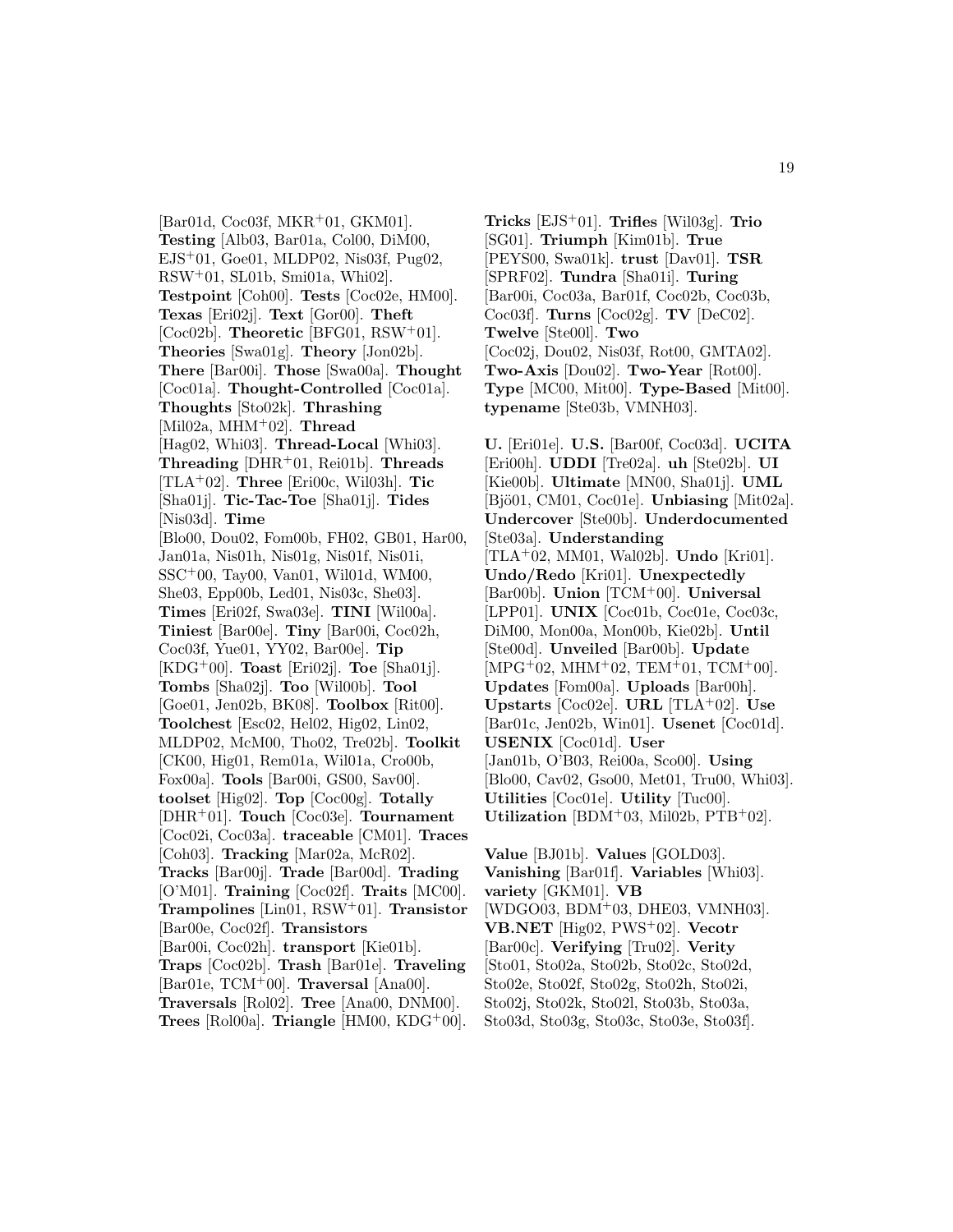**Version** [NN00, SSC<sup>+</sup>00, Sim00b]. **Versus** [Che01, DHE03, Ead01, Gun02, Kie00a,  $Rub00, VMMH03, WWL<sup>+</sup>02, ASW<sup>+</sup>01,$  $BES+01$ , Coc03e, GWT+01, HBT+00, KDG<sup>+</sup>00, RCE<sup>+</sup>00, WNL<sup>+</sup>00]. **Victor** [Bar01c]. **Video** [Coc02l, Gso01a, Lar01b, Lar03b]. **Vie** [Coc03g]. **View** [Bar00b]. **Views** [Bar00c, Bar00d, Bar00e, Bar00h, Bar00g, Bar00i, Bar00k, Bar00j, Bar00l, Bar00m, Bar00f, Bar00b, Bar01b, Bar01c, Bar01d, Bar01g, Bar01e, Bar01f, Bar01h, Coc01a, Coc01b, Coc01c, Coc01d, Coc01e, Coc02b, Coc02c, Coc02d, Coc02e, Coc02h, Coc02f, Coc02i, Coc02g, Coc02k, Coc02l, Coc02a, Coc02j, Coc03b, Coc03c, Coc03e, Coc03f, Coc03a, Coc03d, Coc03g]. **Virtual** [BFG01, Mil02a, RSW<sup>+</sup>01, Sip00]. **Virtualization** [Swa06]. **Virus** [PGH<sup>+</sup>00]. **Viruses** [MPG<sup>+</sup>02]. **Visas** [Bar00m]. **Visio** [Tru00]. **Visual** [Lar01a, Zel01, Coc03g, Cro01b, Hel02, Lac01, Nag01, PWS<sup>+</sup>02]. **Visualizing** [Tru00]. **Vital** [Bar00j]. **VMware** [NL00]. **VNOS** [Lac01]. **Voice** [Hou01, Phi01, Räi01, Yud02]. **Voice-Driven** [Hou01]. **Voice-Over-IP** [Räi01]. **Voice/Web** [Phi01]. **VoiceXML** [Hou01, Phi01]. **Volcano** [Jor01]. **Volunteers** [Bar00m]. **Voyage** [Coc02e]. **vu** [Eri01f]. **VxWorks** [Van02b].

**W3C** [Bar00k, Bar01h, Coc01b]. **Waba** [Wil01a]. **Waiting** [Swa02k]. **Want** [Wil02e]. **Wanted** [Bar01c]. **WAP** [JRFH01, Pas00b]. **War** [Sha02e]. **Warps** [Wil01d]. **WaSP** [Coc02k]. **Waste** [Coc02d]. **Watermarking** [Arn01, WWL<sup>+</sup>02]. **WAV** [Li03a]. **Wave** [Ste02k]. **Waves** [Ste02f, Ste02j]. **Way** [Ste01l, Swa00p]. **Wayback** [Swa02g]. **Ways** [WDGO03, Nis01f]. **Wear** [Swa00u]. **Weather** [Bar00h, Bar00m, Eri02f, McC02, WWL+02].

**Web** [Sha03, Bar01a, Che01, Coc01d, Coc02f, Coc02i, Coc02k, Coc03g, Cox00,

Cox01b,  $EJS<sup>+</sup>01$ , GDHI02, Gso01b, Gun01b, Hou00, Jol03, Kan02, Kat03, Lar01b, Man02, PA02, Swa01k, Wal03a]. **Web-Based** [Lar01b]. **Webcasters** [Coc02j]. **Webcasting** [Eri00l]. **WebDAV** [Hal00]. **Webrelay** [Zha00]. **WebServer** [Mas02]. **WEP** [Coc01e]. **We're** [RSW<sup>+</sup>01]. **Whatever** [Ste01c, Ste01f, Ste02b]. **Where** [Nis02l, Whi01]. **Whistling** [Swa01x]. **White** [Col00, Ste01i]. **White-Box** [Col00]. **Who** [Sha01k, Ste02g]. **Wide** [Coc03g]. **Wildfires** [Sha01l]. **Will** [Coc01a, Sto03g]. **Willy** [Swa00u]. **Win** [Bar01c, Bar01g]. **Win32** [Bec01, Kar00, Mon00a, Mon00b, NN00, Sip00]. **window** [Rem01b, Tuc00]. **Windows** [GP01, Bar00c, Cal00a, Car02a, Car02b, Lar03a, Met01, Mil00, Pug02, Spu00, Sto03g, Tim03, Van01]. **Winds** [Coc02i]. **Winner** [Eri02d]. **Winners** [Bar01b, Coc01a]. **Wins** [Bar00i, Bar00j, Bar01f]. **Wired** [Coc01e, DHR<sup>+</sup>01]. **Wireless** [Coc01a, GB01, LS01, Sil03, Tre02b, VR02]. **Without** [SP00, Sto02l, Sto03b]. **Woes** [BTTF02, Ste01c]. **Wolfram** [Swa02l]. **Word** [LMM<sup>+</sup>01]. **Words** [Swa02r]. **Wordsnakes** [Sha00l]. **Work** [Rao02, Ste01e, Gun01a]. **Worker**  $[Ano00, CDsJ<sup>+</sup>00, CNS<sup>+</sup>00, Eri00m,$ HBT<sup>+</sup>00, KSC<sup>+</sup>00]. **Works** [Bar01h]. **Workshop** [MHM<sup>+</sup>02, RWD02, Kim02]. **World** [Bar00k, DHE03, GWT<sup>+</sup>01, Ste00c, VMNH03, WG00, Coc03g]. **Worlds** [Swa01e, Wil01c]. **Worries** [SSC<sup>+</sup>00]. **Worth** [Sim00a]. **Worthless** [Swa01l]. **Woz** [Bar00l]. **Wrap** [Sta00b]. **Wrap-up** [Sta00b]. **Wrapper** [Tan01]. **Write** [Jen00a]. **Writing** [Jac02, Spu00]. **Written** [Nis03g]. **WSDL** [Bar00l, Bar01h]. **WSP** [Sha03]. **wxWindows** [Zei01].

**Xbox** [Abr00]. **Xerox** [Gol00]. **XLink** [Bar00k]. **XML** [Hei01, TEM<sup>+</sup>01, Bar01d, Bro03, Coc01a, Cox01c, Cox01d, Dav01,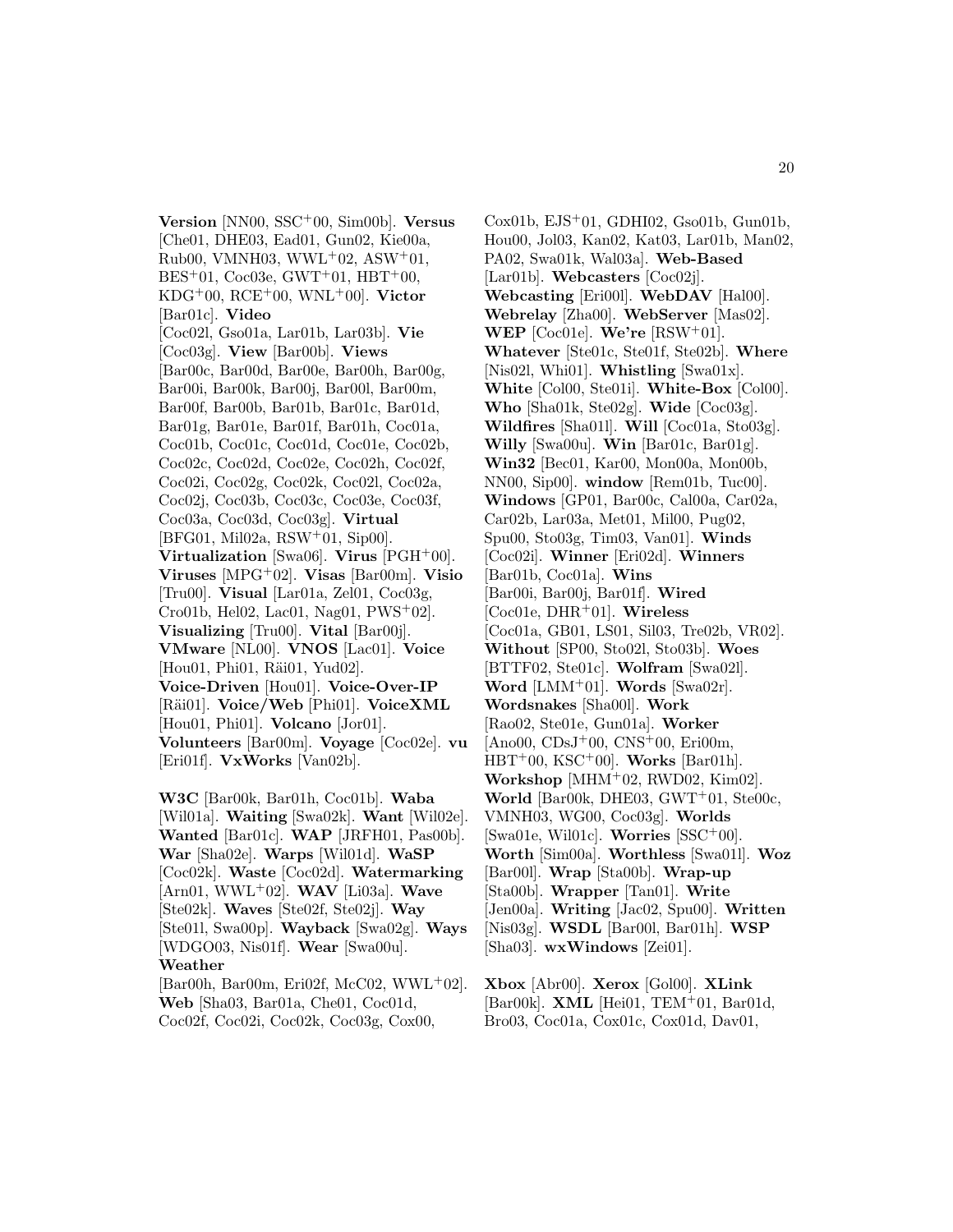Dwe00a, Dwe00b,  $FMPL+03$ ,  $GLFO+03$ ,  $GWT<sup>+</sup>01$ ,  $GMW00$ ,  $G\ddot{o}s03$ ,  $Her02$ ,  $Jon03$ , Kim01b, MKR<sup>+</sup>01, Mus01, Nac02, Oba03, Por03, SSC<sup>+</sup>00, Sin00, Wil01e, Wil03i].  $XML-Based [FMPL+03, G\ddot{o}s03, Wil03i].$ **XML-RPC** [Jon03, Por03]. **XP** [Lar03a, Woe03]. **XrML** [Bar00b]. **XScale** [Bar00c]. **XSLT** [Nac02, VMNH03].

**Y2K** [SSC<sup>+</sup>00, Ste00d]. **Y5K** [Bar00d]. **YAPP** [Ste01k]. **Year** [Rot00]. **Years** [Ste00l]. **Yesterday** [Coc02f]. **Young** [Coc03g]. **You're** [Coc01c, Eri00c]. **You've** [Ste01l].

**Zappa** [Swa01w]. **Zealanders** [RSW<sup>+</sup>01]. **Zebras** [Swa02u]. **Zimbabwe** [Sha02j]. **Zombies** [Swa00a]. **Zones** [Nis01i]. **Zooming** [Wit00]. **Zope** [Lat02]. **Zurich** [Ste02e]. **Zuse** [BHP<sup>+</sup>01, KDG<sup>+</sup>00, Roj00].

# **References**

**Abrash:2000:IXG**

[Abr00] Michael Abrash. Inside Xbox graphics. Dr. Dobb's Journal of Software Tools, 25(8):21–22, 24–26, August 2000. CODEN DDJOEB. ISSN 1044-789X.

## **Abualsamid:2001:PHA**

[Abu01] Ahmad Abualsamid. PHP and hosted applications. Dr. Dobb's Journal of Software Tools, 26(1):56, 58, 60–63, January 2001. CODEN DDJOEB. ISSN 1044-789X. URL http://www.ddj.com/ ftp/2001/2001\_01/php.txt.

#### **Albrecht:2003:TJI**

[Alb03] Matt Albrecht. Testing Java interfaces with JUnit. Dr.

Dobb's Journal of Software Tools, 28(2):24, 26, 28, February 2003. CODEN DDJOEB. ISSN 1044-789X. URL http:/ /www.ddj.com/documents/s= 7790/ddj0302c/.

# **Alexander:2000:LIC**

[Ale00] William F. Alexander. A Linux IEEE 1394 configuration ROM decoder. Dr. Dobb's Journal of Software Tools, 25(8): 80, 82, 84, August 2000. CO-DEN DDJOEB. ISSN 1044- 789X. URL http://www. ddj.com/ftp/2000/2000\_08/ linx1394.txt; http://www. ddj.com/ftp/2000/2000\_08/ linx1394.zip.

# **Allen:2002:RDN**

[All02] Scott Allen. Reducing dependencies in .Net development. Dr. Dobb's Journal of Software Tools, 27(1): 36–40, January 2002. CO-DEN DDJOEB. ISSN 1044- 789X. URL http://www. ddj.com/ftp/2002/2002\_01/ gdepends.txt; http://www. ddj.com/ftp/2002/2002\_01/ gdepends.zip.

## **Amsterdam:2000:JR**

[Ams00] Jonathan Amsterdam. Java references. Dr. Dobb's Journal of Software Tools, 25(2):42, 44, 46, 48, 50, 52, February 2000. CODEN DDJOEB. ISSN 1044-789X. URL http://www. ddj.com/ftp/2000/2000\_02/ jrefer.txt.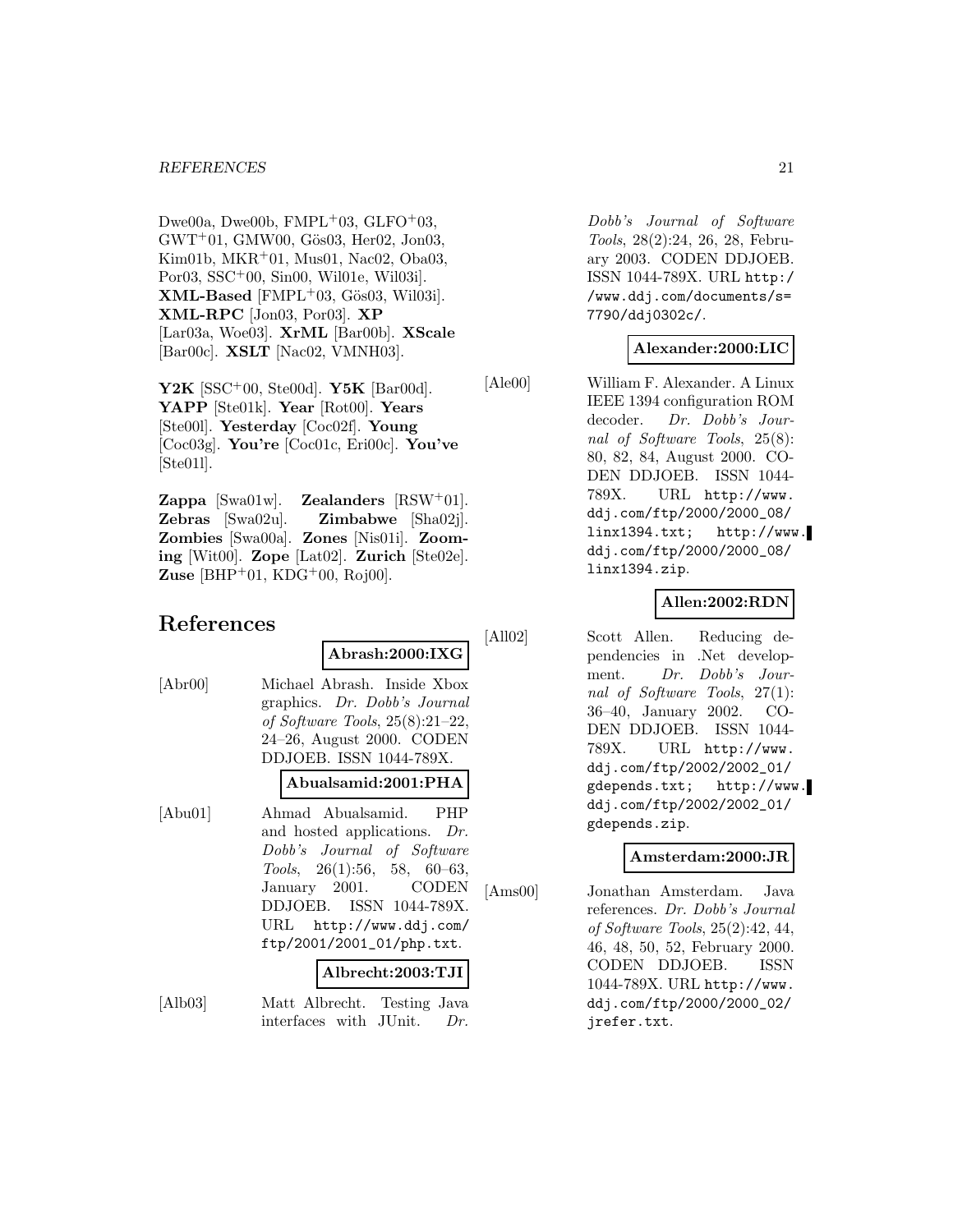#### **Amsterdam:2002:JNC**

[Ams02] Jonathan Amsterdam. Java's new considered harmful. Dr. Dobb's Journal of Software Tools, 27(4):19–20, 22, 24, 26, April 2002. CODEN DDJOEB. ISSN 1044-789X.

#### **Ananiev:2000:AAG**

[Ana00] Alexander Ananiev. Algorithm alley: A generic iterator for tree traversal. Dr. Dobb's Journal of Software Tools, 25(11):149–152, 154, November 2000. CODEN DDJOEB. ISSN 1044-789X. URL http://www.ddj.com/ ftp/2000/2000\_11/aa0011. txt.

## **Angell:2000:PSPa**

[Ang00a] Kirby W. Angell. Python server pages: Part 1. Dr. Dobb's Journal of Software Tools,  $25(1):44$ ,  $46-47$ ,  $50$ , January 2000. CODEN DDJOEB. ISSN 1044- 789X. URL http://www. ddj.com/ftp/2000/2000\_01/ psp1.txt; http://www.ddj. com/ftp/2000/2000\_01/psp100. zip.

#### **Angell:2000:PSPb**

[Ang00b] Kirby W. Angell. Python server pages: Part II. Dr. Dobb's Journal of Software Tools, 25(2):54, 57–61, February 2000. CODEN DDJOEB. ISSN 1044-789X. URL http:/ /www.ddj.com/ftp/2000/2000\_ 02/psp2.txt.

## **Angell:2001:JSS**

[Ang01] Kirby W. Angell. The Java Secure Socket Extensions. Dr. Dobb's Journal of Software Tools, 26(2):21–22, 24, 26, 28, February 2001. CO-DEN DDJOEB. ISSN 1044- 789X. URL http://www. ddj.com/ftp/2001/2001\_02/ jsse.txt; http://www.ddj. com/ftp/2001/2001\_02/jsse. zip.

### **Anonymous:2000:LWS**

[Ano00] Anonymous. Letters: Worker shortage. Dr. Dobb's Journal of Software Tools, 25(9): 12, September 2000. CODEN DDJOEB. ISSN 1044-789X.

#### **Anonymous:2001:LC**

[Ano01] Anonymous. Letters: Correction. Dr. Dobb's Journal of Software Tools, 26(4):12, April 2001. CODEN DDJOEB. ISSN 1044-789X. See [Pal01c].

## **Anonymous:2002:CPF**

[Ano02a] Anonymous. Correction: "Python and Finite Elements". Dr. Dobb's Journal of Software Tools, 27(4–4):10, April 2002. CODEN DDJOEB. ISSN 1044-789X. See [Ple02a].

#### **Anonymous:2002:DDE**

[Ano02b] Anonymous. Dr. Dobb's Excellence in Programming Awards: Adele Goldberg and Dan Ingalls. Dr. Dobb's Journal of Software Tools, 27(5):18–19, May 2002. CODEN DDJOEB. ISSN 1044-789X.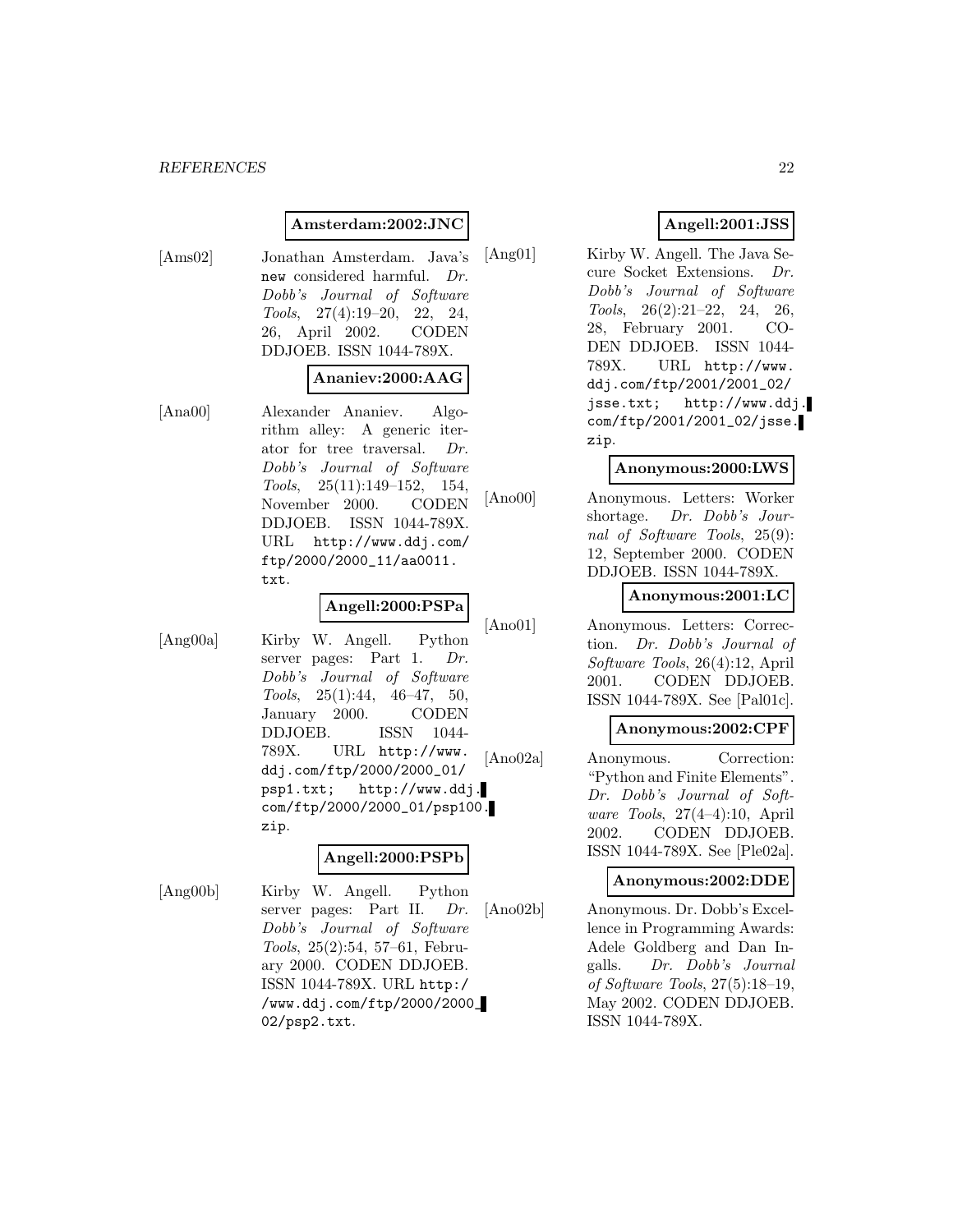#### *REFERENCES* 23

#### **Anonymous:2002:Lb**

[Ano02c] Anonymous. Letters. Dr. Dobb's Journal of Software Tools, 27(8):??, August 2002. CODEN DDJOEB. ISSN 1044-789X.

#### **Anonymous:2002:I**

[Ano02d] Anonymous. Of interest. Dr. Dobb's Journal of Software Tools, 27(12):83, December 2002. CODEN DDJOEB. ISSN 1044-789X. URL http:/ /www.ddj.com/documents/s= 7718/ddj0212o/.

#### **Arnold:2001:AW**

[Arn01] Michael Arnold. Audio watermarking: Burying information in the data. Dr. Dobb's Journal of Software Tools, 26(11):21–22, 24–26, 28, November 2001. CODEN DDJOEB. ISSN 1044-789X. URL http://www.ddj.com/ ftp/2001/2001\_11/watermk. txt; http://www.ddj.com/ ftp/2001/2001\_11/watermk. zip.

#### **Allison:2001:LLE**

[ASW<sup>+</sup>01] Dennis Allison, Randy Schrickel, Reid Womack, Jeremy C. Reed, Ashley Tate, and Paul Munsey. Letters: Looking for early PPC [People's Computing Company] people; being prepared for invasion; BetterBASIC; Linux versus BSD; Diffie–Hellman to the rescue; the future of programming. Dr. Dobb's Journal of Software Tools, 26(6):10, 12, June

#### 2001. CODEN DDJOEB. ISSN 1044-789X.

#### **Bailey:2001:IES**

[Bai01] Daniel V. Bailey. Inside eBook security. Dr. Dobb's Journal of Software Tools, 26(11):42, 44– 45, November 2001. CODEN DDJOEB. ISSN 1044-789X.

## **Baran:2000:ERP**

[Bar00a] Nicholas Baran. Editorial: Research and the profit motive. Dr. Dobb's Journal of Software Tools, 25(12 (supplement)):4, December 2000. CO-DEN DDJOEB. ISSN 1044- 789X.

# **Baran:2000:NVg**

[Bar00b] Nicholas Baran. News and views: 108-bit elliptic curve cryptographic key found; new algorithm cracks the stock market; first complete Babbage printer unveiled; XrML view to be digital rights standard; PKWare founder [phil katz] dies unexpectedly. Dr. Dobb's Journal of Software Tools, 25(7):18, July 2000. CO-DEN DDJOEB. ISSN 1044- 789X.

## **Baran:2000:NVC**

[Bar00c] Nicholas Baran. News and views: Computing problem solved; Scalable Vecotr Graphics spec released; Intel announces XScale microarchitecture; Windows not the only target at LinuxWorld; NIST, robotics industry move towards interoperability. Dr.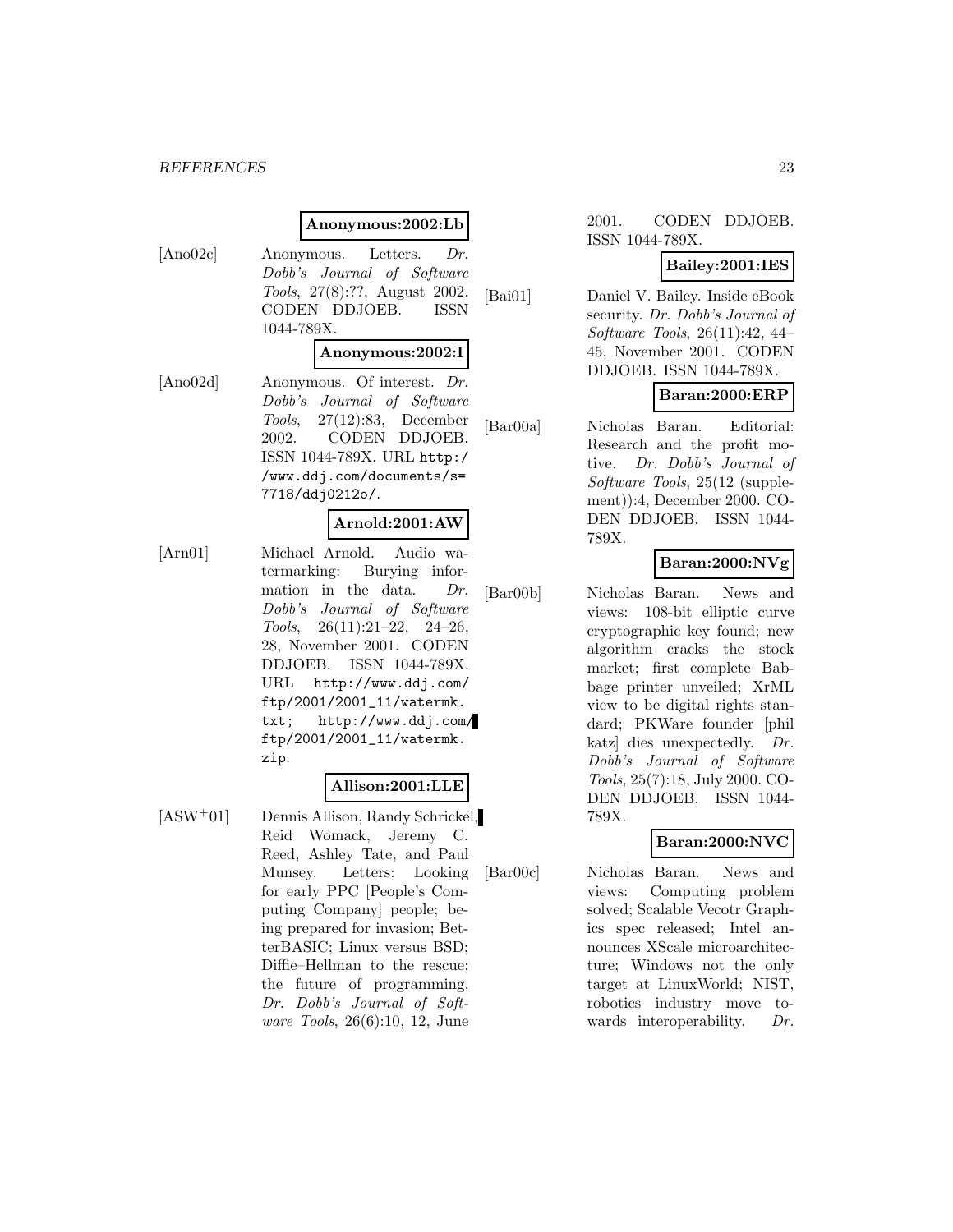Dobb's Journal of Software Tools, 25(11):18, November 2000. CODEN DDJOEB. ISSN 1044-789X.

#### **Baran:2000:NVD**

[Bar00d] Nicholas Baran. News and views: Does "reading" have a future?; trade secrets compromising academic research?; optical optimism; call to all programmers: Prepare for Y5K; software safety researcher [nancy G. leveson] gets ACM's Newell Award. Dr. Dobb's Journal of Software Tools, 25(5):18, May 2000. CODEN DDJOEB. ISSN 1044-789X.

#### **Baran:2000:NVE**

[Bar00e] Nicholas Baran. News and views: ERP can spell disaster; Linux goes super; dot-com companies bet the farm; the tiniest transistor; and speaking of tiny....  $Dr. Dobb's Jour$ nal of Software Tools, 25(2): 18, February 2000. CODEN DDJOEB. ISSN 1044-789X.

# **Baran:2000:NVf**

URL http://www.ieee.org/

[Bar00f] Nicholas Baran. News and views: Freenet: More anarchy for the Internet?; magnetic properties key to nanoengineering; nanoseconds not fast enough? here come femtoseconds; Caltech leads U.S. field in ACM programming contest; robotic surgeons may make fewer mistakes; free software

conference/iedm.

for designing ICs. Dr. Dobb's Journal of Software Tools, 25 (6):18, June 2000. CODEN DDJOEB. ISSN 1044-789X.

# **Baran:2000:NVIb**

[Bar00g] Nicholas Baran. News and views: "Intelligent" ink dries to form nanostucture; Europeans look to sci-fi for new ideas; computer program can act on brain signals; inventory of automatic memory protection [richard bloch] passes away; ingestible camera could replace standard endoscope. Dr. Dobb's Journal of Software Tools, 25(8):18, August 2000. CODEN DDJOEB. ISSN 1044-789X.

## **Baran:2000:NVIa**

[Bar00h] Nicholas Baran. News and views: Internet security in "infantile state"; Hedy Lamarr: Spread spectrum pioneer; new weather supercomputer not so super; researchers like armies

> of cheap robots; Kurzweil predicts human brain uploads. Dr. Dobb's Journal of Software Tools, 25(4):18, April 2000. CODEN DDJOEB. ISSN 1044-789X.

## **Baran:2000:NVM**

[Bar00i] Nicholas Baran. News and views: More on tiny transistors; Open Source repository launched; design contest promotes new software tools; and then there's a decryption contest; Fred Brooks wins ACM Turing Award. Dr.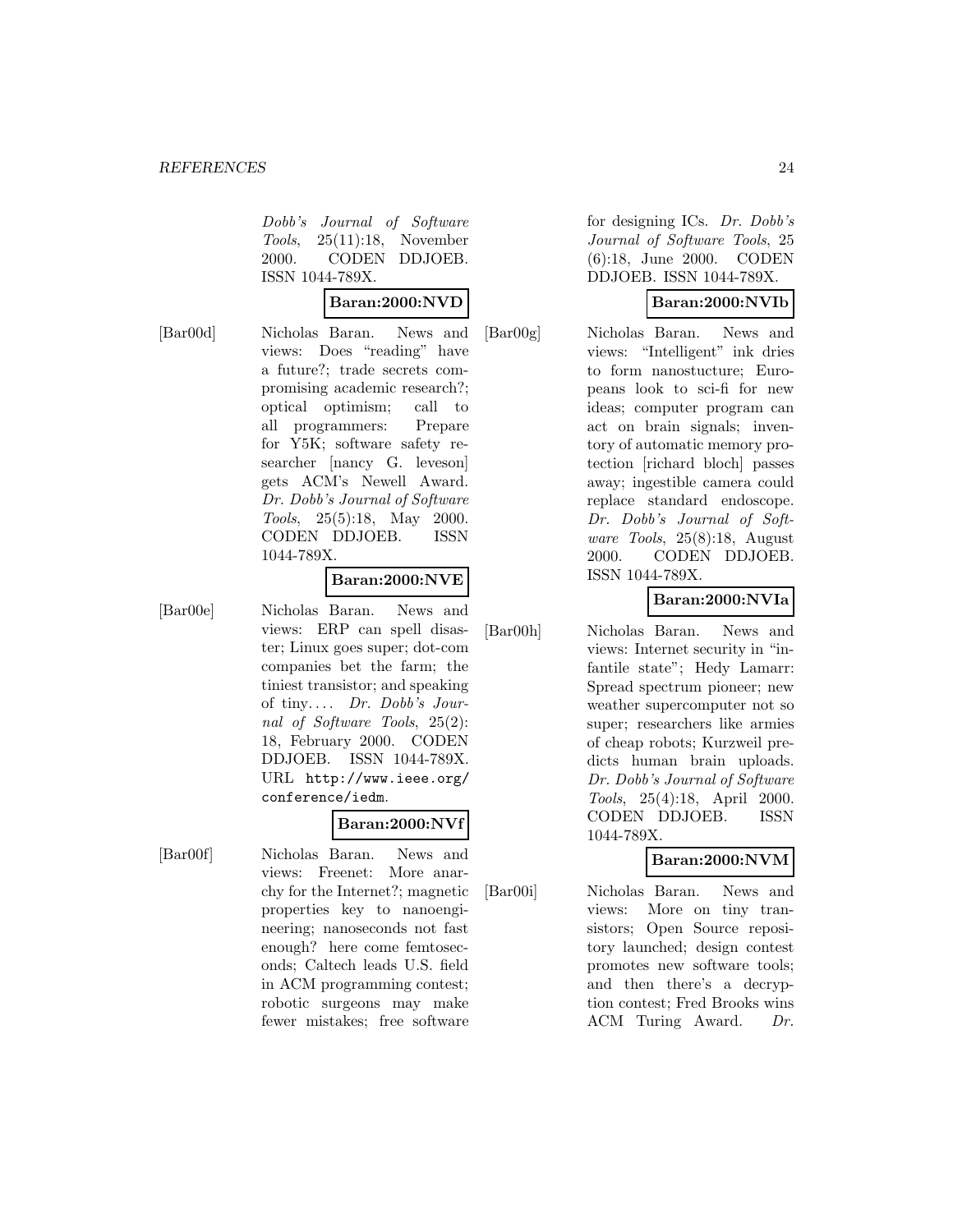Dobb's Journal of Software Tools, 25(3):18, March 2000. CODEN DDJOEB. ISSN 1044-789X. URL http:// sourceforge.net/.

#### **Baran:2000:NVNb**

[Bar00j] Nicholas Baran. News and views: Neural net crowned king; smart shirts monitor vital signs; McMaster team wins college design contest; Java applet tracks space station; Sandia Red Team batting 1000; new digital geometry compression algorithm. Dr. Dobb's Journal of Software Tools, 25 (10):18, October 2000. CO-DEN DDJOEB. ISSN 1044- 789X.

#### **Baran:2000:NVNa**

[Bar00k] Nicholas Baran. News and views: New modem standards should speed up Internet access; robocopter: AI lifts off; feet don't fail me now; IBM claims world's fastest supercomputer; new color displays based on light-emitting polymers; W3C moves forward with XLink. Dr. Dobb's Journal of Software Tools, 25(9): 18, September 2000. CODEN DDJOEB. ISSN 1044-789X.

#### **Baran:2000:NVR**

[Bar00l] Nicholas Baran. News and views: RSA algorithm in the public domain; Woz joins the Inventors Hall of Fame; entangled photons mean faster, smaller ICs; BEHEMOTH

mothballed; Advanced Encryption Standard selected; SGI releases SDK as open source; WSDL spec released. Dr. Dobb's Journal of Software Tools, 25(12):18, December 2000. CODEN DDJOEB. ISSN 1044-789X.

# **Baran:2000:NVV**

[Bar00m] Nicholas Baran. News and views: Volunteers needed for weather simulation model; Bill Gates meets Bill Blass — not!; computer lemon law may debut in Pennsylvania; inventor of Huffman encoding dies; green cards, not guest visas; online forums on electronic recycling. Dr. Dobb's Journal of Software Tools, 25(1):18, January 2000. CODEN DDJOEB. ISSN 1044-789X.

## **Barker:2000:BBA**

[Bar00n] John S. Barker. Building the Bell Atlantic Tariff Management System. Dr. Dobb's Journal of Software Tools, 25(5):90, 92–95, 97, May 2000. CODEN DDJOEB. ISSN 1044-789X.

## **Baran:2001:LTW**

[Bar01a] Nicholas Baran. Load testing Web sites. Dr. Dobb's Journal of Software Tools, 26(3):112, 114, 116, 118–119, March 2001. CODEN DDJOEB. ISSN 1044-789X. URL http://www. ddj.com/ftp/2001/2001\_03/ webload.txt.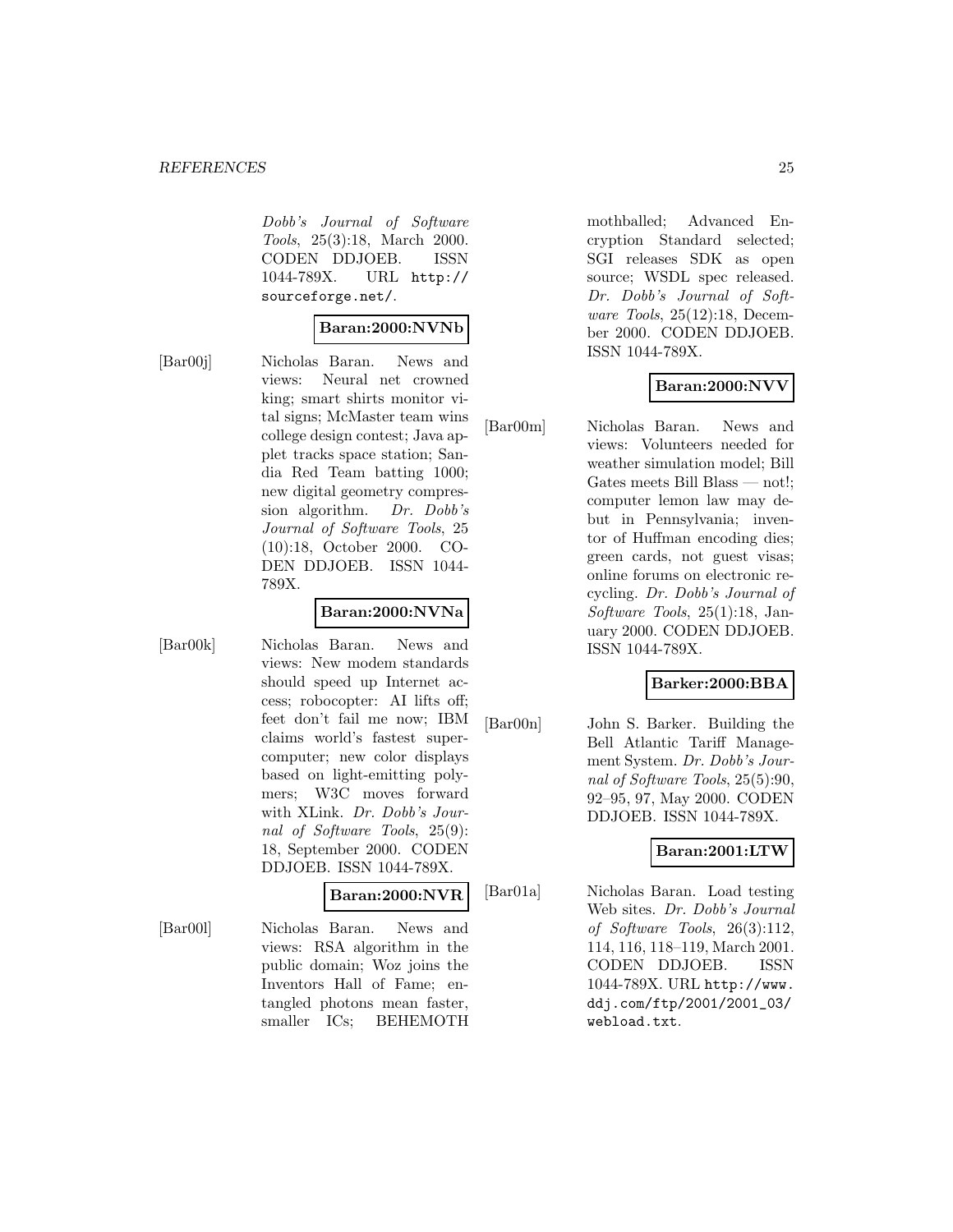# **Baran:2001:NVA**

[Bar01b] Nicholas Baran. News and views: Anonymity and the Internet; is industry hogging computer science talent?; relief from acronyms; OpenML spec released;  $C#$  not just a Java killer, says anders; and the winners are  $\dots$  Dr. Dobb's Journal of Software Tools, 26 (7):18, July 2001. CODEN DDJOEB. ISSN 1044-789X.

#### **Baran:2001:NVCa**

[Bar01c] Nicholas Baran. News and views: Cofounder [victor grinich] of Fairchild Semiconductor dies; Computer History Museum nominates new fellows; high schoolers win scholarships with new algorithm; examples of fair use wanted. Dr. Dobb's Journal of Software Tools, 26(2):18, February 2001. CODEN DDJOEB. ISSN 1044-789X.

#### **Baran:2001:NVCb**

[Bar01d] Nicholas Baran. News and views: College Board to add Java test; astronomy project beats out algorithm for science prize; consortium to release XML business specification; open source developer agreement proposed; consortium hopes to eliminate computer failures; new linear algorithm for sequence analysis; distributing computing à la SETI catches on. Dr. Dobb's Journal of Software Tools, 26(3):18, March

2001. CODEN DDJOEB. ISSN 1044-789X. URL http://publicscience.net/ http://www.ddj.com/.

# **Baran:2001:NVM**

[Bar01e] Nicholas Baran. News and views: Mail server benchmark released; new traveling salesman algorithm; ACLU challenges ICANN on freedom of speech; Microsoft opts for decaf; store your data on the Internet; and mind your electronic trash. Dr. Dobb's Journal of Software Tools, 26(4):18, April 2001. CODEN DDJOEB. ISSN 1044-789X. URL http://www.cs.wustl.edu/ ; http://www.ddj.com/; http://www.spec.org/osg/ mail2001/docs/FAQ.html; http:/www.research.att.com/ ~alb/ALENEX01.

## **Baran:2001:NVP**

[Bar01f] Nicholas Baran. News and views: Programming the shapes of sculpture; computation expert wins Turing Award; Cobol programmers a vanishing breed?; science controversies go online; MIT builds sociable robot; research finds flaw in DNA; binary pioneer [Claude Shannon] dies at 84. Dr. Dobb's Journal of Software Tools, 26(5):18, May 2001. CODEN DDJOEB. ISSN 1044-789X.

#### **Baran:2001:NVE**

[Bar01g] Nicholas Baran. News and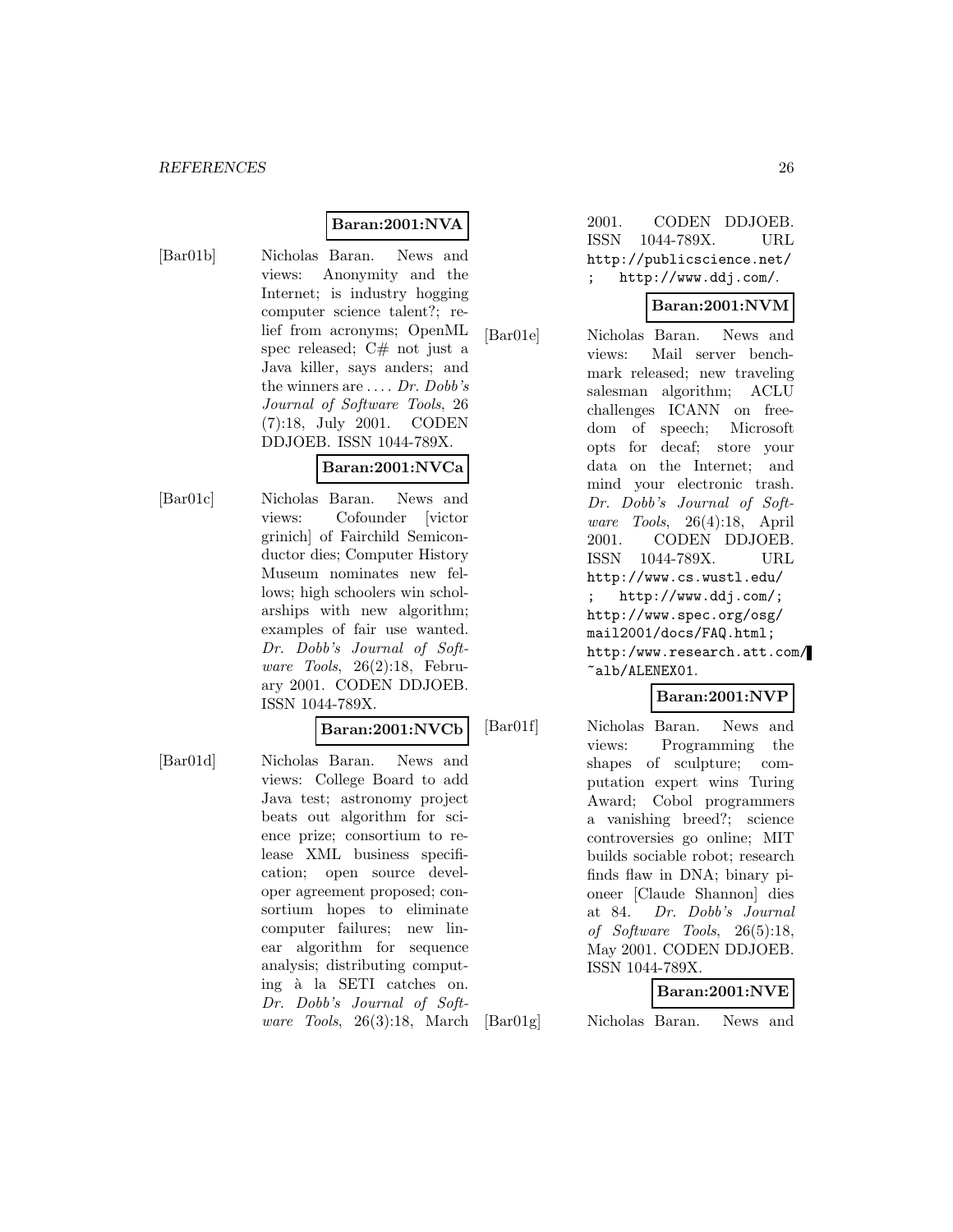views: The explosion of digital information; new algorithm can handle genetic data; MP3 creators win German Future Prize; optical breakthrough in quantum computing; Fibre Channel Standard closer to reality; NSF funds information technology projects. Dr. Dobb's Journal of Software Tools, 26(1):18, January 2001. CODEN DDJOEB. ISSN 1044-789X.

# **Baran:2001:NVW**

[Bar01h] Nicholas Baran. News and views: WSDL goes to W3C for standardization; shortchanging science; EUVL may keep Moore's Law going; spy satellites to generate high-tech jobs; Mexican government adopts Linux; supercomputer on a chip in the works; brain scan database goes public. Dr. Dobb's Journal of Software Tools, 26(6):18, June 2001. CODEN DDJOEB. ISSN 1044-789X.

# **Barrett:2003:DPJ**

[Bar03] Tom Barrett. Dynamic proxies in Java and .NET. Dr. Dobb's Journal of Software Tools, 28(7):18, 20, 22, 24, 26, July 2003. CODEN DDJOEB. ISSN 1044-789X. URL http://www.ddj.com/ ftp/2003/2003\_07/dyproxy. zip.

# **Bayern:2001:AAS**

[Bay01] Shawn Bayern. Algorithm alley: Synchronized recur-

sion. Dr. Dobb's Journal of Software Tools, 26(6):151– 155, June 2001. CODEN DDJOEB. ISSN 1044-789X. URL http://www.ddj.com/ ftp/2001/2001\_06/aa0601. txt.

# **Bettini:2001:JNC**

[BC01] Lorenzo Bettini and Donato Cappetta. A Java 2 network class loader. Dr. Dobb's Journal of Software Tools, 26(2):58, 60, 62, 64, February 2001. CO-DEN DDJOEB. ISSN 1044- 789X. URL http://www. ddj.com/ftp/2001/2001\_02/ jload.txt; http://www. ddj.com/ftp/2001/2001\_02/ jload.zip.

# **Bloss:2003:LLV**

[BDM<sup>+</sup>03] Wayne Bloss, DDJ, Ian MacKinnel, Jeff Adams, Michael Mahon, and Henri Socha. Letters: Loathing VB; determining processor utilization; only stone endures. Dr. Dobb's Journal of Software Tools, 28(1):10, January 2003. CODEN DDJOEB. ISSN 1044-789X. URL http:/ /www.ddj.com/documents/s= 7758/ddj0301l/.

# **Becker:2001:SMW**

[Bec01] Thomas Becker. Synchronization monitors for Win32. Dr. Dobb's Journal of Software Tools, 26(12):46, 48, 50–52, 54, December 2001. CODEN DDJOEB. ISSN 1044-789X. URL http://www.ddj.com/ ftp/2001/2001\_12/monitor.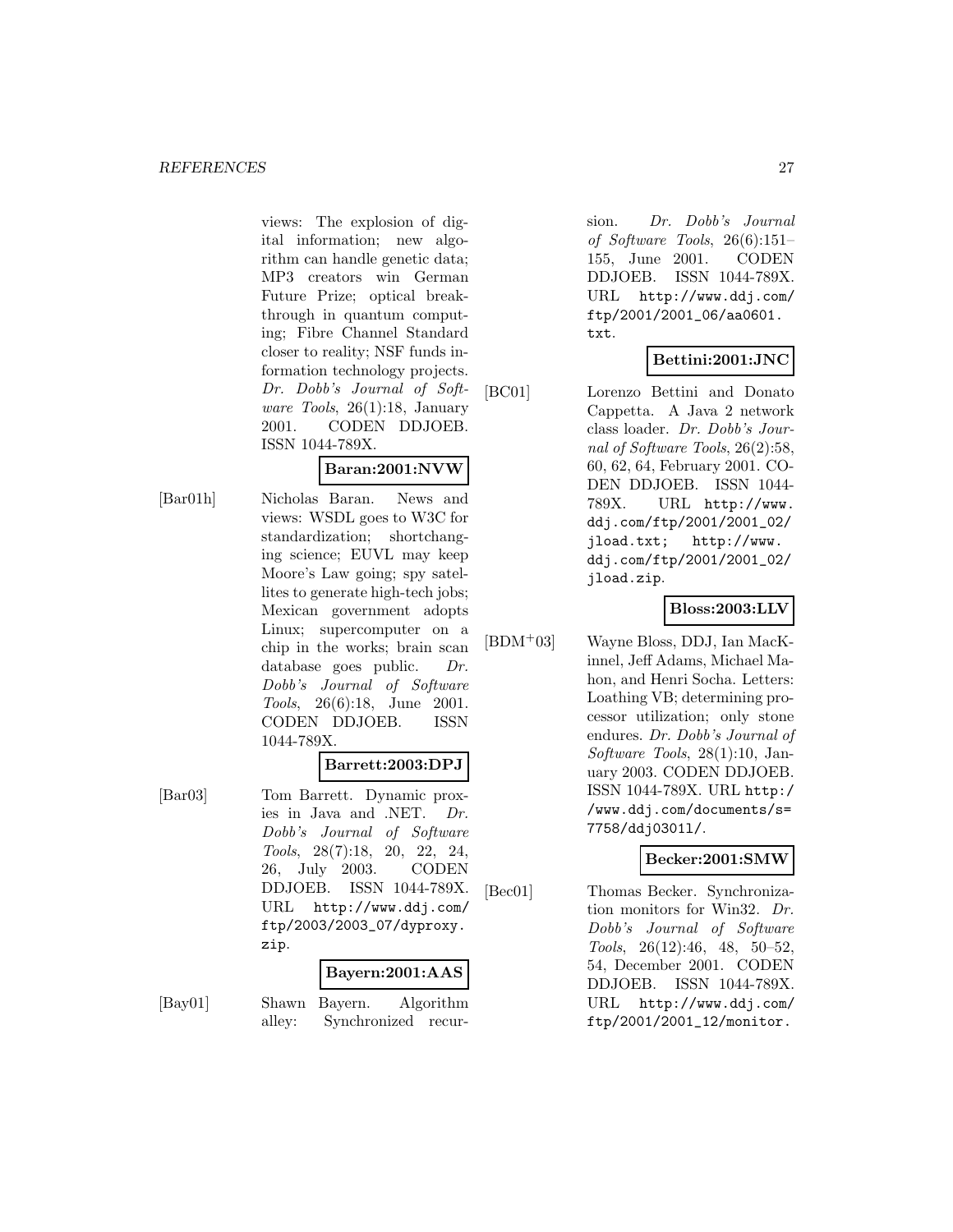txt; http://www.ddj.com/ ftp/2001/2001\_12/monitor. zip.

#### **Bentley:2000:AAB**

[Ben00] Jon Bentley. Algorithm alley: Binary search: Algorithm, code, and caching. Dr. Dobb's Journal of Software Tools, 25(4):111–112, 114, 116, April 2000. CO-DEN DDJOEB. ISSN 1044- 789X. URL http://www. ddj.com/ftp/2000/2000\_04/ aa400.txt.

# **Bentley:2001:AAS**

[Ben01] Jon Bentley. Algorithm alley: Suffix arrays. Dr. Dobb's Journal of Software Tools, 26 (4):145–147, April 2001. CO-DEN DDJOEB. ISSN 1044- 789X. URL http://www. ddj.com/ftp/2001/2001\_04/ aa0401.txt.

#### **Bernardin:2000:AC**

[Ber00] Laurent Bernardin. Analytical computing. Dr. Dobb's Journal of Software Tools, 25(9): 42, 44, 46–48, September 2000. CODEN DDJOEB. ISSN 1044-789X. URL http://www. ddj.com/ftp/2000/2000\_09/ analytic.txt.

#### **Berg:2001:DCC**

[Ber01] Cliff Berg. Distributed computing component lifecycles. Dr. Dobb's Journal of Software Tools, 26(9):32, 34, 36, 39–40, September 2001. CO-DEN DDJOEB. ISSN 1044789X. URL http://www. ddj.com/ftp/2001/2001\_09/ lifecycl.zip.

# **Bauer:2001:LSY**

[BES<sup>+</sup>01] Barr Bauer, Jonathan Erickson, Richard Stallman, Mike Pentney, and Frank C. Earl. Letters: The state of your taxes; embedded space; more Open Source versus Free Software; shared source?; CORBA interoperability. Dr. Dobb's Journal of Software Tools, 26 (9):10, 12, September 2001. CODEN DDJOEB. ISSN 1044-789X.

# **Betz:2002:BMN**

[Bet02] David Betz. Bob meets Nuon. Dr. Dobb's Journal of Software Tools, 27(2):60, 62– 64, February 2002. CODEN DDJOEB. ISSN 1044-789X. URL http://www.ddj.com/ ftp/2002/2002\_02/bob.zip; http://www.ddj.com/ftp/ 2002/2002\_02/bobnuon.txt.

# **Begelman:2001:CST**

[BFG01] Gregory Begelman, Lev Finkelstein, and Evgeniy Gabrilovich. C++ set-theoretic operations on virtual containers. Dr. Dobb's Journal of Software Tools, 26(10):40, 42, 46, 48, October 2001. CO-DEN DDJOEB. ISSN 1044- 789X. URL http://www. ddj.com/ftp/2001/2001\_10/ setcpp.txt; http://www. ddj.com/ftp/2001/2001\_10/ setcpp.zip. See correction  $[RSW^+01]$ .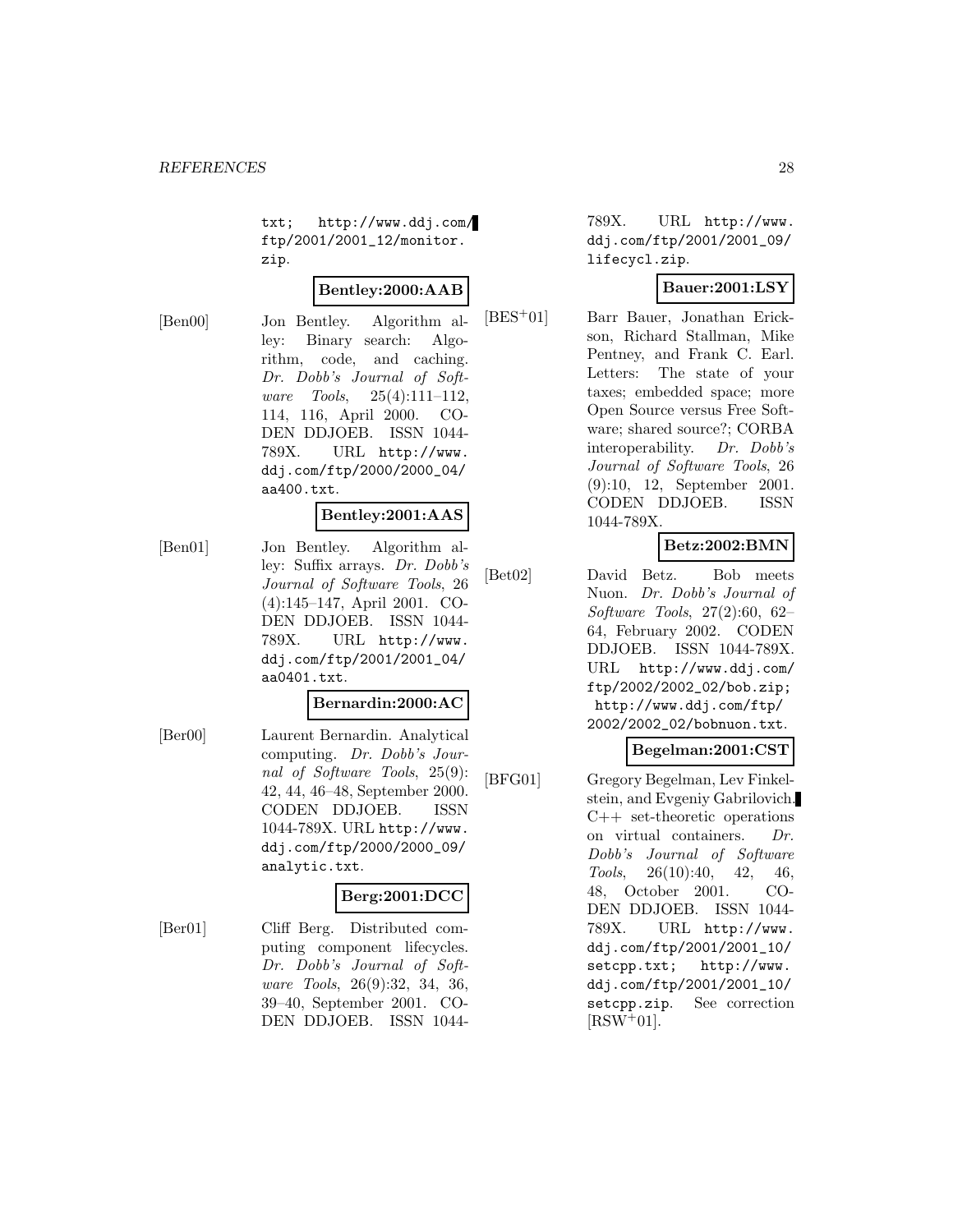# **Bik:2001:AEI**

[BGGT01] Aart J. C. Bik, Milind Girkar, Paul M. Grey, and Xinmin Tian. Automatically exploiting implicit parallelism. Dr. Dobb's Journal of Software Tools, 26(7):28, 30, 32–34, July 2001. CO-DEN DDJOEB. ISSN 1044- 789X. URL http://www. ddj.com/ftp/2001/2001\_07/ parallel.txt.

# **Bonzini:2001:LHG**

[BHP<sup>+</sup>01] Paolo Bonzini, Stuart Halloway, John Penry, Oluseyi Sonaiya, Bruce E. Hogman, Greg Bissell, Michael Hobbs, and Ben Laurie. Letters: Huge GCC executables; Java class loader; Department of Dumb Ideas; setting the record straight; the legacy of C#; DHTML source-code correction; shared libraries aren't all bad; Zuse and Intel. Dr. Dobb's Journal of Software Tools, 26(8):10, 12, August 2001. CODEN DDJOEB. ISSN 1044-789X.

### **Birkett:2000:GCM**

[Bir00] David S. Birkett. Graphing calculators meet PCs. Dr. Dobb's Journal of Software Tools, 25(9):52, 54, 56–58, 60, 62, September 2000. CODEN DDJOEB. ISSN 1044-789X. URL http://www.ddj.com/ ftp/2000/2000\_09/maxwell. zip.

# **Boling:2001:EHK**

[BJ01a] Eli Boling and Chuck Jazdzewski. Exception handling in Kylix: Matching up Object Pascal, Linux, and exception handling. Dr. Dobb's Journal of Software Tools, 26(11):66, 68–71, November 2001. CO-DEN DDJOEB. ISSN 1044- 789X. URL http://www. ddj.com/ftp/2001/2001\_11/ kylix.txt.

# **Brew:2001:VLS**

[BJ01b] William Brew and Maggie Johnson. Value lattice static analysis. Dr. Dobb's Journal of Software Tools, 26(3):30, 32, 36, 38, March 2001. CODEN DDJOEB. ISSN 1044-789X. URL http://www.ddj.com/ ftp/2001/2001\_03/lattice. txt.

#### **Bjorkander:2001:PSU**

[Bjö01] Morgan Björkander. Programming in SDL and UML. Dr. Dobb's Journal of Software Tools, 26(6):93, 96–99, June 2001. CODEN DDJOEB. ISSN 1044-789X.

# **Bapst:2008:SIO**

[BK08] Frederic Bapst and François Kilchoer. Signalling integer overflows in Java: A tool for checking overflows in Java code. Dr. Dobb's Journal of Software Tools, 33(9):54– 58, September 2008. CODEN DDJOEB. ISSN 1044-789X. URL http://home.hefr.ch/ bapst/cojac.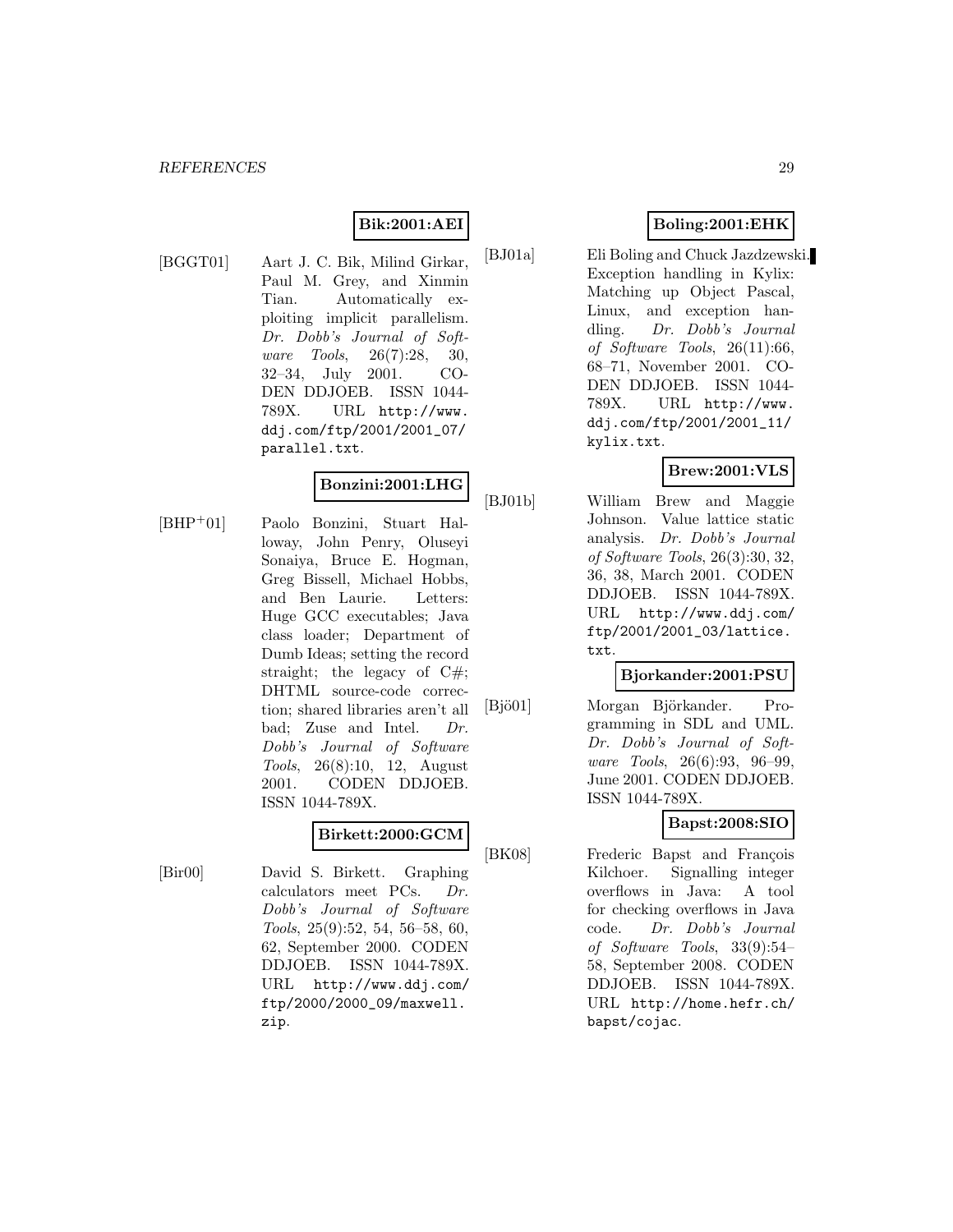#### *REFERENCES* 30

# **Barros:2000:LDD**

[BKCD00] Paulo Barros, Tim Kientzle, Paul Condon, and Tony Duarte. Letters: Database debates. Dr. Dobb's Journal of Software Tools, 25(9): 10, September 2000. CODEN DDJOEB. ISSN 1044-789X.

#### **Baran:2000:Ia**

[BL00a] Nicholas Baran and Amy Lincicum. Of interest. Dr. Dobb's Journal of Software Tools, 25(1):126–127, January 2000. CODEN DDJOEB. ISSN 1044-789X.

#### **Baran:2000:Ib**

[BL00b] Nicholas Baran and Amy Lincicum. Of interest. Dr. Dobb's Journal of Software Tools, 25(2):142–143, February 2000. CODEN DDJOEB. ISSN 1044-789X.

#### **Baran:2000:Ic**

[BL00c] Nicholas Baran and Amy Lincicum. Of interest. Dr. Dobb's Journal of Software Tools, 25 (3):142–143, March 2000. CO-DEN DDJOEB. ISSN 1044- 789X.

#### **Baran:2000:Id**

[BL00d] Nicholas Baran and Amy Lincicum. Of interest. Dr. Dobb's Journal of Software Tools, 25 (4):134–135, April 2000. CO-DEN DDJOEB. ISSN 1044- 789X.

#### **Baran:2000:Ie**

[BL00e] Nicholas Baran and Amy Lincicum. Of interest. Dr. Dobb's

Journal of Software Tools, 25 (5):134–135, May 2000. CO-DEN DDJOEB. ISSN 1044- 789X.

#### **Baran:2000:If**

[BL00f] Nicholas Baran and Amy Lincicum. Of interest. Dr. Dobb's Journal of Software Tools, 25 (6):150–151, June 2000. CO-DEN DDJOEB. ISSN 1044- 789X.

#### **Bloom:2000:UAP**

[Blo00] Ryan Bloom. Using Apache portable run-time. Dr. Dobb's Journal of Software Tools, 25(10):100, 102, 104– 106, October 2000. CO-DEN DDJOEB. ISSN 1044- 789X. URL http://www. ddj.com/ftp/2000/2000\_10/ aprt.txt.

#### **Boeke:2003:SMC**

[Boe03] Wouter Boeke. The SmlMC model checker. Dr. Dobb's Journal of Software Tools, 28 (3):48, 50–53, March 2003. CODEN DDJOEB. ISSN 1044-789X. URL http://www. ddj.com/documents/s=7826/ ddj0303f/.

#### **Bradski:2000:OL**

[Bra00] Gary Bradski. The OpenCV library. Dr. Dobb's Journal of Software Tools, 25(11):120, 122–125, November 2000. CO-DEN DDJOEB. ISSN 1044- 789X. URL http://www. ddj.com/ftp/2000/2000\_11/ opencv.txt.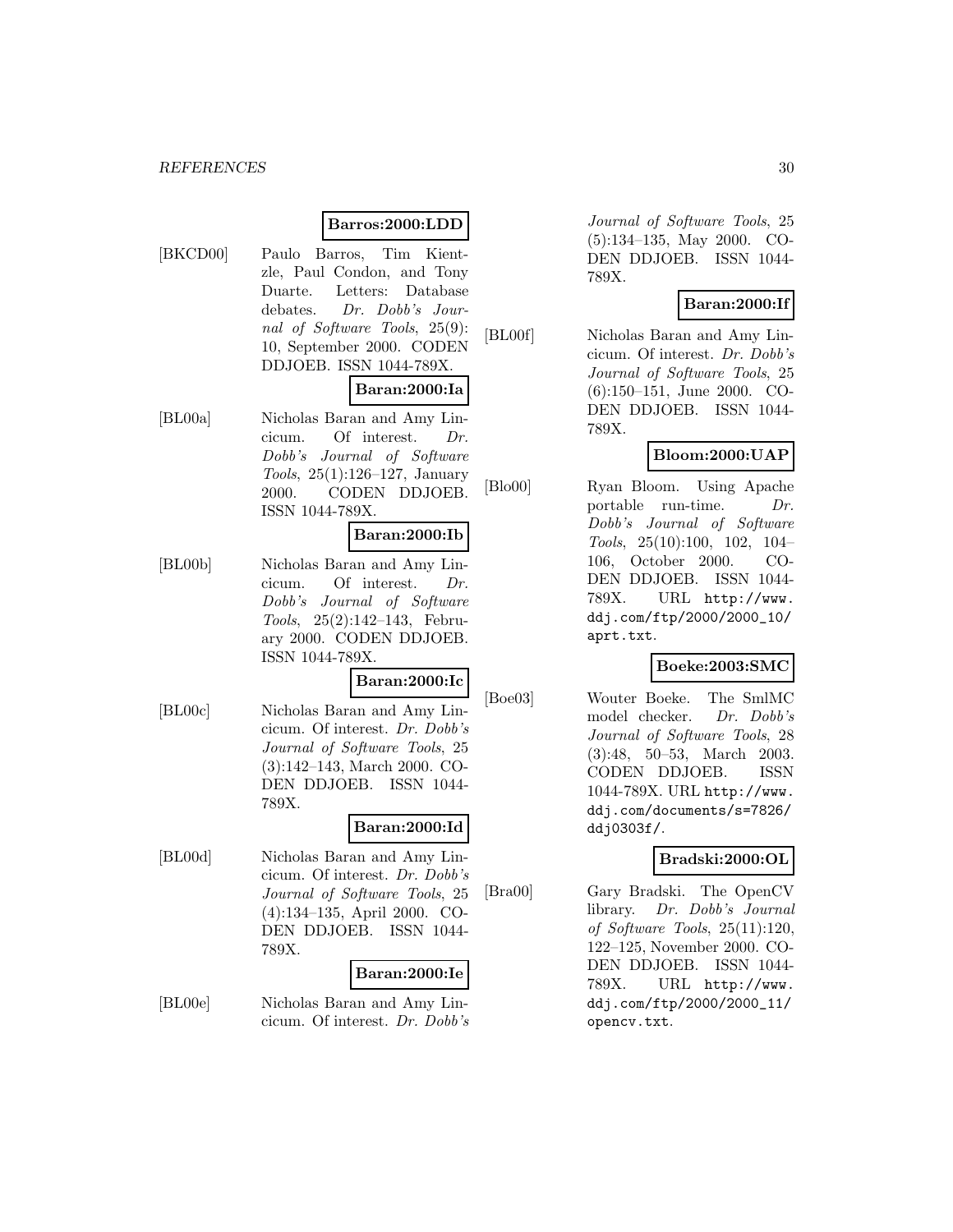#### **Bright:2002:DPL**

[Bri02a] Walter Bright. The D programming language. Dr. Dobb's Journal of Software Tools, 27(2):36–40, February 2002. CODEN DDJOEB. ISSN 1044-789X. URL http:/ /www.ddj.com/ftp/2002/2002\_ 02/d.txt.

#### **Brinkmann:2002:GGG**

[Bri02b] Peter Brinkmann. Gumbie: A GUI generator for Jython. Dr. Dobb's Journal of Software Tools, 27(4):46–50, April 2002. CODEN DDJOEB. ISSN 1044-789X. URL http://www. ddj.com/ftp/2002/2002\_04/ gumbie.txt; http://www. ddj.com/ftp/2002/2002\_04/ gumbie.zip.

#### **Brookes:2003:XDB**

[Bro03] Allen Brookes. XML data binding. Dr. Dobb's Journal of Software Tools, 28(3): 26, 28, 30, 32, 35–36, March 2003. CODEN DDJOEB. ISSN 1044-789X. URL http:/ /www.ddj.com/documents/s= 7826/ddj0303c/.

## **Bruno:2002:JQ**

[Bru02] Eric J. Bruno. Java Q&A: So what is a Java event agent? Dr. Dobb's Journal of Software Tools, 27(7): 86–91, July 2002. CODEN DDJOEB. ISSN 1044-789X. URL http://www.ddj.com/ ftp/2002/2002\_07/jqa0702. txt; http://www.ddj.com/ ftp/2002/2002\_07/jqa0702. zip.

## **Bloom:2000:HLP**

[BRVW00] Bard Bloom, Jim Russell, John Vlissides, and Mark Wegman. High-level program development. Dr. Dobb's Journal of Software Tools, 25(12 (supplement)):17–21, December 2000. CODEN DDJOEB. ISSN 1044-789X.

## **Boyer:2002:LDS**

[BTTF02] John Boyer, Andrew D. Todd, Jason Trenough, and Doug Farrell. Letters: Defective sign-and-encrypt and healthcare woes and J2EE cache and pool and Regex++. Dr. Dobb's Journal of Software Tools, 27 (2):10, February 2002. CO-DEN DDJOEB. ISSN 1044- 789X.

## **Bugg:2003:SSM**

[Bug03] Keith Bugg. SVG and smart maps. Dr. Dobb's Journal of Software Tools, 28(3):38, 40–41, March 2003. CO-DEN DDJOEB. ISSN 1044- 789X. URL http://www. ddj.com/documents/s=7826/ ddj0303d/.

## **Buis:2002:SLS**

[Bui02] Paul Buis. Socket-level server programming and .NET. Dr. Dobb's Journal of Software Tools, 27(9):25–26, 28, 30, 32, September 2002. CODEN DDJOEB. ISSN 1044-789X. URL http://www.ddj.com/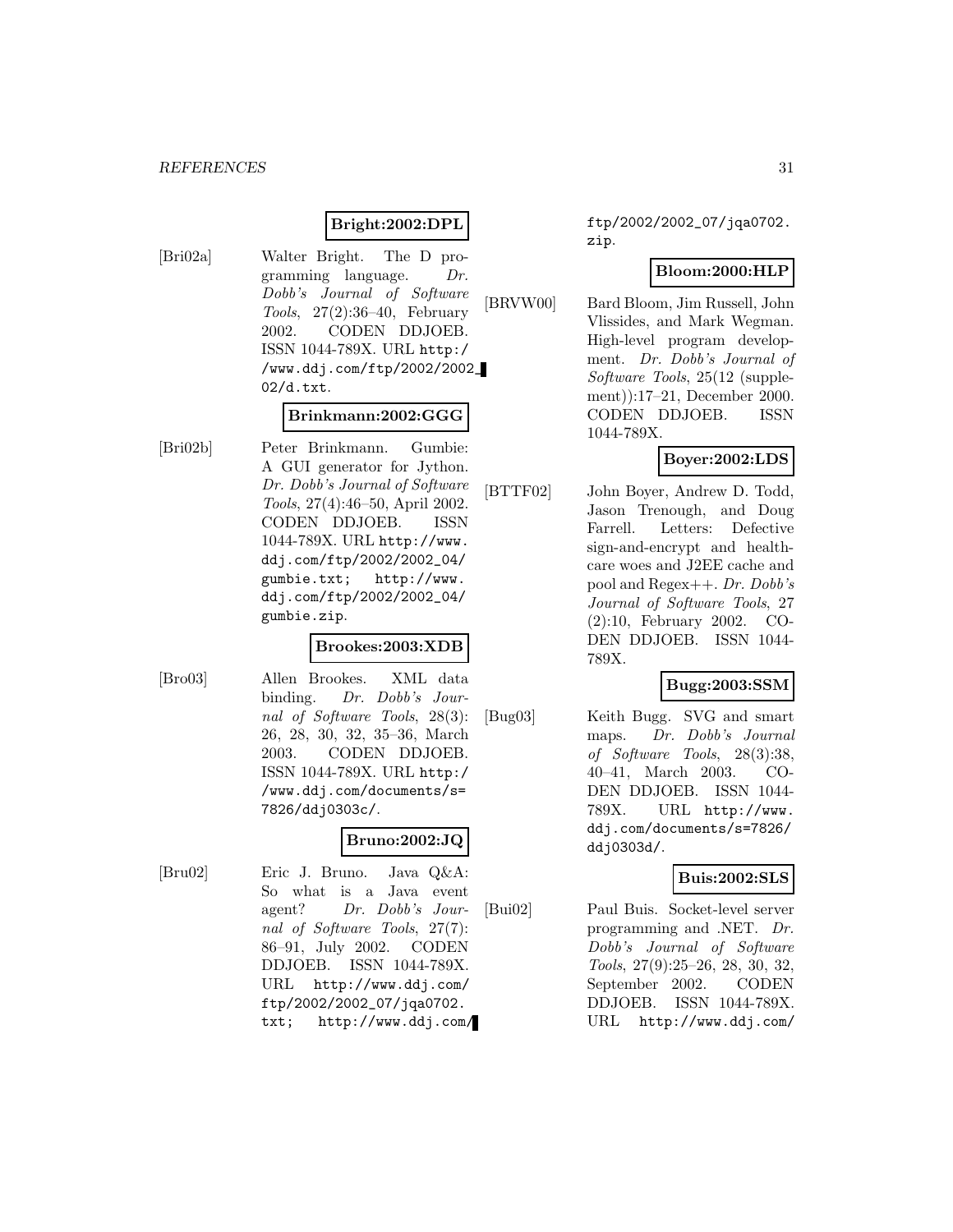ftp/2002/2002\_09/tcpecho. txt; http://www.ddj.com/ ftp/2002/2002\_09/tcpecho. zip.

#### **Burton:2000:GCR**

[Bur00] Joshua W. Burton. Garbage collection on the run. Dr. Dobb's Journal of Software Tools, 25(4):46, 48–49, 51– 53, April 2000. CODEN DDJOEB. ISSN 1044-789X.

# **But:2002:CSL**

[But02] Jason But. A C++ socket library for Linux. Dr. Dobb's Journal of Software Tools, 27 (6):19–22, 24, June 2002. CO-DEN DDJOEB. ISSN 1044- 789X. URL http://www. ddj.com/ftp/2002/2002\_06/ socketcc.txt; http://www. ddj.com/ftp/2002/2002\_06/ socketcc.zip.

#### **Beckman:2000:OSM**

[BW00] Pete Beckman and Gregory V. Wilson. Open Source meets big iron. Dr. Dobb's Journal of Software Tools, 25(6):30, 32, 34–35, June 2000. CODEN DDJOEB. ISSN 1044-789X.

# **Bykov:2000:AYJ**

[Byk00] Alex Bykov. Ace your job interview. Dr. Dobb's Journal of Software Tools, 25(4):??, April 2000. CODEN DDJOEB. ISSN 1044-789X.

#### **Calbucci:2000:WSD**

[Cal00a] Marcelo Calbucci. Windows 2000 security descriptors. Dr. Dobb's Journal of Software

Tools, 25(11):57–58, 60, 63, 66, November 2000. CO-DEN DDJOEB. ISSN 1044- 789X. URL http://www. ddj.com/ftp/2000/2000\_11/ sdw2k.txt; http://www. ddj.com/ftp/2000/2000\_11/ sdw2k.zip.

# **Calbucci:2000:LSF**

[Cal00b] Marcelo A. F. Calbucci. LDAP search filters. Dr. Dobb's Journal of Software Tools, 25(5):44, 46, 48, 50–51, May 2000. CO-DEN DDJOEB. ISSN 1044- 789X. URL http://www. ddj.com/ftp/2000/2000\_05/ ldapsrch.txt; http://www. ddj.com/ftp/2000/2000\_05/ ldapsrch.zip.

## **Calsavara:2000:JQH**

[Cal00c] Alexandre Pereira Calsavara. Java Q&A: How can I extend Java's search capabilities? Dr. Dobb's Journal of Software Tools, 25(12):141–142, 144, 146, December 2000. CODEN DDJOEB. ISSN 1044-789X. URL http://www.ddj.com/ ftp/2000/2000\_12/jqa0012. zip.

# **Cargill:2001:AA**

[Car01] Tom Cargill. Algorithm alley: Replacing a dictionary with a square root. Dr. Dobb's Journal of Software Tools, 26(10): 123–125, October 2001. CO-DEN DDJOEB. ISSN 1044- 789X. URL http://www. ddj.com/ftp/2001/2001\_10/ aa1001.txt.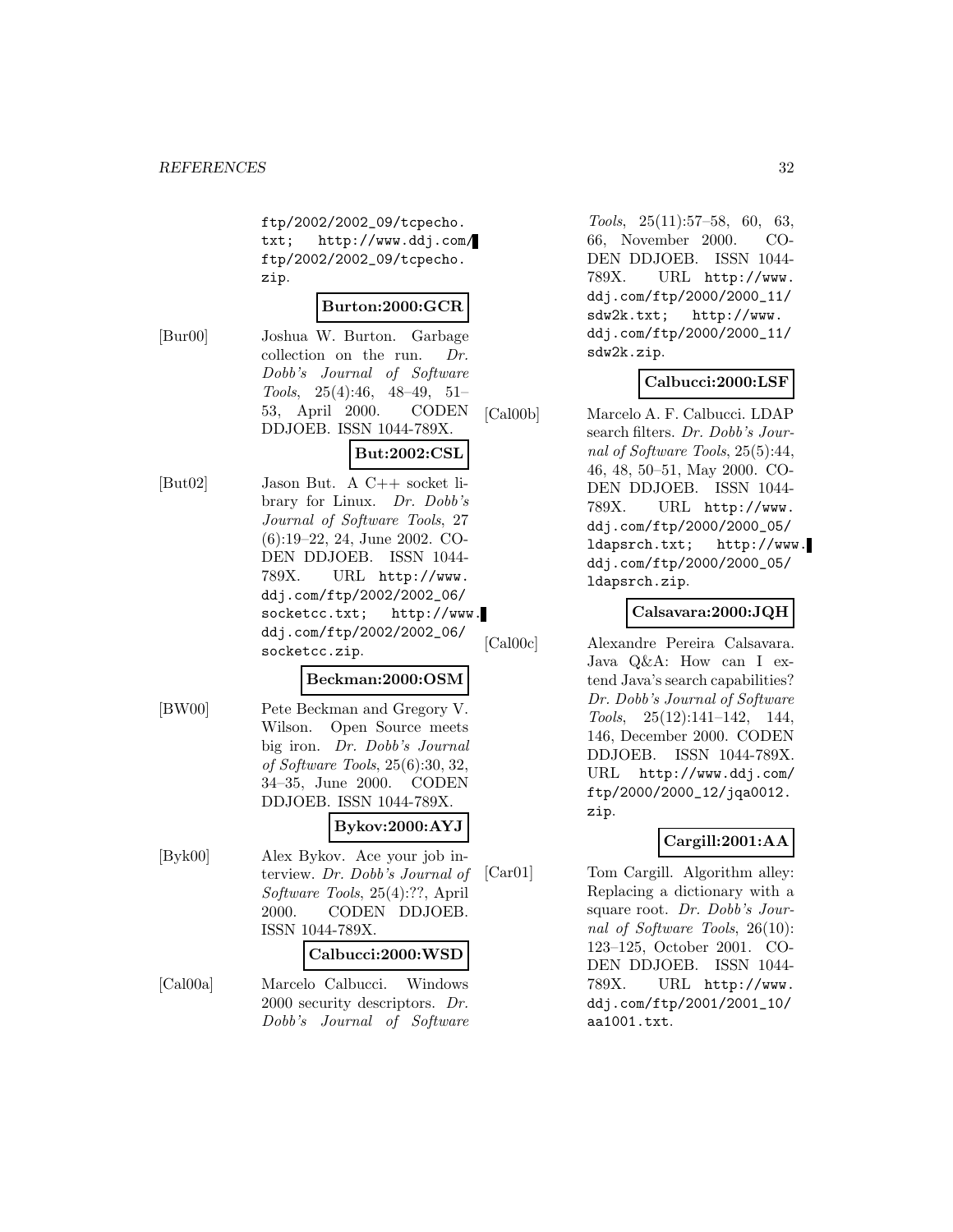#### **Carles:2002:AERa**

[Car02a] Dani Carles. Adding exceptions and RTTI to the Windows Ce compiler: Part I. Dr. Dobb's Journal of Software Tools, 27(8): ??, August 2002. CODEN DDJOEB. ISSN 1044-789X. URL http://www.ddj.com/ ftp/2002/2002\_08/tcu\_mod. txt; http://www.ddj.com/ ftp/2002/2002\_08/tcu\_mod. zip.

#### **Carles:2002:AERb**

[Car02b] Dani Carles. Adding exceptions and RTTI to the Windows Ce compiler: Part II. Dr. Dobb's Journal of Software Tools, 27(9):52, 54, 56, 58, 60, September 2002. CO-DEN DDJOEB. ISSN 1044- 789X. URL http://www.ddj. com/ftp/2002/2002\_09/tcu\_ pt2.txt.

## **Cavalier:2002:DPU**

[Cav02] Forrest J. Cavalier III. Debugging PHP using a  $C++$ compiler. Dr. Dobb's Journal of Software Tools, 27(3): 42, 44–46, March 2002. CO-DEN DDJOEB. ISSN 1044- 789X. URL http://www. ddj.com/ftp/2002/2002\_03/ phpcpp.txt; http://www. ddj.com/ftp/2002/2002\_03/ phpcpp.zip.

#### **Collins:2000:LMW**

[CDsJ<sup>+</sup>00] Terry Collins, Geoff Davis, Tarjei Tjxstheim [sic] Jensen,

Raj Dash, DDJ, Rick Box, Dimitrios Souflis, James K. Yun, Guy Hammond, and DDJ. Letters: More worker shortage; music city; sorting through sorts; buy the book; E-address change; Open Source debate. Dr. Dobb's Journal of Software Tools, 25 (6):10, 12, June 2000. CODEN DDJOEB. ISSN 1044-789X.

# **Chasin:2000:PSM**

[Cha00] Andrew Chasin. Predication, speculation, and modern CPUs. Dr. Dobb's Journal of Software Tools, 25(5):58, 60– 61, 63–64, May 2000. CO-DEN DDJOEB. ISSN 1044- 789X. URL http://www. ddj.com/ftp/2000/2000\_05/ ps\_cpu.txt.

#### **Chawathe:2003:SCS**

[Cha03] Monica Chawathe. SA-C: Single assignment C. Dr. Dobb's Journal of Software Tools, 28 (5):60, 62–64, May 2003. CO-DEN DDJOEB. ISSN 1044- 789X. URL http://www. ddj.com/documents/s=7927/ ddj0305f/.

#### **Chester:2001:HPW**

[Che01] Tim Chester. High-performance Web sites: ADO versus MSXML. Dr. Dobb's Journal of Software Tools, 26(10):81– 84, 86, 88, October 2001. CO-DEN DDJOEB. ISSN 1044- 789X. URL http://www. ddj.com/ftp/2001/2001\_10/ enroll\_txt.zip.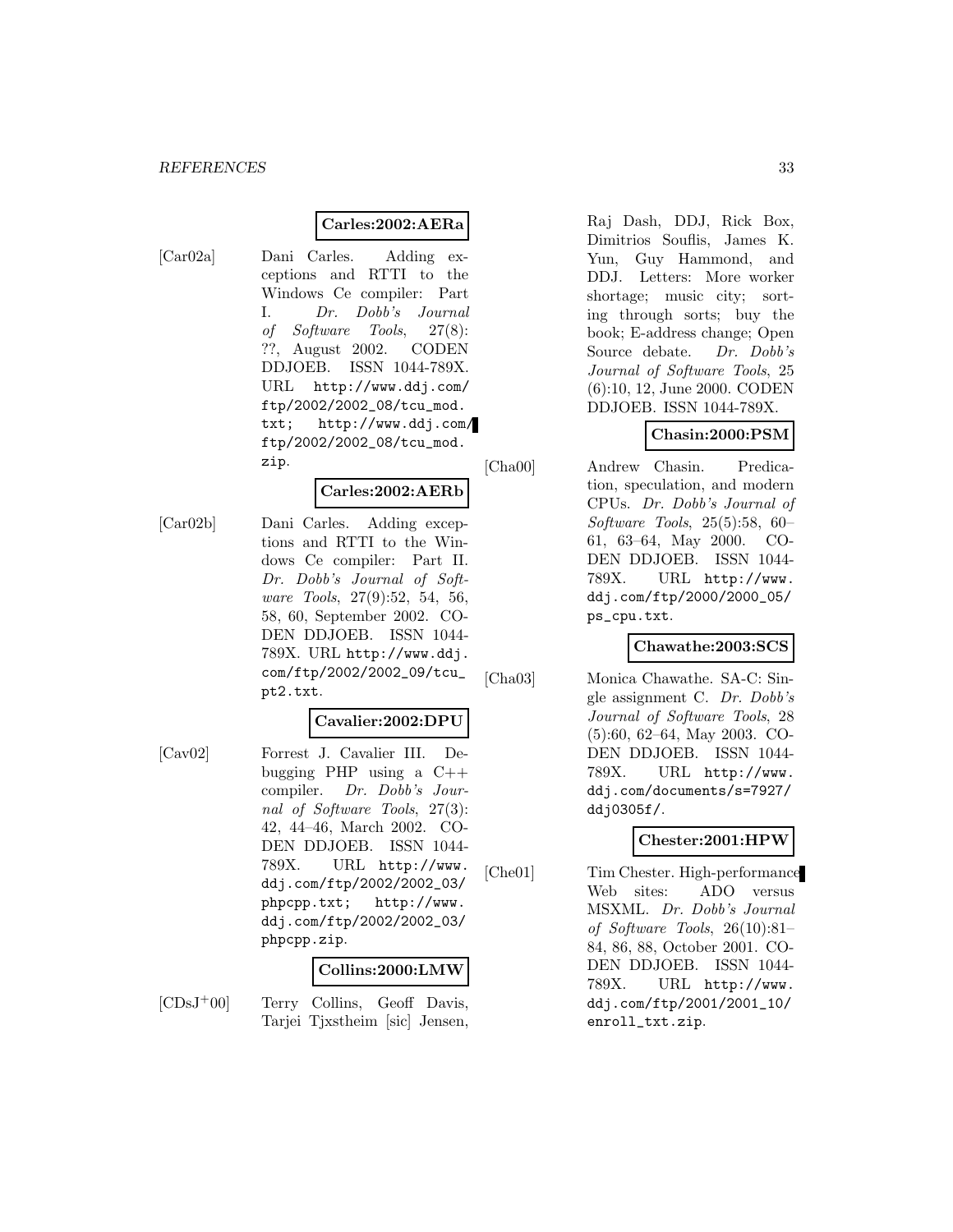# **Cheng:2002:CNC**

[Che02] Harry H. Cheng. C99 and numeric computing. Dr. Dobb's Journal of Software Tools, 27 (3):28, 30–34, March 2002. CODEN DDJOEB. ISSN 1044-789X. URL http://www. ddj.com/ftp/2002/2002\_03/ c99.txt.

## **Christie:2000:BAD**

[Chr00] Stewart Christie. Building an OS-aware debugger. Dr. Dobb's Journal of Software Tools, 25(12):94, 96, 98, 100, 102, 104, 106, December 2000. CODEN DDJOEB. ISSN 1044-789X. URL http://www. ddj.com/ftp/2000/2000\_12/ osdebug.txt.

#### **Chapman:2000:EPT**

[CK00] Mitch Chapman and Brian Kelley. Examining the PyGtk toolkit. Dr. Dobb's Journal of Software Tools, 25(4):82, 84, 86, 88, April 2000. CO-DEN DDJOEB. ISSN 1044- 789X. URL http://www. ddj.com/ftp/2000/2000\_04/ pygtk.txt.

#### **Cory:2000:CQP**

[CL00] David Cory and Raymond Laflamme. Computing with quantum physics. Dr. Dobb's Journal of Software Tools, 25(12 (supplement)):29–32, December 2000. CODEN DDJOEB. ISSN 1044-789X.

# **Coats:2001:ICU**

[CM01] Mark Coats and Terry Mellon. Integrating CMOS with UML: Building fully traceable models. Dr. Dobb's Journal of Software Tools, 26(6):21– 22, 24, 26, 28, 30, 32–33, 35–36, June 2001. CODEN DDJOEB. ISSN 1044-789X. URL http://www.ddj.com/ ftp/2001/2001\_06/cmosuml. zip.

## **Cromwell:2000:LWS**

[CNS<sup>+</sup>00] Jeff Cromwell, Jim North, J. Stephen Riley Silber, Graham M. Sherrington, and John Gegus. Letters: Worker shortage; the sixth sense, redux; kryptos message; data structures as objects. Dr. Dobb's Journal of Software Tools, 25 (5):10, 12, May 2000. CODEN DDJOEB. ISSN 1044-789X.

#### **Cochran:2000:Ia**

[Coc00a] Shannon Cochran. Of interest. Dr. Dobb's Journal of Software Tools, 25(7):150–151, July 2000. CODEN DDJOEB. ISSN 1044-789X.

## **Cochran:2000:Ib**

[Coc00b] Shannon Cochran. Of interest. Dr. Dobb's Journal of Software Tools, 25(8):150–151, August 2000. CODEN DDJOEB. ISSN 1044-789X.

#### **Cochran:2000:Ic**

[Coc00c] Shannon Cochran. Of interest. Dr. Dobb's Journal of Software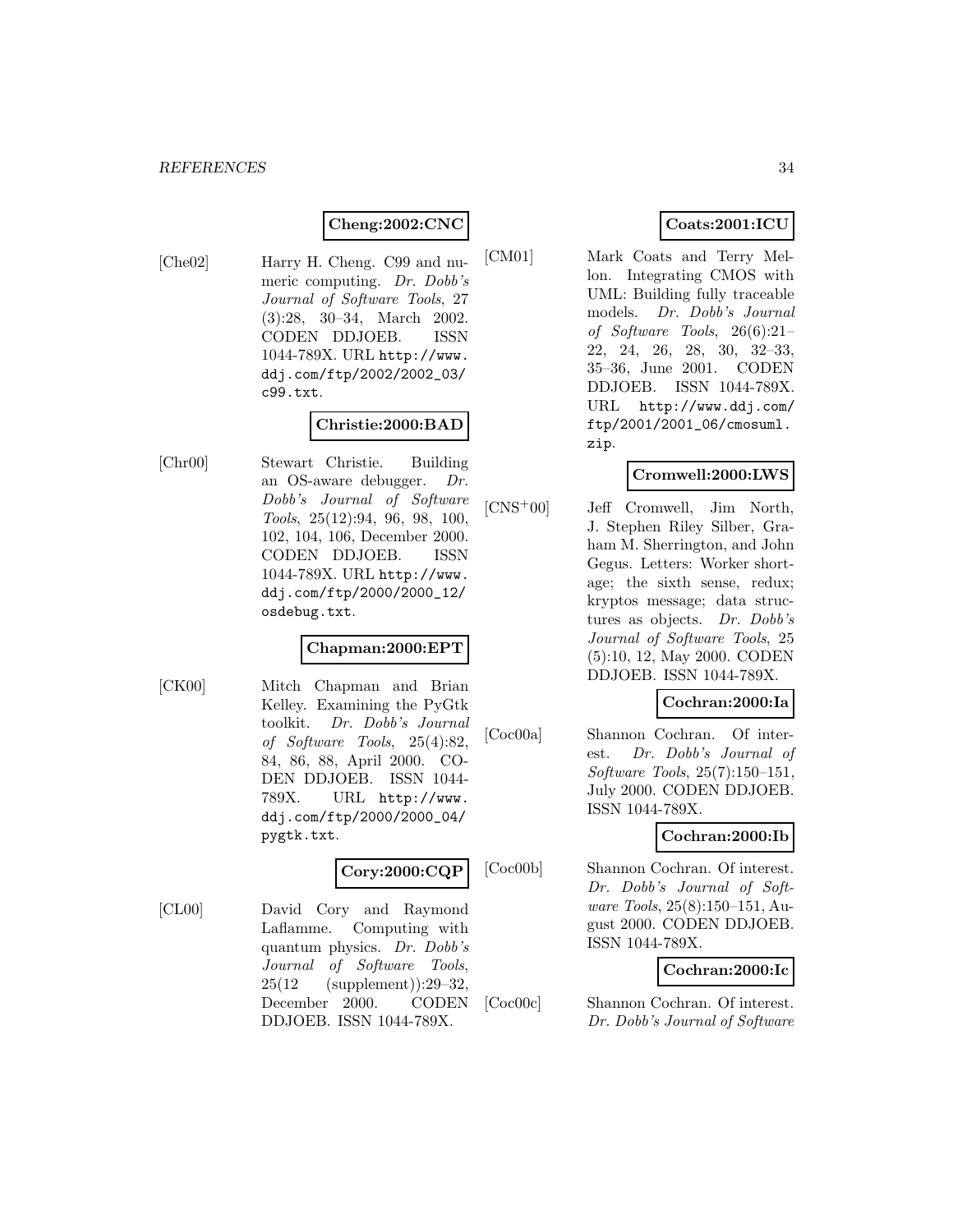Tools, 25(9):138–139, September 2000. CODEN DDJOEB. ISSN 1044-789X.

# **Cochran:2000:Id**

[Coc00d] Shannon Cochran. Of interest. Dr. Dobb's Journal of Software Tools, 25(10):166–167, October 2000. CODEN DDJOEB. ISSN 1044-789X.

#### **Cochran:2000:Ie**

[Coc00e] Shannon Cochran. Of interest. Dr. Dobb's Journal of Software Tools, 25(11):166–167, November 2000. CODEN DDJOEB. ISSN 1044-789X.

#### **Cochran:2000:If**

[Coc00f] Shannon Cochran. Of interest. Dr. Dobb's Journal of Software Tools, 25(12):166–167, December 2000. CODEN DDJOEB. ISSN 1044-789X.

#### **Cochran:2000:TCP**

[Coc00g] Shannon Cochran. Top 10 cities for programmers. Dr. Dobb's Journal of Software Tools, 25(10):??, October 2000. CODEN DDJOEB. ISSN 1044-789X.

# **Cochran:2001:NV**

[Coc01a] Shannon Cochran. News and views: Curl programming contest winners announced; prior art database will protect open software; AI researcher [Kenneth Mark Colby] dies; personal router for surfing wireless services; XML schema formalized; thought-controlled computers. Dr. Dobb's Journal of

Software Tools, 26(8):18, August 2001. CODEN DDJOEB. ISSN 1044-789X.

# **Cochran:2001:NVI**

[Coc01b] Shannon Cochran. News and views: ICFP programming contest concludes; lost moon landing tape recovered; W3C patent controversy; the UNIX epoch; connecting the quantum dots; Programmer's Guild launches membership campaign. Dr. Dobb's Journal of Software Tools, 26(12): 20, December 2001. CODEN DDJOEB. ISSN 1044-789X.

# **Cochran:2001:NVL**

[Coc01c] Shannon Cochran. News and views: Linux Standard Base 1.0 released; now everyone knows you're a dog; maximum fiberoptic capacity calculated; mass producing quantum chips; mo' better batteries; patenting the software service model. Dr. Dobb's Journal of Software Tools, 26(10): 18, October 2001. CODEN DDJOEB. ISSN 1044-789X.

# **Cochran:2001:NVS**

[Coc01d] Shannon Cochran. News and views: Scientists seek immersive reality; USENIX names lifetime achievement recipients [the GNU Project and the Kerberos network authentication system]; robots need programmers; evangelizing the Semantic Web; get your supercomputer software free; Usenet creator Jim Ellis dies; DARPA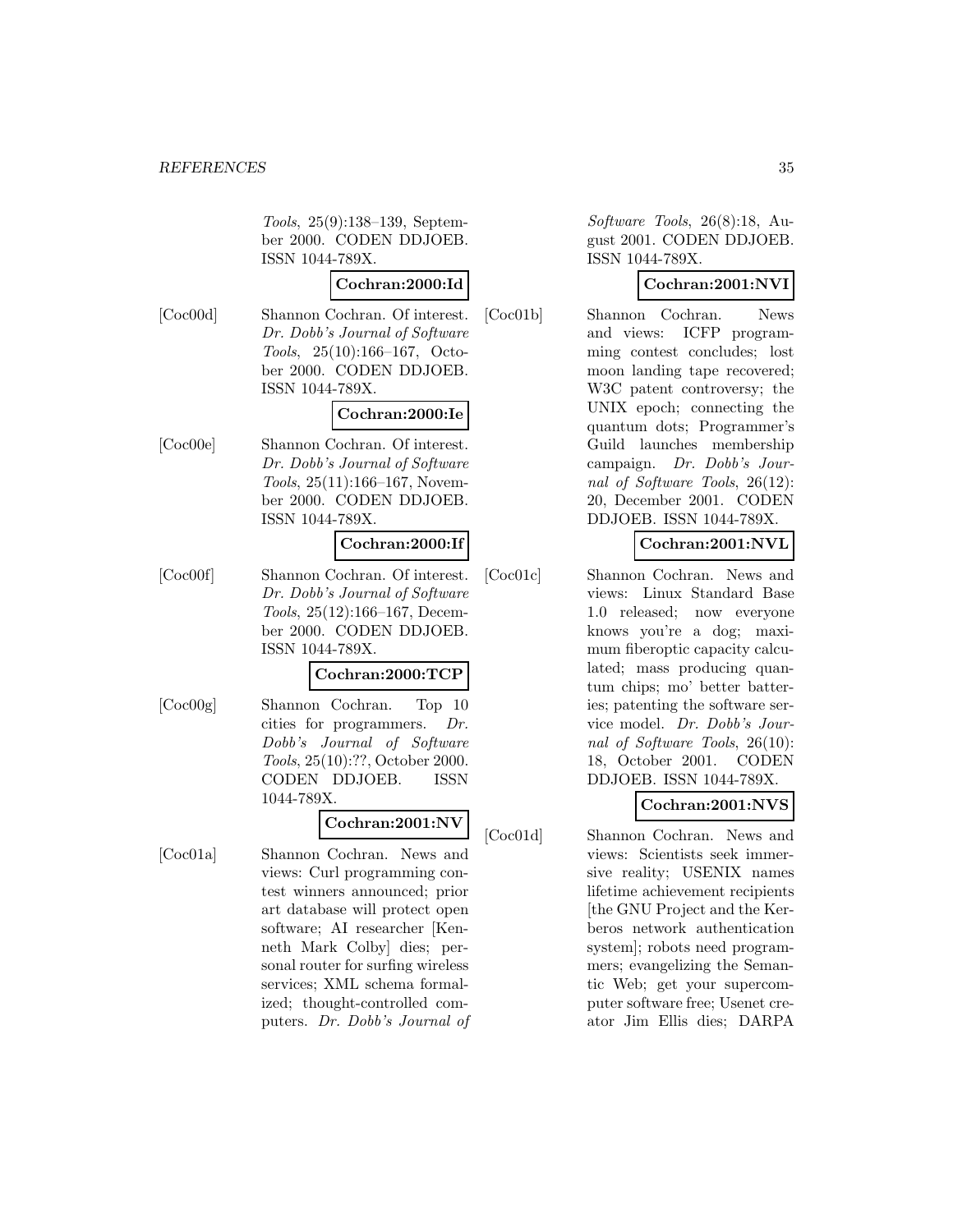#### *REFERENCES* 36

funds FreeBSD security initiative. Dr. Dobb's Journal of Software Tools, 26(9): 18, September 2001. CODEN DDJOEB. ISSN 1044-789X.

#### **Cochran:2001:NVW**

[Coc01e] Shannon Cochran. News and views: WEP [wired equivalent privacy]: Pining for the fjords?; bye bye Be; UNIX utilities open sourced; cosmology computer calculates creation; UML 2.0 infrastructure proposals. Dr. Dobb's Journal of Software Tools, 26(11): 18, November 2001. CODEN DDJOEB. ISSN 1044-789X.

#### **Cochran:2001:Ia**

[Coc01f] Shannon Cochran. Of interest. Dr. Dobb's Journal of Software Tools, 26(1):206– 207, January 2001. CODEN DDJOEB. ISSN 1044-789X.

#### **Cochran:2001:Ib**

[Coc01g] Shannon Cochran. Of interest. Dr. Dobb's Journal of Software Tools, 26(2):166–167, February 2001. CODEN DDJOEB. ISSN 1044-789X.

# **Cochran:2001:Ic**

[Coc01h] Shannon Cochran. Of interest. Dr. Dobb's Journal of Software Tools, 26(3):150– 151, March 2001. CODEN DDJOEB. ISSN 1044-789X.

#### **Cochran:2001:Id**

[Coc01i] Shannon Cochran. Of interest. Dr. Dobb's Journal

of Software Tools, 26(4):158– 159, April 2001. CODEN DDJOEB. ISSN 1044-789X.

# **Cochran:2001:Ie**

[Coc01j] Shannon Cochran. Of interest. Dr. Dobb's Journal of Software Tools, 26(5):158–159, May 2001. CODEN DDJOEB. ISSN 1044-789X.

# **Cochran:2001:If**

[Coc01k] Shannon Cochran. Of interest. Dr. Dobb's Journal of Software Tools, 26(6):166–167, June 2001. CODEN DDJOEB. ISSN 1044-789X.

#### **Cochran:2001:RCS**

[Coc01l] Shannon Cochran. The rising costs of software complexity. Dr. Dobb's Journal of Software Tools, 26(4):??, April 2001. CODEN DDJOEB. ISSN 1044-789X.

#### **Cochran:2002:NVb**

[Coc02a] Shannon Cochran. News and views. Dr. Dobb's Journal of Software Tools, 27(8):??, August 2002. CODEN DDJOEB. ISSN 1044-789X.

#### **Cochran:2002:NVCa**

[Coc02b] Shannon Cochran. News and views: Chains for nanotechnology; high-dependability computing program launched; personal computers rule; combating cellular phone theft; alien noises; crystal traps light; 2001 Turing Award [Ole-Johan Dahl and Kristen Nygaard] announced. Dr. Dobb's Journal of Software Tools, 27(4):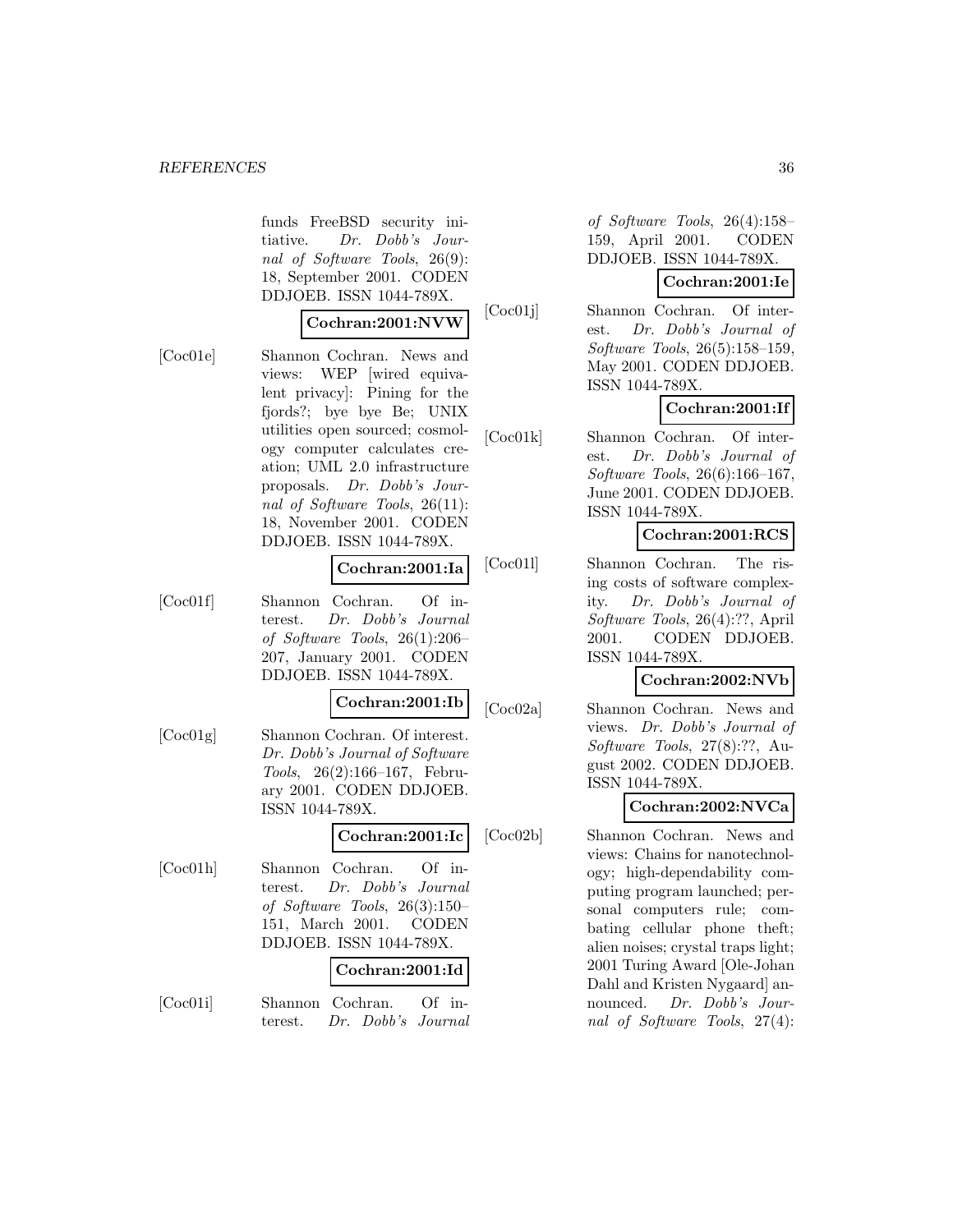# 16, April 2002. CODEN DDJOEB. ISSN 1044-789X.

## **Cochran:2002:NVCb**

[Coc02c] Shannon Cochran. News and views: China takes ACM programming contest; supercomputing Science Grid nearing birth; hacking the glow of the screen; PARC searching for sponsors; milestone in DNA computing; Holzmann receives ACM Software Award; games aren't just for playing around. Dr. Dobb's Journal of Software Tools, 27(6):14, June 2002. CODEN DDJOEB. ISSN 1044-789X.

# **Cochran:2002:NVP**

[Coc02d] Shannon Cochran. News and views: Peek-a-Booty ready to play; back to basics [IBM Meta Pad]; better batteries [Lawrence Livermore National Laboratory MEMS fuel cell]; self-repairing plastic [Automend]; outlawing E-waste [lead in computer monitors]. Dr. Dobb's Journal of Software Tools, 27(5):14, May 2002. CODEN DDJOEB. ISSN 1044-789X.

#### **Cochran:2002:NVR**

[Coc02e] Shannon Cochran. News and views: Researchers tackle P2P network; Java upstarts push JEFF; computer science tests canceled; the continuing voyage. Dr. Dobb's Journal of Software Tools, 27(12): 14, December 2002. CO-DEN DDJOEB. ISSN 1044789X. URL http://www. ddj.com/documents/s=7718/ ddj0212n/.

# **Cochran:2002:NVSb**

[Coc02f] Shannon Cochran. News and views: School of Adaptive Computer Training; it seems like yesterday... [10th anniversary of the first Web site]; double-gate transistor breakthrough; 802.11g Standard proposed; 30th anniversary of the [Intel] 4004; DeCSS legal decisions. Dr. Dobb's Journal of Software Tools, 27 (2):18, February 2002. CO-DEN DDJOEB. ISSN 1044- 789X.

# **Cochran:2002:NVSd**

[Coc02g] Shannon Cochran. News and views: Smalltalk turns 30; the billionth PC; reverse challenge concludes; Edsger Dijkstra passes away. Dr. Dobb's Journal of Software Tools, 27 (10):14, October 2002. CO-DEN DDJOEB. ISSN 1044- 789X.

# **Cochran:2002:NVSa**

[Coc02h] Shannon Cochran. News and views: Speech application language tags proposed; Computer Museum names new Fellows; terascale computing system powers up; the enigma of Mrs. BB; really, really tiny transistors developed. Dr. Dobb's Journal of Software Tools, 27(1):18, January 2002. CODEN DDJOEB. ISSN 1044-789X.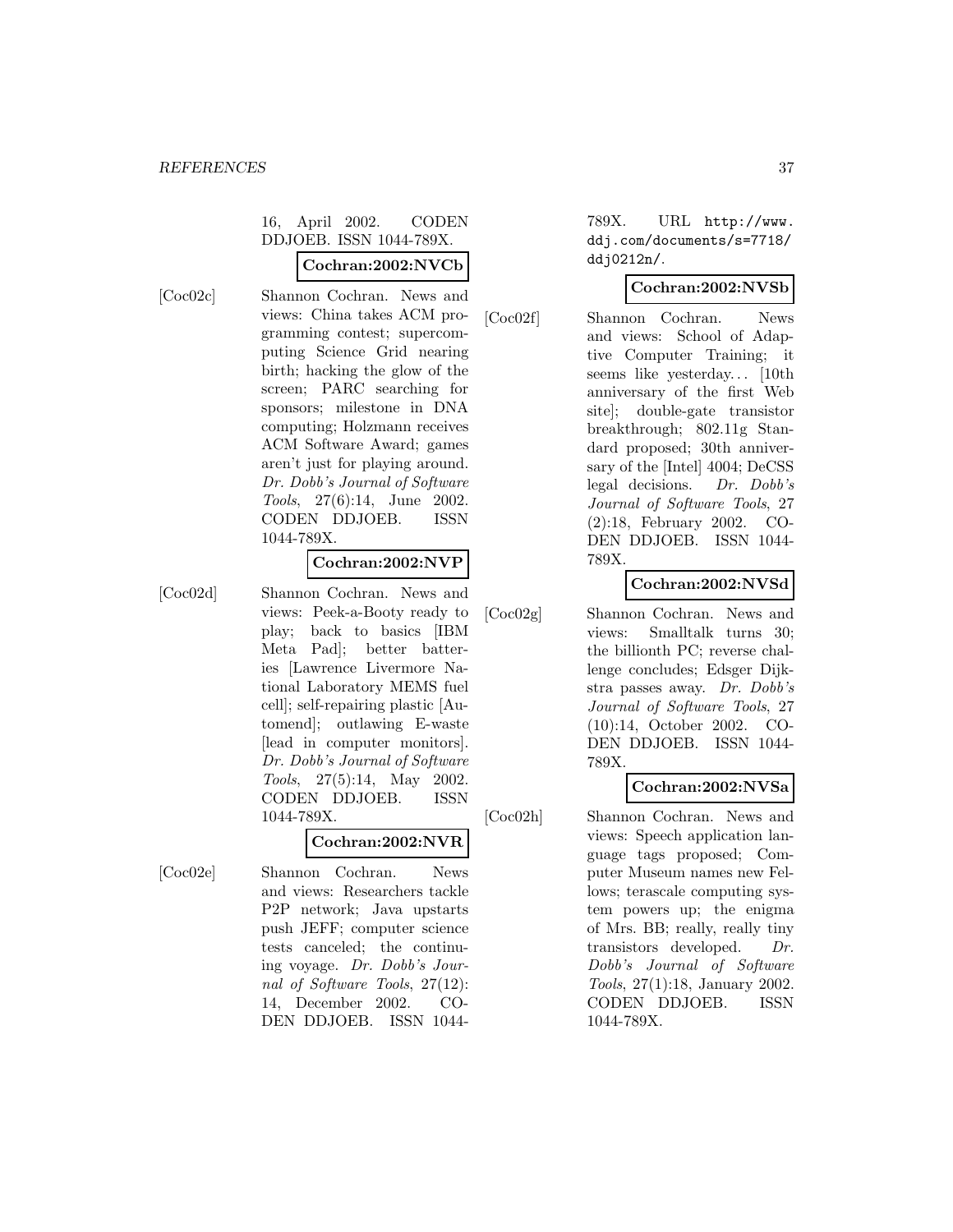## **Cochran:2002:NVSc**

- 
- [Coc02i] Shannon Cochran. News and views: Stanford student winds collegiate tournament; Web services get real; new supercomputer on the block; 2001 Lovelace Award announced. Dr. Dobb's Journal of Software Tools, 27(7):14, July 2002. CO-DEN DDJOEB. ISSN 1044- 789X.

# **Cochran:2002:NVc**

[Coc02j] Shannon Cochran. News and views: The programming alphabet expands; IMSAI, series two; webcasters shut down; open mobile alliance; GUI for robot control; business plan boneyard. Dr. Dobb's Journal of Software Tools, 27(9): 14, September 2002. CODEN DDJOEB. ISSN 1044-789X.

# **Cochran:2002:NVW**

[Coc02k] Shannon Cochran. News and views: WaSP [Web Standards Project] buzzes off; Eclipse Project on the horizon; semiconductor roadmap: Ramping up, scaling down; AES [Advanced Encryption Standard]: Its finally official; SMS [Short Message Service] shines on; Berners-Lee awarded Japan Prize. Dr. Dobb's Journal of Software Tools, 27(3): 14, March 2002. CODEN DDJOEB. ISSN 1044-789X.

**Cochran:2002:NVY**

[Coc02l] Shannon Cochran. News and views: Yet another graphics language; instant on boot cycles; fourth and long: It's all in the numbers; literate leo; AI standards sought for video games; out with the old, in with the new. Dr. Dobb's Journal of Software Tools, 27 (11):14, November 2002. CO-DEN DDJOEB. ISSN 1044- 789X. URL http://www. ddj.com/documents/s=7644/ ddj0211n/.

# **Cochran:2003:NVd**

[Coc03a] Shannon Cochran. News and views: Caltech "Turing Tournament"; science and engineering Ph.D.s getting scarcer; E. Coli for data storage; Swiss accept Internet ballots; extensible resource identifiers. Dr. Dobb's Journal of Software Tools, 28(4):10, April 2003. CODEN DDJOEB. ISSN 1044-789X. URL http://www. ddj.com/documents/s=7827/ ddj0304o/.

# **Cochran:2003:NVC**

[Coc03b] Shannon Cochran. News and views: Cryptographers [Ronald Rivest, Adi Shamir, and Leonard Adleman] receive Turing Award; computerscience pioneer [John G. "Jack" Herriot] passes away; programming quantum computers; the demography of the Internet. Dr. Dobb's Journal of Software Tools, 28(7):14, July 2003. CODEN DDJOEB. ISSN 1044-789X.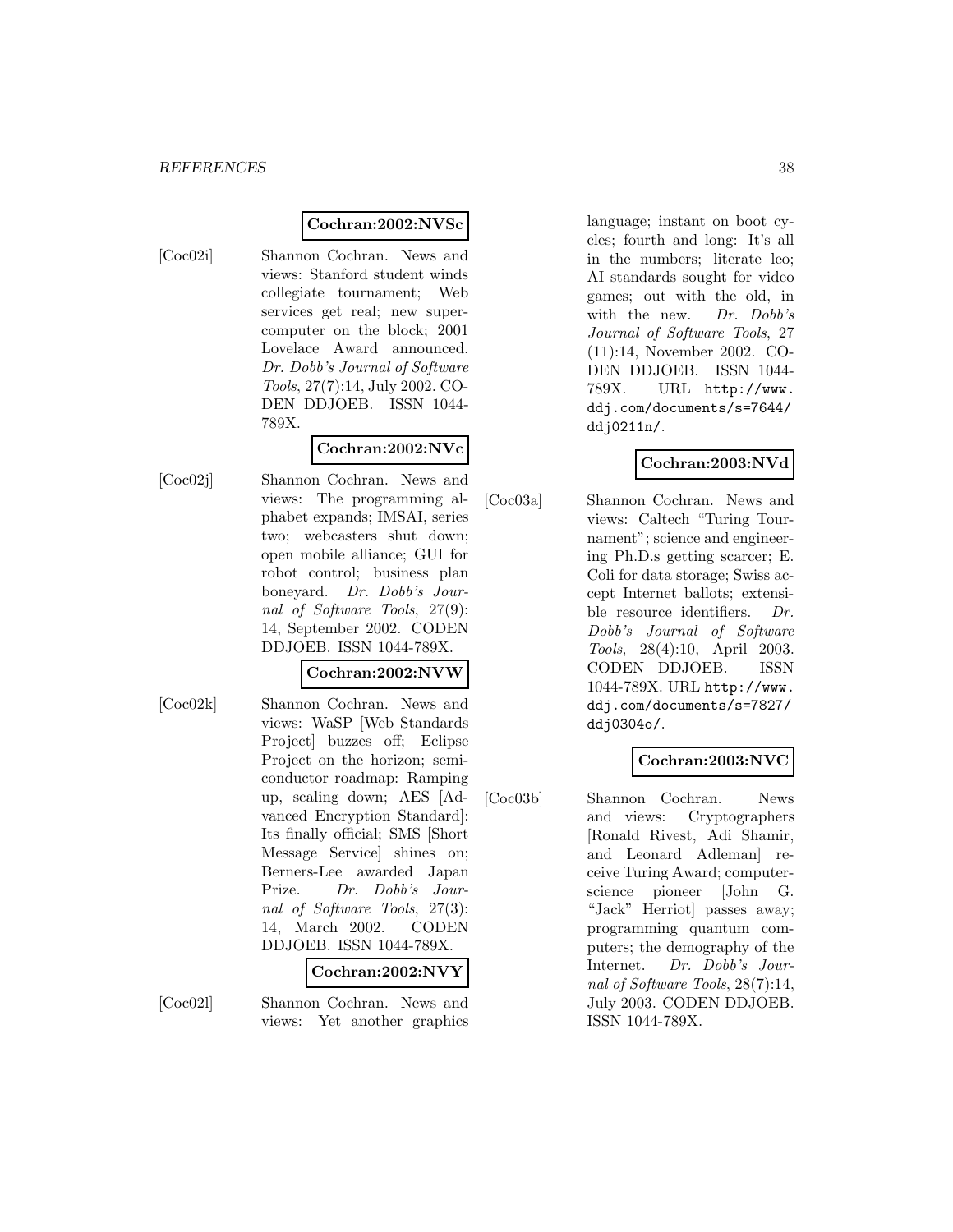#### **Cochran:2003:NVGb**

[Coc03c] Shannon Cochran. News and views: Government ponders open-source strategy; POSIX, Single UNIX specification merged; IBM plans new supercomputers; robotic surgeons have a heart. Dr. Dobb's Journal of Software Tools, 28 (2):14, February 2003. CO-DEN DDJOEB. ISSN 1044- 789X. URL http://www. ddj.com/documents/s=7790/ ddj0302o/.

#### **Cochran:2003:NVe**

[Coc03d] Shannon Cochran. News and views: MIT honors builder of robot swarm; developing space; Embedded Linux platform specification released; biometric systems at U.S. borders, says NIST. Dr. Dobb's Journal of Software Tools, 28(5):14, May 2003. CO-DEN DDJOEB. ISSN 1044- 789X. URL http://www. ddj.com/documents/s=7927/ ddj0305o/.

## **Cochran:2003:NVR**

[Coc03e] Shannon Cochran. News and views: The robots are coming; Fortran 2000 drafted; touch relayed across Atlantic; Kramnik versus Deep Fritz; 2002 ICFP Programming Content concludes. Dr. Dobb's Journal of Software Tools, 28(1):14, January 2003. CODEN DDJOEB. ISSN 1044-789X. URL http:/ /www.ddj.com/documents/s= 7758/ddj0301n/.

# **Cochran:2003:NVT**

[Coc03f] Shannon Cochran. News and views: Tiny executable contest concludes; DeCSS, DMCA prosecutions fail; studying for the Turing test; Embedded Linux specification released. Dr. Dobb's Journal of Software Tools, 28(3):14, March 2003. CODEN DDJOEB. ISSN 1044-789X. URL http:/ /www.ddj.com/documents/s= 7826/ddj0303n/.

# **Cochran:2003:NVf**

[Coc03g] Shannon Cochran. News and views: Young programmers vie in contests; happy birthday World Wide Web; Microsoft issues Visual C++ bug alert; etiquette and bug reports; Commerce Department fights international tech standards. Dr. Dobb's Journal of Software Tools, 28(6):14, June 2003. CODEN DDJOEB. ISSN 1044-789X. URL http:/ /www.ddj.com/documents/s= 8213/ddj0306n/.

# **Cochran:2003:Ia**

[Coc03h] Shannon Cochran. Of interest. Dr. Dobb's Journal of Software Tools, 28(5):86, May 2003. CODEN DDJOEB. ISSN 1044-789X. URL http:/ /www.ddj.com/documents/s= 7927/ddj0305p/.

# **Cochran:2003:Ib**

[Coc03i] Shannon Cochran. Of interest. Dr. Dobb's Journal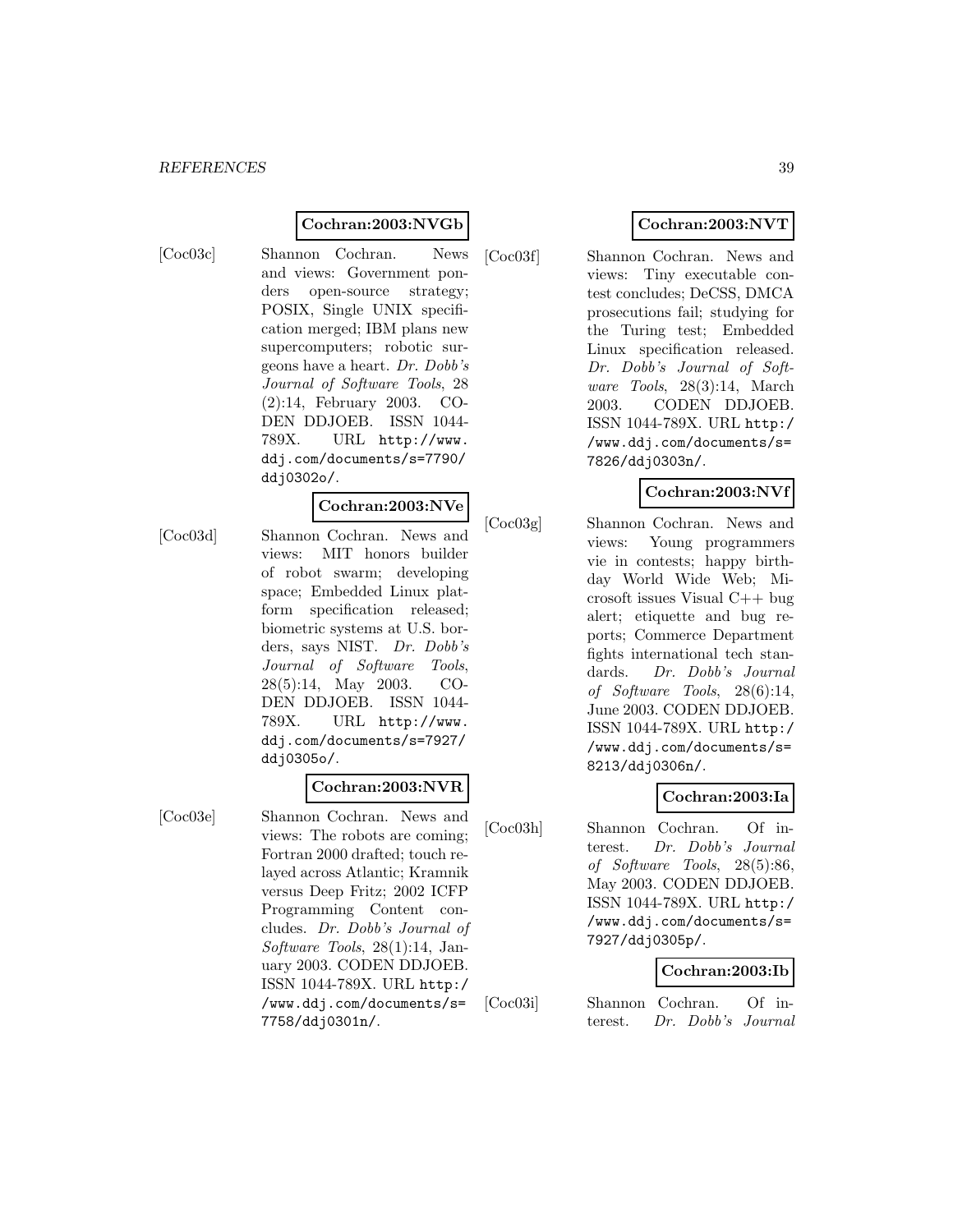of Software Tools, 28(6):78, June 2003. CODEN DDJOEB. ISSN 1044-789X. URL http:/ /www.ddj.com/documents/s= 8213/ddj0306o/.

## **Cochran:2003:Ic**

[Coc03j] Shannon Cochran. Of interest. Dr. Dobb's Journal of Software Tools, 28(7):78, July 2003. CO-DEN DDJOEB. ISSN 1044- 789X.

# **Cohen:2000:BTF**

[Coh00] Noam Cohen. Building a testpoint framework. Dr. Dobb's Journal of Software Tools, 25 (3):46, 48–50, March 2000. CODEN DDJOEB. ISSN 1044-789X. URL http://www. ddj.com/ftp/2000/2000\_03/ testpont.txt; http://www. ddj.com/ftp/2000/2000\_03/ testpont.zip.

# **Cohen:2001:COR**

[Coh01] Noam Cohen. COM object reference counting. Dr. Dobb's Journal of Software Tools, 26 (3):58, 60–61, 63, March 2001. CODEN DDJOEB. ISSN 1044-789X. URL http://www. ddj.com/ftp/2001/2001\_03/ refcatch.txt; http://www. ddj.com/ftp/2001/2001\_03/ refcatch.zip.

#### **Cohen:2002:JQH**

[Coh02] Tal Cohen. Java Q&A: How do I correctly implement the equals() method? Dr. Dobb's Journal of Software Tools, 27 (5):83–84, 86, May 2002. CO-

DEN DDJOEB. ISSN 1044- 789X. URL http://www. ddj.com/ftp/2002/2002\_05/ jqa0502.txt.

# **Cohen:2003:CST**

[Coh03] Noam Cohen. C++ stack traces. Dr. Dobb's Journal of Software Tools, 28(2): 34, 36, February 2003. CO-DEN DDJOEB. ISSN 1044- 789X. URL http://www. ddj.com/documents/s=7790/ ddj0302d/.

# **Cole:2000:WBT**

[Col00] Oliver Cole. White-box testing. Dr. Dobb's Journal of Software Tools, 25(3):23– 26, 28, March 2000. CO-DEN DDJOEB. ISSN 1044- 789X. URL http://www. ddj.com/ftp/2000/2000\_03/ wboxtest.txt.

# **Cox:2000:IWP**

[Cox00] David Cox. Integrating Web pages with databases. Dr. Dobb's Journal of Software Tools, 25(9):94, 96– 98, September 2000. CO-DEN DDJOEB. ISSN 1044- 789X. URL http://www. ddj.com/ftp/2000/2000\_09/ ceres.txt; http://www. ddj.com/ftp/2000/2000\_09/ ceres.zip.

# **Cox:2001:JQH**

[Cox01a] Brad Cox. Java Q&A: How do I handle multiline strings? Dr. Dobb's Journal of Software Tools, 26(6):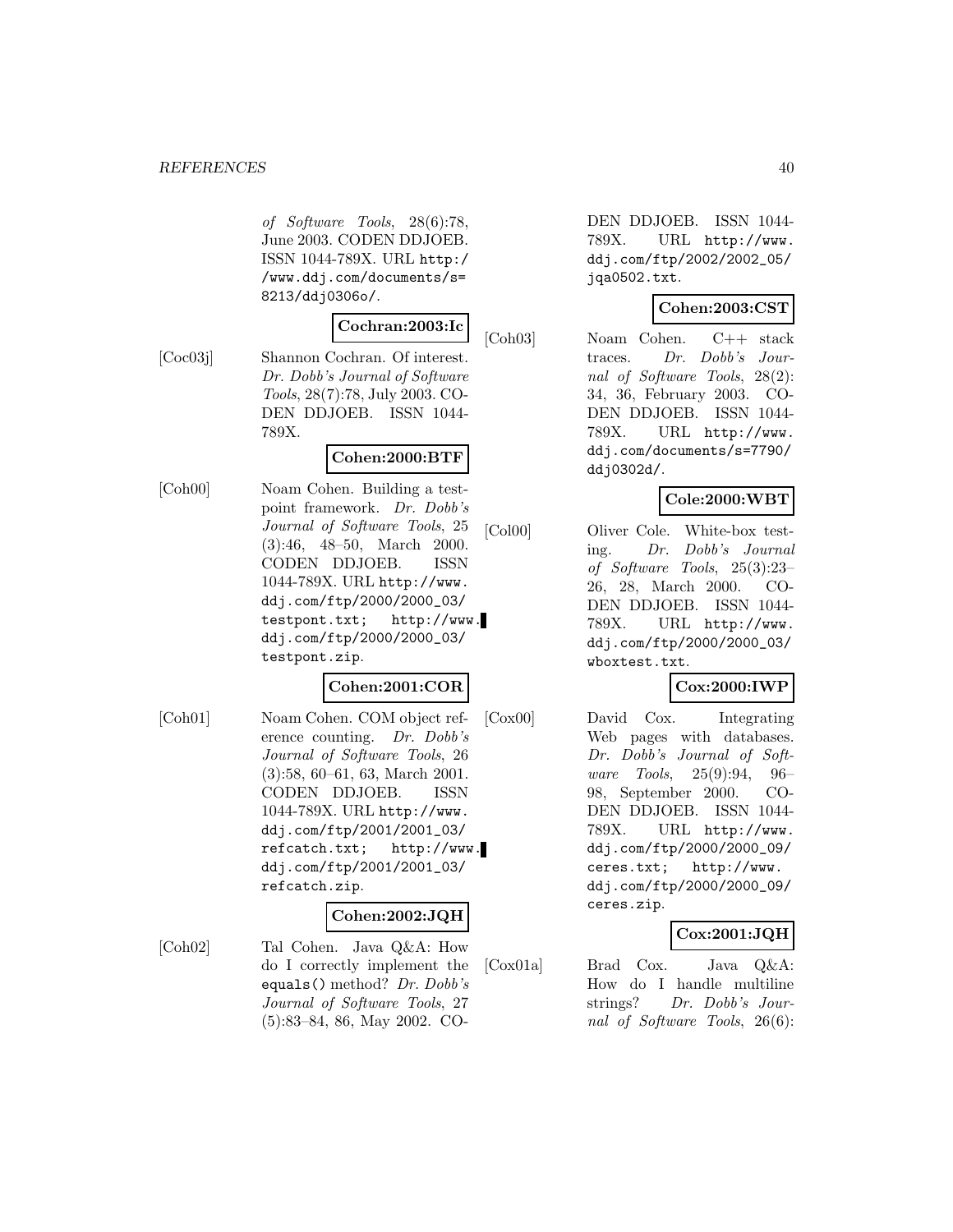147–149, June 2001. CODEN DDJOEB. ISSN 1044-789X. URL http://www.ddj.com/ ftp/2001/2001\_06/jqa0601. txt.

# **Cox:2001:WAJ**

[Cox01b] Brad Cox. Web applications as Java servlets. Dr. Dobb's Journal of Software Tools, 26(5): 97–100, 102–104, May 2001. CODEN DDJOEB. ISSN 1044-789X. URL http://www. ddj.com/ftp/2001/2001\_05/ webapp.txt; http://www. ddj.com/ftp/2001/2001\_05/ webapp.zip.

#### **Cox:2001:PX**

[Cox01c] David Cox. Parsing XML. Dr. Dobb's Journal of Software Tools, 26(1):96, 98, 100, January 2001. CODEN DDJOEB. ISSN 1044-789X. URL http://www.ddj.com/ ftp/2001/2001\_01/minixml. txt; http://www.ddj.com/ ftp/2001/2001\_01/minixml. zip.

#### **Cox:2001:XIC**

[Cox01d] David Cox. XML for instrument control and monitoring. Dr. Dobb's Journal of Software Tools, 26(11):83– 85, November 2001. CO-DEN DDJOEB. ISSN 1044- 789X. URL http://www. ddj.com/ftp/2001/2001\_11/ ixml.txt.

#### **Cromwell:2000:PBA**

[Cro00a] Jeff Cromwell. Programmer's bookshelf: The art and

science of software architecture. Dr. Dobb's Journal of Software Tools, 25(6):143–144, June 2000. CODEN DDJOEB. ISSN 1044-789X.

# **Crooks:2000:EGS**

[Cro00b] Clayton E. Crooks II. Examining the 3D Game Studio Toolkit. Dr. Dobb's Journal of Software Tools, 25(8):106, 108– 111, August 2000. CODEN DDJOEB. ISSN 1044-789X.

# **Cromwell:2001:PBD**

[Cro01a] Jeff Cromwell. Programmer's bookshelf: Days of our data: A server SOAP opera. Dr. Dobb's Journal of Software Tools, 26 (7):138, 140, July 2001. CO-DEN DDJOEB. ISSN 1044- 789X.

# **Crooks:2001:AVB**

[Cro01b] Clayton E. Crooks II. App-Forge: Visual Basic for the Palm Os. Dr. Dobb's Journal of Software Tools, 26(8):56, 58, 60, August 2001. CODEN DDJOEB. ISSN 1044-789X. URL http://www.ddj.com/ ftp/2001/2001\_08/appforg. txt; http://www.ddj.com/ ftp/2001/2001\_08/appforg. zip.

#### **Crowell:2001:CP**

[Cro01c] Talbott Crowell. C# and Perl:  $C#$  has a lot in common with many languages. Dr. Dobb's Journal of Software Tools, 26 (10):50, 52, 54, October 2001. CODEN DDJOEB. ISSN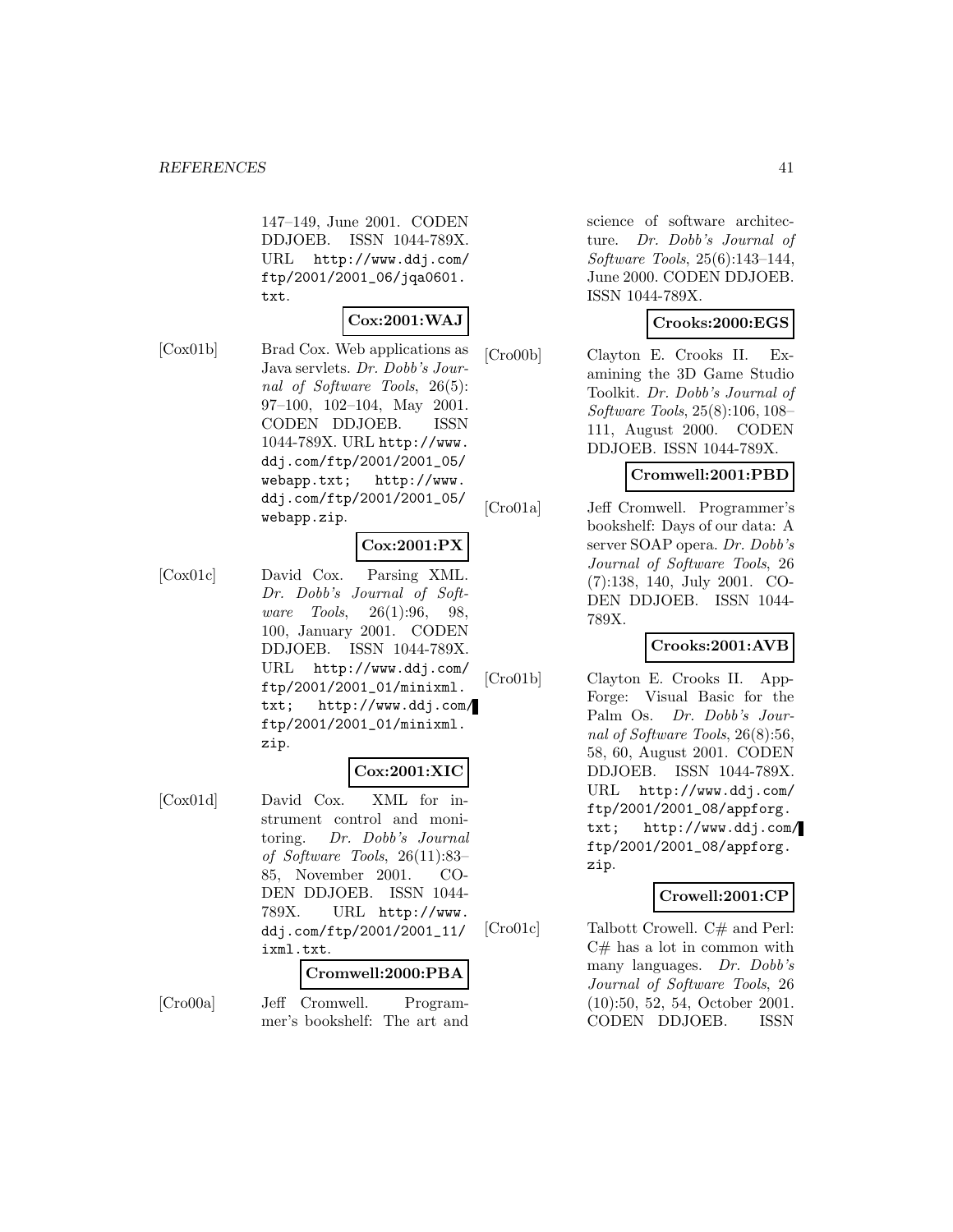1044-789X. URL http://www. ddj.com/ftp/2001/2001\_10/ csharpperl.txt.

## **Cochran:2001:Ig**

[CS01a] Shannon Cochran and Della Song. Of interest. Dr. Dobb's Journal of Software Tools, 26 (7):142–143, July 2001. CO-DEN DDJOEB. ISSN 1044- 789X.

# **Cochran:2001:Ih**

[CS01b] Shannon Cochran and Della Song. Of interest. Dr. Dobb's Journal of Software Tools, 26 (8):126–127, August 2001. CO-DEN DDJOEB. ISSN 1044- 789X.

# **Carothers:2002:CMP**

[CS02] Christopher D. Carothers and Boleslaw K. Szymanski. Checkpointing multithreaded programs. Dr. Dobb's Journal of Software Tools, 27(8): ??, August 2002. CODEN DDJOEB. ISSN 1044-789X. URL http://www.ddj.com/ ftp/2002/2002\_08/checkpt. txt.

# **Cunningham:2000:BPL**

[Cun00] Tom Cunningham. A BSP porting library for embedded peripherals. Dr. Dobb's Journal of Software Tools, 25(7):80, 82, 84, 86–87, July 2000. CO-DEN DDJOEB. ISSN 1044- 789X. URL http://www. ddj.com/ftp/2000/2000\_07/ bspseral.zip.

# **Dale:2001:BSA**

[Dal01a] Richard Dale. Biometric security: It's all about identification and authentication. Dr. Dobb's Journal of Software Tools, 26(11):93–94, 96, November 2001. CODEN DDJOEB. ISSN 1044-789X.

# **Dalke:2001:MCE**

[Dal01b] Andrew Dalke. Making C extensions more Pythonic. Dr. Dobb's Journal of Software Tools, 26(1):68, 70, 72, 74, 76, January 2001. CODEN DDJOEB. ISSN 1044-789X. URL http://www.ddj.com/ ftp/2001/2001\_01/cpython. txt; http://www.ddj.com/ ftp/2001/2001\_01/cpython. zip.

# **Dautelle:2001:JDJ**

[Dau01] Jean-Marie Dautelle. J.A.D.E.: The Java Addition to the Default Environment. Dr. Dobb's Journal of Software Tools, 26 (2):52, 54, 56, February 2001. CODEN DDJOEB. ISSN 1044-789X. URL http://www. ddj.com/ftp/2001/2001\_02/ jade.txt.

# **Davis:2000:OOD**

[Dav00] Thomas E. Davis. Objectoriented design in procedural environments. Dr. Dobb's Journal of Software Tools, 25 (6):68, 70–72, June 2000. CO-DEN DDJOEB. ISSN 1044- 789X. URL http://www. ddj.com/ftp/2000/2000\_06/ oodesign.txt.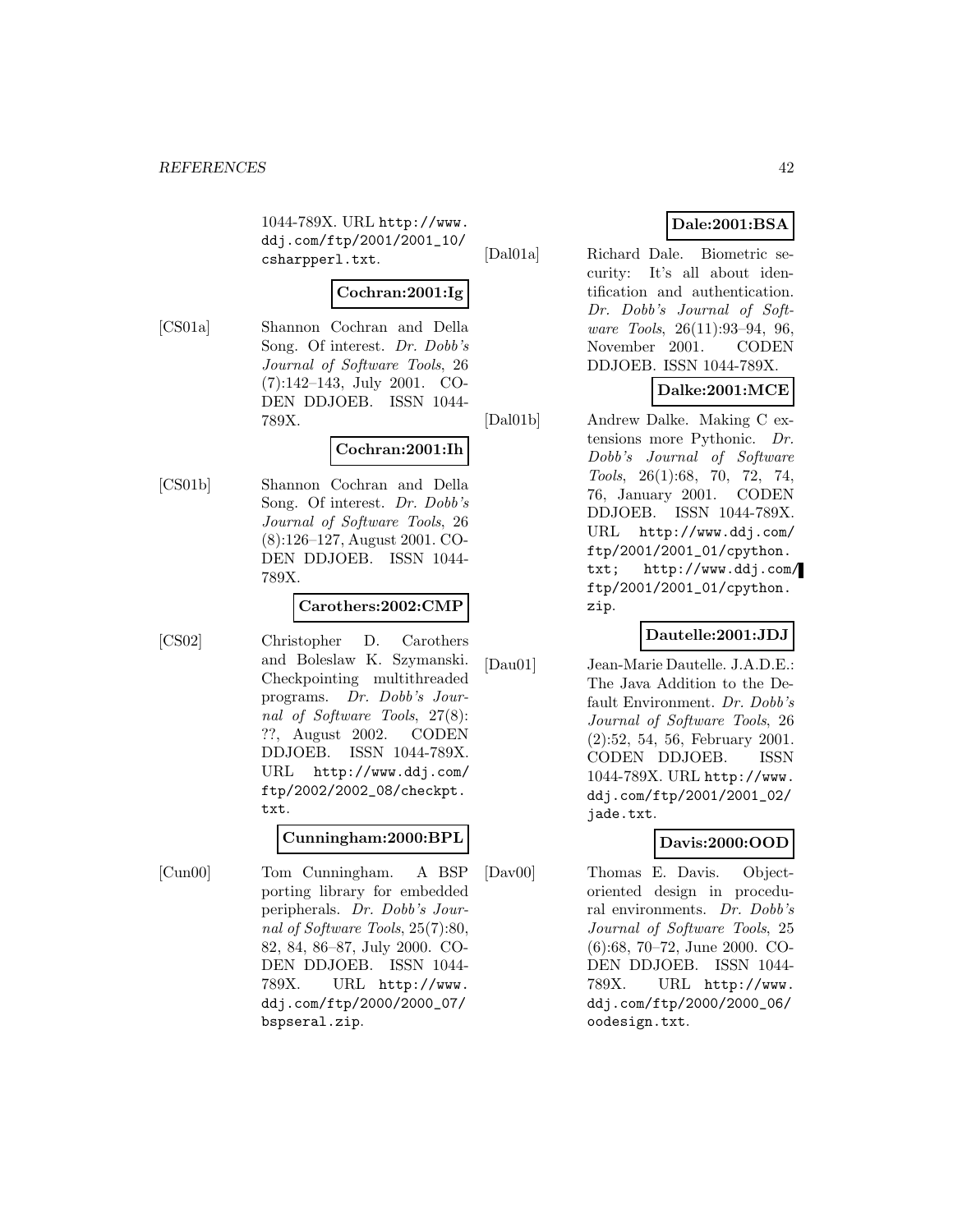#### **Davis:2001:DSE**

[Dav01] Don Davis. Defective signand-encrypt: Can you really trust S/MIME, PCKS#7, PGP, and XML? Dr. Dobb's Journal of Software Tools, 26 (11):30, November 2001. CO-DEN DDJOEB. ISSN 1044- 789X.

# **deDinechin:2001:JQW**

[dD01] Christophe de Dinechin. Java  $Q\&A$ : What is Moka? Dr. Dobb's Journal of Software Tools, 26(7):125–126, 128, 130–131, July 2001. CODEN DDJOEB. ISSN 1044-789X. URL http://www.ddj.com/ ftp/2001/2001\_07/jqa0701. txt.

### **deCarmo:2000:MGC**

[deC00a] Linden deCarmo. The Media Gateway Control Protocol. Dr. Dobb's Journal of Software Tools, 25(5):23–24, 26–28, 32, May 2000. CODEN DDJOEB. ISSN 1044-789X.

#### **DeCarmo:2000:SPP**

[DeC00b] Linden DeCarmo. Security protocols and performance. Dr. Dobb's Journal of Software Tools, 25(11):40, 44, 46, 48, November 2000. CODEN DDJOEB. ISSN 1044-789X.

#### **deCarmo:2001:PSB**

[deC01a] Linden deCarmo. PacketCable security: Building secure packet-based telephony networks. Dr. Dobb's Journal of Software Tools, 26(11):73–76,

## 78, November 2001. CODEN DDJOEB. ISSN 1044-789X.

#### **DeCarmo:2001:PPD**

[DeC01b] Linden DeCarmo. PocketPyro for Palm development. Dr. Dobb's Journal of Software Tools, 26(3):82, 84–87, March 2001. CO-DEN DDJOEB. ISSN 1044- 789X. URL http://www. ddj.com/ftp/2001/2001\_03/ palmpyro.txt.

# **DeCarmo:2002:DAH**

[DeC02] Linden DeCarmo. Digital, analog, and high-definition TV. Dr. Dobb's Journal of Software Tools, 27(11):46, 48, 50, 52–54, November 2002. CO-DEN DDJOEB. ISSN 1044- 789X. URL http://www. ddj.com/documents/s=7644/ ddj0211e/.

# **Demaine:2001:AAF**

[Dem01] Erik Demaine. Algorithm alley: Fast and small resizable arrays. Dr. Dobb's Journal of Software Tools, 26(7): 132–134, July 2001. CO-DEN DDJOEB. ISSN 1044- 789X. URL http://www. ddj.com/ftp/2001/2001\_07/ aa0701.txt.

## **Dalheimer:2002:EDQ**

[DH02] Matthias Kalle Dalheimer and Steffen Hansen. Embedded development with Qt/ Embedded: Linux for small systems. Dr. Dobb's Journal of Software Tools, 27(3):48, 50,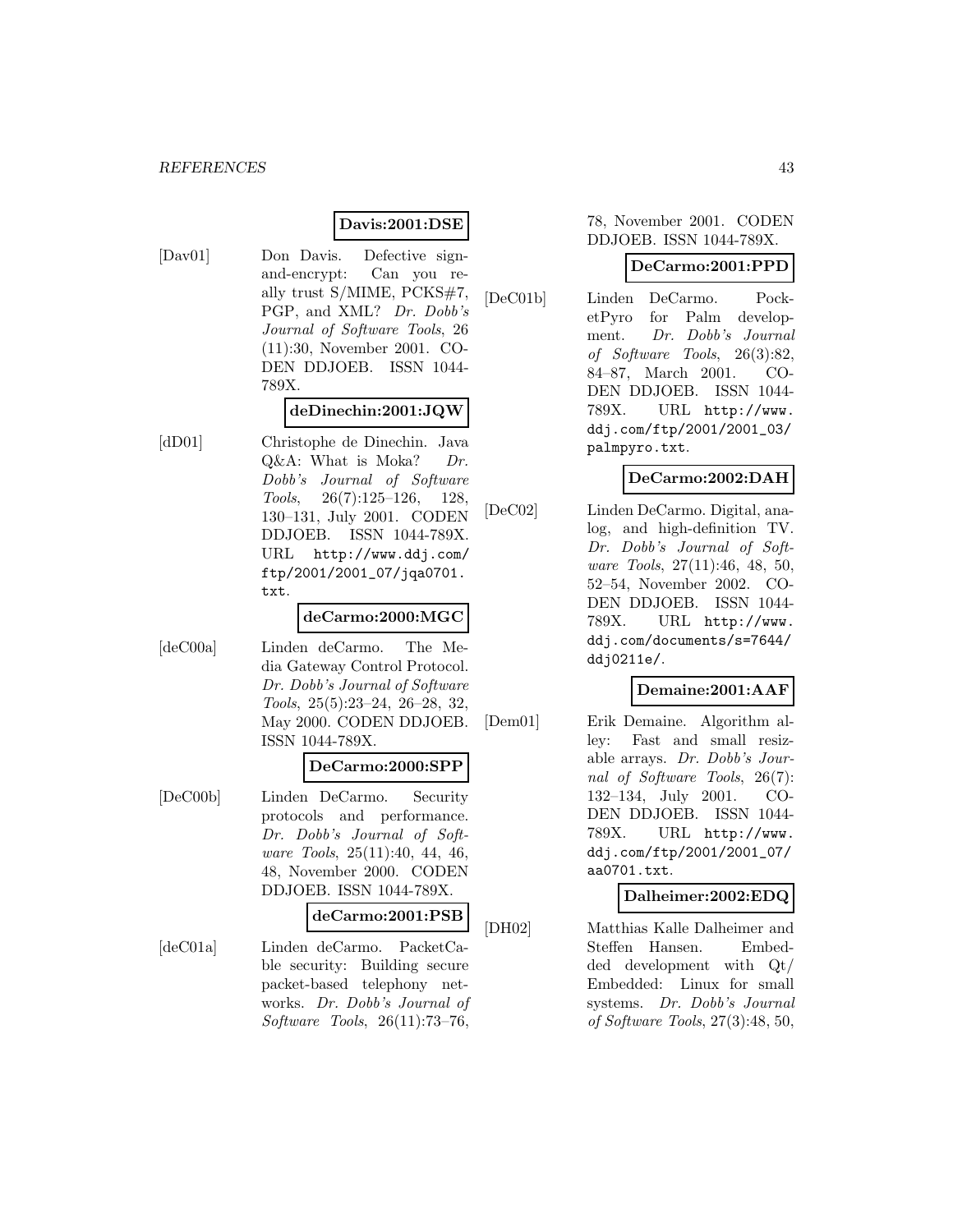52–54, March 2002. CODEN DDJOEB. ISSN 1044-789X. URL http://www.ddj.com/ ftp/2002/2002\_03/qtembed. txt; http://www.ddj.com/ ftp/2002/2002\_03/qtembed. zip.

## **Diener:2003:LVV**

[DHE03] Edward Diener, Kirt Haden, and Arpad Elo, Jr. Letters: VB versus the world; teacher, teacher; odds & ends. Dr. Dobb's Journal of Software Tools, 28(3):10, March 2003. CODEN DDJOEB. ISSN 1044-789X. URL http://www. ddj.com/documents/s=7826/ ddj0303l/.

#### **Duncan:2001:LPD**

[DHR<sup>+</sup>01] Ray Duncan, Duncan Harris, Douglas Reilly, Craig Rodrigues, Michael Birken, and Paul S. Person. Letters: Plugin desupport; threading and the .Net framework; CORBA interoperability; game over for Java; totally wired. Dr. Dobb's Journal of Software Tools, 26 (11):10, 12, November 2001. CODEN DDJOEB. ISSN 1044-789X.

#### **deIcaza:2002:MNF**

[dIJ02] Miguel de Icaza and Brian Jepson. Mono and the .Net framework. Dr. Dobb's Journal of Software Tools, 27(1): 21–24, 26, January 2002. CO-DEN DDJOEB. ISSN 1044- 789X. URL http://www. ddj.com/ftp/2002/2002\_01/ mono.txt.

# **DiMaggio:2000:TUD**

[DiM00] Len DiMaggio. Testing UNIX daemons. Dr. Dobb's Journal of Software Tools, 25(3):38, 40, 42, 44, March 2000. CODEN DDJOEB. ISSN 1044-789X.

#### **Dorohonceanu:2000:AAP**

[DNM00] Bogdan Dorohonceanu and Craig Nevill-Manning. Algorithm alley: A practical suffixtree implementation for string searches. Dr. Dobb's Journal of Software Tools, 25(7): 133–136, 140, July 2000. CO-DEN DDJOEB. ISSN 1044- 789X. URL http://www. ddj.com/ftp/2000/2000\_07/ aa700.txt; http://www. ddj.com/ftp/2000/2000\_07/ aa700.zip.

#### **Dorobonceanu:2002:CFN**

[Dor02] Bogdan Dorobonceanu. Comparing fuzzy numbers. Dr. Dobb's Journal of Software Tools, 27(12):38, 40, 42, 44– 45, December 2002. CO-DEN DDJOEB. ISSN 1044- 789X. URL http://www. ddj.com/documents/s=7718/ ddj0212e/.

# **Dougan:2002:TAR**

[Dou02] Cort Dougan. Two-axis, realtime camera control. Dr. Dobb's Journal of Software Tools, 27(10):60, 62, 64– 67, October 2002. CO-DEN DDJOEB. ISSN 1044- 789X. URL http://www. ddj.com/ftp/2002/2002\_10/ rtlcam.txt; http://www.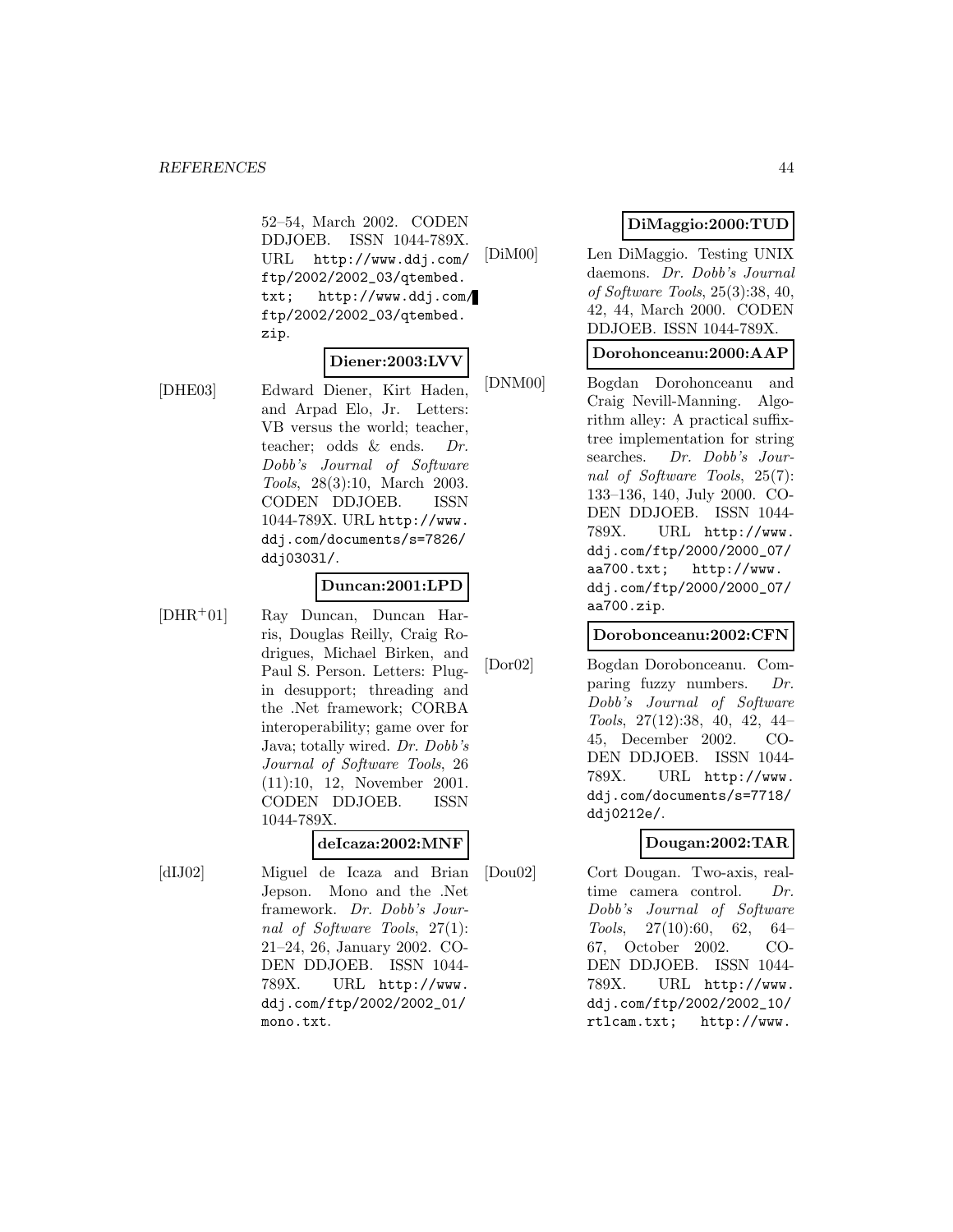ddj.com/ftp/2002/2002\_10/ rtlcam.zip.

# **Daemen:2001:AAR**

[DR01] Joan Daemen and Vincent Rijmen. Algorithm alley: Rijndael: The Advanced Encryption Standard. Dr. Dobb's Journal of Software Tools, 26 (3):137–139, March 2001. CO-DEN DDJOEB. ISSN 1044- 789X. URL http://www. ddj.com/ftp/2001/2001\_03/ aa0301.txt; http://www. esat.kuleuven.ac.be/~rijmen/ rijndael/.

# **Dwelly:2000:JXL**

[Dwe00a] Andrew Dwelly. Java, XML, and literate programming. Dr. Dobb's Journal of Software Tools, 25(2):62, 64–66, 68, February 2000. CODEN DDJOEB. ISSN 1044-789X. URL http://www.ddj.com/ ftp/2000/2000\_02/litjava. txt; http://www.ddj.com/ ftp/2000/2000\_02/litjava. zip.

# **Dwelly:2000:XRP**

[Dwe00b] Andrew Dwelly. XML, reflective pattern matching, and Java. Dr. Dobb's Journal of Software Tools, 25(6):46, 49–52, 54, June 2000. CO-DEN DDJOEB. ISSN 1044- 789X. URL http://www. ddj.com/ftp/2000/2000\_06/ marius05.zip; http://www. ddj.com/ftp/2000/2000\_06/ xmljava.txt.

# **Eaddy:2001:CVJ**

[Ead01] Marc Eaddy. C# versus Java. Dr. Dobb's Journal of Software Tools, 26(2):74, 76, 78, 80, 82, February 2001. CODEN DDJOEB. ISSN 1044-789X. URL http://www.ddj.com/ ftp/2001/2001\_02/csharpj. txt.

# **Eisenecker:2001:MBP**

[EBC01] Ulrich W. Eisenecker, Frank Blinn, and Krzysztof Czarnecki. Mixin-based programming in  $C++$ . Dr. Dobb's Journal of Software Tools, 26 (1):111, 112, 114, 116, 118, 120–122, January 2001. CO-DEN DDJOEB. ISSN 1044- 789X. URL http://www. ddj.com/ftp/2001/2001\_01/ mixin.txt.

# **Ellis:2001:LOS**

[EJS<sup>+</sup>01] Steven Ellis, David Johnson, Mike Schmit, Jenny Jones, Simon Cooke, and Kurt Granroth. Letters: Open source Cobol; setting the Debian record straight; back to basics; load testing Web sites; open source hat tricks; KDE insider. Dr. Dobb's Journal of Software Tools, 26(7):10, 12, July 2001. CODEN DDJOEB. ISSN 1044-789X.

# **Epstein:2000:JQ**

[EKM00] David Epstein, Joseph Kiniry, and John Motil. Java Q&A: What is "JJ"? Dr. Dobb's Journal of Software Tools, 25 (4):101–106, April 2000. CO-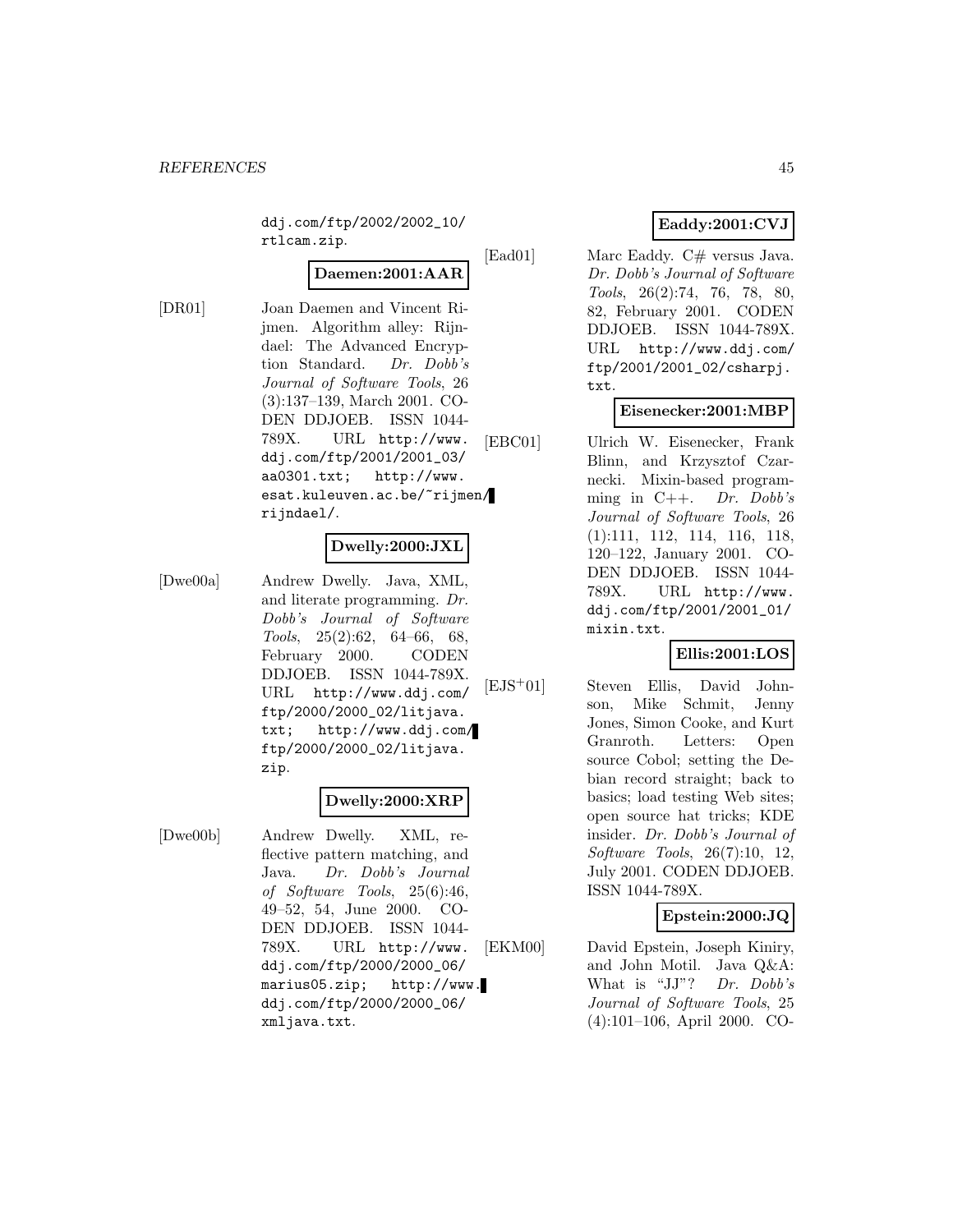DEN DDJOEB. ISSN 1044- 789X. URL http://www. ddj.com/ftp/2000/2000\_04/ jqa400.txt.

#### **Ellis:2000:ILS**

[Ell00] Richard Ellis. The IT labor shortage: Fact or fiction? Dr. Dobb's Journal of Software Tools, 25(4):??, April 2000. CODEN DDJOEB. ISSN 1044-789X.

# **Epplin:2000:IDH**

[Epp00a] Jerry Epplin. Inside Debian Hurd. Dr. Dobb's Journal of Software Tools, 25(12):21–22, 24, 26, December 2000. CO-DEN DDJOEB. ISSN 1044- 789X.

# **Epplin:2000:IRT**

[Epp00b] Jerry Epplin. Inside Real-Time Linux. Dr. Dobb's Journal of Software Tools, 25(3):72, 74, 76, 78, March 2000. CODEN DDJOEB. ISSN 1044-789X. URL http://www.ddj.com/ ftp/2000/2000\_03/rtlinux. txt; http://www.ddj.com/ [Eri00f] ftp/2000/2000\_03/rtlinux. zip.

## **Erickson:2000:DDE**

[Eri00a] Jonathan Erickson. Dr. Dobb's Excellence In Programming Award. Dr. Dobb's Journal of Software Tools, 25(4): 20–21, April 2000. CODEN DDJOEB. ISSN 1044-789X.

#### **Erickson:2000:ECM**

[Eri00b] Jonathan Erickson. Editorial: Cat and mouse games.

Dr. Dobb's Journal of Software Tools, 25(11):8, November 2000. CODEN DDJOEB. ISSN 1044-789X.

# **Erickson:2000:EEE**

[Eri00c] Jonathan Erickson. Editorial: Extend, embrace, extinguish: Three strikes and you're out. Dr. Dobb's Journal of Software Tools, 25(8):8, August 2000. CODEN DDJOEB. ISSN 1044-789X.

# **Erickson:2000:EGL**

[Eri00d] Jonathan Erickson. Editorial: Getting the lead out. Dr. Dobb's Journal of Software Tools, 25(4):8, April 2000. CO-DEN DDJOEB. ISSN 1044- 789X.

# **Erickson:2000:EHM**

[Eri00e] Jonathan Erickson. Editorial: Hey, Mr. Postman. Dr. Dobb's Journal of Software Tools, 25 (5):8, May 2000. CODEN DDJOEB. ISSN 1044-789X.

# **Erickson:2000:EBR**

Jonathan Erickson. Editorial: It's better to be rich and famous, than to live near an airport. Dr. Dobb's Journal of Software Tools, 25(1):8, January 2000. CODEN DDJOEB. ISSN 1044-789X.

#### **Erickson:2000:EMC**

[Eri00g] Jonathan Erickson. Editorial: Money can't buy me love. Dr. Dobb's Journal of Software Tools, 25(6):10, June 2000. CODEN DDJOEB. ISSN 1044-789X.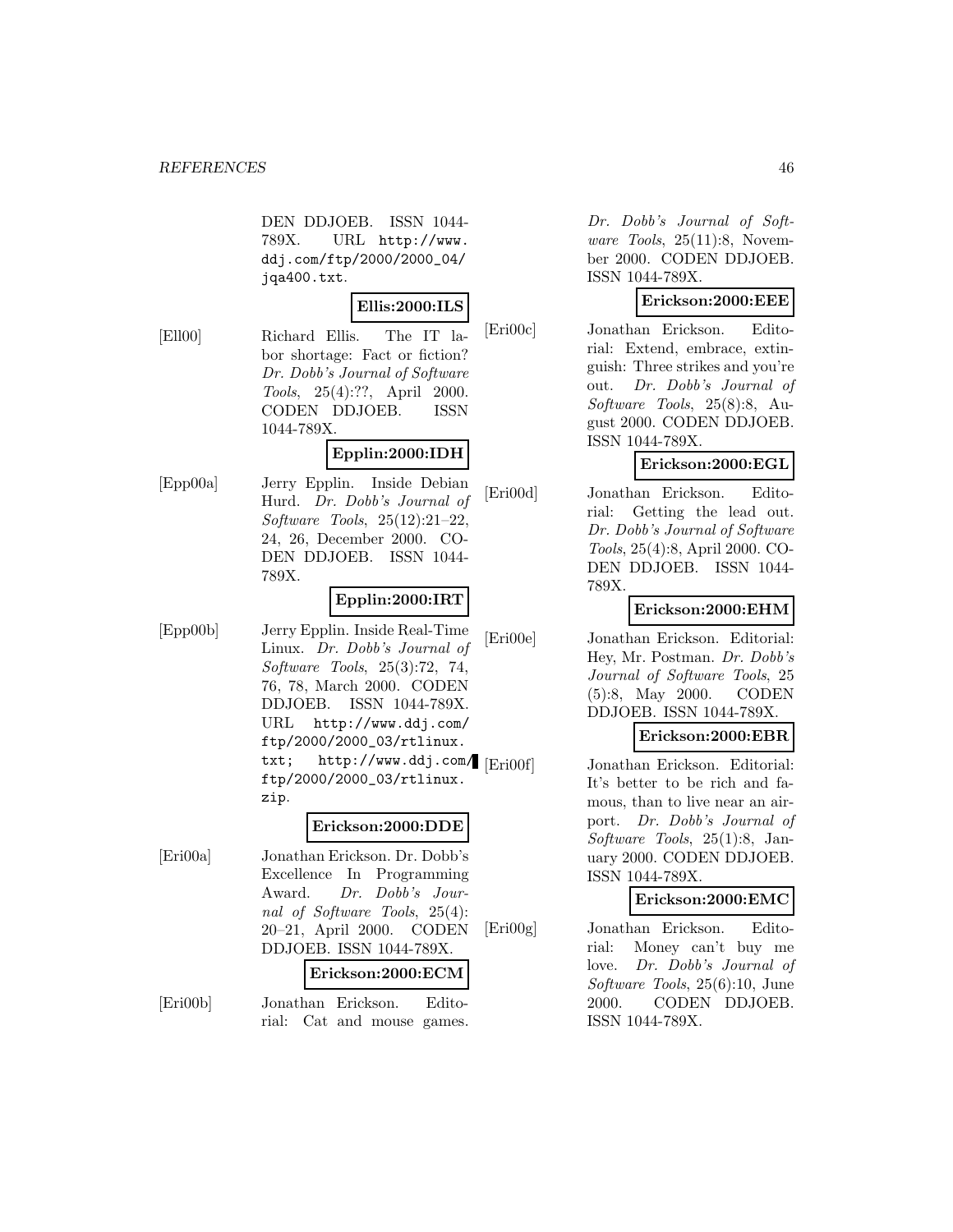## **Erickson:2000:ENY**

[Eri00h] Jonathan Erickson. Editorial: Now you UCITA, now you don't. Dr. Dobb's Journal of Software Tools, 25(9): 8, September 2000. CODEN DDJOEB. ISSN 1044-789X.

## **Erickson:2000:EOS**

[Eri00i] Jonathan Erickson. Editorial: Open Source, open projects. Dr. Dobb's Journal of Software Tools, 25(3):10, March 2000. CODEN DDJOEB. ISSN 1044-789X.

## **Erickson:2000:ESD**

[Eri00j] Jonathan Erickson. Editorial: Software development: Principles and practice. Dr. Dobb's Journal of Software Tools, 25 (10):8, October 2000. CODEN DDJOEB. ISSN 1044-789X.

#### **Erickson:2000:EUH**

[Eri00k] Jonathan Erickson. Editorial: Under the hood. Dr. Dobb's Journal of Software Tools, 25 (7):8, July 2000. CODEN DDJOEB. ISSN 1044-789X.

#### **Erickson:2000:EWP**

[Eri00l] Jonathan Erickson. Editorial: Webcasting in present and future tense. Dr. Dobb's Journal of Software Tools, 25(12): 8, December 2000. CODEN DDJOEB. ISSN 1044-789X.

## **Erickson:2000:EWS**

[Eri00m] Jonathan Erickson. Editorial: Worker shortage a tall tail?

Dr. Dobb's Journal of Software Tools, 25(2):10, February 2000. CODEN DDJOEB. ISSN 1044-789X.

## **Erickson:2001:DDE**

[Eri01a] Jonathan Erickson. Dr. Dobb's Excellence In Programming Award. Dr. Dobb's Journal of Software Tools, 26(5):20–21, May 2001. CODEN DDJOEB. ISSN 1044-789X.

# **Erickson:2001:EWA**

[Eri01b] Jonathan Erickson. Editorial:  $R_{\text{XMI}}$  for what ails healthcare. Dr. Dobb's Journal of Software Tools,  $26(11):8$ , November 2001. CODEN DDJOEB. ISSN 1044-789X.

# **Erickson:2001:ERS**

[Eri01c] Jonathan Erickson. Editorial: A ringside seat. Dr. Dobb's Journal of Software Tools, 26 (8):8, August 2001. CODEN DDJOEB. ISSN 1044-789X.

# **Erickson:2001:EOL**

[Eri01d] Jonathan Erickson. Editorial: An open letter on open letters. Dr. Dobb's Journal of Software Tools, 26(5):8, May 2001. CO-DEN DDJOEB. ISSN 1044- 789X.

#### **Erickson:2001:EBU**

[Eri01e] Jonathan Erickson. Editorial: Back in the U. S. S. R. Dr. Dobb's Journal of Software Tools, 26(10):8, October 2001. CODEN DDJOEB. ISSN 1044-789X.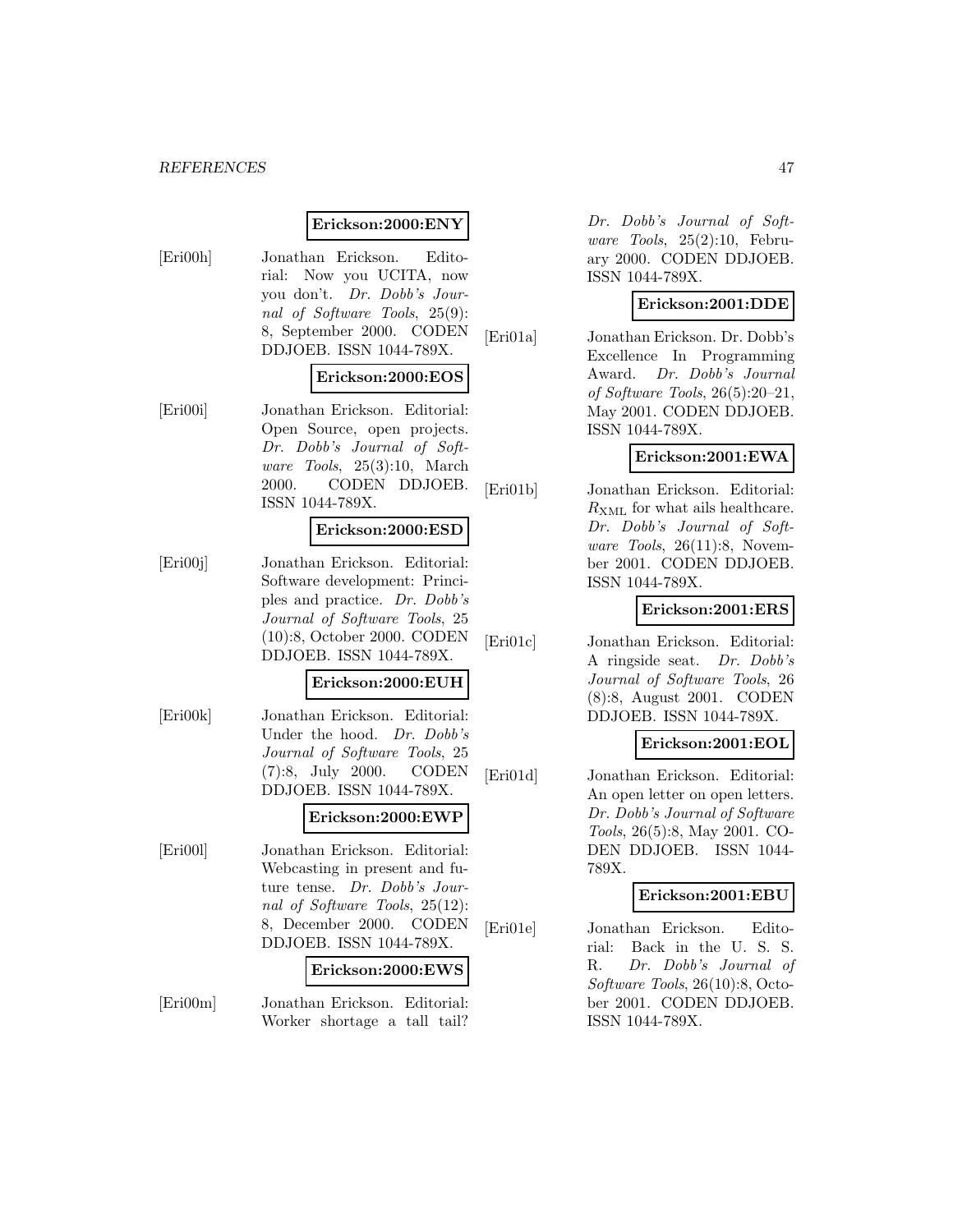# **Erickson:2001:EDV**

[Eri01f] Jonathan Erickson. Editorial: Déjà vu all over again. Dr. Dobb's Journal of Software Tools, 26(2):8, February 2001. CODEN DDJOEB. ISSN 1044-789X.

#### **Erickson:2001:EDD**

[Eri01g] Jonathan Erickson. Editorial: From the Department of Dumb Ideas. Dr. Dobb's Journal of Software Tools, 26 (3):8, March 2001. CODEN DDJOEB. ISSN 1044-789X.

#### **Erickson:2001:EAA**

[Eri01h] Jonathan Erickson. Editorial: It's all about integrity. Dr. Dobb's Journal of Software Tools, 26(7):8, July 2001. CODEN DDJOEB. ISSN 1044-789X. Comments on threat from the Recording Industry Association of America (RIAA) and the Secure Digital Music Initiative (SDMI) Foundation that prevented Ed Felton from presenting a conference paper on the defeat of SDMI's digital watermarking, and on Microsoft's calling open source "unAmerican".

# **Erickson:2001:EOR**

[Eri01i] Jonathan Erickson. Editorial: Open records, closed doors. Dr. Dobb's Journal of Software Tools, 26(6):8, June 2001. CODEN DDJOEB. ISSN 1044-789X. Essay on open source code issues in government records.

# **Erickson:2001:EOS**

[Eri01j] Jonathan Erickson. Editorial: Operating systems and operating principles. Dr. Dobb's Journal of Software Tools, 26 (12):8, December 2001. CO-DEN DDJOEB. ISSN 1044- 789X.

## **Erickson:2001:ERF**

[Eri01k] Jonathan Erickson. Editorial: Realizable fantasies. Dr. Dobb's Journal of Software Tools, 26(1):8, January 2001. CODEN DDJOEB. ISSN 1044-789X.

#### **Erickson:2001:ESF**

[Eri01l] Jonathan Erickson. Editorial: Science fiction in the Electronic Era. Dr. Dobb's Journal of Software Tools, 26(9): 8, September 2001. CODEN DDJOEB. ISSN 1044-789X.

## **Erickson:2001:ESP**

[Eri01m] Jonathan Erickson. Editorial: To sleep, perchance to dream. Dr. Dobb's Journal of Software Tools, 26(4):8, April 2001. CO-DEN DDJOEB. ISSN 1044- 789X. Comments on ridiculous trademarks and patents: the frowny face ":-(" has been now trademarked!

#### **Erickson:2002:ETT**

[Eri02a] Jon Erickson. Editorial: T<sup>3</sup>: Technology to teaching. Dr. Dobb's Journal of Software Tools, 27(12):8, December 2002. CODEN DDJOEB.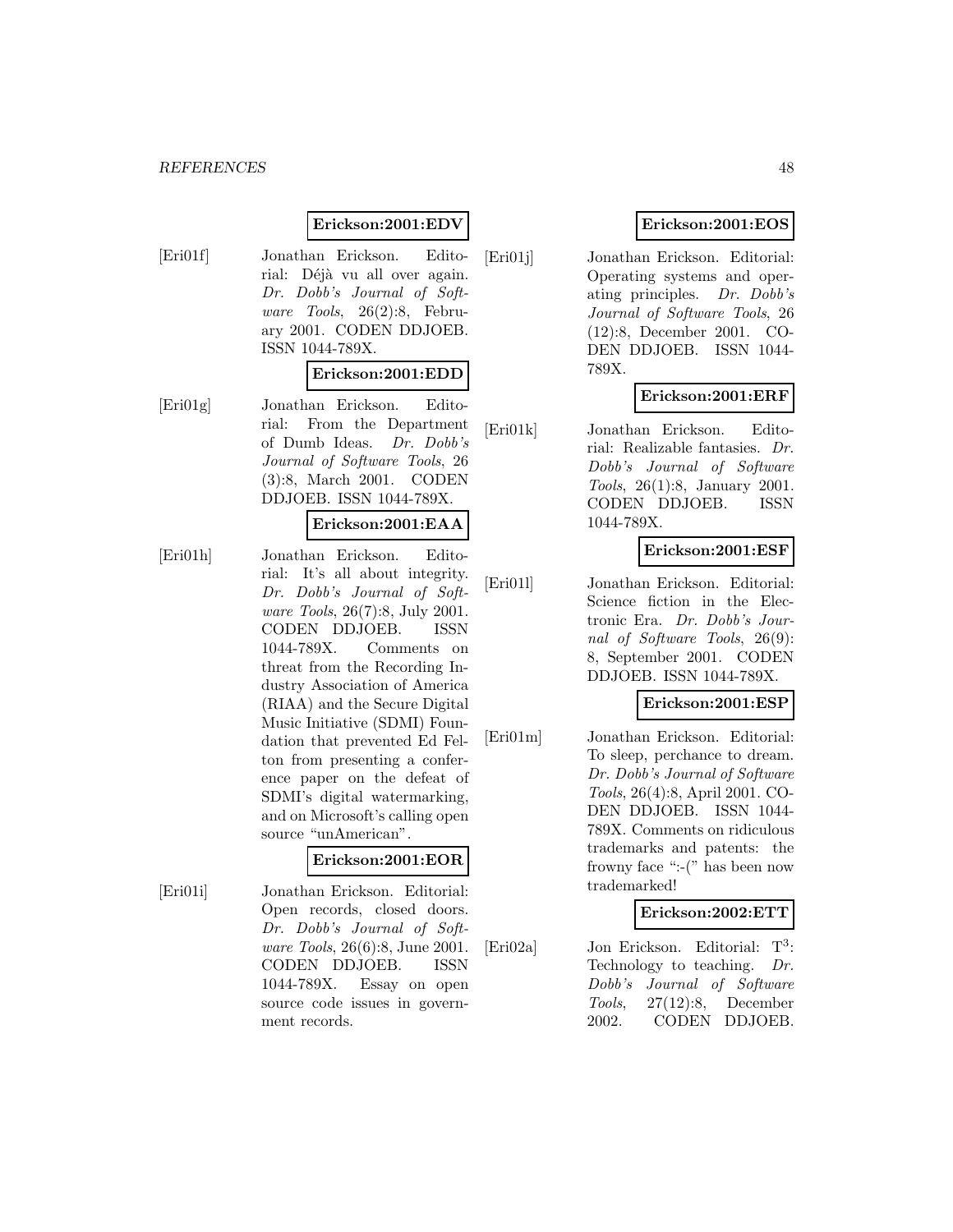ISSN 1044-789X. URL http:/ /www.ddj.com/documents/s= 7718/ddj0212k/.

# **Erickson:2002:Eb**

[Eri02b] Jonathan Erickson. Editorial. Dr. Dobb's Journal of Software Tools, 27(8):??, August 2002. CODEN DDJOEB. ISSN 1044-789X.

## **Erickson:2002:EAI**

[Eri02c] Jonathan Erickson. Editorial: Adding it all up. Dr. Dobb's Journal of Software Tools, 27 (7):8, July 2002. CODEN DDJOEB. ISSN 1044-789X.

# **Erickson:2002:EWI**

[Eri02d] Jonathan Erickson. Editorial: And the winner is  $\dots$ Dr. Dobb's Journal of Software Tools, 27(5):8, May 2002. CO-DEN DDJOEB. ISSN 1044- 789X.

## **Erickson:2002:EDD**

[Eri02e] Jonathan Erickson. Editorial: Deciphering the doors of knowledge. Dr. Dobb's Journal of Software Tools, 27 (4):8, April 2002. CODEN DDJOEB. ISSN 1044-789X.

#### **Erickson:2002:EET**

[Eri02f] Jonathan Erickson. Editorial: Early times and numerical weather prediction. Dr. Dobb's Journal of Software Tools, 27 (1):8, January 2002. CODEN DDJOEB. ISSN 1044-789X.

# **Erickson:2002:EGC**

[Eri02g] Jonathan Erickson. Editorial: Getting a charge out of the future. Dr. Dobb's Journal of Software Tools, 27 (3):8, March 2002. CODEN DDJOEB. ISSN 1044-789X.

# **Erickson:2002:ESO**

[Eri02h] Jonathan Erickson. Editorial: Strike one .... Dr. Dobb's Journal of Software Tools, 27 (2):8, February 2002. CODEN DDJOEB. ISSN 1044-789X.

# **Erickson:2002:ETC**

[Eri02i] Jonathan Erickson. Editorial: Taking care of business. . . . Dr. Dobb's Journal of Software Tools, 27(10):8, October 2002. CODEN DDJOEB. ISSN 1044-789X.

# **Erickson:2002:TT**

[Eri02j] Jonathan Erickson. Editorial: Texas toast. Dr. Dobb's Journal of Software Tools, 27 (11):8, November 2002. CO-DEN DDJOEB. ISSN 1044- 789X. URL http://www. ddj.com/documents/s=7644/ ddj0211k/.

# **Erickson:2002:Ec**

[Eri02k] Jonathan Erickson. Editorial: The name game. Dr. Dobb's Journal of Software Tools, 27 (9):8, September 2002. CO-DEN DDJOEB. ISSN 1044- 789X.

# **Erickson:2002:EYD**

[Eri02l] Jonathan Erickson. Editorial: You don't always get what you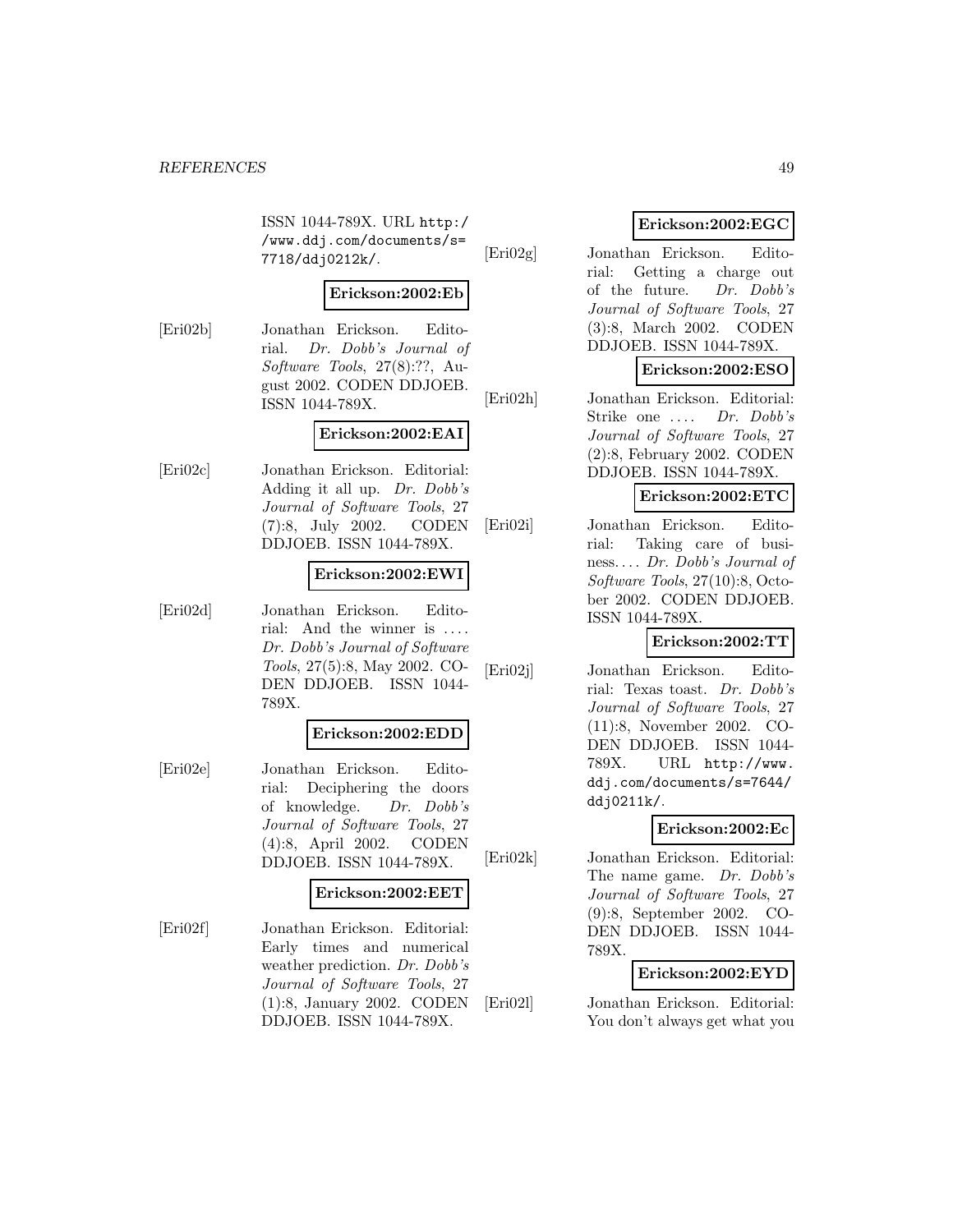pay for. Dr. Dobb's Journal of Software Tools, 27(6):8, June 2002. CODEN DDJOEB. ISSN 1044-789X.

#### **Erickson:2003:DDE**

[Eri03a] Jon Erickson. 2003 Dr. Dobb's Excellence in Programming Award. Dr. Dobb's Journal of Software Tools, 28 (4):16–17, April 2003. CO-DEN DDJOEB. ISSN 1044- 789X. URL http://www. ddj.com/documents/s=7827/ ddj0304b/.

## **Erickson:2003:ELL**

[Eri03b] Jonathan Erickson. Editorial: A living legend. Dr. Dobb's Journal of Software Tools, 28 (1):8, January 2003. CO-DEN DDJOEB. ISSN 1044- 789X. URL http://www. ddj.com/documents/s=7758/ ddj0301k/.

#### **Erickson:2003:EBPa**

[Eri03c] Jonathan Erickson. Editorial: Bidness process outsourcing. Dr. Dobb's Journal of Software Tools, 28(2):8, February 2003. CODEN DDJOEB. ISSN 1044-789X. URL http:/ /www.ddj.com/documents/s= 7790/ddj0302l/.

# **Erickson:2003:EAN**

[Eri03d] Jonathan Erickson. Editorial: It's all in a name. Dr. Dobb's Journal of Software Tools, 28(6):8, June 2003. CO-DEN DDJOEB. ISSN 1044- 789X. URL http://www.

ddj.com/documents/s=8213/ ddj0306k/.

## **Erickson:2003:EC**

[Eri03e] Jonathan Erickson. Editorial: Ka-ching, ka-ching, ka-ching. Dr. Dobb's Journal of Software Tools, 28(5):8, May 2003. CO-DEN DDJOEB. ISSN 1044- 789X. URL http://www. ddj.com/documents/s=7927/ ddj0305l/.

# **Erickson:2003:EBPb**

[Eri03f] Jonathan Erickson. Editorial: On being a programmer. Dr. Dobb's Journal of Software Tools, 28(4):8, April 2003. CO-DEN DDJOEB. ISSN 1044- 789X. URL http://www. ddj.com/documents/s=7827/ ddj0304l/.

# **Erickson:2003:ESP**

[Eri03g] Jonathan Erickson. Editorial: Sales pitch. Dr. Dobb's Journal of Software Tools, 28(3):8, March 2003. CO-DEN DDJOEB. ISSN 1044- 789X. URL http://www. ddj.com/documents/s=7826/ ddj0303k/.

#### **Erickson:2003:E**

[Eri03h] Jonathan Erickson. Editorial: Setting high standards. Dr. Dobb's Journal of Software Tools, 28(7):8, July 2003. CO-DEN DDJOEB. ISSN 1044- 789X.

## **Esch:2002:PT**

[Esc02] James Esch. Programmer's toolchest: The RE-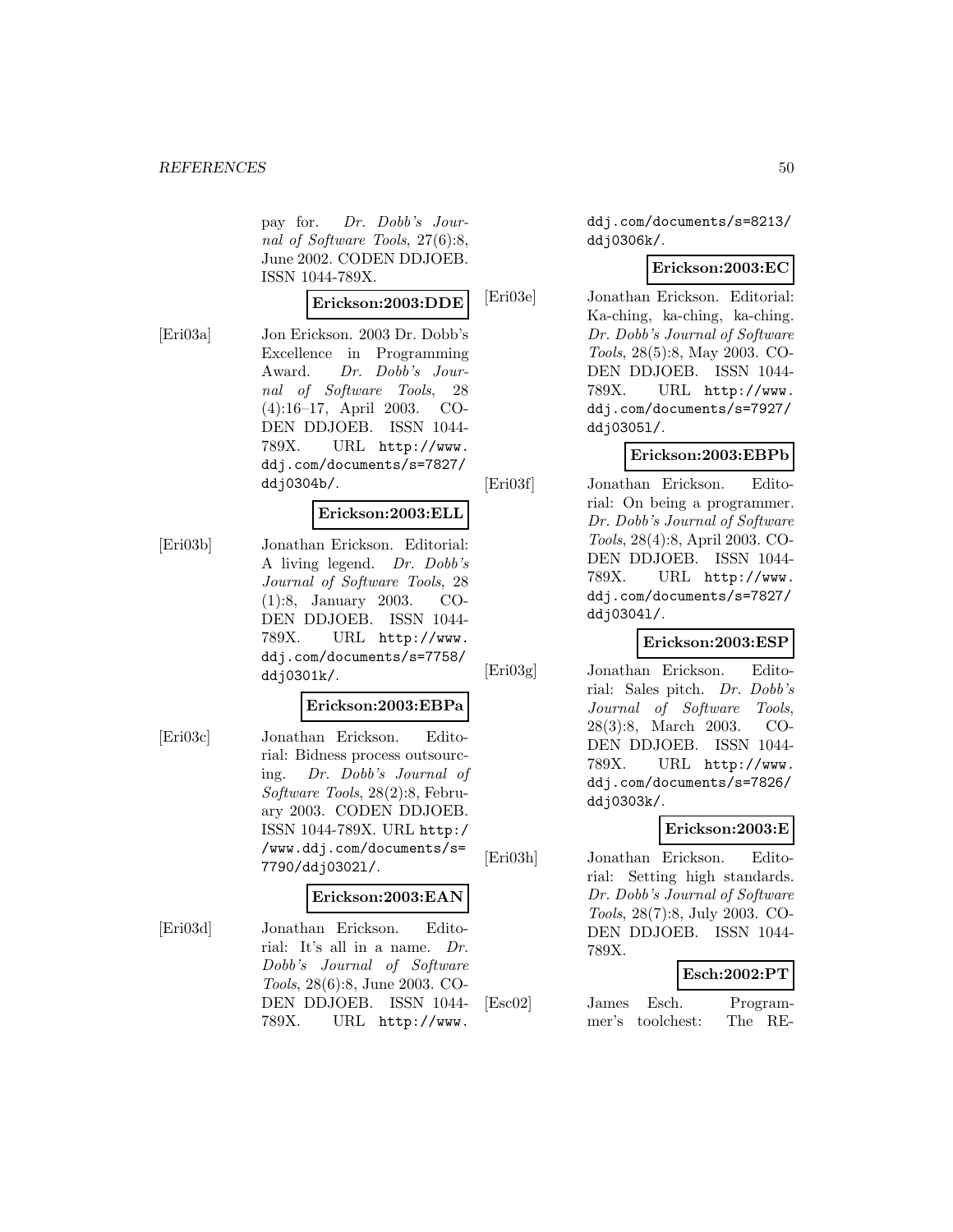BOL IOS distributed filesystem. Dr. Dobb's Journal of Software Tools, 27(9):62, 64, 66, September 2002. CO-DEN DDJOEB. ISSN 1044- 789X. URL http://www. ddj.com/ftp/2002/2002\_09/ rebolios.txt.

## **Ethington:2001:DPS**

[Eth01] Russ Ethington. Diagnosing proxy server problems. Dr. Dobb's Journal of Software Tools, 26(3):104, 106, 108, 110, March 2001. CO-DEN DDJOEB. ISSN 1044- 789X. URL http://www. ddj.com/ftp/2001/2001\_03/ proxy.txt; http://www. ddj.com/ftp/2001/2001\_03/ proxy.zip.

#### **Fabian:2001:BNL**

[Fab01] Frank Fabian. Balancing network load with priority queues. Dr. Dobb's Journal of Software Tools, 26(12):75–76, 78, 80, December 2001. CODEN DDJOEB. ISSN 1044-789X.

#### **Farmer:2000:WM**

[Far00] Dan Farmer. What are MACtimes? Dr. Dobb's Journal of Software Tools, 25(10):68, 70– 74, October 2000. CODEN DDJOEB. ISSN 1044-789X.

#### **Farmer:2001:BYD**

[Far01] Dan Farmer. Bring out your dead. Dr. Dobb's Journal of Software Tools, 26(1):102, 104– 105, 107–108, January 2001. CODEN DDJOEB. ISSN 1044-789X.

## **Fomitchev:2002:RTM**

[FH02] Max I. Fomitchev and Joe Hershberger. Real-time music synthesis and embedded applications. Dr. Dobb's Journal of Software Tools, 27(1):55– 58, 60, January 2002. CO-DEN DDJOEB. ISSN 1044- 789X. URL http://www. ddj.com/ftp/2002/2002\_01/ synth.txt; http://www. ddj.com/ftp/2002/2002\_01/ synth.zip.

# **Fishburne:2000:MPG**

[Fis00] William Fishburne. Margination and Project Gutenberg. Dr. Dobb's Journal of Software Tools, 25(5):52, 54– 56, May 2000. CODEN DDJOEB. ISSN 1044-789X. URL http://www.ddj.com/ ftp/2000/2000\_05/gutenbg. txt; http://www.ddj.com/ ftp/2000/2000\_05/gutenbg. zip. See letter [GF00].

# **Fischer:2002:OEL**

[Fis02] Todd Fischer. Optimizing Embedded Linux. Dr. Dobb's Journal of Software Tools, 27 (5):51–57, May 2002. CODEN DDJOEB. ISSN 1044-789X. URL http://www.ddj.com/ ftp/2002/2002\_05/emlinux. txt.

# **Fialli:2003:LXD**

[FMPL<sup>+</sup>03] Joe Fialli, Mike Morley, Eduardo Pelegri-Llopart, Arpad Elo, Jr., and Joseph Roy D. North. Letters: XML data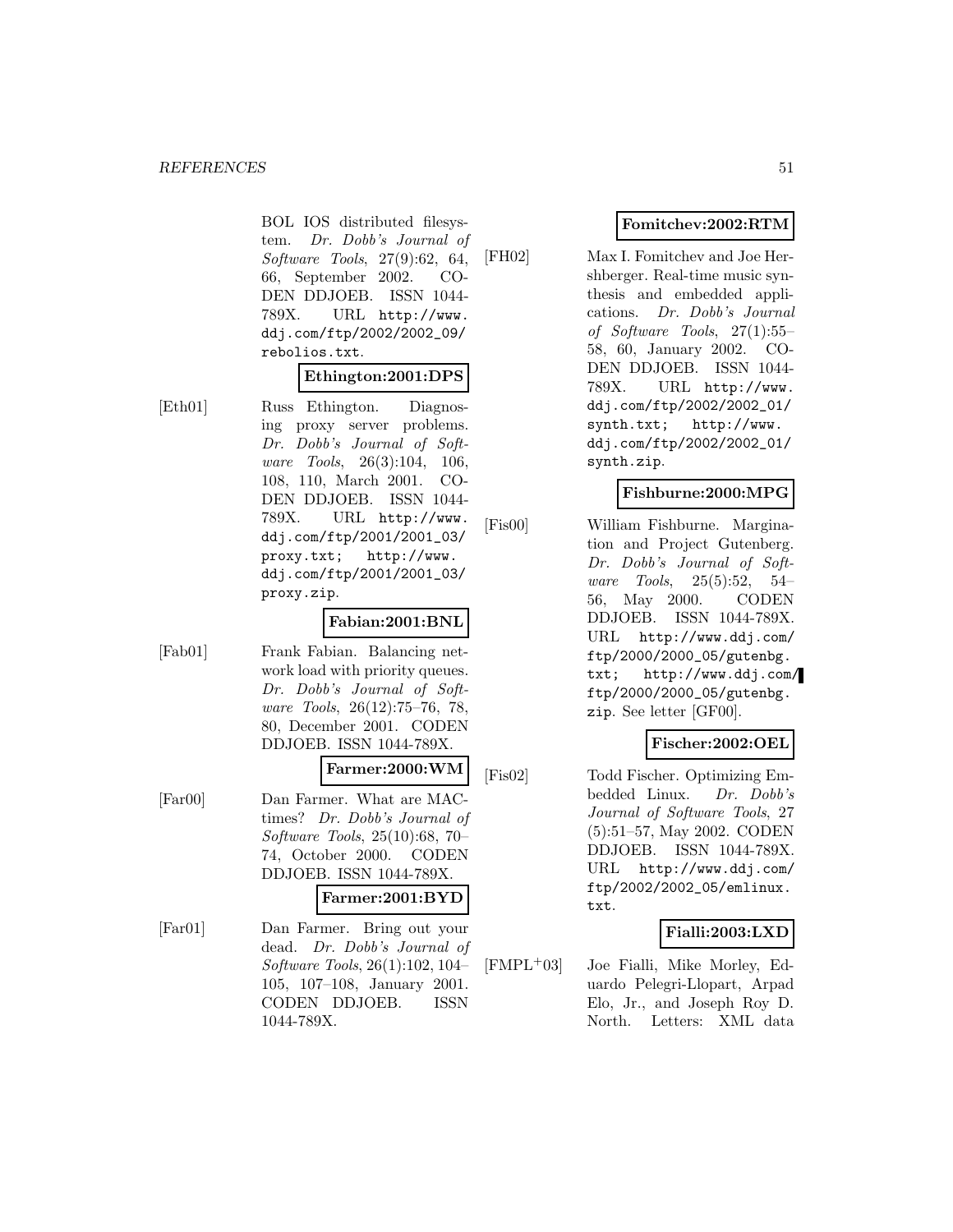binding; XML-based programming; block-structured languages; history lesson. Dr. Dobb's Journal of Software Tools, 28(6):10, June 2003. CODEN DDJOEB. ISSN 1044-789X. URL http://www. ddj.com/documents/s=8213/ ddj0306l/.

# **Fomitchev:2000:AUD**

[Fom00a] Max I. Fomitchev. Automatic updates for distributed applications. Dr. Dobb's Journal of Software Tools, 25(7): 129–131, July 2000. CODEN DDJOEB. ISSN 1044-789X. URL http://www.ddj.com/ ftp/2000/2000\_07/aupdate. txt; http://www.ddj.com/ ftp/2000/2000\_07/aupdate. zip.

# **Fomitchev:2000:ORT**

[Fom00b] Max I. Fomitchev. Optimizing 3Dnow! real-time graphics. Dr. Dobb's Journal of Software Tools, 25(8): 40, 42–46, August 2000. CO-DEN DDJOEB. ISSN 1044- 789X. URL http://www. ddj.com/ftp/2000/2000\_08/ 3dnow.txt; http://www. ddj.com/ftp/2000/2000\_08/ 3dnow.zip.

# **Fox:2000:CAJ**

[Fox00a] Joshua Fox. Collaborative applications and the Java Shared Data Toolkit. Dr. Dobb's Journal of Software Tools, 25(2): 32, 34–40, February 2000. CO-DEN DDJOEB. ISSN 1044-

789X. URL http://www. ddj.com/ftp/2000/2000\_02/ jsdt.txt; http://www.ddj. com/ftp/2000/2000\_02/jsdt. zip.

# **Fox:2000:JQW**

[Fox00b] Joshua Fox. Java Q&A: So what is  $SO$ *KEEPALIVE?* Dr. Dobb's Journal of Software Tools, 25(9):123–126, 128, 130, September 2000. CODEN DDJOEB. ISSN 1044-789X. URL http://www.ddj.com/ ftp/2000/2000\_09/jqa0900. txt; http://www.ddj.com/ ftp/2000/2000\_09/jqa0900. zip.

# **Frazier:2001:CPC**

[Fra01] George F. Frazier. Crossplatform coroutines in C++. Dr. Dobb's Journal of Software Tools, 26(3):72, 74, 76, 78–80, March 2001. CO-DEN DDJOEB. ISSN 1044- 789X. URL http://www. ddj.com/ftp/2001/2001\_03/ cppco.txt; http://www. ddj.com/ftp/2001/2001\_03/ cppco.zip.

# **Freeh:2002:APC**

[Fre02] Vincent W. Freeh. Anatomy of a parasitic computer: Computing with the TCP checksum. Dr. Dobb's Journal of Software Tools, 27(1):63–64, 66–67, January 2002. CO-DEN DDJOEB. ISSN 1044- 789X. URL http://www. ddj.com/ftp/2002/2002\_01/ parasite.txt.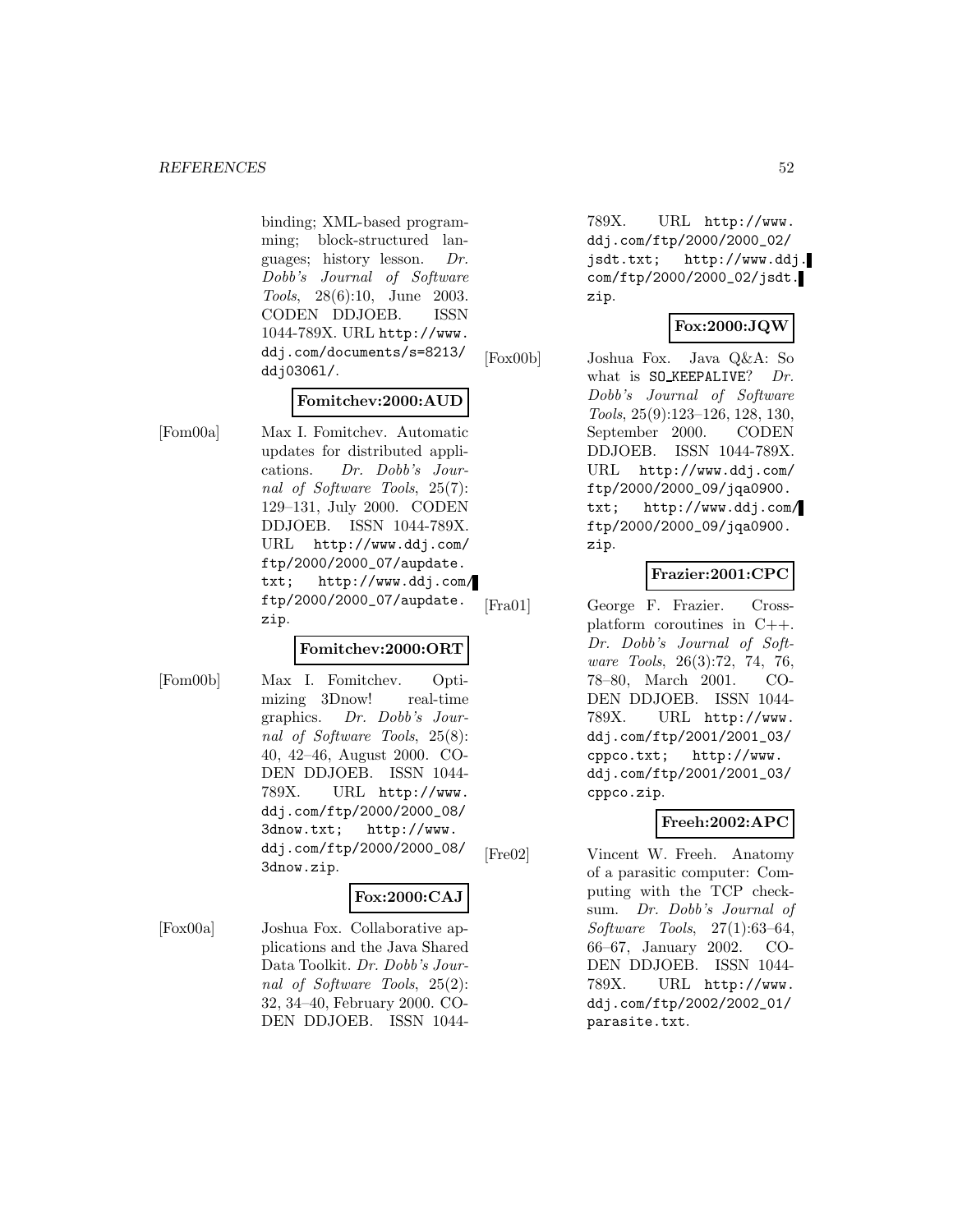## **Fremberg:2003:MAP**

[Fre03] Daniel Fremberg. The Mithra authentication protocol. Dr. Dobb's Journal of Software Tools, 28(5):44, 46–48, May 2003. CODEN DDJOEB. ISSN 1044-789X. URL http:/ /www.ddj.com/documents/s= 7927/ddj0305d/.

# **Farmer:2000:FCA**

[FV00] Dan Farmer and Wietse Venema. Forensic computer analysis: An introduction. Dr. Dobb's Journal of Software Tools, 25(9):70, 72–75, September 2000. CODEN DDJOEB. ISSN 1044-789X.

# **Farmer:2001:BPI**

[FV01] Dan Farmer and Wietse Venema. Being prepared for intrusion. Dr. Dobb's Journal of Software Tools, 26(4):78, 80, 82, 84–85, April 2001. CODEN DDJOEB. ISSN 1044-789X.

## **Gabrilovich:2003:HL**

[Gab03] Evgeniy Gabrilovich. Heap Ltd. Dr. Dobb's Journal of Software Tools, 28(6):54, 56–57, June 2003. CO-DEN DDJOEB. ISSN 1044- 789X. URL http://www. ddj.com/documents/s=8213/ ddj0306f/.

#### **Gonzales:2001:RTD**

[GB01] David Ruimy Gonzales and Brian Branson. Real-time debugging and wireless devices. Dr. Dobb's Journal of Software Tools, 26(3):92, 94, 96–

98, 100–101, March 2001. CO-DEN DDJOEB. ISSN 1044- 789X.

## **Galkowski:2002:LSS**

[GDHI02] Jan Theodore Galkowski, Steve Donovan, Roy Hann, and David Irving. Letters: Swaine's semantic Web; the return of Quincy; DBMS: Present, past, and future; shared libraries aren't all bad. Dr. Dobb's Journal of Software Tools, 27(11):10, November 2002. CODEN DDJOEB. ISSN 1044-789X. URL http:/ /www.ddj.com/documents/s= 7644/ddj0211l/.

# **Geiselbrecht:2001:NOS**

[Gei01] Travis K. Geiselbrecht. The NewOS operating system. Dr. Dobb's Journal of Software Tools, 26(12):33, 35, 38, 40, 42, 44, December 2001. CO-DEN DDJOEB. ISSN 1044- 789X. URL http://www. ddj.com/ftp/2001/2001\_12/ newos.txt; http://www. ddj.com/ftp/2001/2001\_12/ newos.zip. See correction  $[TLA+02]$ .

# **Gemmell:2000:SMF**

[Gem00] Jim Gemmell. Scalable multicast file distribution. Dr. Dobb's Journal of Software Tools, 25(5):82, 84–89, May 2000. CODEN DDJOEB. ISSN 1044-789X.

# **Gettys:2001:AAC**

[Get01a] Thomas Gettys. Algorithm alley: Computational geom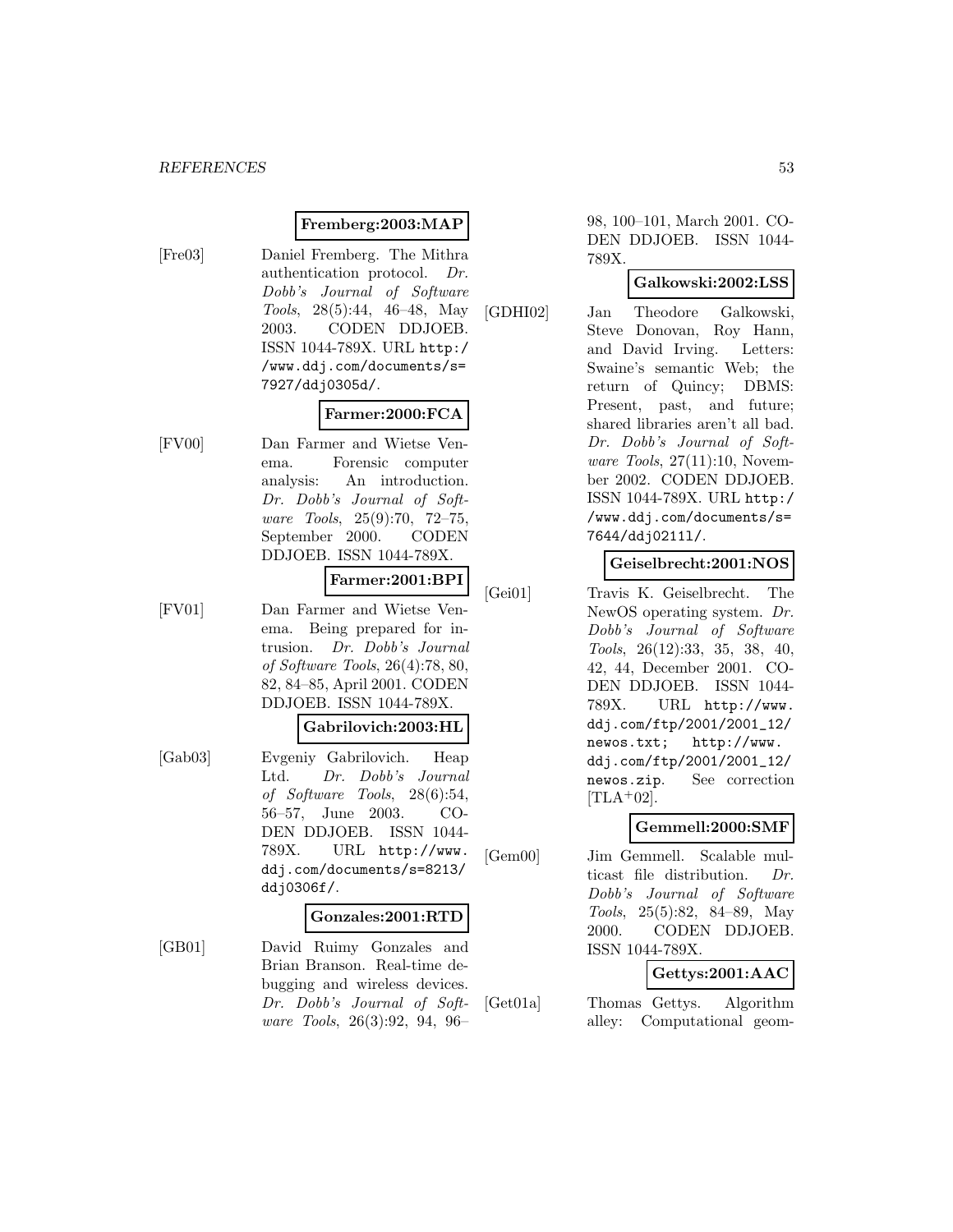etry: Finding the convex hull. Dr. Dobb's Journal of Software Tools, 26(5):141– 144, 146, May 2001. CO-DEN DDJOEB. ISSN 1044- 789X. URL http://www. ddj.com/ftp/2001/2001\_05/ aa0501.txt.

# **Gettys:2001:AAG**

[Get01b] Thomas Gettys. Algorithm alley: Generating perfect hash functions. Dr. Dobb's Journal of Software Tools, 26(2):151, 153, 155, February 2001. CO-DEN DDJOEB. ISSN 1044- 789X. URL http://www. ddj.com/ftp/2001/2001\_02/ aa0201.txt.

# **Gantz:2000:LM**

[GF00] Howard Gantz and William Fishburne. Letters: Margination. Dr. Dobb's Journal of Software Tools, 25(9):10, 12, September 2000. CODEN DDJOEB. ISSN 1044-789X. See [Fis00].

#### **Green:2000:JC**

[GH00] Marcus Green and David Hecksel. Java certification. Dr. Dobb's Journal of Software Tools, 25(10):??, October 2000. CODEN DDJOEB. ISSN 1044-789X.

#### **Gibbons:2001:TDJ**

[Gib01] Chad Gibbons. Tape devices and Java. Dr. Dobb's Journal of Software Tools, 26(2):44, 46, 48–50, February 2001. CO-DEN DDJOEB. ISSN 1044- 789X. URL http://www.

ddj.com/ftp/2001/2001\_02/ javatape.txt; http://www. ddj.com/ftp/2001/2001\_02/ javatape.zip.

# **Ginsberg:2000:MCM**

[Gin00] Matthew Ginsberg. Monte Carlo methods. Dr. Dobb's Journal of Software Tools, 25 (4):34, 36–37, April 2000. CO-DEN DDJOEB. ISSN 1044- 789X. URL http://www. ddj.com/ftp/2000/2000\_04/ mc.txt.

# **Ghaly:2001:SEA**

[GKM01] Ragae Ghaly, Krishna Kothapalli, and Uma Meyyappan. Selecting EJB application servers: Benchmark and test a variety of EJB servers before making a decision. Dr. Dobb's Journal of Software Tools, 26 (9):96, 98, 100–101, September 2001. CODEN DDJOEB. ISSN 1044-789X.

# **Gabeler-Lee:2003:LMM**

[GLFO<sup>+</sup>03] Matthew Gabeler-Lee, Daniel Fremberg, J. G. Owen, Gregory A. Janie, and Mike Moretti. Letters: Mithra; more business process outsourcing; SquareList; XML data binding. Dr. Dobb's Journal of Software Tools, 28(7):10, July 2003. CODEN DDJOEB. ISSN 1044-789X.

# **Guy:2002:LFI**

[GMTA02] Peter M. Guy, Eric McRae, Andrew W. Todd, and Curt Adalbert. Letters: Fix it; strike one...; strike two....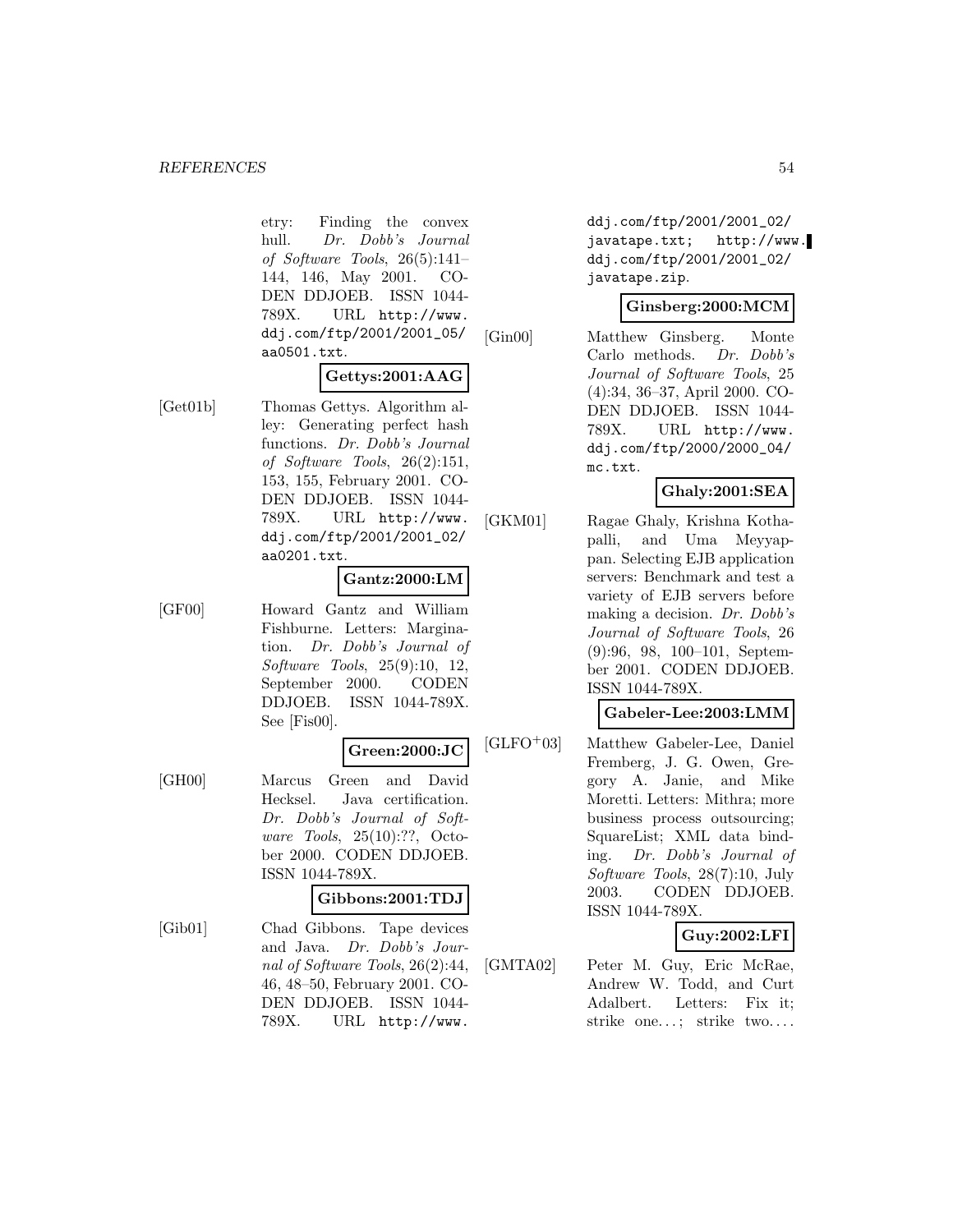Dr. Dobb's Journal of Software Tools, 27(6):10, June 2002. CODEN DDJOEB. ISSN 1044-789X.

#### **Goldman:2000:LDM**

[GMW00] Roy Goldman, Jason McHugh, and Jennifer Widom. Lore: A database management system for XML. Dr. Dobb's Journal of Software Tools, 25(4): 76, 78–80, April 2000. CO-DEN DDJOEB. ISSN 1044- 789X. URL http://www. ddj.com/ftp/2000/2000\_04/ lore.txt.

#### **Goeschl:2001:JTT**

[Goe01] Siegfried Goeschl. The JUnit++ testing tool. Dr. Dobb's Journal of Software Tools, 26 (2):34, 36–38, February 2001. CODEN DDJOEB. ISSN 1044-789X. URL http://www. ddj.com/ftp/2001/2001\_02/ junitpp.txt; http://www. ddj.com/ftp/2001/2001\_02/ junitpp.zip.

#### **Gold:2000:XPI**

[Gol00] Rich Gold. Xerox PARC at 30: Inside a research lab. Dr. Dobb's Journal of Software Tools, 25(12 (supplement)):42– 46, 48, December 2000. CO-DEN DDJOEB. ISSN 1044- 789X.

#### **Goldman:2001:JQW**

[Gol01] Oliver Goldman. Java Q&A: What are checked exceptions? Dr. Dobb's Journal of Software Tools, 26(11):111–112, 114, November 2001. CODEN

DDJOEB. ISSN 1044-789X. URL http://www.ddj.com/ ftp/2001/2001\_11/jqa1101. txt.

# **Garbet:2003:LSM**

[GOLD03] Shawn Garbet, J. G. Owen, Georg Lohrer, and DDJ. Letters: State of the machine; more on little languages; incorrect values. Dr. Dobb's Journal of Software Tools, 28 (2):10, February 2003. CO-DEN DDJOEB. ISSN 1044- 789X. URL http://www. ddj.com/documents/s=7790/ ddj0302m/.

# **Gong:2000:AAA**

[Gon00] Mingfu Gong. Algorithm alley: An  $N \log N$  adaptive group sort algorithm. Dr. Dobb's Journal of Software Tools, 25(3):123–124, 126– 127, March 2000. CO-DEN DDJOEB. ISSN 1044- 789X. URL http://www. ddj.com/ftp/2000/2000\_03/ aa300.txt.

# **GonzalezPerez:2001:SOP**

[Gon01] César A. Gonzalez Perez. The Strix Object Persistence Engine. Dr. Dobb's Journal of Software Tools, 26(8):40, 42, 44, 46, 48, August 2001. CO-DEN DDJOEB. ISSN 1044- 789X. URL http://www. ddj.com/ftp/2001/2001\_08/ strix.txt.

# **Gorman:2000:PCT**

[Gor00] Ian E. Gorman. Parsing complex text structures.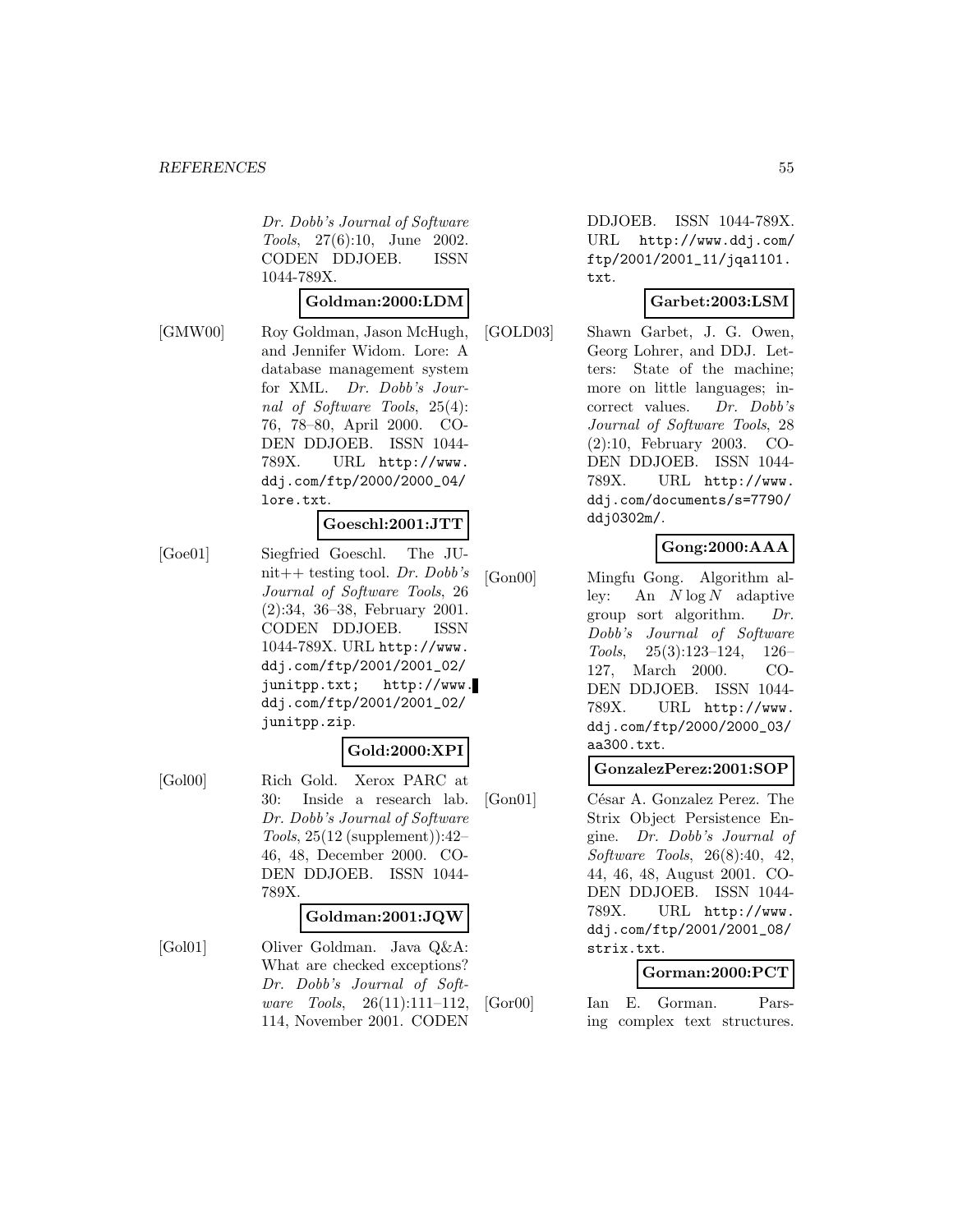#### *REFERENCES* 56

Dr. Dobb's Journal of Software Tools, 25(6):90, 92– 98, June 2000. CODEN DDJOEB. ISSN 1044- 789X. URL http://www. ddj.com/ftp/2000/2000\_06/ parse.txt; http://www. ddj.com/ftp/2000/2000\_06/ parse.zip.

# **Goschl:2003:JXB**

[Gös03] Siegfried Göschl. Jelly: An XML-based scripting language. Dr. Dobb's Journal of Software Tools, 28 (7):66–67, July 2003. CO-DEN DDJOEB. ISSN 1044- 789X. URL http://www. ddj.com/ftp/2003/2003\_07/ jelly.zip.

# **Grinzo:2001:PBB**

[GP01] Lou Grinzo and Trudy Pelzer. Programmer's bookshelf: Beginning Perl and Windows 2000 Programming. Dr. Dobb's Journal of Software Tools, 26 (1):197–198, January 2001. CODEN DDJOEB. ISSN 1044-789X.

#### **Grinzo:2001:PBP**

[Gri01] Lou Grinzo. Programmer's bookshelf: Professional Linux Programming. Dr. Dobb's Journal of Software Tools, 26 (4):151–152, April 2001. CO-DEN DDJOEB. ISSN 1044- 789X.

#### **Grinzo:2002:PBC**

[Gri02] Lou Grinzo. Programmer's bookshelf: C# and the .NET

platform. Dr. Dobb's Journal of Software Tools, 27(1): 108, January 2002. CODEN DDJOEB. ISSN 1044-789X.

# **Grover:2001:SQC**

[Gro01] Lov K. Grover. Searching with quantum computers. Dr. Dobb's Journal of Software Tools, 26(4):34, 36, 38–40, 42–43, April 2001. CODEN DDJOEB. ISSN 1044-789X. URL http://www.ddj.com/ ftp/2001/2001\_04/quantum. txt.

# **Grosso:2002:AOP**

[Gro02] William Grosso. Aspectoriented programming and AspectJ. Dr. Dobb's Journal of Software Tools, 27(8): ??, August 2002. CODEN DDJOEB. ISSN 1044-789X. URL http://www.ddj.com/ ftp/2002/2002\_08/aop.txt; http://www.ddj.com/ftp/ 2002/2002\_08/aop.zip.

# **Grinzo:2000:PBG**

[GS00] Lou Grinzo and Jacques Surveyer. Programmer's bookshelf: GNU tools and process patterns. Dr. Dobb's Journal of Software Tools, 25(12):159– 160, December 2000. CODEN DDJOEB. ISSN 1044-789X.

# **Gsoedl:2000:JQC**

[Gso00] Jacob Gsoedl. Java Q&A: Can you implement COM components using Java? Dr. Dobb's Journal of Software Tools, 25(6):119–120, 122, 124, 126, June 2000. CODEN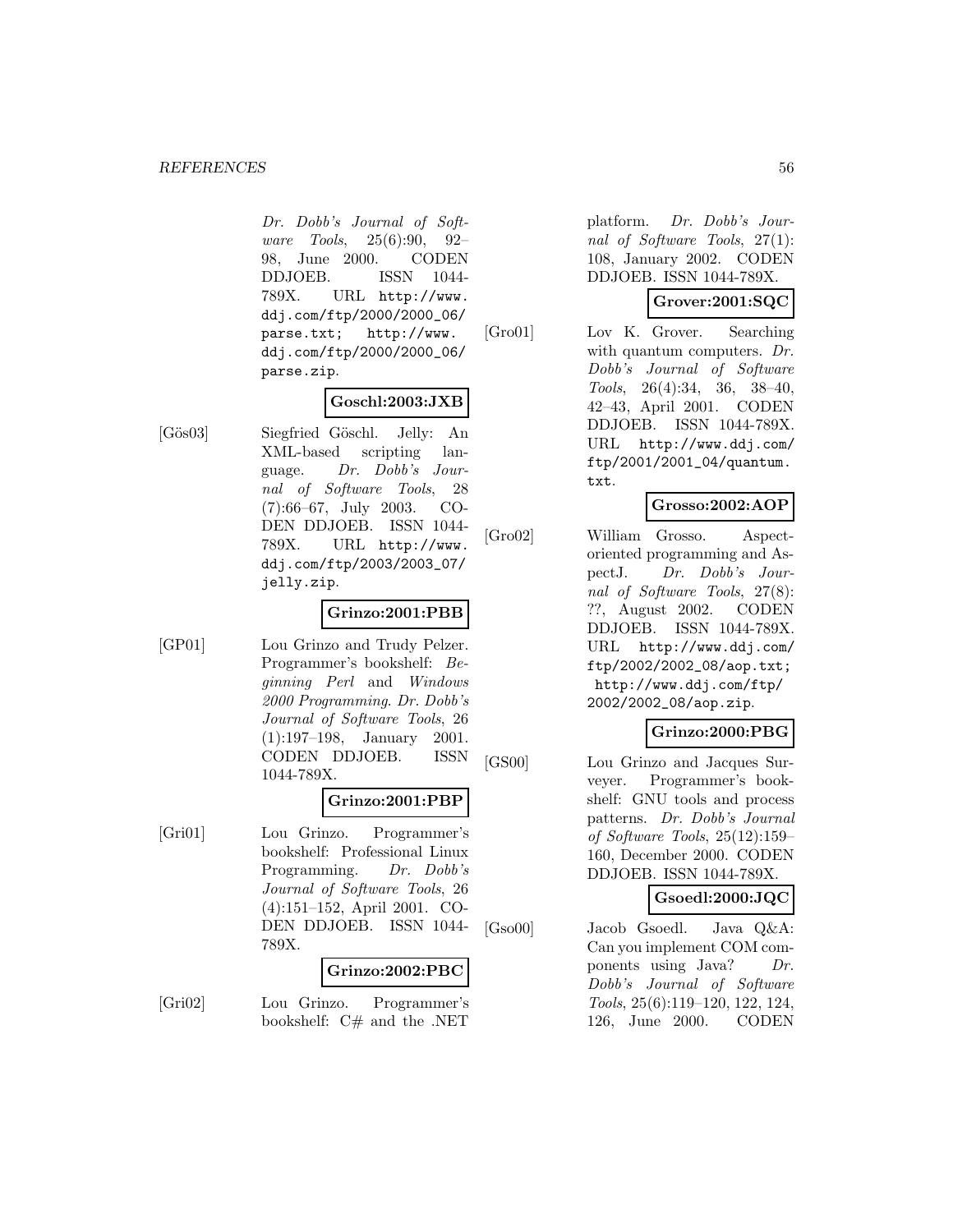DDJOEB. ISSN 1044-789X. URL http://www.ddj.com/ ftp/2000/2000\_06/jqa600. txt.

# **Gsoedl:2001:ASV**

[Gso01a] Jacob Gsoedl. Automated streaming video. Dr. Dobb's Journal of Software Tools, 26 (5):38, 40–48, May 2001. CO-DEN DDJOEB. ISSN 1044- 789X. URL http://www. ddj.com/ftp/2001/2001\_05/ video.txt; http://www. ddj.com/ftp/2001/2001\_05/ video.zip.

# **Gsoedl:2001:MTB**

[Gso01b] Jacob Gsoedl. Managing teambased Web development. Dr. Dobb's Journal of Software Tools, 26(1):148, 150, 152, 154, 156, January 2001. CODEN DDJOEB. ISSN 1044-789X. URL http://www.ddj.com/ ftp/2001/2001\_01/webteam. txt;  $http://www.ddj.com/[Gut00]$ ftp/2001/2001\_01/webteam. zip.

# **Gunton:2001:SSD**

[Gun01a] Neil Gunton. SOAP: Simplifying distributed development: Putting the Simple Object Access Protocol to work. Dr. Dobb's Journal of Software Tools, 26(9):89, 91–92, 95, September 2001. CO-DEN DDJOEB. ISSN 1044- 789X. URL http://www. ddj.com/ftp/2001/2001\_09/ soap.txt.

# **Gunton:2001:WSS**

[Gun01b] Neil Gunton. Web site searching and indexing in Perl. Dr. Dobb's Journal of Software Tools, 26(4):106, 108– 109, 111–112, April 2001. CO-DEN DDJOEB. ISSN 1044- 789X. URL http://www. ddj.com/ftp/2001/2001\_04/ mysearch.txt; http://www. ddj.com/ftp/2001/2001\_04/ mysearch.zip.

# **Gunion:2002:NVC**

[Gun02] Robert Gunion. .NET versus COM. Dr. Dobb's Journal of Software Tools, 27(10):49–52, 54, 56, 58, October 2002. CO-DEN DDJOEB. ISSN 1044- 789X. URL http://www. ddj.com/ftp/2002/2002\_10/ netvscom.txt; http://www. ddj.com/ftp/2002/2002\_10/ netvscom.zip.

# **Gutman:2000:AAE**

Ron Gutman. Algorithm alley: Exploiting 64-bit parallelism. Dr. Dobb's Journal of Software Tools, 25(9):133–134, 136, September 2000. CO-DEN DDJOEB. ISSN 1044- 789X. URL http://www. ddj.com/ftp/2000/2000\_09/ aa0900.txt.

# **Gutman:2002:AAP**

[Gut02] Ron Gutman. Algorithm alley: Priority queues for motorists. Dr. Dobb's Journal of Software Tools, 27(9):89–90, 92–94, September 2002. CO-DEN DDJOEB. ISSN 1044-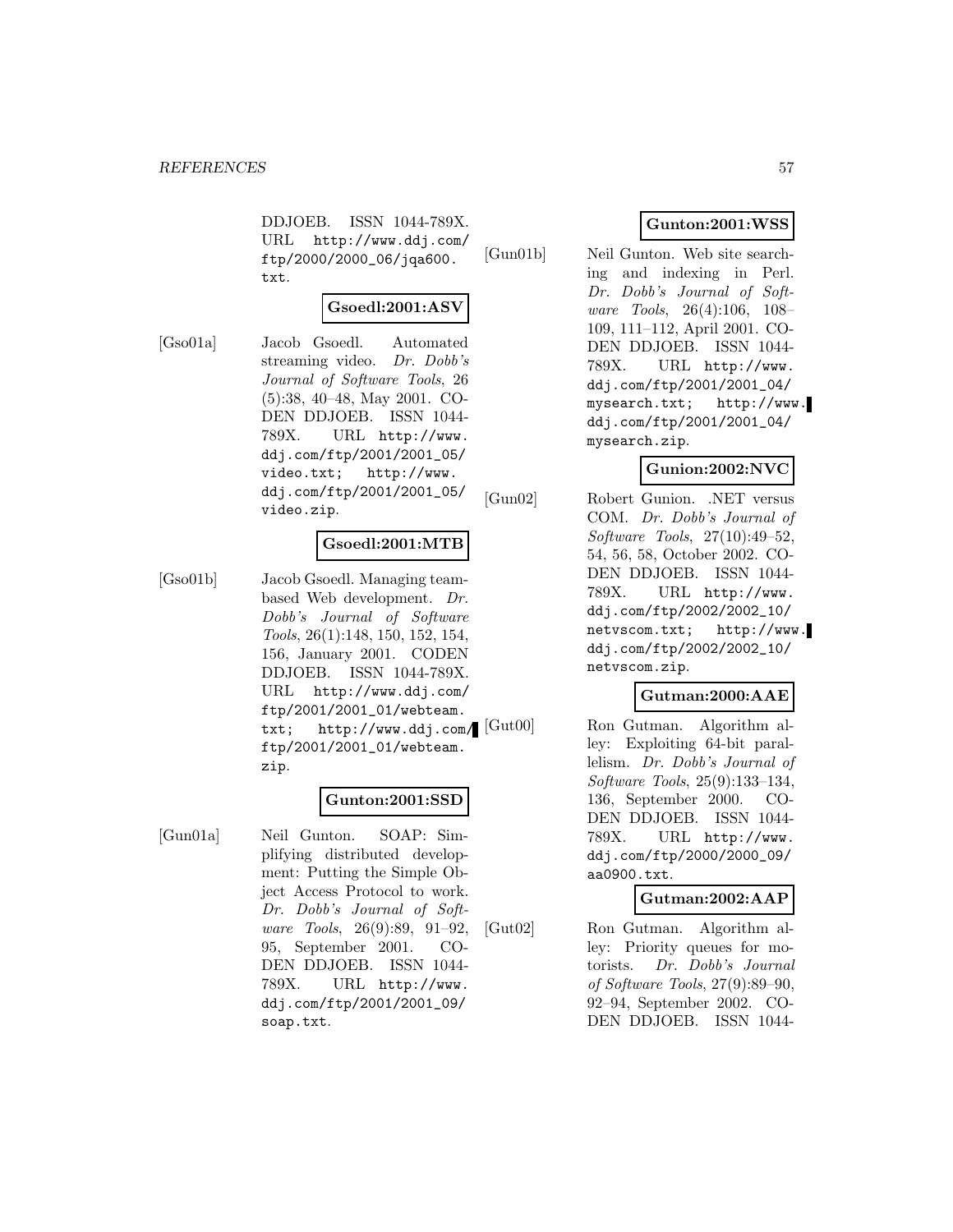789X. URL http://www. ddj.com/ftp/2002/2002\_09/ aa0902.txt.

# **Gohel:2001:LGK**

[GWT<sup>+</sup>01] Himanshu Gohel, Thomas Weidenfeller, Andrew D. Todd, Ze'ev Atlas, and Dave Paris. Letters: GNOME, KDE clarification; parsing XML; CPRM frenzy; deadlock detecting; Perl versus the world. Dr. Dobb's Journal of Software Tools, 26(5):10, 12, May 2001. CODEN DDJOEB. ISSN 1044-789X.

# **Haggar:2002:JQD**

[Hag02] Peter Haggar. Java Q&A: Does Java guarantee thread safety? Dr. Dobb's Journal of Software Tools, 27(6):91–83, June 2002. CODEN DDJOEB. ISSN 1044-789X. URL http://www. ddj.com/ftp/2002/2002\_06/ jqa0602.txt. Comments on lack of atomic-update guarantee in Java for objects larger than 32 bits, such as long and double, with sample code to exhibit the failure.

# **Hallerdal:2000:WII**

[Hal00] Martin Hallerdal. Web-DAV, IIS, and ISAPI filters. Dr. Dobb's Journal of Software Tools, 25(11):114, 116– 119, November 2000. CO-DEN DDJOEB. ISSN 1044- 789X. URL http://www. ddj.com/ftp/2000/2000\_11/ webdav.txt; http://www. ddj.com/ftp/2000/2000\_11/ webdav.zip.

# **Hardin:2000:RTS**

[Har00] David Hardin. The realtime specification for Java. Dr. Dobb's Journal of Software Tools, 25(2):78, 80–82, 84, February 2000. CODEN DDJOEB. ISSN 1044-789X. URL http://www.ddj.com/ ftp/2000/2000\_02/rtjava. txt.

# **Havewala:2000:AB**

[Hav00] Aspi Havewala. Automated builds. Dr. Dobb's Journal of Software Tools, 25(8):60, 62– 66, 68, August 2000. CO-DEN DDJOEB. ISSN 1044- 789X. URL http://www. ddj.com/ftp/2000/2000\_08/ autbuild.txt.

# **Hadzic:2000:LGA**

[HBT<sup>+</sup>00] Mirza Hadzic, Phil Bagwell, Andrew D. Todd, Berney Williams, and Murray Lesser. Letters: Graphics algorithms; exploiting 64-bit parallelism; worker shortage; computer history; analog versus digital. Dr. Dobb's Journal of Software Tools, 25(11):10, 12, November 2000. CODEN DDJOEB. ISSN 1044-789X.

# **Heijl:2001:DXS**

[Hei01] Danny Heijl. The Delphi XML SAX2 component and MSXML 3.0. Dr. Dobb's Journal of Software Tools, 26 (9):42, 46, 48, 50, 52, 54, September 2001. CODEN DDJOEB. ISSN 1044-789X. URL http://www.ddj.com/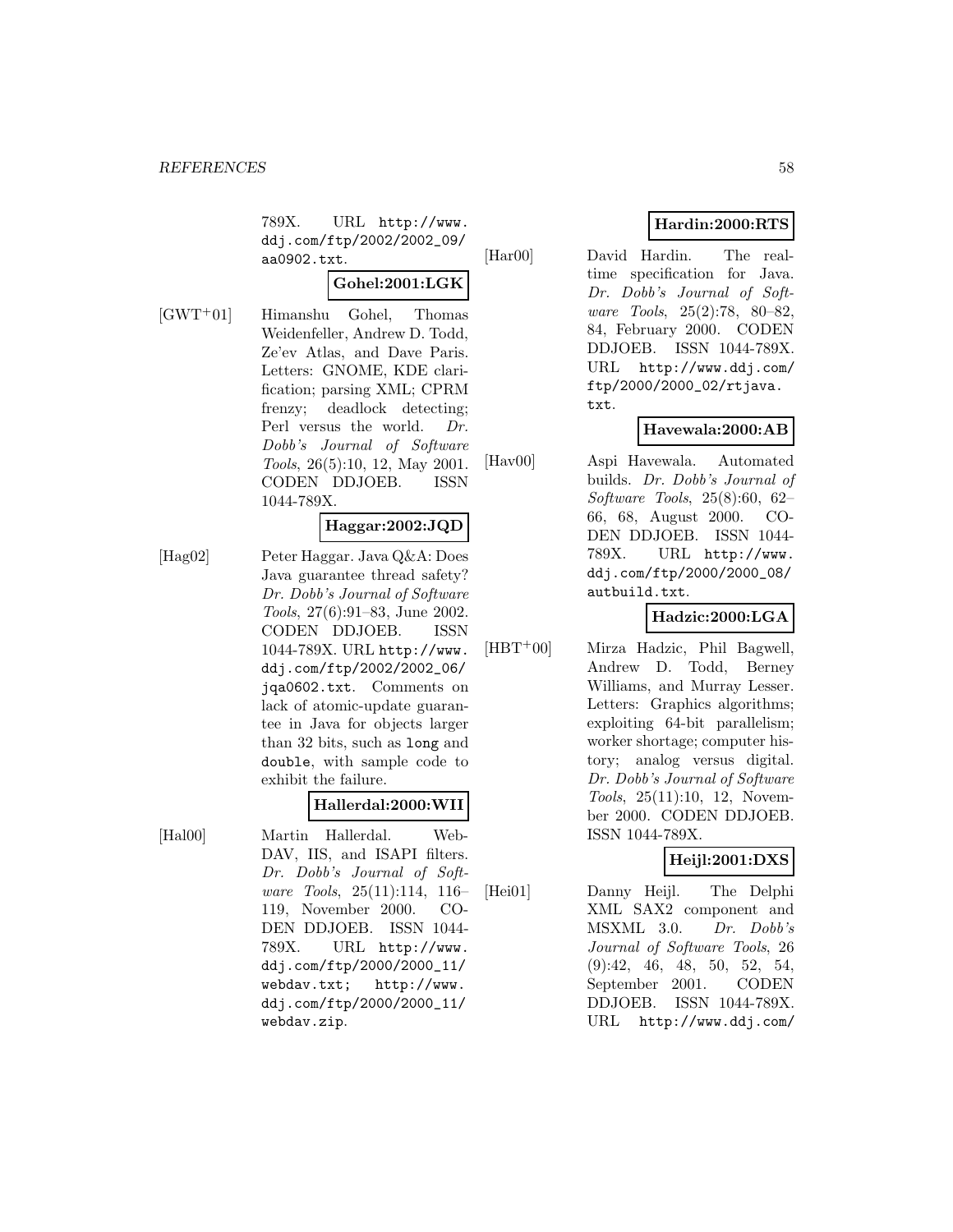ftp/2001/2001\_09/xmlsax2. txt; http://www.ddj.com/ ftp/2001/2001\_09/xmlsax2. zip. See correction [TEM<sup>+</sup>01].

# **Heller:2002:PT**

[Hel02] Martin Heller. Programmer's toolchest: Examining Visual Studio .NET. Dr. Dobb's Journal of Software Tools, 27 (7):71–73, July 2002. CO-DEN DDJOEB. ISSN 1044- 789X. URL http://www. ddj.com/ftp/2002/2002\_07/ vsnet.txt; http://www. ddj.com/ftp/2002/2002\_07/ vsnet.zip.

# **Herzberg:2002:SX**

[Her02] Amir Herzberg. Securing XML. Dr. Dobb's Journal of Software Tools, 27(3):56, 59–62, March 2002. CO-DEN DDJOEB. ISSN 1044- 789X. URL http://www. ddj.com/ftp/2002/2002\_03/ secxml.txt.

# **Hassler:2000:OFA**

[HF00] Vesna Hassler and Oliver Fodor. OpenCard Framework application development. Dr. Dobb's Journal of Software Tools, 25(2):70, 72, 74– 76, February 2000. CODEN DDJOEB. ISSN 1044-789X. URL http://www.ddj.com/ ftp/2000/2000\_02/ocfjava. txt; http://www.ddj.com/ ftp/2000/2000\_02/ocfjava. zip.

# **Hightower:2001:EFT**

[Hig01] Lauren Hightower. Examining the FDF toolkit. Dr. Dobb's Journal of Software Tools, 26(8):87, 89–90, 92, 94– 95, August 2001. CODEN DDJOEB. ISSN 1044-789X. URL http://www.ddj.com/ ftp/2001/2001\_08/fdf.txt; http://www.ddj.com/ftp/ 2001/2001\_08/fdf.zip.

# **Hightower:2002:PTE**

[Hig02] Lauren Hightower. Programmer's toolchest: Examining VB.NET: A popular toolset is reengineered. Dr. Dobb's Journal of Software Tools, 27 (3):65–66, 68–69, March 2002. CODEN DDJOEB. ISSN 1044-789X. URL http://www. ddj.com/ftp/2002/2002\_03/ vbnet.txt.

# **Hinke:2002:ICS**

[Hin02] John Hinke. Implementing C++ servlet containers. Dr. Dobb's Journal of Software Tools, 27(4):52, 54– 56, April 2002. CODEN DDJOEB. ISSN 1044-789X. URL http://www.ddj.com/ ftp/2002/2002\_04/cppserv. txt.

# **Henry:2000:JQH**

[HL00] Ethan Henry and Ed Lycklama. Java Q&A: How do you plug Java memory leaks? Dr. Dobb's Journal of Software Tools, 25(2):115– 119, 121, February 2000. CO-DEN DDJOEB. ISSN 1044-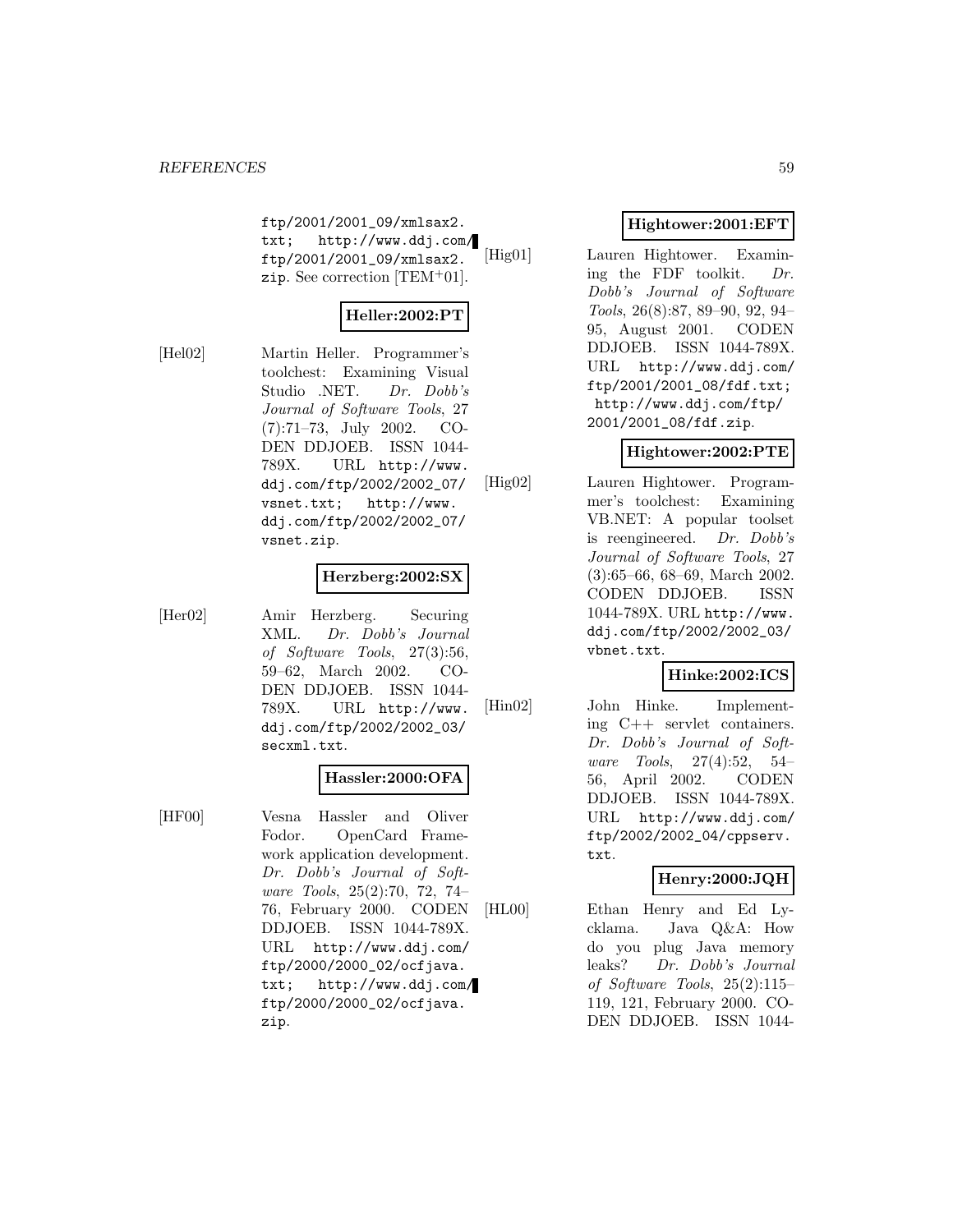789X. URL http://www. ddj.com/ftp/2000/2000\_02/ jqa220.txt.

# **Haines:2000:TIT**

[HM00] Eric Haines and Tomas Möller. Triangle intersection tests. Dr. Dobb's Journal of Software Tools, 25(8):32, 34, 36, August 2000. CO-DEN DDJOEB. ISSN 1044- 789X. URL http://www.ddj. com/ftp/2000/2000\_08/tri\_ test.rtf; http://www.ddj. com/ftp/2000/2000\_08/tri\_ test.zip.

# **Hultquist:2001:AA**

[HM01] Paul F. Hultquist and William R. Mahoney. Algorithm alley: Reservoir sampling. Dr. Dobb's Journal of Software Tools, 26(1):189–190, January 2001. CODEN DDJOEB. ISSN 1044- 789X. URL http://www. ddj.com/ftp/2001/2001\_01/ aa0101.txt; http://www. ddj.com/ftp/2001/2001\_01/ aa0101.zip.

#### **Houlding:2000:PSC**

[Hou00] David Houlding. Publish and subscribe with CORBA Web events. Dr. Dobb's Journal of Software Tools, 25(7):88, 90–93, July 2000. CODEN DDJOEB. ISSN 1044-789X. URL http://www.ddj.com/ ftp/2000/2000\_07/pscorba. txt; http://www.ddj.com/ ftp/2000/2000\_07/pscorba. zip.

# **Houlding:2001:VVD**

[Hou01] David Houlding. VoiceXML and the voice-driven Internet. Dr. Dobb's Journal of Software Tools, 26(4):88, 90– 92, 94–95, April 2001. CO-DEN DDJOEB. ISSN 1044- 789X. URL http://www. ddj.com/ftp/2001/2001\_04/ voicexml.zip; http://www. ddj.com/ftp/2001/2001\_04/ voicexmltxt.zip.

# **Hovel:2002:ANP**

[Hov02] David Hovel. ASP.NET page persistence and extended attributes. Dr. Dobb's Journal of Software Tools, 27(12):30, 32, 34–36, December 2002. CO-DEN DDJOEB. ISSN 1044- 789X. URL http://www. ddj.com/documents/s=7718/ ddj0212d/.

# **Howard:2001:OOD**

[How01] Michael Howard. Objectoriented device networking. Dr. Dobb's Journal of Software Tools, 26(8):63, 66– 69, August 2001. CO-DEN DDJOEB. ISSN 1044- 789X. URL http://www. ddj.com/ftp/2001/2001\_08/ oodevice.txt.

# **Hume:2001:SMS**

[Hum01] Ron Hume. Short message services. Dr. Dobb's Journal of Software Tools, 26(10):62, 64– 68, 70, October 2001. CO-DEN DDJOEB. ISSN 1044- 789X. URL http://www.ddj.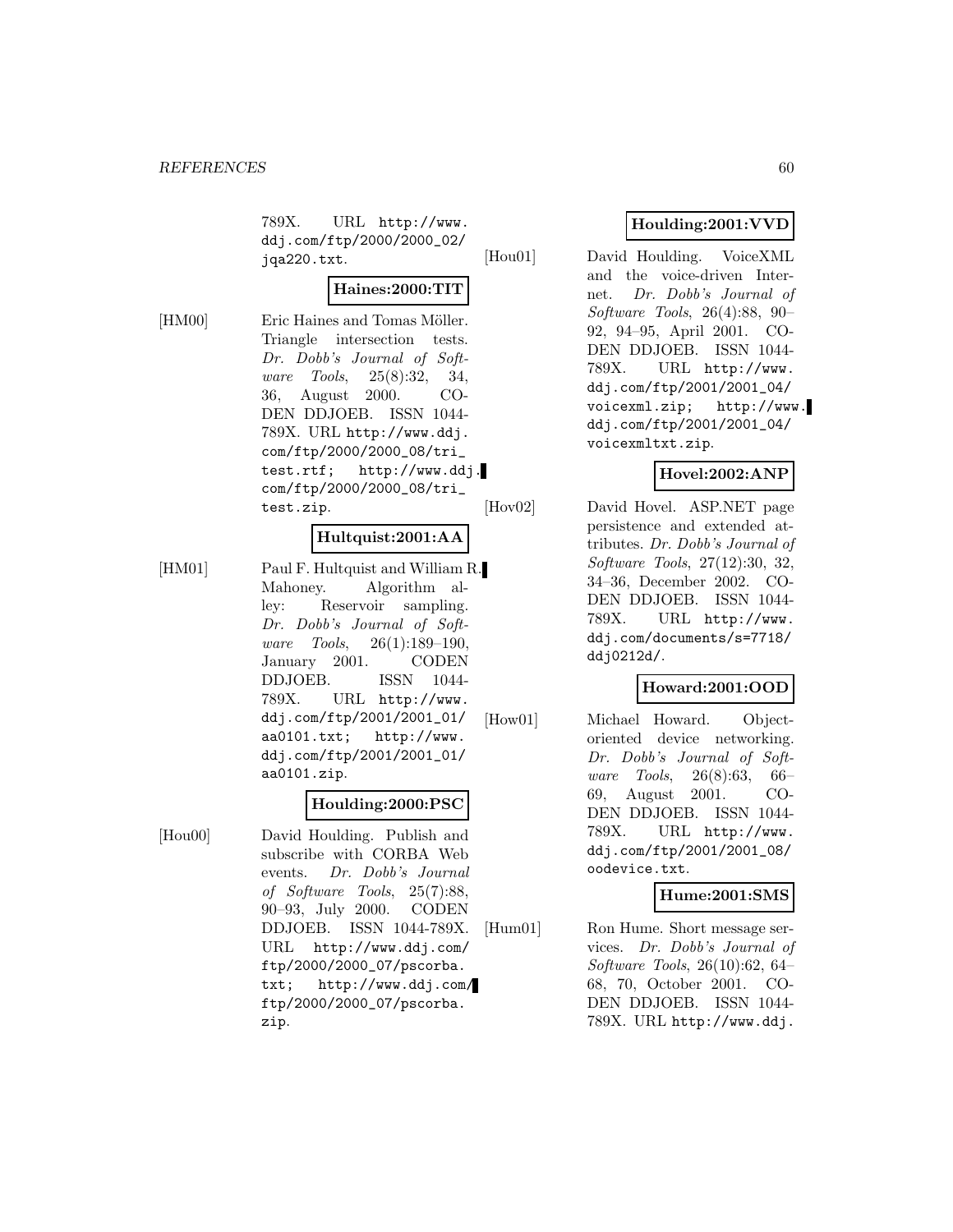com/ftp/2001/2001\_10/sms. txt.

#### **Humphrey:2003:GCC**

[Hum03] William F. Humphrey. Generalized callbacks: C++ and C#. Dr. Dobb's Journal of Software Tools, 28(3):42–43, 46–47, March 2003. CO-DEN DDJOEB. ISSN 1044- 789X. URL http://www. ddj.com/documents/s=7826/ ddj0303e/.

## **Herzberg:2001:LSR**

[HWT<sup>+</sup>01] Amir Herzberg, Jerry Whiting, Andrew D. Todd, Jose Melo de Assis Fonseca, Eddie Edwards, and Øyvind Teig. Letters: SET realities and Cue-Cat and C++ namespaces and  $C++$  aliasing. Dr. Dobb's Journal of Software Tools, 26 (1):10, 12, January 2001. CO-DEN DDJOEB. ISSN 1044- 789X.

# **Horwood:2000:DMA**

[HWZ00] Peter Horwood, Shlomo Wygodny<sub>[3ac01]</sub> and Martin Zardecki. Debugging multithreaded applications. Dr. Dobb's Journal of Software Tools, 25(3): 32, 34–37, March 2000. CO-DEN DDJOEB. ISSN 1044- 789X. URL http://www. ddj.com/ftp/2000/2000\_03/ dbgmulti.txt.

#### **Ironside:2001:ECI**

[IEZ01] Eric Ironside, Letha Etzkorn, and David Zajac. Examining CORBA interoperability.

Dr. Dobb's Journal of Software Tools, 26(6):111, 113–114, 116–117, 120, 122, June 2001. CODEN DDJOEB. ISSN 1044-789X. URL http://www. ddj.com/ftp/2001/2001\_06/ corba.txt.

# **Ishaq:2001:PML**

[Ish01] Jeff Ishaq. Palm OS memory leak detection. Dr. Dobb's Journal of Software Tools, 26(7):62, 66, 68, 70, July 2001. CODEN DDJOEB. ISSN 1044-789X. URL http://www.ddj.com/ ftp/2001/2001\_07/palmmem. txt; http://www.ddj.com/ ftp/2001/2001\_07/palmmem. zip.

#### **Israel:2001:ACR**

[Isr01] Lillian Israel. The ACM Career Resource Center. Dr. Dobb's Journal of Software Tools, 26 (4):??, April 2001. CODEN DDJOEB. ISSN 1044-789X.

# **Jackson:2001:JQW**

Jared Jackson. Java Q&A: What are resource bundles and what do they have to do with internationalization? Dr. Dobb's Journal of Software Tools, 26(9):117–119, September 2001. CODEN DDJOEB. ISSN 1044-789X. URL http://www.ddj.com/ ftp/2001/2001\_09/jqa0901. txt.

#### **Jackson:2002:WAM**

[Jac02] L. Blunt Jackson. Writing Apache modules. Dr.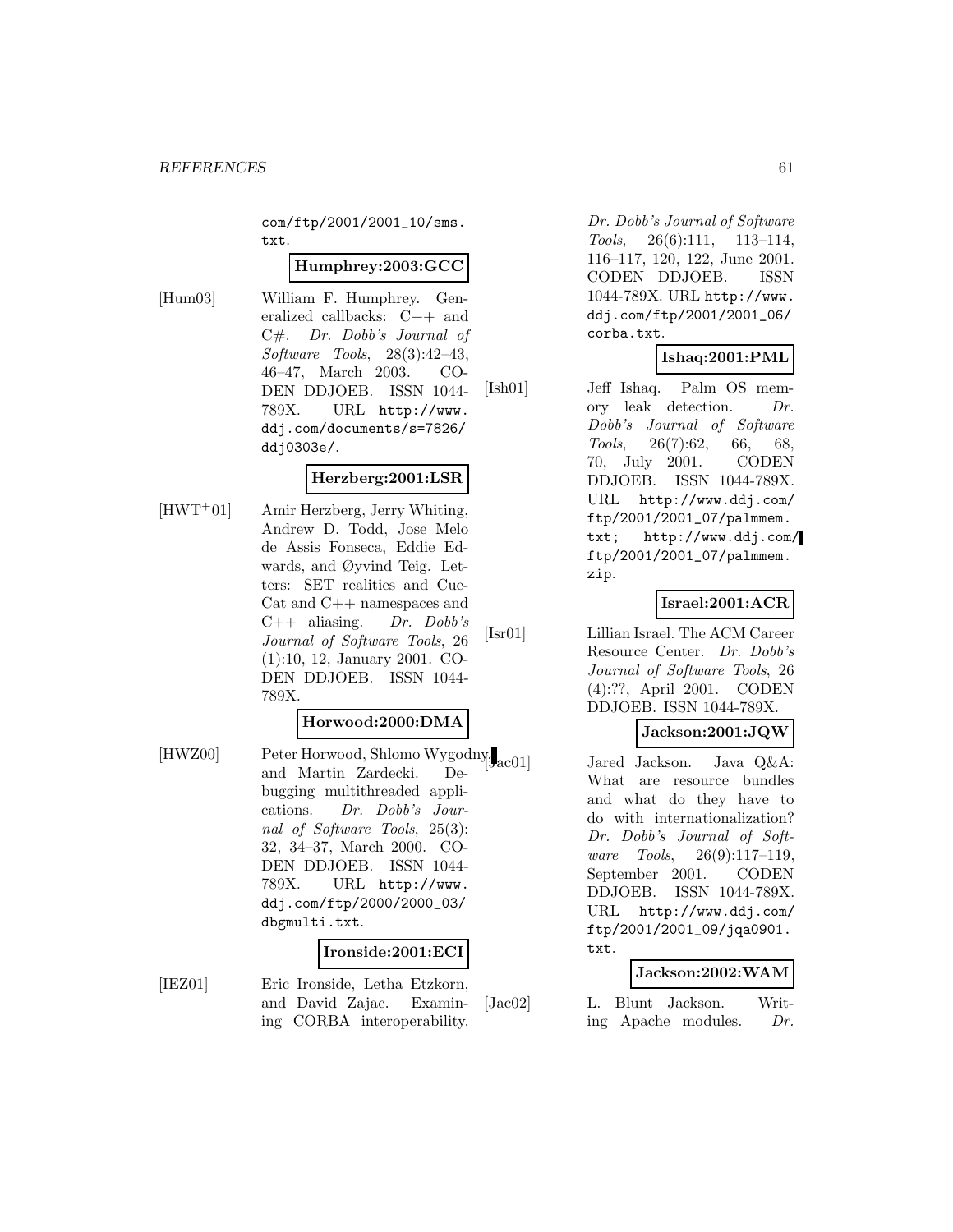#### *REFERENCES* 62

Dobb's Journal of Software Tools, 27(9):42, 44–48, 50, September 2002. CODEN DDJOEB. ISSN 1044- 789X. URL http://www. ddj.com/ftp/2002/2002\_09/ apachmod.txt.

# **Janik:2001:MDG**

[Jan01a] David Janik. Module design guidelines for real-time systems. Dr. Dobb's Journal of Software Tools, 26(2):108, 110– 114, 117, February 2001. CO-DEN DDJOEB. ISSN 1044- 789X. URL http://www. ddj.com/ftp/2001/2001\_02/ module.txt.

## **Janulaitis:2001:CHU**

[Jan01b] Michael Janulaitis. Creating HTML user interfaces for server programs. Dr. Dobb's Journal of Software Tools, 26(6):101–102, 104, 106, 108–109, June 2001. CO-DEN DDJOEB. ISSN 1044- 789X. URL http://www. ddj.com/ftp/2001/2001\_06/ htmlui.txt; http://www. ddj.com/ftp/2001/2001\_06/ htmlui.zip.

# **Jarp:2001:OIP**

[Jar01] Sverre Jarp. Optimizing IA-64 performance. Dr. Dobb's Journal of Software Tools, 26(7): 21–22, 24, 26, July 2001. CO-DEN DDJOEB. ISSN 1044- 789X. URL http://www. ddj.com/ftp/2001/2001\_07/ ia64.txt; http://www.ddj. com/ftp/2001/2001\_07/ia64. zip.

# **Jennings:2000:JQC**

[Jen00a] Mike Jennings. Java Q&A: Can you write NT services in Java? Dr. Dobb's Journal of Software Tools, 25(3):113– 116, 118, March 2000. CO-DEN DDJOEB. ISSN 1044- 789X. URL http://www. ddj.com/ftp/2000/2000\_03/ jqa300.txt; http://www. ddj.com/ftp/2000/2000\_03/ jqa300.zip.

## **Jennings:2000:JQH**

[Jen00b] Mike Jennings. Java Q&A: How do I establish a net connection? Dr. Dobb's Journal of Software Tools, 25(11):141– 142, 144–147, November 2000. CODEN DDJOEB. ISSN 1044-789X. URL http://www. ddj.com/ftp/2000/2000\_11/ jqa0011.txt; http://www. ddj.com/ftp/2000/2000\_11/ jqa0011.zip.

# **Jenkins:2002:GJP**

[Jen02a] Stephen B. Jenkins. Generating JavaScript from Perl. Dr. Dobb's Journal of Software Tools, 27(5):59–63, May 2002. CODEN DDJOEB. ISSN 1044-789X. URL http://www. ddj.com/ftp/2002/2002\_05/ jscript.txt.

# **Jennings:2002:JQ**

[Jen02b] Mike Jennings. Java Q&A: How do I use the Java plugin tool? Dr. Dobb's Journal of Software Tools, 27(1): 93–94, January 2002. CODEN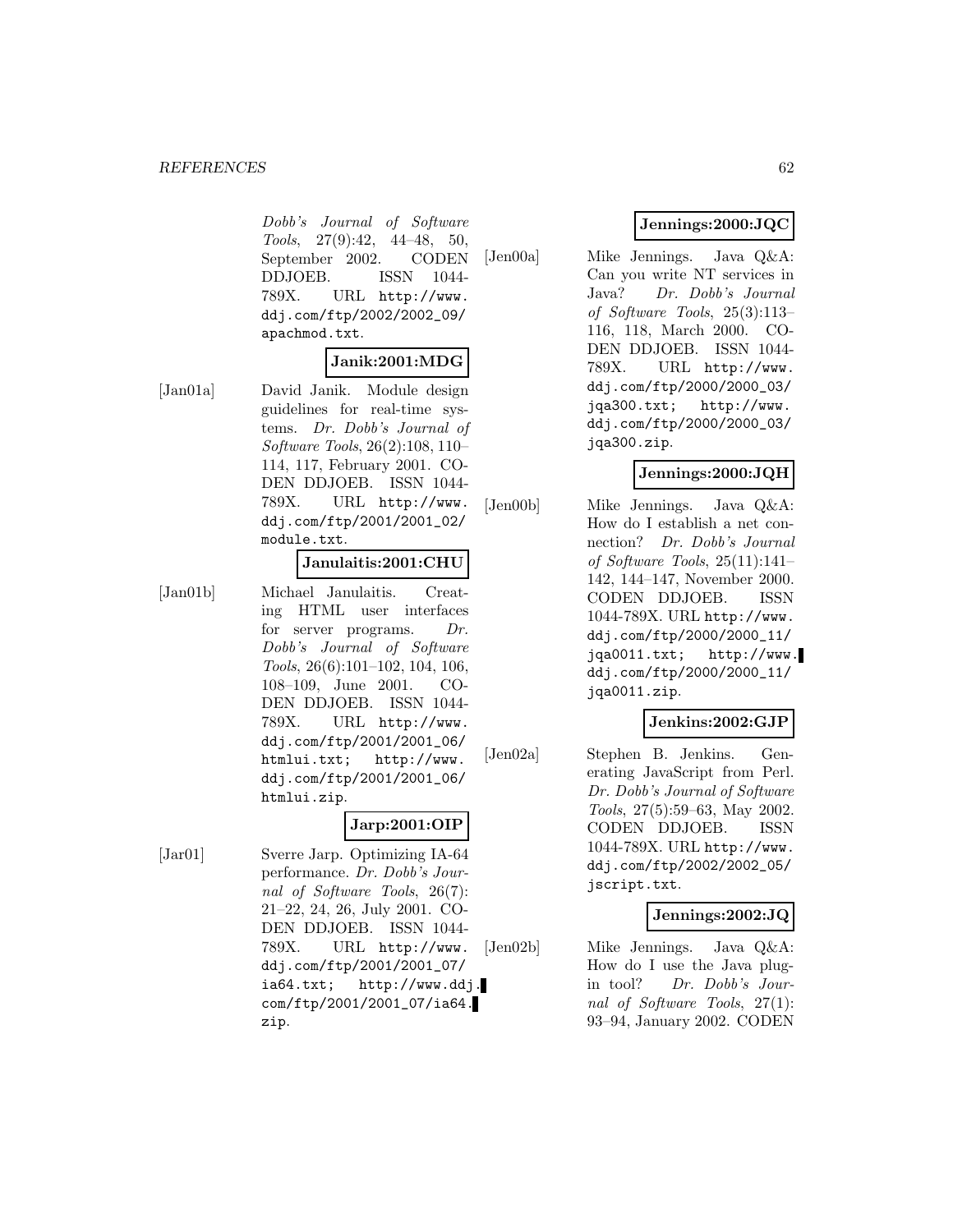DDJOEB. ISSN 1044-789X. URL http://www.ddj.com/ ftp/2002/2002\_01/jqa0102. zip.

## **Johnson:2000:DSC**

[Joh00] Steve Johnson. A dynamic select component for JavaScript. Dr. Dobb's Journal of Software Tools, 25(1):36, 38– 42, January 2000. CODEN DDJOEB. ISSN 1044-789X. URL http://www.ddj.com/ ftp/2000/2000\_01/dselect. txt; http://www.ddj.com/ [Jon02a] ftp/2000/2000\_01/dselect. zip.

# **Jolin:2001:JQC**

[Jol01] Art Jolin. Java Q&A: Can J2EE manage cache and pool memory? Dr. Dobb's Journal of Software Tools, 26(10):117– 120, October 2001. CODEN DDJOEB. ISSN 1044-789X. URL http://www.ddj.com/ ftp/2001/2001\_10/jqa1001. txt; http://www.ddj.com/ ftp/2001/2001\_10/jqa1001. zip.

# **Jolitz:2003:WSD**

[Jol03] William F. Jolitz. Web services and datacenter environments. Dr. Dobb's Journal of Software Tools, 28(4):60, 62–65, April 2003. CODEN DDJOEB. ISSN 1044-789X. URL http:/ /www.ddj.com/documents/s= 7827/ddj0304g/.

# **Jones:2001:EHS**

[Jon01] M. Tim Jones. An embeddable HTTP server. Dr. Dobb's Journal of Software Tools, 26(10):73–74, 77–79, October 2001. CODEN DDJOEB. ISSN 1044- 789X. URL http://www. ddj.com/ftp/2001/2001\_10/ emhttp.txt; http://www. ddj.com/ftp/2001/2001\_10/ emhttp.zip.

# **Jones:2002:JMA**

M. Tim Jones. Java mobile agents and the Aglets SDK. Dr. Dobb's Journal of Software Tools, 27(1):42, 44, 46–48, January 2002. CO-DEN DDJOEB. ISSN 1044- 789X. URL http://www. ddj.com/ftp/2002/2002\_01/ aglet.txt.

# **Jones:2002:PAR**

[Jon02b] M. Tim Jones. Personalization and adaptive resonance theory. Dr. Dobb's Journal of Software Tools, 27(10): 36–39, October 2002. CO-DEN DDJOEB. ISSN 1044- 789X. URL http://www. ddj.com/ftp/2002/2002\_10/ aa1002.zip.

# **Jones:2003:ELX**

[Jon03] M. Tim Jones. An embeddable lightweight XML-RPC server. Dr. Dobb's Journal of Software Tools, 28(6):60, 62–64, 66–67, June 2003. CODEN DDJOEB. ISSN 1044-789X. URL http:/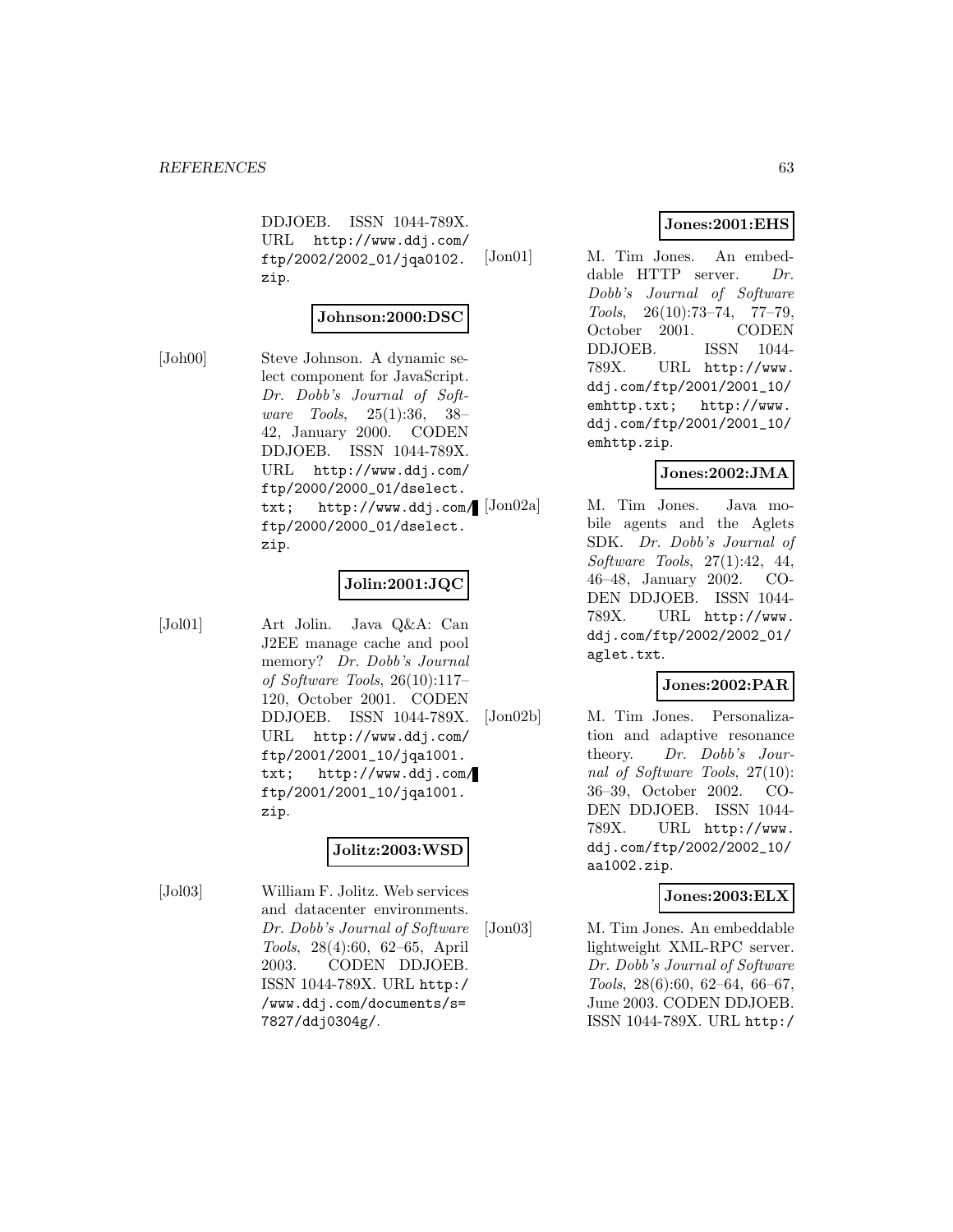/www.ddj.com/documents/s= 8213/ddj0306g/.

# **Jordi:2001:VM**

[Jor01] Steve Jordi. Volcano monitoring. Dr. Dobb's Journal of Software Tools, 26(3):64, 66–70, March 2001. CODEN DDJOEB. ISSN 1044-789X. URL http://www.ddj.com/ ftp/2001/2001\_03/volcano. txt;  $http://www.ddj.com/[Kar00]$ ftp/2001/2001\_03/volcano. zip.

# **Jin:2001:WCS**

[JRFH01] Liang Jin, Shi Ren, Liang Feng, and Gao Zheng Hua. WAP clients and set protocol. Dr. Dobb's Journal of Software Tools, 26(6):85, 87– 89, 91, June 2001. CODEN DDJOEB. ISSN 1044-789X.

# **Kaliski:2001:RDS**

[Kal01] Burton S. Kaliski, Jr. RSA digital signatures. Dr. Dobb's Journal of Software Tools, 26 (5):30, 32–33, 35–36, May 2001. CODEN DDJOEB. ISSN 1044-789X.

# **Kanalakis:2002:WSJ**

[Kan02] John M. Kanalakis, Jr. Web services and Java server pages. Dr. Dobb's Journal of Software Tools, 27(1):28, 30– 34, January 2002. CO-DEN DDJOEB. ISSN 1044- 789X. URL http://www. ddj.com/ftp/2002/2002\_01/ wsjsp.txt; http://www. ddj.com/ftp/2002/2002\_01/ wsjsp.zip.

# **Kaplan:2000:FBS**

[Kap00] John Kaplan. Finding the best software developers. Dr. Dobb's Journal of Software Tools, 25(10):??, October 2000. CODEN DDJOEB. ISSN 1044-789X.

# **Karim:2000:WNC**

Jawed Karim. A Win32 network crawler. Dr. Dobb's Journal of Software Tools, 25(5): 38, 40, 42–43, May 2000. CO-DEN DDJOEB. ISSN 1044- 789X. URL http://www. ddj.com/ftp/2000/2000\_05/ voyeur.txt; http://www. ddj.com/ftp/2000/2000\_05/ voyeur.zip.

# **Katseff:2003:WSP**

[Kat03] Howard P. Katseff. Web scraping proxy. Dr. Dobb's Journal of Software Tools, 28(6): 46, 48, 50, 52, June 2003. CO-DEN DDJOEB. ISSN 1044- 789X. URL http://www. ddj.com/documents/s=8213/ ddj0306e/.

# **Konchady:2002:ISS**

[KD02] Manu Konchady and Ray D'Amore. Implementing a smart spider. Dr. Dobb's Journal of Software Tools, 27 (8):??, August 2002. CO-DEN DDJOEB. ISSN 1044- 789X. URL http://www. ddj.com/ftp/2002/2002\_08/ spider.zip.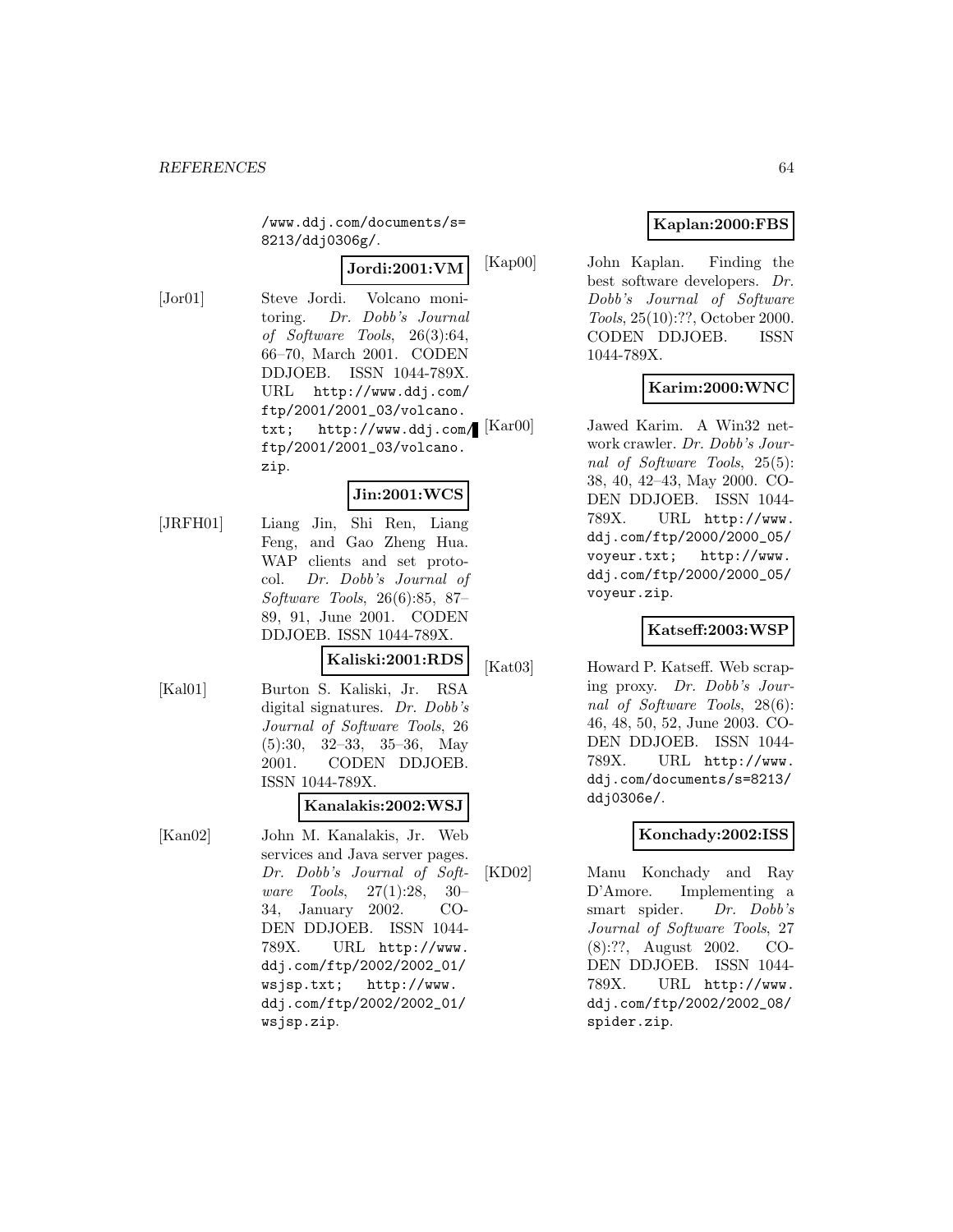## **Kiselyov:2000:LZA**

- 
- [KDG<sup>+</sup>00] Oleg Kiselyov, Charles Dorcey, Ron Gutman, Eric Haines, Tomas Möller, Peter Varhol, Edward Harned, and M. Jojje. Letters: Zuse accolades; exploiting 64-bit parallelism; triangle correction; computer science versus programming; Microsoft made its own bed; client/server tip. Dr. Dobb's Journal of Software Tools, 25(12):10–12, December 2000. CODEN DDJOEB. ISSN 1044-789X. See [].

#### **Konolige:2000:RCC**

[KDK00] Kurt Konolige, Jeanne Dietsch, and William Kennedy. Robot control and Colbert. Dr. Dobb's Journal of Software Tools, 25(11):90, 94, 96, 98, November 2000. CO-DEN DDJOEB. ISSN 1044- 789X. URL http://www. ddj.com/ftp/2000/2000\_11/ robot.txt.

## **Kelley:2003:GC**

[Kel03] Brian Kelley. Graph canonicalization. Dr. Dobb's Journal of Software Tools, 28(5):66–69, May 2003. CODEN DDJOEB. ISSN 1044-789X. URL http:/ /www.ddj.com/documents/s= 7927/ddj0305g/.

#### **Keogh:2000:AAL**

[Keo00] John Keogh. Algorithm alley: Layout management. Dr. Dobb's Journal of Software Tools, 25(6):131–134,

136, June 2000. CO-DEN DDJOEB. ISSN 1044- 789X. URL http://www. ddj.com/ftp/2000/2000\_06/ aa600.txt; http://www. ddj.com/ftp/2000/2000\_06/ aa600.zip.

# **Kientzle:2000:DEM**

[Kie00a] Tim Kientzle. Database engines: MySQL versus Oracle. Dr. Dobb's Journal of Software Tools, 25(7):98, 100, 102, 104, July 2000. CO-DEN DDJOEB. ISSN 1044- 789X. URL http://www. ddj.com/ftp/2000/2000\_07/ mysqlorl.txt.

# **Kiesling:2000:OOU**

[Kie00b] Robert Kiesling. An objectoriented UI for Perl. Dr. Dobb's Journal of Software Tools, 25(6):58, 60–61, June 2000. CODEN DDJOEB. ISSN 1044-789X. URL http:/ /www.ddj.com/ftp/2000/2000\_ 06/perlooui.txt; http:/ /www.ddj.com/ftp/2000/2000\_ 06/worksp.zip.

# **Kientzle:2001:JQH**

[Kie01a] Tim Kientzle. Java Q&A: How can I speed up my JDBC-based programs? Dr. Dobb's Journal of Software Tools, 26(12):111– 112, December 2001. CODEN DDJOEB. ISSN 1044-789X. URL http://www.ddj.com/ ftp/2001/2001\_12/jqa1201. txt; http://www.ddj.com/ ftp/2001/2001\_12/jqa1201. zip.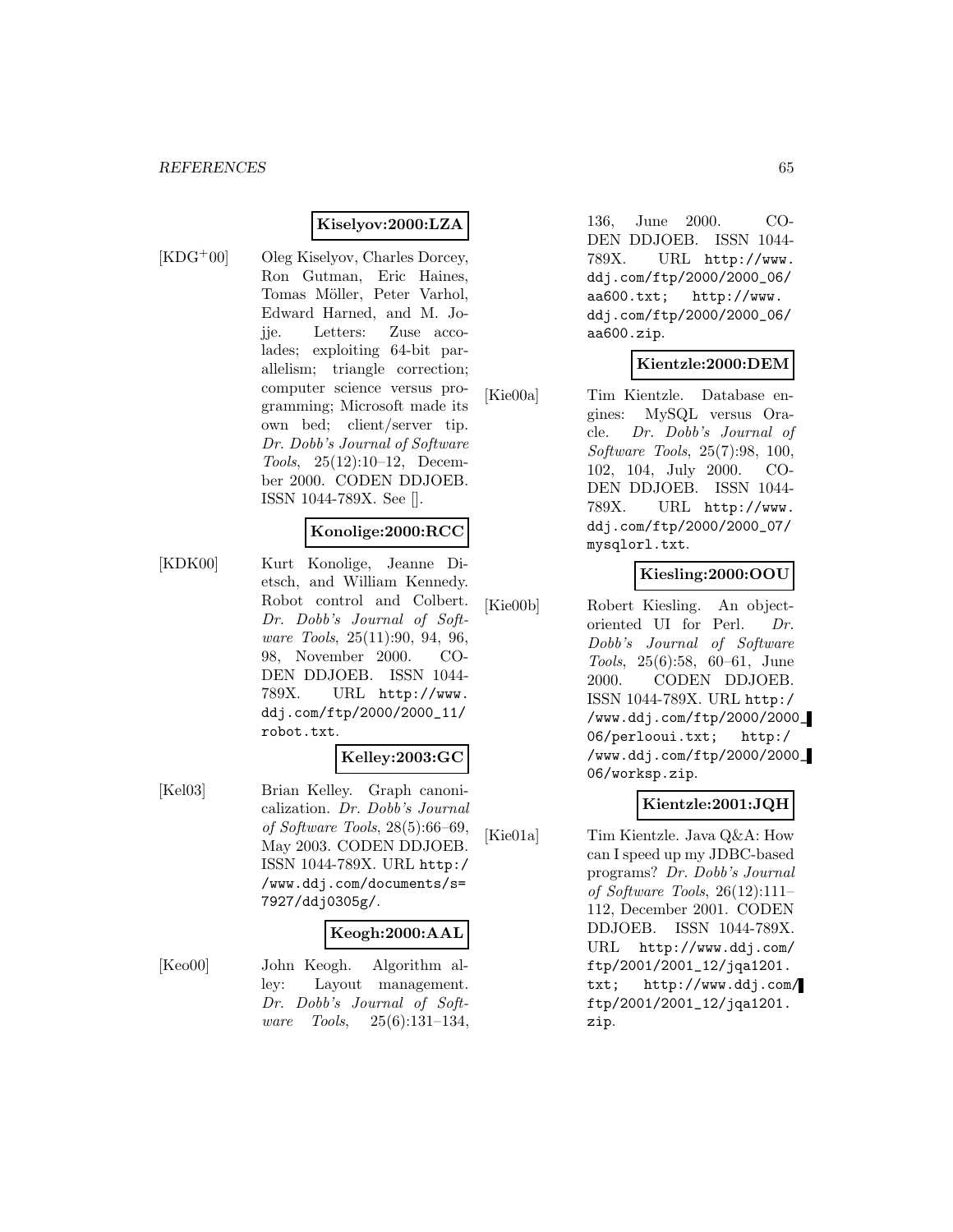# **Kiesling:2001:MR**

[Kie01b] Robert Kiesling. E-mail relaying: Coping with the sendmail and qmail mail transport agents. Dr. Dobb's Journal of Software Tools, 26(11):87– 91, November 2001. CO-DEN DDJOEB. ISSN 1044- 789X. URL http://www. ddj.com/ftp/2001/2001\_11/ relay.txt; http://www. ddj.com/ftp/2001/2001\_11/ relay.zip.

# **Kiesling:2001:EPL**

[Kie01c] Robert Kiesling. Exploring Perl libraries. Dr. Dobb's Journal of Software Tools, 26(2): 84, 86–88, February 2001. CO-DEN DDJOEB. ISSN 1044- 789X. URL http://www. ddj.com/ftp/2001/2001\_02/ perllib.txt; http://www. ddj.com/ftp/2001/2001\_02/ perllib.zip.

#### **Kientzle:2002:JQH**

[Kie02a] Tim Kientzle. Java Q&A: How can I make my Java servlets faster? Dr. Dobb's Journal of Software Tools, 27(4): 97–99, April 2002. CODEN DDJOEB. ISSN 1044-789X. URL http://www.ddj.com/ ftp/2002/2002\_04/jqa0402. txt; http://www.ddj.com/ ftp/2002/2002\_04/jqa0402. zip.

#### **Kiesling:2002:OUE**

[Kie02b] Robert Kiesling. ODBC in Unix environments. Dr. Dobb's

Journal of Software Tools, 27 (12):16, 18–20, 22, December 2002. CODEN DDJOEB. ISSN 1044-789X. URL http:/ /www.ddj.com/documents/s= 7718/ddj2012b/.

# **Kim:2000:CDE**

[Kim00a] Eugene Eric Kim. A conversation with Doug Engelbart. Dr. Dobb's Journal of Software Tools, 25(9):21–22, 24, 26, September 2000. CODEN DDJOEB. ISSN 1044-789X.

# **Kim:2000:FP**

[Kim00b] Eugene Eric Kim. The future of programming. Dr. Dobb's Journal of Software Tools, 25 (12 (supplement)):6–9, December 2000. CODEN DDJOEB. ISSN 1044-789X.

# **Kim:2001:PPR**

[Kim01a] Eugene Eric Kim. Programming and the PC revolution. Dr. Dobb's Journal of Software Tools, 26(1):21–22, 24, 30, 32, 34, 36, 38, January 2001. CO-DEN DDJOEB. ISSN 1044- 789X.

# **Kim:2001:TSJ**

[Kim01b] Eugene Eric Kim. A triumph of simplicity: James Clark on markup languages and XML. Dr. Dobb's Journal of Software Tools, 26(7):56, 58–60, July 2001. CODEN DDJOEB. ISSN 1044-789X.

# **Kim:2002:LLW**

[Kim02] Eugene Eric Kim. The MIT Lightweight Languages Work-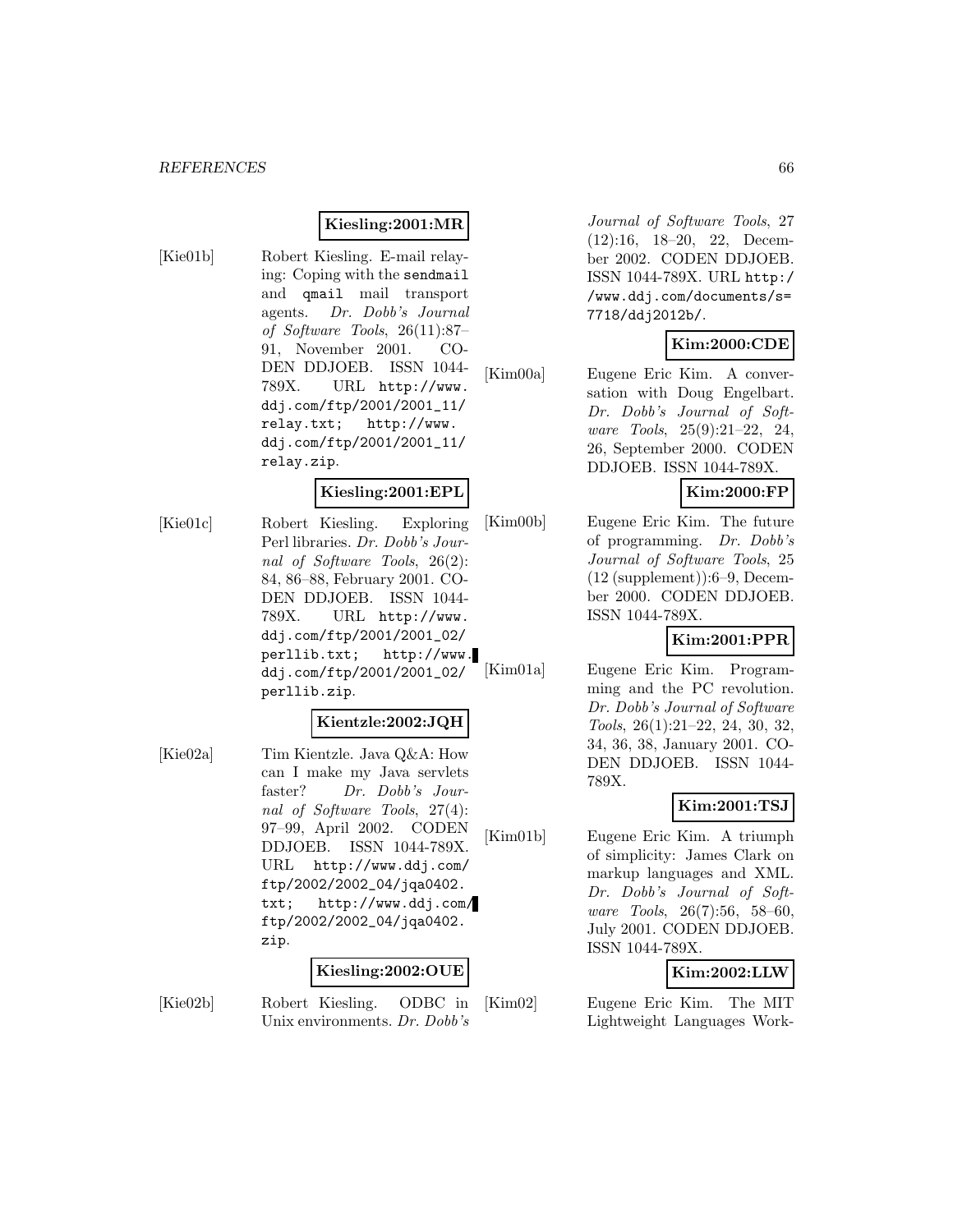#### *REFERENCES* 67

shop. Dr. Dobb's Journal of Software Tools, 27(2):21– 22, 24, 26, February 2002. CODEN DDJOEB. ISSN 1044-789X. URL http:/ /technetcast.ddj.com/tnc\_ catalog.html?item\_id=1295.

## **Kiselyov:2000:LSI**

[Kis00] Oleg Kiselyov. Letters: Smart iterators. Dr. Dobb's Journal of Software Tools, 25(9): 10, September 2000. CODEN DDJOEB. ISSN 1044-789X.

#### **Kiselev:2001:PDE**

[Kis01] Ivan Kiselev. A portable distributed event-logging facility: Monitoring the state of applications. Dr. Dobb's Journal of Software Tools, 26(9):26, 28– 30, September 2001. CODEN DDJOEB. ISSN 1044-789X. URL http://www.ddj.com/ ftp/2001/2001\_09/logging. txt; http://www.ddj.com/ ftp/2001/2001\_09/logging. zip.

# **Kopp:2000:MCC**

[Kop00] Carlo Kopp. Managing cluster computers. Dr. Dobb's Journal of Software Tools, 25(7): 21–26, July 2000. CODEN DDJOEB. ISSN 1044-789X. URL http://www.ddj.com/ ftp/2000/2000\_07/cluster. txt.

#### **Kougiouris:2001:PMP**

[Kou01] Panos Kougiouris. Programming mobile phones. Dr. Dobb's Journal of Software

Tools, 26(9):73, 75, 77, 78– 79, September 2001. CODEN DDJOEB. ISSN 1044-789X. URL http://www.ddj.com/ ftp/2001/2001\_09/mphones. txt.

# **Kripac:2001:AAE**

[Kri01] Jiri Kripac. Algorithm alley: An efficient undo/redo algorithm. Dr. Dobb's Journal of Software Tools, 26(11): 117–119, 122–123, November 2001. CODEN DDJOEB. ISSN 1044-789X.

# **Kautz:2000:LLI**

[KSC<sup>+</sup>00] Frederick Kautz, Dimitrios Souflis, Robert Carbonari, DDJ, Al Gettier, Tina Femia, Andrew D. Todd, Anonymous, Alan Horn, Anonymous, Brad Clawsie, and Samuel Pearlman. Letters: The S language; IP security; Pnuts pointer; flyby; worker shortage?; design by interface. Dr. Dobb's Journal of Software Tools, 25(4): 10, 12, April 2000. CODEN DDJOEB. ISSN 1044-789X. See [Ste00k].

# **Lacas:2001:VVN**

[Lac01] Mark Lacas. VNOS: The Visual Network Operating System. Dr. Dobb's Journal of Software Tools, 26(12):89– 93, December 2001. CODEN DDJOEB. ISSN 1044-789X.

# **Laird:2001:CPT**

[Lai01a] Cameron Laird. Compiling Perl/Tk scripts. Dr. Dobb's Journal of Software Tools, 26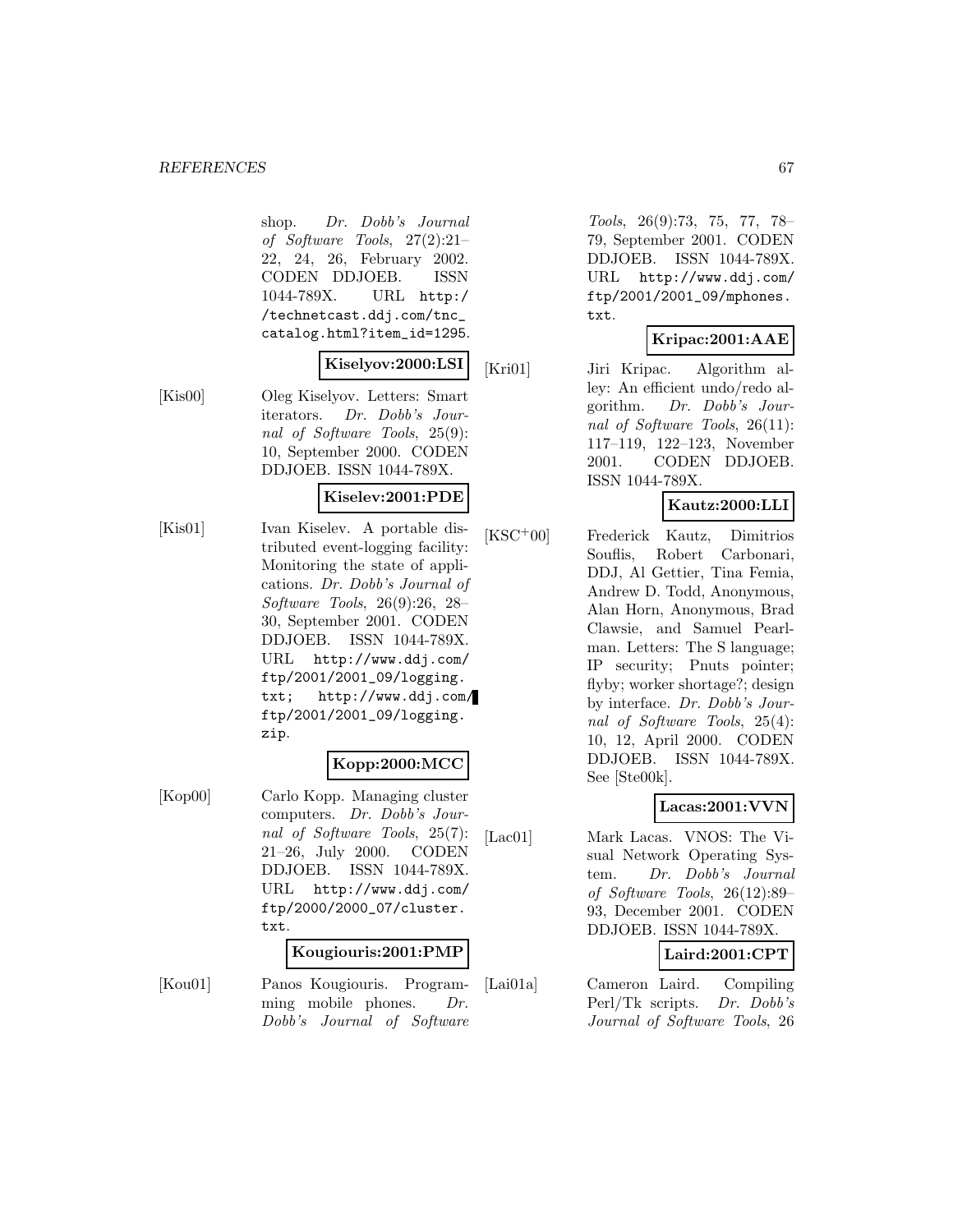#### *REFERENCES* 68

(5):60, 63, 65–66, May 2001. CODEN DDJOEB. ISSN 1044-789X. URL http://www. ddj.com/ftp/2001/2001\_05/ perltk.txt.

## **Laird:2001:GCP**

[Lai01b] Cameron Laird. GUI construction with Perl. Dr. Dobb's Journal of Software Tools, 26 (1):80, 82, 84, 86, January 2001. CODEN DDJOEB. ISSN 1044-789X.

# **Laird:2001:JQW**

[Lai01c] Cameron Laird. Java Q&A: When should you script Java with TCL? Dr. Dobb's Journal of Software Tools, 26(3): 133–134, March 2001. CODEN DDJOEB. ISSN 1044-789X. URL http://www.ddj.com/ ftp/2001/2001\_03/jqa0301. txt.

#### **Lardieri:2001:ACE**

[Lar01a] Steve Lardieri. ActiveX controls for Embedded Visual Basic. Dr. Dobb's Journal of Software Tools, 26(7):72, 76, 78– 84, 86, July 2001. CODEN DDJOEB. ISSN 1044-789X. URL http://www.ddj.com/ ftp/2001/2001\_07/embedvb. txt; http://www.ddj.com/ ftp/2001/2001\_07/embedvb. zip.

#### **Larson:2001:WBV**

[Lar01b] Michael Larson. Webbased video monitoring. Dr. Dobb's Journal of Software Tools, 26(7):88, 90, 93–

94, 96, July 2001. CO-DEN DDJOEB. ISSN 1044- 789X. URL http://www. ddj.com/ftp/2001/2001\_07/ video.txt; http://www. ddj.com/ftp/2001/2001\_07/ video.zip.

# **Lardieri:2003:PDW**

[Lar03a] Stephen Lardieri. Private desktops and Windows XP. Dr. Dobb's Journal of Software Tools, 28(1):26, 28, 30, 32, January 2003. CODEN DDJOEB. ISSN 1044-789X. URL http:/ /www.ddj.com/documents/s= 7758/ddj0301c/.

# **Larson:2003:RCS**

[Lar03b] Michael Larson. Route control and streaming video. Dr. Dobb's Journal of Software Tools, 28(6):18, 20, 22, 24, 26, June 2003. CODEN DDJOEB. ISSN 1044-789X. URL http:/ /www.ddj.com/documents/s= 8213/ddj0306b/.

## **Latteier:2002:ZPT**

[Lat02] Amos Latteier. Zope page templates. Dr. Dobb's Journal of Software Tools, 27(2):67, 69– 70, 73–75, February 2002. CO-DEN DDJOEB. ISSN 1044- 789X. URL http://www. ddj.com/ftp/2002/2002\_02/ zope.zip.

# **Ledin:2000:DFO**

[Led00] Jim Ledin. Digital filtering and oversampling. Dr. Dobb's Journal of Software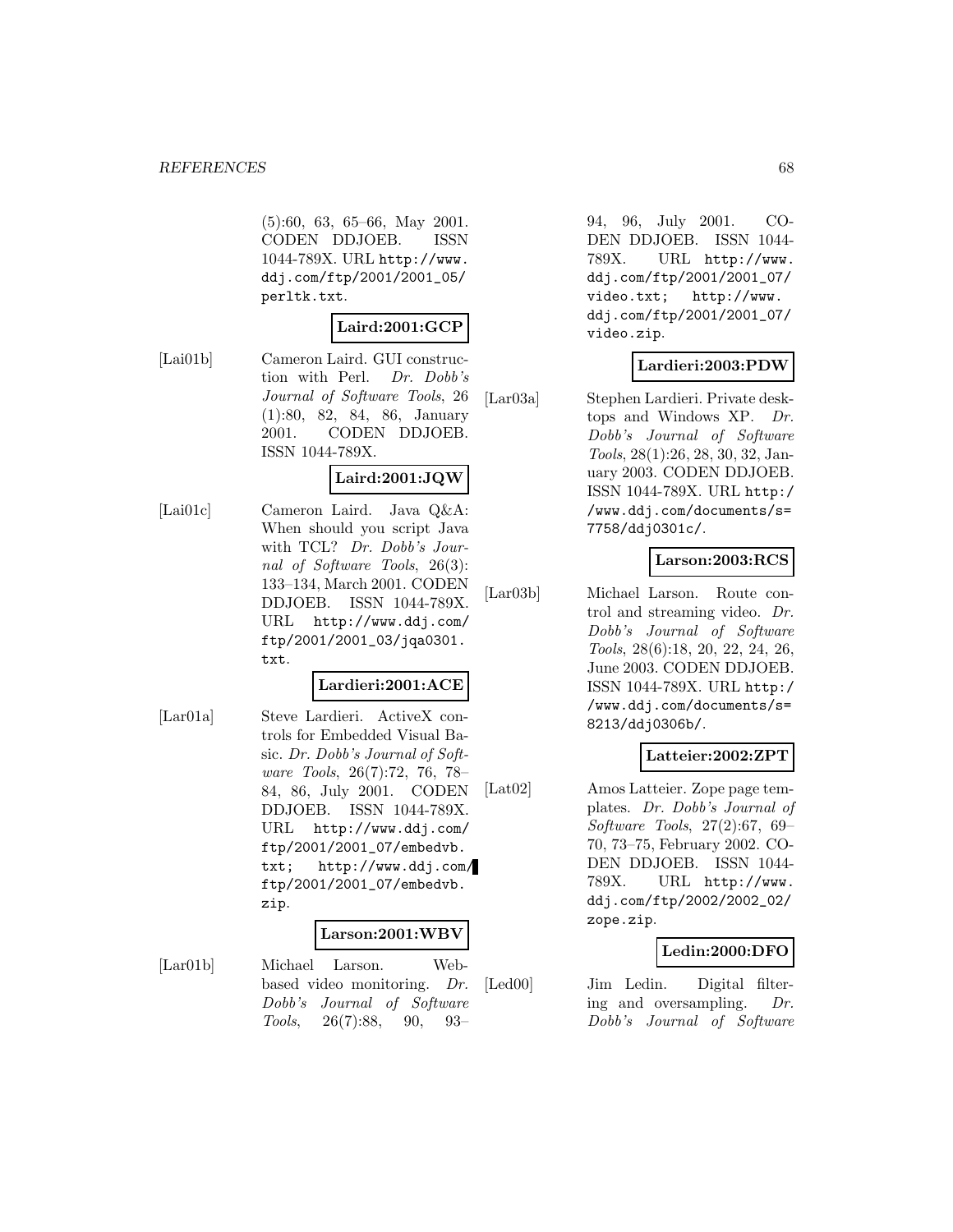Tools, 25(4):66, 68–70, 72– 74, April 2000. CODEN DDJOEB. ISSN 1044- 789X. URL http://www. ddj.com/ftp/2000/2000\_04/ filter.txt; http://www. ddj.com/ftp/2000/2000\_04/ filter.zip.

# **Ledin:2001:RTS**

[Led01] Jim Ledin. The Real-Time Simulation Protocol. Dr. Dobb's Journal of Software Tools, 26(5):83, 86–88, 90, 91, May 2001. CO-DEN DDJOEB. ISSN 1044- 789X. URL http://www. ddj.com/ftp/2001/2001\_05/ rtsp.txt; http://www.ddj. com/ftp/2001/2001\_05/rtsp. zip.

# **Lee:2001:HJI**

[Lee01] Katherine Spencer Lee. Hot jobs for IT professionals in 2001. Dr. Dobb's Journal of Software Tools, 26(4):??, April 2001. CODEN DDJOEB. ISSN 1044-789X.

#### **Levitin:2000:NRM**

[Lev00] Anany Levitin. A new road map of algorithm design techniques. Dr. Dobb's Journal of Software Tools, 25(4):23–24, 26–28, April 2000. CODEN DDJOEB. ISSN 1044-789X.

# **Li:2003:JBM**

[Li03a] Sing Li. A Java-based music player for MP3, Ogg, and WAV. Dr. Dobb's Journal of Software Tools, 28(2):38, 40,

42, 44–45, February 2003. CO-DEN DDJOEB. ISSN 1044- 789X. URL http://www. ddj.com/documents/s=7790/ ddj0302e/.

# **Li:2003:JPP**

[Li03b] Sing Li. JXTA and peer-topeer networks. Dr. Dobb's Journal of Software Tools, 28 (6):30, 32–34, June 2003. CO-DEN DDJOEB. ISSN 1044- 789X. URL http://www. ddj.com/documents/s=8213/ ddj0306c/.

# **Link:2001:TES**

[Lin01] Joseph M. Link. Trampolines for embedded systems: Minimizing interrupt handlers latency. Dr. Dobb's Journal of Software Tools, 26(9):81, 84– 87, September 2001. CO-DEN DDJOEB. ISSN 1044- 789X. URL http://www. ddj.com/ftp/2001/2001\_09/ tramp.txt.

# **Linwood:2002:PT**

[Lin02] Jeff Linwood. Programmer's toolchest. Dr. Dobb's Journal of Software Tools, 27 (8):??, August 2002. CO-DEN DDJOEB. ISSN 1044- 789X. URL http://www. ddj.com/ftp/2002/2002\_08/ jmeter.txt; http://www. ddj.com/ftp/2002/2002\_08/ jmeter.zip.

#### **Lischner:2002:BCC**

[Lis02] Ray Lischner. Borland's CLX component framework.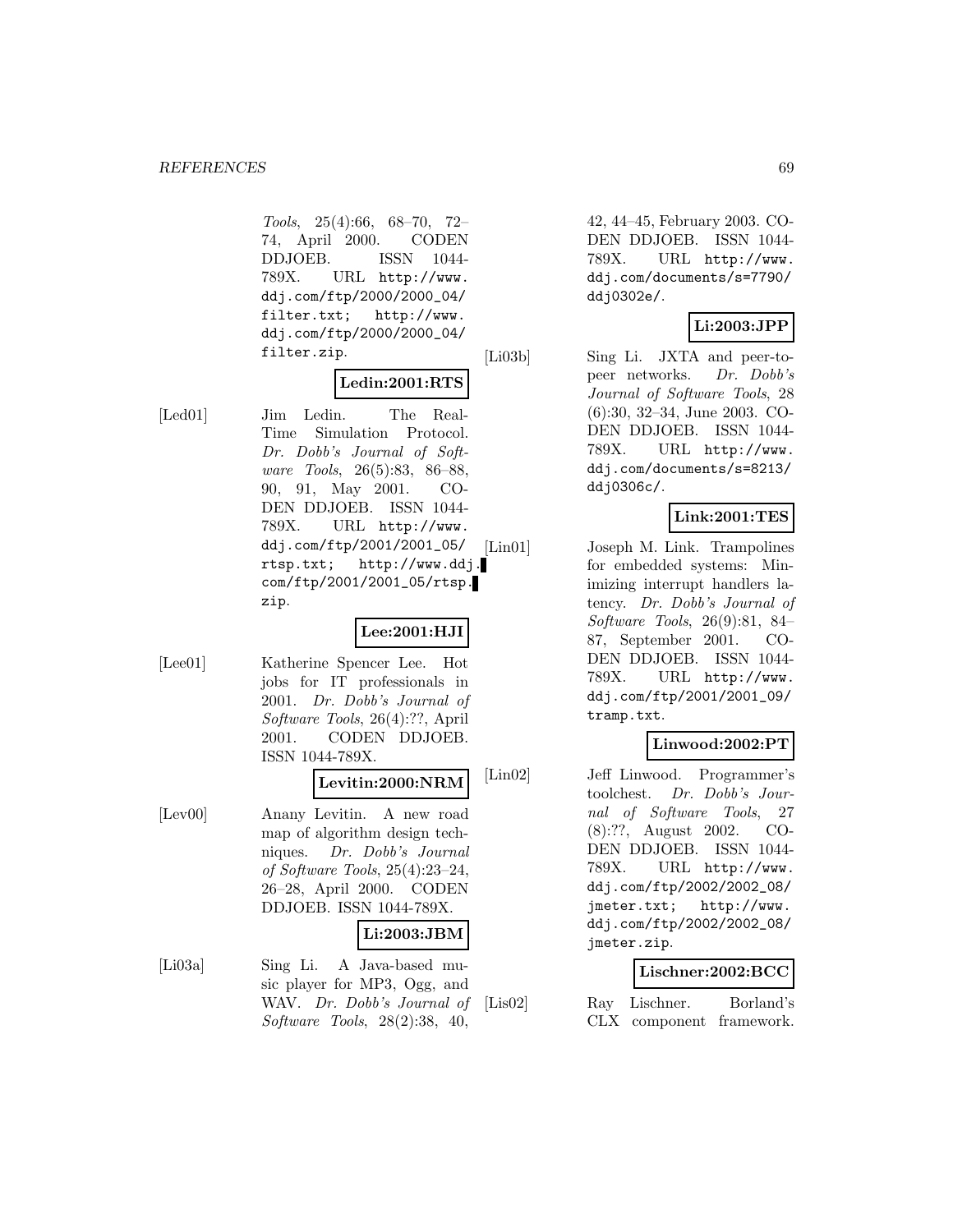#### **REFERENCES** 70

Dr. Dobb's Journal of Software Tools, 27(2):77, 79–81, February 2002. CODEN DDJOEB. ISSN 1044-789X. URL http://www.ddj.com/ ftp/2002/2002\_02/clx.txt.

# **Larsson:2001:DS**

[LJ01] Andreas Larsson and Henrik Jeppsson. Designing 3G systems. Dr. Dobb's Journal of Software Tools, 26(5):68, 70– 73, 75, 77–78, May 2001. CO-DEN DDJOEB. ISSN 1044- 789X. URL http://www. ddj.com/ftp/2001/2001\_05/ 3g.txt.

# **Lamper:2002:SC**

[LJ02] David Lamper and Neil F. Johnson. The science of complexity. Dr. Dobb's Journal of Software Tools, 27(10):16, 18– 20, 22, October 2002. CODEN DDJOEB. ISSN 1044-789X. URL http://www.ddj.com/ ftp/2002/2002\_10/complex. txt; http://www.ddj.com/ ftp/2002/2002\_10/complex. zip.

#### **Laurie:2001:LAA**

[LMM<sup>+</sup>01] Ben Laurie, James Metzger, Maury Markowitz, Edward Harnsed, Matthew Saltzman, Claude Brown, and Robert Wuest. Letters: Analyzing algorithms; child's play; Hurd, Hurd, Hurd  $-$  Hurd is the word; software in the 21st Century; analyzing analytic computing; giving Boost a boost; MP3 notes. Dr. Dobb's Journal of Software Tools, 26(2):10, 12, February 2001. CODEN DDJOEB. ISSN 1044-789X.

#### **Leibundguth:2001:UMD**

[LPP01] Jonathan Leibundguth, Michael Pease, and Andrei Povodyrev. A universal model for designing the entity EJB layer. Dr. Dobb's Journal of Software Tools, 26(6):38, 40–43, 46, June 2001. CODEN DDJOEB. ISSN 1044-789X. URL http://www.ddj.com/ ftp/2001/2001\_06/ejb.txt; http://www.ddj.com/ftp/ 2001/2001\_06/ejb.zip.

## **Lach-Smith:2001:PBD**

[LS01] Barbara Lach-Smith. Programmer's bookshelf: Developing for wireless systems. Dr. Dobb's Journal of Software Tools, 26(10):130–131, October 2001. CODEN DDJOEB. ISSN 1044-789X.

# **Ma:2001:CPD**

[Ma01] Charlie Ma. Cross-platform DHTML. Dr. Dobb's Journal of Software Tools, 26(2):120, 122–128, February 2001. CO-DEN DDJOEB. ISSN 1044- 789X. URL http://www. ddj.com/ftp/2001/2001\_02/ dhtml.txt.

# **Macri:2000:SPC**

[Mac00] Julian Macri. State patterns and C++. Dr. Dobb's Journal of Software Tools, 25(6):36, 38, 40, 42, 44–45, June 2000. CO-DEN DDJOEB. ISSN 1044- 789X. URL http://www.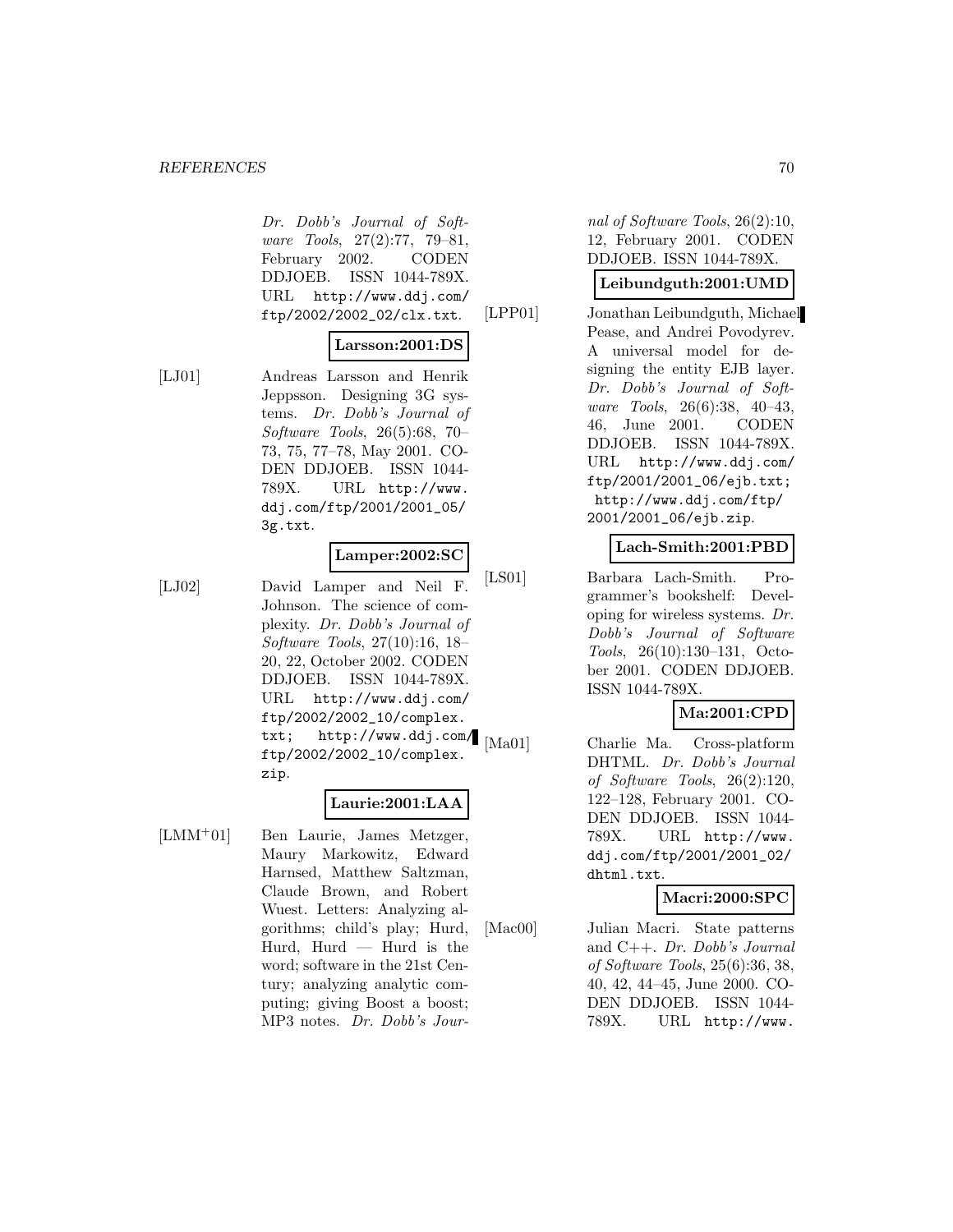ddj.com/ftp/2000/2000\_06/ statepat.txt.

#### **Maddock:2001:REC**

[Mad01] John Maddock. Regular expressions in  $C_{++}$ . Dr. Dobb's Journal of Software Tools, 26(10):21–22, 24, 26, October 2001. CODEN DDJOEB. ISSN 1044- 789X. URL http://www. ddj.com/ftp/2001/2001\_10/ regexpp3.txt; http://www. ddj.com/ftp/2001/2001\_10/ regexpp3.zip.

## **Mahoney:2002:AAY**

[Mah02] William R. Mahoney. Algorithm alley: Yet another record selection algorithm. Dr. Dobb's Journal of Software Tools, 27(2):98– 99, February 2002. CODEN DDJOEB. ISSN 1044-789X. URL http://www.ddj.com/ ftp/2002/2002\_02/aa0202. txt.

#### **Mahoney:2003:APC**

[Mah03] William R. Mahoney. The "allpairs closest points" problem. Dr. Dobb's Journal of Software Tools, 28(1):48–49, 51, January 2003. CODEN DDJOEB. ISSN 1044-789X. URL http:/ /www.ddj.com/documents/s= 7758/ddj0301f/.

#### **Manivannan:2000:EAM**

[Man00] S. Manivannan. An efficient algorithm for magnitude operation. Dr. Dobb's Journal of Software Tools, 25(4):

54, 565, April 2000. CO-DEN DDJOEB. ISSN 1044- 789X. URL http://www.ddj. com/ftp/2000/2000\_04/mag. txt.

## **Manley:2002:MWA**

[Man02] Kevin T. Manley. Monitoring Web application performance and ISAPI. Dr. Dobb's Journal of Software Tools, 27 (7):65–68, July 2002. CO-DEN DDJOEB. ISSN 1044- 789X. URL http://www. ddj.com/ftp/2002/2002\_07/ isapi.txt; http://www. ddj.com/ftp/2002/2002\_07/ isapi.zip.

# **Marrie:2000:AAA**

[Mar00] Laurence Marrie. Algorithm alley: Alternating skip lists. Dr. Dobb's Journal of Software Tools, 25(8):133– 136, August 2000. CO-DEN DDJOEB. ISSN 1044- 789X. URL http://www. ddj.com/ftp/2000/2000\_08/ aa800.zip.

# **Marasco:2002:TSD**

[Mar02a] Joe Marasco. Tracking software development projects. Dr. Dobb's Journal of Software Tools, 27(8):??, August 2002. CODEN DDJOEB. ISSN 1044-789X.

# **Marques:2002:BSJ**

[Mar02b] Paulo Marques. Building secure Java RMI servers. Dr. Dobb's Journal of Software Tools, 27(11):36, 38, 40–42,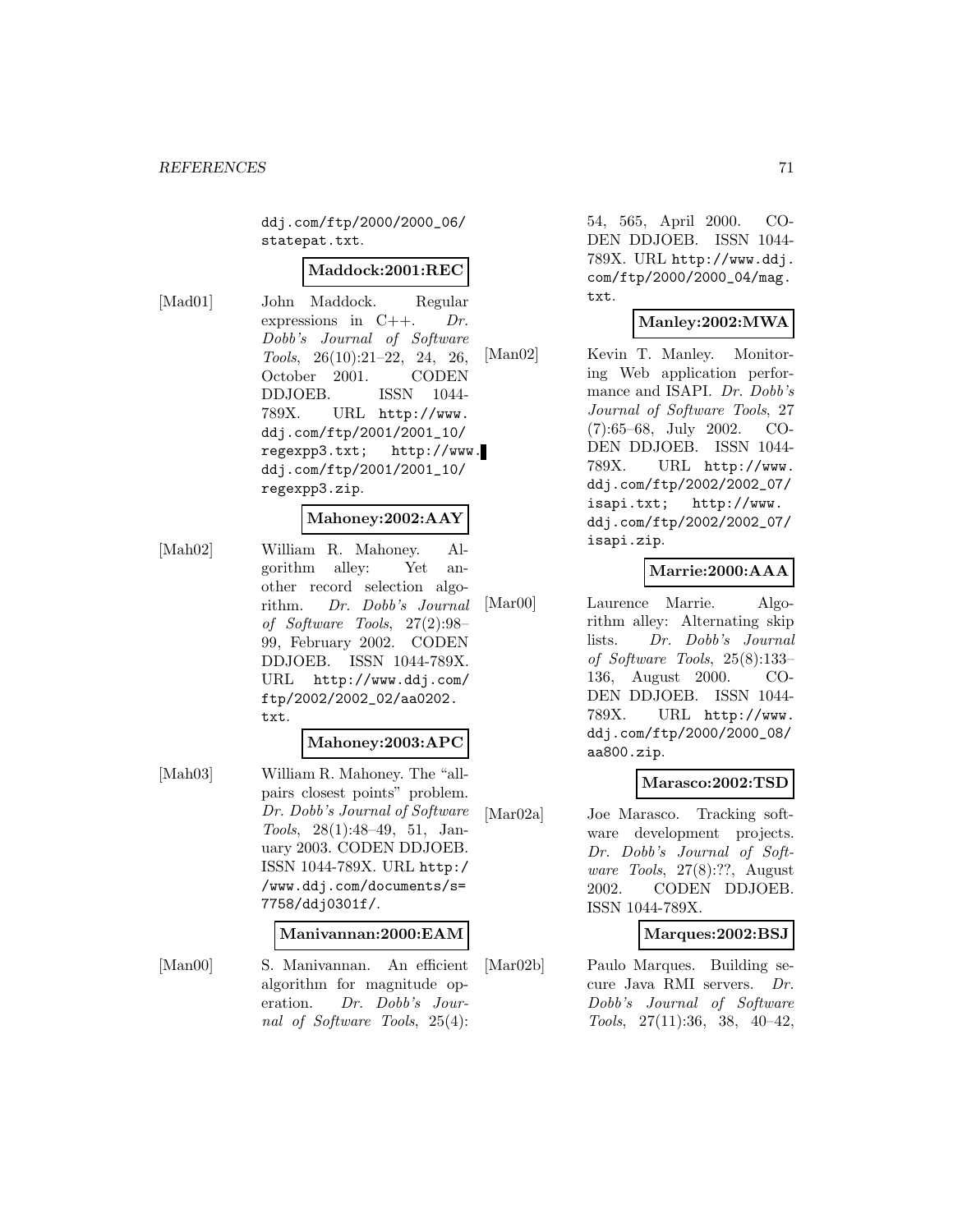44, November 2002. CO-DEN DDJOEB. ISSN 1044- 789X. URL http://www. ddj.com/documents/s=7644/ ddj0211d/.

#### **Martin:2003:CBM**

[Mar03] Ken Martin. The CMake build manager. Dr. Dobb's Journal of Software Tools, 28(1):40, 42, 44, 46, January 2003. CO-DEN DDJOEB. ISSN 1044- 789X. URL http://www. ddj.com/documents/s=7758/ ddj0301e/.

#### **Masta:2001:LIL**

[Mas01] Robert Masta. Letters: Interrupt latencies. Dr. Dobb's Journal of Software Tools, 26 (4):10, 12, April 2001. CODEN DDJOEB. ISSN 1044-789X.

#### **Massa:2002:IGW**

[Mas02] Anthony J. Massa. Integrating GoAhead WebServer and eCos. Dr. Dobb's Journal of Software Tools, 27(11):56, 58, 60, 62, 64, November 2002. CODEN DDJOEB. ISSN 1044-789X. URL http://www. ddj.com/documents/s=7644/ ddj0211f/.

#### **Maddock:2000:CTT**

[MC00] John Maddock and Steve Cleary.  $C++$  type traits. Dr. Dobb's Journal of Software Tools, 25(10):38, 40, 42, 44, October 2000. CO-DEN DDJOEB. ISSN 1044- 789X. URL http://www. ddj.com/ftp/2000/2000\_10/ cpptt.txt.

# **McCoy:2000:SP**

[McC00] John H. McCoy. Scripting for Pnuts. Dr. Dobb's Journal of Software Tools, 25(1):21–22, 24, 26, January 2000. CO-DEN DDJOEB. ISSN 1044- 789X. URL http://www. ddj.com/ftp/2000/2000\_01/ pnutdemo.zip; http://www. ddj.com/ftp/2000/2000\_01/ pnuts.txt.

# **McClellen:2002:WDD**

[McC02] Chris McClellen. Weather data distribution and system monitoring: An opensource ORB for a rainy day. Dr. Dobb's Journal of Software Tools, 27(1):69–70, 72– 74, January 2002. CODEN DDJOEB. ISSN 1044-789X. URL http://www.ddj.com/ ftp/2002/2002\_01/weather. txt.

# **McKenzie:2001:JQJ**

[McK01] Nadine McKenzie. Java Q&A: Is JavaScript an objectoriented language? Dr. Dobb's Journal of Software Tools, 26 (8):115–116, August 2001. CO-DEN DDJOEB. ISSN 1044- 789X. URL http://www. ddj.com/ftp/2001/2001\_08/ jqa0801.txt.

# **McMillan:2000:PTE**

[McM00] Mike McMillan. Programmer's toolchest: Examining Perl-COM: Perl meets Microsoft's COM. Dr. Dobb's Journal of Software Tools, 25(1):84, 86– 87, January 2000. CODEN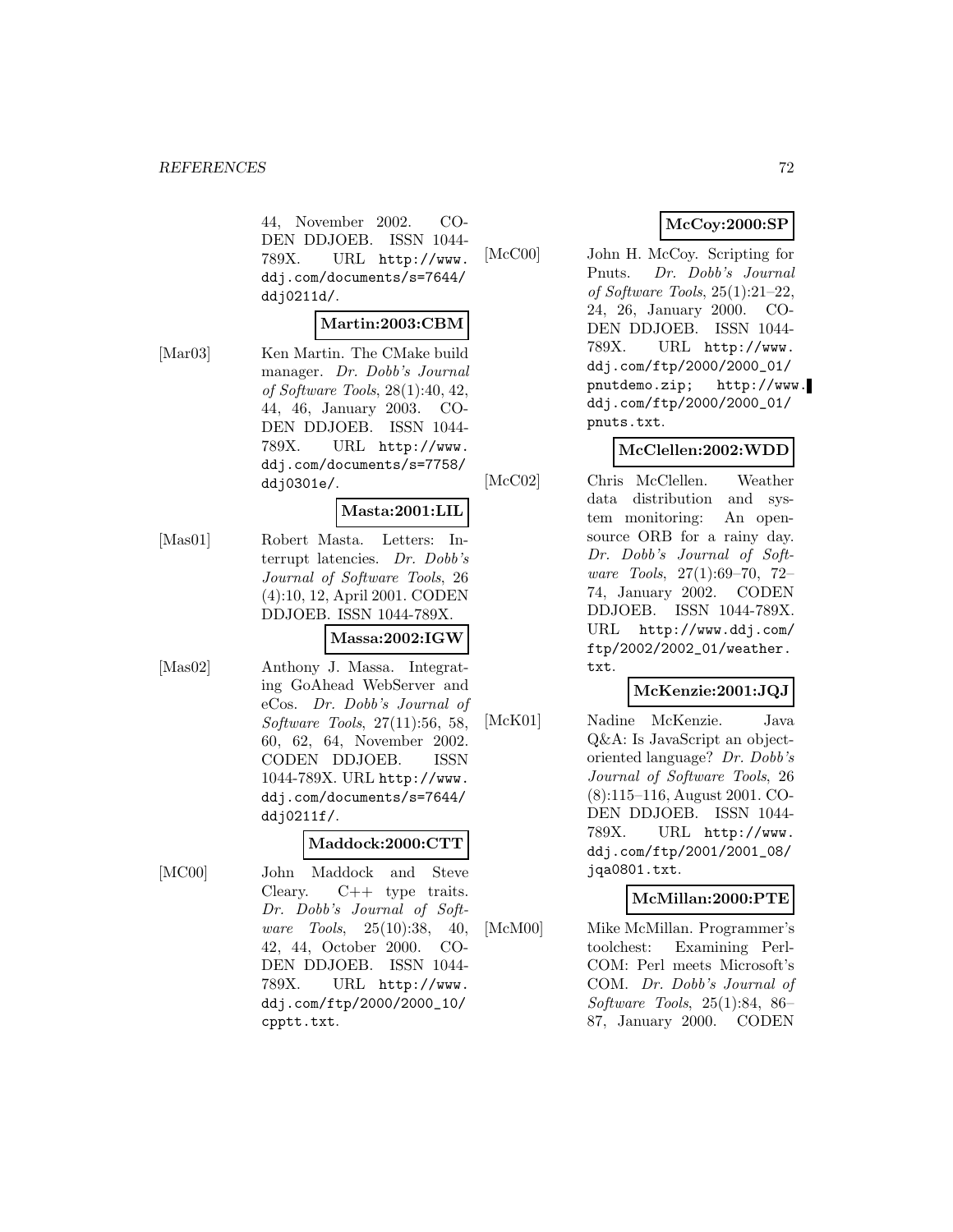DDJOEB. ISSN 1044-789X. URL http://www.ddj.com/ ftp/2000/2000\_01/perlcom. txt.

### **McRae:2002:TKB**

[McR02] Eric McRae. Tracking down killer bugs. Dr. Dobb's Journal of Software Tools, 27(4):58, 60–61, 63–64, April 2002. CO-DEN DDJOEB. ISSN 1044- 789X.

## **Metzger:2001:UWN**

[Met01] James Metzger. Using Windows NT Embedded 4.0. Dr. Dobb's Journal of Software Tools, 26(4):98, 100, 102, 104– 105, April 2001. CODEN DDJOEB. ISSN 1044-789X.

## **Martin:2002:CLM**

[MHG02] Ken Martin, William Hoffman, and Berk Geveci. Creating libraries for multiple programming languages. Dr. Dobb's Journal of Software Tools, 27 (2):54, 56–59, February 2002. CODEN DDJOEB. ISSN 1044-789X. URL http://www. ddj.com/ftp/2002/2002\_02/ multilan.txt; http://www. ddj.com/ftp/2002/2002\_02/ multilan.zip.

## **Milewski:2002:LDT**

[MHM<sup>+</sup>02] Bartosz Milewski, Jeff Hubbach, Richard Mickelsen, Patrick Traill, Douglas Lyon, and J. G. Owen. Letters: Disk thrashing; equals update; discarding information; padded cells and plumbers; the

lightweight languages workshop; little languages. Dr. Dobb's Journal of Software Tools, 27(7):10, July 2002. CO-DEN DDJOEB. ISSN 1044- 789X.

# **Michaels:2000:PC**

[Mic00] Laura Michaels. POP3 for C++. Dr. Dobb's Journal of Software Tools, 25(12):109– 110, December 2000. CODEN DDJOEB. ISSN 1044-789X. URL http://www.ddj.com/ ftp/2000/2000\_12/cpppop3. zip.

# **Milewski:2000:WCI**

[Mil00] Bartosz Milewski. The Windows 2000 content index. Dr. Dobb's Journal of Software Tools, 25(12):40, 42, 44–46, December 2000. CODEN DDJOEB. ISSN 1044-789X.

## **Milewski:2002:DTP**

[Mil02a] Bartosz Milewski. Disk thrashing and the pitfalls of virtual memory. Dr. Dobb's Journal of Software Tools, 27(5):34, 36, 38–40, May 2002. CODEN DDJOEB. ISSN 1044-789X.

# **Miller:2002:DPU**

[Mil02b] Byron Miller. Determining processor utilization. Dr. Dobb's Journal of Software Tools, 27(7):56–57, 60–62, July 2002. CODEN DDJOEB. ISSN 1044-789X. URL http:/ /www.ddj.com/ftp/2002/2002\_ 07/processr.txt.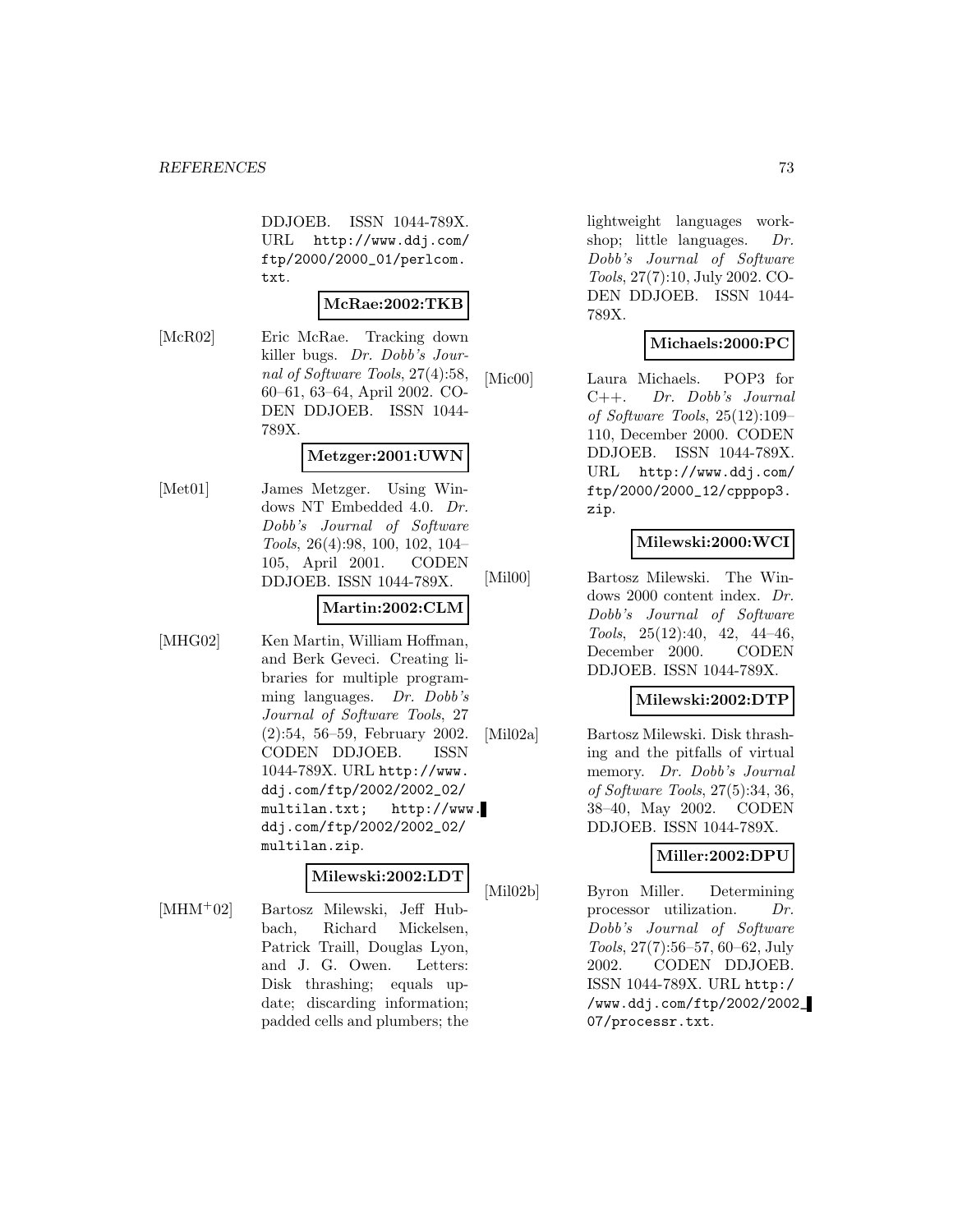## **Minnich:2001:PNL**

[Min01] Ronald G. Minnich. Private namespaces for Linux. Dr. Dobb's Journal of Software Tools, 26(12):23–24, 26, 28, 30, December 2001. CODEN DDJOEB. ISSN 1044-789X.

## **Missaghi:2000:AA**

[Mis00] Moheb Missaghi. Algorithm alley: How many subscribers should share a modem? Dr. Dobb's Journal of Software Tools, 25(5): 119–121, May 2000. CO-DEN DDJOEB. ISSN 1044- 789X. URL http://www. ddj.com/ftp/2000/2000\_05/ aa500.zip.

## **Mitchell:2000:TBA**

[Mit00] Mark Mitchell. Type-based alias analysis. Dr. Dobb's Journal of Software Tools, 25 (10):54, 56, 58–60, October 2000. CODEN DDJOEB. ISSN 1044-789X. URL http:/ /www.ddj.com/ftp/2000/2000\_ 10/alias.txt.

### **Mitzenmacher:2002:AAU**

[Mit02a] Michael Mitzenmacher. Algorithm alley: Unbiasing random bits. Dr. Dobb's Journal of Software Tools, 27(4): 101–104, April 2002. CO-DEN DDJOEB. ISSN 1044- 789X. URL http://www. ddj.com/ftp/2002/2002\_04/ aa0402.txt; http:/www. ciphergoth.org/software/ unbiasing.

## **Mitzenmacher:2002:GHT**

[Mit02b] Michael Mitzenmacher. Good hash tables and multiple hash functions. Dr. Dobb's Journal of Software Tools, 27(5): 28, 30–32, May 2002. CO-DEN DDJOEB. ISSN 1044- 789X. URL http://www. ddj.com/ftp/2002/2002\_05/ hash.txt.

# **Martin:2001:LXC**

[MKR<sup>+</sup>01] Larry Martin, Eugene Kim, Toby Reyelts, Al Stevens, Rob Chamberlin, Michael Brinkley, Michael Wojcik, and Jeff Duntemann. Letters: XML and the 21st Century; passing the C++ test; Ruby, Ruby; PHP and hosted applications; shared libraries aren't all bad. Dr. Dobb's Journal of Software Tools, 26(3): 10, 12, March 2001. CODEN DDJOEB. ISSN 1044-789X.

## **Malloy:2002:PTT**

Brian A. Malloy, Scott A. Linde, Edward B. Duffy, and James F. Power. Programmer's toolchest: Testing C and C++ compilers for ISO language conformance. Dr. Dobb's Journal of Software Tools, 27(6):71– 74, 76–78, June 2002. CO-DEN DDJOEB. ISSN 1044- 789X. URL http://www. ddj.com/ftp/2002/2002\_06/ isocpp.txt; http://www. ddj.com/ftp/2002/2002\_06/ isocpp.zip.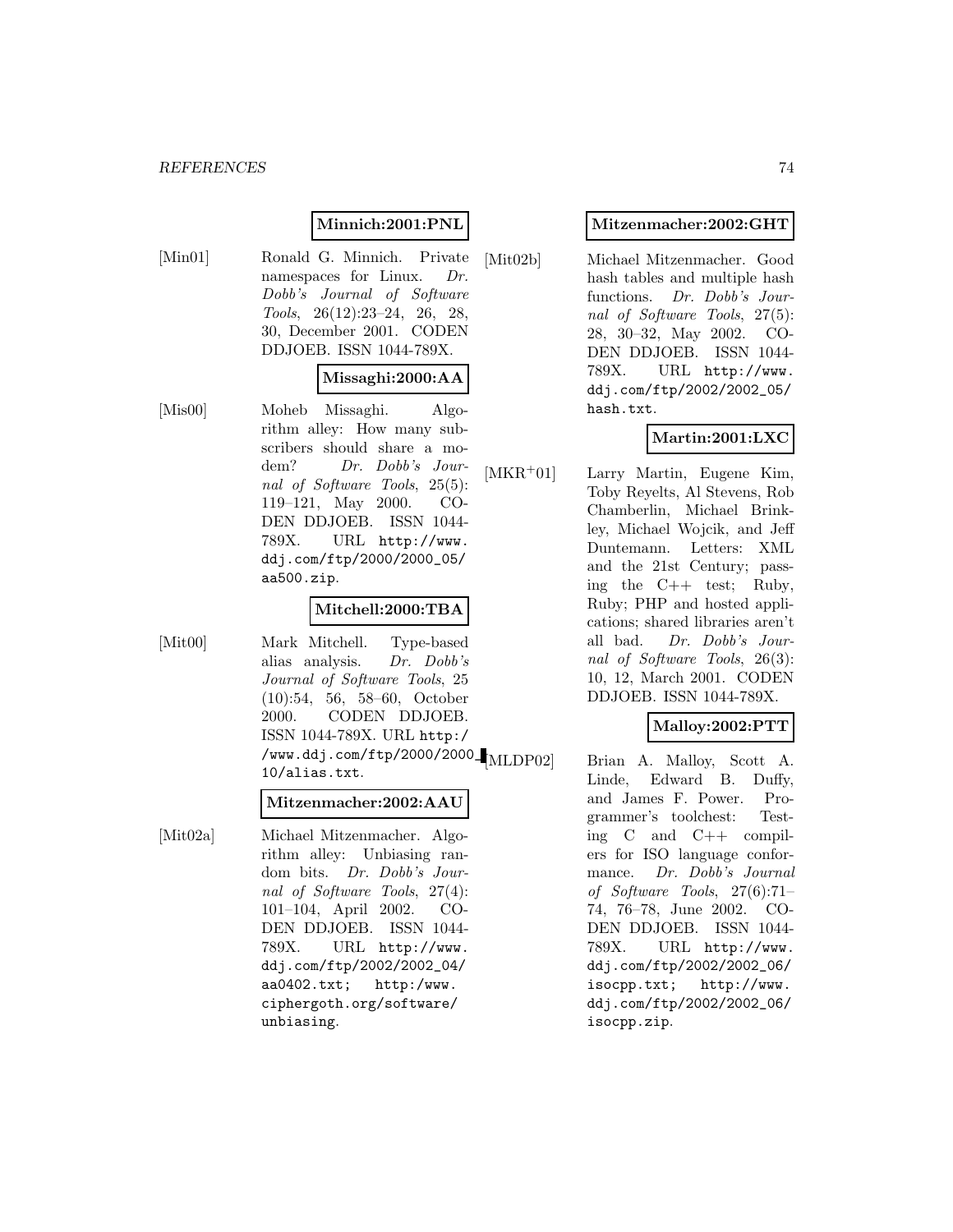## **Michelone:2001:UP**

- 
- [MM01] Manuel Lopez Michelone and Marcelo Perez Medel. Understanding photomosaics. Dr. Dobb's Journal of Software Tools, 26(11):58, 60– 63, November 2001. CO-DEN DDJOEB. ISSN 1044- 789X. URL http://www. ddj.com/ftp/2001/2001\_11/ mosaic.zip.

# **Munro:2000:UHJ**

[MN00] Charlie Munro and Mark Nelson. The ultimate home jukebox. Dr. Dobb's Journal of Software Tools, 25(1):76, 78– 82, January 2000. CODEN DDJOEB. ISSN 1044-789X. URL http://www.ddj.com/ ftp/2000/2000\_01/jukebox. txt.

## **Modi:2001:DLC**

[Mod01] Tarak Modi. Dynamic logging and the CORBA Notification Service. Dr. Dobb's Journal of Software Tools, 26(3):42, 44, 46–49, March 2001. CO-DEN DDJOEB. ISSN 1044- 789X. URL http://www. ddj.com/ftp/2001/2001\_03/ dynlog.txt; http://www. ddj.com/ftp/2001/2001\_03/ dynlog.zip.

### **Mondal:2000:LBU**

[Mon00a] Abdul Sakib Mondal. Load balancing for UNIX and Win32. Dr. Dobb's Journal of Software Tools, 25(7):32, 34, 36, 38–40, July 2000. CO-DEN DDJOEB. ISSN 1044-

789X. URL http://www. ddj.com/ftp/2000/2000\_07/ load.txt; http://www.ddj. com/ftp/2000/2000\_07/load. zip; http://www.ddj.com/ ftp/2000/2000\_07/xyalb.zip.

## **Mondal:2000:PAU**

[Mon00b] Abdul Sakib Mondal. Porting across UNIX and Win32. Dr. Dobb's Journal of Software Tools, 25(12):30, 32, 34, 36, December 2000. CO-DEN DDJOEB. ISSN 1044- 789X. URL http://www. ddj.com/ftp/2000/2000\_12/ portuw.txt; http://www. ddj.com/ftp/2000/2000\_12/ portuw.zip.

## **Moss:2000:JQ**

[Mos00] Karl Moss. Java Q&A: How can I measure Java code performance? Dr. Dobb's Journal of Software Tools, 25 (10):135–136, 138, 140–142, 144, October 2000. CO-DEN DDJOEB. ISSN 1044- 789X. URL http://www. ddj.com/ftp/2000/2000\_10/ jqa010.txt.

## **Mount:2000:ADP**

[Mou00] John Mount. Automatic detection of potential deadlock. Dr. Dobb's Journal of Software Tools, 25(12):64, 66–70, 72, December 2000. CO-DEN DDJOEB. ISSN 1044- 789X. URL http://www. ddj.com/ftp/2000/2000\_12/ deadlock.txt; http://www.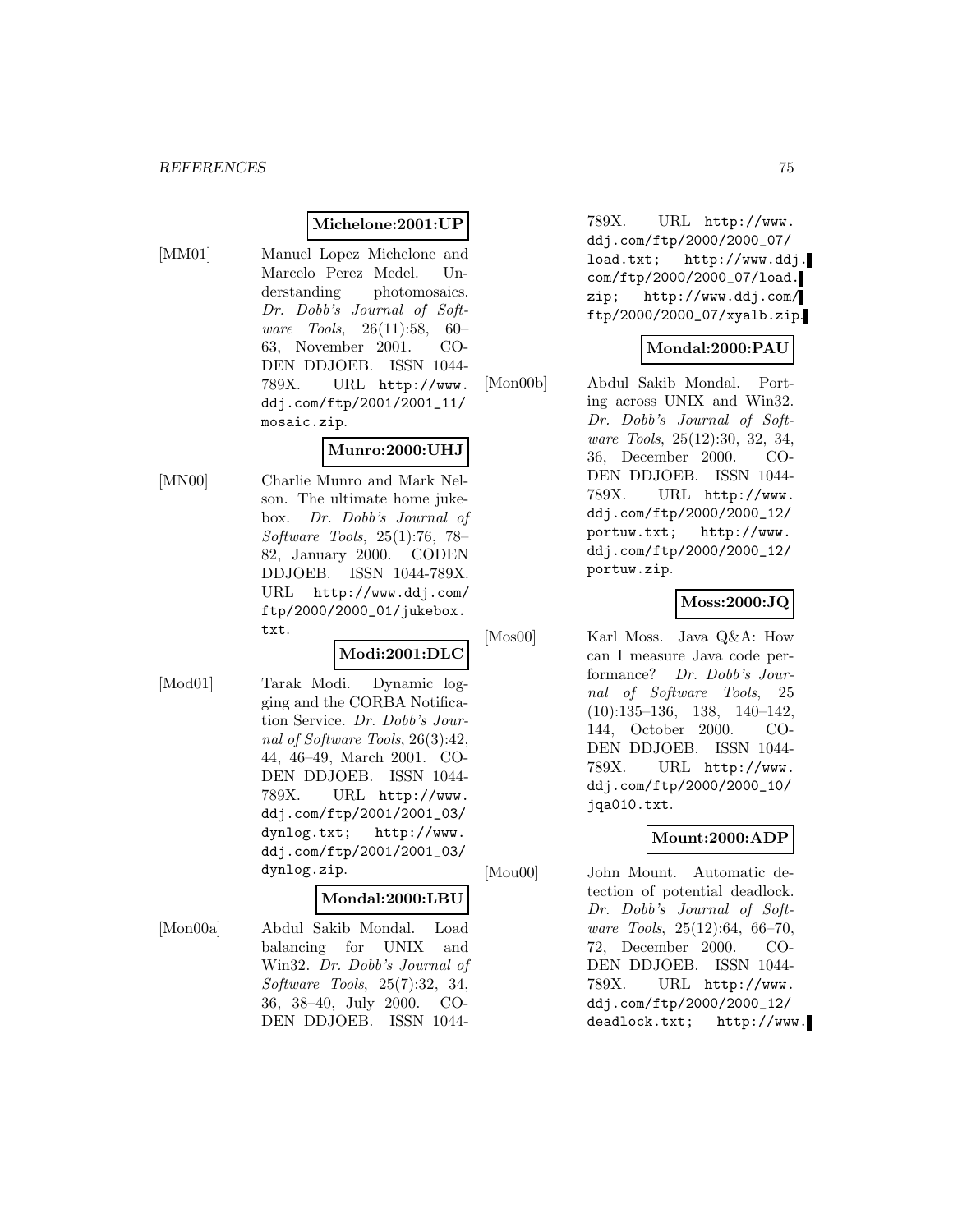ddj.com/ftp/2000/2000\_12/ deadlock.zip.

### **Mickelsen:2002:LDI**

[MPG<sup>+</sup>02] Richard Mickelsen, Justin Perkins, Tom Groves, Patrick Traill, and Jason But. Letters: Discarding information; ASP.NET; the D language; computer viruses, padded cells, and plumbers; SocketCC update. Dr. Dobb's Journal of Software Tools, 27(9):10, September 2002. CODEN DDJOEB. ISSN 1044-789X.

## **Muffke:2001:CPE**

[Müf01] Friedger Müffke. The Curl programming environment: Making the Internet interactive. Dr. Dobb's Journal of Software Tools, 26(9):66, 68, 70– 71, September 2001. CO-DEN DDJOEB. ISSN 1044- 789X. URL http://www. ddj.com/ftp/2001/2001\_09/ curllist.zip.

#### **Musayev:2001:SSA**

[Mus01] Eldar A. Musayev. SAX2: The Simple API for XML. Dr. Dobb's Journal of Software Tools, 26(2):130, 132– 133, February 2001. CO-DEN DDJOEB. ISSN 1044- 789X. URL http://www. ddj.com/ftp/2001/2001\_02/ sax2.txt; http://www.ddj. com/ftp/2001/2001\_02/sax2. zip.

### **Metzger:2000:PC**

[MW00] James Metzger and William Wright. Portability in C.

Dr. Dobb's Journal of Software Tools, 25(10):92, 94, 96–98, October 2000. CO-DEN DDJOEB. ISSN 1044- 789X. URL http://www. ddj.com/ftp/2000/2000\_10/ cport.txt.

## **Naccarato:2002:XQX**

[Nac02] Giuseppe Naccarato. XSLT querying and XML documents. Dr. Dobb's Journal of Software Tools, 27(12):24, 26, 28, December 2002. CO-DEN DDJOEB. ISSN 1044- 789X. URL http://www. ddj.com/documents/s=7718/ ddj0212c/.

## **Nagle:2001:MFV**

[Nag01] Dan Nagle. Multithreading, Fthreads, and Visual Fortran. Dr. Dobb's Journal of Software Tools, 26(7): 36, 38, 40, July 2001. CO-DEN DDJOEB. ISSN 1044- 789X. URL http://www. ddj.com/ftp/2001/2001\_07/ fthreads.zip.

## **Nagle:2002:FS**

[Nag02] Dan Nagle. The Fortran 2000 Standard. Dr. Dobb's Journal of Software Tools, 27(2): 48, 50–52, February 2002. CO-DEN DDJOEB. ISSN 1044- 789X. URL http://www. ddj.com/ftp/2002/2002\_02/ fortn2k.txt.

## **Nakhimovsky:2001:ISM**

[Nak01] Greg Nakhimovsky. Improving scalability of multithreaded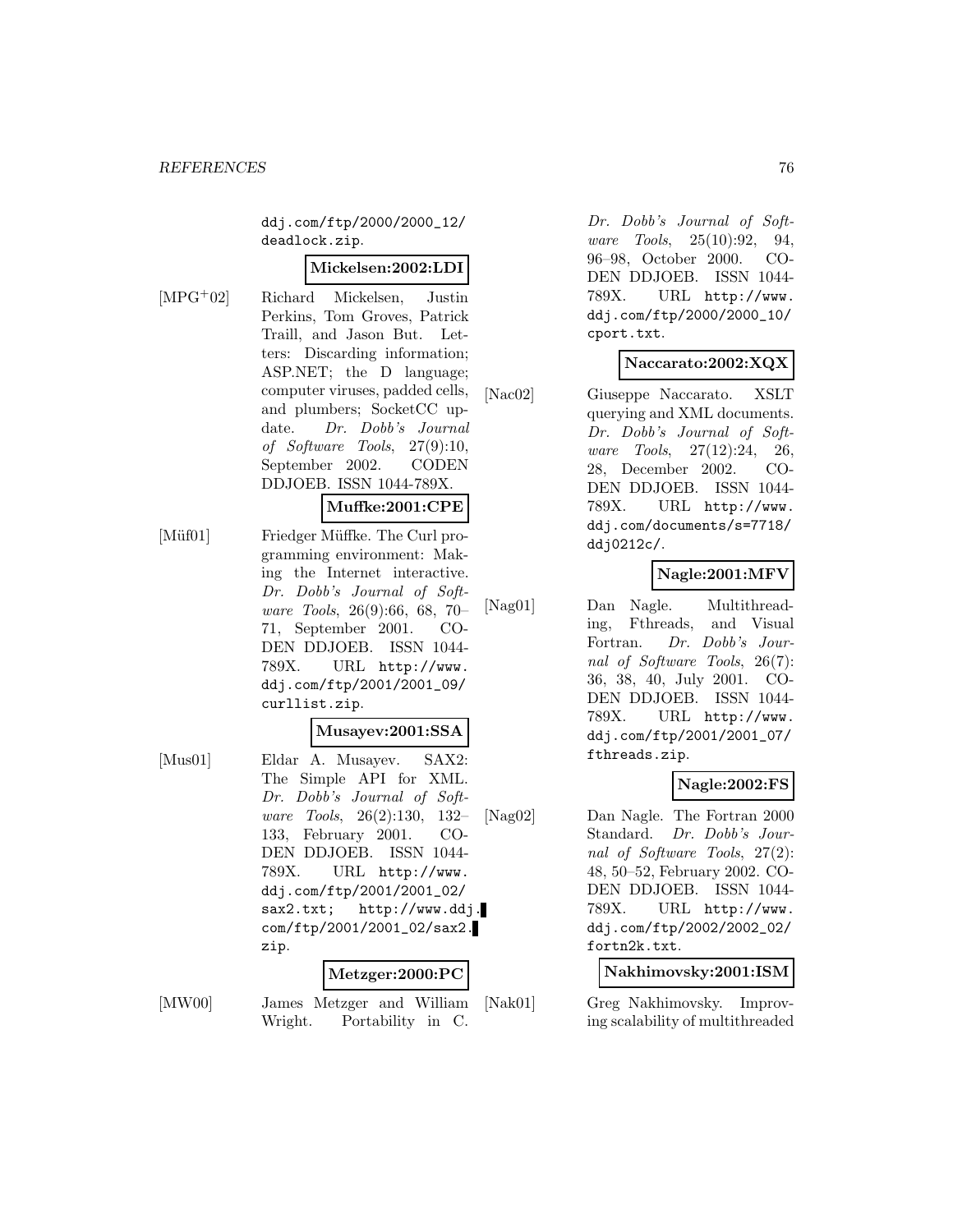#### *REFERENCES* 77

dynamic memory allocation. Dr. Dobb's Journal of Software Tools, 26(7):44, 46, 48– 50, 52, 54, July 2001. CO-DEN DDJOEB. ISSN 1044- 789X. URL http://www. ddj.com/ftp/2001/2001\_07/ mthot.txt; http://www. ddj.com/ftp/2001/2001\_07/ mthot.zip.

## **Nelson:2002:TTS**

[Nel02a] Christopher Nelson. Tcl/ Tk and SKILL mix it up. Dr. Dobb's Journal of Software Tools, 27(2):42, 44– 46, February 2002. CO-DEN DDJOEB. ISSN 1044- 789X. URL http://www. ddj.com/ftp/2002/2002\_02/ tclskill.txt; http://www. ddj.com/ftp/2002/2002\_02/ tclskill.zip.

## **Nelson:2002:AA**

[Nel02b] Mark R. Nelson. Algorithm alley. Dr. Dobb's Journal of Software Tools, 27 (8):??, August 2002. CO-DEN DDJOEB. ISSN 1044- 789X. URL http://www. ddj.com/ftp/2002/2002\_08/ aa0802.txt; http://www. ddj.com/ftp/2002/2002\_08/ aa0802.zip.

## **Nelson:2002:IIJ**

[Nel02c] Mark R. Nelson. Inside Intel's JPEG library. Dr. Dobb's Journal of Software Tools, 27 (7):38, 40, 42, 44, July 2002. CODEN DDJOEB. ISSN 1044-789X. URL http://www.

ddj.com/ftp/2002/2002\_07/ slide.zip.

## **Nelson:2002:IMJ**

[Nel02d] Mark R. Nelson. An intelligent MP3 jukebox. Dr. Dobb's Journal of Software Tools, 27(10):24, 26, 28, 32, 34, October 2002. CO-DEN DDJOEB. ISSN 1044- 789X. URL http://www. ddj.com/ftp/2002/2002\_10/ llmp3.txt; http://www. ddj.com/ftp/2002/2002\_10/ llmp3.zip.

## **Nerurkar:2000:SAD**

[Ner00] Uttara Nerurkar. Security analysis and design. Dr. Dobb's Journal of Software Tools, 25(11):50, 52, 54, 56, November 2000. CODEN DDJOEB. ISSN 1044-789X.

# **Nilsson:2000:FSA**

[Nil00] Stefan Nilsson. The fastest sorting algorithm?  $Dr.$ Dobb's Journal of Software Tools, 25(4):38, 40, 42, 44– 45, April 2000. CODEN DDJOEB. ISSN 1044- 789X. URL http://www. ddj.com/ftp/2000/2000\_04/ fastsort.txt; http://www. ddj.com/ftp/2000/2000\_04/ fastsort.zip.

### **Nisley:2001:ESD**

[Nis01a] Ed Nisley. Embedded space: Dynamic attention. Dr. Dobb's Journal of Software Tools, 26 (12):107–109, December 2001. CODEN DDJOEB. ISSN 1044-789X.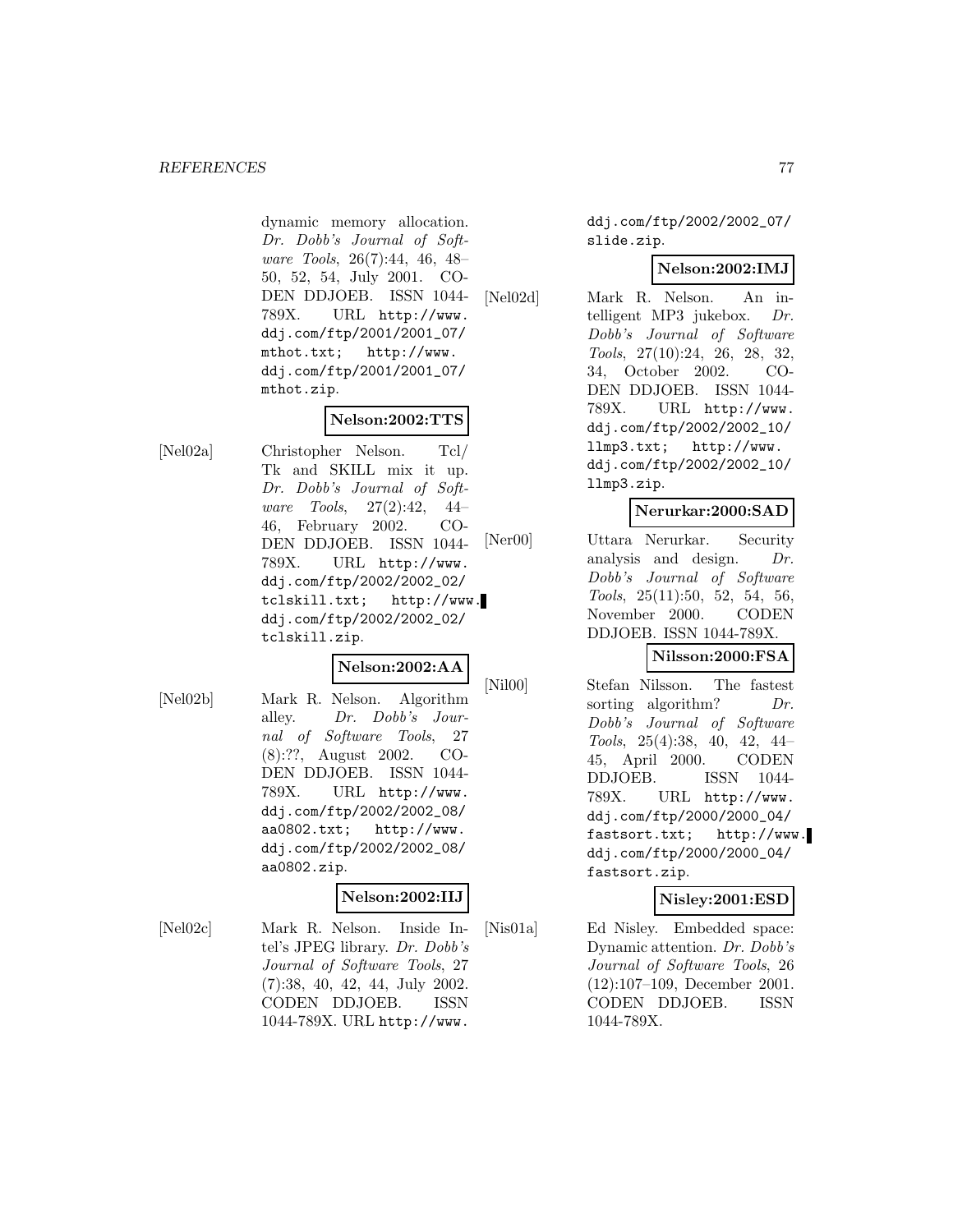## **Nisley:2001:ESE**

[Nis01b] Ed Nisley. Embedded space: Embedded elections. Dr. Dobb's Journal of Software Tools, 26(4):13500137, April 2001. CODEN DDJOEB. ISSN 1044-789X.

## **Nisley:2001:ESLa**

[Nis01c] Ed Nisley. Embedded space: Let's talk about specs. Dr. Dobb's Journal of Software Tools, 26(5):129–131, May 2001. CODEN DDJOEB. ISSN 1044-789X.

### **Nisley:2001:ESLb**

[Nis01d] Ed Nisley. Embedded space: Life support. Dr. Dobb's Journal of Software Tools, 26(11): 107–109, November 2001. CO-DEN DDJOEB. ISSN 1044- 789X.

### **Nisley:2001:ESP**

[Nis01e] Ed Nisley. Embedded space: Penguin specs. Dr. Dobb's Journal of Software Tools, 26 (6):139–141, June 2001. CO-DEN DDJOEB. ISSN 1044- 789X.

## **Nisley:2001:ESRc**

[Nis01f] Ed Nisley. Embedded space: Rating real time: Count the ways. Dr. Dobb's Journal of Software Tools, 26(9):113– 115, September 2001. CODEN DDJOEB. ISSN 1044-789X.

# **Nisley:2001:ESRb**

[Nis01g] Ed Nisley. Embedded space: Rating real time: Design

points. Dr. Dobb's Journal of Software Tools, 26(8):111– 112, August 2001. CODEN DDJOEB. ISSN 1044-789X.

## **Nisley:2001:ESRa**

[Nis01h] Ed Nisley. Embedded space: Rating real time: Hard and brittle. Dr. Dobb's Journal of Software Tools, 26(7):121–123, July 2001. CODEN DDJOEB. ISSN 1044-789X.

## **Nisley:2001:ESRd**

[Nis01i] Ed Nisley. Embedded space: Real time zones. Dr. Dobb's Journal of Software Tools, 26 (10):111–112, 115, October 2001. CODEN DDJOEB. ISSN 1044-789X.

## **Nisley:2001:ESS**

[Nis01j] Ed Nisley. Embedded space: SEU meets Embedded Linux. Dr. Dobb's Journal of Software Tools, 26(3):129–131, March 2001. CODEN DDJOEB. ISSN 1044-789X.

### **Nisley:2002:ESae**

[Nis02a] Ed Nisley. Embedded space. Dr. Dobb's Journal of Software Tools, 27(8):??, August 2002. CODEN DDJOEB. ISSN 1044-789X.

## **Nisley:2002:ESA**

[Nis02b] Ed Nisley. Embedded space: All your drop are belong to us. Dr. Dobb's Journal of Software Tools, 27(9):82, 85– 86, September 2002. CODEN DDJOEB. ISSN 1044-789X.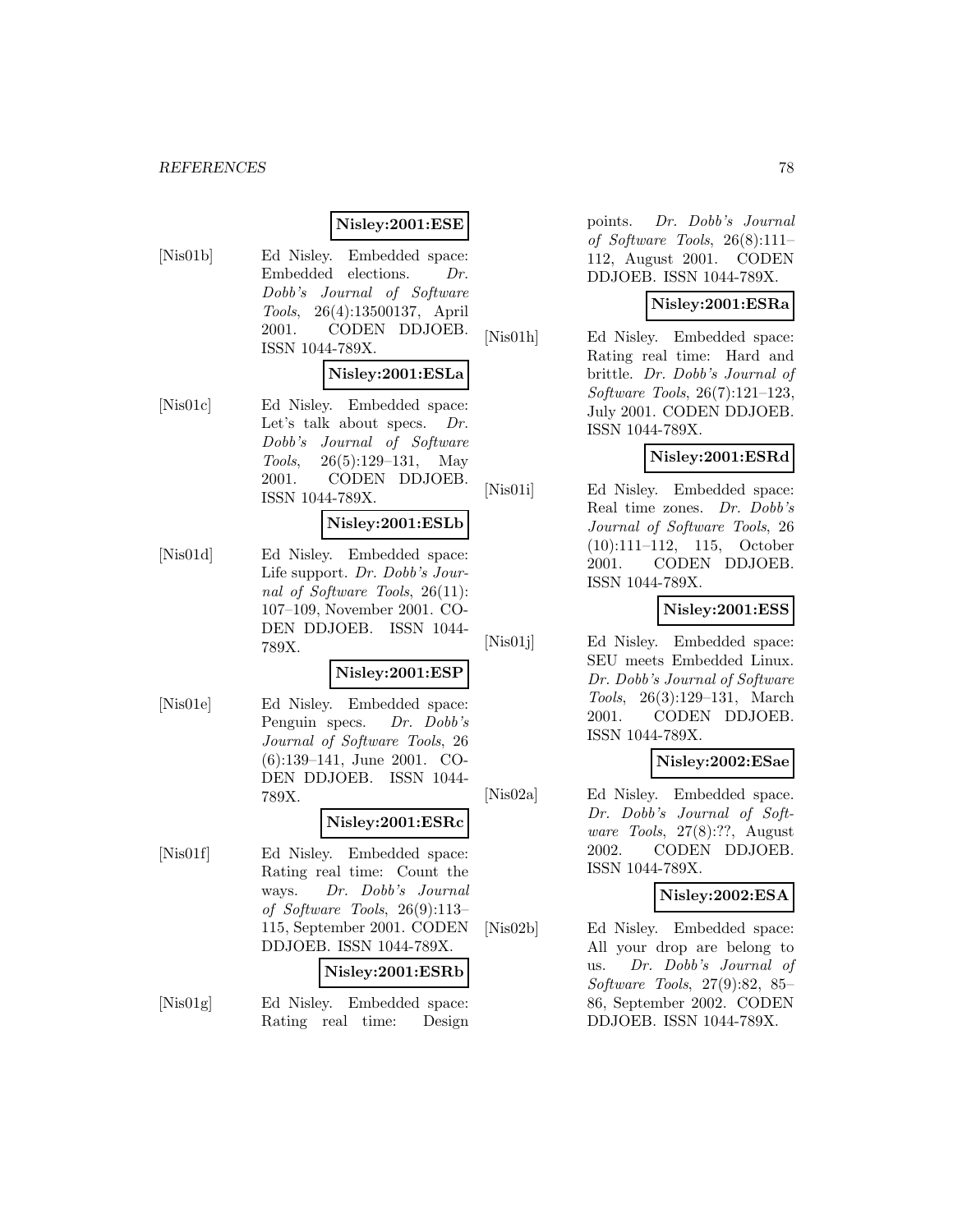## **Nisley:2002:ESCb**

[Nis02c] Ed Nisley. Embedded space: Chemical attraction. Dr. Dobb's Journal of Software Tools, 27(7):83–85, July 2002. CODEN DDJOEB. ISSN 1044-789X.

### **Nisley:2002:ESE**

[Nis02d] Ed Nisley. Embedded space: ESC scenes. Dr. Dobb's Journal of Software Tools, 27(1): 87–89, January 2002. CODEN DDJOEB. ISSN 1044-789X.

# **Nisley:2002:ESb**

[Nis02e] Ed Nisley. Embedded space: Java: Stirring the cup. Dr. Dobb's Journal of Software Tools, 27(2):90, 92–93, February 2002. CODEN DDJOEB. ISSN 1044-789X.

## **Nisley:2002:ESJ**

[Nis02f] Ed Nisley. Embedded space: Java: The mix. Dr. Dobb's Journal of Software Tools, 27 (3):83–84, 86, March 2002. CODEN DDJOEB. ISSN 1044-789X.

## **Nisley:2002:OSE**

[Nis02g] Ed Nisley. Embedded space: Only stone endures. Dr. Dobb's Journal of Software Tools, 27(11):77–79, November 2002. CODEN DDJOEB. ISSN 1044-789X. URL http:/ /www.ddj.com/documents/s= 7644/ddj0211i/.

## **Nisley:2002:ESP**

[Nis02h] Ed Nisley. Embedded space: Points of sale. Dr. Dobb's

Journal of Software Tools, 27 (5):77–78, 80, May 2002. CO-DEN DDJOEB. ISSN 1044- 789X.

## **Nisley:2002:ES**

[Nis02i] Ed Nisley. Embedded space: Simulator sickness. Dr. Dobb's Journal of Software Tools, 27 (10):76, 78–79, October 2002. CODEN DDJOEB. ISSN 1044-789X.

## **Nisley:2002:ESS**

[Nis02j] Ed Nisley. Embedded space: State of the machine. Dr. Dobb's Journal of Software Tools, 27(12):73–74, 76, December 2002. CODEN DDJOEB. ISSN 1044- 789X. URL http://www. ddj.com/documents/s=7718/ ddj0212i/.

## **Nisley:2002:EST**

[Nis02k] Ed Nisley. Embedded space: Takin' care of business. Dr. Dobb's Journal of Software Tools, 27(6):87–89, June 2002. CODEN DDJOEB. ISSN 1044-789X.

### **Nisley:2002:ESW**

[Nis02l] Ed Nisley. Embedded space: Where you gonna get 'em? Dr. Dobb's Journal of Software Tools, 27(4):93–95, April 2002. CODEN DDJOEB. ISSN 1044-789X.

## **Nisley:2003:ES**

[Nis03a] Ed Nisley. Embedded space. Dr. Dobb's Journal of Software Tools, 28(7):71–73, July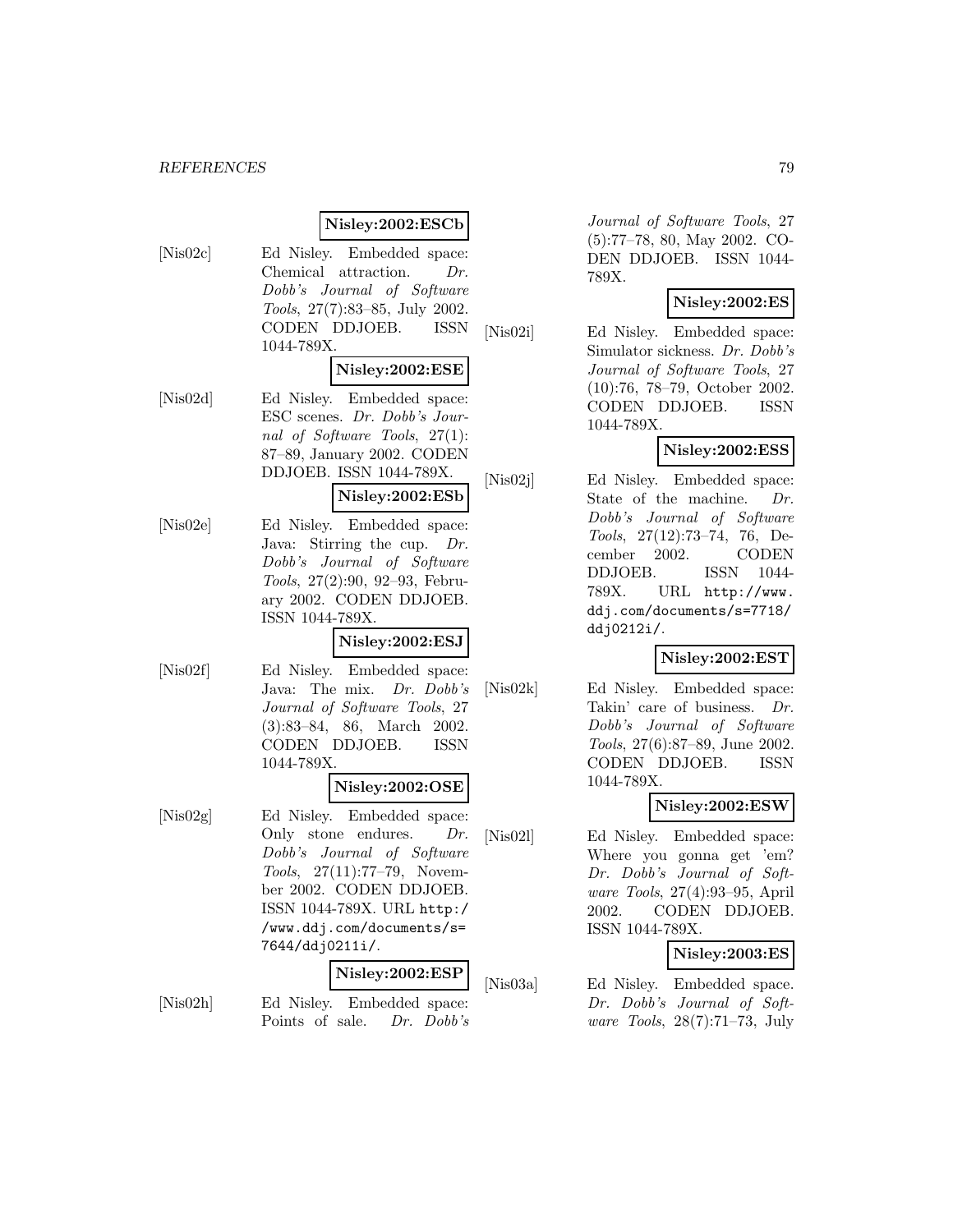## 2003. CODEN DDJOEB. ISSN 1044-789X.

# **Nisley:2003:ESB**

[Nis03b] Ed Nisley. Embedded space: Boomin' systems. Dr. Dobb's Journal of Software Tools, 28 (1):67–69, January 2003. CO-DEN DDJOEB. ISSN 1044- 789X. URL http://www. ddj.com/documents/s=7758/ ddj0301i/.

## **Nisley:2003:ESRb**

[Nis03c] Ed Nisley. Embedded space: Real-Time Linux. Dr. Dobb's Journal of Software Tools, 28 (4):79–81, April 2003. CO-DEN DDJOEB. ISSN 1044- 789X. URL http://www. ddj.com/documents/s=7827/ ddj0304j/.

### **Nisley:2003:ESRa**

[Nis03d] Ed Nisley. Embedded space: Rising tides. Dr. Dobb's Journal of Software Tools, 28(3): 65–67, March 2003. CO-DEN DDJOEB. ISSN 1044- 789X. URL http://www. ddj.com/documents/s=7826/ ddj0303i/.

## **Nisley:2003:ESS**

[Nis03e] Ed Nisley. Embedded space: Spectral analysis. Dr. Dobb's Journal of Software Tools, 28 (2):71–73, February 2003. CO-DEN DDJOEB. ISSN 1044- 789X. URL http://www. ddj.com/documents/s=7790/ ddj0302j/.

# **Nisley:2003:EST**

[Nis03f] Ed Nisley. Embedded space: Testing one two. Dr. Dobb's Journal of Software Tools, 28 (5):80–83, May 2003. CO-DEN DDJOEB. ISSN 1044- 789X. URL http://www. ddj.com/documents/s=7927/ ddj0305j/.

# **Nisley:2003:ESW**

[Nis03g] Ed Nisley. Embedded space: Written in blood. Dr. Dobb's Journal of Software Tools, 28 (6):72, 74–75, June 2003. CO-DEN DDJOEB. ISSN 1044- 789X. URL http://www. ddj.com/documents/s=8213/ ddj0306i/.

# **Nieh:2000:EV**

[NL00] Jason Nieh and Ozgur Can Leonard. Examining VMware. Dr. Dobb's Journal of Software Tools, 25(8):70, 72–74, 76, August 2000. CODEN DDJOEB. ISSN 1044-789X.

## **Ni:2000:WVC**

[NN00] Ping Ni and Mark Nelson. Win32 version control. Dr. Dobb's Journal of Software Tools, 25(6):62, 64–66, June 2000. CO-DEN DDJOEB. ISSN 1044- 789X. URL http://www. ddj.com/ftp/2000/2000\_06/ win32ver.txt.

## **OByrne:2003:SMU**

[O'B03] Brian O'Byrne. State machines and user interfaces. Dr. Dobb's Journal of Software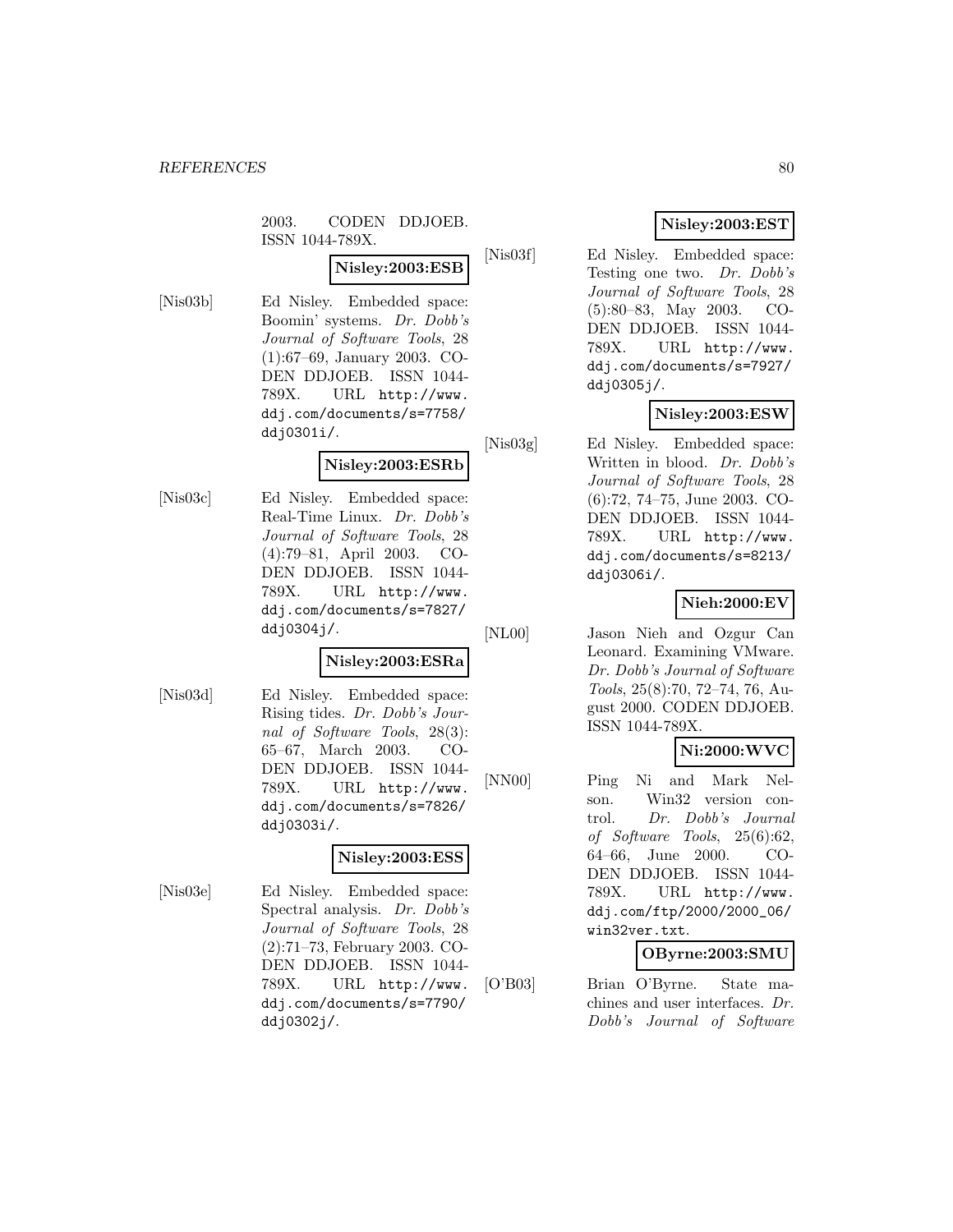Tools, 28(1):34, 36, 38, January 2003. CODEN DDJOEB. ISSN 1044-789X. URL http:/ /www.ddj.com/documents/s= 7758/ddj0301d/.

### **Obasanjo:2003:XRD**

[Oba03] Dare Obasanjo. XML and relational databases. Dr. Dobb's Journal of Software Tools, 28 (5):54, 56–58, May 2003. CO-DEN DDJOEB. ISSN 1044- 789X. URL http://www. ddj.com/documents/s=7927/ ddj0305e/.

## **Okmianski:2002:ED**

[Okm02] Anton Okmianski. Embedded databases. Dr. Dobb's Journal of Software Tools, 27 (12):46, 48, 50, 52–53, December 2002. CODEN DDJOEB. ISSN 1044-789X. URL http:/ /www.ddj.com/documents/s= 7718/ddj0212f/.

### **OMalley:2001:AAO**

[O'M01] Kevin O'Malley. Agents and automated online trading. Dr. Dobb's Journal of Software Tools, 26(5):23–24, 26–28, May 2001. CODEN DDJOEB. ISSN 1044-789X.

## **Poliashenko:2002:GWA**

[PA02] Max Poliashenko and Chip Andrews. Globalized Web applications and ASP.NET. Dr. Dobb's Journal of Software Tools, 27(4):67–70, 72, April 2002. CODEN DDJOEB. ISSN 1044-789X. URL http:/ /www.ddj.com/ftp/2002/2002\_ 04/aspnet.txt.

## **Pallman:2001:NNQ**

[Pal01a] David Pallman. NQL: The Network Query Language. Dr. Dobb's Journal of Software Tools, 26(1):158, 160, 162, 164, January 2001. CODEN DDJOEB. ISSN 1044-789X. URL http://www.ddj.com/ ftp/2001/2001\_01/nql.txt.

## **Palshikar:2001:AAS**

[Pal01b] Girish Keshav Palshikar. Algorithm alley: Simulated annealing: A heuristic optimization algorithm. Dr. Dobb's Journal of Software Tools, 26(9): 121–124, September 2001. CO-DEN DDJOEB. ISSN 1044- 789X. URL http://www. ddj.com/ftp/2001/2001\_09/ aa0901.txt; http://www. ddj.com/ftp/2001/2001\_09/ aa0901.zip.

# **Palshikar:2001:CBD**

[Pal01c] Girish Keshav Palshikar. Consistencybased diagnosis. Dr. Dobb's Journal of Software Tools, 26 (3):50, 52, 54–56, March 2001. CODEN DDJOEB. ISSN 1044-789X. See correction [Ano01].

## **Papaefstathiou:2001:PCB**

[Pap01] Stathis Papaefstathiou. Predicting communications bottlenecks. Dr. Dobb's Journal of Software Tools, 26(4):58, 60, 62–64, 66, April 2001. CO-DEN DDJOEB. ISSN 1044- 789X. URL http://www. ddj.com/ftp/2001/2001\_04/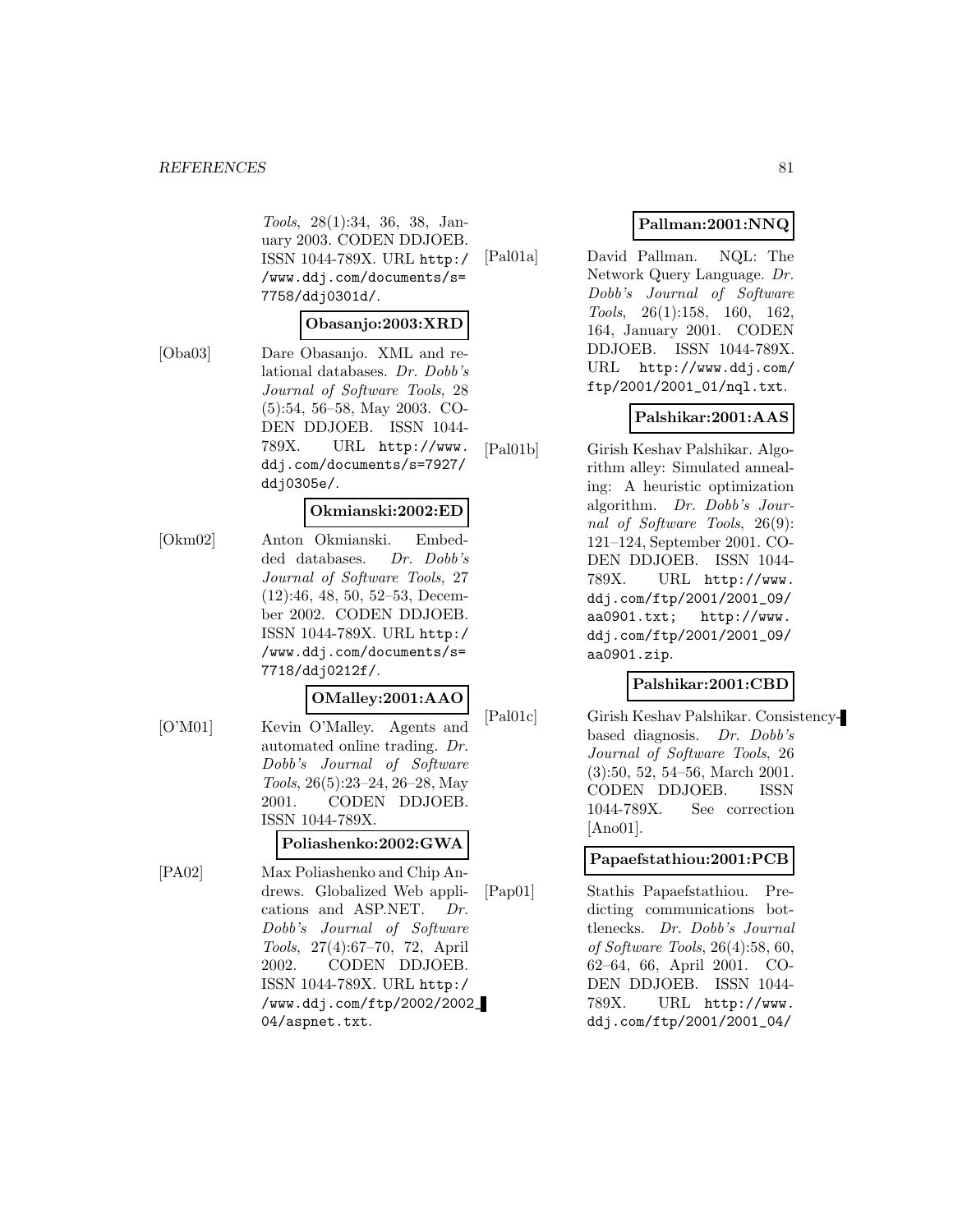ccmod.txt; http://www. ddj.com/ftp/2001/2001\_04/ ccmod.zip.

### **Papaefstathiou:2002:PBP**

[Pap02] Stathis Papaefstathiou. Programmer's bookshelf: Performance modeling for the masses. Dr. Dobb's Journal of Software Tools, 27(4): 108, April 2002. CODEN DDJOEB. ISSN 1044-789X.

## **Pashea:2000:MCM**

[Pas00a] Michael Pashea. Microcontrollers and CORDIC methods. Dr. Dobb's Journal of Software Tools, 25(9):86, 88– 90, 92, September 2000. CO-DEN DDJOEB. ISSN 1044- 789X. URL http://www. ddj.com/ftp/2000/2000\_09/ cordic.txt; http://www. ddj.com/ftp/2000/2000\_09/ cordic.zip.

### **Passani:2000:CWS**

[Pas00b] Luca Passani. Creating WAP services. Dr. Dobb's Journal of Software Tools, 25(7):70, 73– 75, 78, July 2000. CODEN DDJOEB. ISSN 1044-789X. URL http://www.ddj.com/ ftp/2000/2000\_07/wapserv. txt; http://www.ddj.com/ ftp/2000/2000\_07/wapserv. zip.

### **Paton:2001:EER**

[Pat01] Keith Paton. Extraction and examination of relations in C++: Principles of good physical design, courtesy of Lakos and Martin. Dr. Dobb's Journal of Software Tools, 26(10): 28, 30, 32, 34, October 2001. CODEN DDJOEB. ISSN 1044-789X. URL http://www. ddj.com/ftp/2001/2001\_10/ extract.txt.

## **Perez:2000:MDM**

[PB00] César A. Gonzalez Perez and Pablo Criado Boado. The Metis design methodology. Dr. Dobb's Journal of Software  $Tools, \quad 25(6):21-22, \quad 24-26,$ June 2000. CODEN DDJOEB. ISSN 1044-789X.

## **Patten:2000:LLE**

[PEYS00] Michael Patten, Jonathan Erickson, Eliezer S. Yudkowsky, and Larry Sollman. Letters: Larry Ellison's jet; the true name of the singularity; the sixth sense. Dr. Dobb's Journal of Software Tools, 25(3): 12, 14, March 2000. CODEN DDJOEB. ISSN 1044-789X.

## **Pollard:2000:LNF**

[PGH<sup>+</sup>00] W. Thomas Pollard, Jan Theodore Galkowski, John Herbster, Scott Maxwell, and Al Stevens. Letters: Nanoseconds not fast enough? why not Smalltalk? shared responsibility for virus attacks; Mingw32. Dr. Dobb's Journal of Software Tools, 25 (8):10, 12, August 2000. CO-DEN DDJOEB. ISSN 1044- 789X.

### **Perelman-Hall:2000:JQ**

[PH00] David Perelman-Hall. Java Q&A: How do I build a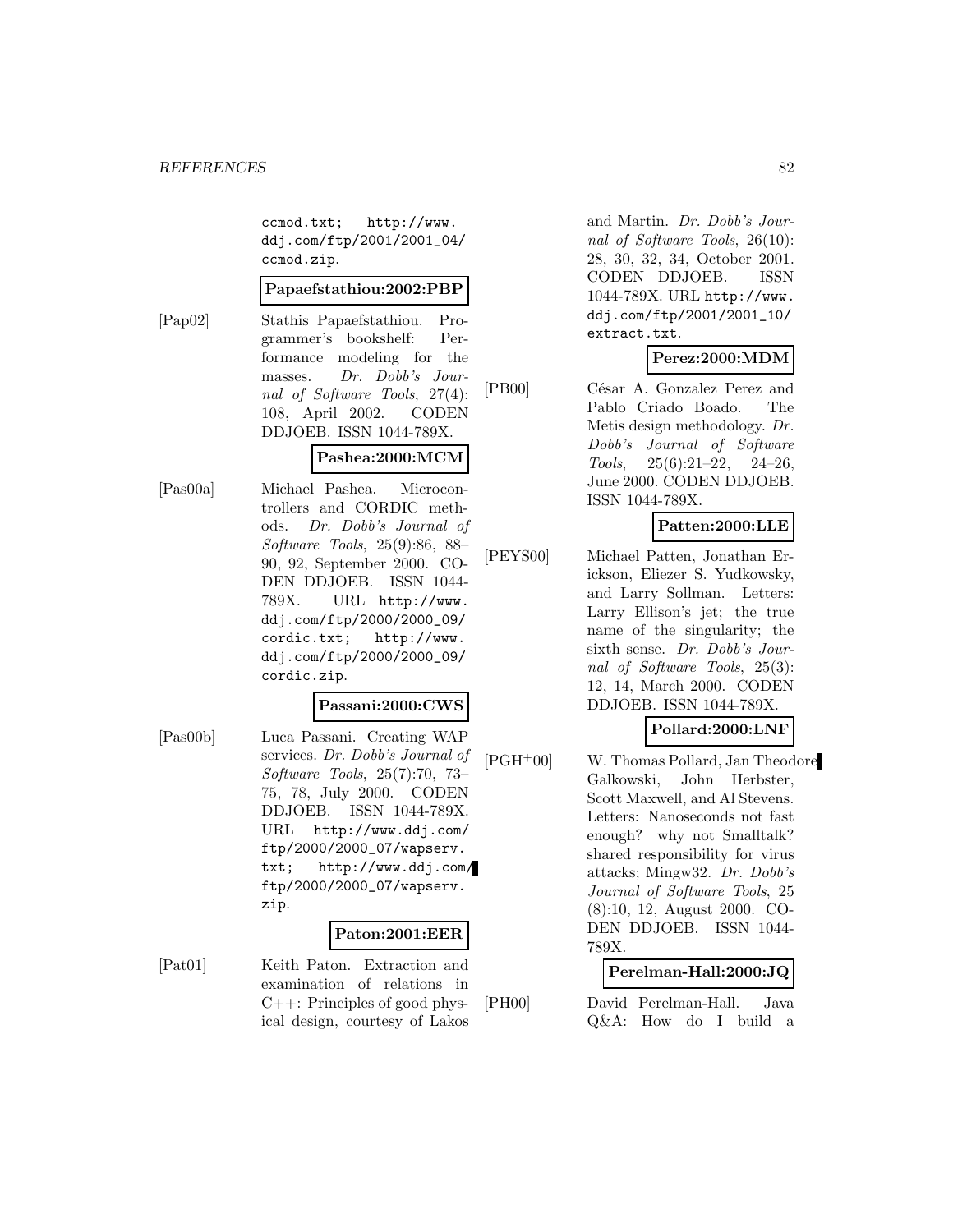find? Dr. Dobb's Journal of Software Tools, 25(7):119–120, 122, 124, 126, July 2000. CO-DEN DDJOEB. ISSN 1044- 789X. URL http://www. ddj.com/ftp/2000/2000\_07/ jqa700.txt; http://www. ddj.com/ftp/2000/2000\_07/ jqa700.zip.

## **Phillips:2001:VVW**

[Phi01] Lee Anne Phillips. VoiceXML and the voice/Web environment. Dr. Dobb's Journal of Software Tools, 26(10):91–92, 94, 96, October 2001. CO-DEN DDJOEB. ISSN 1044- 789X. URL http://www. ddj.com/ftp/2001/2001\_10/ voicexml.zip; http://www. ddj.com/ftp/2001/2001\_10/ voicexml\_txt.zip.

## **Pierce:2001:BSB**

[Pie01] Bill Pierce. Building servicebased architectures with Jini. Dr. Dobb's Journal of Software Tools, 26(6):50, 52– 58, June 2001. CODEN DDJOEB. ISSN 1044-789X. URL http://www.ddj.com/ ftp/2001/2001\_06/sba.txt.

# **Pigeon:2002:AAQ**

[Pig02] Steven Pigeon. Algorithm alley: Quicksort and radix sorts on lists. Dr. Dobb's Journal of Software Tools, 27(5):89– 90, 92, 94, May 2002. CO-DEN DDJOEB. ISSN 1044- 789X. URL http://www. ddj.com/ftp/2002/2002\_05/ aa0502.txt; http://www.

ddj.com/ftp/2002/2002\_05/ aa0502.zip.

## **Pohjonen:2002:DSM**

[PK02] Risto Pohjonen and Steven Kelly. Domain-specific modeling. Dr. Dobb's Journal of Software Tools, 27(8): ??, August 2002. CODEN DDJOEB. ISSN 1044-789X. URL http://www.ddj.com/ ftp/2002/2002\_08/dsm.txt; http://www.ddj.com/ftp/ 2002/2002\_08/dsm.zip.

## **Pletzer:2002:PFE**

[Ple02a] Alexander Pletzer. Python and finite elements. Dr. Dobb's Journal of Software Tools, 27 (3):36, 38–40, March 2002. CODEN DDJOEB. ISSN 1044-789X. URL http://www. ddj.com/ftp/2002/2002\_03/ ellipt2d.txt; http://www. ddj.com/ftp/2002/2002\_03/ ellipt2d.zip. See correction [Ano02a].

## **Pleumann:2002:MP**

[Ple02b] Jörg Pleumann. The Mail4Me Project. Dr. Dobb's Journal of Software Tools, 27(6):36, 38, 40, 42, 44, June 2002. CODEN DDJOEB. ISSN 1044-789X. URL http://www.ddj.com/ ftp/2002/2002\_06/mail4me. txt.

# **Pont:2003:CCL**

[Pon03] Mick Pont. Calling C library routines from Java. Dr. Dobb's Journal of Software Tools, 28(7):28, 32, 34–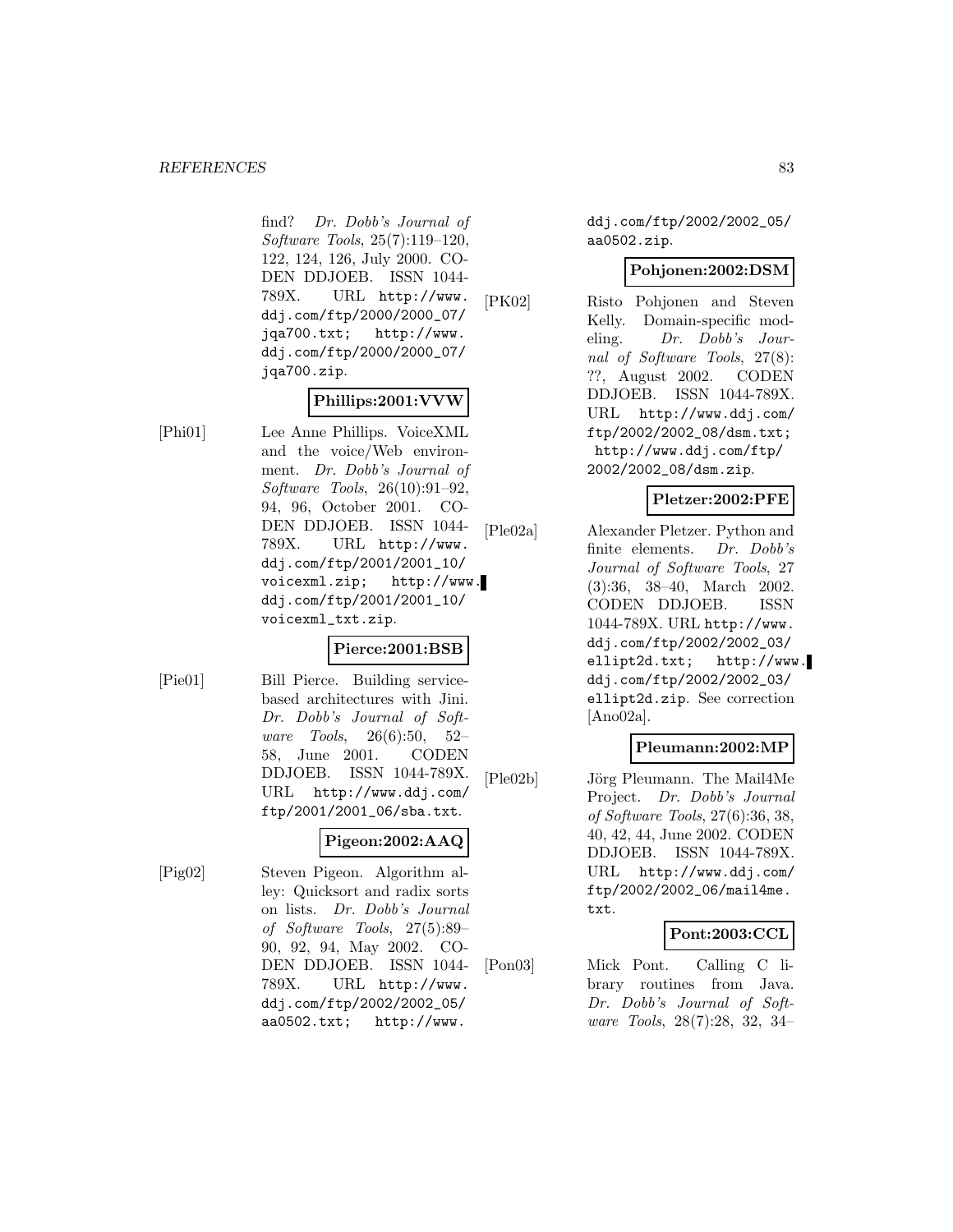36, 38, July 2003. CO-DEN DDJOEB. ISSN 1044- 789X. URL http://www. ddj.com/ftp/2003/2003\_07/ c\_java.txt; http://www. ddj.com/ftp/2003/2003\_07/ c\_java.zip.

## **Porter:2003:MDX**

[Por03] Brett Porter. Managing devices with XML-RPC. Dr. Dobb's Journal of Software Tools, 28(4):66, 68–70, April 2003. CODEN DDJOEB. ISSN 1044-789X. URL http:/ /www.ddj.com/documents/s= 7827/ddj0304h/.

# **Pote:2001:IS**

[Pot01] John Pote. Interrupt scheduling. Dr. Dobb's Journal of Software Tools, 26(2):104, 106, February 2001. CO-DEN DDJOEB. ISSN 1044- 789X. URL http://www. ddj.com/ftp/2001/2001\_02/ intsched.txt.

## **Puttick:2002:LDP**

[PTB<sup>+</sup>02] James H. Puttick, Andrew D. Todd, Joe Block, Bob Mc-Connell, and The Editors. Letters: Determining processor utilization; JPEG prior art; little languages; DDJ archives. Dr. Dobb's Journal of Software Tools, 27(10):10, October 2002. CODEN DDJOEB. ISSN 1044-789X.

# **Pugh:2002:ATW**

[Pug02] Tom Pugh. Automated testing and Windows CE. Dr. Dobb's

Journal of Software Tools, 27 (12):54, 56, 58, 60, 62, December 2002. CODEN DDJOEB. ISSN 1044-789X. URL http:/ /www.ddj.com/documents/s= 7718/ddj0212g/.

## **Pumar:2003:DP**

[Pum03] Mark A. Pumar. Dynamic programming. Dr. Dobb's Journal of Software Tools, 28(5):18, 20, 22, 24, 26, May 2003. CO-DEN DDJOEB. ISSN 1044- 789X. URL http://www. ddj.com/documents/s=7927/ ddj0305b/.

## **Pendergrass:2002:LCB**

[PWS<sup>+</sup>02] Dan Pendergrass, Jim Williams, Seth Schoen, Cesar A. Gonzalez Perez, and David Charlap. Letters: A call for B++; Visual Basic and VB.NET; security inside and out; the D language; heat pumps. Dr. Dobb's Journal of Software Tools, 27 (5):10, May 2002. CODEN DDJOEB. ISSN 1044-789X.

## **Qureshi:2001:AAO**

[Qur01] Shehrzad Qureshi. Algorithm alley: Optimization and fixedpoint iteration. Dr. Dobb's Journal of Software Tools, 26 (12):115–117, December 2001. CODEN DDJOEB. ISSN 1044-789X. URL http://www. ddj.com/ftp/2001/2001\_12/ aa1201.txt; http://www. ddj.com/ftp/2001/2001\_12/ aa1201.zip.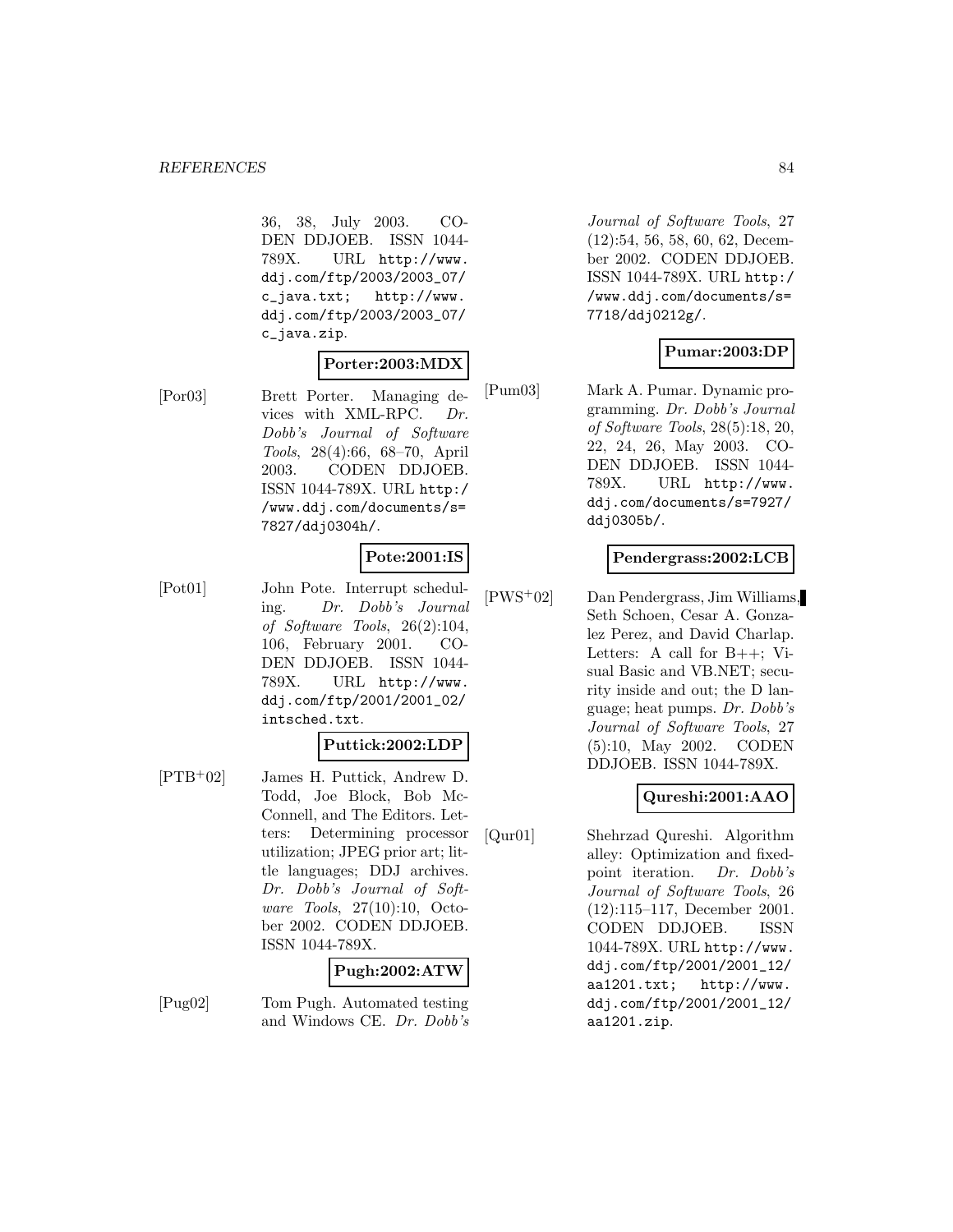## **Qureshi:2003:CCM**

[Qur03] Shehrzad Qureshi. Crosscorrelation and matched filters. Dr. Dobb's Journal of Software Tools, 28(4):52, 54–56, April 2003. CO-DEN DDJOEB. ISSN 1044- 789X. URL http://www. ddj.com/documents/s=7827/ ddj0304f/.

## **Rahavachary:2001:LSS**

[Rah01] Saty Rahavachary. Letters: Setting the sqrt() record straight. Dr. Dobb's Journal of Software Tools, 26(4):12, April 2001. CODEN DDJOEB. ISSN 1044-789X.

### **Raisanen:2001:QSV**

[Räi01] Vilho Räisänen. Quality of service and voice-over-IP. Dr. Dobb's Journal of Software Tools, 26(5):50, 54, 56, 58, May 2001. CODEN DDJOEB. ISSN 1044-789X.

#### **Ramaswamy:2001:RSL**

[Ram01] Ramkumar Ramaswamy. A request scheduling layer for Apache. Dr. Dobb's Journal of Software Tools, 26(12): 83–86, December 2001. CO-DEN DDJOEB. ISSN 1044- 789X. URL http://www. ddj.com/ftp/2001/2001\_12/ apache.txt.

## **Rao:2002:JQ**

[Rao02] Surlu Rao. Java Q&A: How do message-driver beans work in EJB 2.0? Dr. Dobb's Journal

of Software Tools, 27(2):94– 96, February 2002. CODEN DDJOEB. ISSN 1044-789X. URL http://www.ddj.com/ ftp/2002/2002\_02/jqa0202. txt; http://www.ddj.com/ ftp/2002/2002\_02/jqa0202. zip.

## **Ratcliff:2002:CPL**

[Rat02] John Ratcliff. The Cg programming language. Dr. Dobb's Journal of Software Tools, 27(10):40, 42, 44, October 2002. CODEN DDJOEB. ISSN 1044- 789X. URL http://www. ddj.com/ftp/2002/2002\_10/ cgbind.txt; http://www. ddj.com/ftp/2002/2002\_10/ cgbind.zip.

## **Roberts:2000:LPM**

[RCE<sup>+</sup>00] Tim Roberts, Ben Combee, Eddie Edwards, Keith McBride, Matt Albrecht, Paul Kinzelman, Ken Anderson, and Arch D. Robison. Letters: Patent madness; C++ identifiers; digital filtering and oversampling; pay phones versus cell phones; NASA and the Space Shuttle; getting the lead out. . . ; how harmful is recursion. Dr. Dobb's Journal of Software Tools, 25(7):10, 12, July 2000. CODEN DDJOEB. ISSN 1044-789X.

## **Reed:2000:PMC**

[Ree00] Mark Reed. The promise of molecular computing. Dr. Dobb's Journal of Software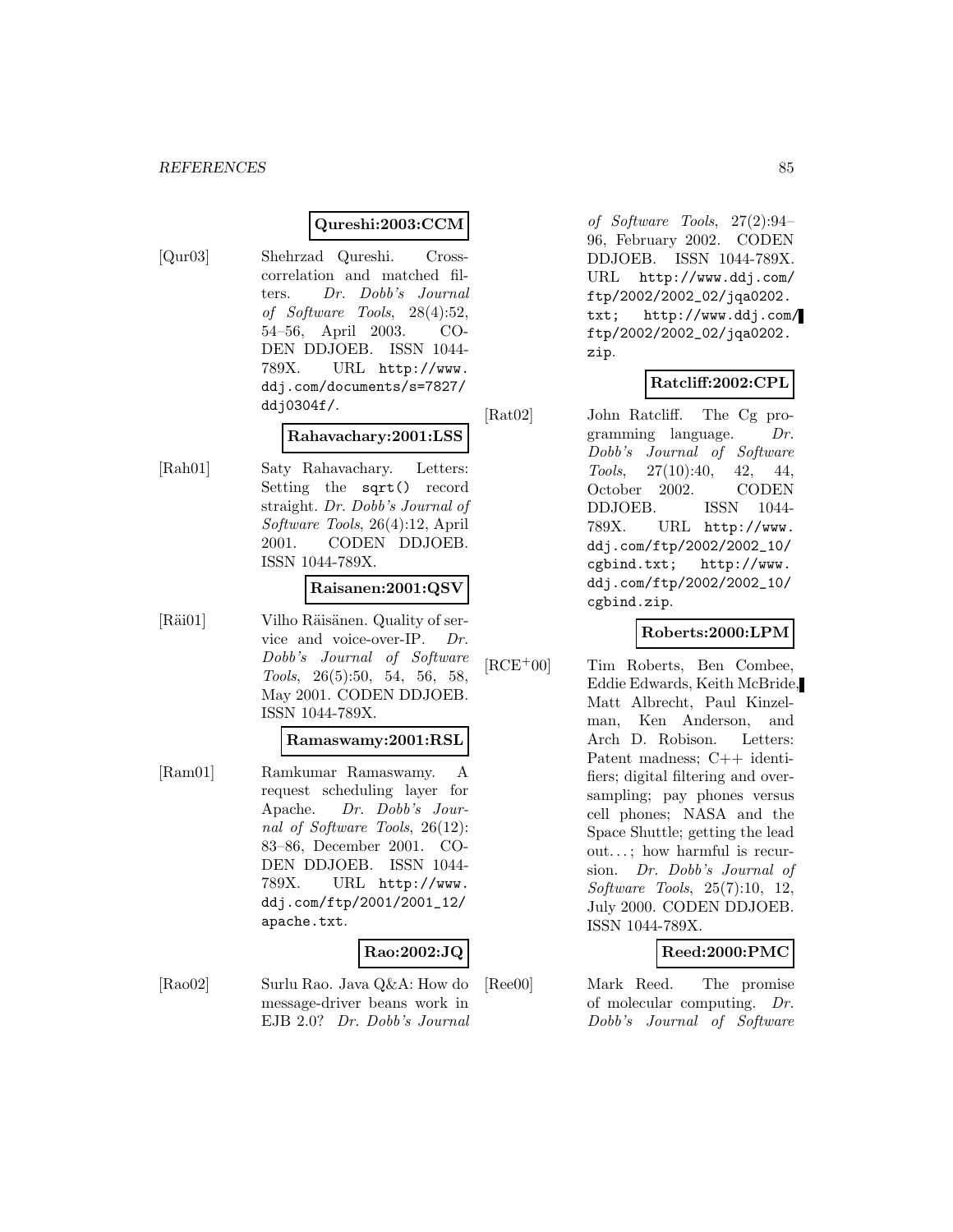Tools, 25(12 (supplement)):13– 15, December 2000. CODEN DDJOEB. ISSN 1044-789X.

## **Reilly:2000:JQH**

[Rei00a] David Reilly. Java Q&A: How do I user servlets for state and session management? Dr. Dobb's Journal of Software Tools, 25(5): 111–115, May 2000. CO-DEN DDJOEB. ISSN 1044- 789X. URL http://www. ddj.com/ftp/2000/2000\_05/ jqa500.txt; http://www. ddj.com/ftp/2000/2000\_05/ jqa500.zip.

## **Reilly:2000:PBD**

[Rei00b] Doug Reilly. Programmer's bookshelf: Data is what it is all about. Dr. Dobb's Journal of Software Tools, 25(9):145– 146, September 2000. CODEN DDJOEB. ISSN 1044-789X.

### **Reilly:2001:PBM**

[Rei01a] Doug Reilly. Programmer's bookshelf: Microsoft SQL server cubed. Dr. Dobb's Journal of Software Tools, 26(6): 159–160, June 2001. CODEN DDJOEB. ISSN 1044-789X.

### **Reilly:2001:TNF**

[Rei01b] Douglas Reilly. Threading and the .Net framework. Dr. Dobb's Journal of Software Tools, 26(8):30, 32–33, 36, 38, August 2001. CO-DEN DDJOEB. ISSN 1044- 789X. URL http://www. ddj.com/ftp/2001/2001\_08/ thrednet.txt.

# **Reilly:2002:ANS**

[Rei02] Douglas Reilly. ASP.NET server components. Dr. Dobb's Journal of Software Tools, 27 (6):62, 64, 66–68, June 2002. CODEN DDJOEB. ISSN 1044-789X. URL http://www. ddj.com/ftp/2002/2002\_06/ aspnet.txt; http://www. ddj.com/ftp/2002/2002\_06/ aspnet.zip.

# **Rempt:2001:PPT**

[Rem01a] Boudewijn Rempt. Python's PyQt toolkit. Dr. Dobb's Journal of Software Tools, 26(1):88, 90, 92, 94, January 2001. CO-DEN DDJOEB. ISSN 1044- 789X. URL http://www. ddj.com/ftp/2001/2001\_01/ pyqt.txt.

### **Rempt:2001:SJP**

[Rem01b] Boudewijn Rempt. Scripting with Java and Python: Building a Python console window in a Java application. Dr. Dobb's Journal of Software Tools, 26(10):56, 60–61, October 2001. CO-DEN DDJOEB. ISSN 1044- 789X. URL http://www. ddj.com/ftp/2001/2001\_10/ pyconsol.txt; http://www. ddj.com/ftp/2001/2001\_10/ pyconsol.zip.

## **Rousselle:2000:PSJ**

[RG00] Philip Rousselle and Daniel Greff. Publish, subscribe, and the JMS API. Dr. Dobb's Journal of Software Tools, 25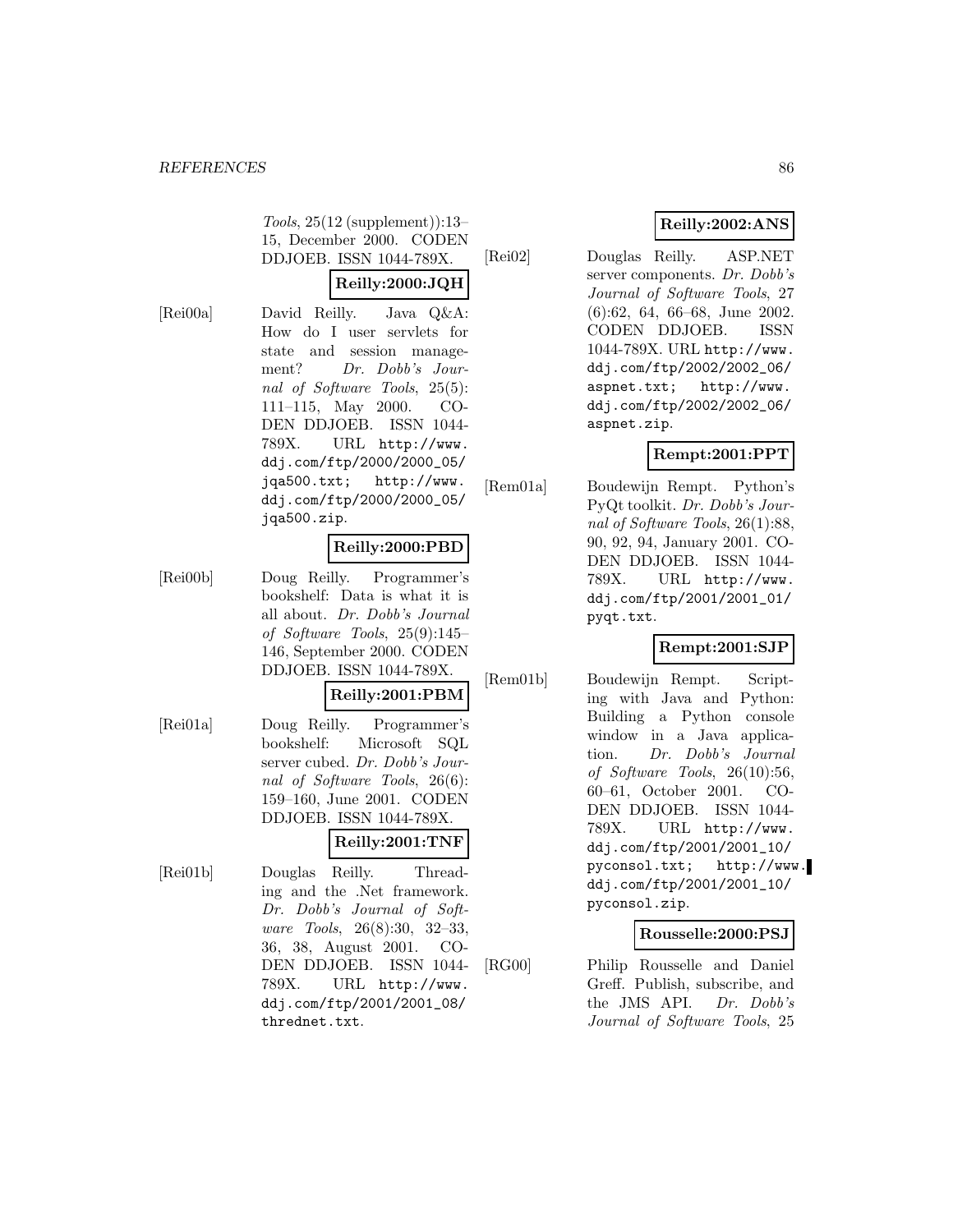(7):44, 46, 48, 51, July 2000. CODEN DDJOEB. ISSN 1044-789X. URL http://www. ddj.com/ftp/2000/2000\_07/ pubsub.zip.

### **Richter:2000:REN**

[Ric00] H. Thomas Richter. Reliability and embedded networks. Dr. Dobb's Journal of Software Tools, 25(8):86, 88, 90, 92, 94, 96, August 2000. CODEN DDJOEB. ISSN 1044-789X. URL http://www.ddj.com/ ftp/2000/2000\_08/embednw. zip.

#### **Riemersma:2002:ISB**

[Rie02] Thiadmer Riemersma. Image scaling with Bresenham. Dr. Dobb's Journal of Software Tools, 27(5):21– 22, 24, 26, May 2002. CO-DEN DDJOEB. ISSN 1044- 789X. URL http://www. ddj.com/ftp/2002/2002\_05/ image.txt; http://www. ddj.com/ftp/2002/2002\_05/ image.zip.

## **Ritke:2000:IT**

[Rit00] Ronn Ritke. An Internet toolbox. Dr. Dobb's Journal of Software Tools, 25(6):84, 86– 87, 89, June 2000. CODEN DDJOEB. ISSN 1044-789X.

## **Robison:2000:CR**

[Rob00] Arch D. Robison. Considering recursion. Dr. Dobb's Journal of Software Tools, 25(3): 52, 54–55, 57–58, March 2000. CODEN DDJOEB. ISSN

1044-789X. URL http://www. ddj.com/ftp/2000/2000\_03/ recurs.txt.

### **Robinson:2001:DSL**

[Rob01a] Rich Robinson. DigitaScript: A scripting language for digital cameras. Dr. Dobb's Journal of Software Tools, 26(1):126, 128– 130, 132, January 2001. CO-DEN DDJOEB. ISSN 1044- 789X. URL http://www. ddj.com/ftp/2001/2001\_01/ dscript.txt.

## **Robison:2001:MB**

[Rob01b] Arch D. Robison. Moving up to 64 bits. Dr. Dobb's Journal of Software Tools, 26(2):66, 68, 70, 72–73, February 2001. CO-DEN DDJOEB. ISSN 1044- 789X. URL http://www. ddj.com/ftp/2001/2001\_02/ 64bit.txt.

## **Robison:2003:MCN**

[Rob03] Arch D. Robison. Memory consistency and .NET. Dr. Dobb's Journal of Software Tools, 28 (4):46, 48–50, April 2003. CO-DEN DDJOEB. ISSN 1044- 789X. URL http://www. ddj.com/documents/s=7827/ ddj0304e/.

## **Roelofs:2000:JCC**

[Roe00] Brian Roelofs. Java custom class loaders. Dr. Dobb's Journal of Software Tools, 25(6):74, 76, 78, 80, 82, June 2000. CO-DEN DDJOEB. ISSN 1044- 789X. URL http://www. ddj.com/ftp/2000/2000\_06/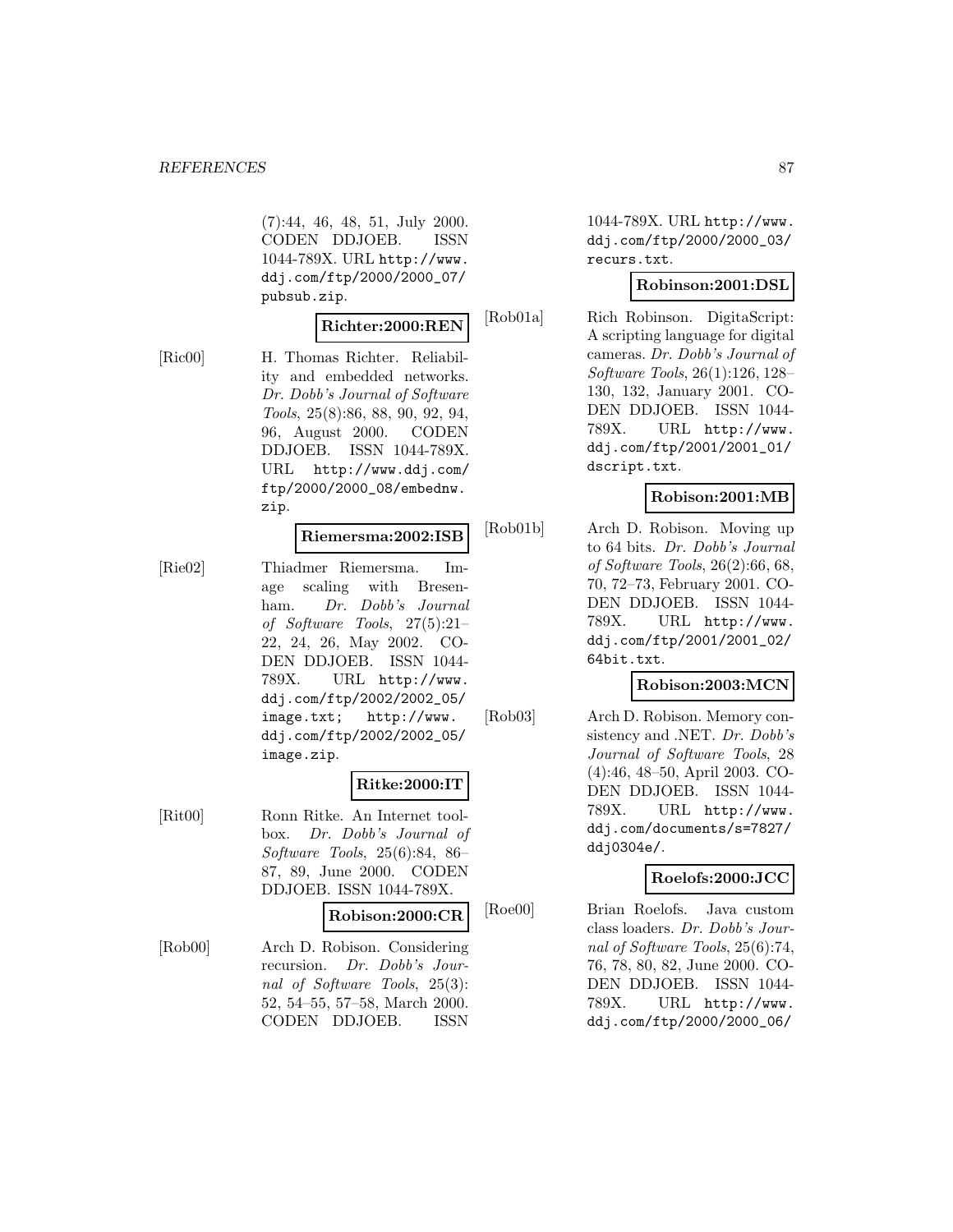javaload.txt; http://www. ddj.com/ftp/2000/2000\_06/ javaload.zip.

## **Rojas:2000:SKZ**

[Roj00] Raul Rojas. Simulating Konrad Zuse's computers. Dr. Dobb's Journal of Software Tools, 25(9):64, 66–69, September 2000. CODEN DDJOEB. ISSN 1044-789X. URL http://www.ddj.com/ ftp/2000/2000\_09/z3.zip.

## **Rolfe:2000:AAA**

[Rol00a] Timothy Rolfe. Algorithm alley: AVL trees. Dr. Dobb's Journal of Software Tools, 25 (12):149–152, December 2000. CODEN DDJOEB. ISSN 1044-789X. URL http://www. ddj.com/ftp/2000/2000\_12/ aa0012.txt.

### **Rolfe:2000:AAR**

[Rol00b] Timothy Rolfe. Algorithm alley: Randomized shuffling. Dr. Dobb's Journal of Software Tools, 25(1):113– 114, January 2000. CO-DEN DDJOEB. ISSN 1044- 789X. URL http://www. ddj.com/ftp/2000/2000\_01/ aa120.txt; http://www. ddj.com/ftp/2000/2000\_01/ aa120.zip.

### **Rolfe:2002:AAG**

[Rol02] Timothy Rolfe. Algorithm alley: Graph traversals. Dr. Dobb's Journal of Software Tools, 27(3):97–98, 100– 101, March 2002. CO-

DEN DDJOEB. ISSN 1044- 789X. URL http://www. ddj.com/ftp/2002/2002\_03/ aa0302.txt; http://www. ddj.com/ftp/2002/2002\_03/ aa0302.zip.

# **Rolfe:2003:BBP**

[Rol03] Timothy Rolfe. Bargainbasement parallelism. Dr. Dobb's Journal of Software Tools, 28(2):46, 48, 50, February 2003. CODEN DDJOEB. ISSN 1044-789X. URL http:/ /www.ddj.com/documents/s= 7790/ddj0302f/.

# **Roth:2000:PBT**

[Rot00] Peter N. Roth. Programmer's bookshelf: Two-year olds. Dr. Dobb's Journal of Software Tools, 25(10):159–160, October 2000. CODEN DDJOEB. ISSN 1044-789X.

## **Roth:2001:PBC**

[Rot01a] Peter Roth. Programmer's bookshelf: A C++ duo. Dr. Dobb's Journal of Software Tools, 26(8):124–125, August 2001. CODEN DDJOEB. ISSN 1044-789X.

# **Roth:2001:PBA**

[Rot01b] Peter N. Roth. Programmer's bookshelf: Accelerating C++ programming. Dr. Dobb's Journal of Software Tools, 26 (3):144, March 2001. CODEN DDJOEB. ISSN 1044-789X.

# **Roth:2002:PBM**

[Rot02a] Peter N. Roth. Programmer's bookshelf: Mathematics and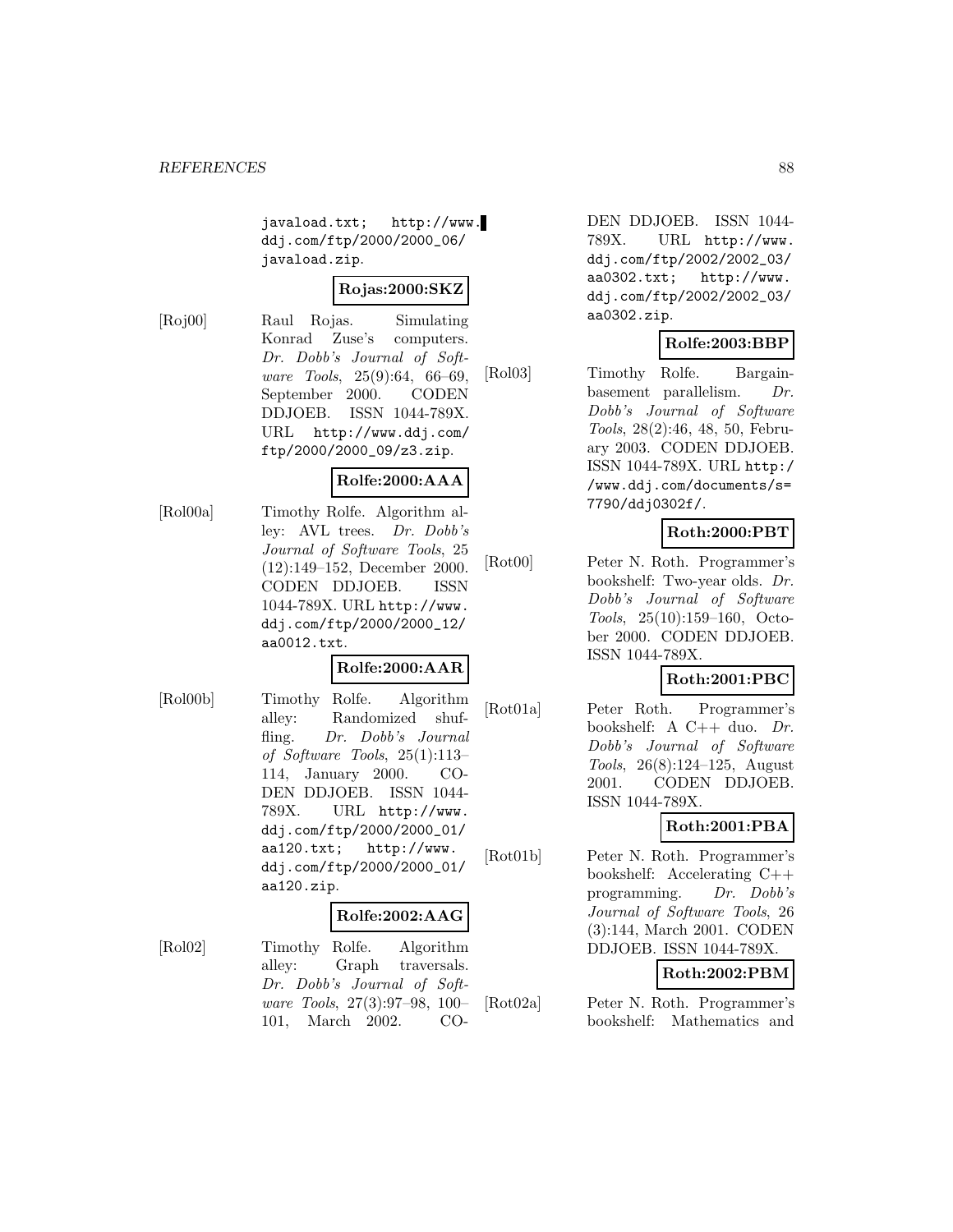C++. Dr. Dobb's Journal of Software Tools, 27(7):100, July 2002. CODEN DDJOEB. ISSN 1044-789X.

$$
{\bf Roth:} 2002{:}JSA
$$

[Rot02b] Volker Roth. Java security architecture and extensions. Dr. Dobb's Journal of Software Tools, 27(4):34, 36–38, April 2002. CODEN DDJOEB. ISSN 1044-789X. URL http://www.ddj.com/ ftp/2002/2002\_04/jca.txt; http://www.ddj.com/ftp/ 2002/2002\_04/jca.zip.

## **Rousselle:2002:IJP**

[Rou02] Philip Rousselle. Implementing the JMS publish/subscribe API. Dr. Dobb's Journal of Software Tools, 27(4):28, 30– 32, April 2002. CODEN DDJOEB. ISSN 1044-789X.

## **Rayboud:2001:LSL**

[RSW<sup>+</sup>01] Andrew Rayboud, Larry Smith, Steve Walton, Jared Jackson, Joseph Link, Ralph Moore, Ngaire Atmore, and The Editors. Letters: Shiftleft testing; curley [sic] brackets; trampolines for embedded systems; we're New Zealanders dammit; correction: "C++ Set-Theoretic Operations On Virtual Containers". Dr. Dobb's Journal of Software Tools, 26(12):10, 12, December 2001. CODEN DDJOEB. ISSN 1044-789X. See [BFG01].

# **Rubin:2000:KVL**

[Rub00] Aviel D. Rubin. Kerberos versus the Leighton-Micali protocol. Dr. Dobb's Journal of Software Tools, 25(11):21–22, 24, 26, November 2000. CO-DEN DDJOEB. ISSN 1044- 789X.

# **Ryland:2002:LLL**

[RWD02] Chris Ryland, Dave Waller, and Paul M. Dubuc. Letters: The lightweight language workshop; strike one. . . . Dr. Dobb's Journal of Software Tools, 27(4–4):10, April 2002. CODEN DDJOEB. ISSN 1044-789X.

## **Ross:2000:DFP**

[RZ00] Darryl Ross and Con Zymaris. DB Forms: PHP, MySQL, and PHPLIB. Dr. Dobb's Journal of Software Tools, 25(8):98, 100–104, August 2000. CODEN DDJOEB. ISSN 1044-789X. URL http://www.ddj.com/ ftp/2000/2000\_08/dbforms. txt; http://www.ddj.com/ ftp/2000/2000\_08/dbforms. zip.

## **Soref:2000:ESD**

[SA00] Jeremy Soref and Sheridan Adjei. Electronic software distribution. Dr. Dobb's Journal of Software Tools, 25(9):100, 102– 106, September 2000. CODEN DDJOEB. ISSN 1044-789X. URL http://www.ddj.com/ ftp/2000/2000\_09/license. txt.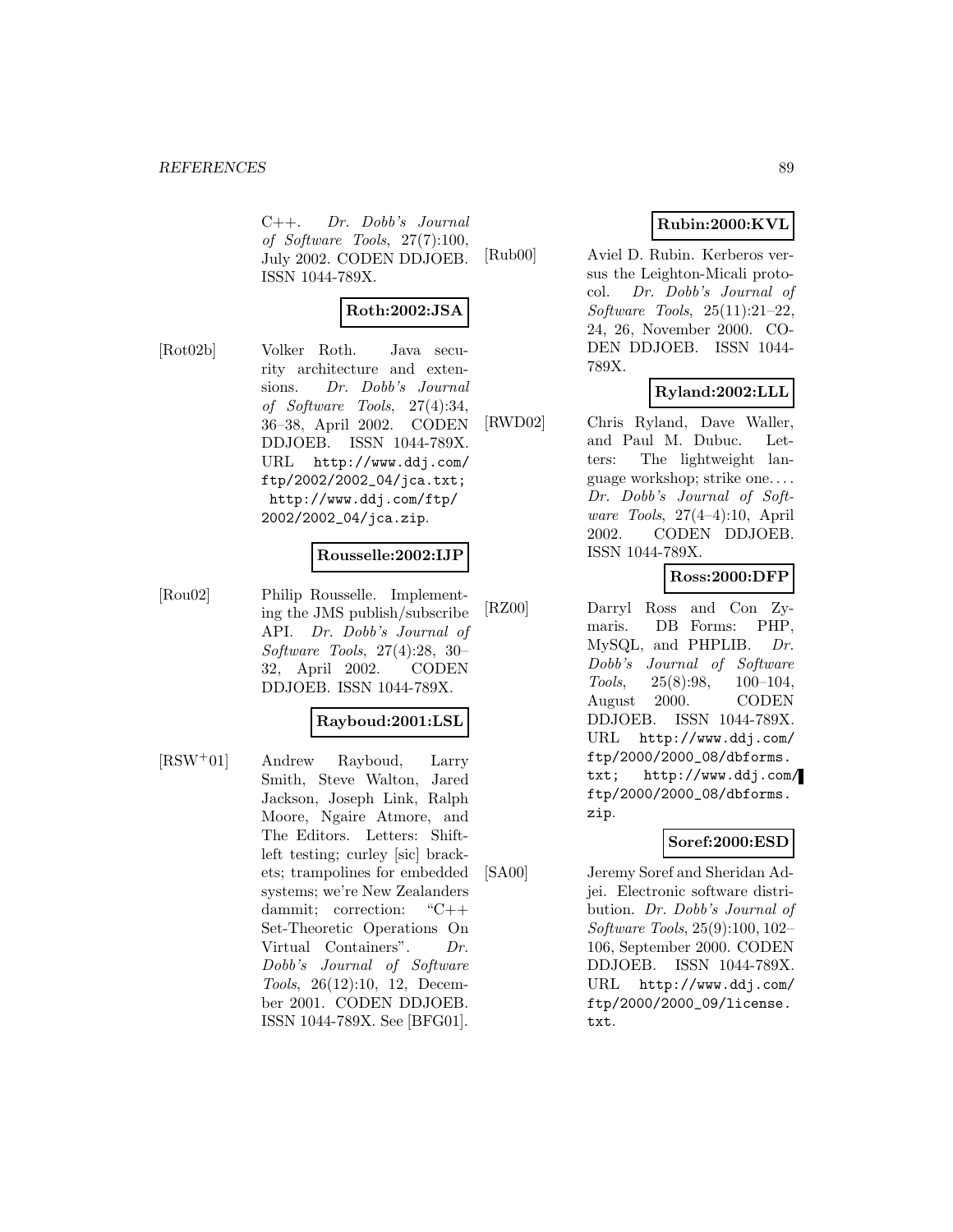## **Sams:2003:SDS**

[Sam03] Mark Sams. The SquareList data structure. Dr. Dobb's Journal of Software Tools, 28 (5):37–40, May 2003. CO-DEN DDJOEB. ISSN 1044- 789X. URL http://www. ddj.com/documents/s=7927/ ddj0305c/.

# **Sassenrath:2000:RSL**

[Sas00] Carl Sassenrath. The REBOL scripting language. Dr. Dobb's Journal of Software Tools, 25 (7):64, 66–69, July 2000. CO-DEN DDJOEB. ISSN 1044- 789X. URL http://www. ddj.com/ftp/2000/2000\_07/ rebol.txt.

### **Savchenko:2000:TFS**

[Sav00] Sergei Savchenko. Tools for flexible scripting. Dr. Dobb's Journal of Software Tools, 25 (1):52, 54–55, January 2000. CODEN DDJOEB. ISSN 1044-789X. URL http://www. ddj.com/ftp/2000/2000\_01/ flexscrp.txt; http://www. ddj.com/ftp/2000/2000\_01/ flexscrp.zip.

### **Savchenko:2002:SM**

[Sav02] Sergei Savchenko. Shadow mapping. Dr. Dobb's Journal of Software Tools, 27(7): 32, 34, 36–37, July 2002. CO-DEN DDJOEB. ISSN 1044- 789X. URL http://www. ddj.com/ftp/2002/2002\_07/ sdsl.zip.

# **Shasha:2002:STY**

[SB02] Dennis E. Shasha and Philippe Bonnet. Smooth talking your databases. Dr. Dobb's Journal of Software Tools, 27(7):46. 48, 50–52, 54, July 2002. CODEN DDJOEB. ISSN 1044-789X.

## **Schneier:2000:SRF**

[Sch00] Bruce Schneier. Security research and the future. Dr. Dobb's Journal of Software Tools, 25(12 (supplement)):33– 35, December 2000. CODEN DDJOEB. ISSN 1044-789X.

# **Scott:2000:IUI**

[Sco00] Neil Scott. Innovations in user interfaces. Dr. Dobb's Journal of Software Tools, 25(12 (supplement)):23–27, December 2000. CODEN DDJOEB. ISSN 1044-789X.

## **Scott:2002:AAO**

[Sco02] David A. Scott. Algorithm alley: Optimal EOF handling with arithmetic compression. Dr. Dobb's Journal of Software Tools, 27(1): 99, 102, January 2002. CO-DEN DDJOEB. ISSN 1044- 789X. URL http://www. ddj.com/ftp/2002/2002\_01/ aa0102.zip.

## **Seaman:2002:JQH**

[Sea02] Mark Seaman. Java Q&A: How can i generate Java code for tables in my database? Dr. Dobb's Journal of Software Tools, 27(8):??, August 2002. CODEN DDJOEB. ISSN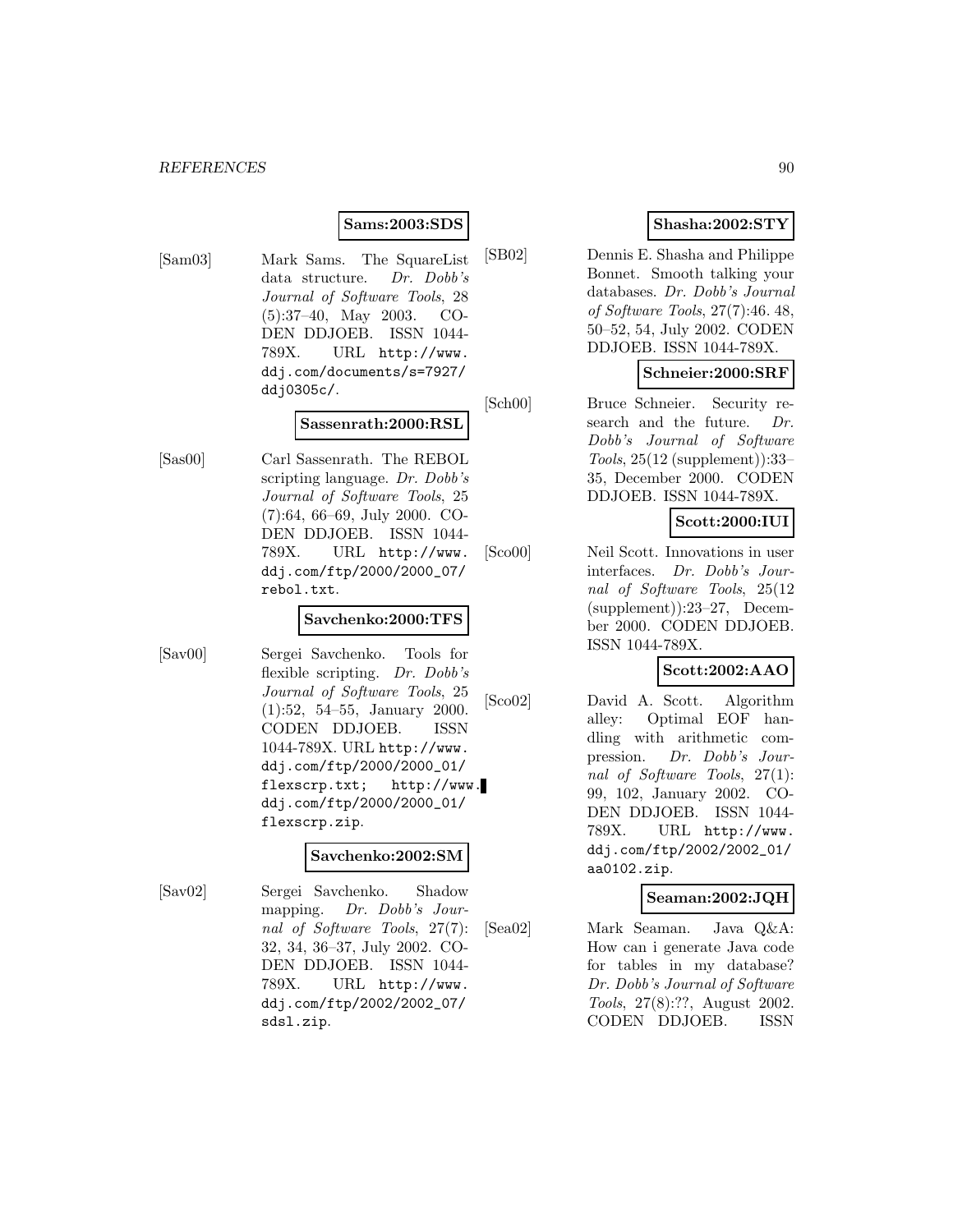1044-789X. URL http://www. ddj.com/ftp/2002/2002\_08/ jqa0802.txt; http://www. [Sha00b] ddj.com/ftp/2002/2002\_08/ jqa0802.zip.

# **SantaCruz:2001:JIC**

[SEC01] Diego Santa Cruz, Touradj Ebrahimi, and Charilaos Christopoulos. The JPEG 2000 image coding standard. Dr. Dobb's Journal of Software Tools, 26(4):46, 48, 50–52, 54, April 2001. CODEN DDJOEB. ISSN 1044-789X. URL http:// jj2000.epfl.ch/; http:/ /www.ddj.com/; http://www. ece.ubc.ca/~mdadams/jasper/ http://www.imagepower. com/products/ubcform.htm; http://www.jpeg.org/; http: //www.jpeg.org/public/wavedemo. zip.

# **Stallings:2001:PBB**

[SG01] William Stallings and Lou Grinzo. Programmer's bookshelf: A Bluetooth trio and C#. Dr. Dobb's Journal of Software Tools, 26(9):130, 132, September 2001. CODEN

DDJOEB. ISSN 1044-789X.

## **Shasha:2000:DEOj**

[Sha00a] Dennis E. Shasha. Dr. Ecco's omniheurist corner: Beasts. Dr. Dobb's Journal of Software Tools, 25(10):155–157, October 2000. CODEN DDJOEB. ISSN 1044-789X.

## **Shasha:2000:DEOd**

Dennis E. Shasha. Dr. Ecco's omniheurist corner: Blood. Dr. Dobb's Journal of Software Tools, 25(4):119–120, 122, April 2000. CODEN DDJOEB. ISSN 1044-789X.

## **Shasha:2000:DEOl**

[Sha00c] Dennis E. Shasha. Dr. Ecco's omniheurist corner: Causality. Dr. Dobb's Journal of Software Tools, 25(12):155–156, December 2000. CODEN DDJOEB. ISSN 1044-789X.

## **Shasha:2000:DEOe**

[Sha00d] Dennis E. Shasha. Dr. Ecco's omniheurist corner: Centimillionaire. Dr. Dobb's Journal of Software Tools, 25(5):123–124, May 2000. CODEN DDJOEB. ISSN 1044-789X.

## **Shasha:2000:DEOi**

[Sha00e] Dennis E. Shasha. Dr. Ecco's omniheurist corner: Chimps. Dr. Dobb's Journal of Software Tools, 25(9):142–143, September 2000. CODEN DDJOEB. ISSN 1044-789X.

### **Shasha:2000:DEOh**

[Sha00f] Dennis E. Shasha. Dr. Ecco's omniheurist corner: Escape. Dr. Dobb's Journal of Software Tools, 25(8):141–142, August 2000. CODEN DDJOEB. ISSN 1044-789X.

## **Shasha:2000:DEOf**

[Sha00g] Dennis E. Shasha. Dr. Ecco's omniheurist corner: Microvirus. Dr. Dobb's Journal of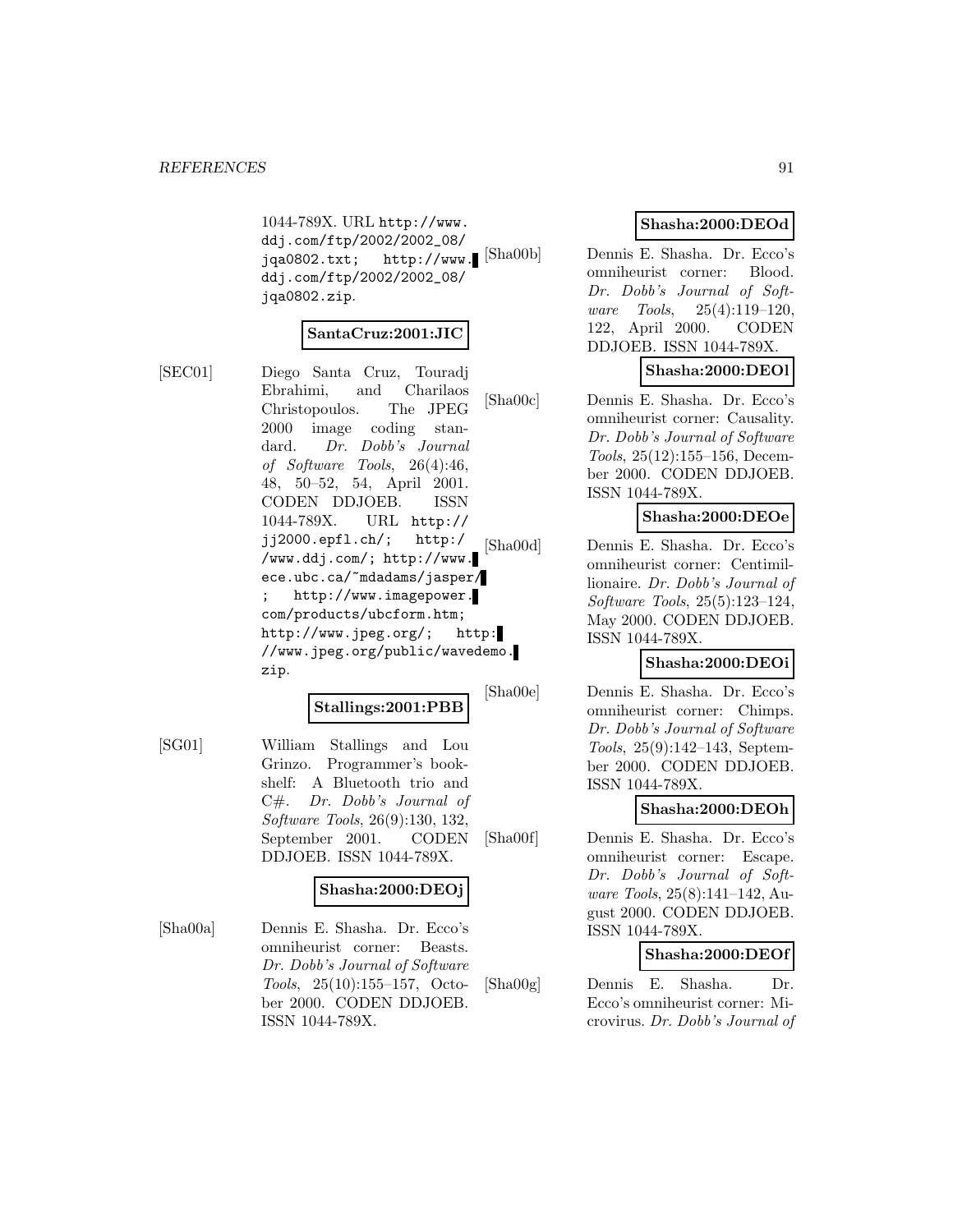Software Tools, 25(6):139, 141, June 2000. CODEN DDJOEB. ISSN 1044-789X.

# **Shasha:2000:DEOk**

[Sha00h] Dennis E. Shasha. Dr. Ecco's omniheurist corner: Mint. Dr. Dobb's Journal of Software Tools, 25(11):156–157, November 2000. CODEN DDJOEB. ISSN 1044-789X.

## **Shasha:2000:DEOc**

[Sha00i] Dennis E. Shasha. Dr. Ecco's omniheurist corner: Simple. Dr. Dobb's Journal of Software Tools, 25(3):128, March 2000. CODEN DDJOEB. ISSN 1044-789X.

### **Shasha:2000:DEOa**

[Sha00j] Dennis E. Shasha. Dr. Ecco's omniheurist corner: Stars and starlets. Dr. Dobb's Journal of Software Tools, 25(1):116, January 2000. CODEN DDJOEB. ISSN 1044-789X.

## **Shasha:2000:DEOb**

[Sha00k] Dennis E. Shasha. Dr. Ecco's omniheurist corner: Sticks. Dr. Dobb's Journal of Software Tools, 25(2):131–132, February 2000. CODEN DDJOEB. ISSN 1044-789X.

### **Shasha:2000:DEOg**

[Sha00l] Dennis E. Shasha. Dr. Ecco's omniheurist corner: Wordsnakes. Dr. Dobb's Journal of Software Tools, 25(7):143–144, July 2000. CODEN DDJOEB. ISSN 1044-789X.

# **Shasha:2001:DEOc**

[Sha01a] Dennis E. Shasha. Dr. Ecco's omniheurist corner: Ambulance. Dr. Dobb's Journal of Software Tools, 26(3):141– 142, March 2001. CODEN DDJOEB. ISSN 1044-789X.

## **Shasha:2001:DEOg**

[Sha01b] Dennis E. Shasha. Dr. Ecco's omniheurist corner: Beams. Dr. Dobb's Journal of Software Tools, 26(7):135–136, July 2001. CODEN DDJOEB. ISSN 1044-789X.

## **Shasha:2001:DEOe**

[Sha01c] Dennis E. Shasha. Dr. Ecco's omniheurist corner: Beats. Dr. Dobb's Journal of Software Tools, 26(5):148–149, May 2001. CODEN DDJOEB. ISSN 1044-789X.

# **Shasha:2001:DEOj**

[Sha01d] Dennis E. Shasha. Dr. Ecco's omniheurist corner: Child's ply. Dr. Dobb's Journal of Software Tools, 26(10):126, 128, October 2001. CODEN DDJOEB. ISSN 1044-789X.

## **Shasha:2001:DEOd**

[Sha01e] Dennis E. Shasha. Dr. Ecco's omniheurist corner: Foxy. Dr. Dobb's Journal of Software Tools, 26(4):148–149, April 2001. CODEN DDJOEB. ISSN 1044-789X.

## **Shasha:2001:DEOf**

[Sha01f] Dennis E. Shasha. Dr. Ecco's omniheurist corner: Panamax. Dr. Dobb's Journal of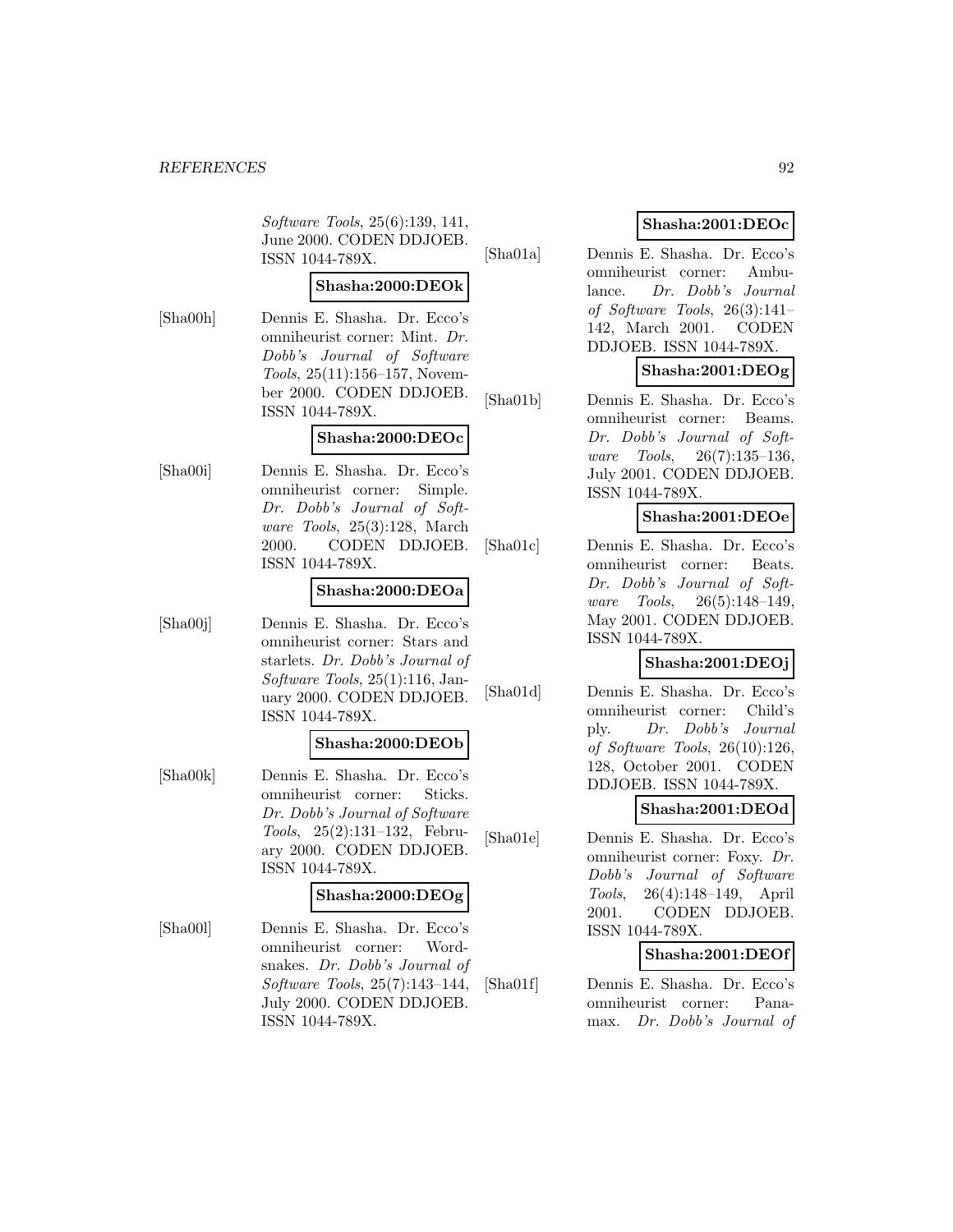Software Tools, 26(6):156–157, June 2001. CODEN DDJOEB. ISSN 1044-789X.

# **Shasha:2001:DEOh**

[Sha01g] Dennis E. Shasha. Dr. Ecco's omniheurist corner: Perimeters. Dr. Dobb's Journal of Software Tools, 26(8):121, August 2001. CODEN DDJOEB. ISSN 1044-789X.

# **Shasha:2001:DEOk**

[Sha01h] Dennis E. Shasha. Dr. Ecco's omniheurist corner: Sprawl. Dr. Dobb's Journal of Software Tools, 26(11):125–126, November 2001. CODEN DDJOEB. ISSN 1044-789X.

## **Shasha:2001:DEOb**

[Sha01i] Dennis E. Shasha. Dr. Ecco's omniheurist corner: Tundra. Dr. Dobb's Journal of Software Tools, 26(2):156–157, February 2001. CODEN DDJOEB. ISSN 1044-789X.

## **Shasha:2001:DEOl**

[Sha01j] Dennis E. Shasha. Dr. Ecco's omniheurist corner: Ultimate tic-tac-toe. Dr. Dobb's Journal of Software Tools, 26(12):119– 120, December 2001. CODEN DDJOEB. ISSN 1044-789X.

## **Shasha:2001:DEOi**

[Sha01k] Dennis E. Shasha. Dr. Ecco's omniheurist corner: Who rules? Dr. Dobb's Journal of Software Tools, 26(9):126– 129, September 2001. CODEN DDJOEB. ISSN 1044-789X.

# **Shasha:2001:DEOa**

[Sha01l] Dennis E. Shasha. Dr. Ecco's omniheurist corner: Wildfires. Dr. Dobb's Journal of Software Tools, 26(1):193–194, January 2001. CODEN DDJOEB. ISSN 1044-789X.

# **Shammas:2002:AAE**

[Sha02a] Namir Clement Shammas. Algorithm alley: Enhancing Newton's method. Dr. Dobb's Journal of Software Tools, 27 (6):94–97, June 2002. CO-DEN DDJOEB. ISSN 1044- 789X. URL http://www. ddj.com/ftp/2002/2002\_06/ aa0602.zip.

# **Shasha:2002:DEOg**

[Sha02b] Dennis E. Shasha. Dr. Ecco's omniheurist corner. Dr. Dobb's Journal of Software Tools, 27 (7):98–99, July 2002. CODEN DDJOEB. ISSN 1044-789X.

# **Shasha:2002:DEOh**

[Sha02c] Dennis E. Shasha. Dr. Ecco's omniheurist corner. Dr. Dobb's Journal of Software Tools, 27 (8):??, August 2002. CODEN DDJOEB. ISSN 1044-789X.

## **Shasha:2002:DEOi**

[Sha02d] Dennis E. Shasha. Dr. Ecco's omniheurist corner: Adversarial bifurcations. Dr. Dobb's Journal of Software Tools, 27 (9):97–99, September 2002. CODEN DDJOEB. ISSN 1044-789X.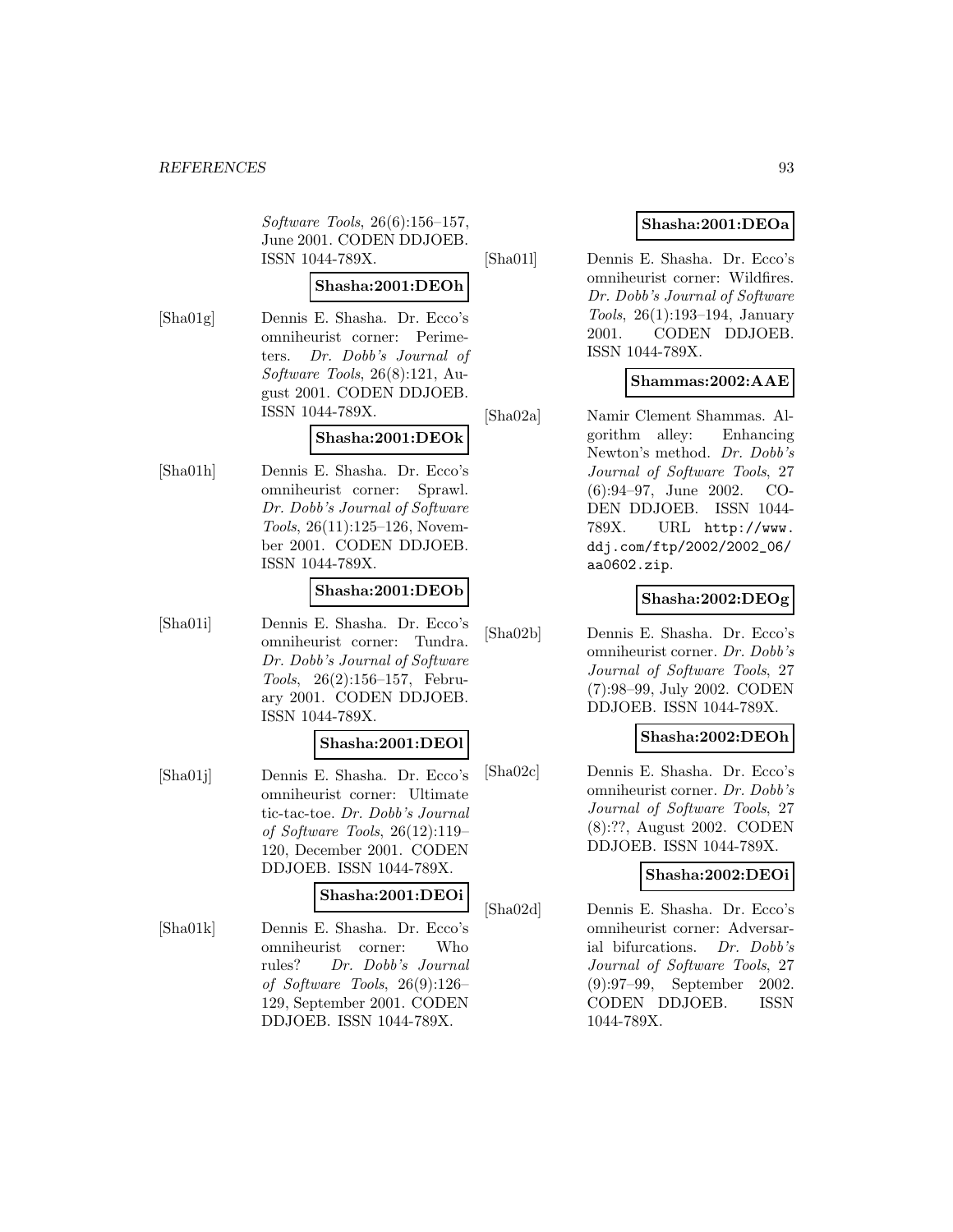## **Shasha:2002:DEOd**

[Sha02e] Dennis E. Shasha. Dr. Ecco's omniheurist corner: Color war. Dr. Dobb's Journal of Software Tools, 27(4):106–107, April 2002. CODEN DDJOEB. ISSN 1044-789X.

## **Shasha:2002:DEOa**

[Sha02f] Dennis E. Shasha. Dr. Ecco's omniheurist corner: Desert sprinklers. Dr. Dobb's Journal of Software Tools, 27(1):103– 106, January 2002. CODEN DDJOEB. ISSN 1044-789X.

## **Shasha:2002:DEOb**

[Sha02g] Dennis E. Shasha. Dr. Ecco's omniheurist corner: Duelists. Dr. Dobb's Journal of Software Tools, 27(2):101, 103, February 2002. CODEN DDJOEB. ISSN 1044-789X.

### **Shasha:2002:DEO**

[Sha02h] Dennis E. Shasha. Dr. Ecco's omniheurist corner: The DNA on Noah's Arc. Dr. Dobb's Journal of Software Tools, 27 (10):89–90, October 2002. CO-DEN DDJOEB. ISSN 1044- 789X.

#### **Shasha:2002:DEOf**

[Sha02i] Dennis E. Shasha. Dr. Ecco's omniheurist corner: The protocol of small numbers2. Dr. Dobb's Journal of Software Tools, 27(6):98, June 2002. CODEN DDJOEB. ISSN 1044-789X.

## **Shasha:2002:DEOe**

[Sha02j] Dennis E. Shasha. Dr. Ecco's omniheurist corner: The stone tombs of Zimbabwe. Dr. Dobb's Journal of Software Tools, 27(5):98–99, May 2002. CODEN DDJOEB. ISSN 1044-789X.

## **Shasha:2002:DEOc**

[Sha02k] Dennis E. Shasha. Dr. Ecco's omniheurist corner: With eye of newt. Dr. Dobb's Journal of Software Tools, 27(3):103– 104, March 2002. CODEN DDJOEB. ISSN 1044-789X.

### **Sharaafath:2003:CCW**

[Sha03] Yassar Sharaafath. C++WSP: A C++ web services platform. Dr. Dobb's Journal of Software Tools, 28(4):18, 20, 22, 24, 26, April 2003. CO-DEN DDJOEB. ISSN 1044- 789X. URL http://www. ddj.com/documents/s=7827/ ddj0304c/.

## **Sheong:2001:BDF**

[She01] Chang Sau Sheong. Building dynamic fail-over Java servers. Dr. Dobb's Journal of Software Tools, 26(11):46, 48, 50, 52– 54, 57, November 2001. CO-DEN DDJOEB. ISSN 1044- 789X. URL http://www. ddj.com/ftp/2001/2001\_11/ xander.txt; http://www. ddj.com/ftp/2001/2001\_11/ xander.zip.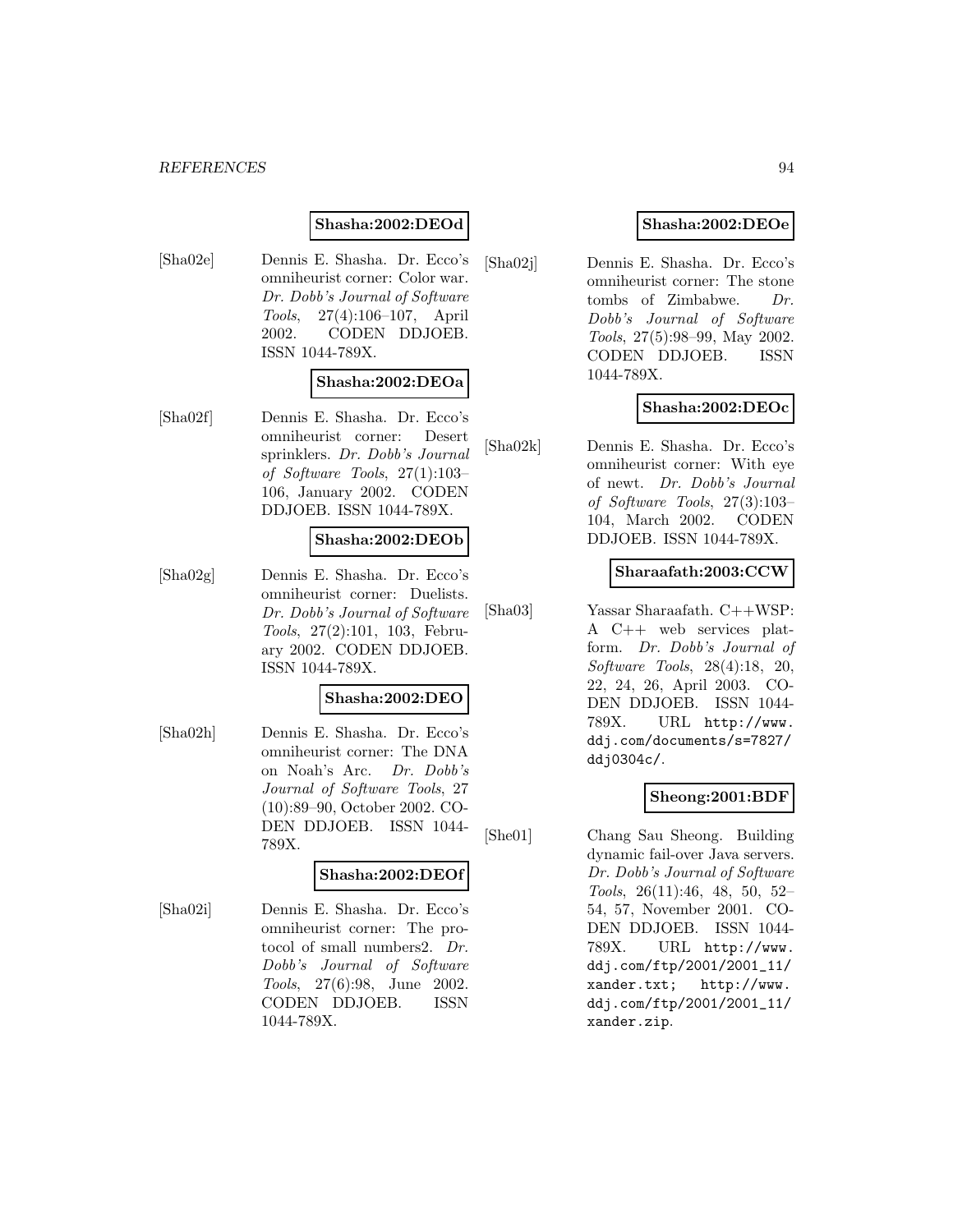## **Sherer:2003:RTS**

- 
- [She03] Matt Sherer. Real-time signal analysis and Real-Time Linux: Part 1. Dr. Dobb's Journal of Software Tools, 28 (7):62–65, July 2003. CO-DEN DDJOEB. ISSN 1044- 789X. URL http://www. ddj.com/ftp/2003/2003\_07/ rtlp1.txt.

### **Silverman:2003:SWN**

[Sil03] Micah Silverman. Securing wireless networks. Dr. Dobb's Journal of Software Tools, 28 (6):36, 38–40, 42, 44, June 2003. CODEN DDJOEB. ISSN 1044-789X. URL http:/ /www.ddj.com/documents/s= 8213/ddj0306d/.

### **Simcox:2000:WYW**

[Sim00a] Susan Simcox. What are you worth? Dr. Dobb's Journal of Software Tools, 25(4):??, April 2000. CODEN DDJOEB. ISSN 1044-789X.

### **Simpson:2000:CVC**

[Sim00b] Michael Simpson. CVS version control and branch management. Dr. Dobb's Journal of Software Tools, 25(10):108, 110–114, October 2000. CO-DEN DDJOEB. ISSN 1044- 789X.

### **Sintes:2000:XSC**

[Sin00] Tony Sintes. XML and software configuration. Dr. Dobb's Journal of Software Tools, 25 (7):56, 58–62, July 2000. CO-DEN DDJOEB. ISSN 1044-

789X. URL http://www. ddj.com/ftp/2000/2000\_07/ xmlcfg.txt; http://www. ddj.com/ftp/2000/2000\_07/ xmlcfg.zip.

## **Sipe:2000:VLW**

[Sip00] Steve Sipe. Virtual lists for Win32. Dr. Dobb's Journal of Software Tools, 25(12):56, 58, 61, December 2000. CO-DEN DDJOEB. ISSN 1044- 789X. URL http://www. ddj.com/ftp/2000/2000\_12/ vlist.zip.

# **Siek:2001:CCC**

[SL01a] Jeremy Siek and Andrew Lumsdaine. C++ concept checking. Dr. Dobb's Journal of Software Tools, 26(6): 64, 66–68, 70, June 2001. CO-DEN DDJOEB. ISSN 1044- 789X. URL http://www. ddj.com/ftp/2001/2001\_06/ cppcheck.txt.

# **Smith:2001:AOS**

[SL01b] Larry Smith and Cameron Laird. Android: Open-source scripting for testing and automation. Dr. Dobb's Journal of Software Tools, 26(7): 99–102, July 2001. CODEN DDJOEB. ISSN 1044-789X. URL http://www.ddj.com/ ftp/2001/2001\_07/android. txt.

## **Siek:2000:GGC**

[SLL00] Jeremy G. Siek, Lie-Quan Lee, and Andrew Lumsdaine. The Generic Graph Component Library. Dr. Dobb's Journal of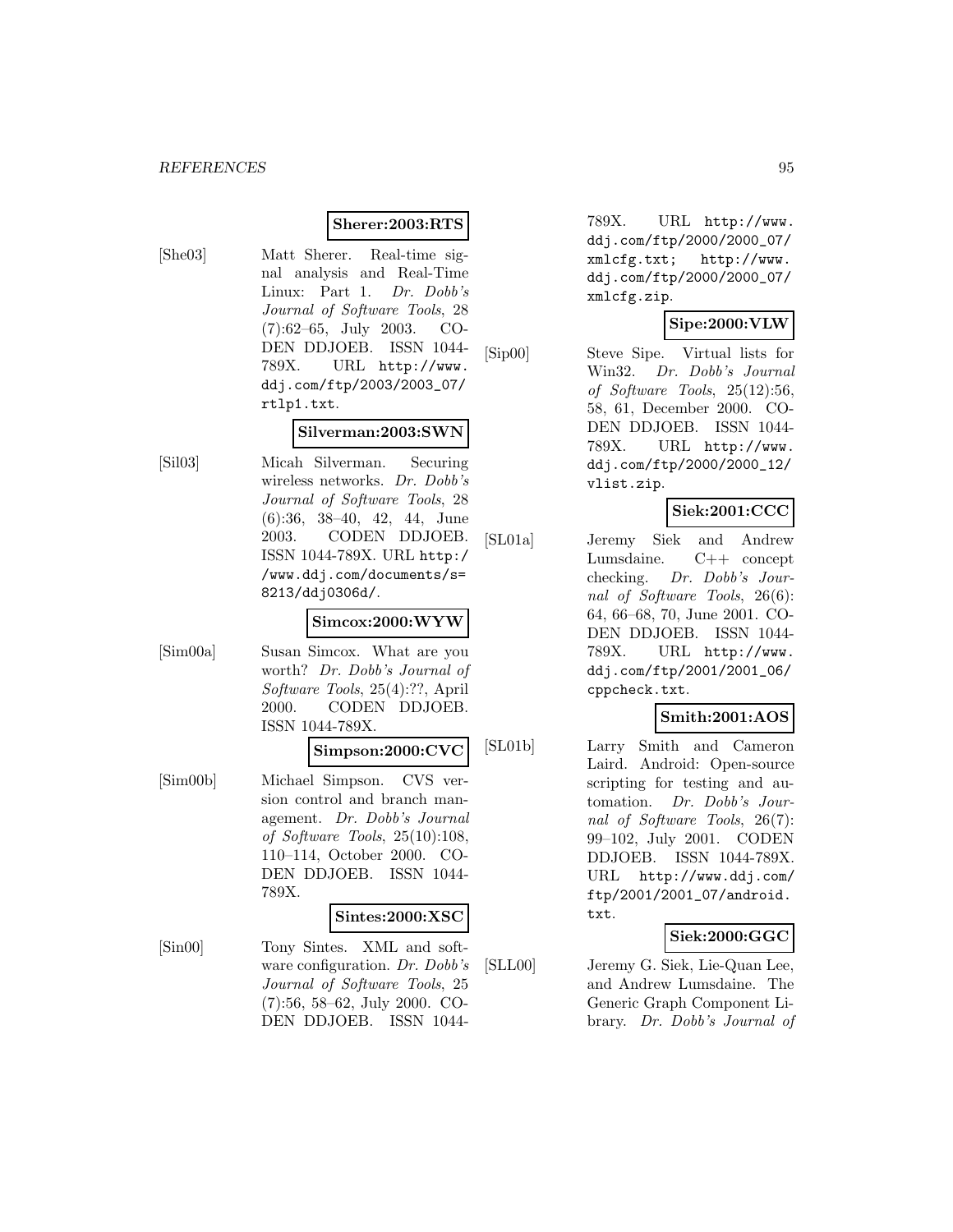Software Tools, 25(9):29–30, 32–34, 36, 38, September 2000. CODEN DDJOEB. ISSN 1044-789X. URL http://www. ddj.com/ftp/2000/2000\_09/ ggcl.txt; http://www.ddj. Smi03a com/ftp/2000/2000\_09/ggcl21. zip.

### **Stanley-Marbell:2000:IAD**

[SM00] Phillip Stanley-Marbell. Inferno application development with Limbo. Dr. Dobb's Journal of Software Tools, 25 (12):113–114, 116, 118, 120, December 2000. CODEN DDJOEB. ISSN 1044-789X. URL http://www.ddj.com/ ftp/2000/2000\_12/inferno. txt.

### **Smith:2001:SLT**

[Smi01a] Larry Smith. Shift-left testing. Dr. Dobb's Journal of Software Tools, 26(9):56, 62, September 2001. CODEN DDJOEB. ISSN 1044-789X.

# **Smith:2001:JQH**

[Smi01b] Terry Smith. Java Q&A: How can I simplify Java data access objects. Dr. Dobb's Journal of Software Tools, 26(5):135–136, 138–139, May 2001. CODEN DDJOEB. ISSN 1044-789X. URL http://www.ddj.com/ ftp/2001/2001\_05/jqa0501. txt; http://www.ddj.com/ ftp/2001/2001\_05/jqa0501. zip.

### **Smith:2002:AAP**

[Smi02] Peter Smith. Algorithm alley: Prime numbers. Dr. Dobb's Journal of Software Tools, 27 (7):93–95, July 2002. CODEN DDJOEB. ISSN 1044-789X.

## **Smith:2003:ADI**

Kevin W. Smith. Automated defect identification. Dr. Dobb's Journal of Software Tools, 28(2):16, 18, 20, 22, February 2003. CO-DEN DDJOEB. ISSN 1044- 789X. URL http://www. ddj.com/documents/s=7790/ ddj0302b/.

## **Smith:2003:DL**

[Smi03b] Kevin W. Smith. Distributed loadbuilds. Dr. Dobb's Journal of Software Tools, 28(7): 58, 60, July 2003. CO-DEN DDJOEB. ISSN 1044- 789X. URL http://www. ddj.com/ftp/2003/2003\_07/ disbuild.txt.

# **Smyth:2000:ICY**

[Smy00] Gavin Smyth. Infrared control of your PC. Dr. Dobb's Journal of Software Tools, 25(5):66, 68, 70, 72, May 2000. CO-DEN DDJOEB. ISSN 1044- 789X. URL http://www. ddj.com/ftp/2000/2000\_05/ infrared.txt; http://www. ddj.com/ftp/2000/2000\_05/ infrared.zip.

## **Snow:2001:IAL**

[Sno01] Ray Snow. An information assembly line in Perl. Dr. Dobb's Journal of Software Tools, 26(6):72, 76, 78, 80, 82, June 2001. CO-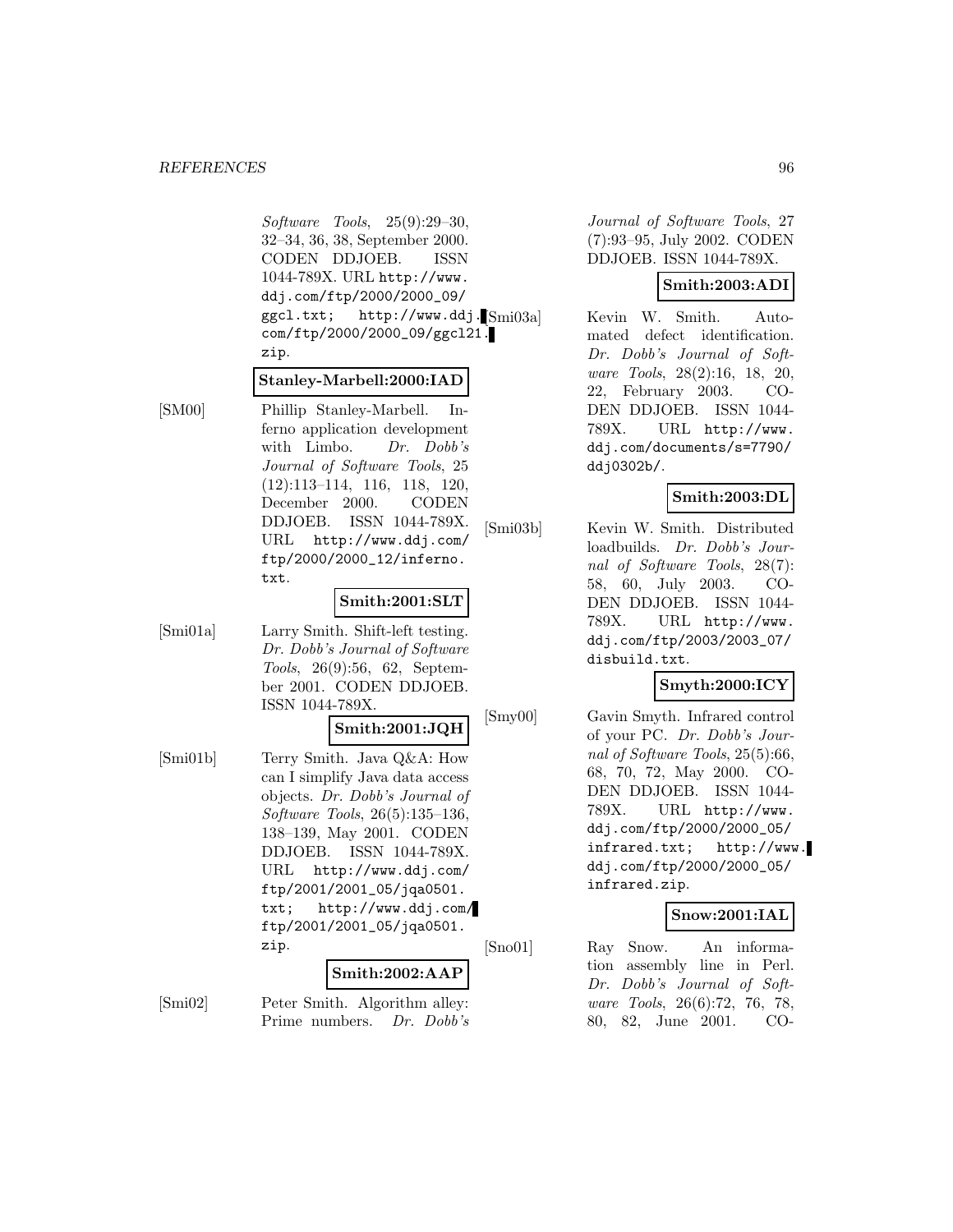DEN DDJOEB. ISSN 1044- 789X. URL http://www. ddj.com/ftp/2001/2001\_06/ infoline.txt.

## **Snyder:2003:RCG**

[Sny03] Martin Snyder. Robotic control and 3D GUIs. Dr. Dobb's Journal of Software Tools, 28 (1):16–17, 20, 22, 24, January 2003. CODEN DDJOEB. ISSN 1044-789X. URL http:/ /www.ddj.com/documents/s= 7758/ddj0301b/.

## **Song:2001:Ia**

[Son01a] Della Song. Of interest. Dr. Dobb's Journal of Software Tools, 26(9):134, September 2001. CODEN DDJOEB. ISSN 1044-789X.

## **Song:2001:Ib**

[Son01b] Della Song. Of interest. Dr. Dobb's Journal of Software Tools, 26(10):134–135, October 2001. CODEN DDJOEB. ISSN 1044-789X.

## **Song:2001:Ic**

[Son01c] Della Song. Of interest. Dr. Dobb's Journal of Software Tools, 26(11):134–135, November 2001. CODEN DDJOEB. ISSN 1044-789X.

## **Song:2001:Id**

[Son01d] Della Song. Of interest. Dr. Dobb's Journal of Software Tools, 26(12):126–127, December 2001. CODEN DDJOEB. ISSN 1044-789X.

## **Song:2002:Ia**

[Son02a] Della Song. Of interest. Dr. Dobb's Journal of Software Tools, 27(1):110–111, January 2002. CODEN DDJOEB. ISSN 1044-789X.

# **Song:2002:Ib**

[Son02b] Della Song. Of interest. Dr. Dobb's Journal of Software Tools, 27(2):110–111, February 2002. CODEN DDJOEB. ISSN 1044-789X.

## **Song:2002:Ic**

[Son02c] Della Song. Of interest. Dr. Dobb's Journal of Software Tools, 27(3):109–110, March 2002. CODEN DDJOEB. ISSN 1044-789X.

## **Song:2002:Id**

[Son02d] Della Song. Of interest. Dr. Dobb's Journal of Software Tools, 27(4):110–111, April 2002. CODEN DDJOEB. ISSN 1044-789X.

## **Song:2002:Ie**

[Son02e] Della Song. Of interest. Dr. Dobb's Journal of Software Tools, 27(5):102–103, May 2002. CODEN DDJOEB. ISSN 1044-789X.

## **Song:2002:If**

[Son02f] Della Song. Of interest. Dr. Dobb's Journal of Software Tools, 27(6):102–103, June 2002. CODEN DDJOEB. ISSN 1044-789X.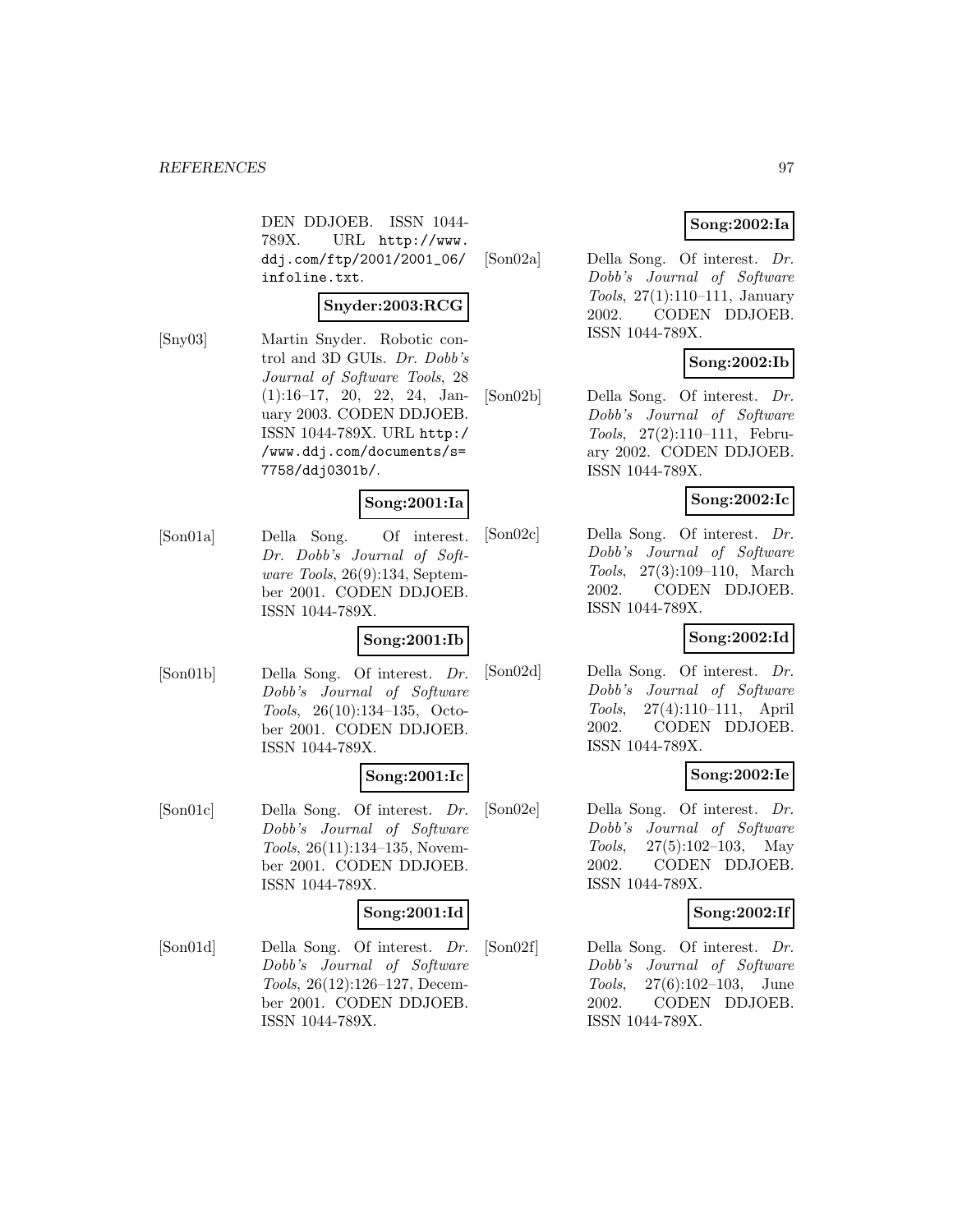# **Song:2002:Ig**

[Son02g] Della Song. Of interest. Dr. Dobb's Journal of Software Tools, 27(7):102, July 2002. CODEN DDJOEB. ISSN 1044-789X.

## **Song:2002:Ih**

[Son02h] Della Song. Of interest. Dr. Dobb's Journal of Software Tools, 27(8):??, August 2002. CODEN DDJOEB. ISSN 1044-789X.

# **Song:2002:Ii**

[Son02i] Della Song. Of interest. Dr. Dobb's Journal of Software Tools, 27(9):102, September 2002. CODEN DDJOEB. ISSN 1044-789X.

## **Song:2002:Ij**

[Son02j] Della Song. Of interest. Dr. Dobb's Journal of Software Tools, 27(10):81, October 2002. CODEN DDJOEB. ISSN 1044-789X.

## **Song:2002:Ik**

[Son02k] Della Song. Of interest. Dr. Dobb's Journal of Software Tools, 27(11):81, November 2002. CODEN DDJOEB. ISSN 1044-789X. URL http:/ /www.ddj.com/documents/s= 7644/ddj0211o/.

## **Song:2003:Ia**

[Son03a] Della Song. Of interest. Dr. Dobb's Journal of Software Tools, 28(1):74–75, January 2003. CODEN DDJOEB.

ISSN 1044-789X. URL http:/ /www.ddj.com/documents/s= 7758/ddj0301o/.

## **Song:2003:Ib**

[Son03b] Della Song. Of interest. Dr. Dobb's Journal of Software Tools, 28(2):79, February 2003. CODEN DDJOEB. ISSN 1044-789X. URL http://www. ddj.com/documents/s=7790/ ddj0302p/.

### **Song:2003:Ic**

[Son03c] Della Song. Of interest. Dr. Dobb's Journal of Software Tools, 28(3):71, March 2003. CODEN DDJOEB. ISSN 1044-789X. URL http://www. ddj.com/documents/s=7826/ ddj0303o/.

### **Song:2003:Id**

[Son03d] Della Song. Of interest. Dr. Dobb's Journal of Software Tools, 28(4):84, April 2003. CODEN DDJOEB. ISSN 1044-789X. URL http://www. ddj.com/documents/s=7827/ ddj0304p/.

# **Schotland:2000:EHC**

[SP00] Tom Schotland and Peter Petersen. Exception handling in C without C++.  $Dr. Dobb's$ Journal of Software Tools, 25 (11):102, 104, 106, 108, 110, 112, November 2000. CO-DEN DDJOEB. ISSN 1044- 789X. URL http://www. ddj.com/ftp/2000/2000\_11/ except.txt; http://www.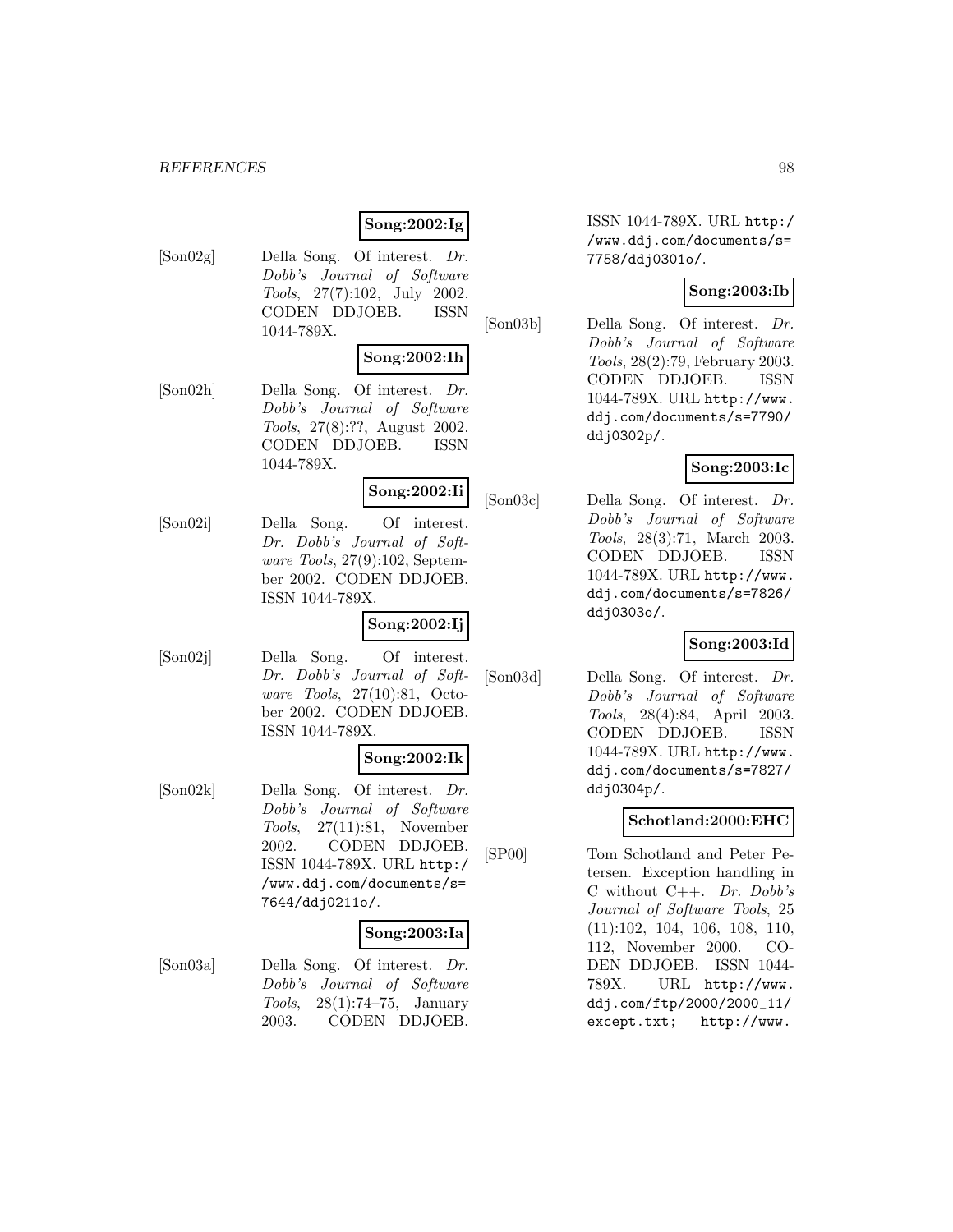ddj.com/ftp/2000/2000\_11/ except.zip.

# **Smith:2002:MN**

[SPM02] Jason Smith, Nigel Perry, and Erik Meijer. Mondrian for .Net. Dr. Dobb's Journal of Software Tools, 27(2):28, 30– 32, 34, February 2002. CO-DEN DDJOEB. ISSN 1044- 789X. URL http://www. ddj.com/ftp/2002/2002\_02/ mondrian.txt; http://www. ddj.com/ftp/2002/2002\_02/ mondrian.zip.

## **Souflis:2002:LCN**

[SPRF02] Dimitrios Souflis, Glenn Porter, Bruce Reed, and Carol Flaherty. Letters: The CLR & .NET; real simulator sickness; TSR = oops!; MacroSafe clarification. Dr. Dobb's Journal of Software Tools, 27(12): 10, December 2002. CO-DEN DDJOEB. ISSN 1044- 789X. URL http://www. ddj.com/documents/s=7718/ ddj0212l/.

### **Spurgat:2000:WWC**

[Spu00] Jeff Spurgat. Writing Windows CE display drivers. Dr. Dobb's Journal of Software Tools, 25(9):76, 78–80, 82, 84, September 2000. CODEN DDJOEB. ISSN 1044-789X. URL http://www.ddj.com/ ftp/2000/2000\_09/wincedd. txt; http://www.ddj.com/ ftp/2000/2000\_09/wincedd. zip.

# **Samwel:2000:LDS**

[SSC<sup>+</sup>00] Bart Samwel, Jiri Soukup, Glenn Crist, Evan Easton, Ron Ruble, David A. Rogers, Al Stevens, Bruce MacDonald, and Scott Venckus. Letters: Data structures as objects; real (Netscape) time; riding the XML bandwagon; porting to CE; nothing new about Open Source; Y2K worries?; version control. Dr. Dobb's Journal of Software Tools, 25 (2):12, 14, February 2000. CO-DEN DDJOEB. ISSN 1044- 789X.

## **Stallings:2000:GE**

[Sta00a] William Stallings. Gigabit Ethernet. Dr. Dobb's Journal of Software Tools, 25(5): 34, 36–37, May 2000. CODEN DDJOEB. ISSN 1044-789X.

## **Stallings:2000:PB**

[Sta00b] William Stallings. Programmer's bookshelf: Frame relay wrap-up. Dr. Dobb's Journal of Software Tools, 25(7):147, July 2000. CODEN DDJOEB. ISSN 1044-789X.

## **Stallings:2000:SSC**

[Sta00c] William Stallings. The SET Standard and E-commerce. Dr. Dobb's Journal of Software Tools, 25(11):30, 32, 34, 36, November 2000. CODEN DDJOEB. ISSN 1044-789X.

## **Stallings:2001:AAO**

[Sta01a] William Stallings. Algorithm alley: Orthogonal sequences.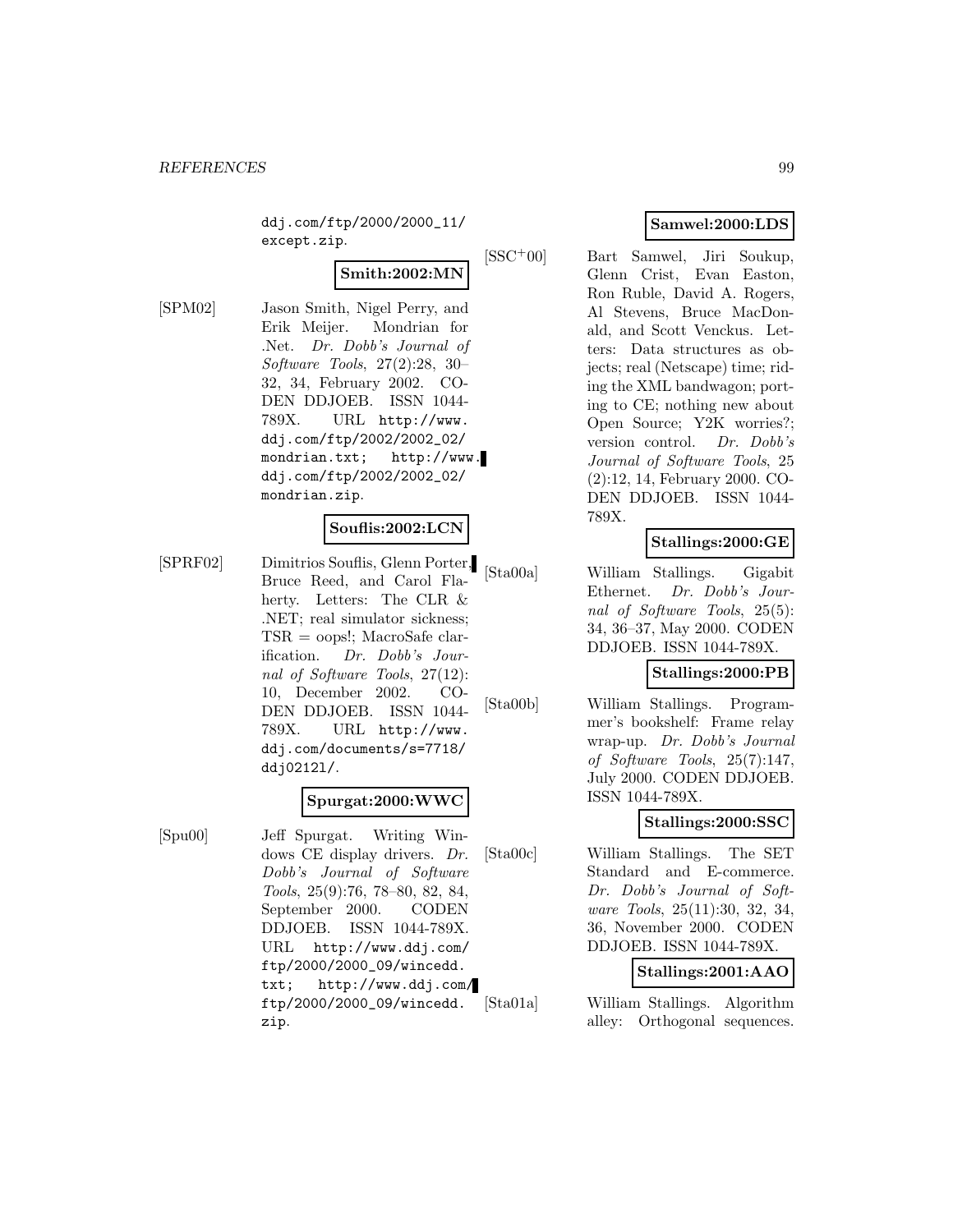Dr. Dobb's Journal of Software Tools, 26(8):118–120, August 2001. CODEN DDJOEB. ISSN 1044-789X.

## **Stallman:2001:LSD**

[Sta01b] Richard Stallman. Letters: Setting the Debian record straight. Dr. Dobb's Journal of Software Tools, 26(4):10, April 2001. CODEN DDJOEB. ISSN 1044-789X. Comments on the GNU HURD kernel, the GNU Project, and the confusion between the Open Source Movement and the Free Software Foundation, and between GNU and Linux.

### **Stevens:2000:CPB**

[Ste00a] Al Stevens. C programming: Building Quincy 2000. Dr. Dobb's Journal of Software Tools, 25(11):133–134, 136, November 2000. CODEN DDJOEB. ISSN 1044-789X.

### **Stevens:2000:CPG**

[Ste00b] Al Stevens. C programming: Going undercover. Dr. Dobb's Journal of Software Tools, 25 (7):113–117, July 2000. CO-DEN DDJOEB. ISSN 1044- 789X. URL http://www. ddj.com/ftp/2000/2000\_07/ cprog.txt.

### **Stevens:2000:CPW**

[Ste00c] Al Stevens. C programming: Into the world of MP3. Dr. Dobb's Journal of Software Tools, 25(9):115–116, 118, 120, September 2000. CODEN DDJOEB. ISSN 1044-789X.

## **Stevens:2000:CPI**

[Ste00d] Al Stevens. C programming: Iterating the days until Y2K. Dr. Dobb's Journal of Software Tools, 25(3):107– 108, 110, March 2000. CODEN DDJOEB. ISSN 1044-789X.

## **Stevens:2000:CPQ**

[Ste00e] Al Stevens. C programming: Quincy 2000: Customizing the print dialogs. Dr. Dobb's Journal of Software Tools, 25(12): 129–130, 132, 134, 136, 138– 139, December 2000. CO-DEN DDJOEB. ISSN 1044- 789X. URL http://www. ddj.com/ftp/2000/2000\_12/ cprog012.txt.

## **Stevens:2000:CPR**

[Ste00f] Al Stevens. C programming: Retreading Quincy. Dr. Dobb's Journal of Software Tools, 25 (6):106, 108, 110, 112, 114, June 2000. CODEN DDJOEB. ISSN 1044-789X.

## **Stevens:2000:CPSd**

[Ste00g] Al Stevens. C programming: Shareware, adware, spyware. Dr. Dobb's Journal of Software Tools, 25(10):123–124, 126, 128, 130, October 2000. CO-DEN DDJOEB. ISSN 1044- 789X.

## **Stevens:2000:CPSc**

[Ste00h] Al Stevens. C programming: Slamming, compilers, E-books. Dr. Dobb's Journal of Software Tools, 25(5):105–107, 109, May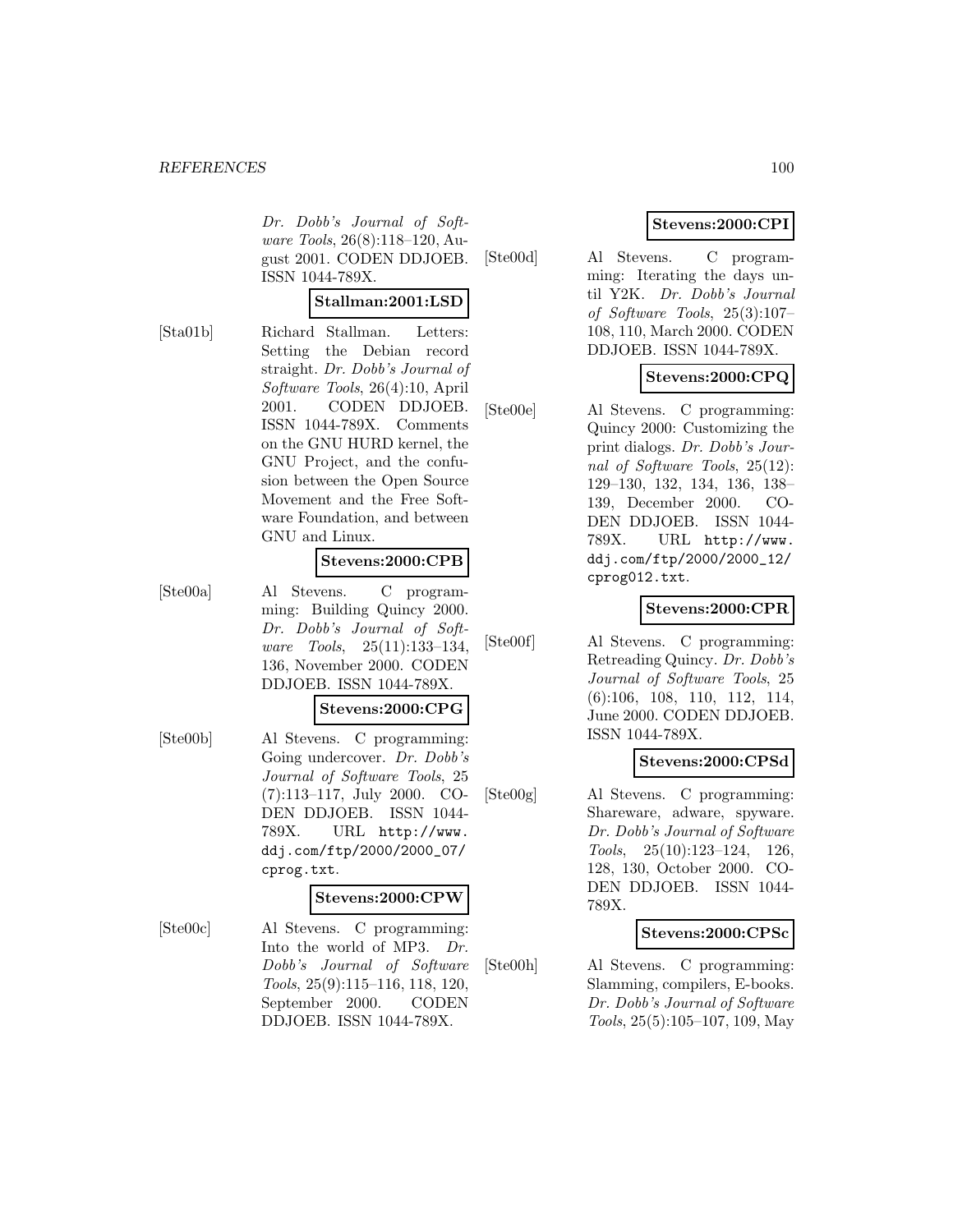2000. CODEN DDJOEB. ISSN 1044-789X.

# **Stevens:2000:CPSb**

[Ste00i] Al Stevens. C programming: Speaking of rambling. Dr. Dobb's Journal of Software Tools, 25(4):97–99, April 2000. CODEN DDJOEB. ISSN 1044-789X.

### **Stevens:2000:CPSa**

[Ste00j] Al Stevens. C programming: Spinning purple larks, swirling leaves, rotating ellipses. Dr. Dobb's Journal of Software Tools, 25(1): 95–98, January 2000. CO-DEN DDJOEB. ISSN 1044- 789X. URL http://www. ddj.com/ftp/2000/2000\_01/ cprog120.zip.

### **Stevens:2000:CPP**

[Ste00k] Al Stevens. C programming: The S programming language. Dr. Dobb's Journal of Software Tools, 25(2): 110–113, February 2000. CO-DEN DDJOEB. ISSN 1044- 789X. URL http://www. ddj.com/ftp/2000/2000\_02/ cprog220.txt. See comment on another S language  $[KSC<sup>+</sup>00].$ 

## **Stevens:2000:CPT**

[Ste00l] Al Stevens. C programming: Twelve years and still complaining. Dr. Dobb's Journal of Software Tools, 25(8):119– 121, August 2000. CODEN DDJOEB. ISSN 1044-789X.

## **Stevens:2001:CPMa**

[Ste01a] Al Stevens. C programming: A moving target. Dr. Dobb's Journal of Software Tools, 26 (4):129–130, 132–133, April 2001. CODEN DDJOEB. ISSN 1044-789X.

## **Stevens:2001:CPC**

[Ste01b] Al Stevens. C programming: Changing soapboxes midstream. Dr. Dobb's Journal of Software Tools, 26(2): 139–140, 142–143, February 2001. CODEN DDJOEB. ISSN 1044-789X.

## **Stevens:2001:CPD**

[Ste01c] Al Stevens. C programming: Delivery woes and music minus whatever. Dr. Dobb's Journal of Software Tools, 26(11): 103–105, November 2001. CO-DEN DDJOEB. ISSN 1044- 789X. URL http://www. ddj.com/ftp/2001/2001\_11/ cpro1101.txt; http://www. ddj.com/ftp/2001/2001\_11/ cpro1101.zip.

## **Stevens:2001:CPA**

[Ste01d] Al Stevens. C programming: I almost get a Linux editor and compiler. Dr. Dobb's Journal of Software Tools, 26(7): 113–116, July 2001. CODEN DDJOEB. ISSN 1044-789X.

## **Stevens:2001:CPG**

[Ste01e] Al Stevens. C programming: It's good work when you can find it. Dr. Dobb's Journal of Software Tools, 26(5):121–124,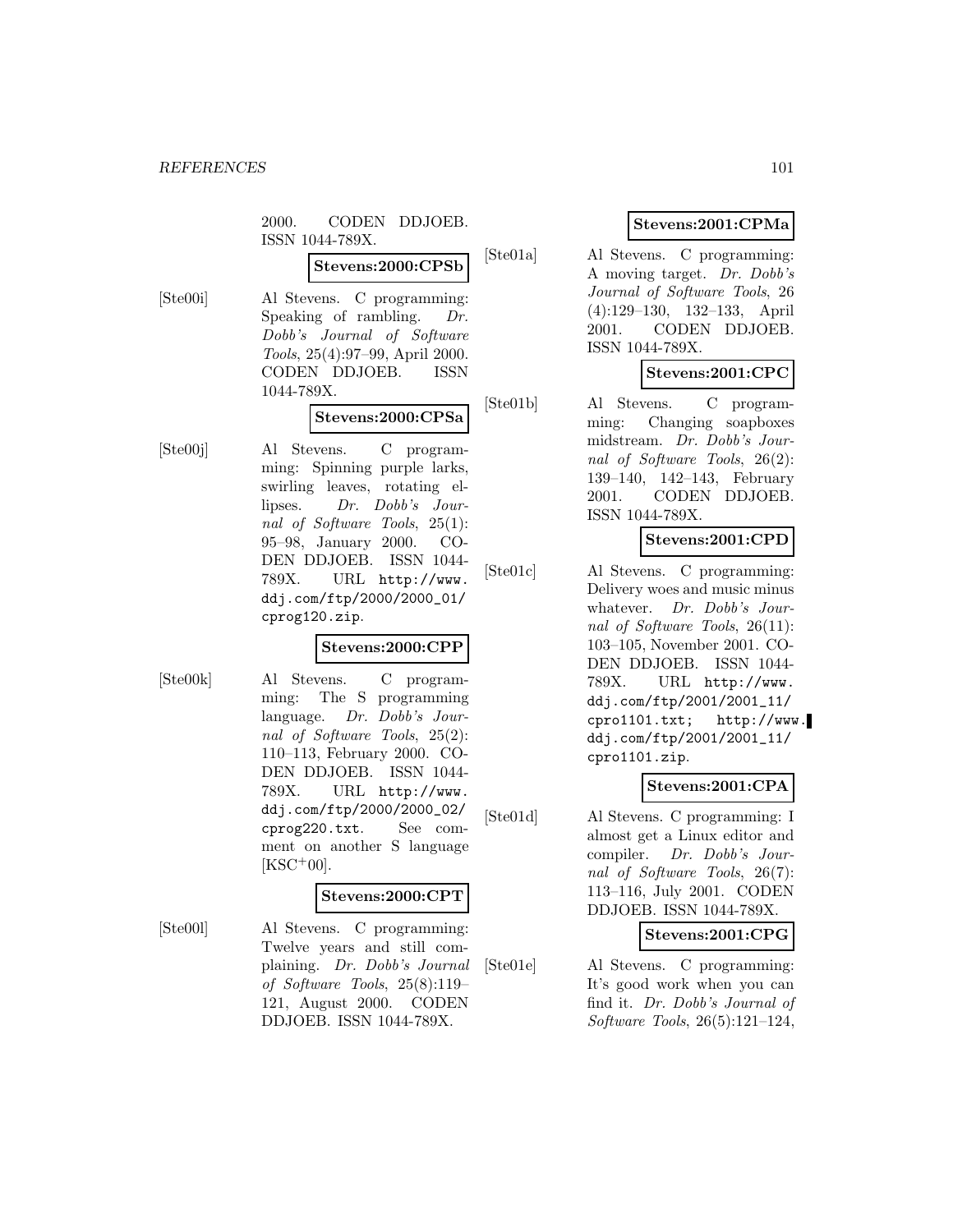May 2001. CODEN DDJOEB. ISSN 1044-789X.

## **Stevens:2001:CPMb**

[Ste01f] Al Stevens. C programming: More music minus whatever, failures and successes. Dr. Dobb's Journal of Software Tools, 26(12):102– 105, December 2001. CO-DEN DDJOEB. ISSN 1044- 789X. URL http://www. ddj.com/ftp/2001/2001\_12/ cpro1201.txt; http://www. ddj.com/ftp/2001/2001\_12/ cpro1201.zip.

## **Stevens:2001:CPP**

[Ste01g] Al Stevens. C programming: Play Mysty for me, I'm on the QT with GCC. Dr. Dobb's Journal of Software Tools, 26 (9):107–109, 111, September 2001. CODEN DDJOEB. ISSN 1044-789X.

## **Stevens:2001:CPR**

[Ste01h] Al Stevens. C programming: Road rage  $=$  editors  $+$ drivers. Dr. Dobb's Journal of Software Tools, 26(6):131–134, June 2001. CODEN DDJOEB. ISSN 1044-789X.

### **Stevens:2001:CPS**

[Ste01i] Al Stevens. C programming: Software development, Linux, and the White House. Dr. Dobb's Journal of Software Tools, 26(3):124–127, March 2001. CODEN DDJOEB. ISSN 1044-789X.

# **Stevens:2001:CPB**

[Ste01j] Al Stevens. C programming: The best of the Penguin's quest. Dr. Dobb's Journal of Software Tools, 26(8):103, 105– 106, 109, August 2001. CO-DEN DDJOEB. ISSN 1044- 789X.

## **Stevens:2001:CPYb**

[Ste01k] Al Stevens. C programming: YAPP: Yet Another Programming Platform. Dr. Dobb's Journal of Software Tools, 26 (10):105–107, 109, October 2001. CODEN DDJOEB. ISSN 1044-789X.

## **Stevens:2001:CPYa**

[Ste01l] Al Stevens. C programming: You've come a long way, baby. Dr. Dobb's Journal of Software Tools, 26(1):173, 175– 176, January 2001. CO-DEN DDJOEB. ISSN 1044- 789X. URL http://www. ddj.com/ftp/2001/2001\_01/ cpro0101.txt.

## **Stevens:2002:CPab**

[Ste02a] Al Stevens. C programming. Dr. Dobb's Journal of Software Tools, 27(8):??, August 2002. CODEN DDJOEB. ISSN 1044-789X.

## **Stevens:2002:CPB**

[Ste02b] Al Stevens. C programming: Back to the stick bass, . . . uh bull fiddle, ... er contra base. whatever. Dr. Dobb's Journal of Software Tools, 27(6):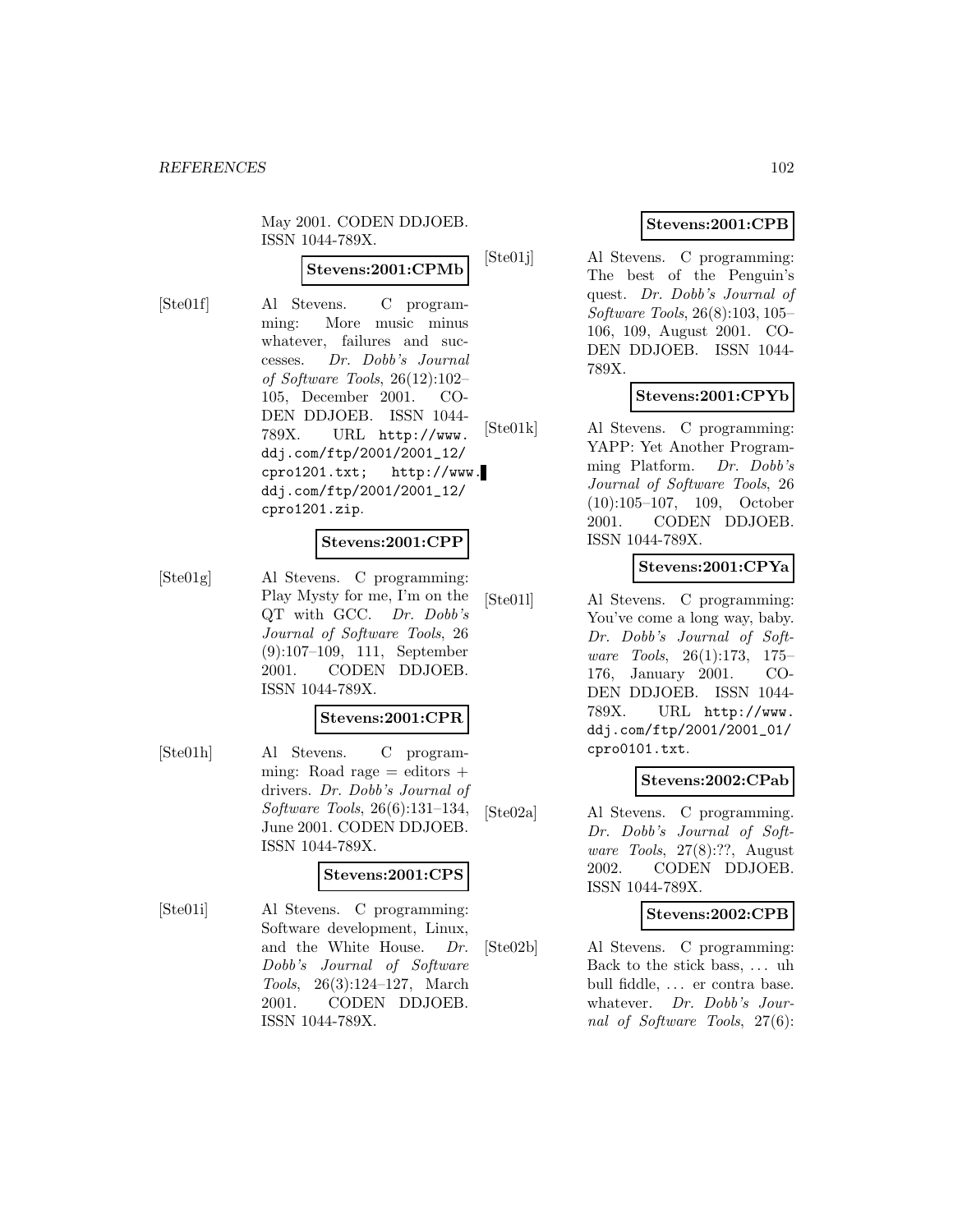82, 84–85, June 2002. CO-DEN DDJOEB. ISSN 1044- 789X. URL http://www. ddj.com/ftp/2002/2002\_06/ cpro0602.txt.

#### **Stevens:2002:CPCb**

[Ste02c] Al Stevens. C programming:  $C#$  and the outhouse paradigm. Dr. Dobb's Journal of Software Tools, 27(7):79–81, July 2002. CODEN DDJOEB. ISSN 1044-789X.

#### **Stevens:2002:CPH**

[Ste02d] Al Stevens. C programming: Hungarians and LANs. Dr. Dobb's Journal of Software Tools, 27(5):73–75, May 2002. CODEN DDJOEB. ISSN 1044-789X.

### **Stevens:2002:CPc**

[Ste02e] Al Stevens. C programming: If this is June, it must be Zurich. Dr. Dobb's Journal of Software Tools, 27(9):77– 80, September 2002. CODEN DDJOEB. ISSN 1044-789X.

## **Stevens:2002:CPI**

[Ste02f] Al Stevens. C programming: InstallShield Developer and another ride on the waves. Dr. Dobb's Journal of Software Tools, 27(4):89–91, April 2002. CODEN DDJOEB. ISSN 1044-789X. URL http://www. ddj.com/ftp/2002/2002\_04/ cpro0402.zip.

# **Stevens:2002:CPJ**

- 
- [Ste02g] Al Stevens. C programming: Jack? who's Jack?

Dr. Dobb's Journal of Software Tools, 27(10):68, 70, 72, 74, October 2002. CO-DEN DDJOEB. ISSN 1044- 789X. URL http://www. ddj.com/ftp/2002/2002\_10/ cpro1002.zip.

## **Stevens:2002:CPPb**

[Ste02h] Al Stevens. C programming: Paying the pipers. Dr. Dobb's Journal of Software Tools, 27 (12):64, 68, 70, December 2002. CODEN DDJOEB. ISSN 1044-789X. URL http:/ /www.ddj.com/documents/s= 7718/ddj0212h/.

## **Stevens:2002:CPPa**

[Ste02i] Al Stevens. C programming: Plug it in, plug it in. Dr. Dobb's Journal of Software Tools, 27(1):82– 85, January 2002. CO-DEN DDJOEB. ISSN 1044- 789X. URL http://www. ddj.com/ftp/2002/2002\_01/ cpro0102.zip.

## **Stevens:2002:CPR**

[Ste02j] Al Stevens. C programming: Riding the waves. Dr. Dobb's Journal of Software Tools, 27 (2):87–89, February 2002. CO-DEN DDJOEB. ISSN 1044- 789X. URL http://www. ddj.com/ftp/2002/2002\_02/ cpro0202.zip.

## **Stevens:2002:CPW**

[Ste02k] Al Stevens. C programming: Wave repairs and a first look at C#. Dr. Dobb's Journal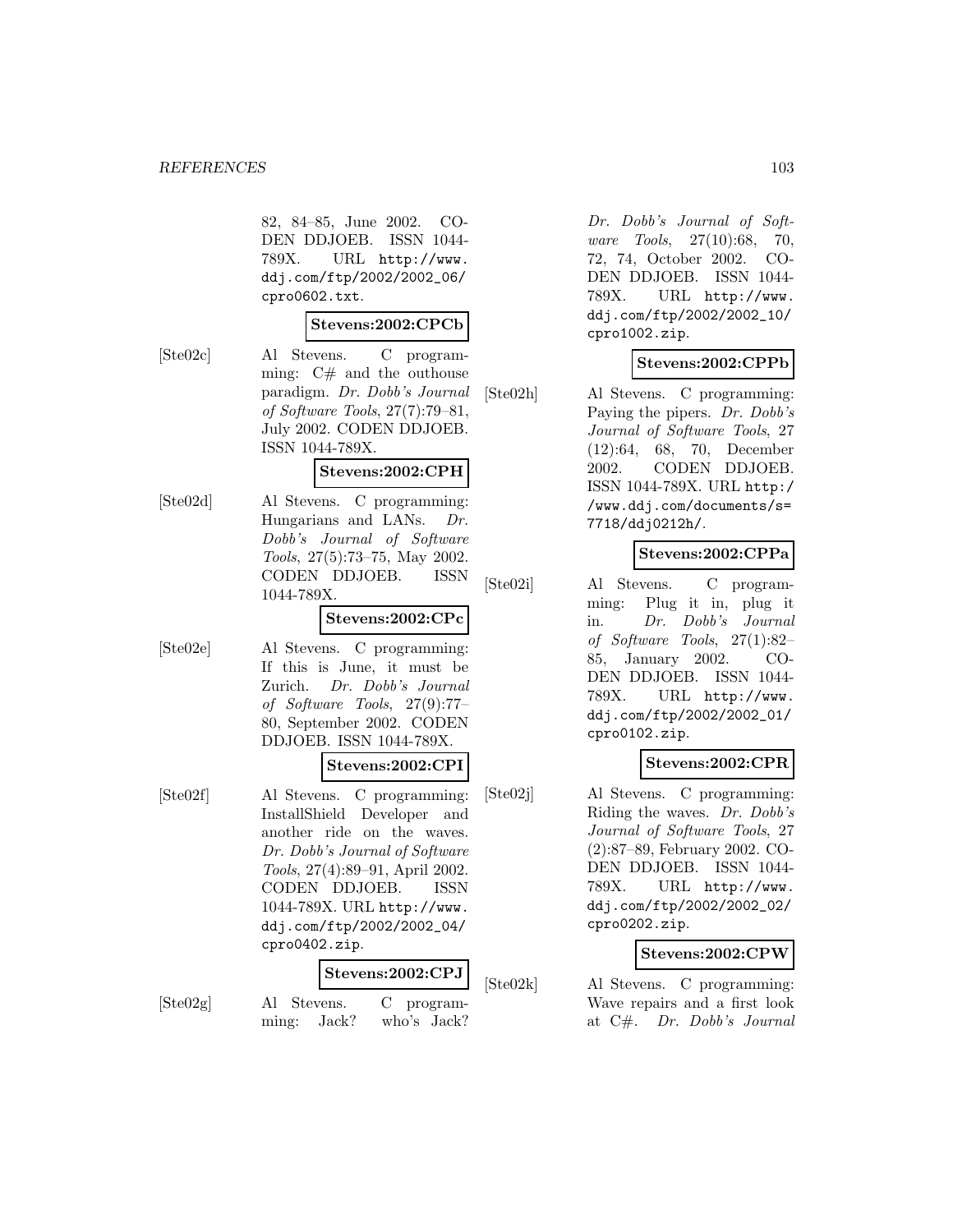#### *REFERENCES* 104

of Software Tools, 27(3):77– 78, 80, March 2002. CO-DEN DDJOEB. ISSN 1044- 789X. URL http://www. ddj.com/ftp/2002/2002\_03/ cpro0302.txt; http://www. ddj.com/ftp/2002/2002\_03/ cpro0302.zip.

### **Stevens:2003:CPU**

[Ste03a] Al Stevens. C programming: Underdocumented C++. Dr. Dobb's Journal of Software Tools, 28(4):72, 74, 76, April 2003. CODEN DDJOEB. ISSN 1044-789X. URL http:/ /www.ddj.com/documents/s= 7827/ddj0304i/.

### **Stevens:2003:EJT**

[Ste03b] Al Stevens. Epicenter Johnny and typename exposed. Dr. Dobb's Journal of Software Tools, 28(2):66, 68–69, February 2003. CODEN DDJOEB. ISSN 1044-789X. URL http:/ /www.ddj.com/documents/s= 7790/ddj0302i/.

## **Stob:2001:NAV**

[Sto01] Verity Stob. The new adventures of Verity Stob. Dr. Dobb's Journal of Software Tools, 26(12):18, December 2001. CODEN DDJOEB. ISSN 1044-789X.

#### **Stob:2002:NAVa**

[Sto02a] Verity Stob. The new adventures of Verity Stob. Dr. Dobb's Journal of Software Tools, 27(1):16, January 2002. CODEN DDJOEB. ISSN 1044-789X.

## **Stob:2002:NAVb**

[Sto02b] Verity Stob. The new adventures of Verity Stob. Dr. Dobb's Journal of Software Tools, 27(2):16, February 2002. CODEN DDJOEB. ISSN 1044-789X.

## **Stob:2002:NAVc**

[Sto02c] Verity Stob. The new adventures of Verity Stob. Dr. Dobb's Journal of Software Tools, 27(3):12, March 2002. CODEN DDJOEB. ISSN 1044-789X.

# **Stob:2002:NAVd**

[Sto02d] Verity Stob. The new adventures of Verity Stob. Dr. Dobb's Journal of Software Tools, 27(4):14, April 2002. CODEN DDJOEB. ISSN 1044-789X.

### **Stob:2002:NAVe**

[Sto02e] Verity Stob. The new adventures of Verity Stob. Dr. Dobb's Journal of Software Tools, 27(5):12, May 2002. CODEN DDJOEB. ISSN 1044-789X.

# **Stob:2002:NAVf**

[Sto02f] Verity Stob. The new adventures of Verity Stob. Dr. Dobb's Journal of Software Tools, 27(6):12, June 2002. CODEN DDJOEB. ISSN 1044-789X.

## **Stob:2002:NAVg**

[Sto02g] Verity Stob. The new adventures of Verity Stob. Dr.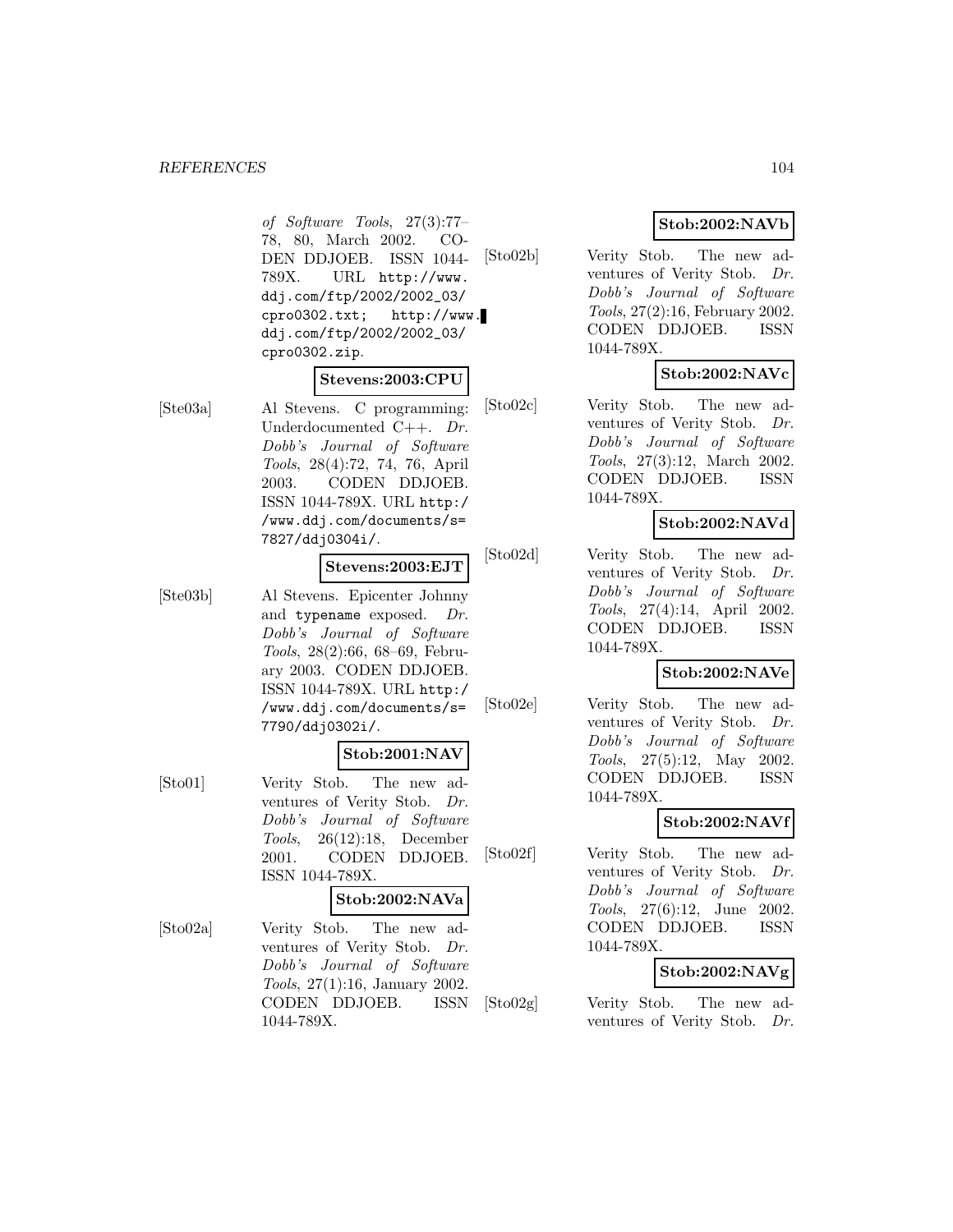Dobb's Journal of Software Tools, 27(7):12, July 2002. CO-DEN DDJOEB. ISSN 1044- 789X.

## **Stob:2002:NAVh**

[Sto02h] Verity Stob. The new adventures of Verity Stob. Dr. Dobb's Journal of Software Tools, 27(8):??, August 2002. CODEN DDJOEB. ISSN 1044-789X.

## **Stob:2002:NAVi**

[Sto02i] Verity Stob. The new adventures of Verity Stob. Dr. Dobb's Journal of Software Tools, 27(9):12, September 2002. CODEN DDJOEB. ISSN 1044-789X.

## **Stob:2002:NAVj**

- 
- [Sto02j] Verity Stob. The new adventures of Verity Stob. Dr. Dobb's Journal of Software Tools, 27(10):12, October 2002. CODEN DDJOEB. ISSN 1044-789X.

#### **Stob:2002:NAVk**

[Sto02k] Verity Stob. The new adventures of Verity Stob: Idle thoughts of an idle process. Dr. Dobb's Journal of Software Tools, 27(11):12, November 2002. CODEN DDJOEB. ISSN 1044-789X. URL http:/ /www.ddj.com/documents/s= 7644/ddj0211m/.

#### **Stob:2002:NAVl**

[Sto02l] Verity Stob. The new adventures of Verity Stob: With and without Fin<sup>[n]</sup>ish. *Dr. Dobb's* 

Journal of Software Tools, 27 (12):12, December 2002. CO-DEN DDJOEB. ISSN 1044- 789X. URL http://www. ddj.com/documents/s=7718/ ddj0212m/.

## **Stob:2003:NAV**

[Sto03a] Verity Stob. The new adventures of Verity Stob. Dr. Dobb's Journal of Software Tools, 28(7):12, July 2003. CO-DEN DDJOEB. ISSN 1044- 789X.

## **Stob:2003:DR**

[Sto03b] Verity Stob. The new adventures of Verity Stob: Damnation without relief. Dr. Dobb's Journal of Software Tools, 28(6):12, June 2003. CO-DEN DDJOEB. ISSN 1044- 789X. URL http://www. ddj.com/documents/s=8213/ ddj0306m/.

## **Stob:2003:NAVd**

[Sto03c] Verity Stob. The new adventures of Verity Stob: Print job. Dr. Dobb's Journal of Software Tools, 28(4):14, April 2003. CODEN DDJOEB. ISSN 1044-789X. URL http:/ /www.ddj.com/documents/s= 7827/ddj0304n/.

## **Stob:2003:NAVb**

[Sto03d] Verity Stob. The new adventures of Verity Stob: Revenge of the anti-patterns. Dr. Dobb's Journal of Software Tools, 28(2):12, February 2003. CODEN DDJOEB.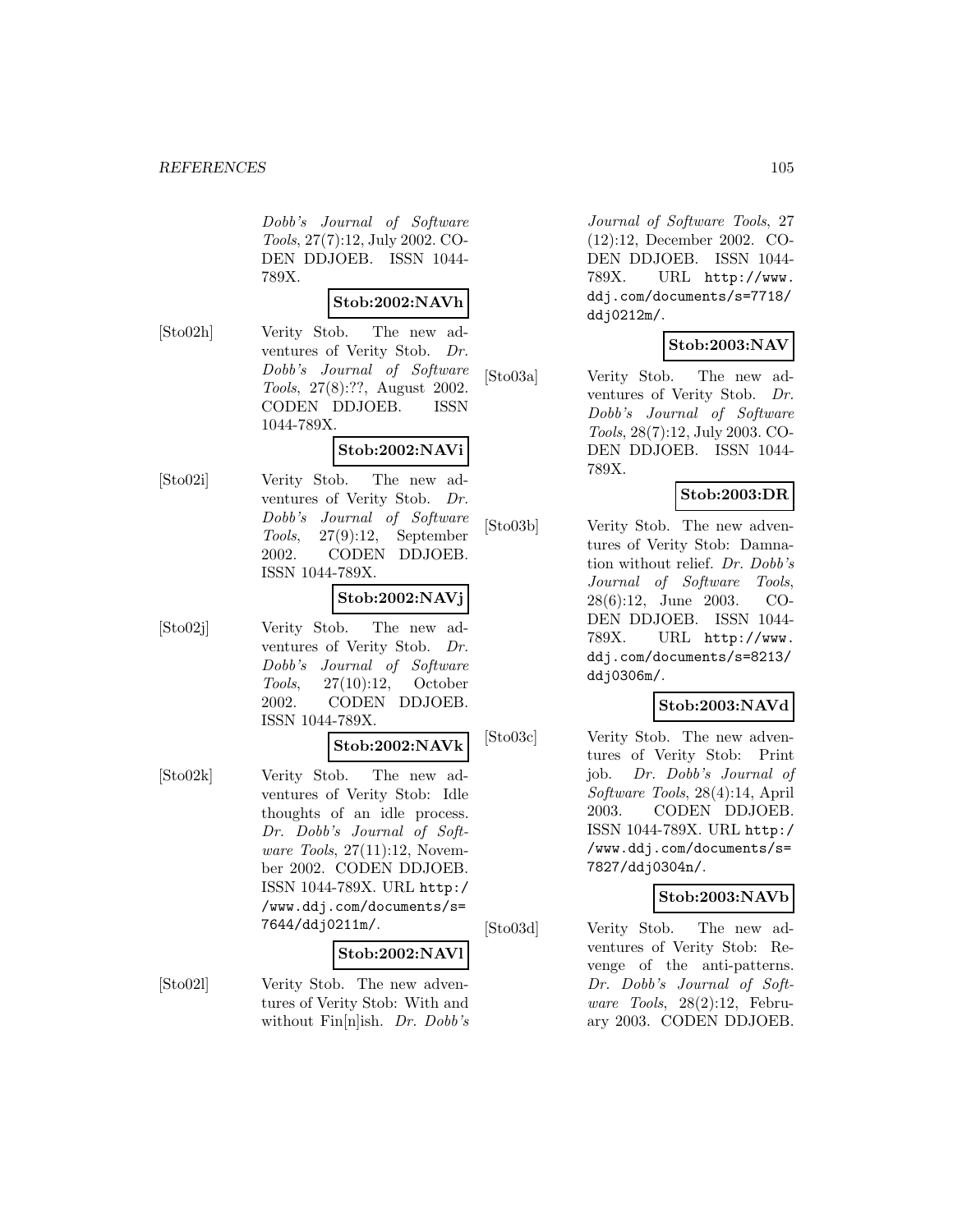ISSN 1044-789X. URL http:/ /www.ddj.com/documents/s= 7790/ddj0302n/.

## **Stob:2003:NAVe**

[Sto03e] Verity Stob. The new adventures of Verity Stob: Soundtrack. Dr. Dobb's Journal of Software Tools, 28(5):12, May 2003. CODEN DDJOEB. ISSN 1044-789X. URL http:/ /www.ddj.com/documents/s= 7927/ddj0305n/.

## **Stob:2003:NAVf**

[Sto03f] Verity Stob. The new adventures of Verity Stob: Stoblog. Dr. Dobb's Journal of Software Tools, 28(1):12, January 2003. CODEN DDJOEB. ISSN 1044-789X. URL http:/ /www.ddj.com/documents/s= 7758/ddj0301m/.

#### **Stob:2003:NAVc**

[Sto03g] Verity Stob. The new adventures of Verity Stob: We don't guarantee that the latest Windows API feature will make you sexy. Dr. Dobb's Journal of Software Tools, 28 (3):12, March 2003. CO-DEN DDJOEB. ISSN 1044- 789X. URL http://www. ddj.com/documents/s=7826/ ddj0303m/.

## **Strunk:2001:JQJ**

[Str01] Elisabeth Strunk. Java Q&A: Java & NT authentication. Dr. Dobb's Journal of Software Tools, 26(2):145–146, 148, February 2001. CODEN

DDJOEB. ISSN 1044-789X. URL http://www.ddj.com/ ftp/2001/2001\_02/jqa0201. txt.

## **Sutter:2000:MN**

[Sut00] Herb Sutter. Migrating to namespaces. Dr. Dobb's Journal of Software Tools, 25(10): 48, 50, 52, October 2000. CO-DEN DDJOEB. ISSN 1044- 789X. URL http://www. ddj.com/ftp/2000/2000\_10/ namespac.txt.

## **Swaine:2000:PPAb**

[Swa00a] Michael Swaine. Programming paradigms: All those zombies. Dr. Dobb's Journal of Software Tools, 25(10):117–120, October 2000. CODEN DDJOEB. ISSN 1044-789X.

## **Swaine:2000:PPAa**

[Swa00b] Michael Swaine. Programming paradigms: Atom by atom. Dr. Dobb's Journal of Software Tools, 25(3):101–102, 104–105, March 2000. CODEN DDJOEB. ISSN 1044-789X.

# **Swaine:2000:PPB**

[Swa00c] Michael Swaine. Programming paradigms: Breadth-first search. Dr. Dobb's Journal of Software Tools, 25(6):100, 102, 105, June 2000. CODEN DDJOEB. ISSN 1044-789X.

## **Swaine:2000:PPCa**

[Swa00d] Michael Swaine. Programming paradigms: Change is good, but folding money is better. Dr. Dobb's Journal of Software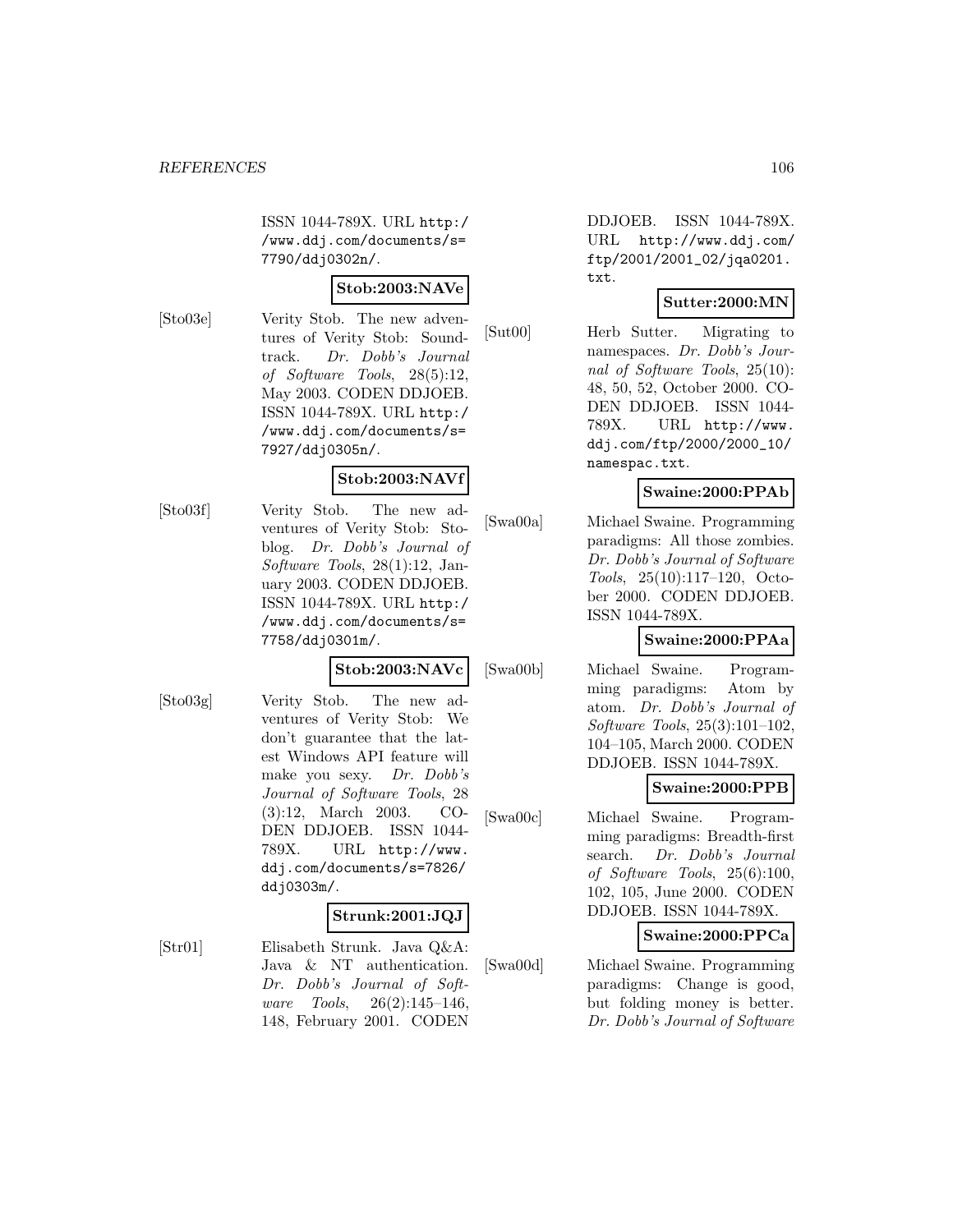Tools, 25(1):89, 90–92, January 2000. CODEN DDJOEB. ISSN 1044-789X.

## **Swaine:2000:PPCb**

[Swa00e] Michael Swaine. Programming paradigms: Childhood's end. Dr. Dobb's Journal of Software Tools, 25(11):127–130, November 2000. CODEN DDJOEB. ISSN 1044-789X.

### **Swaine:2000:PPD**

[Swa00f] Michael Swaine. Programming paradigms: Declarative programming revisited. Dr. Dobb's Journal of Software Tools, 25(8):113–117, August 2000. CODEN DDJOEB. ISSN 1044-789X.

# **Swaine:2000:PPM**

[Swa00g] Michael Swaine. Programming paradigms: Misinforma-

tion. Dr. Dobb's Journal of Software Tools, 25(4):91– 93, 95, April 2000. CODEN DDJOEB. ISSN 1044-789X.

### **Swaine:2000:PPO**

[Swa00h] Michael Swaine. Programming paradigms: Oeuvre interest. Dr. Dobb's Journal of Software Tools, 25(12):123–126, December 2000. CODEN DDJOEB. ISSN 1044-789X.

## **Swaine:2000:PPe**

[Swa00i] Michael Swaine. Programming paradigms: Oh behave! Dr. Dobb's Journal of Software Tools, 25(5):99–100, 102, May 2000. CODEN DDJOEB. ISSN 1044-789X.

# **Swaine:2000:PPPb**

[Swa00j] Michael Swaine. Programming paradigms: Paradigms lost and regained. Dr. Dobb's Journal of Software Tools, 25(9): 109–112, September 2000. CO-DEN DDJOEB. ISSN 1044- 789X.

# **Swaine:2000:PPg**

[Swa00k] Michael Swaine. Programming paradigms: The cluetrain antipasto. Dr. Dobb's Journal of Software Tools, 25(7):107–110, July 2000. CODEN DDJOEB. ISSN 1044-789X.

## **Swaine:2000:PPPa**

[Swa00l] Michael Swaine. Programming paradigms: The palm, the nose, and other computing platforms. Dr. Dobb's Journal of Software Tools, 25(2):105, 107–108, February 2000. CO-DEN DDJOEB. ISSN 1044- 789X.

# **Swaine:2000:RMS**

[Swa00m] Michael Swaine. Rebol and Email services. Dr. Dobb's Journal of Software Tools, 25(1):28, 30, 32–34, January 2000. CO-DEN DDJOEB. ISSN 1044- 789X. URL http://www. ddj.com/ftp/2000/2000\_01/ rebol.txt.

# **Swaine:2000:SFA**

[Swa00n] Michael Swaine. Swaine's flames: Acrophilia. Dr. Dobb's Journal of Software Tools, 25 (11):168, November 2000. CO-DEN DDJOEB. ISSN 1044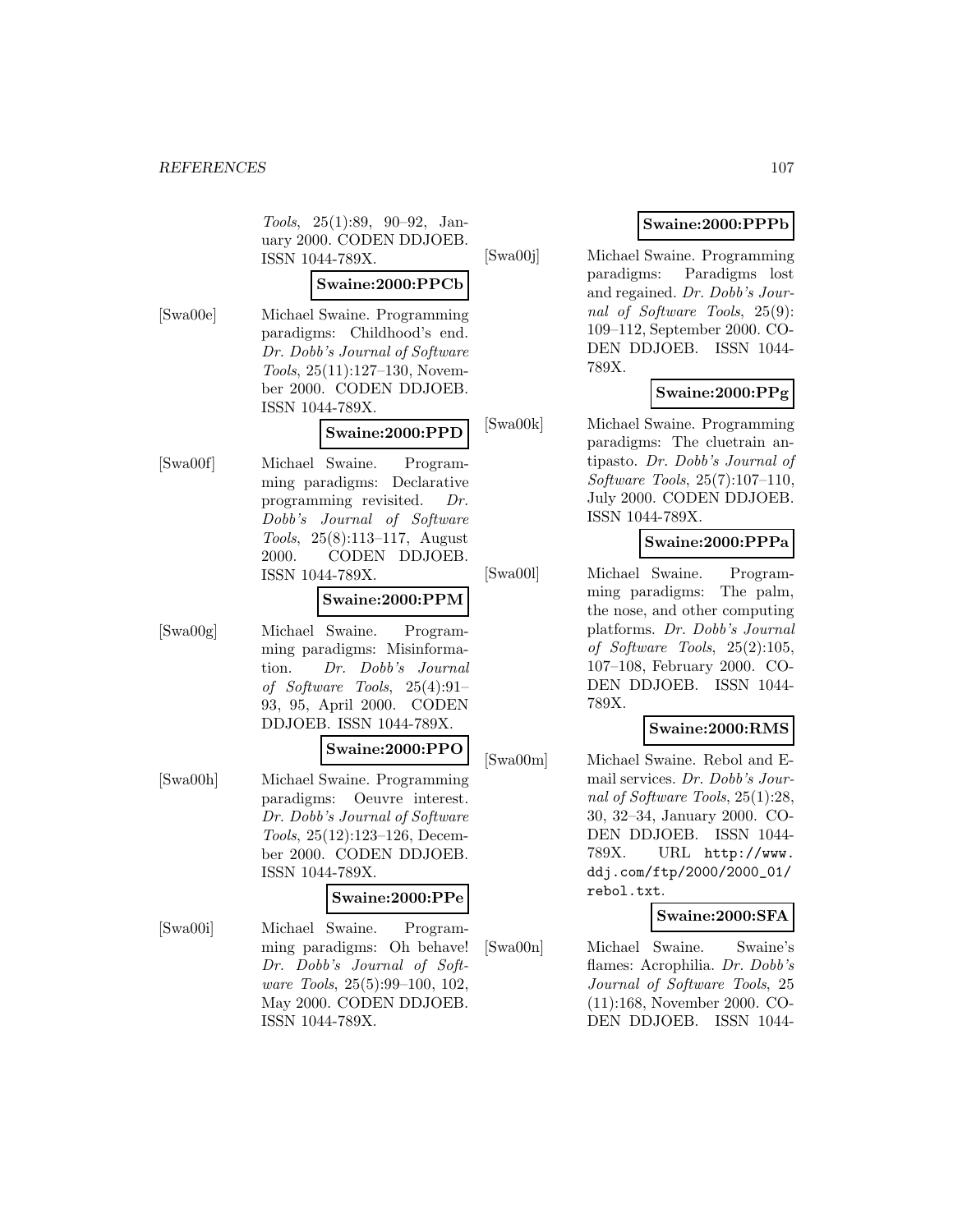789X. URL http://www.ddj. com/ddj/privacy.htm.

# **Swaine:2000:SFB**

[Swa00o] Michael Swaine. Swaine's flames: Being a blip. Dr. Dobb's Journal of Software Tools,  $25(1):128$ , January 2000. CODEN DDJOEB. ISSN 1044-789X. URL http:/ /www.ddj.com/ddj/privacy. htm.

### **Swaine:2000:SFC**

[Swa00p] Michael Swaine. Swaine's flames: Carly's way. Dr. Dobb's Journal of Software Tools, 25(12):168, December 2000. CODEN DDJOEB. ISSN 1044-789X. URL http:/ /www.ddj.com/ddj/privacy. htm.

### **Swaine:2000:SFDb**

[Swa00q] Michael Swaine. Swaine's flames: Disgusting Canadians. Dr. Dobb's Journal of Software Tools, 25(10):168, October 2000. CODEN DDJOEB. ISSN 1044-789X. URL http:/ /www.ddj.com/ddj/privacy. htm.

## **Swaine:2000:SFE**

[Swa00r] Michael Swaine. Swaine's flames: Error-correcting journalism. Dr. Dobb's Journal of Software Tools, 25 (6):152, June 2000. CO-DEN DDJOEB. ISSN 1044- 789X. URL http://www.ddj. com/ddj/privacy.htm.

# **Swaine:2000:SFI**

[Swa00s] Michael Swaine. Swaine's flames: Invention or hack? Dr. Dobb's Journal of Software Tools, 25(3):144, March 2000. CODEN DDJOEB. ISSN 1044-789X. URL http://www. ddj.com/ddj/privacy.htm.

## **Swaine:2000:SFNa**

[Swa00t] Michael Swaine. Swaine's flames: Nag, nag, nag. Dr. Dobb's Journal of Software Tools, 25(5):136, May 2000. CODEN DDJOEB. ISSN 1044-789X. URL http://www. ddj.com/ddj/privacy.htm.

## **Swaine:2000:SFNb**

[Swa00u] Michael Swaine. Swaine's flames: No formal wear, no nuns, no chilly willy. Dr. Dobb's Journal of Software Tools, 25(8):152, August 2000. CODEN DDJOEB. ISSN 1044-789X. URL http://www. ddj.com/ddj/privacy.htm.

## **Swaine:2000:SFS**

[Swa00v] Michael Swaine. Swaine's flames: Scaffolding. Dr. Dobb's Journal of Software Tools, 25 (2):144, February 2000. CO-DEN DDJOEB. ISSN 1044- 789X. URL http://www.ddj. com/ddj/privacy.htm.

### **Swaine:2000:SFDa**

[Swa00w] Michael Swaine. Swaine's flames: The death and resurrection of Rudy Doone. Dr. Dobb's Journal of Software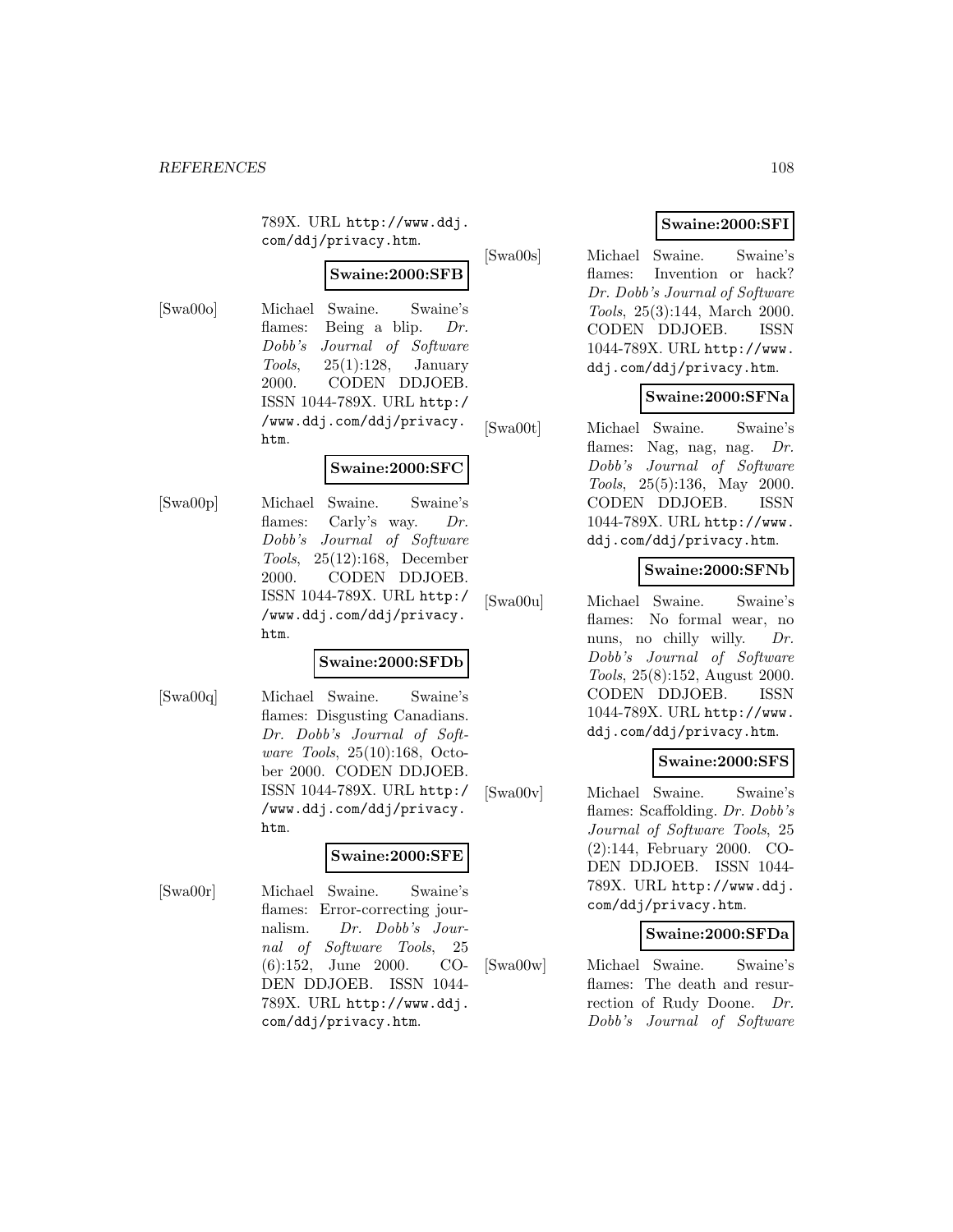Tools, 25(4):136, April 2000. CODEN DDJOEB. ISSN 1044-789X. URL http://www. ddj.com/ddj/privacy.htm.

#### **Swaine:2000:SFR**

[Swa00x] Michael Swaine. Swaine's flames: The rant at Foo Bar. Dr. Dobb's Journal of Software Tools, 25(7):152, July 2000. CODEN DDJOEB. ISSN 1044-789X. URL http://www. ddj.com/ddj/privacy.htm.

#### **Swaine:2000:SFT**

[Swa00y] Michael Swaine. Swaine's flames: The tenors. Dr. Dobb's Journal of Software Tools, 25 (9):152, September 2000. CO-DEN DDJOEB. ISSN 1044- 789X. URL http://www.ddj. com/ddj/privacy.htm.

# **Swaine:2001:PPA**

[Swa01a] Michael Swaine. Programming paradigms: Alternatives to Java. Dr. Dobb's Journal of Software Tools, 26(2):135– 137, February 2001. CODEN DDJOEB. ISSN 1044-789X.

# **Swaine:2001:PPB**

[Swa01b] Michael Swaine. Programming paradigms: Back to the future. Dr. Dobb's Journal of Software Tools, 26(8):97, 99–101, August 2001. CODEN DDJOEB. ISSN 1044-789X.

#### **Swaine:2001:PPEa**

[Swa01c] Michael Swaine. Programming paradigms: Every install is five-sevenths stall. Dr. Dobb's

Journal of Software Tools, 26 (6):125, 127–129, June 2001. CODEN DDJOEB. ISSN 1044-789X.

#### **Swaine:2001:PPM**

[Swa01d] Michael Swaine. Programming paradigms: Mostly math. Dr. Dobb's Journal of Software Tools, 26(3):121–123, March 2001. CODEN DDJOEB. ISSN 1044-789X.

# **Swaine:2001:PPO**

[Swa01e] Michael Swaine. Programming paradigms: Other worlds. Dr. Dobb's Journal of Software Tools, 26(10):99–102, October 2001. CODEN DDJOEB. ISSN 1044-789X.

# **Swaine:2001:PPRb**

[Swa01f] Michael Swaine. Programming paradigms: Realizable fantasies. Dr. Dobb's Journal of Software Tools, 26(9):103– 105, September 2001. CODEN DDJOEB. ISSN 1044-789X.

## **Swaine:2001:PPRc**

[Swa01g] Michael Swaine. Programming paradigms: Realizable fantasies and conspiracy theories. Dr. Dobb's Journal of Software Tools, 26(11):99– 101, November 2001. CODEN DDJOEB. ISSN 1044-789X.

# **Swaine:2001:PPRa**

[Swa01h] Michael Swaine. Programming paradigms: Roll over, Kemeny and Kurtz. Dr. Dobb's Journal of Software Tools, 26(5):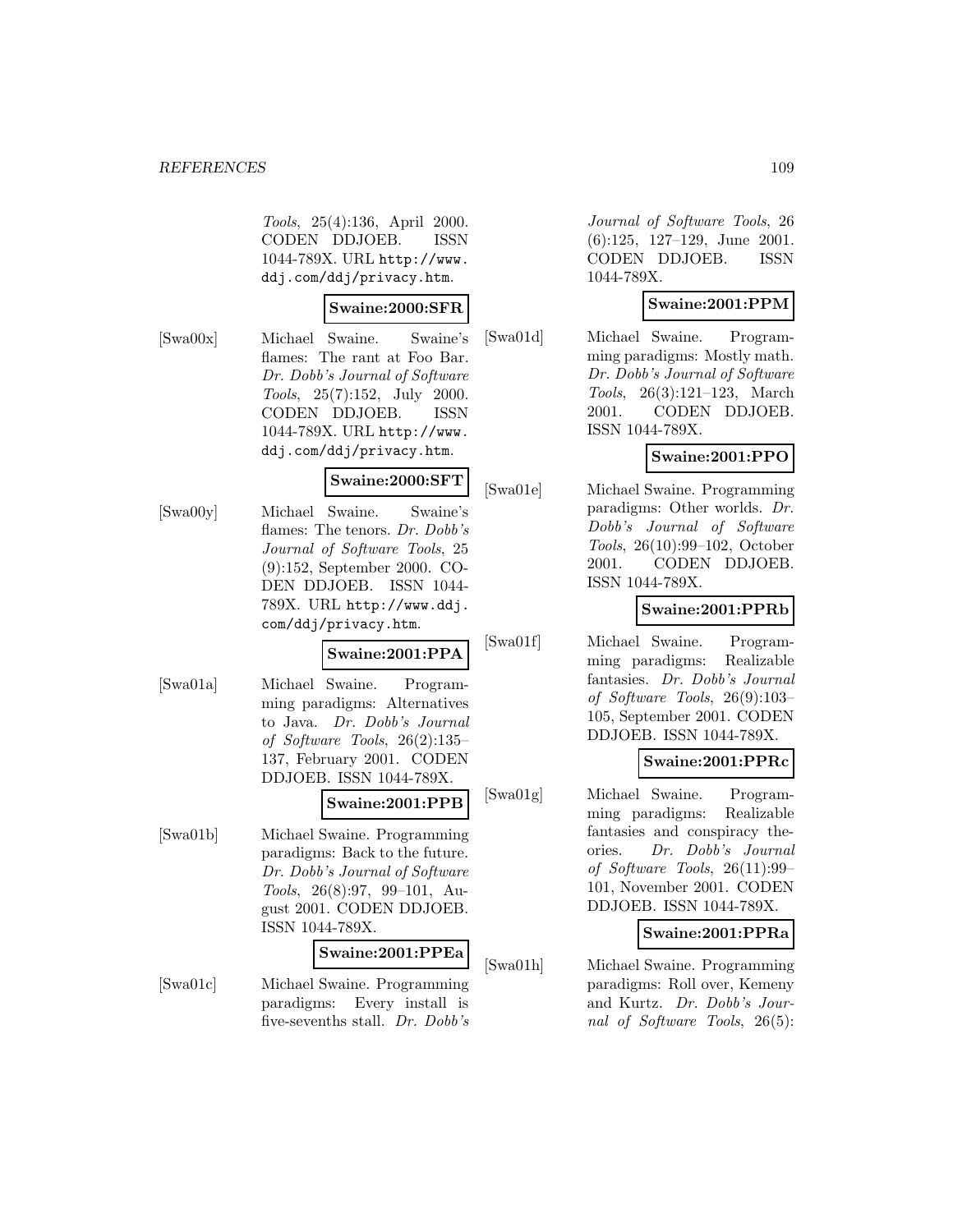115, 117, 119, May 2001. CO-DEN DDJOEB. ISSN 1044- 789X.

# **Swaine:2001:PPSa**

[Swa01i] Michael Swaine. Programming paradigms: Secrets and lies. Dr. Dobb's Journal of Software Tools, 26(4):125– 127, April 2001. CODEN DDJOEB. ISSN 1044-789X. **Swaine:2001:PPSb**

[Swa01j] Michael Swaine. Programming paradigms: Size matters. Dr. Dobb's Journal of Software Tools, 26(12):95–96, 98, December 2001. CODEN DDJOEB. ISSN 1044-789X.

#### **Swaine:2001:PPEb**

[Swa01k] Michael Swaine. Programming paradigms: The enduring popularity of Basic, the true meaning of the Semantic Web, and other puzzles. Dr. Dobb's Journal of Software Tools, 26(7):105–106, 109–110, July 2001. CODEN DDJOEB. ISSN 1044-789X.

#### **Swaine:2001:PPW**

[Swa01l] Michael Swaine. Programming paradigms: Worthless gifts? Dr. Dobb's Journal of Software Tools, 26(1):167–168, 170, January 2001. CODEN DDJOEB. ISSN 1044-789X.

#### **Swaine:2001:SFB**

[Swa01m] Michael Swaine. Swaine's flames: Breakfast with Burnout Boy. Dr. Dobb's Journal of Software Tools, 26(7):144, July

#### 2001. CODEN DDJOEB. ISSN 1044-789X.

# **Swaine:2001:SFF**

[Swa01n] Michael Swaine. Swaine's flames: Flaw and order. Dr. Dobb's Journal of Software Tools, 26(8):128, August 2001. CODEN DDJOEB. ISSN 1044-789X. URL http://www. ddj.com/ddj/privacy.htm; http://www.ddj.com/ddj/ sdmg/.

# **Swaine:2001:SFGa**

[Swa01o] Michael Swaine. Swaine's flames: Getting skinned. Dr. Dobb's Journal of Software Tools, 26(4):160, April 2001. CODEN DDJOEB. ISSN 1044-789X. URL http://www. ddj.com/ddj/privacy.htm; http://www.ddj.com/ddj/ sdmg/.

## **Swaine:2001:SFM**

[Swa01p] Michael Swaine. Swaine's flames: Mau-mauing the ambulance chasers. Dr. Dobb's Journal of Software Tools, 26 (9):136, September 2001. CO-DEN DDJOEB. ISSN 1044- 789X. URL http://www. cmp.com/delivery/privacy. html.

## **Swaine:2001:SFPb**

[Swa01q] Michael Swaine. Swaine's flames: Poverty on parade. Dr. Dobb's Journal of Software Tools, 26(11):136, November 2001. CODEN DDJOEB. ISSN 1044-789X.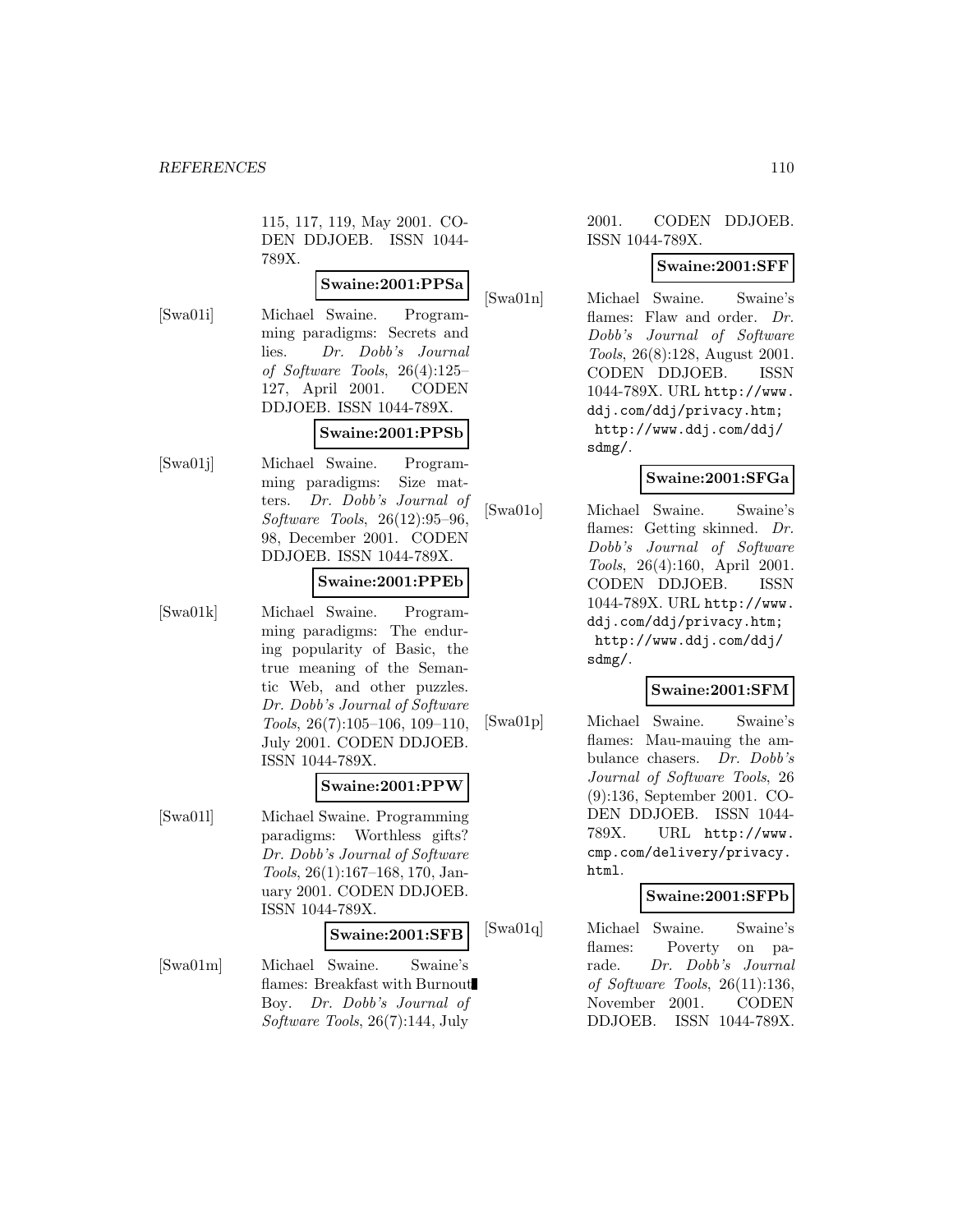URL http://www.cmp.com/ delivery/privacy.html.

#### **Swaine:2001:SFR**

[Swa01r] Michael Swaine. Swaine's flames: Read me last. Dr. Dobb's Journal of Software Tools, 26(1):208, January 2001. CODEN DDJOEB. ISSN 1044-789X. URL http:/ /www.ddj.com/ddj/privacy. htm; http://www.ddj.com/ ddj/sdmg/.

#### **Swaine:2001:SFS**

[Swa01s] Michael Swaine. Swaine's flames: Saving Private Lyin'. Dr. Dobb's Journal of Software Tools, 26(2):168, February 2001. CODEN DDJOEB. ISSN 1044-789X. URL http:/ /www.ddj.com/ddj/privacy. htm; http://www.ddj.com/ ddj/sdmg/.

#### **Swaine:2001:SFGb**

[Swa01t] Michael Swaine. Swaine's flames: The geek girls and the big-endian conspiracy. Dr. Dobb's Journal of Software Tools, 26(10): 136, October 2001. CODEN DDJOEB. ISSN 1044-789X. URL http://www.cmp.com/ delivery/privacy.html.

# **Swaine:2001:SFPa**

[Swa01u] Michael Swaine. Swaine's flames: The PlayStations of Saddam Hussein. Dr. Dobb's Journal of Software Tools, 26 (3):152, March 2001. CODEN DDJOEB. ISSN 1044-789X.

URL http://www.ddj.com/ ddj/privacy.htm; http:/ /www.ddj.com/ddj/sdmg/.

## **Swaine:2001:SFT**

[Swa01v] Michael Swaine. Swaine's flames: The taxidermist and the flapper. Dr. Dobb's Journal of Software Tools, 26(12): 128, December 2001. CODEN DDJOEB. ISSN 1044-789X. URL http://www.cmp.com/ delivery/privacy.html.

# **Swaine:2001:SFZ**

[Swa01w] Michael Swaine. Swaine's flames: The Zappa meme. Dr. Dobb's Journal of Software Tools, 26(5):160, May 2001. CODEN DDJOEB. ISSN 1044-789X.

# **Swaine:2001:SFW**

[Swa01x] Michael Swaine. Swaine's flames: Whistling in the dark. Dr. Dobb's Journal of Software Tools, 26(6):168, June 2001. CODEN DDJOEB. ISSN 1044-789X.

# **Swaine:2002:IBM**

[Swa02a] Michael Swaine. It brings on many changes. Dr. Dobb's Journal of Software Tools, 27 (12):??, December 2002. CO-DEN DDJOEB. ISSN 1044- 789X.

## **Swaine:2002:PPad**

[Swa02b] Michael Swaine. Programming paradigms. Dr. Dobb's Journal of Software Tools, 27(8): ??, August 2002. CODEN DDJOEB. ISSN 1044-789X.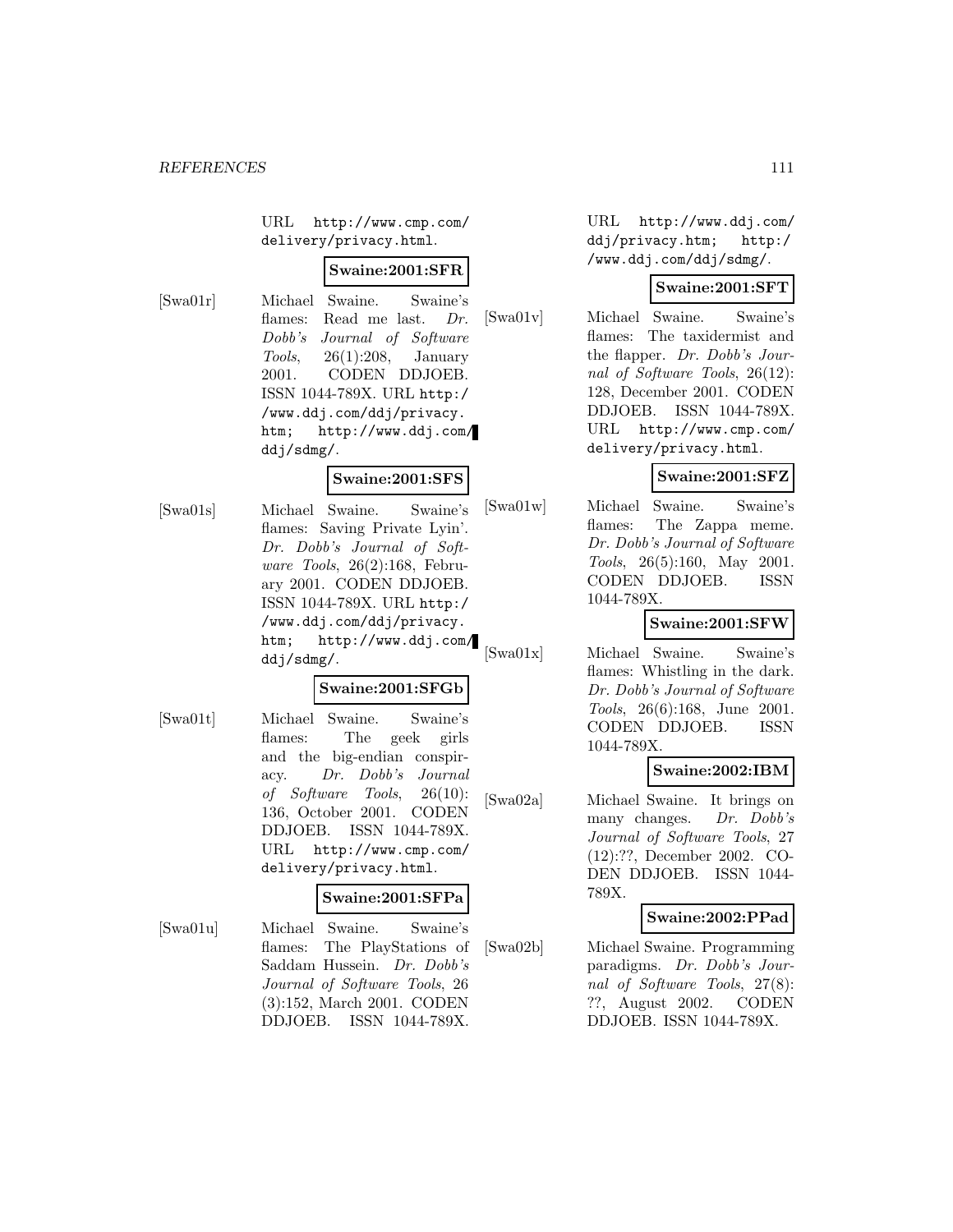#### *REFERENCES* 112

# **Swaine:2002:PP**

[Swa02c] Michael Swaine. Programming paradigms. Dr. Dobb's Journal of Software Tools, 27(10): ??, October 2002. CODEN DDJOEB. ISSN 1044-789X.

#### **Swaine:2002:PPQ**

[Swa02d] Michael Swaine. Programming paradigms: A quantum computer and a scripting studio. Dr. Dobb's Journal of Software Tools, 27(3):71–72, 74, March 2002. CODEN DDJOEB. ISSN 1044-789X.

#### **Swaine:2002:PPB**

[Swa02e] Michael Swaine. Programming paradigms: Beautiful math. Dr. Dobb's Journal of Software Tools, 27(6):79–81, June 2002. CODEN DDJOEB. ISSN 1044-789X.

#### **Swaine:2002:PPC**

[Swa02f] Michael Swaine. Programming paradigms: Community. Dr. Dobb's Journal of Software Tools, 27(11):73–75, November 2002. CODEN DDJOEB. ISSN 1044-789X. URL http:/ /www.ddj.com/documents/s= 7644/ddj0211h/.

#### **Swaine:2002:PPD**

[Swa02g] Michael Swaine. Programming paradigms: Digital hubbub and the wayback machine. Dr. Dobb's Journal of Software Tools, 27(1):76, 78, 80, January 2002. CODEN DDJOEB. ISSN 1044-789X.

# **Swaine:2002:PPE**

[Swa02h] Michael Swaine. Programming paradigms: Embracing anarchy. Dr. Dobb's Journal of Software Tools, 27(5):69–71, May 2002. CODEN DDJOEB. ISSN 1044-789X.

#### **Swaine:2002:PPF**

[Swa02i] Michael Swaine. Programming paradigms: Faux fear. Dr. Dobb's Journal of Software Tools, 27(2):83–85, February 2002. CODEN DDJOEB. ISSN 1044-789X.

# **Swaine:2002:PPS**

[Swa02j] Michael Swaine. Programming paradigms: Strategy and secrecy. Dr. Dobb's Journal of Software Tools, 27(4): 85–87, April 2002. CODEN DDJOEB. ISSN 1044-789X.

# **Swaine:2002:PPWa**

[Swa02k] Michael Swaine. Programming paradigms: Waiting for QuantumBasic 1.0. Dr. Dobb's Journal of Software Tools, 27 (7):75–77, July 2002. CODEN DDJOEB. ISSN 1044-789X.

#### **Swaine:2002:PPWb**

[Swa02l] Michael Swaine. Programming paradigms: Wolfram's computational equivalence. Dr. Dobb's Journal of Software Tools, 27(9):71, 73–75, September 2002. CODEN DDJOEB. ISSN 1044-789X.

# **Swaine:2002:SFA**

[Swa02m] Michael Swaine. Swaine's flames. Dr. Dobb's Jour-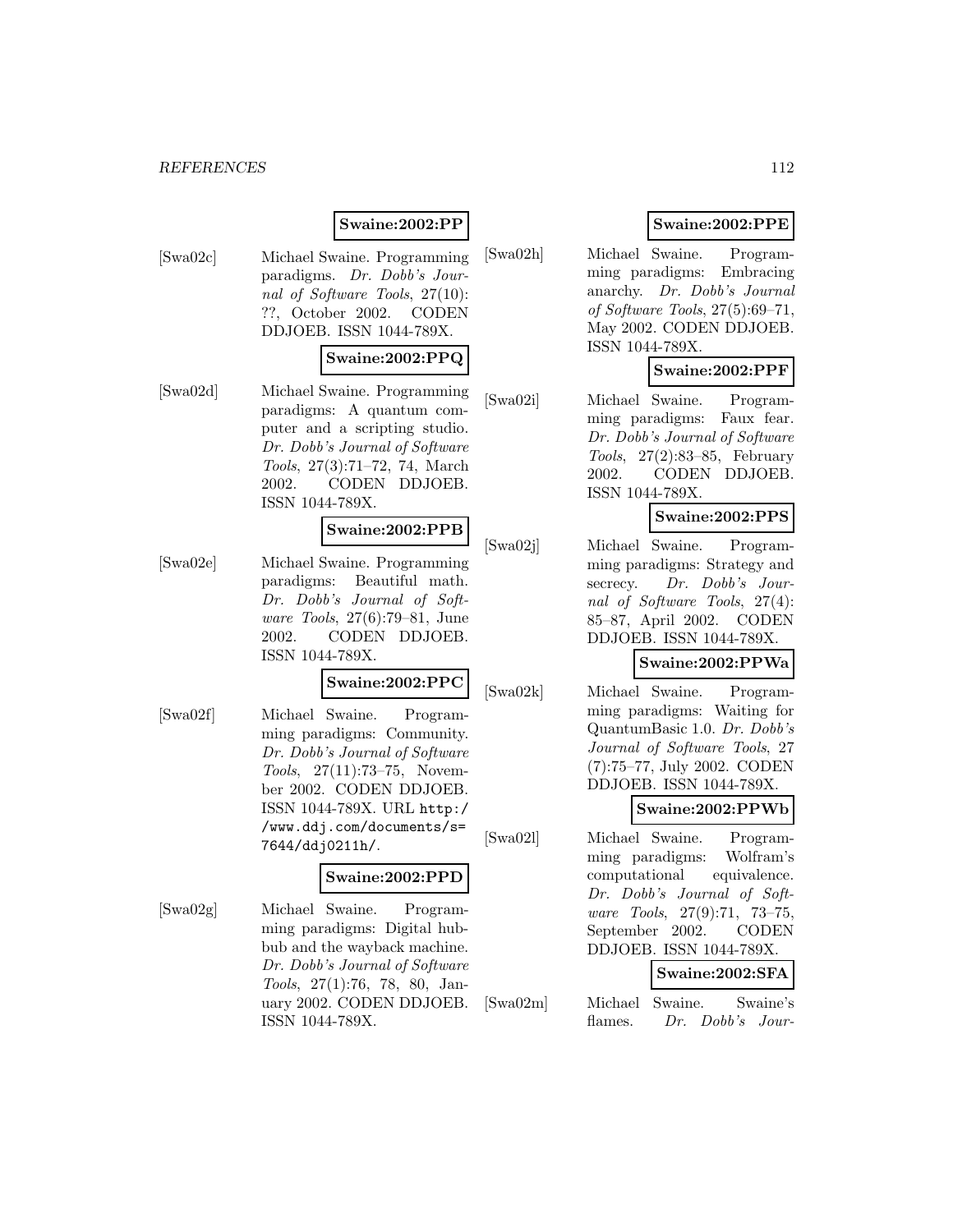#### *REFERENCES* 113

nal of Software Tools, 27(6): 104, June 2002. CODEN DDJOEB. ISSN 1044-789X. URL http://www.cmp.com/ delivery/privacy.html.

#### **Swaine:2002:SFHb**

[Swa02n] Michael Swaine. Swaine's flames. Dr. Dobb's Journal of Software Tools, 27(8):??, August 2002. CODEN DDJOEB. ISSN 1044-789X.

#### **Swaine:2002:SFDa**

[Swa02o] Michael Swaine. Swaine's flames: Dirges in the dark. Dr. Dobb's Journal of Software Tools, 27(4):112, April 2002. CODEN DDJOEB. ISSN 1044-789X. URL http://www. cmp.com/delivery/privacy. html.

#### **Swaine:2002:SFDb**

[Swa02p] Michael Swaine. Swaine's flames: Do you copy? Dr. Dobb's Journal of Software Tools, 27(11):84, November 2002. CODEN DDJOEB. ISSN 1044-789X.

## **Swaine:2002:SFM**

[Swa02q] Michael Swaine. Swaine's flames: E-mails of the Fortune Five Million, #1. Dr. Dobb's Journal of Software Tools, 27 (1):112, January 2002. CO-DEN DDJOEB. ISSN 1044- 789X. URL http://www. cmp.com/delivery/privacy. html.

#### **Swaine:2002:SFE**

[Swa02r] Michael Swaine. Swaine's flames: Eating my words. Dr. Dobb's Journal of Software Tools, 27(5):104, May 2002. CODEN DDJOEB. ISSN 1044-789X. URL http://www. cmp.com/delivery/privacy. html.

#### **Swaine:2002:SFF**

[Swa02s] Michael Swaine. Swaine's flames: Falling in place. Dr. Dobb's Journal of Software  $Tools, \quad 27(2):112, \quad \text{February}$ 2002. CODEN DDJOEB. ISSN 1044-789X. URL http:/ /www.cmp.com/delivery/privacy. html.

#### **Swaine:2002:SFK**

[Swa02t] Michael Swaine. Swaine's flames: Kicking the habit. Dr. Dobb's Journal of Software Tools, 27(7):104, July 2002. CODEN DDJOEB. ISSN 1044-789X.

#### **Swaine:2002:SFL**

[Swa02u] Michael Swaine. Swaine's flames: Looking for zebras. Dr. Dobb's Journal of Software Tools, 27(12):84, December 2002. CODEN DDJOEB. ISSN 1044-789X. URL http:/ /www.ddj.com/documents/s= 7718/ddj0212p/.

#### **Swaine:2002:SFH**

[Swa02v] Michael Swaine. Swaine's flames: Request for disposal. Dr. Dobb's Journal of Software Tools, 27(10):92, Octo-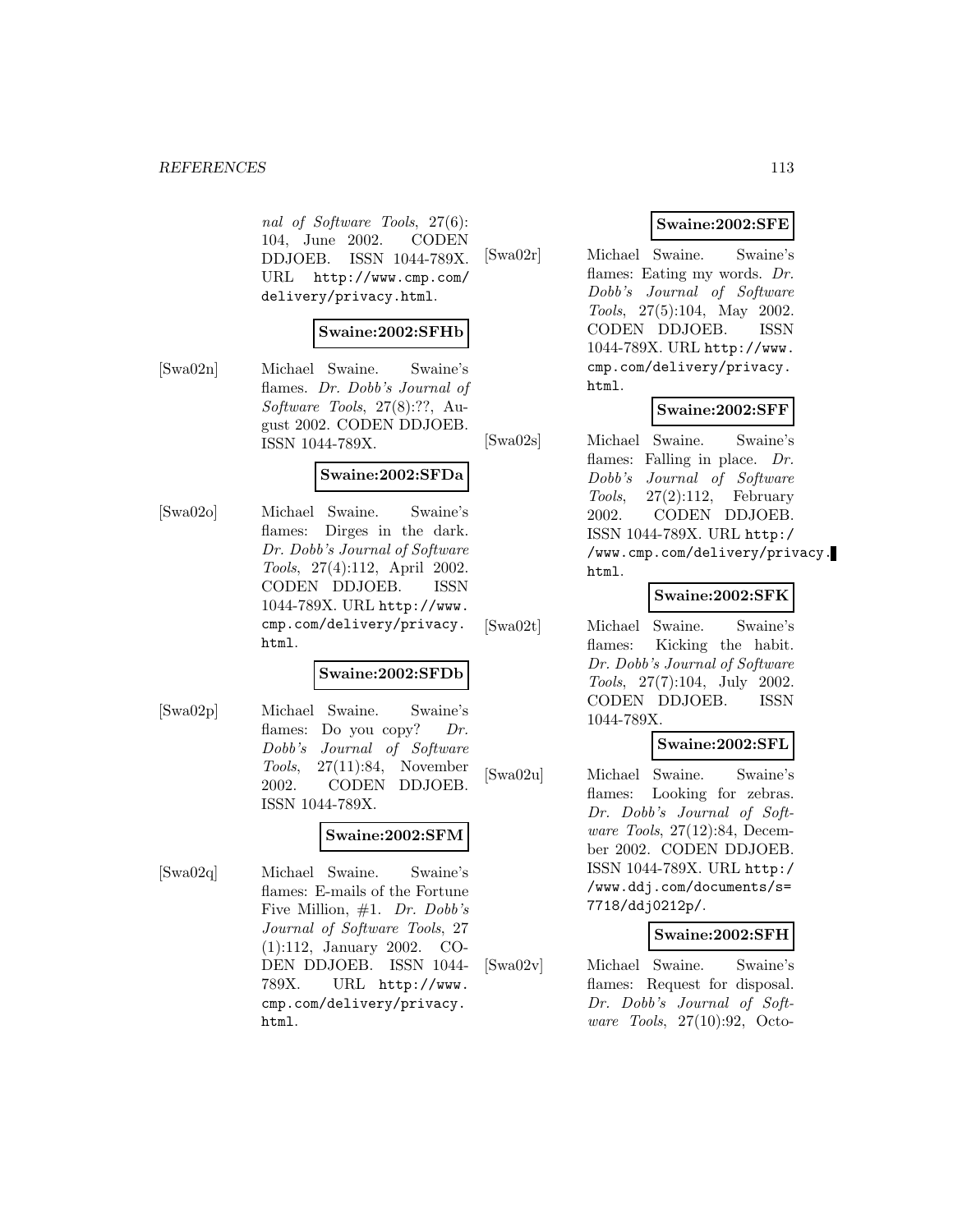ber 2002. CODEN DDJOEB. ISSN 1044-789X.

#### **Swaine:2002:SFHc**

[Swa02w] Michael Swaine. Swaine's flames: The big bug summit. Dr. Dobb's Journal of Software Tools, 27(9):104, September 2002. CODEN DDJOEB. ISSN 1044-789X.

## **Swaine:2002:SFP**

[Swa02x] Michael Swaine. Swaine's flames: The pickle and the printout. Dr. Dobb's Journal of Software Tools, 27(3): 112, March 2002. CODEN DDJOEB. ISSN 1044-789X. URL http://www.cmp.com/ delivery/privacy.html.

# **Swaine:2003:LME**

[Swa03a] Michael Swaine. Last Macworld Expo. Dr. Dobb's Journal of Software Tools, 28(2): ??, February 2003. CODEN DDJOEB. ISSN 1044-789X.

#### **Swaine:2003:PPAb**

[Swa03b] Michael Swaine. Programming paradigms: Adam Osborne. Dr. Dobb's Journal of Software Tools, 28(7):68–70, July 2003. CODEN DDJOEB. ISSN 1044-789X.

## **Swaine:2003:PPAa**

[Swa03c] Michael Swaine. Programming paradigms: Attacks and accidents. Dr. Dobb's Journal of Software Tools, 28(1): 61–63, January 2003. CO-DEN DDJOEB. ISSN 1044- 789X. URL http://www.

ddj.com/documents/s=7758/ ddj0301h/.

#### **Swaine:2003:PPH**

[Swa03d] Michael Swaine. Programming paradigms: History lessons. Dr. Dobb's Journal of Software Tools, 28(3):60, 62–63, March 2003. CODEN DDJOEB. ISSN 1044-789X. URL http:/ /www.ddj.com/documents/s= 7826/ddj0303h/.

## **Swaine:2003:PPI**

[Swa03e] Michael Swaine. Programming paradigms: Interesting times. Dr. Dobb's Journal of Software Tools, 28(5):77–79, May 2003. CODEN DDJOEB. ISSN 1044-789X. URL http:/ /www.ddj.com/documents/s= 7927/ddj0305i/.

## **Swaine:2003:PPJ**

[Swa03f] Michael Swaine. Programming paradigms: Just released. Dr. Dobb's Journal of Software Tools, 28(6):68, 70–71, June 2003. CODEN DDJOEB. ISSN 1044-789X. URL http:/ /www.ddj.com/documents/s= 8213/ddj0306h/.

## **Swaine:2003:SFB**

[Swa03g] Michael Swaine. Swaine's flames: Big Brother and the Holding Company. Dr. Dobb's Journal of Software Tools, 28 (3):72, March 2003. CODEN DDJOEB. ISSN 1044-789X.

# **Swaine:2003:SFJ**

[Swa03h] Michael Swaine. Swaine's flames: Jerry and the Beeb.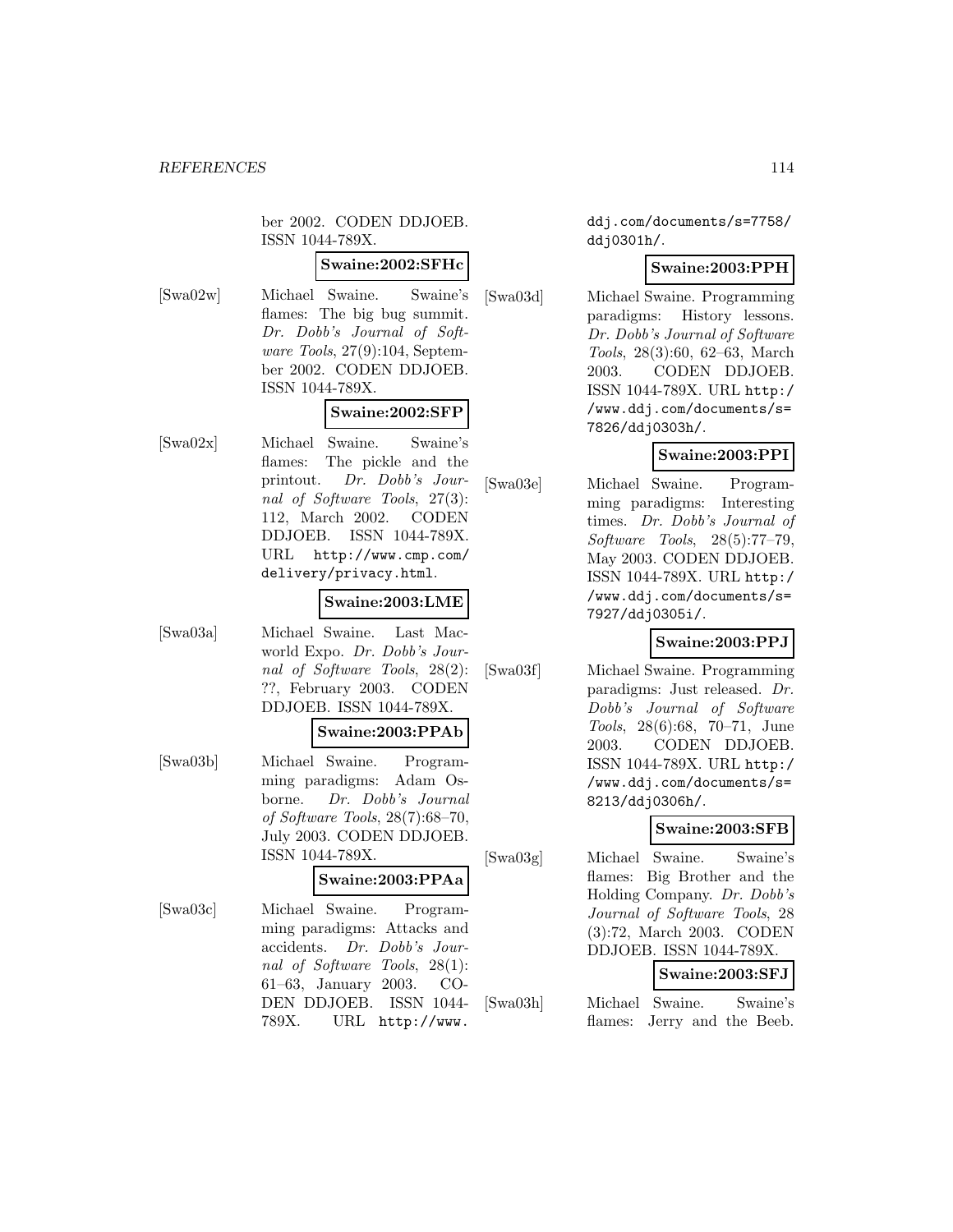Dr. Dobb's Journal of Software Tools, 28(1):76, January 2003. CODEN DDJOEB. ISSN 1044-789X.

#### **Swaine:2003:MMM**

[Swa03i] Michael Swaine. Swaine's flames: Man-month math. Dr. Dobb's Journal of Software Tools, 28(2):80, February 2003. CODEN DDJOEB. ISSN 1044-789X. URL http:/ /www.ddj.com/documents/s= 7790/ddj0302q/.

#### **Swaine:2003:SFM**

[Swa03j] Michael Swaine. Swaine's flames: Minor essays poorly connected. Dr. Dobb's Journal of Software Tools, 28(7):80, July 2003. CODEN DDJOEB. ISSN 1044-789X.

#### **Swaine:2003:SFP**

[Swa03k] Michael Swaine. Swaine's flames: Prose sampling  $#1$ . Dr. Dobb's Journal of Software Tools, 28(6):80, June 2003. CODEN DDJOEB. ISSN 1044-789X.

#### **Swaine:2003:RMA**

[Swa03l] Michael Swaine. Swaine's flames: Renewing my artistic license. Dr. Dobb's Journal of Software Tools, 28(5):88, May 2003. CODEN DDJOEB. ISSN 1044-789X.

#### **Swaine:2003:SFT**

[Swa03m] Michael Swaine. Swaine's flames: Tales from the security battlefronts. Dr. Dobb's Journal of Software Tools, 28

#### (4):88, April 2003. CODEN DDJOEB. ISSN 1044-789X.

#### **Swaine:2006:VR**

[Swa06] Michael Swaine. Is virtualization real? Dr. Dobb's Journal of Software Tools, 31(12): 18–19, 21–22, December 2006. CODEN DDJOEB. ISSN 1044-789X.

## **Schneier:2001:BIP**

[SZ01] Bruce Schneier and Elizabeth Zwicky. Banners and Internet protocols. Dr. Dobb's Journal of Software Tools, 26(11): 38, 41, November 2001. CO-DEN DDJOEB. ISSN 1044- 789X.

## **Tan:2001:JWP**

[Tan01] C. K. Tan. A JDBC wrapper — in Python! Dr. Dobb's Journal of Software Tools, 26 (8):50, 52, 54, August 2001. CODEN DDJOEB. ISSN 1044-789X. URL http://www. ddj.com/ftp/2001/2001\_08/ jdbcpy.txt; http://www. ddj.com/ftp/2001/2001\_08/ jdbcpy.zip.

#### **Taylor:2000:PBS**

[Tay00] Jeffrey L. Taylor. Programmer's bookshelf: Second time around. Dr. Dobb's Journal of Software Tools, 25(4):127– 128, 130, April 2000. CODEN DDJOEB. ISSN 1044-789X.

## **Taylor:2001:PHN**

[Tay01] Jeffrey Taylor. Precompiled headers and normal C++ semantics. Dr. Dobb's Journal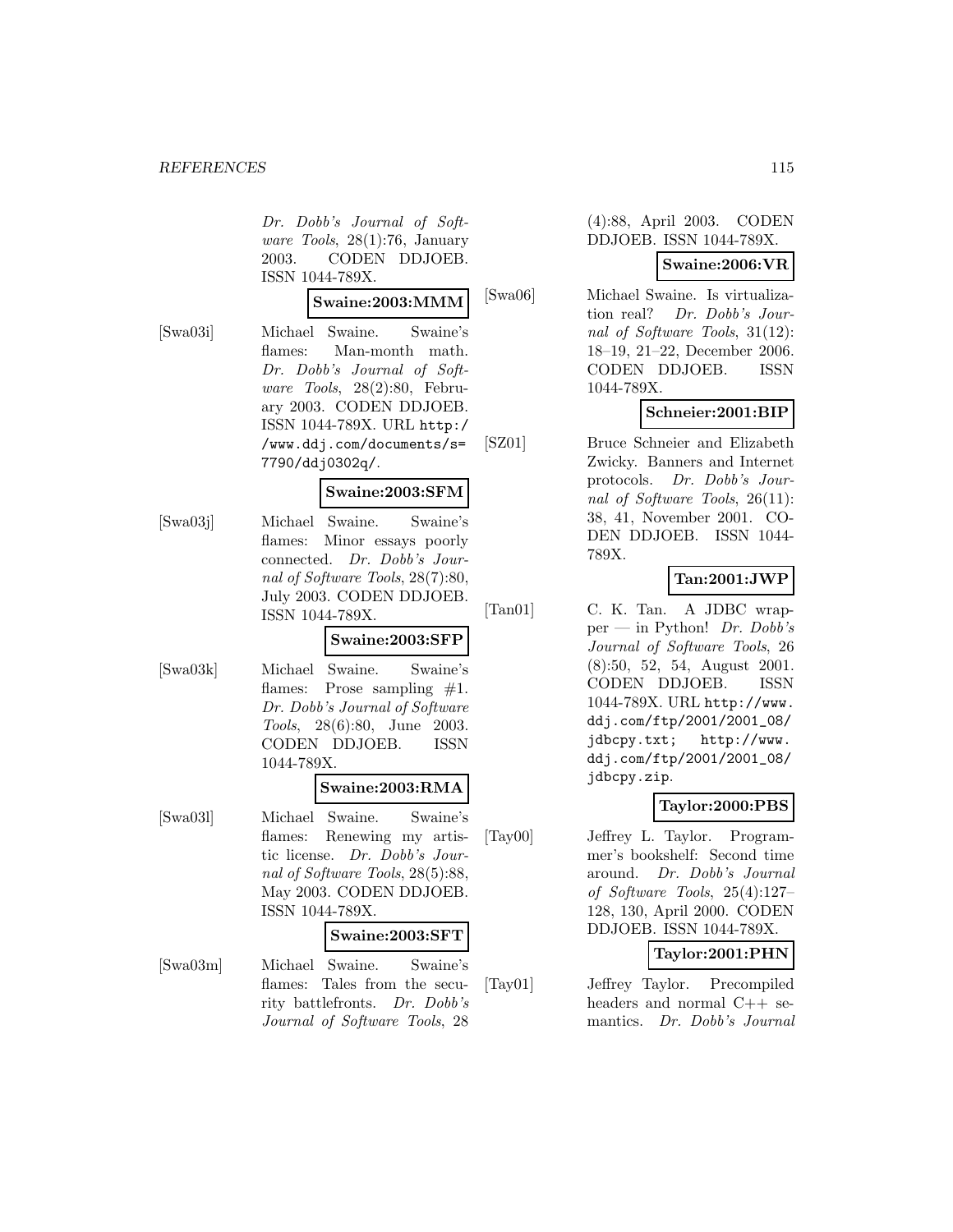of Software Tools, 26(10):36, 38, October 2001. CODEN DDJOEB. ISSN 1044-789X. URL http://www.ddj.com/ ftp/2001/2001\_10/headers. txt.

**Taylor:2002:PBL**

[Tay02] Jeffrey L. Taylor. Programmer's bookshelf: Lightweight processes for changing environments. Dr. Dobb's Journal of Software Tools, 27(11): 82, November 2002. CO-DEN DDJOEB. ISSN 1044- 789X. URL http://www. ddj.com/documents/s=7644/ ddj0211j/.

## **Truong:2000:MCP**

[TC00] Derek Truong and Allen Chan. Measuring C++ program efficiency. Dr. Dobb's Journal of Software Tools, 25(10):62, 64–67, October 2000. CO-DEN DDJOEB. ISSN 1044- 789X. URL http://www. ddj.com/ftp/2000/2000\_10/ cppmetric.zip.

#### **Tucker:2000:LEP**

[TCM<sup>+</sup>00] Andrew Tucker, Edoardo Comar, Scott Meyers, Yves Piguet, Kevin Ruland, Greg Hadaller, Jonathan Erickson, Mike Zhilin, and Todd Stephan. Letters: Editor preferences; Java enums; labor union harassment; smart pointer update; traveling salesman; granting block grant; porting to CE; analyzing algorithms. Dr. Dobb's Journal of Software Tools, 25(1):

#### 10, 12, January 2000. CODEN DDJOEB. ISSN 1044-789X.

# **Todd:2001:LSS**

[TEM<sup>+</sup>01] Andrew W. Todd, Jonathan Erickson, Nadine McKenzie, Chris Cleeland, Richard Huang, Ragae Ghaly, and The Editors. Letters: Shared source and shared secrets; JavaScript fix; CORBA interoperability; EJB application servers update; correction ["The Delphi XML SAX2 Component and MSXML 3.0"]. Dr. Dobb's Journal of Software Tools, 26(10):10, 12, October 2001. CODEN DDJOEB. ISSN 1044-789X. See [Hei01].

# **Tamassia:2001:JDS**

[TGV<sup>+</sup>01] Roberto Tamassia, Michael T. Goodrich, Luca Vismara, Mark Handy, Galina Shubina, Robert Cohen, Benoît Hudson, Ryan S. Baker, Natasha Gelfand, and Ulrik Brandes. JDSL: The data structures library in Java. Dr. Dobb's Journal of Software Tools, 26(4):21–22, 24, 26, 28, 30–31, April 2001. CO-DEN DDJOEB. ISSN 1044- 789X. URL http://www. ddj.com/ftp/2001/2001\_04/ jdsl.txt.

#### **Thomas:2001:PR**

[TH01] Dave Thomas and Andy Hunt. Programming in Ruby. Dr. Dobb's Journal of Software Tools, 26(1):44, 46, 48–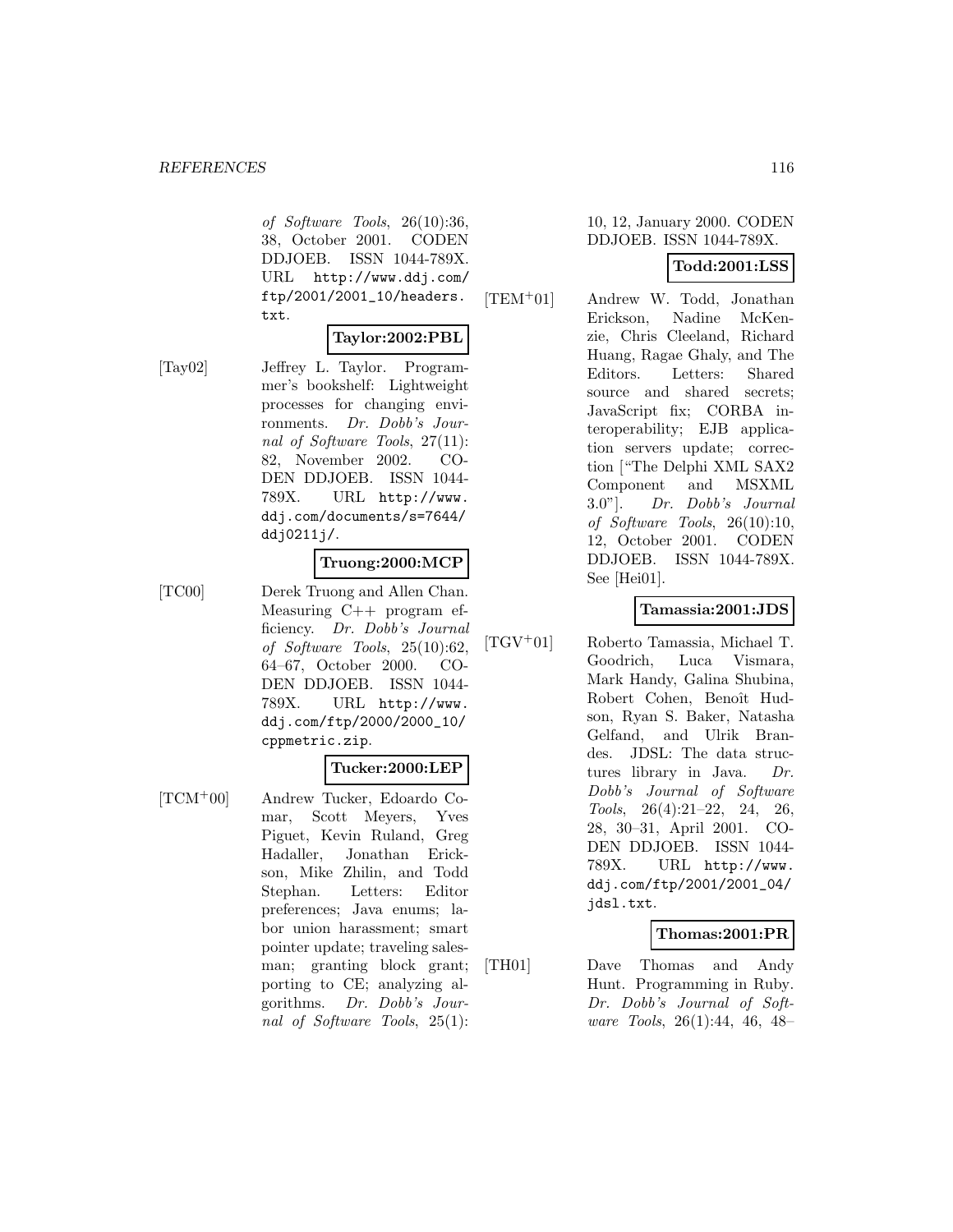51, January 2001. CO-DEN DDJOEB. ISSN 1044- 789X. URL http://www. ddj.com/ftp/2001/2001\_01/ ruby.txt.

#### **Thomas:2000:EOS**

[Tho00] Gary Thomas. eCos: An operating system for embedded systems. Dr. Dobb's Journal of Software Tools, 25(1):66, 68– 72, 74, January 2000. CO-DEN DDJOEB. ISSN 1044- 789X. URL http://www. ddj.com/ftp/2000/2000\_01/ ecos.txt.

#### **Thomas:2002:PTE**

[Tho02] Chris Thomas. Programmer's toolchest: Examining Ruby-Cocoa. Dr. Dobb's Journal of Software Tools, 27 (5):64–67, May 2002. CO-DEN DDJOEB. ISSN 1044- 789X. URL http://www. ddj.com/ftp/2002/2002\_05/ rubycoco.txt; http://www. ddj.com/ftp/2002/2002\_05/ rubycoco.zip.

#### **Timmerman:2003:EWC**

[Tim03] Martin Timmerman. Examining Windows CE .NET. Dr. Dobb's Journal of Software Tools, 28(2):62, 64, February 2003. CODEN DDJOEB. ISSN 1044-789X. URL http:/ /www.ddj.com/documents/s= 7790/ddj0302h/.

# **Editors:2002:LUC**

- 
- [TLA<sup>+</sup>02] The Editors, Kim Reidar Lantz, Ze'ev Atlas, Pete Nel-

son, and Gus J. Grubba. Letters: URL correction ["The NewOS Operating System"]; passing context to threads; compiling Perl/Tk scripts; standing by Al's principles; understanding photomosaics. Dr. Dobb's Journal of Software Tools, 27(1):10, 12, January 2002. CODEN DDJOEB. ISSN 1044-789X. See [Gei01].

## **Toran-Marti:2002:SNI**

[TMVTdM02] Felix Toran-Marti, Javier Ventura-Traveset, and Juan Carlos de Mateo. Satellite navigation and the Internet. Dr. Dobb's Journal of Software Tools, 27(3):17–18, 20, 22, 24, 26, March 2002. CO-DEN DDJOEB. ISSN 1044- 789X. URL http://www. ddj.com/ftp/2002/2002\_03/ satelite.txt; http://www. ddj.com/ftp/2002/2002\_03/ satelite.zip.

# **Tomson:2002:DCR**

[Tom02] Phil Tomson. Distributed computing with Ruby. Dr. Dobb's Journal of Software Tools, 27(9):16, 18, 22, September 2002. CODEN DDJOEB. ISSN 1044-789X. URL http://www.ddj.com/ ftp/2002/2002\_09/taskmas. txt; http://www.ddj.com/ ftp/2002/2002\_09/taskmas. zip.

#### **Torres:2001:DSD**

[Tor01] Mario A. Torres. Developing scalable distributed ap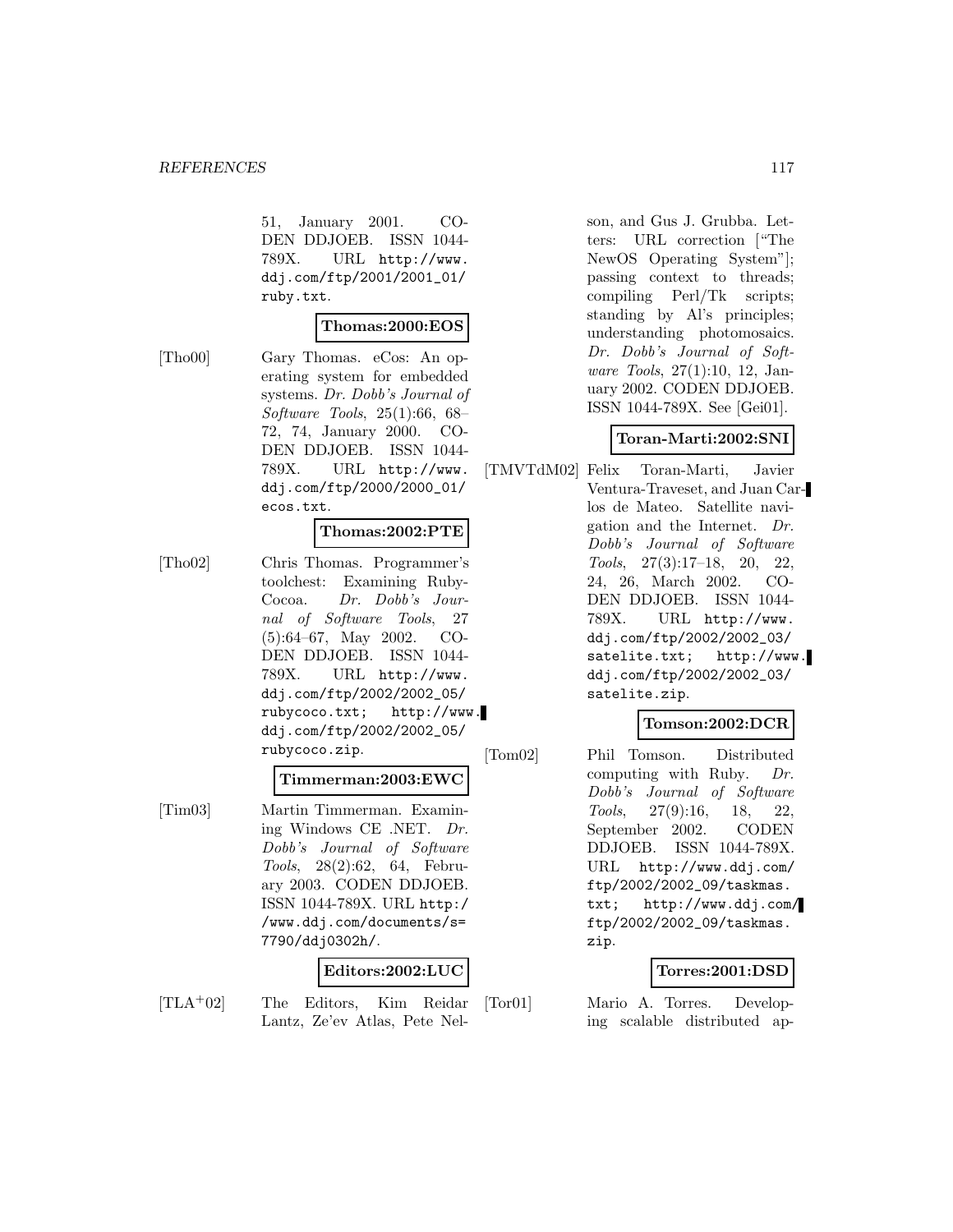plications: A generic model implemented in Java. Dr. Dobb's Journal of Software Tools,  $26(9):21-22$ ,  $24-25$ , September 2001. CODEN DDJOEB. ISSN 1044- 789X. URL http://www. ddj.com/ftp/2001/2001\_09/ scalable.txt.

# **To:2002:ESR**

[TP02] Richard To and Cara Pang. External SQL rewriters. Dr. Dobb's Journal of Software Tools, 27(5):42, 44–48, May 2002. CODEN DDJOEB. ISSN 1044-789X. URL http:/ /www.ddj.com/ftp/2002/2002\_ 05/sql.txt.

#### **Travers:2000:JQW**

[Tra00] Michael Travers. Java Q&A: What is interactive scripting? Dr. Dobb's Journal of Software Tools, 25(1):103, 105–111, January 2000. CO-DEN DDJOEB. ISSN 1044- 789X. URL http://www. ddj.com/ftp/2000/2000\_01/ jqa120.txt.

# **Tremblett:2002:JUR**

[Tre02a] Paul Tremblett. Java and UDDI registries. Dr. Dobb's Journal of Software Tools, 27 (9):34, 37–40, September 2002. CODEN DDJOEB. ISSN 1044-789X. URL http://www. ddj.com/ftp/2002/2002\_09/ juddi.txt; http://www. ddj.com/ftp/2002/2002\_09/ juddi.zip; http://www. ddj.com/ftp/2002/2002\_09/ uddi.war.

# **Tremblett:2002:PTJ**

[Tre02b] Paul Tremblett. Programmer's toolchest: Java's Generic Connection Framework: Wireless networking for mobile devices. Dr. Dobb's Journal of Software Tools, 27(4):75– 78, 80, April 2002. CODEN DDJOEB. ISSN 1044-789X. URL http://www.ddj.com/ ftp/2002/2002\_04/javagcf. txt; http://www.ddj.com/ ftp/2002/2002\_04/javagcf. zip.

# **Trueman:2000:VNR**

Chris Trueman. Visualizing network resources using Visio. Dr. Dobb's Journal of Software Tools, 25(2):98, 100– 102, February 2000. CO-DEN DDJOEB. ISSN 1044- 789X. URL http://www. ddj.com/ftp/2000/2000\_02/ visioviz.txt; http://www. ddj.com/ftp/2000/2000\_02/ visioviz.zip.

# **Trudell:2001:RTC**

[Tru01] Bill Trudell. Redirection through C++ function pointers. Dr. Dobb's Journal of Software Tools, 26(12):56, 58, 60, 62–64, December 2001. CODEN DDJOEB. ISSN 1044-789X. URL http://www. ddj.com/ftp/2001/2001\_12/ redirect.txt.

## **Trueman:2002:VIE**

[Tru02] Christopher J. Trueman. Verifying installation environments. Dr. Dobb's Journal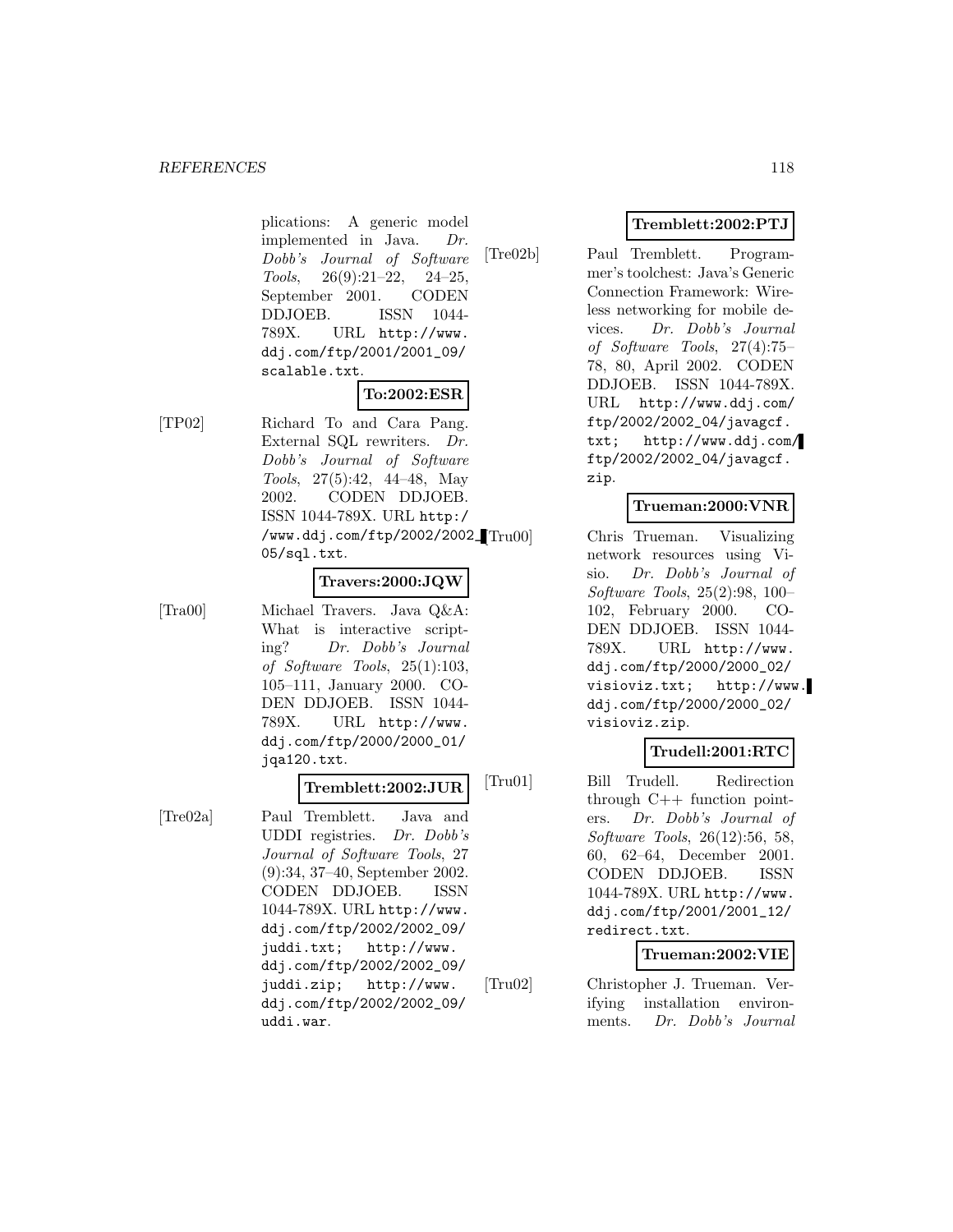of Software Tools, 27(6):46, 48, 50–52, June 2002. CO-DEN DDJOEB. ISSN 1044- 789X. URL http://www. ddj.com/ftp/2002/2002\_06/ echeck.txt; http://www. ddj.com/ftp/2002/2002\_06/ echeck.zip.

#### **Tucker:2000:WCC**

[Tuc00] Andrew Tucker. Window CE's CESH utility. Dr. Dobb's Journal of Software Tools, 25(5): 74, 76–78, 80, May 2000. CO-DEN DDJOEB. ISSN 1044- 789X. URL http://www. ddj.com/ftp/2000/2000\_05/ cecesh.txt; http://www. ddj.com/ftp/2000/2000\_05/ cecesh.zip.

## **Turjanmaa:2001:MOS**

[Tur01] Ville Mikael Turjanmaa. The Menuet operating system. Dr. Dobb's Journal of Software Tools, 26(12):32, 36, December 2001. CODEN DDJOEB. ISSN 1044-789X. URL http://www.ddj.com/ ftp/2001/2001\_12/msetup. zip.

#### **VanBeneden:2001:EWC**

[Van01] Bart Van Beneden. Examining Windows CE 3.0 real-time capabilities. Dr. Dobb's Journal of Software Tools, 26(12):66, 68–69, 71–72, December 2001. CODEN DDJOEB. ISSN 1044-789X. URL http://www. ddj.com/ftp/2001/2001\_12/ wince3.txt.

#### **VanBeneden:2002:EQR**

[Van02a] Bart Van Beneden. Examining QNX RTOS 6.1. Dr. Dobb's Journal of Software Tools, 27 (6):54, 56, 58, 60, June 2002. CODEN DDJOEB. ISSN 1044-789X. URL http://www. ddj.com/ftp/2002/2002\_06/ qnx61.txt.

#### **VanBeneden:2002:EVA**

[Van02b] Bart Van Beneden. Examining the VxWorks AE 1.1 RTOS. Dr. Dobb's Journal of Software Tools, 27(11):66, 68, 70, November 2002. CO-DEN DDJOEB. ISSN 1044- 789X. URL http://www. ddj.com/documents/s=7644/ ddj0211g/.

## **Vaingast:2001:ESI**

[VC01] Shai Vaingast and Ehud Cohen. DOS for embedded systems: Interrupt latencies. Dr. Dobb's Journal of Software Tools, 26(1):138, 140–142, 144, 146, January 2001. CO-DEN DDJOEB. ISSN 1044- 789X. URL http://www.ddj. com/ftp/2001/2001\_01/int\_ late.txt.

## **Venema:2000:FRT**

[Ven00a] Wietse Venema. File recovery techniques. Dr. Dobb's Journal of Software Tools, 25(12):74, 76–80, December 2000. CO-DEN DDJOEB. ISSN 1044- 789X.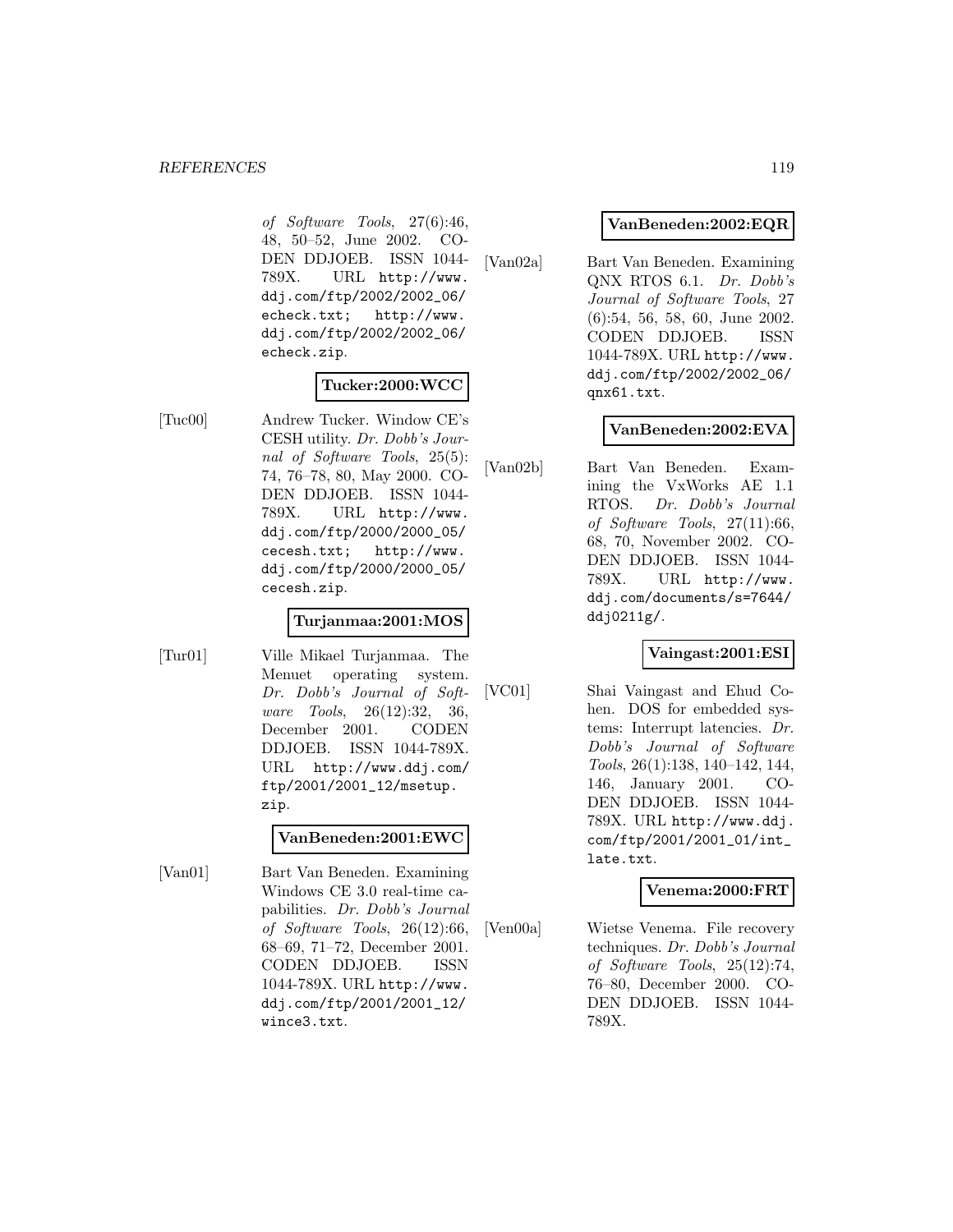## **Venema:2000:SN**

[Ven00b] Wietse Venema. Strangers in the night. Dr. Dobb's Journal of Software Tools, 25(11):82, 84–88, November 2000. CO-DEN DDJOEB. ISSN 1044- 789X.

# **Vidales:2000:DEI**

[VF00] Carlos E. Vidales and Eugene M. Farrelly. The Digita OS: An extensible imaging platform. Dr. Dobb's Journal of Software Tools, 25(12):82, 84, 86, 89–90, December 2000. CODEN DDJOEB. ISSN 1044-789X. URL http://www. ddj.com/ftp/2000/2000\_12/ digitaos.txt.

# **Vilar:2000:JQW**

[Vil00] Alexandre Sieira Vilar. Java Q&A: What's object pooling all about? Dr. Dobb's Journal of Software Tools, 25(8):123–124, 126, 128, 130, August 2000. CO-DEN DDJOEB. ISSN 1044- 789X. URL http://www. ddj.com/ftp/2000/2000\_08/ jqa800.txt; http://www. ddj.com/ftp/2000/2000\_08/ jqa800.zip.

#### **Vlissides:2000:MC**

[Vli00] John Vlissides. McConnell complete. Dr. Dobb's Journal of Software Tools, 25(10):76, 78, 80–81, October 2000. CO-DEN DDJOEB. ISSN 1044- 789X.

# **Vandevoorde:2003:LCT**

[VMNH03] David ("Daveed") Vandevoorde, Doug McGarrett, Ed Nisley, and Jim Hunter. Letters:  $C++s$  typename keyword; more VB versus the world; RF band letter designations; happy with XSLT. Dr. Dobb's Journal of Software Tools, 28(4):12, April 2003. CODEN DDJOEB. ISSN 1044-789X. URL http://www. ddj.com/documents/s=7827/ ddj0304m/.

## **VanTassle:2002:WNB**

[VR02] Ray Van Tassle and Marjorie Richardson. Wireless networking and Berkeley DB. Dr. Dobb's Journal of Software Tools, 27(1): 50–53, January 2002. CO-DEN DDJOEB. ISSN 1044- 789X. URL http://www. ddj.com/ftp/2002/2002\_01/ wireless.txt.

# **Wadler:2000:GGJ**

[Wad00a] Philip Wadler. GJ: A Generic Java. Dr. Dobb's Journal of Software Tools, 25(2):23–26, 28, February 2000. CODEN DDJOEB. ISSN 1044-789X. URL http://www.ddj.com/ ftp/2000/2000\_02/gj.txt.

# **Wadler:2000:NLO**

[Wad00b] Philip Wadler. New languages, old logic. Dr. Dobb's Journal of Software Tools, 25(12 (supplement)):37–41, December 2000. CODEN DDJOEB. ISSN 1044-789X.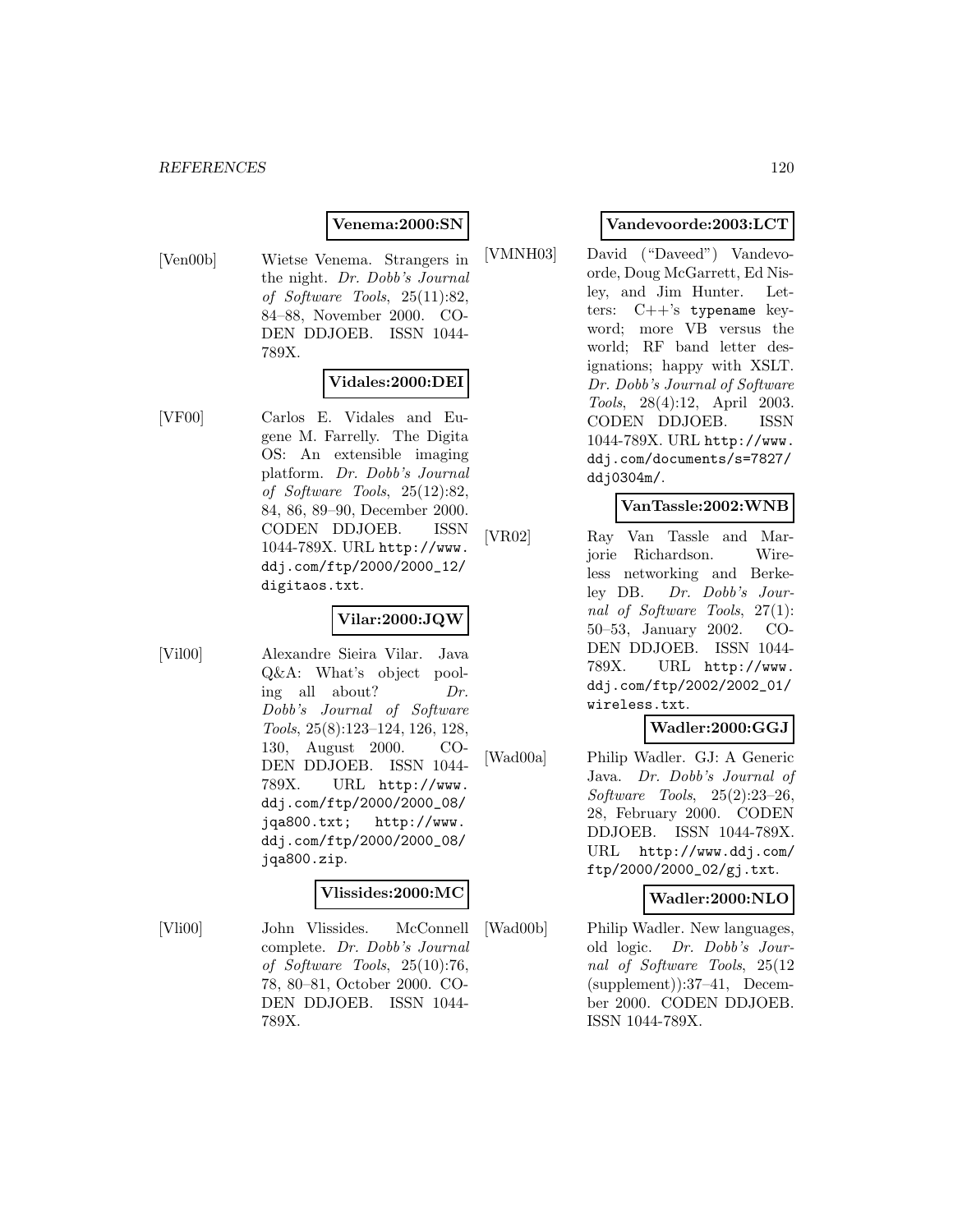#### **Walsh:2002:MJA**

[Wal02a] Aaron E. Walsh. The MPEG-4 Java API and MPE-Glets. Dr. Dobb's Journal of Software Tools, 27(4): 40, 42–45, April 2002. CO-DEN DDJOEB. ISSN 1044- 789X. URL http://www. ddj.com/ftp/2002/2002\_04/ jmpeg.txt; http://www. ddj.com/ftp/2002/2002\_04/ jmpeg.zip.

#### **Walsh:2002:USG**

[Wal02b] Aaron E. Walsh. Understanding scene graphs. Dr. Dobb's Journal of Software Tools, 27 (7):17, 20–26, July 2002. CO-DEN DDJOEB. ISSN 1044- 789X. URL http://www. ddj.com/ftp/2002/2002\_07/ scene.txt; http://www. ddj.com/ftp/2002/2002\_07/ scene.zip.

#### **Walsh:2003:JWS**

[Wal03a] Aaron E. Walsh. J2Ee 1.4 Web services. Dr. Dobb's Journal of Software Tools, 28(4):34, 36, 38, 39, April 2003. CO-DEN DDJOEB. ISSN 1044- 789X. URL http://www. ddj.com/documents/s=7827/ ddj0304d/.

# **Walsh:2003:JP**

[Wal03b] Aaron E. Walsh. JavaServer Pages 2.0. Dr. Dobb's Journal of Software Tools, 28(7): 48, 50, 52–57, July 2003. CO-DEN DDJOEB. ISSN 1044- 789X. URL http://www.

ddj.com/ftp/2003/2003\_07/ jsp20.zip.

#### **Wanner:2000:SEY**

[Wan00] James F. Wanner. Source-Monitor: Exposing your code. Dr. Dobb's Journal of Software Tools, 25(3):92, 94–98, March 2000. CO-DEN DDJOEB. ISSN 1044- 789X. URL http://www. ddj.com/ftp/2000/2000\_03/ sourcemonitor.zip; http: //www.ddj.com/ftp/2000/2000\_ 03/sourcemonitorv0163.exe.

#### **Anonymous:2003:Le**

[WDGO03] David Wright, Stan Day, Kurt Guntheroth, and Larry O'Brien. Letters: 13 ways to loath VB; business process outsourcing; copy protection. Dr. Dobb's Journal of Software Tools, 28(5):10, May 2003. CODEN DDJOEB. ISSN 1044-789X. URL http:/ /www.ddj.com/documents/s= 7927/ddj0305m/.

#### **Webb:2000:MFC**

[Web00] Chilton Webb. The MacOS Find-By-Content Engine. Dr. Dobb's Journal of Software Tools, 25(12):62–63, December 2000. CODEN DDJOEB. ISSN 1044-789X.

#### **Wendt:2000:MP**

[Wen00] David Wendt. Multilanguage programming. Dr. Dobb's Journal of Software Tools, 25(11):68, 70–74, 76, November 2000. CODEN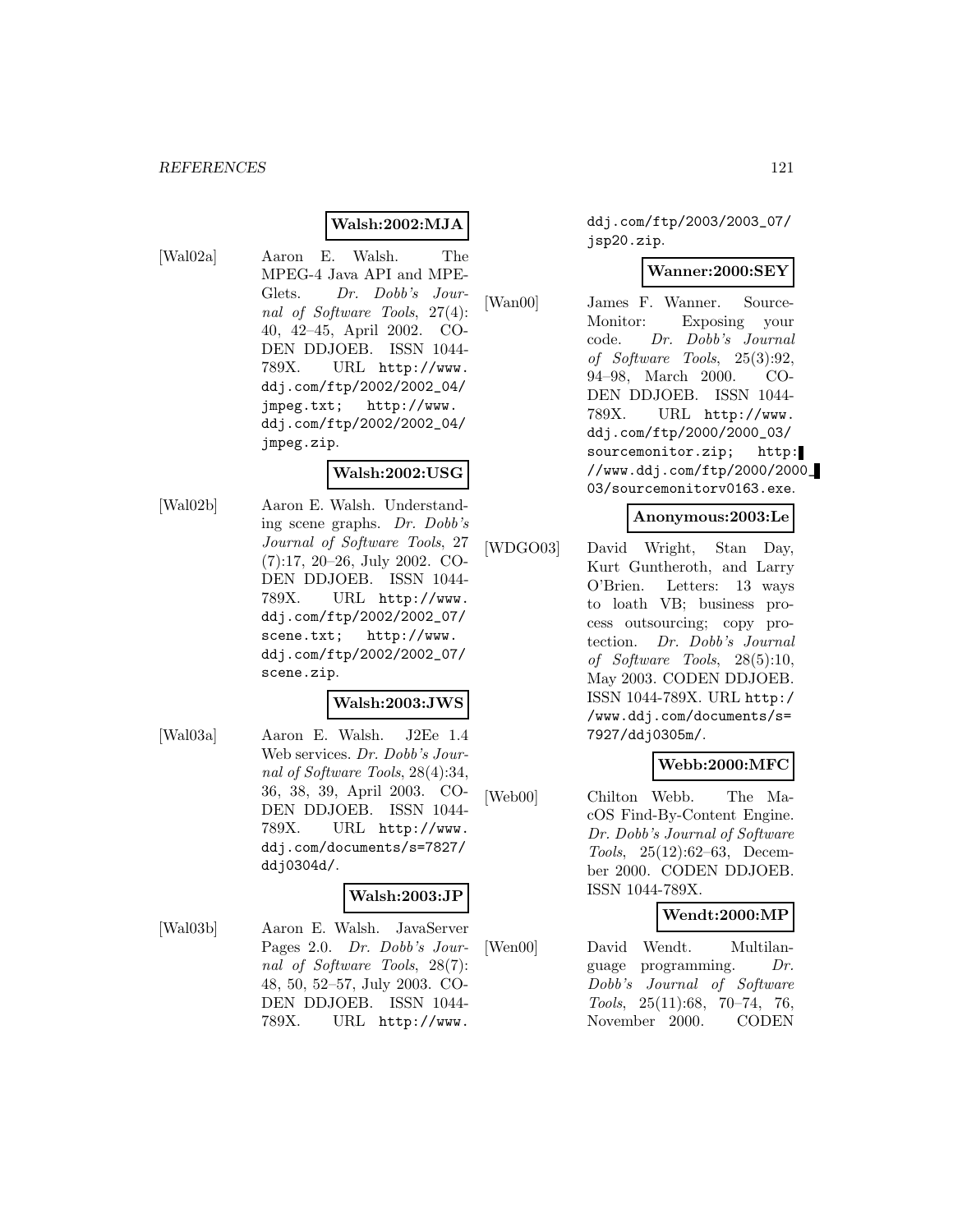DDJOEB. ISSN 1044- 789X. URL http://www. ddj.com/ftp/2000/2000\_11/ mldll.txt; http://www. ddj.com/ftp/2000/2000\_11/ mldll.zip.

#### **Woehr:2000:PBA**

[WG00] Jack J. Woehr and Lou Grinzo. Programmer's bookshelf: All the world's A database. Dr. Dobb's Journal of Software Tools, 25(1):119–120, January 2000. CODEN DDJOEB. ISSN 1044-789X.

## **White:2001:DPP**

[Whi01] Ken White. DBMS: Past, present, and future: Where databases have been, where they are going, and what it means to you. Dr. Dobb's Journal of Software Tools, 26 (8):21–22, 24, 26, 28–29, August 2001. CODEN DDJOEB. ISSN 1044-789X.

#### **Whittaker:2002:TSS**

[Whi02] James A. Whittaker. Testing for software security. Dr. Dobb's Journal of Software Tools, 27(11):24, 26, 28, 32, 34, November 2002. CO-DEN DDJOEB. ISSN 1044- 789X. URL http://www. ddj.com/documents/s=7644/ ddj0211c/.

#### **White:2003:UTL**

[Whi03] Tom White. Using thread-local variables in Java. Dr. Dobb's Journal of Software Tools, 28 (7):42, 44–46, July 2003. CO-

DEN DDJOEB. ISSN 1044- 789X. URL http://www. ddj.com/ftp/2003/2003\_07/ thread.txt; http://www. ddj.com/ftp/2003/2003\_07/ thread.zip.

# **Wiener:2000:AAH**

[Wie00] Michael J. Wiener. Algorithm alley: High-speed cryptography with the RSA algorithm. Dr. Dobb's Journal of Software Tools, 25(2): 123–126, February 2000. CO-DEN DDJOEB. ISSN 1044- 789X. URL http://www. ddj.com/ftp/2000/2000\_02/ aa220.txt.

#### **Williams:2000:TII**

[Wil00a] Al Williams. The TINI Internet interface. Dr. Dobb's Journal of Software Tools, 25(10): 82, 84, 86, 88, October 2000. CODEN DDJOEB. ISSN 1044-789X. URL http://www. ddj.com/ftp/2000/2000\_10/ tini.txt.

## **Wilson:2000:PBA**

[Wil00b] Gregory V. Wilson. Programmer's bookshelf: All this, and frequent flyer miles, too! Dr. Dobb's Journal of Software Tools, 25(2):135–136, February 2000. CODEN DDJOEB. ISSN 1044-789X.

## **Wilson:2000:PBC**

[Wil00c] Gregory V. Wilson. Programmer's bookshelf: Classics old and new. Dr. Dobb's Journal of Software Tools, 25(11):159–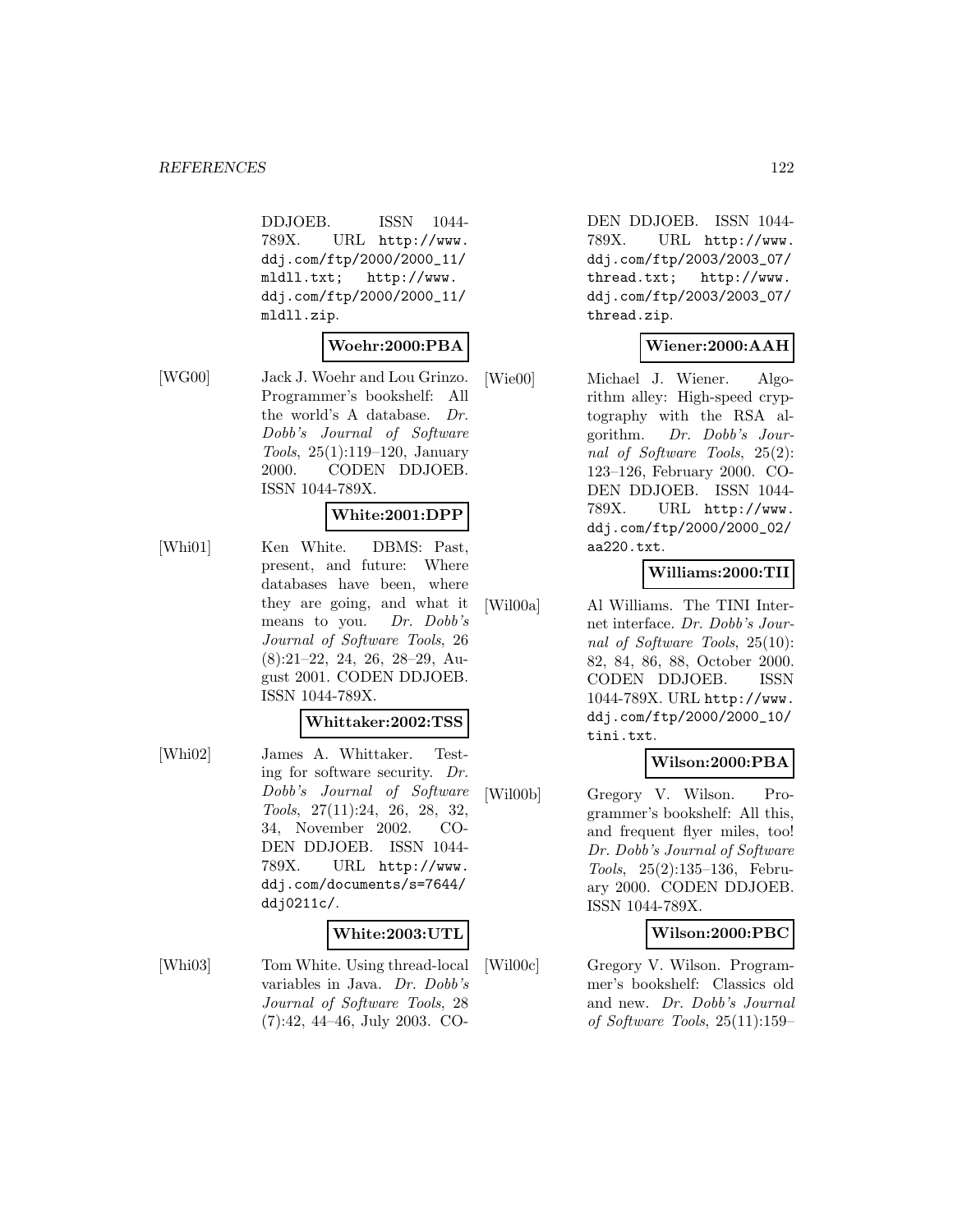160, November 2000. CODEN DDJOEB. ISSN 1044-789X.

#### **Wilson:2000:PBH**

[Wil00d] Gregory V. Wilson. Programmer's bookshelf: How matters more than what. Dr. Dobb's Journal of Software Tools, 25 (3):135–136, March 2000. CO-DEN DDJOEB. ISSN 1044- 789X.

# **Wilson:2000:PBP**

[Wil00e] Gregory V. Wilson. Programmer's bookshelf: Python,  $C_{++}$ , and other religions. Dr. Dobb's Journal of Software Tools, 25(8):145–147, August 2000. CODEN DDJOEB. ISSN 1044-789X.

#### **Wilson:2000:PBS**

[Wil00f] Gregory V. Wilson. Programmer's bookshelf: Stirring the gene pool. Dr. Dobb's Journal of Software Tools, 25(5): 127, 130, May 2000. CODEN DDJOEB. ISSN 1044-789X.

#### **Wiltamuth:2000:CPL**

[Wil00g] Scott Wiltamuth. The C# programming language. Dr. Dobb's Journal of Software Tools, 25(10):21–22, 24, 26, 28, 30–32, October 2000. CO-DEN DDJOEB. ISSN 1044- 789X. URL http://www. ddj.com/ftp/2000/2000\_10/ cshrp.txt.

#### **Williams:2001:JWT**

[Wil01a] Al Williams. Java and the Waba toolkit. Dr. Dobb's Journal of Software

Tools, 26(2):92, 94, 96, 98, February 2001. CO-DEN DDJOEB. ISSN 1044- 789X. URL http://www. ddj.com/ftp/2001/2001\_02/ jwaba.txt.

# **Williams:2001:SSC**

[Wil01b] Chris Williams. SCRAM: Software Configuration, Release, and Management. Dr. Dobb's Journal of Software Tools, 26 (4):114, 116–118, 120, April 2001. CODEN DDJOEB. ISSN 1044-789X.

# **Wilson:2001:PBA**

[Wil01c] Gregory V. Wilson. Programmer's bookshelf: Alien worlds. Dr. Dobb's Journal of Software Tools, 26(12):122, 124, December 2001. CODEN DDJOEB. ISSN 1044-789X.

# **Wilson:2001:PBT**

[Wil01d] Gregory V. Wilson. Programmer's bookshelf: Time warps. Dr. Dobb's Journal of Software Tools, 26(2):159–160, February 2001. CODEN DDJOEB. ISSN 1044-789X.

# **Wilson:2001:PBX**

[Wil01e] Gregory V. Wilson. Programmer's bookshelf: XML and then some. Dr. Dobb's Journal of Software Tools, 26(5): 151–152, May 2001. CODEN DDJOEB. ISSN 1044-789X.

## **Wilson:2002:PB**

[Wil02a] Gregory V. Wilson. Programmer's bookshelf. Dr. Dobb's Journal of Software Tools, 27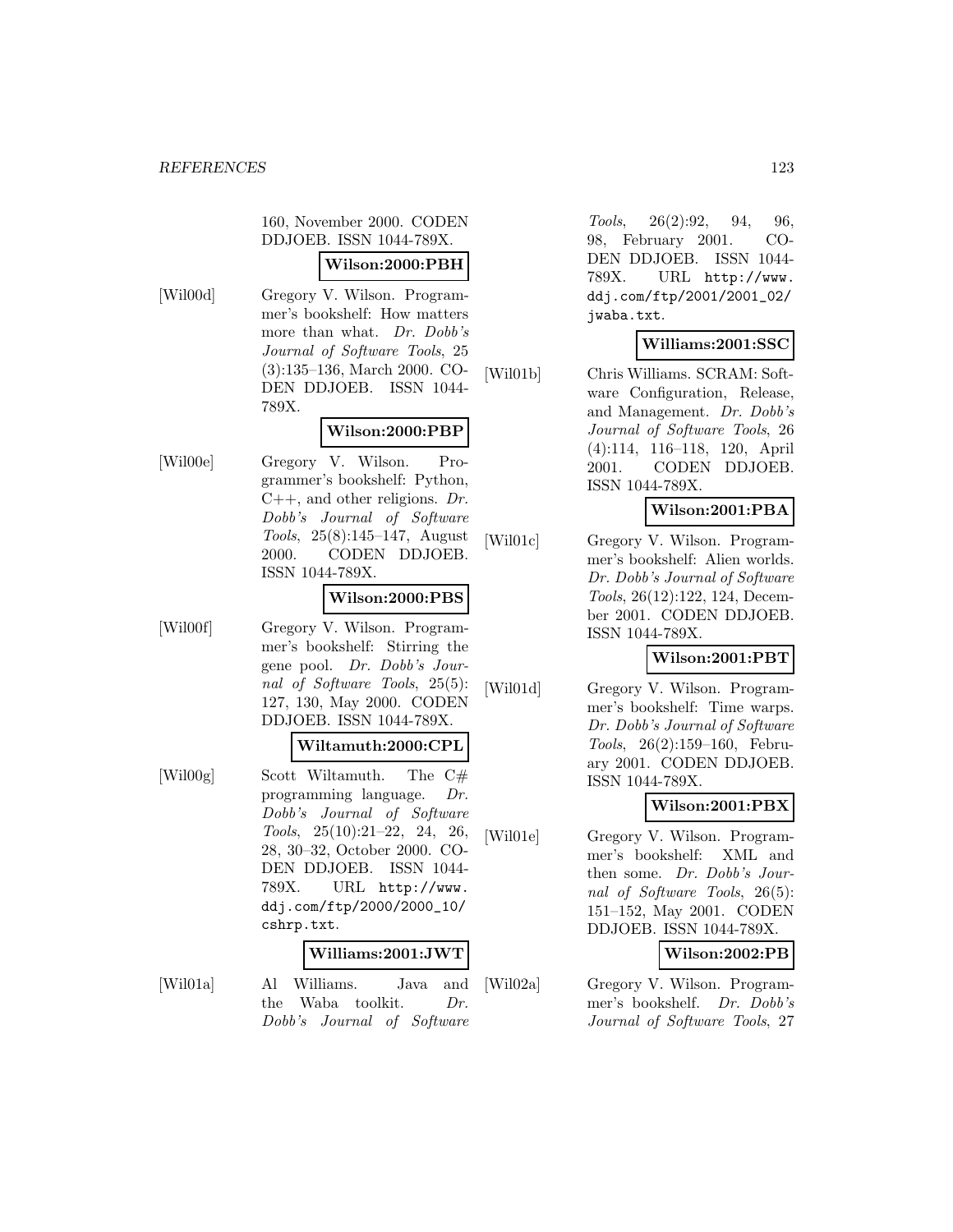(8):??, August 2002. CODEN DDJOEB. ISSN 1044-789X.

## **Wilson:2002:PBA**

[Wil02b] Gregory V. Wilson. Programmer's bookshelf: All over the map. Dr. Dobb's Journal of Software Tools, 27(6):100, June 2002. CODEN DDJOEB. ISSN 1044-789X.

# **Wilson:2002:PBD**

[Wil02c] Gregory V. Wilson. Programmer's bookshelf: Doubling down on the good and the okay. Dr. Dobb's Journal of Software Tools, 27(3): 107, March 2002. CODEN DDJOEB. ISSN 1044-789X.

## **Wilson:2002:PBF**

[Wil02d] Gregory V. Wilson. Programmer's bookshelf: Filling in the gaps. Dr. Dobb's Journal of Software Tools, 27(5):100, May 2002. CODEN DDJOEB. ISSN 1044-789X.

#### **Wilson:2002:PBS**

[Wil02e] Gregory V. Wilson. Programmer's bookshelf: Sometimes you get what you want. Dr. Dobb's Journal of Software Tools, 27(2):107–170, February 2002. CODEN DDJOEB. ISSN 1044-789X.

#### **Williams:2003:ESP**

[Wil03a] Al Williams. Embedded systems: Programmable logic and hardware. Dr. Dobb's Journal of Software Tools, 28(5): 70, 72–75, May 2003. CO-DEN DDJOEB. ISSN 1044789X. URL http://www. ddj.com/documents/s=7927/ ddj0305h/.

## **Williams:2003:ICB**

[Wil03b] Al Williams. Internet connectivity in a box. Dr. Dobb's Journal of Software Tools, 28 (1):52, 54, 56, 58, January 2003. CODEN DDJOEB. ISSN 1044-789X. URL http:/ /www.ddj.com/documents/s= 7758/ddj0301g/.

# **Wilson:2003:PB**

[Wil03c] Gregory V. Wilson. Programmer's bookshelf. Dr. Dobb's Journal of Software Tools, 28 (7):75, July 2003. CODEN DDJOEB. ISSN 1044-789X.

# **Wilson:2003:PBFb**

[Wil03d] Gregory V. Wilson. Programmer's bookshelf: Facts, fallacies, and numeric computing. Dr. Dobb's Journal of Software Tools, 28(6):76, June 2003. CODEN DDJOEB. ISSN 1044-789X. URL http:/ /www.ddj.com/documents/s= 8213/ddj0306j/.

## **Wilson:2003:PBFa**

[Wil03e] Gregory V. Wilson. Programmer's bookshelf: Five skinny books. Dr. Dobb's Journal of Software Tools, 28 (2):75, February 2003. CO-DEN DDJOEB. ISSN 1044- 789X. URL http://www. ddj.com/documents/s=7790/ ddj0302k/.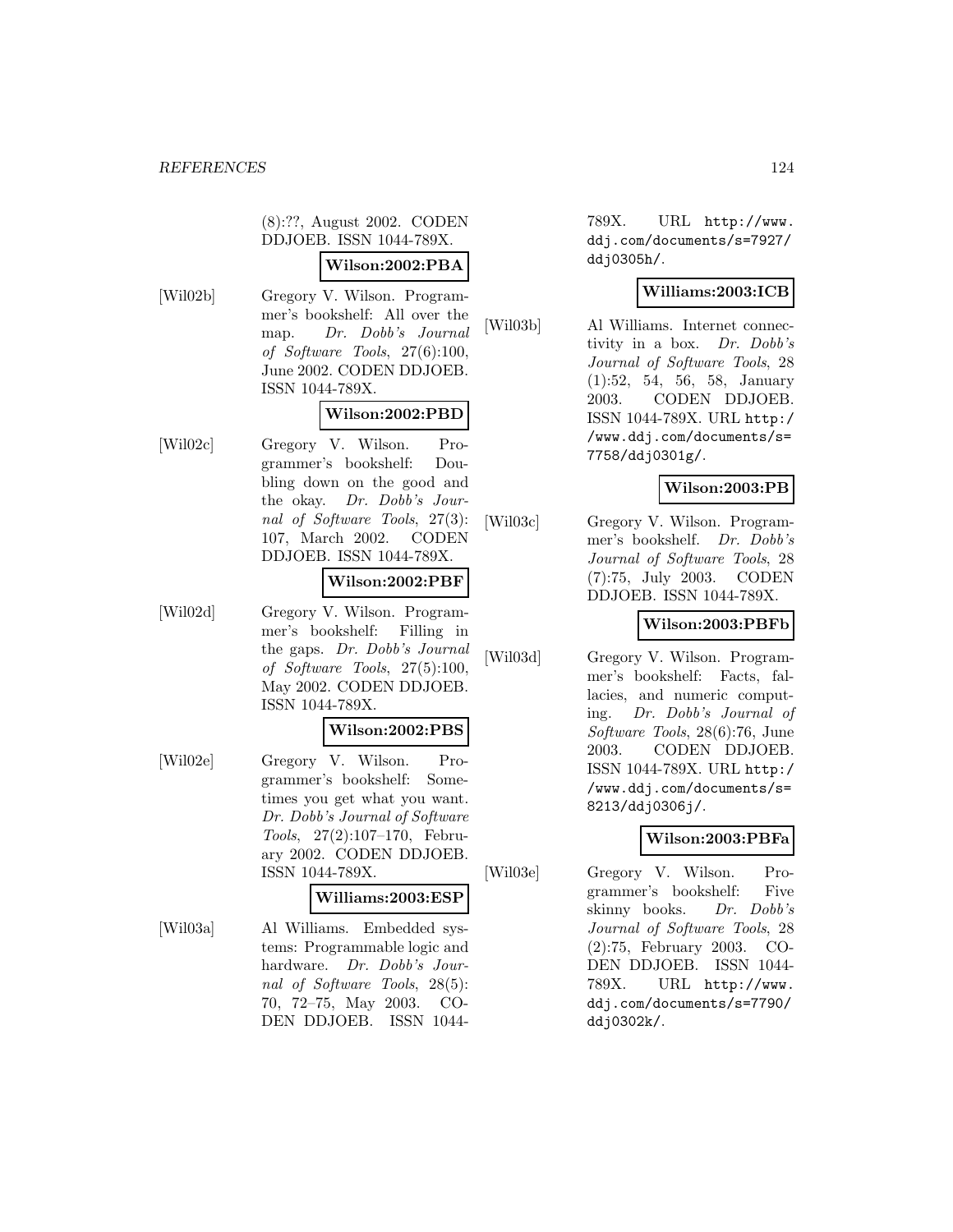## **Wilson:2003:PBP**

- 
- [Wil03f] Gregory V. Wilson. Programmer's bookshelf: Parkinson's other law. Dr. Dobb's Journal of Software Tools, 28(4):83, April 2003. CO-DEN DDJOEB. ISSN 1044- 789X. URL http://www. ddj.com/documents/s=7827/ ddj0304k/.

# **Wilson:2003:PBO**

[Wil03g] Gregory V. Wilson. Programmer's bookshelf: The observation of trifles. Dr. Dobb's Journal of Software Tools, 28 (1):73, January 2003. CO-DEN DDJOEB. ISSN 1044- 789X. URL http://www. ddj.com/documents/s=7758/ ddj0301j/.

#### **Wilson:2003:PBT**

[Wil03h] Gregory V. Wilson. Programmer's bookshelf: Three from Manning. Dr. Dobb's Journal of Software Tools, 28(5):84, May 2003. CODEN DDJOEB. ISSN 1044-789X. URL http:/ /www.ddj.com/documents/s= 7927/ddj0305k/.

## **Wilson:2003:XBP**

[Wil03i] Gregory V. Wilson. XMLbased programming systems. Dr. Dobb's Journal of Software Tools, 28(3):16, 18, 20, 22, 24, March 2003. CO-DEN DDJOEB. ISSN 1044- 789X. URL http://www. ddj.com/documents/s=7826/ ddj0303b/.

## **Wincelberg:2000:AAA**

[Win00] David Wincelberg. Algorithm alley: Alphanumeric ordering. Dr. Dobb's Journal of Software Tools, 25(10):147– 150, October 2000. CO-DEN DDJOEB. ISSN 1044- 789X. URL http://www. ddj.com/ftp/2000/2000\_10/ aa010.txt.

## **Wincelberg:2001:JQH**

[Win01] David Wincelberg. Java Q&A: How do you use the javax.crypto package?  $Dr.$ Dobb's Journal of Software Tools, 26(4):139–140, April 2001. CODEN DDJOEB. ISSN 1044-789X. URL http:/ /www.ddj.com/ftp/2001/2001\_ 04/jqa0401.txt; http:// www.ddj.com/ftp/2001/2001\_ 04/jqa0401.zip.

## **Withers:2000:AIZ**

[Wit00] Wm. Douglas Withers. Augural image zooming. Dr. Dobb's Journal of Software Tools, 25(8):48, 50–54, 56, 58, August 2000. CODEN DDJOEB. ISSN 1044-789X. URL http://www.ddj.com/ ftp/2000/2000\_08/aizoom. zip.

## **Wilson:2000:IBP**

[WK00a] James Y. Wilson and Jason A. Krontz. Inside Bluetooth: Part I. Dr. Dobb's Journal of Software Tools, 25(3):62, 64–66, 68, 70, March 2000. CODEN DDJOEB. ISSN 1044-789X.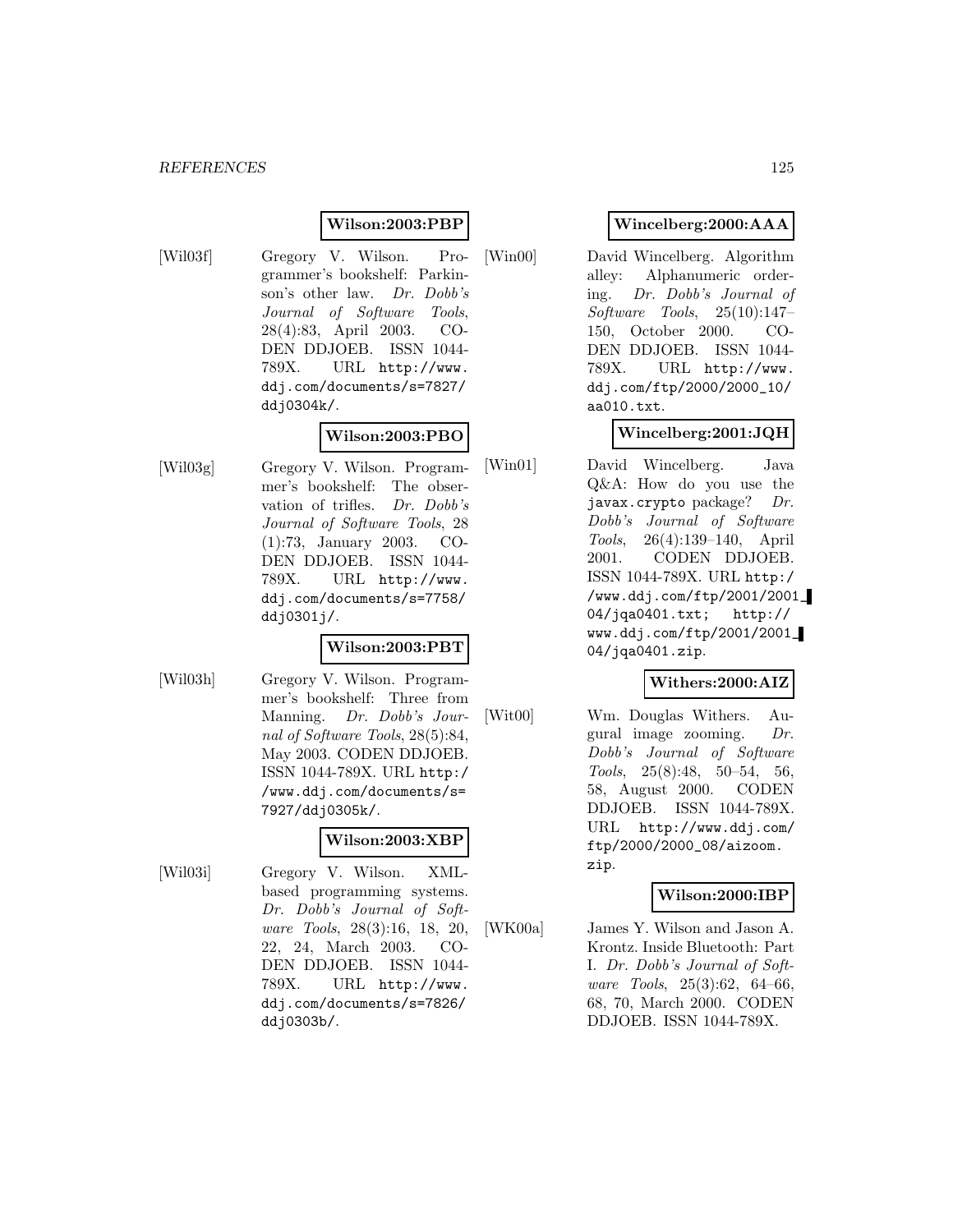# **Wilson:2000:BSP**

[WK00b] James Y. Wilson and Jason A. Kronz. The Bluetooth spec: Part II. Dr. Dobb's Journal of Software Tools, 25(4):58, 60, 62–64, April 2000. CODEN DDJOEB. ISSN 1044-789X.

#### **Wurmsdobler:2000:MMR**

[WM00] Peter Wurmsdobler and Nicholas McGuire. MiniRTL: A minimal real-time Linux. Dr. Dobb's Journal of Software Tools, 25(12):48, 50, 52, 54, December 2000. CODEN DDJOEB. ISSN 1044-789X. URL http://www.ddj.com/ ftp/2000/2000\_12/minirtl. txt.

# **Wilkinson:2000:LFS**

[WNL<sup>+</sup>00] Dennis Wilkinson, Stefan Nilsson, Murray Lesser, Kerry L. Bonin, Jonathan Erickson, Jeff Davis, and Ze'ev Atlas. Letters: Fast sorting; Microsoft: Arrogant or dumb?; patents: Myth versus reality. Dr. Dobb's Journal of Software Tools, 25(10):10, 12, October 2000. CODEN DDJOEB. ISSN 1044-789X.

#### **Woehr:2000:CLI**

[Woe00] Jack Woehr. A C++ library for IBM MQSeries. Dr. Dobb's Journal of Software Tools, 25 (7):52, 54, July 2000. CO-DEN DDJOEB. ISSN 1044- 789X. URL http://www. ddj.com/ftp/2000/2000\_07/ cppmqs.txt; http://www.

ddj.com/ftp/2000/2000\_07/ jxmqv1p0.zip.

#### **Woehr:2001:PBR**

[Woe01] Jack J. Woehr. Programmer's bookshelf: Reading embedded. Dr. Dobb's Journal of Software Tools, 26(11):128, 130, November 2001. CODEN DDJOEB. ISSN 1044-789X.

# **Woehr:2002:PBP**

[Woe02a] Jack Woehr. Programmer's bookshelf: Patterns and MPEG-4. Dr. Dobb's Journal of Software Tools, 27(12): 78, December 2002. CO-DEN DDJOEB. ISSN 1044- 789X. URL http://www. ddj.com/documents/s=7718/ ddj0212j/.

# **Woehr:2002:PBE**

[Woe02b] Jack J. Woehr. Programmer's bookshelf: Embedded systems programming. Dr. Dobb's Journal of Software Tools, 27 (10):86, October 2002. CO-DEN DDJOEB. ISSN 1044- 789X.

## **Woehr:2002:PBI**

[Woe02c] Jack J. Woehr. Programmer's bookshelf: Intrinsic difficulty. Dr. Dobb's Journal of Software Tools, 27(9):101, September 2002. CODEN DDJOEB. ISSN 1044-789X.

#### **Woehr:2003:PBL**

[Woe03] Jack J. Woehr. Programmer's bookshelf: Linux, XP, and everything in between. Dr. Dobb's Journal of Software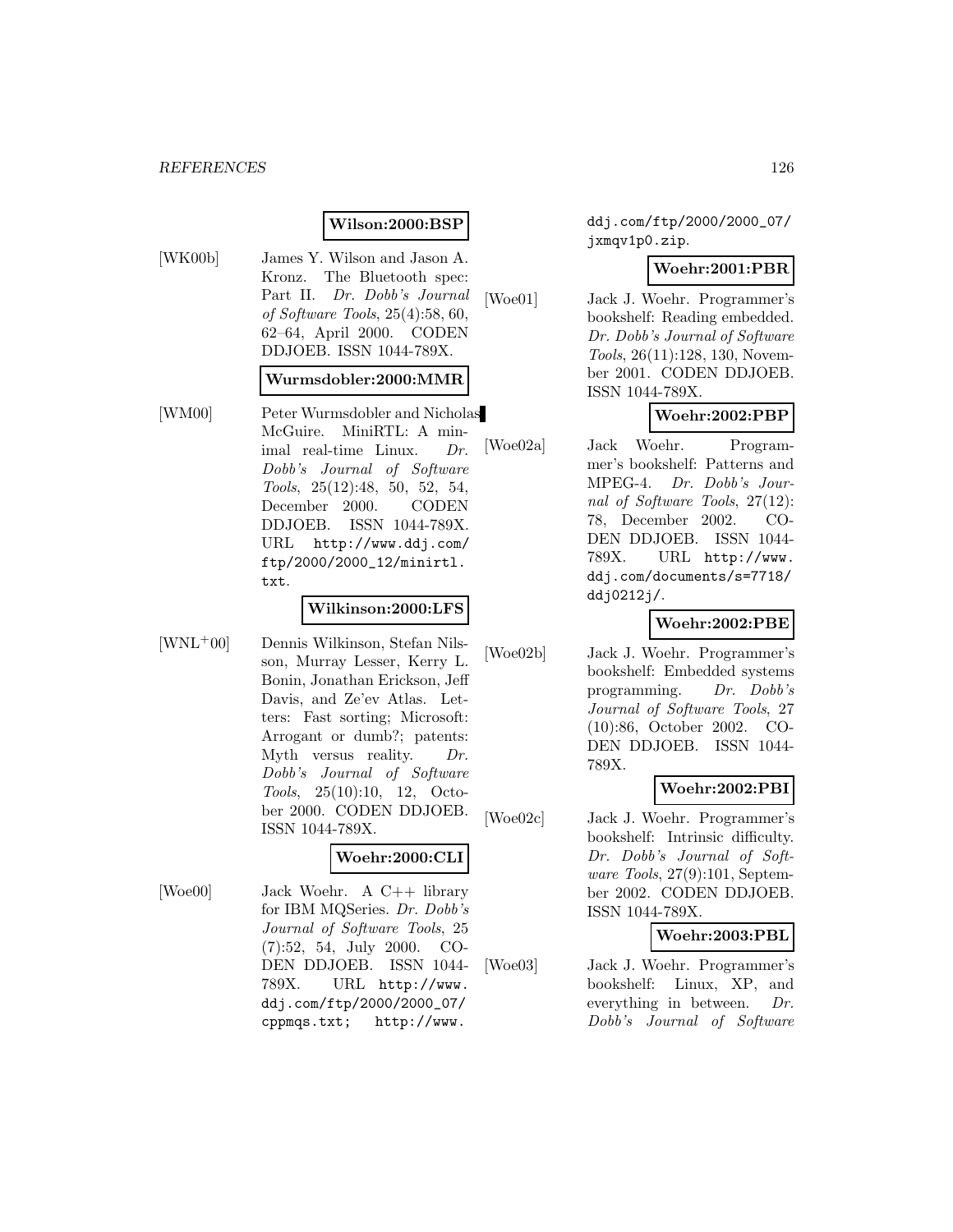Tools, 28(3):69, March 2003. CODEN DDJOEB. ISSN 1044-789X. URL http://www. ddj.com/documents/s=7826/ ddj0303j/.

#### **Wraxall:2001:JQH**

[Wra01] Jason Wraxall. Java Q&A: How can I extend the Swing JComboBox? Dr. Dobb's Journal of Software Tools, 26(1):181–182, 184, 186, January 2001. CODEN DDJOEB. ISSN 1044-789X. URL http://www.ddj.com/ ftp/2001/2001\_01/jqa0101. txt; http://www.ddj.com/ ftp/2001/2001\_01/jqa0101. zip.

#### **Wright:2003:JES**

- 
- [Wri03] William Wright. J2Me and embedded systems. Dr. Dobb's Journal of Software Tools, 28 (3):54, 56, 58, March 2003. CODEN DDJOEB. ISSN 1044-789X. URL http://www. ddj.com/documents/s=7826/ ddj0303g/.

#### **Wincelberg:2002:LIE**

[WWL<sup>+</sup>02] David Wincelberg, Sy Wong, Dan Leach, Paul Keister, and Robert Masta. Letters: Inside eBook security; numerical weather forecasting; FrontPage EULA; priority queues; audio watermarking versus compression. Dr. Dobb's Journal of Software Tools, 27(3): 10, March 2002. CODEN DDJOEB. ISSN 1044-789X.

# **Yam:2000:EEC**

[Yam00] Michael Yam. EC: A Euro calculator for the Palm platform. Dr. Dobb's Journal of Software Tools, 25(1):56, 58, 60, 62, 64, January 2000. CO-DEN DDJOEB. ISSN 1044- 789X. URL http://www. ddj.com/ftp/2000/2000\_01/ palmeuro.zip.

# **Yuan:2002:JQH**

[Yua02] Michael J. Yuan. Java Q&A: How do I map SQL database tables to Java objects? Dr. Dobb's Journal of Software Tools, 27(3):89–90, 92–94, March 2002. CODEN DDJOEB. ISSN 1044-789X. URL http://www.ddj.com/ ftp/2002/2002\_03/jqa0302. txt; http://www.ddj.com/ ftp/2002/2002\_03/jqa0302. zip.

#### **Yudkowsky:2002:VBA**

[Yud02] Moshe Yudkowsky. Voice biometrics and application security. Dr. Dobb's Journal of Software Tools, 27(11):16, 18, 20, 22, November 2002. CO-DEN DDJOEB. ISSN 1044- 789X. URL http://www. ddj.com/documents/s=7644/ ddj0211b/.

## **Yuen:2001:TPS**

[Yue01] Andy Yuen. A tiny Perl Server Pages engine. Dr. Dobb's Journal of Software Tools, 26 (8):71, 73, 77–78, 80, 82, 84, August 2001. CODEN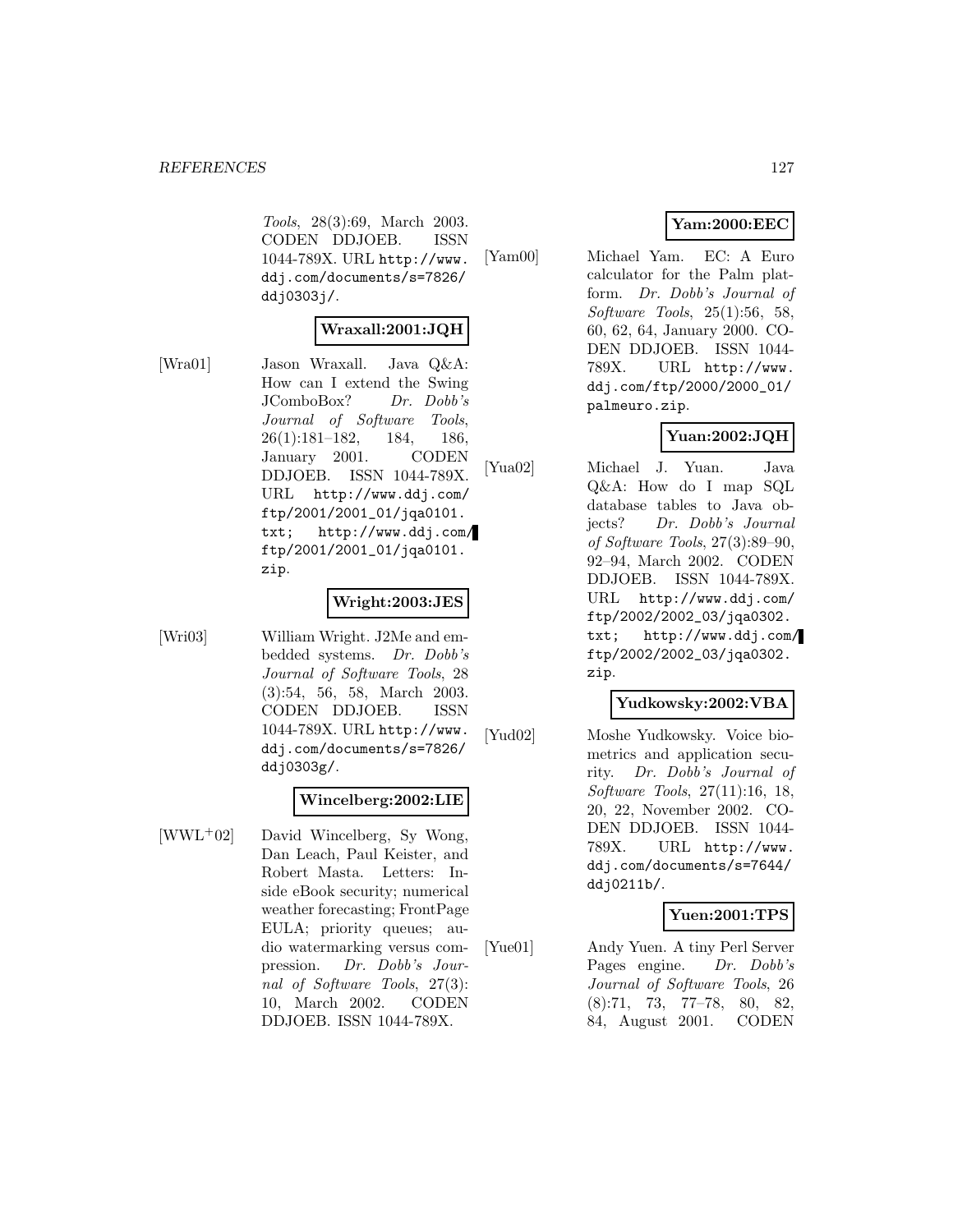DDJOEB. ISSN 1044-789X. URL http://www.ddj.com/ ftp/2001/2001\_08/psp.zip; http://www.ddj.com/ftp/ 2001/2001\_08/psplist.zip.

## **Yun:2000:MNS**

[Yun00] James K. Yun. Measuring network software performance. Dr. Dobb's Journal of Software Tools, 25(3):80, 82–91, March 2000. CODEN DDJOEB. ISSN 1044-789X. URL http://www.ddj.com/ ftp/2000/2000\_03/netperf. txt; http://www.ddj.com/ ftp/2000/2000\_03/netperf. zip.

#### **Yuen:2002:TPS**

[YY02] Andy Yuen and Hung-Wai Yuen. Tiny Perl Server Pages and MySQL. Dr. Dobb's Journal of Software Tools, 27(6):26, 28, 30, 32, 34, June 2002. CO-DEN DDJOEB. ISSN 1044- 789X. URL http://www. ddj.com/ftp/2002/2002\_06/ pspsql.zip; http://www. ddj.com/ftp/2002/2002\_06/ pspsql\_listings.zip.

# **Zanger:2001:SCP**

[Zan01] Ana Zanger. Surveying computer programmers. Dr. Dobb's Journal of Software Tools, 26(4):??, April 2001. CODEN DDJOEB. ISSN 1044-789X.

# **Zhao:2001:SAL**

[ZBKO01] Feng Zhao, Christopher Bailey-Kellogg, and Ivan Ordonez.

The Spatial Aggregation Language. Dr. Dobb's Journal of Software Tools, 26(4):68, 70, 72–74, 76–77, April 2001. CO-DEN DDJOEB. ISSN 1044- 789X. URL http://www.ddj. com/ftp/2001/2001\_04/sal. txt.

# **Zeitlin:2001:WCP**

[Zei01] Vadim Zeitlin. The wxWindows cross-platform framework. Dr. Dobb's Journal of Software Tools, 26(5):106, 109– 110, 112, May 2001. CO-DEN DDJOEB. ISSN 1044- 789X. URL http://www. ddj.com/ftp/2001/2001\_05/ wxwin.txt; http://www. ddj.com/ftp/2001/2001\_05/ wxwin.zip.

## **Zeller:2001:VDD**

[Zel01] Andreas Zeller. Visual debugging with DDD.  $Dr.$ Dobb's Journal of Software Tools, 26(3):21–22, 24, 26, 28, March 2001. CODEN DDJOEB. ISSN 1044-789X. URL http://www.ddj.com/ ftp/2001/2001\_03/vdebug. txt.

## **Zhang:2000:WMH**

[Zha00] Peter Zhang. Webrelay: A multithreaded HTTP relay server. Dr. Dobb's Journal of Software Tools, 25(2):86, 88, 90–94, 96, February 2000. CO-DEN DDJOEB. ISSN 1044- 789X. URL http://www. ddj.com/ftp/2000/2000\_02/ webrelay.txt; http://www.